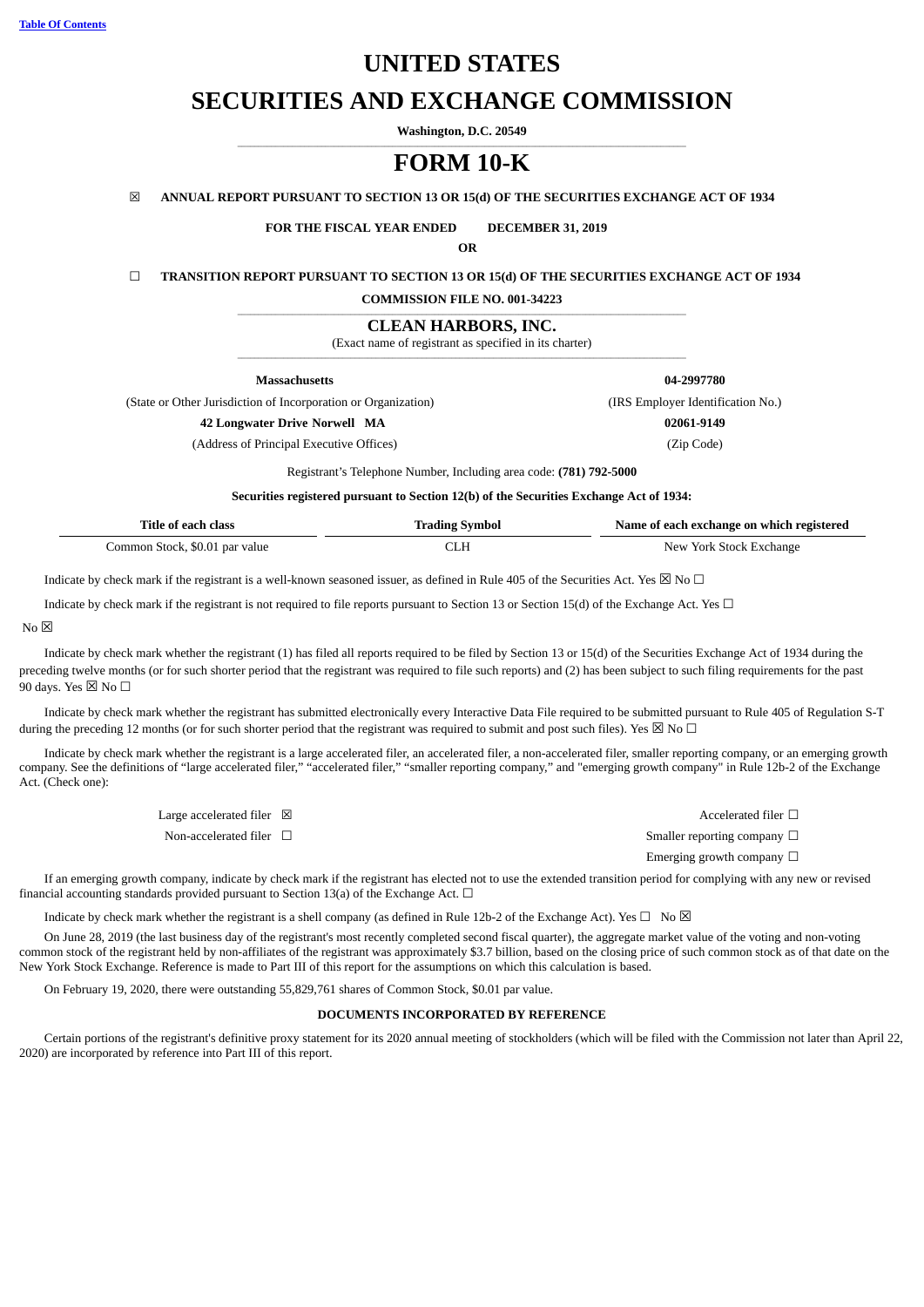## **CLEAN HARBORS, INC.**

## **ANNUAL REPORT ON FORM 10-K**

## **YEAR ENDED DECEMBER 31, 2019**

## **TABLE OF CONTENTS**

<span id="page-1-0"></span>

|                   |                                                                                                                  | Page<br>N <sub>0</sub> |
|-------------------|------------------------------------------------------------------------------------------------------------------|------------------------|
| <b>Part I</b>     |                                                                                                                  |                        |
| Item 1.           | <b>Business</b>                                                                                                  | $\overline{1}$         |
| Item 1A.          | <b>Risk Factors</b>                                                                                              | 15                     |
| Item 1B.          | <b>Unresolved Staff Comments</b>                                                                                 | 22                     |
| Item 2.           | <b>Properties</b>                                                                                                | 22                     |
| Item 3.           | <b>Legal Proceedings</b>                                                                                         | 24                     |
| Item 4.           | <b>Mine Safety Disclosures</b>                                                                                   | 24                     |
| Part II           |                                                                                                                  |                        |
| Item 5.           | Market for the Registrant's Common Equity, Related Stockholder Matters and Issuer Purchases of Equity Securities | 25                     |
| Item 6.           | <b>Selected Financial Data</b>                                                                                   | 27                     |
| Item 7.           | Management's Discussion and Analysis of Financial Condition and Results of Operations                            | 28                     |
| Item 7A.          | Quantitative and Qualitative Disclosures About Market Risk                                                       | 43                     |
| Item 8.           | <b>Financial Statements and Supplementary Data</b>                                                               | 44                     |
| Item 9.           | Changes in and Disagreements with Accountants on Accounting and Financial Disclosure                             | 86                     |
| Item 9A.          | <b>Controls and Procedures</b>                                                                                   | 86                     |
| Item 9B.          | <b>Other Information</b>                                                                                         | 88                     |
| Part III          |                                                                                                                  |                        |
| Item 10.          | <b>Directors, Executive Officers and Corporate Governance</b>                                                    | 88                     |
| Item 11.          | <b>Executive Compensation</b>                                                                                    | 88                     |
| Item 12.          | Security Ownership of Certain Beneficial Owners and Management and Related Stockholder Matters                   | 88                     |
| Item 13.          | Certain Relationships and Related Transactions, and Director Independence                                        | 88                     |
| Item 14.          | <b>Principal Accountant Fees and Services</b>                                                                    | 88                     |
| <b>Part IV</b>    |                                                                                                                  |                        |
| Item 15.          | <b>Exhibits and Financial Statement Schedules</b>                                                                | 89                     |
| Item 16.          | Form 10-K Summary                                                                                                | 89                     |
| <b>SIGNATURES</b> |                                                                                                                  | 90                     |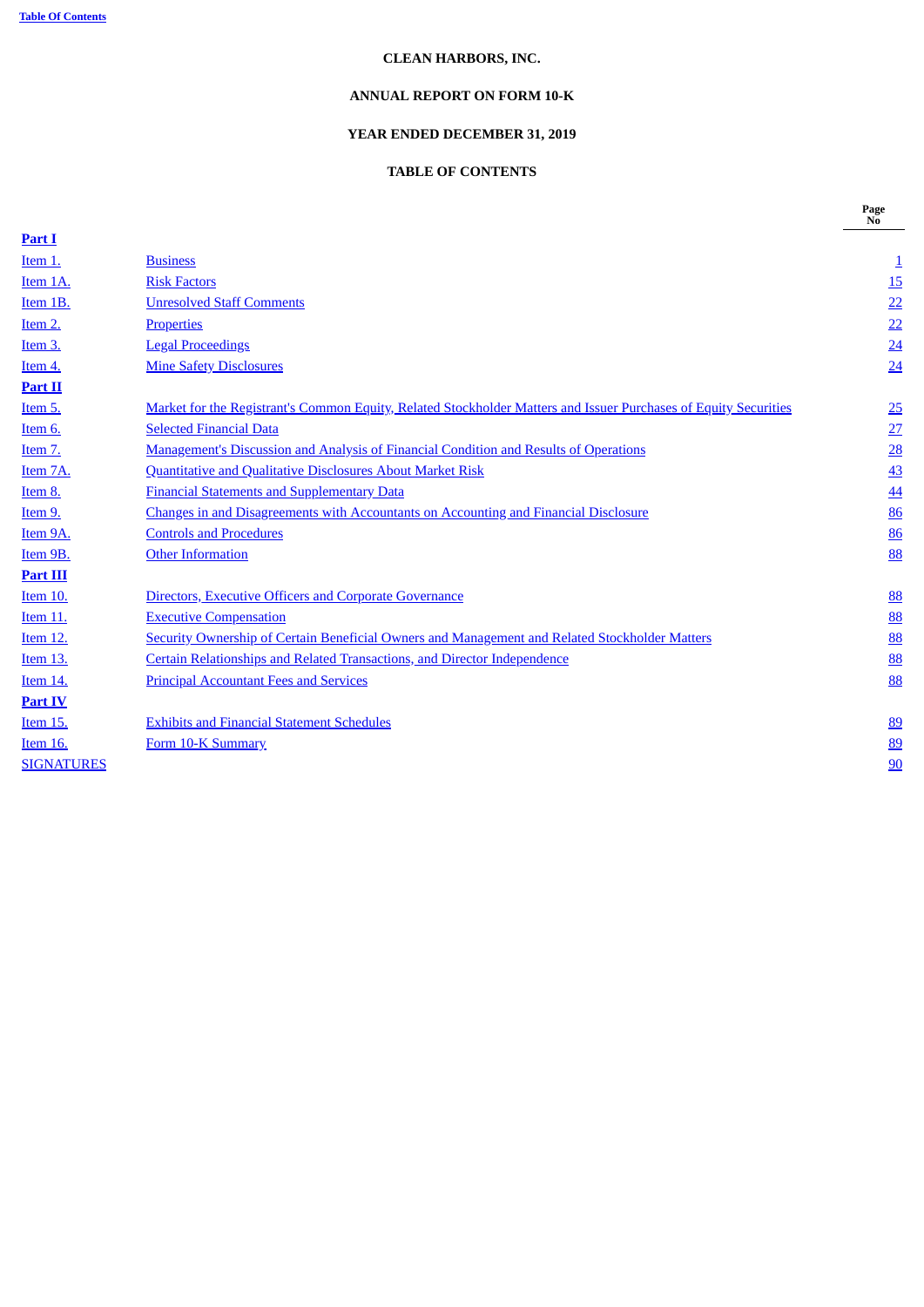## **Disclosure Regarding Forward-Looking Statements**

In addition to historical information, this annual report contains forward-looking statements, which are generally identifiable by use of the words "believes," "expects," "intends," "anticipates," "plans to," "seeks," "should," "estimates," "projects," "may," "likely" or similar expressions. Forwardlooking statements are neither historical facts nor assurances of future performance. These forward-looking statements are subject to certain risks and uncertainties that could cause actual results to differ materially from those reflected in these forward-looking statements. Factors that might cause such a difference include, but are not limited to, those discussed in this report under Item 1A, "Risk Factors," and Item 7, "Management's Discussion and Analysis on Financial Condition and Results of Operations." Readers are cautioned not to place undue reliance on these forward-looking statements, which reflect management's opinions only as of the date hereof. We undertake no obligation to revise or publicly release the results of any revision to these forward-looking statements. Readers should also carefully review the risk factors described in other documents which we file from time to time with the Securities and Exchange Commission (the "SEC"), including the quarterly reports on Form 10-Q to be filed by us during 2020.

## **PART I**

#### <span id="page-2-1"></span><span id="page-2-0"></span>**ITEM 1. BUSINESS**

#### **General**

Clean Harbors, Inc. and its subsidiaries (collectively, "we," "Clean Harbors" or the "Company") is a leading provider of environmental, energy and industrial services throughout North America. We are also the largest re-refiner and recycler of used oil in the world and the largest provider of parts cleaning and related environmental services to commercial, industrial and automotive customers in North America. One of our primary goals as a company is supporting our customers in finding environmentally responsible solutions to further their sustainability goals in today's world.

We have two operating segments*;* (i) the Environmental Services segment and (ii) the Safety-Kleen segment.

- **Environmental Services -** Environmental Services segment results are predicated upon the demand by our customers for waste services directly attributable to waste volumes generated by them and project work for which waste handling and/or disposal is required. In managing the business and evaluating performance, management tracks the volumes and mix of waste handled and disposed of through our owned incinerators and landfills, as well as utilization of such incinerators, labor and billable hours and equipment among other key metrics. Levels of activity and ultimate performance associated with this segment can be impacted by several factors including overall U.S. GDP and U.S. industrial production, weather conditions, efficiency of our operations, technology, changing regulations, competition, market pricing of our services and the management of our related operating costs. Environmental Services results are also impacted by the demand for planned and unplanned industrial related cleaning and maintenance services at customer sites and for environmental cleanup services on a scheduled or emergency basis, including response to national events such as major chemical spills, natural disasters or other events where immediate and specialized services are required.
- **Safety-Kleen -** Safety-Kleen segment results are impacted by an array of core service and product offerings that serve to attract small quantity waste producers as customers and integrate them into the Clean Harbors waste network. Core service offerings include parts washer services, containerized waste services, vac services, used motor oil collection and contract blending and packaging services. Key performance indicators tracked by the Company relative to these services include the number of parts washer services performed and pricing and volume of used motor oil and waste collected. Results from these services are primarily driven by the overall number of parts washers placed at customer sites and volumes of waste collected, as well as the demand for and frequency of other offered services. These factors can be impacted by overall economic conditions in the marketplace, especially in the automotive related area. In addition to its core service offerings, Safety-Kleen offers high quality recycled base and blended oil products to end users including fleet customers, distributors and manufacturers of oil products. Other product offerings include automotive related fluids and shop supplies. Relative to its oil related products, management tracks the Company's volumes and relative percentages of base and blended oil sales along with various pricing metrics associated with the commodity driven marketplace. The segment's results are significantly impacted by overall market pricing and product mix associated with base and blended oil products and, more specifically, the market prices of Group II base oils. Costs incurred in connection with the collection of used oil and other raw materials associated with the segment's oil related products can also be volatile. Our OilPlus® closed loop initiative, which results in the sale of our renewable oil products directly to our end customers, may also be impacted by changes in customer demand for high-quality, environmentally responsible recycled oil.

Clean Harbors, Inc. was incorporated in Massachusetts in 1980 and our principal executive offices are located in Norwell, Massachusetts. We maintain a website at the following Internet address: http://www.cleanharbors.com. Through a link on this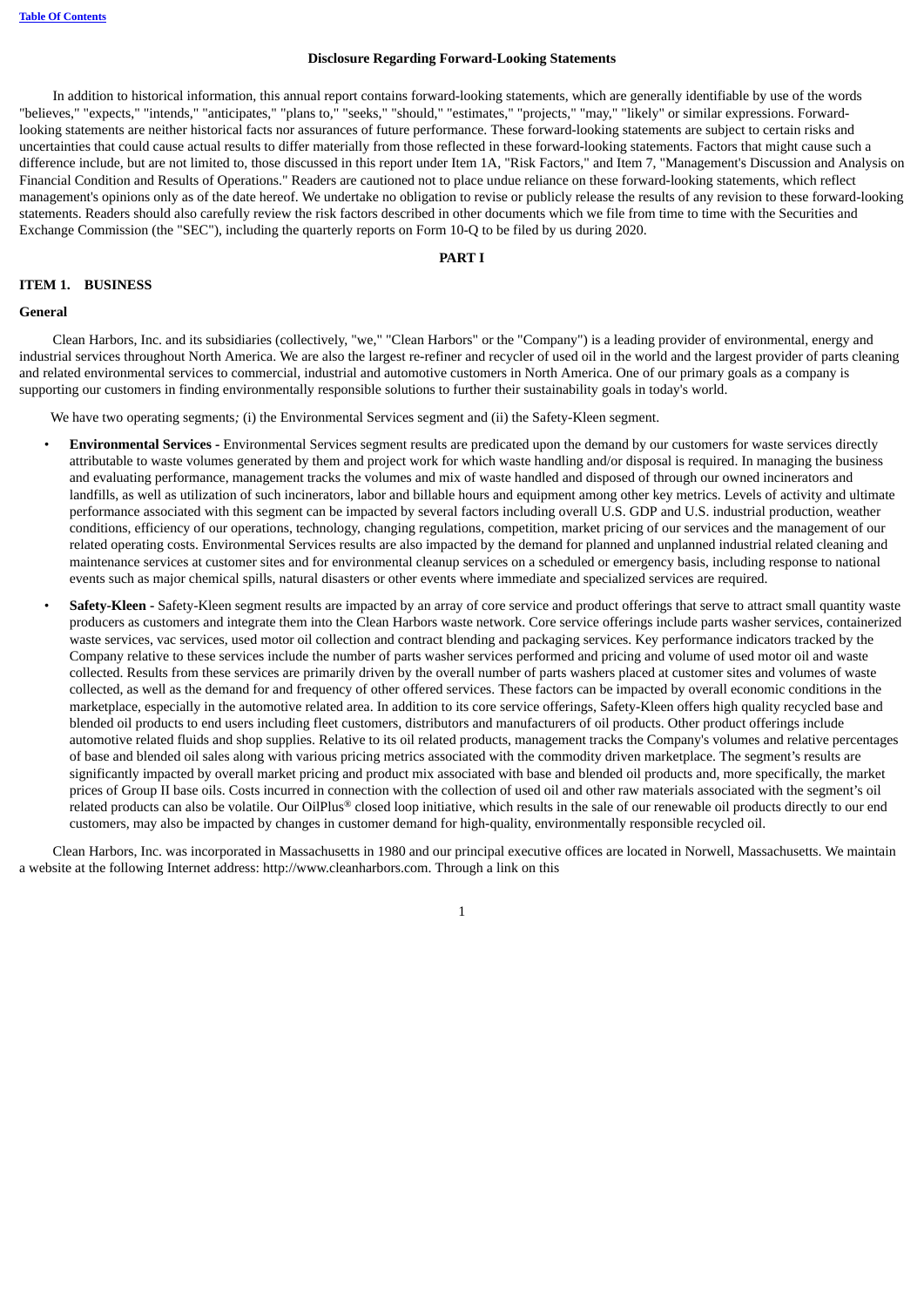website, we provide free access to our annual reports on Form 10-K, quarterly reports on Form 10-O, current reports on Form 8-K and amendments to those reports filed or furnished pursuant to Section 13(a) or 15(d) of the Securities Exchange Act of 1934 as soon as reasonably practicable after electronic filing with the SEC. Our guidelines on corporate governance, the charters for our board committees and our code of ethics for members of the board of directors, our chief executive officer and our other senior officers are also available on our website, and we will post on our website any waivers of, or amendments to, such code of ethics. Our website and the information contained therein or connected thereto are not incorporated by reference into this Form 10-K.

## **Health and Safety**

Health and Safety is our #1 core value. Employees at all levels of our Company share this philosophy and are committed to ensuring our safety goals are met. Our commitment to health and safety benefits all of our stakeholders to include our employees, our customers, the community and the environment. In 2019, the continued success of our *Safety Starts with Me: Live It 3-6-5* program, which is a key component in our overall safety approach along with our many other programs, enabled us to achieve low Total Recordable Incident Rate, or "TRIR" and Days Away, Restricted Activity and Transfer Rate, or "DART." For the year ended December 31, 2019, our Company wide TRIR and DART were 1.05 and 0.61, respectively. For the year ended December 31, 2018, our Company wide TRIR and DART were 1.08 and 0.63, respectively. As a result of our unrelenting focus on safety, in 2019 the Company achieved its lowest TRIR and DART rates in history.

In order to protect our employees, continue to lower our incident rates and satisfy our customers' demands to retain the best service providers with the lowest TRIR and DART rates, we are fully committed to continuously improving our health and safety performance through ongoing safety initiatives and training as well as technological solutions aimed at keeping all of our 14,400 employees safe. All employees recognize the importance of protecting themselves, their fellow employees, their customers and all those around them from harm. Our commitment is supported by the *Safety Starts with Me: Live It 3-6-5* program, which includes three Safety philosophies, six Golden Rules of Safety and each employee's five personal reasons why they choose to be safe at work, on the road and at home.

#### **Compliance**

We regard compliance with applicable environmental regulations as a critical component of our overall operations. We strive to maintain the highest professional standards in our compliance activities. A detailed compliance program has been developed for each of our permitted facilities, service centers and other locations under the direction of our compliance staff and based on the operations specific to each location. The compliance staff is responsible for the facilities' permitting and regulatory compliance, compliance training, transportation compliance and related record keeping. To ensure the effectiveness of our regulatory compliance program, our compliance staff monitors daily operational activities. We also have an Environmental Health and Safety Compliance Internal Audit Program designed to identify any weaknesses or opportunities for improvement in our ongoing compliance programs. We also perform periodic audits and inspections of the disposal facilities owned by other companies which we utilize.

Our facilities are frequently inspected and audited by regulatory agencies, as well as by customers. Although our facilities have been cited on occasion for regulatory violations, we believe that each of our facilities is currently in substantial compliance with applicable permit requirements.

#### **Strategy**

Our strategy is to develop and maintain ongoing relationships with a diversified group of customers that have recurring needs for our products and services. We seek to expand market awareness of the breadth of our service offerings to current and future customers through targeted marketing opportunities. We strive to be recognized as the premier supplier of a broad range of value-added services based upon quality, responsiveness, customer service, information technologies and cost effectiveness.

The principal elements of our business strategy in no particular order are:

**• Cross-Sell Across Businesses -** We believe the breadth of our service offerings allows us to provide additional services to existing customers. We believe we can provide industrial and field services to customers that traditionally have only used our technical services and technical services to customers that use our industrial services or oil and gas field services. At the same time, we see a variety of cross-selling opportunities between our Environmental Services and Safety-Kleen segments. Reflecting this strategy, we have been successfully cross-selling the products and services of Safety-Kleen, such as parts washers, various recycling services, cleaning products, and our OilPlus® products through our closed loop initiative, to legacy Clean Harbors customers. We believe leveraging our ability to cross-sell across our segments will drive additional revenue for our Company.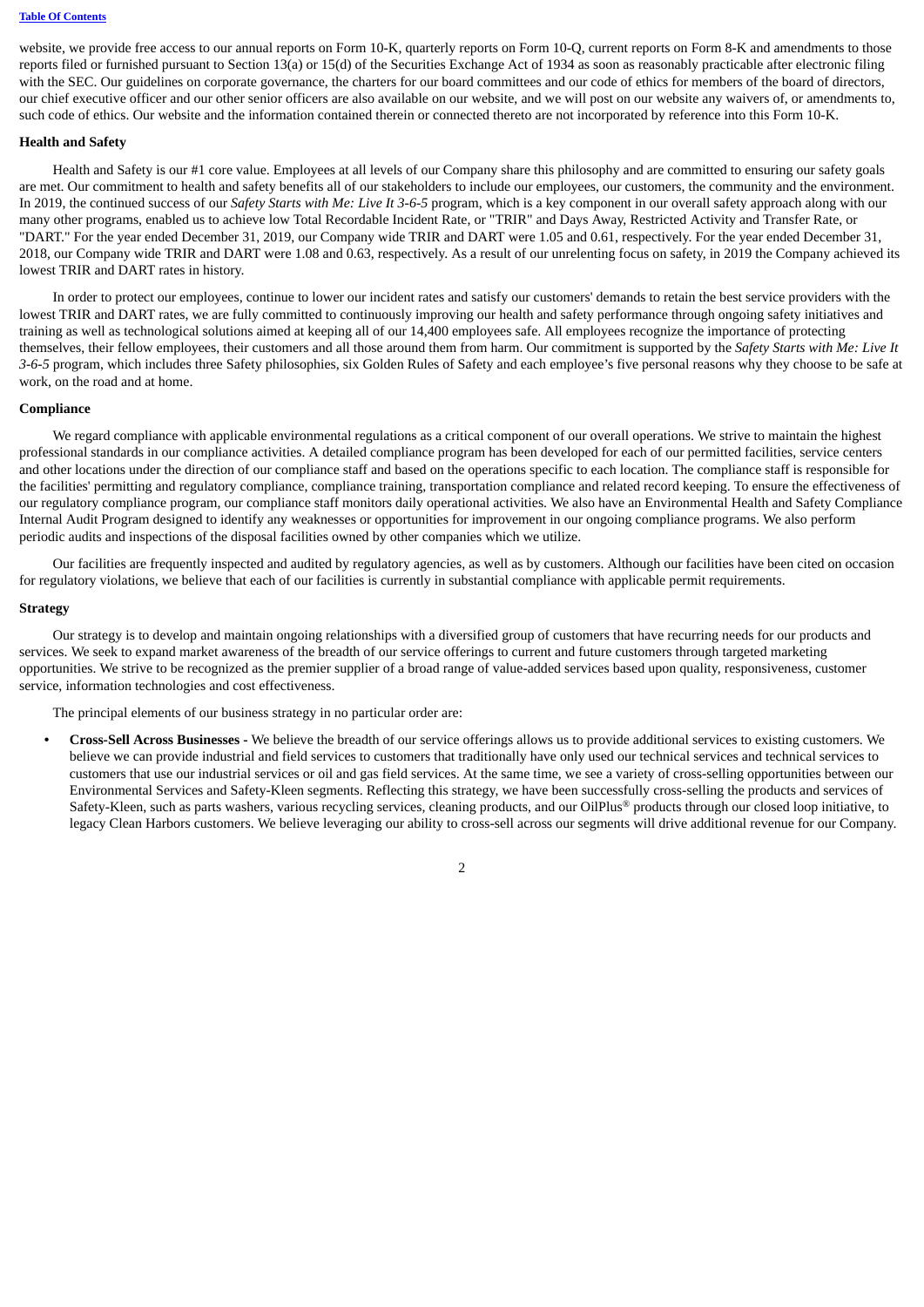- **Capture Large-Scale Projects -** We provide turnkey offsite transportation and landfill or incineration disposal services for soil and other contaminated materials generated from remediation activities. We also assist remediation contractors and project managers with support services including groundwater disposal, waste disposal, roll-off container management and many other related services. We believe this will drive incremental waste volume to our existing facilities, thereby increasing utilization and enhancing overall profitability.
- **Expand Throughput Capacity of Existing Facilities -** We operate and have made substantial investments in an extensive network of hazardous waste management facilities and oil re-refineries, which provide us with significant operating leverage as volumes increase. In addition, there are opportunities to expand waste handling capacity or waste oil processing at these facilities by modifying the terms of the existing permits and by adding equipment and new technology. Through selected permit modifications, we can expand the range of treatment services offered to our customers without the significant capital investment necessary to acquire or build new waste management facilities.
- **Execute Strategic Acquisitions and Divestitures -** We actively pursue selective acquisitions with certain services or market sectors where we believe the acquisitions can enhance and expand our business. We believe that we can expand existing services through strategic acquisitions in order to generate incremental revenues from existing and new customers and to obtain greater market share. In order to maximize synergies, we rapidly integrate our acquisitions into our existing processes. To complement our acquisition strategy, we regularly review and evaluate our existing operations to determine whether our business model should change through the divestiture of certain businesses. Accordingly, from time to time, we divest certain non-core businesses and reallocate our resources to businesses that we believe better align with our long-term strategic direction. For additional information on our acquisitions and divestitures, see "Acquisitions and Divestitures" below.
- **Focus on Cost, Pricing and Productivity Initiatives -** We continually seek to increase efficiency and to reduce costs through enhanced technology, process improvements and strategic expense management. For instance, in 2019, we successfully undertook site consolidations, greater internalization of maintenance costs, and procurement and supply chain improvements. Additionally, we seek areas in our business where strategic investments in automation, process improvements, tools and employees can serve to increase productivity, efficiency and safety compliance.
- **Expand Geographic Coverage of Service Offerings -** We believe our Environmental Services and Safety-Kleen segments have a competitive advantage due to their vast network of locations across North America, particularly in areas where we maintain service locations at or near a treatment, storage and disposal facility ("TSDF"). By opening additional service locations we believe that we can increase our market share within these segments. We believe this will drive additional waste into our existing facilities, thereby increasing utilization and enhancing overall profitability. In addition, our management team continues to assess the competitive landscape in order to identify new business opportunities.

#### **Acquisitions and Divestitures**

Acquisitions are an element of our business strategy that involve expansion through the purchase of businesses that complement our existing Company and create opportunities for profitable growth.

In 2019, we acquired two privately-owned businesses for a combined preliminary purchase price of \$25.2 million. One acquisition expands the environmental services and hazardous materials management services of the Environmental Services segment while the second complements the Safety-Kleen segment's core service offerings, such as used motor oil collection, parts washers, oil filter recycling and vacuum services.

In 2018, we acquired the U.S. Industrial Cleaning Business of Veolia Environmental Services North America LLC (the "Veolia Business") as well as a privately-owned company for a combined purchase price of \$151.2 million. The acquisitions provide significant scale and industrial services capabilities, while increasing the size of our existing U.S. Industrial Services business. The acquisitions were financed with cash on hand. The Veolia Business is included in our Environmental Services segment while the privately-owned company has components included in both the Environmental Services and Safety-Kleen segments.

In 2017, we acquired Lonestar West Inc. ("Lonestar"), a public company headquartered in Alberta, Canada, for CAD \$41.8 million (\$33.1 million USD at acquisition date), net of cash acquired. The acquisition price included the assumption of approximately CAD \$21.3 million (\$16.8 million USD at acquisition date) in outstanding debt, which we subsequently repaid. The acquisition supports our growth in the daylighting and hydro excavation services markets. In addition to increasing the size of our hydro vacuum fleet, Lonestar's network of locations provides us with direct access to key geographic markets in both the United States and Canada. The acquired company is included in our Environmental Services segment.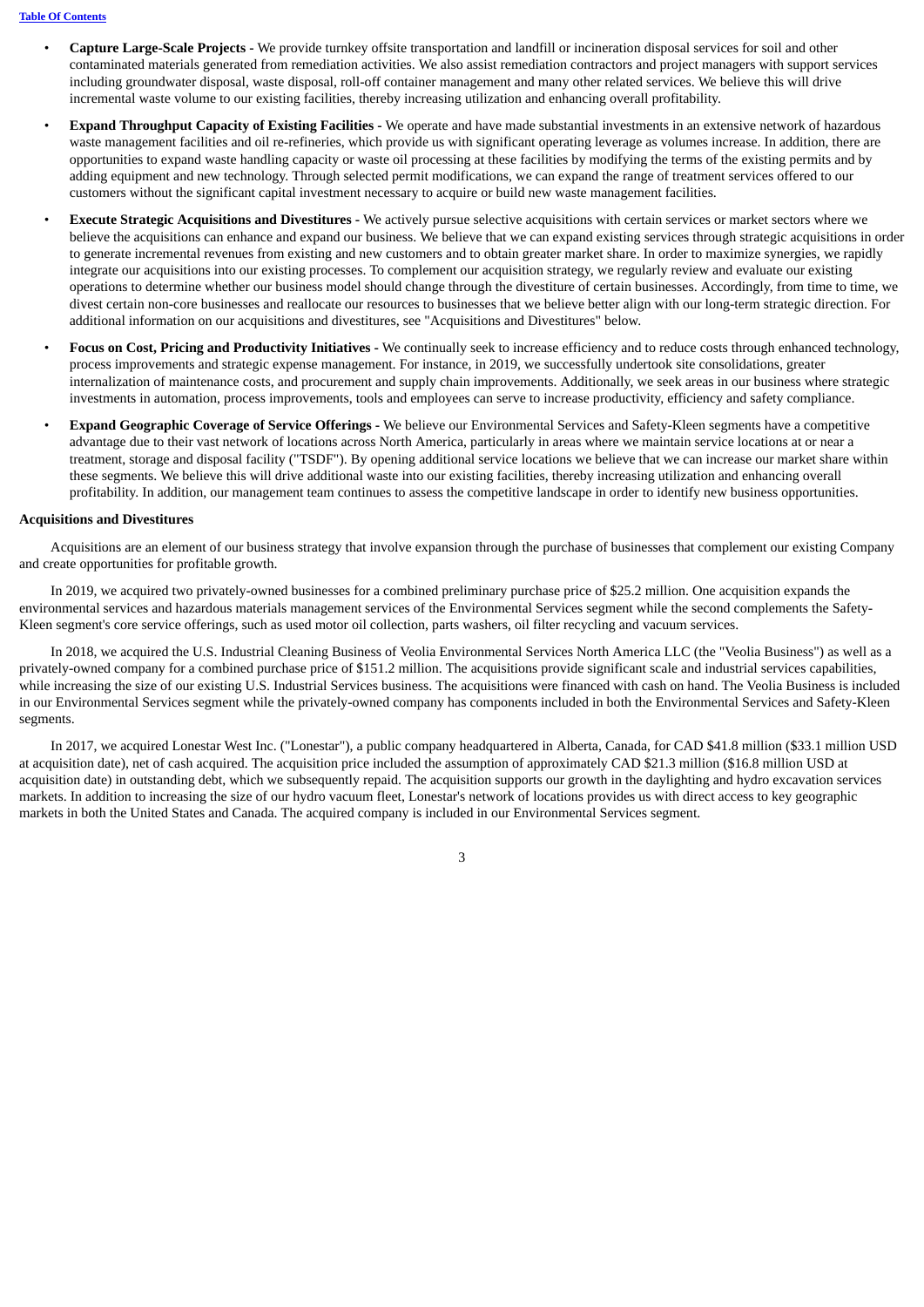For additional information relating to our acquisition activities during 2019, 2018 and 2017, see Note 4, "Business Combinations," to our consolidated financial statements included in Item 8 of this report.

Other business transactions also include divestitures based on our ongoing review of portfolio assets to determine the extent to which they are contributing to our objectives and growth strategy.

In 2017, we completed the sale of our Transformer Services business, which was a non-core business previously included within the Environmental Services segment, for \$45.5 million (\$43.4 million net of \$2.1 million in transactional related costs). For additional information relating to these divestitures, see Note 5, "Disposition of Businesses," to our consolidated financial statements included in Item 8 of this report.

## **Protecting the Environment and Corporate Sustainability**

Clean Harbors recognizes that sustainability stewardship is a core aspect of our brand and a key component of our long-term success. Our core business is to provide industry, government and the public a wide range of sustainable solutions through environmental, energy and industrial service offerings that protect and restore North America's natural environment. Our sustainability program expands our commitment beyond the services and products to include our operations, employees and community. The program focuses on the following key strategies:

## *Health and Safety*

As we have noted above, Health and Safety is our #1 core value and as such is at the forefront of our sustainability program. Safety is not just the hallmark of our Company but is also at the heart of what we provide to customers. Our programs and procedures focus on delivering services with unparalleled safety to our employees, our customers, local communities and other key stakeholders. Our approach to safety extends to our people, equipment and locations, many of which have qualified for Voluntary Protection Program status under Occupational Safety and Health Administration.

### *Customer Solutions*

Technologies and operational improvements have allowed Clean Harbors to developed initiatives that focus on minimizing the Company's and our customers' impact on the environment. As a leading provider of environmental, energy and industrial services throughout North America, we help our customers prevent the release of chemicals and hazardous waste streams into the environment. We also are the leading service provider in the recovery and decontamination of pollutants that have been released. This includes the safe destruction or disposal of hazardous materials in a manner that ensures these materials are no longer a danger to the environment. When providing these services, we are committed to the recycling, reuse and reclamation of these waste streams whenever possible using a variety of methods more fully explained below in the sections describing our general operations. Many of our branded services exemplify our commitment to sustainability and providing environmental solutions to the marketplace. Where possible, liquids such as solvents, chemicals and used oil are continuously recycled to our high-quality standards and made into useful products. Tolling programs provide a closed process in which the customer's spent solvents are recycled to their precise specifications and returned directly to them.

Our Safety-Kleen OilPlus® Program, unique to the oil industry, is designed to help companies manage their oil needs in a more sustainable way. By having us collect used oil and deliver new re-refined oil products, customers are implementing a closed-loop process for sustainability to the oil industry. We deploy our fleet of trucks, tankers, rail-cars and barges to collect used oil. In 2019 we gathered 235 million gallons of used oil in North America and our stateof-the-art processes enable us to fully realize oils' remarkable capacity to be recycled, re-refined and reused. Our plants have re-refined more than 3.7 billion gallons of used oil since their opening, allowing such oils to have a second life as recycled lubricants and avoiding more than 28.7 million metric tons of greenhouse gases.

## *Energy Usage*

One of the Company's sustainability goals is to contribute to a cleaner environment by reducing energy usage, specifically our dependency on fossil fuels. Energy usage at our facilities is the focus of our Facility Energy Conservation program, which provides ongoing oversight and recommendations to our facilities to help support their electricity management efforts. We continue to evaluate solar energy as a viable option for our facilities and have built solar arrays at select sites for their ongoing energy needs.

Clean Harbors makes fleet energy management a key focus, beginning with ongoing reviews by our logistics team to reduce total miles driven. We also evaluate options for reducing fuel costs including routine use of rail transportation, implementation of alternative fuel vehicles and using our Performance Plus and EcoPower re-refined engine oils throughout our fleet. Clean Harbors is constantly upgrading our truck fleet with the most fuel-efficient systems and parts and has also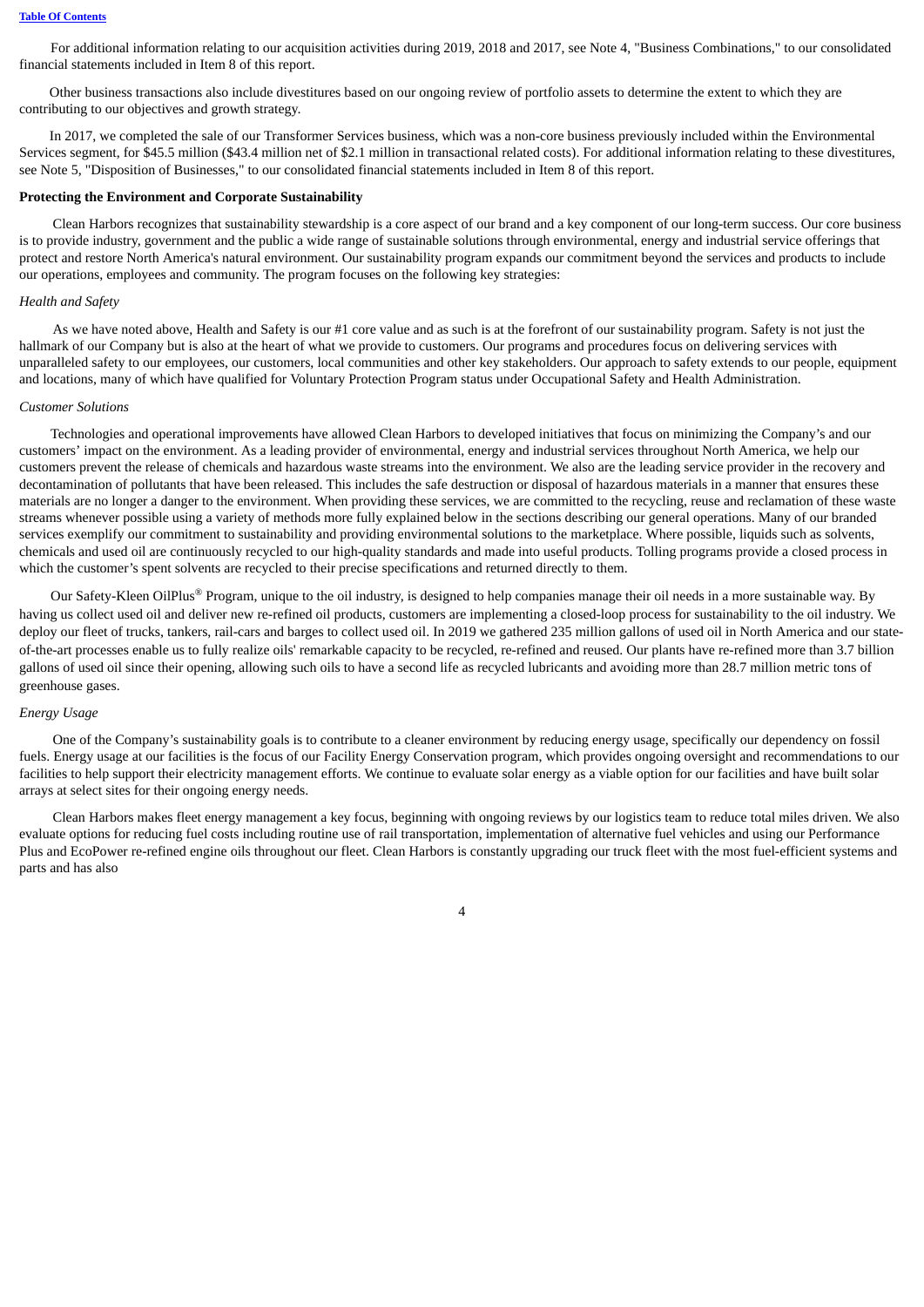#### **Table Of [Contents](#page-1-0)**

designed custom, multi-compartment trucks that can be used to collect and deliver oil at the same time, decreasing fuel consumption.

#### *Operations*

Clean Harbors instills sustainability within its operations through continuous improvements and well-defined strategic initiatives that show the highest positive impact on the environment, the communities and the economy in which we work and live. Our fleet of transportation vehicles represents one of our largest opportunities to apply environmentally sustainable business practices. Our Asset Refurbishment Program is a comprehensive effort to rebuild assets to "like new" quality with the goal of reusing or recycling 100% of all materials. With four asset refurbishment facilities now operational, we are rebuilding an average of more than two vehicles every week.

To provide an efficient and safe alternative for hazardous waste disposal, Clean Harbors developed and built an incinerator at our El Dorado facility which uses world-class air emissions control technology that meets the most stringent emissions standards under the U.S. Clean Air Act.

#### *Engagement*

Clean Harbors believes that by staying engaged with our customers, communities and other stakeholders, we can contribute to the long-term health of the environment, society and the economy. When warranted, we utilize formal reporting platforms to inform customers and other stakeholders of our sustainability efforts, including EcoVadis and Ecodesk.

We develop partnerships with key environmental programs to build awareness, while fostering more sustainable business practices. One of our most highly visible public programs for various government and community entities is known as our Home Hazardous Waste service line. Communities trust us to collect paints, solvents, batteries, fluorescent lamps, pesticides, cleaners and other hazardous materials during one-day, multi-day and mobile programs that otherwise might be improperly disposed of or become dangerous to the communities where they are stored.

Our commitment and our business go hand in hand as we work to provide services and products that complement our customers' sustainability plans and hold ourselves and others accountable to environmental, social and corporate governance standards.

#### **Competitive Strengths**

- **• Leading Provider of Environmental, Energy and Industrial Services -** We are a leading provider of environmental, energy and industrial services. We own nine commercial hazardous waste incinerators, making us the largest operator of such facilities in North America. We are also one of the few industrial services companies with national footprints in both the U.S. and Canada. We provide multi-faceted, high-quality services to a broad mix of customers. We attract and better serve our customers because of our vast capabilities and breadth of services as well as our overall size, scale and geographic location of our large network along with valuable and unique assets used in providing our services.
- **Integrated Network of Assets -** We believe we operate, in the aggregate, the largest number of commercial hazardous waste incinerators, landfills, treatment facilities and TSDFs in North America. Our broad service network enables us to effectively handle a waste stream from its origin through disposal and to efficiently direct and internalize our waste streams to reduce costs. As our processing of waste increases, our size allows us to leverage our network and increase our profit margins as we can internalize a greater volume of waste in our incinerators, landfills and other disposal facilities. Furthermore, these assets are very difficult to duplicate because significant permitting and regulatory approvals would need to take place in order for new commercial waste disposal sites to come on line. High barriers of entry for such assets provide increased value to our network.
- **Comprehensive Service Capabilities -** Our comprehensive service offerings allow us to act as a full-service provider to our customers. Our breadth of service offerings creates incremental revenue growth as customers seek to minimize the number of outside vendors and demand "one-stop-shop" service providers.
- **Largest Collector and Recycler of Used Motor Oil -** As the largest re-refiner and recycler of used oil in North America, during 2019 we returned approximately 191 million gallons of new re-refined oil, lubricants and byproducts back into the marketplace. In 2019, our re-refining process eliminated more than two million metric tons of greenhouse gas ("GHG"), which is the equivalent of growing more than 53 million trees for 10 years in an urban environment or taking over 393,000 passenger cars off the road for one year.
- **Large and Diversified Customer Base -** Our customers range from small companies to Fortune 500 companies and include public and private entities that span multiple industries and business types, including government entities. This diversification limits our credit exposure to any one customer and potential cyclicality to any one industry. As a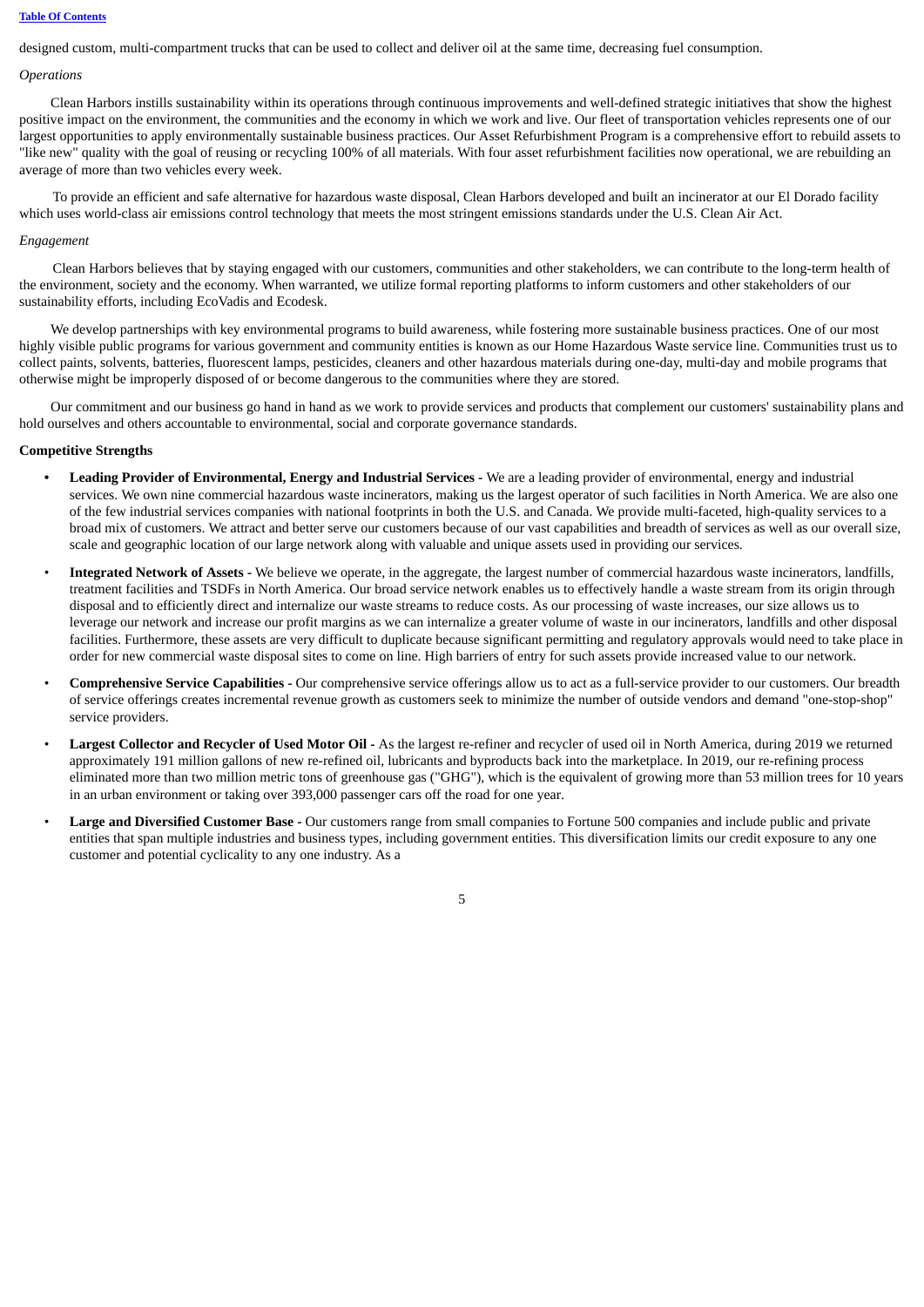percentage of our 2019 revenues, the top ten industries we serviced totaled approximately 78% and included general manufacturing (16%), chemical (14%), automotive (9%), refineries (8%), base and blended oils (7%), government (6%), utilities (5%), transportation (5%), oil and gas (4%) and engineering and consulting (4%).

- **Stable and Recurring Revenue Base -** We have long-standing relationships with our large customers, many of whom have worked with our Company for decades. Our diversified customer base provides stable and recurring revenues, as a significant portion of our revenues are derived from previously served customers with recurring needs for our services. In addition, switching costs for many of our hazardous waste customers are high. This is due to many customers' desire to audit disposal facilities prior to their qualification as approved sites and to limit the number of facilities to which their hazardous waste are shipped in order to reduce potential liability under United States and Canadian environmental laws and regulations. We have been selected as an approved vendor by large and small generators of waste because we possess comprehensive collection, recycling, treatment, transportation, disposal and hazardous waste tracking capabilities and have the expertise necessary to comply with applicable environmental laws and regulations. Those customers that have selected us as an approved vendor typically continue to use our services on a recurring basis.
- **Regulatory Compliance -** We continue to make capital investments in our facilities to ensure that they are in compliance with current federal, state, provincial and local regulations. Companies that rely on in-house disposal may find the current regulatory requirements to be too capital intensive or complicated, and may choose to outsource many of their hazardous waste disposal needs.
- **Effective Cost Management -** Our significant scale allows us to maintain low costs through standardized compliance procedures, significant purchasing power, leveraging our investment in technology and our ability to efficiently utilize logistics and transportation to economically direct waste streams to the most efficient facility. We also have the ability to use internal resources to transport and process the substantial majority of all hazardous waste that we manage for our customers. In addition, our Safety-Kleen results are significantly impacted by the overall market pricing and product mix associated with base and blended oil products and, more specifically, the market prices of Group II base oils. We charge fees related to our used oil collection services which allow us to effectively manage the profit spreads inherent in our business.
- **Proven and Experienced Management Team -** Our executive management team provides depth and continuity. Our 11 executive officers collectively have over 190 years of experience and expertise in the environmental, energy and industrial services industries. Our chief executive officer founded our Company in 1980 and, since the Company's formation, has served as both the Chief Executive Officer and Chairman of the Board.

#### **Operations**

#### *General*

*Seasonality and Cyclical Nature of Business.* Our operations may be affected by seasonal fluctuations due to weather and budgetary cycles influencing the timing of customers' spending for products and services. Typically during the first and fourth quarters of each year there is less demand for our products, oil collection, recycling services and environmental services due to the lower levels of activities by our customers as a result of the cold weather, particularly in Canada and the northern and midwestern regions of the United States. As a result, reduced volumes of waste are received at our facilities, higher operating costs are realized due to sub-freezing weather and high levels of snowfall, factory closings for year-end holidays reduce waste volumes and lower volumes of used oil are generated for our collection.

*Geographical Information.* For the year ended December 31, 2019, we generated \$2,863.5 million or 83.9% of our direct revenues in the United States and \$548.6 million or 16.1% of our direct revenues in Canada. For the year ended December 31, 2018, we generated \$2,721.8 million or 82.5% of our direct revenues in the United States and \$578.5 million or 17.5% of our direct revenues in Canada. For additional information about the geographical areas from which our direct revenues are derived and in which our assets are located, see Note 3, "Revenues," and Note 20, "Segment Reporting," respectively, to our consolidated financial statements included in Item 8 of this report.

### *Environmental Services*

We collect, transport, treat and dispose of hazardous and non-hazardous waste, including resource recovery, physical treatment, fuel blending, incineration, landfill disposal, wastewater treatment, lab chemical disposal, explosives management and CleanPack® services. Our CleanPack® services include the collection, identification, categorization, specialized packaging, transportation and disposal of laboratory chemicals and household hazardous waste. We also perform a wide range of industrial maintenance and specialty industrial services and utilize specialty equipment and resources to perform field services at any chosen location on a planned or emergency response basis. All of these services are designed to protect the environment and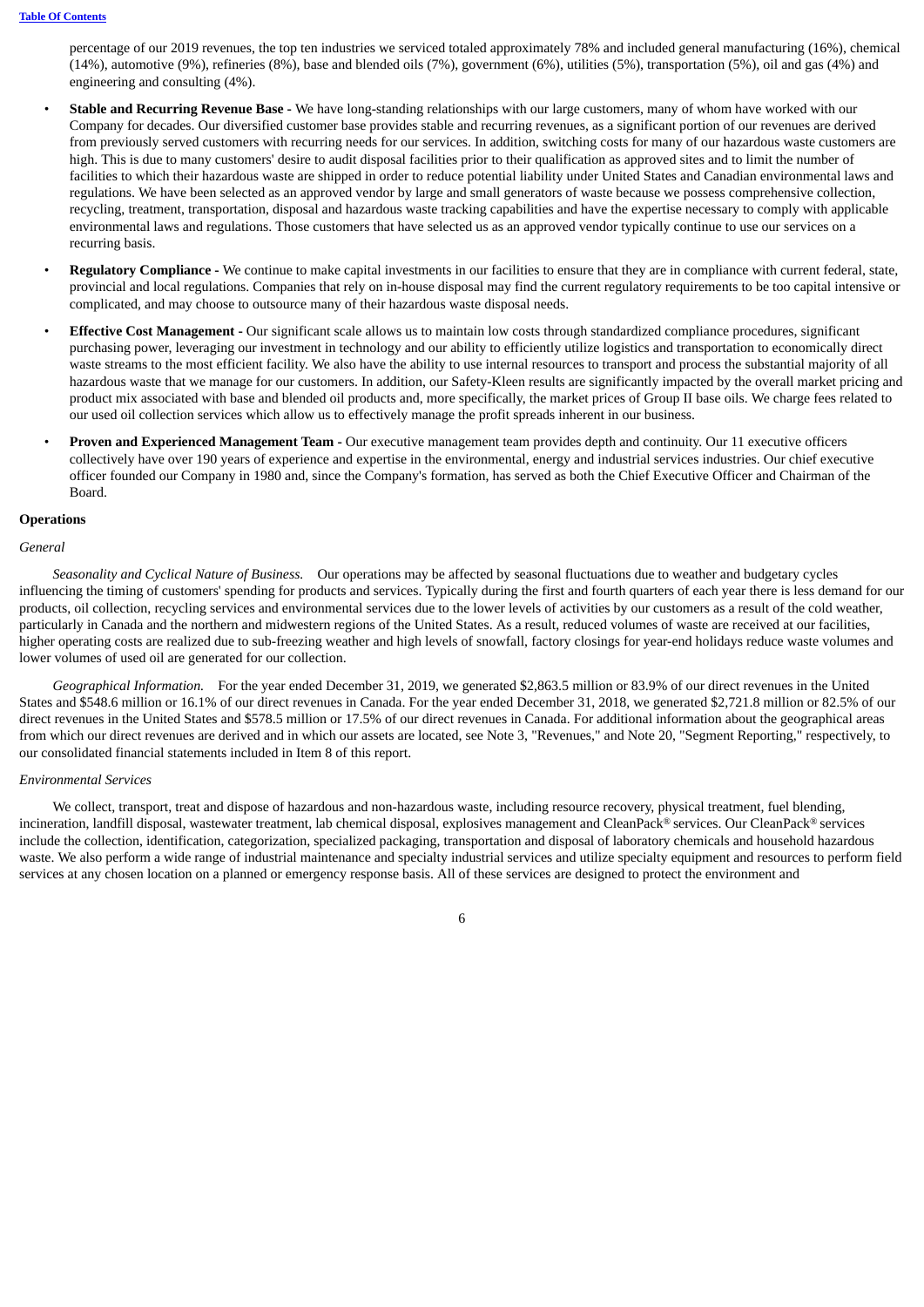address environmental related challenges through the use of innovation and the latest technologies. We provide customers with sustainable solutions that seek to recycle waste materials whenever possible.

*Technical Services.* We provide technical services through a network of service centers from which a fleet of vehicles are dispatched to pick up customers' waste either on a predetermined schedule or on demand, and to deliver the waste to permitted facilities, which are usually Company-owned. Our service centers can also dispatch chemists to a customer location for collection of chemical and laboratory waste for disposal. InSite Service® offerings is a branded on-site/in-plant service delivery program through which we offer a full range of environmental, industrial and waste management services. This signature program is built on safety, quality, efficiency and integrity, and has been offered by Clean Harbors for more than 25 years. By leveraging Clean Harbors' expertise and capabilities, our on-site staffs are dedicated to developing the safest, most cost-effective and sustainable solutions to service customers' needs.

*Collection, Transportation and Logistics Management.* As an integral part of our services, we collect industrial waste from customers and transport such waste to and between our facilities for treatment or bulking for shipment to final disposal locations. Customers typically accumulate waste in containers, such as 55-gallon drums, bulk storage tanks or 20-cubic-yard roll-off containers. In providing this service, we utilize a variety of specially designed and constructed tank trucks and semi-trailers as well as third-party transporters, including railroads.

*Treatment and Disposal.* We recycle, treat and dispose of hazardous and non-hazardous industrial waste. The waste handled includes substances which are classified as "hazardous" because of their corrosive, ignitable, infectious, reactive or toxic properties, and other substances subject to federal, state and provincial environmental regulation. We provide final treatment and disposal services designed to manage waste which cannot be otherwise economically recycled or reused. The waste that we handle comes in solid, sludge, liquid and gas form.

We operate a network of TSDFs that collect, temporarily store and/or consolidate compatible waste streams for more efficient transportation to final recycling, treatment or disposal destinations. These facilities hold special permits, such as Part B permits under the Resource Conservation and Recovery Act ("RCRA") in the United States, which allow them to process, transfer and dispose of waste through various technologies including recycling, incineration, landfill and wastewater treatment depending on each location's permitted and constructed capabilities.

*Resource Recovery and Fuel Blending.* We operate recycling systems for the reclamation and reuse of certain waste, particularly solvent-based waste generated by industrial cleaning operations, metal finishing and other manufacturing processes. Resource recovery involves the treatment of waste using various methods, which effectively remove contaminants from the original material to restore its fitness for its intended purpose and to reduce the volume of waste requiring disposal.

We also operate a recycling facility that recycles refinery waste and spent catalyst. The recycled oil and catalysts, depending on market conditions, are sold to third parties.

*Incineration.* Incineration is the preferred method for the treatment of organic hazardous waste because it effectively destroys the contaminants at high temperatures. High temperature incineration effectively eliminates organic waste such as herbicides, halogenated solvents, pesticides and pharmaceutical and refinery waste, regardless of form as gas, liquid, sludge or solid. Federal and state incineration regulations require a destruction and removal efficiency of 99.99% for most organic waste.

As of December 31, 2019, we had nine active incinerators operating in five incinerator facilities that offer a wide range of technological capabilities to customers. In the United States, we operate a fluidized bed thermal oxidation unit for maximum destruction efficiency of hazardous waste with an estimated annual practical capacity of 58,808 tons and three solids and liquids capable incinerator facilities with a combined estimated annual practical capacity of 377,387 tons. We also operate one hazardous waste liquid injection incinerator in Canada with total annual practical capacity of 125,526 tons.

Our incinerator facilities in Kimball, Nebraska; Deer Park, Texas; El Dorado, Arkansas; and Aragonite, Utah, are designed to process liquid organic waste, sludge, solids, soil and debris. Our Deer Park facility has two kilns and a rotary reactor. Our El Dorado facility specializes in the treatment of bulk and containerized hazardous liquids, solids and sludge. In 2017, we opened a new hazardous waste incinerator at our El Dorado, Arkansas facility, which specializes in high-temperature incineration of regulated waste such as industrial and laboratory chemicals, manufacturing byproducts, fertilizers and other solid and liquid materials that would otherwise be hazardous to the environment and public health if not properly managed. Our facilities in Kimball and Deer Park also have on-site landfills for the disposal of ash produced as a result of the incineration process.

Our incinerator facility in Lambton, Ontario, is a liquid injection incinerator designed primarily for the destruction of liquid organic waste. Typical waste streams include wastewater with low levels of organics and other higher concentration organic liquid waste not amenable to conventional physical or chemical waste treatment.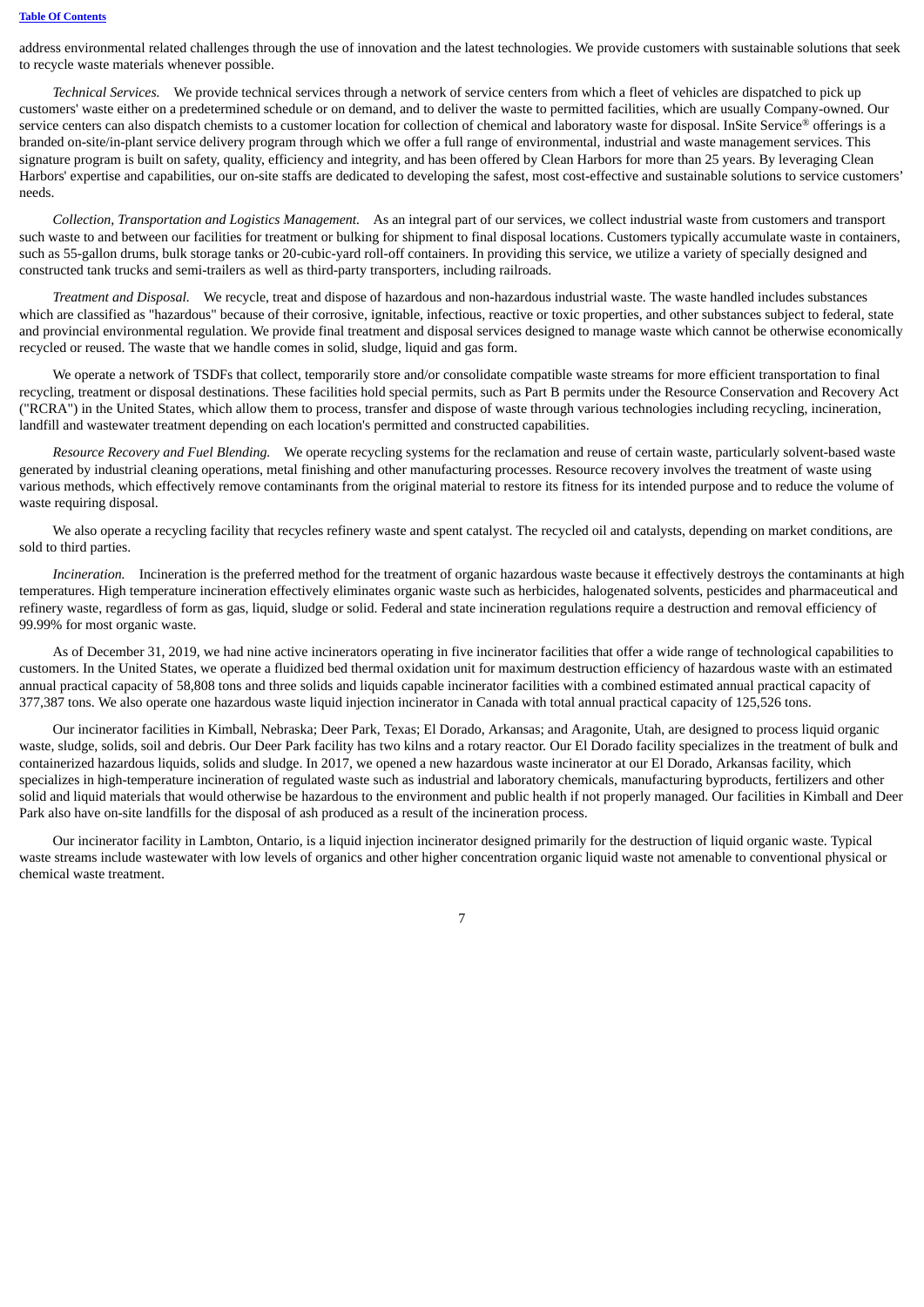*Landfills.* Landfills are primarily used for disposal of inorganic waste. In the United States and Canada, we operate nine commercial landfills. Seven of our commercial landfills are designed and permitted for disposal of hazardous waste and two of our landfills are operated for non-hazardous industrial waste disposal and, to a lesser extent, municipal solid waste. In addition to our commercial landfills, we also own and operate, as described above, two noncommercial landfills that only accept waste from our on-site incinerators.

Of our seven commercial landfills used for disposal of hazardous waste, five are located in the United States and two are located in Canada. As of December 31, 2019, the useful economic lives of these landfills included approximately 24.6 million cubic yards of remaining capacity. We estimate the useful economic lives of landfills to include permitted airspace and unpermitted airspace that our management believes to be probable of being permitted based on our analysis of various factors. In addition to the capacity included in the useful economic lives of these landfills, there are approximately 31.9 million cubic yards of additional unpermitted airspace capacity included in the footprints of these landfills that may ultimately be permitted, although there can be no assurance that this additional capacity will be permitted. As of December 31, 2019, the useful economic lives of our two non-hazardous industrial landfills have 3.6 million cubic yards of remaining permitted capacity. These two facilities are located in the United States and have been issued operating permits under Subtitle D of RCRA. Our non-hazardous landfill facilities are permitted to accept commercial industrial waste, including waste from foundries, demolition and construction, machine shops, automobile manufacturing, printing, metal fabrications and recycling.

*Wastewater Treatment.* We operate nine wastewater treatment facilities that offer or employ a range of wastewater treatment technologies. These wastewater treatment operations involve processing hazardous and non-hazardous waste through use of physical and chemical treatment methods. These facilities treat a broad range of industrial liquid and semi-liquid waste containing heavy metals, organics and suspended solids.

*Total Project Management.* We also provide total project management services in areas such as chemical packing, on-site waste management, remediation, compliance training and emergency spill response, while leveraging Clean Harbors' network of service centers and environmental capabilities.

*Industrial Services.* We perform industrial maintenance services and specialty industrial services at refineries, mines, upgraders, chemical plants, pulp and paper mills, manufacturing and power generation facilities. We provide these services throughout North America.

Our crews handle as-needed in-plant services to support ongoing in-plant cleaning and maintenance services, including liquid/dry vacuum, hydroblasting, dewatering and materials processing, water and chemical hauling and steam cleaning. We provide a variety of specialized industrial services including plant outage and turnaround services, decoking and pigging, chemical cleaning, high and ultra-high pressure water cleaning, pipeline inspection and coating services and large tank and surface impoundment cleaning. We also provide daylighting services which, through the use of specialized hydro vac equipment, deliver safer, cleaner and more precise hydro excavation services to safely uncover highly sensitive underground targets. Our crews also handle oilfield transport and production services supporting drilling, production and completion programs.

*Field and Emergency Response Services.* Our crews and equipment are dispatched on a planned or emergency basis and perform services such as confined space entry for tank cleaning, site decontamination, large remediation projects, demolition, spill cleanup on land and water, railcar cleaning, product recovery and transfer, scarifying and media blasting and vacuum services. Additional services include filtration and water treatment services.

We are also a leader in providing response services for environmental emergencies of any scale from man-made disasters such as oil spills and natural disasters such as hurricanes.

*Oil and Gas Field Services.* We provide integrated seismic and right-of-way services for efficient resource discovery and site preparation. These services include: (i) seismic surveying that minimizes costs, environmental impact and time in field; (ii) mulching/line clearing that expedites additional geophysical activities and minimizes environmental impact; and (iii) shot-hole drilling that provides safe and efficient operations in every terrain, including hostile and inaccessible regions. We also provide surface rentals services by supporting oil and gas companies' drilling and well completion programs. Key to our services is our ability to provide solids control to support the drilling process. Our technologies help manage liquids, solids and semi-solid material during the drilling operation, and include centrifuges, tanks and drilling fluid recovery. We also can provide container rentals for safe collection of drill cuttings and other waste, as well as manage disposal of drilling fluids and solids and can supply surface rental equipment to support drill sites by providing wellsite trailers, wastewater treatment systems and holding tanks, light towers, generators and handling tools.

*Lodging Services.* Our fixed lodges provide turnkey remote accommodations throughout Western Canada and Texas and range in size up to approximately 600 beds. These are open lodges, with amenities that include catering and housekeeping services, fully equipped common areas, fitness rooms and computer rooms, wireless internet and public phones, powered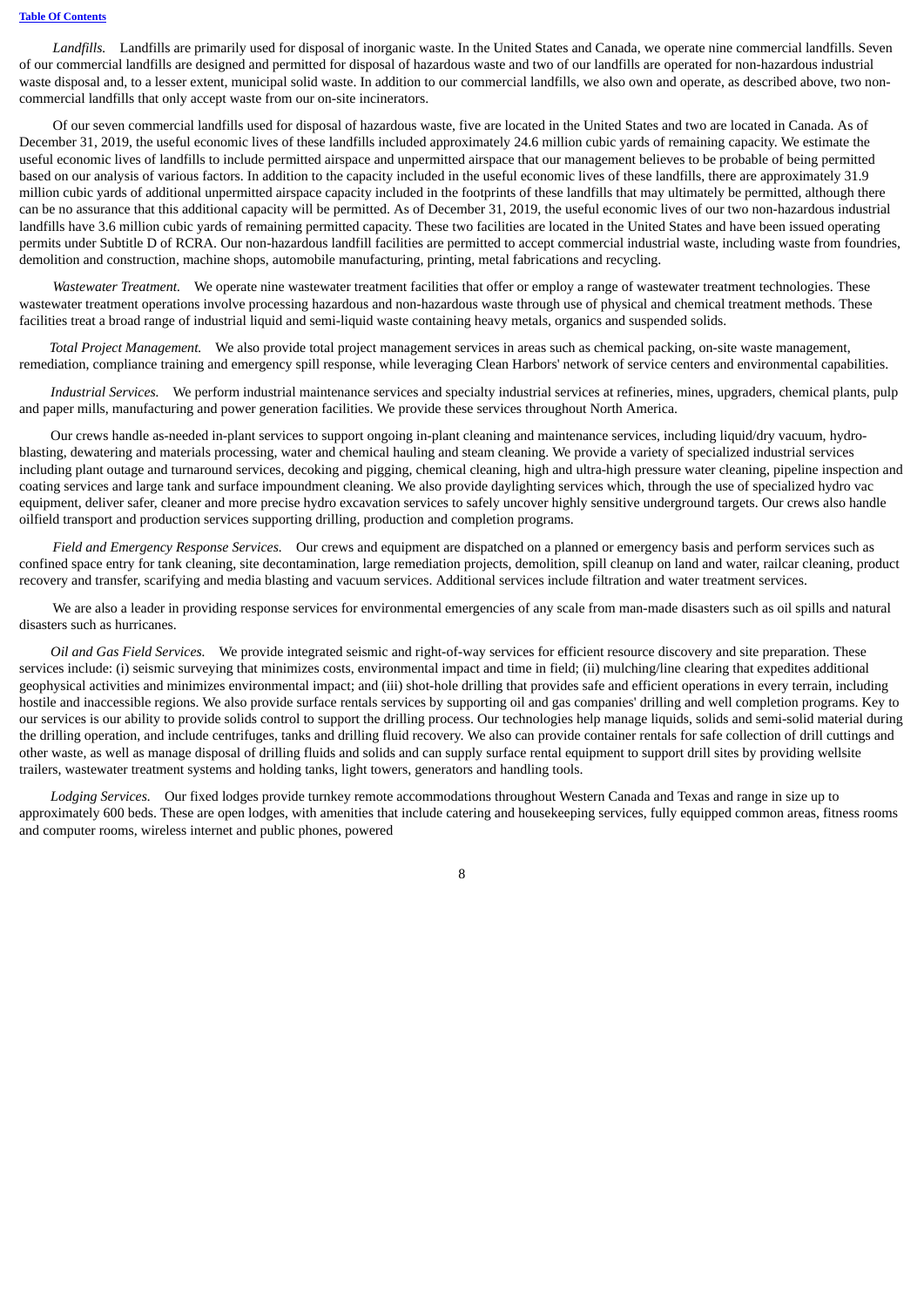#### **Table Of [Contents](#page-1-0)**

parking stalls, laundry facilities and daily towel service. We also offer mobile camp operations, which provide services for remote workforce accommodation facilities throughout Western Canada, currently in British Columbia, Saskatchewan and Alberta, with multiple accommodation types. These include client and open camps, operator camps and drill camps. Furthermore, hospitality services are available as a standalone service to clients which have other accommodation arrangements.

## *Safety-Kleen*

Our Safety-Kleen business offers an array of environmental services and complementary products to a diverse range of customers including automobile repair shops, car and truck dealers, metal fabricators, machine manufacturers, fleet maintenance shops and other automotive, industrial and retail customers.

As the largest provider of parts cleaning services in North America, Safety-Kleen offers a complete line of specially designed parts washers to customer locations and then delivers recurring service that includes machine cleaning and maintenance and disposal and replacement of clean solvent or aqueous fluids. We also sell automotive and industrial cleaning products which include antifreeze, windshield washer fluid, degreasers, glass and floor cleaners, hand cleaners, absorbents, mats and spill kits.

Utilizing our collection network, we provide pickup and transportation of hazardous and non-hazardous containerized waste for recycling or disposal, primarily through the Clean Harbors network of recycling, treatment and disposal facilities. We also collect used oil which serves as feedstock for our oil rerefineries discussed below, or process the oil into recycled fuel oil, or "RFO," which is then sold to customers such as asphalt plants, industrial plants, pulp and paper companies. The used oil is also processed into vacuum gas oil which can be further re-refined into lubricant base oils or sold directly into the marine diesel oil fuel market.

Our vacuum services remove solids, residual oily water and sludge and other fluids from customers' oil/water separators, sumps and collection tanks. We also remove and collect waste fluids found at large and small industrial locations, including metal fabricators, auto maintenance providers and general manufacturers.

Utilizing used oil collected by Safety-Kleen branches, we manufacture, formulate, package, distribute and market high-quality lubricants. We offer these products and services direct to business end-users and customers that can in turn market to retailers and end-users. The used oil collected by Safety-Kleen's branch network is processed or re-refined to convert into a variety of products, mostly base lubricating oils, and much smaller quantities of asphalt-like material, glycols and fuels. As the largest re-refiner of used oil in North America, we can process the used oil collected through our six re-refineries located in East Chicago, Indiana; Newark, California; Wichita, Kansas; Tacoma, Washington; Fallon, Nevada; and Breslau, Ontario.

Our primary goal is to produce and sell high-quality blended oils, which are created by combining our re-refined base and other base oils with performance additives in accordance with our proprietary formulations and American Petroleum Institute licenses. Our Performance Plus® brand and "green" proprietary brand EcoPower® are sold to on- and off-road corporate fleets, government entities, automotive service shops and industrial plants, which are serviced through our internal distribution network, as well as an extensive United States and Canada-wide independent distributor network. We also sell unbranded blended oils to distributors that resell them under their private label brands. Our OilPlus® program consists of selling our renewable oil products directly to our end customers. We sell the base oil that we do not blend and sell ourselves to independent blenders/packagers that use it to blend their own branded or private label oils. With more than 200 million gallons of used oil processed annually, we were able to return approximately 191 million gallons of new re-refined oil, lubricants and byproducts back into the marketplace in 2019. We believe our position as the largest collector and re-refiner of used oil in North America, along with our vast service and distributions network, provide a distinct competitive advantage in our ability to provide our customers with collection and oil distribution services through our OilPlus® closed loop program.

#### **Competition**

The hazardous waste management industry is highly competitive. The sources of competition vary by locality and by type of service rendered, with competition coming from national and regional waste services companies and hundreds of privately-owned firms. Veolia North America, Waste Management, Inc., US Ecology, Inc. and Stericycle, Inc. are the principal national firms with which we compete. Each of these competitors is able to provide one or more of the environmental services we offer.

Under federal and state environmental laws in the United States, generators of hazardous waste remain liable for improper disposal of such waste. Although generators may hire various companies that have the proper permits and licenses, because of the generators' potential liability, they are very interested in the reputation and financial strength of the companies they use for the management of their hazardous waste. We believe that our technical proficiency, safety record, customer service oriented culture and overall reputation are important considerations to our customers in selecting and continuing to

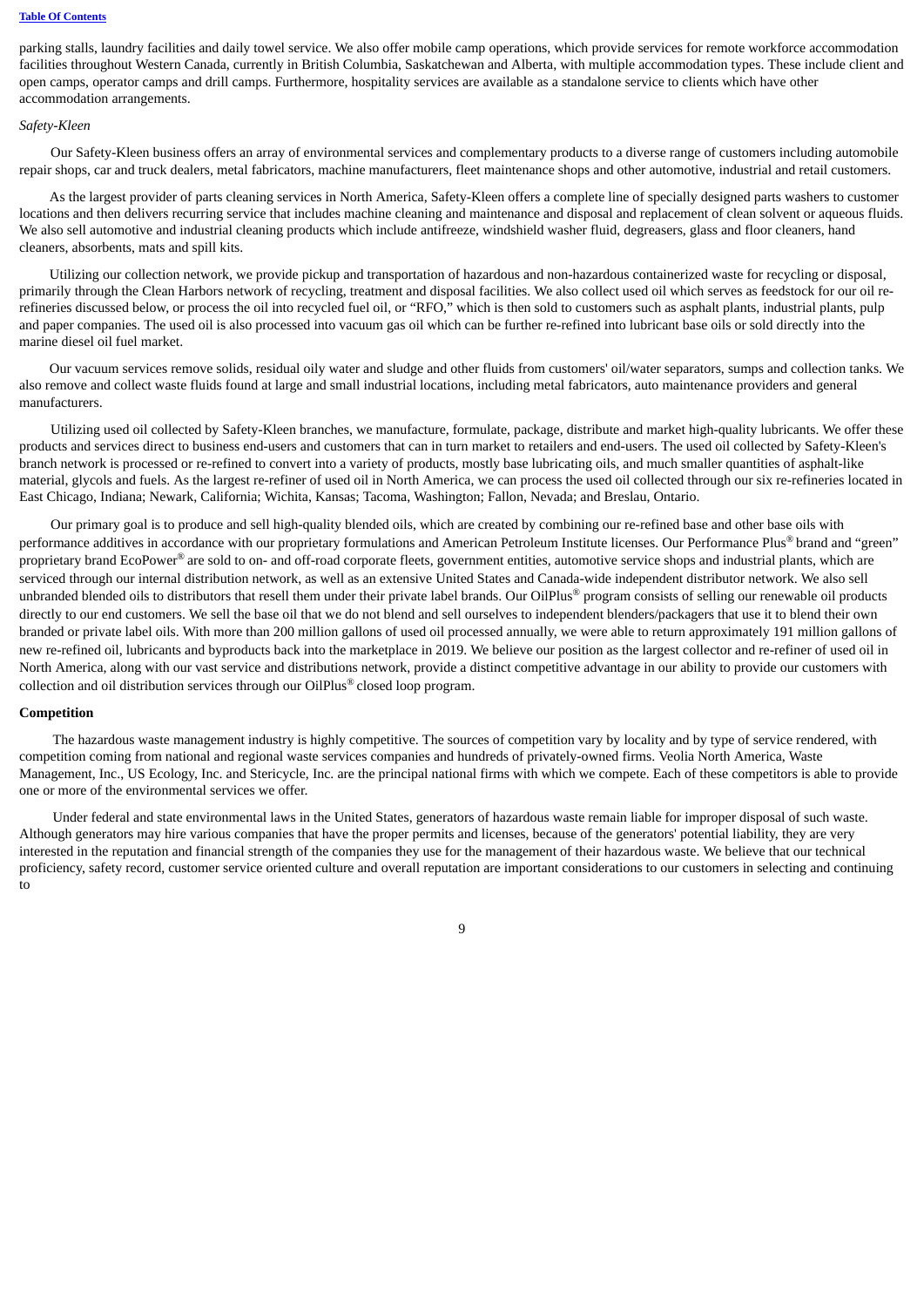utilize our services. We also believe that the depth of our recycling, treatment and disposal capabilities, our ability to collect and transport waste products efficiently and our pricing are additional significant factors in the market for treatment and disposal services.

Competition within our Environmental Services segment varies by locality and type of service rendered.

- For our landfill and waste services, competitors include several major national and regional environmental services firms, as well as numerous smaller local firms. We believe the availability of skilled technical professional personnel, quality of performance, diversity of services, safety record, quality of assets and use of current technologies, as well as price, are the key competitive factors in this service industry.
- For our industrial, field and emergency responses services, competitors vary by locality and by type of service rendered, with competition coming from national and regional service providers and hundreds of privately-owned firms that offer energy or industrial services. Envirosystems and Hydrochem PSC in the United States, and CEDA International Corporation and Newalta in Canada, are the principal national firms with which we compete. Each of these competitors is able to provide one or more of the industrial and field services we offer. We believe the availability of specialized equipment and latest technologies, skilled technical professional personnel, quality of performance, diversity of services, safety record and price are the key competitive factors in this industry.
- For our energy related services, competitors vary by locality and type of services provided, with competition coming from national, regional and local service providers. Competition is based on a number of factors, including safety, quality, performance, reliability, service, price, response time and, in some cases, breadth of service offering.

For our Safety-Kleen segment, competitors vary by locality and by type of service rendered, with competition coming from Heritage-Crystal Clean and Veolia North America, along with several regional and local firms. With our Safety-Kleen Oil Plus® closed loop offering, we are competing in certain markets with other North American lubricant distributors.

The principal methods of competition for all of our services and products are quality, price, reliability of service rendered or products sold and technical proficiency. We believe that we offer a more comprehensive range of environmental, energy and industrial services than our competitors in major portions of the United States and Canada.

#### **Employees**

As of December 31, 2019, we employed approximately 14,400 active full-time employees, of which 988 in the United States and 676 in Canada were represented by labor unions. We believe that our relationship with our employees is positive. As part of our commitment to employee safety and quality customer service, we have an extensive compliance program and trained environmental, health and safety staff. We adhere to a risk management program designed to reduce potential liabilities to us and to our customers. We also continually strive to invest in our employees through training programs as well as competitive compensation and benefit programs.

#### **Intellectual Property**

We have invested significantly in the development of proprietary technology and also to establish and maintain an extensive knowledge of leading technologies. We incorporate these technologies into the services we offer and provide to our customers. As of December 31, 2019, we held a total of 35 U.S. and 12 foreign issued or granted patents (which will expire between 2020 and 2031), one U.S. and one foreign pending patent application, 93 U.S. and 53 foreign trademark registrations and one U.S. and eight foreign pending trademark applications. We also license software and other intellectual property from various third parties. We enter into confidentiality agreements with certain of our employees, consultants and corporate partners, and control access to software documentation and other proprietary information. We believe that we hold adequate rights to all intellectual property used in our business and that we do not infringe upon any intellectual property rights held by other parties.

#### **Management of Risks**

We adhere to a program of risk management policies and practices designed to reduce potential liability, as well as to manage customers' ongoing environmental exposures. This program includes installation of risk management systems at our facilities, such as fire suppression, employee training, environmental consciousness, auditing and policy decisions restricting the types of waste handled. We evaluate all revenue opportunities and decline those that we believe involve unacceptable risks.

We dispose of waste at our incinerator, wastewater treatment and landfill facilities, or at facilities owned and operated by other firms that we have audited and approved. We apply established technologies to treatment, storage and recovery of

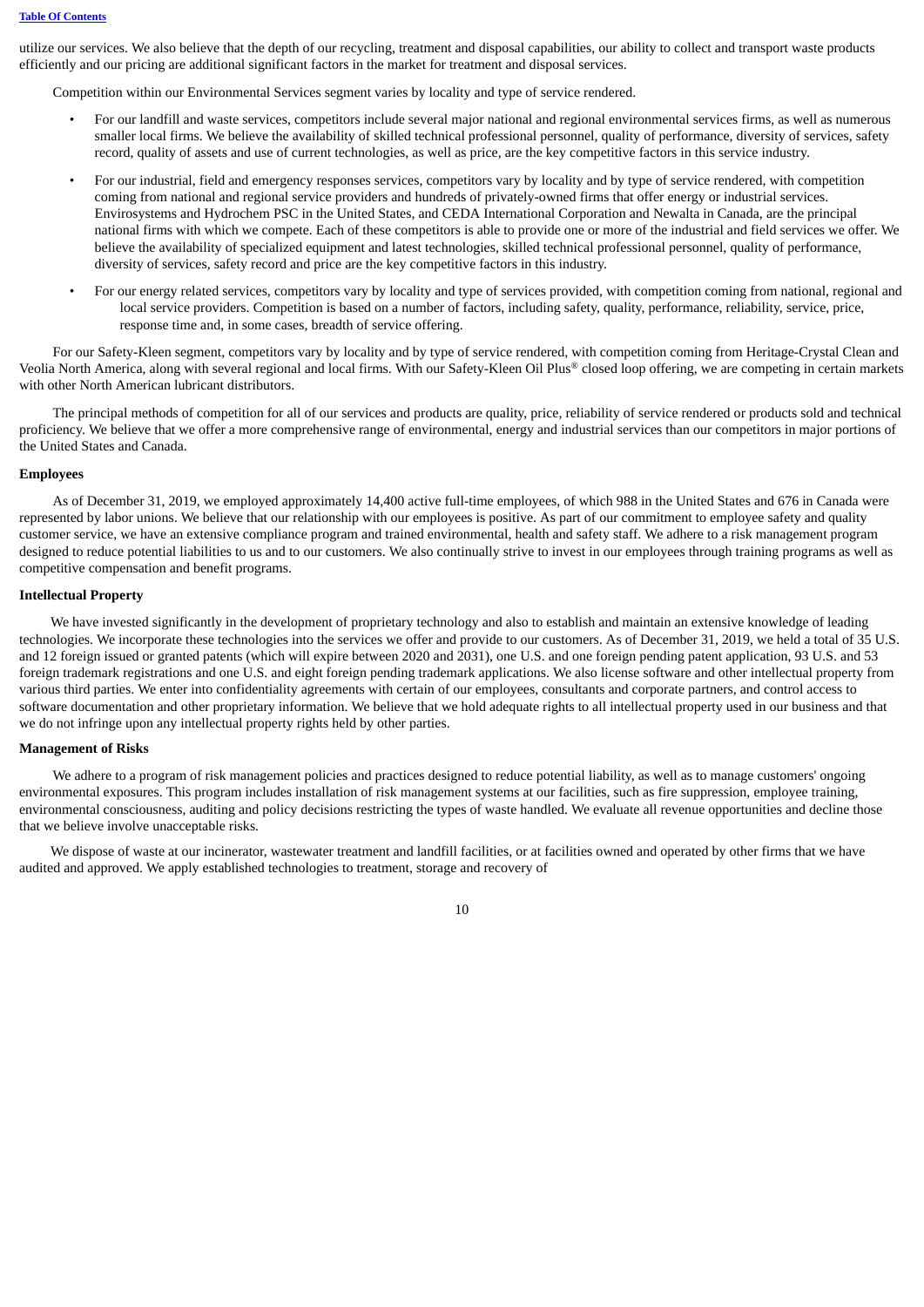hazardous waste. We believe our operations are conducted in a safe and prudent manner and in substantial compliance with applicable laws and regulations.

### **Insurance and Financial Assurance**

Our insurance programs cover the potential risks associated with our multifaceted operations from two primary exposures: direct physical damage and third-party liability. We maintain a casualty insurance program providing coverage for vehicles, employer's liability and commercial general liability in the aggregate amount of \$105.0 million, \$102.0 million and \$102.0 million, respectively, per year, subject to retentions of \$2.0 million per occurrence for auto and commercial general liability and \$1.0 million for employers' liability in the United States and \$2.0 million in Canada. We also have workers' compensation insurance whose limits are established by state statutes.

We have pollution liability insurance policies covering potential risks in three areas: as a contractor performing services at customer sites, as a transporter of waste and as a processor of waste at our facilities. The contractor's pollution liability insurance has limits of \$20.0 million per occurrence and \$25.0 million in the aggregate, covering offsite remedial activities and associated liabilities.

For sudden and accidental in-transit pollution liability, our auto liability policy provides the primary \$5.0 million per occurrence of transportation pollution insurance. Our pollution liability policies provide an additional \$75.0 million per occurrence and \$80.0 million in the aggregate for a total of \$80.0 million per occurrence and \$85.0 million in the aggregate, respectively. A \$2.0 million deductible per occurrence applies to this coverage in the United States and Canada.

Federal and state regulations require liability insurance coverage for all facilities that treat, store or dispose of hazardous waste. RCRA, the Toxic Substances Control Act and comparable state hazardous waste regulations typically require hazardous waste handling facilities to maintain pollution liability insurance in the amount of \$1.0 million per occurrence and \$2.0 million in the aggregate for sudden occurrences and \$3.0 million per occurrence and \$6.0 million in the aggregate for non-sudden occurrences. Our liability insurance coverage meets or exceeds all federal and state regulations.

Our international operations are insured under locally placed insurance policies that are compulsory in a specific country. In addition, we have a global foreign liability policy that will provide excess and difference in condition coverage in international countries.

Under our insurance programs, coverage is obtained for catastrophic exposures, cyber security as well as those risks required to be insured by law or contract. It is our policy to retain a significant portion of certain expected losses related primarily to employee benefit, workers' compensation, commercial general and vehicle liability. Provisions for losses expected under these programs are recorded based upon our estimates of the actuarially determined value of the aggregate liability for claims. We believe that policy cancellation terms are similar to those of companies in other industries.

Operators of hazardous waste handling and certain other permitted facilities are required by federal, state, provincial and local regulations to provide financial assurance for closure and post-closure care of those facilities should the facilities cease operation. Closure would include the cost of removing the waste stored at a facility which ceased operating and sending the material to another facility for disposal and the cost of performing certain procedures for decontamination of the facility. As of December 31, 2019, our total estimated closure and post-closure costs requiring financial assurance by regulators were \$472.7 million for our U.S. facilities and \$56.8 million for our Canadian facilities. We have obtained all of the required financial assurance for our facilities through a combination of surety bonds, funded trusts, letters of credit and insurance from qualified insurance companies.

#### **Environmental Regulation**

While our business has benefited substantially from increased government regulation of hazardous waste transportation, storage and disposal, the environmental services industry itself is the subject of extensive and evolving regulation by federal, state, provincial and local authorities. We are required to obtain federal, state, provincial and local permits or approvals for each of our hazardous waste facilities. Such permits are difficult to obtain and, in many instances, extensive studies, tests and public hearings are required before the approvals can be issued. We have acquired all operating permits and approvals now required for the current operation of our business, or have applied for, or are in the process of applying for, all permits and approvals needed in connection with continued operation and planned expansion or modifications of our operations.

We make a continuing effort to anticipate regulatory, political and legal developments that might affect operations, but are not always able to do so. We cannot predict the extent to which any environmental legislation or regulation that may be enacted or enforced in the future may affect our operations.

A new regulation primarily impacting the shipping business but which we are monitoring closely as it could impact our business is known as *"*IMO 2020". On January 1, 2020, the International Maritime Organization (the "IMO") implemented a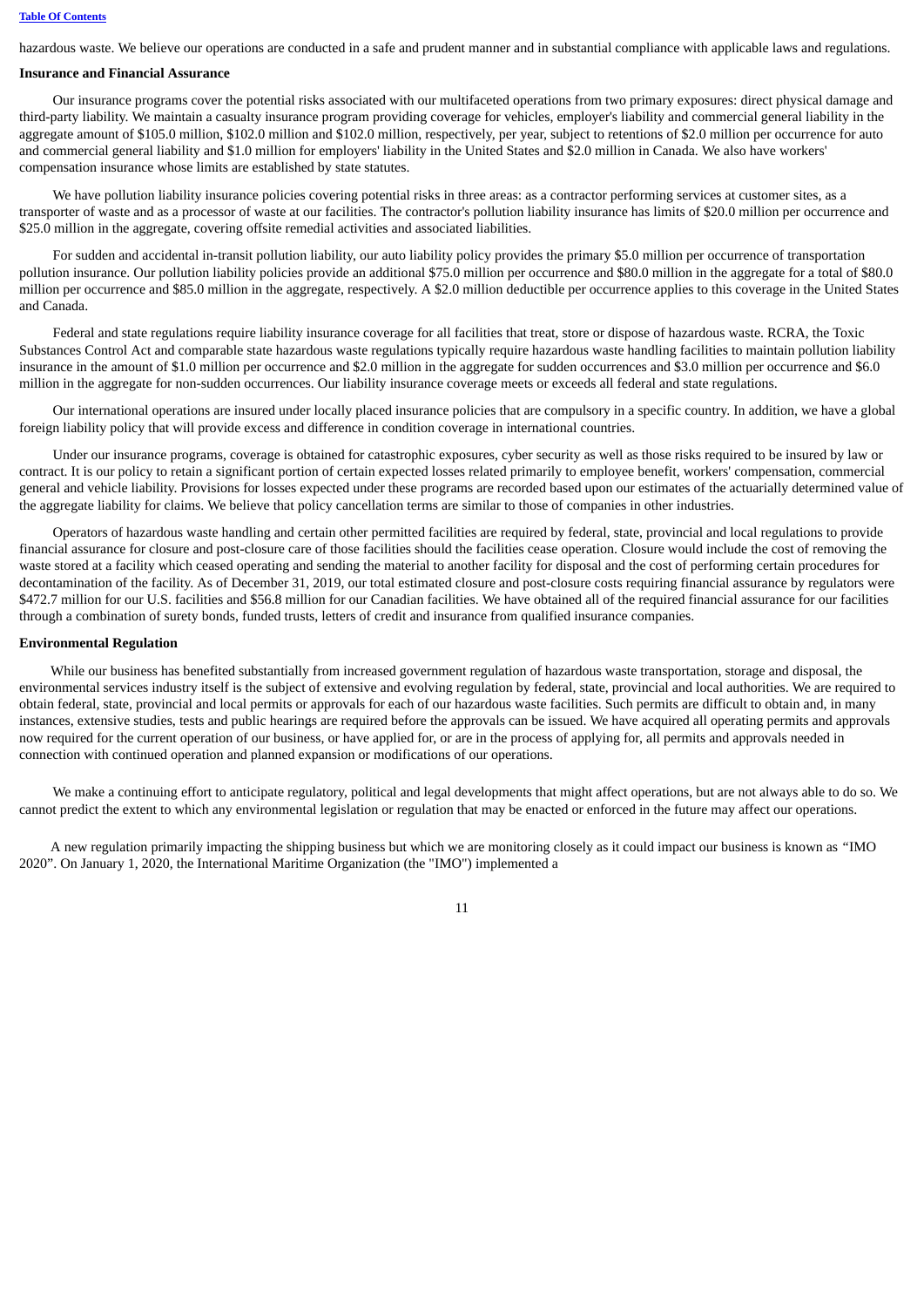new regulation for a 0.50% global sulphur cap for marine fuels. Under the new global cap, ships that traverse the oceans will be required to use marine fuels with a sulphur content of no more than 0.50% sulphur, versus the previous cap of 3.50%, in an effort to reduce the amount of sulphur oxide and decrease pollution and greenhouse gas emissions from the global shipping fleet, which now uses an estimated 3.5 to 4 million barrels per day of fuel oil. The shipping industry is the last major transportation sector to utilize fuel with high levels of sulfur, which is the reason the IMO pushed the industry to more closely align with other transport sectors for pollution reduction.

There are several variables around this regulatory change whereby the impacts of such changes are not yet clear, including anticipated levels of compliance and enforcement. However, it is expected that the implementation of IMO 2020 will result in a significant increase in demand for a broad range of low sulfur distillates including diesel, marine gas oil, marine diesel oil and vacuum gas oil ("VGO") among others. There is uncertainty about the global refinery industry's ability to meet that spike in demand, which could have substantial consequences for the pricing of those products, particularly VGO. The price of VGO typically has a direct impact on the pricing and/or levels of production of base oil. Changes in the marine fuel market as a result of IMO 2020 are also expected to affect the availability of used motor oil, which today is frequently used in the marine market and some of which may be displaced as a result of this new regulation.

## **United States Hazardous Waste Regulation**

*Federal Regulations.* The most significant federal environmental laws affecting us are the RCRA, the Comprehensive Environmental Response, Compensation and Liability Act, also known as the "Superfund Act," the Clean Air Act, the Clean Water Act and the Toxic Substances Control Act ("TSCA").

*RCRA.* RCRA is the principal federal statute governing hazardous waste generation, treatment, transportation, storage and disposal. Pursuant to RCRA, the Environmental Protection Agency ("EPA") has established a comprehensive "cradle-to-grave" system for the management of a wide range of materials identified as hazardous waste. States that have adopted hazardous waste management programs with standards at least as stringent as those promulgated by the EPA have been delegated authority by the EPA to administer their facility permitting programs in lieu of the EPA's program.

Every facility that treats, stores or disposes of hazardous waste must obtain a RCRA permit from the EPA or an authorized state agency unless a specific exemption exists, and must comply with certain operating requirements ("Part B" permitting process). RCRA also requires that Part B permits contain provisions for required on-site study and cleanup activities, known as "corrective action," including detailed compliance schedules and provisions for assurance of financial responsibility. See Note 10, "Closure and Post-Closure Liabilities," and Note 11, "Remedial Liabilities," to our consolidated financial statements included in Item 8 of this report for a discussion of our environmental liabilities. See "Insurance and Financial Assurance" above for a discussion of our financial assurance requirements.

*The Superfund Act.* The Superfund Act is the primary federal statute regulating the cleanup of inactive hazardous substance sites and imposing liability for cleanup on the responsible parties. It provides for immediate EPA coordinated response and removal actions for hazardous substances released into the environment. It also authorizes the government to respond to the release or threatened release of hazardous substances or to order responsible persons to perform any necessary cleanup. The statute provides for strict and, in certain cases, joint and several liability to the parties involved in the generation, transportation and disposal of hazardous substances for the cost of these responses and related costs, and for the cost of damages to natural resources. Under the statute, we may be deemed liable as a generator or transporter of a hazardous substance which is released into the environment, or as the owner or operator of a facility from which there is a release of a hazardous substance into the environment. See Note 18, "Commitments and Contingencies," to our consolidated financial statements included in Item 8 of this report for a description of the principal such proceedings in which we are now involved.

*The Clean Air Act.* The Clean Air Act was passed by Congress to control the emissions of pollutants into the air and requires permits to be obtained for certain sources of hazardous air pollutants, such as vinyl chloride or air criteria pollutants, such as carbon monoxide. In 1990, Congress amended the Clean Air Act to require further reductions of air pollutants with specific targets for non-attainment areas in order to meet certain ambient air quality standards. These amendments also require the EPA to promulgate regulations which (i) control emissions of 187 hazardous air pollutants; (ii) create uniform operating permits for major industrial facilities similar to RCRA operating permits; (iii) mandate the phase-out of ozone depleting chemicals; and (iv) provide for enhanced enforcement.

*The Clean Water Act.* This legislation prohibits discharge of pollutants into the waters of the United States without government authorization and regulates the discharge of pollutants into surface waters and sewers from a variety of sources, including disposal sites and treatment facilities. The EPA has promulgated "pretreatment" regulations under the Clean Water Act, which establish pretreatment standards for introduction of pollutants into publicly owned treatment works. In the course of the treatment process, our wastewater treatment facilities generate wastewater, which we discharge to publicly owned treatment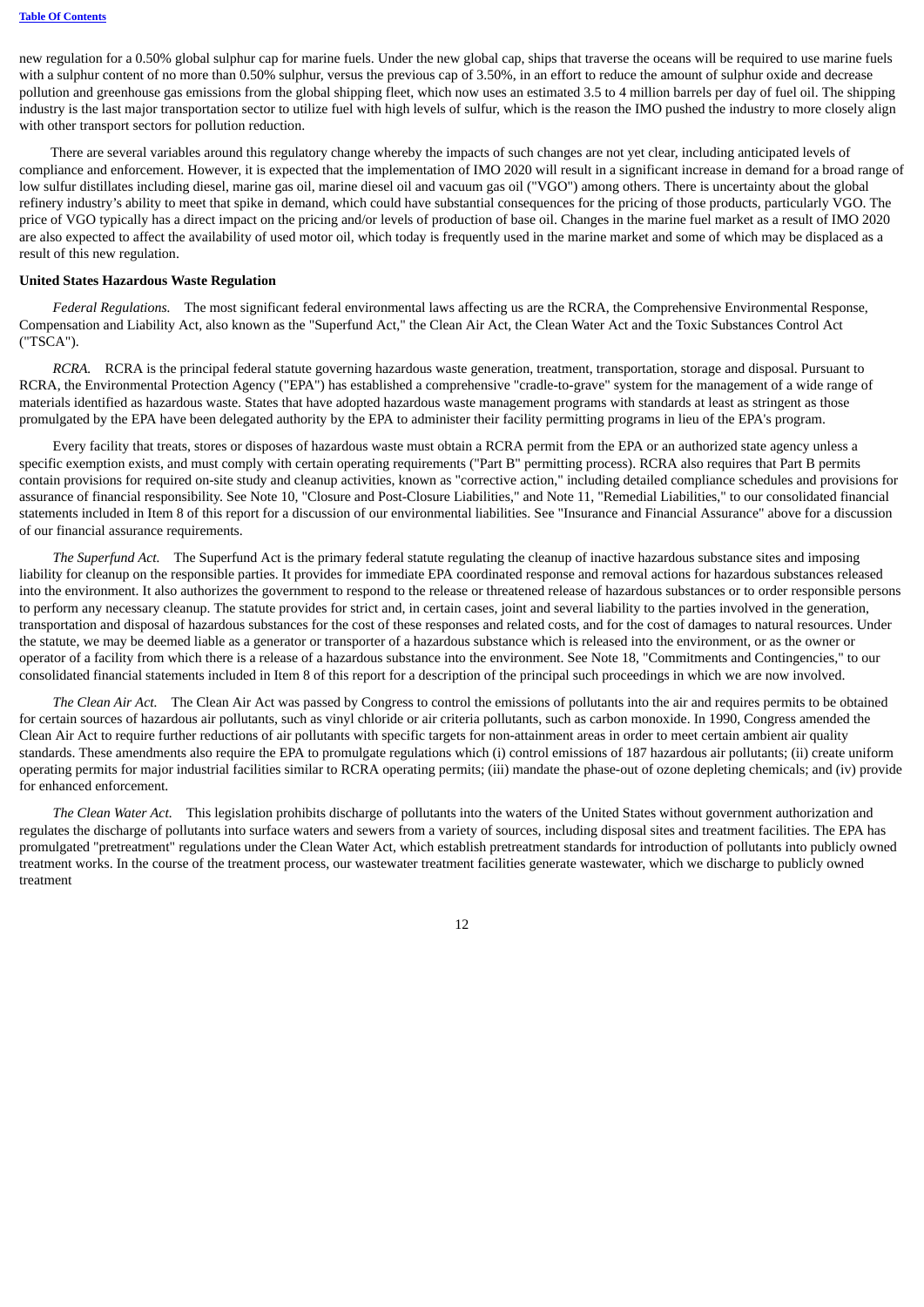works pursuant to permits issued by the appropriate government authorities. We are required to obtain discharge permits and conduct sampling and monitoring programs.

*TSCA.* We operate a network of collection, treatment and field services (remediation) facilities throughout North America whose activities are regulated under provisions of TSCA. TSCA established a national program for the management of substances classified as polychlorinated biphenyls ("PCBs") which include waste PCBs as well as RCRA waste contaminated with PCBs. The rules set minimum design and operating requirements for storage, treatment and disposal of PCB waste. Since their initial publication, the rules have been modified to enhance the management standards for TSCA-regulated operations including the decommissioning of PCB transformers and articles, detoxification of transformer oils, incineration of PCB liquids and solids landfill disposal of PCB solids, and remediation of PCB contamination at customer sites.

*Other Federal Regulations.* In addition to regulations specifically directed at our transportation, storage and disposal facilities, there are a number of regulations that may "pass-through" to the facilities based on the acceptance of regulated waste from affected customer facilities. Each facility that accepts affected waste must comply with the regulations for that waste, facility or industry. Examples of this type of regulation are National Emission Standards for Benzene Waste Operations and National Emissions Standards for Pharmaceuticals Production. Each of our facilities addresses these regulations on a case-bycase basis determined by its requirement to comply with the pass-through regulations.

In our transportation operations, we are regulated by the U.S. Department of Transportation, the Federal Railroad Administration, the Federal Aviation Administration and the U.S. Coast Guard, as well as by the regulatory agencies of each state in which we operate or through which our vehicles pass.

Health and safety standards under the Occupational Safety and Health Act ("OSHA") are also applicable to all of our operations.

*State and Local Regulations.* Pursuant to the EPA's authorization of RCRA equivalent state run programs, a number of U.S. states have regulatory programs governing the operations and permitting of hazardous waste facilities. Accordingly, the hazardous waste treatment, storage and disposal activities of a number of our facilities are regulated by the relevant state agencies in addition to federal EPA regulation.

Some states classify as hazardous some waste that are not regulated under RCRA. For example, Massachusetts considers waste oil as "hazardous waste" while RCRA does not. Accordingly, we must comply with state requirements for handling state regulated waste, and, when necessary, obtain state licenses for treating, storing and disposing of such waste at our facilities.

Our facilities are also regulated pursuant to state statutes, including those addressing clean water and clean air. Local sewer discharge and flammable storage requirements are applicable to certain of our facilities. Our facilities are also subject to local siting, zoning and land use restrictions. We believe that each of our facilities is in substantial compliance with the applicable requirements of federal and state licenses which we have obtained. Once issued, such licenses have maximum fixed terms of a given number of years, which differ from state to state, ranging from three to ten years. The issuing state agency may review or modify a license at any time during its term. We anticipate that once a license is issued with respect to a facility, the license will be renewed at the end of its term if the facility's operations are in compliance with applicable requirements. However, there can be no assurance that regulations governing future licensing will remain static, or that we will be able to comply with such requirements.

## **Canadian Hazardous Waste Regulation**

In Canada, the provinces retain control over environmental issues within their boundaries and thus have the primary responsibility for regulating management of hazardous waste. The federal government regulates issues of national scope or where activities cross provincial boundaries.

*Provincial Regulations.* Most of Canada's industrial development and the major part of its population are located in four provinces: Ontario, Quebec, Alberta and British Columbia, each of which have detailed environmental regulations. We operate major waste management facilities in each of these provinces, as well as waste transfer facilities in Nova Scotia and Manitoba.

The main provincial acts dealing with hazardous waste management are:

- Ontario—Environmental Protection Act;
- Quebec—Environmental Quality Act;
- Alberta—Environmental Protection and Enhancement Act; and
- British Columbia—Waste Management Act.

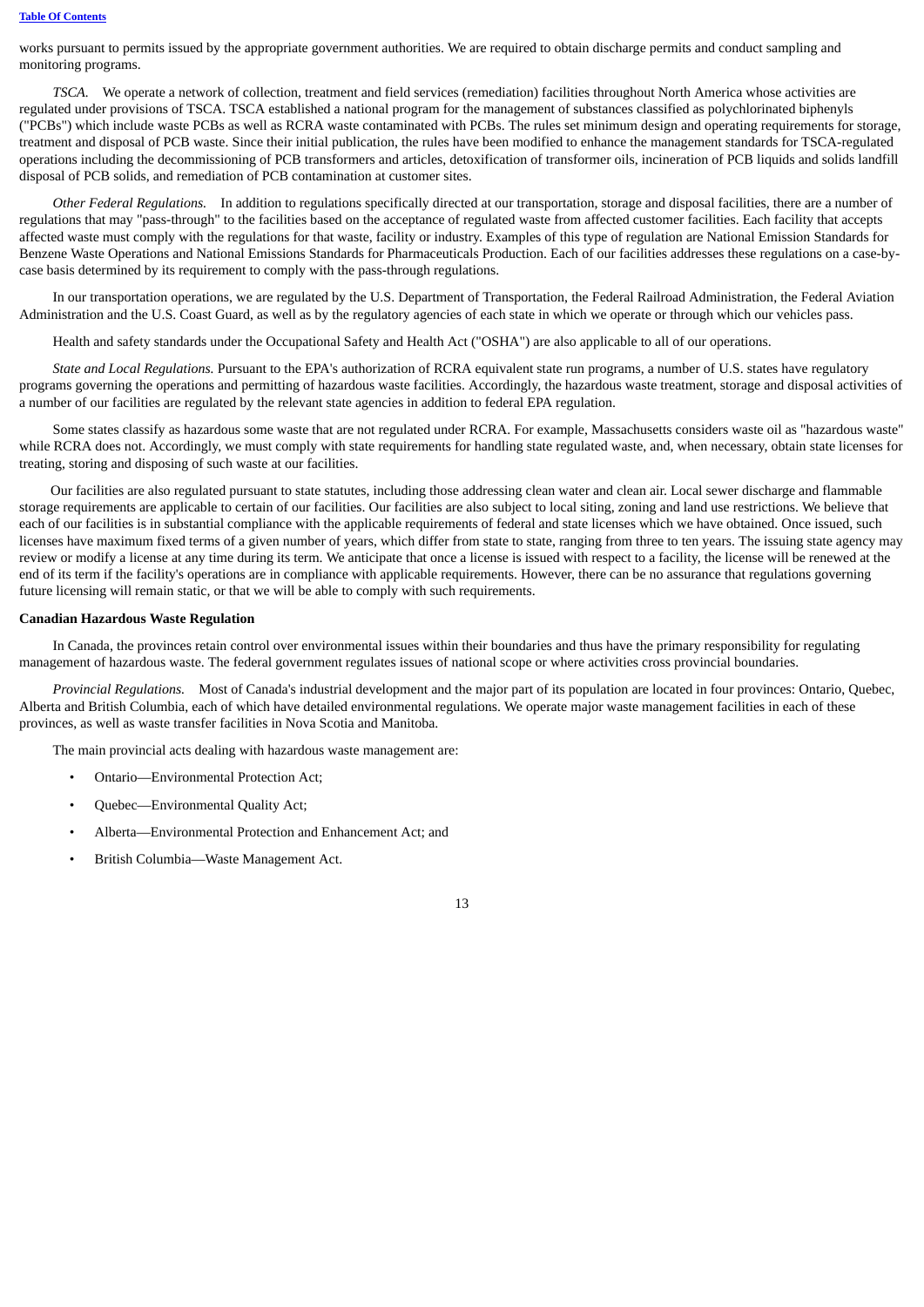These pieces of legislation were developed by the provinces independently and, among other things, generally control the generation, characterization, transport, treatment and disposal of hazardous waste. Regulations developed by the provinces under the relevant legislation are also developed independently, but are often quite similar in effect and sometimes in application. For example, there is some uniformity in manifest document design and utilization.

Provincial legislation also provides for the establishment of waste management facilities. In this case, the facilities are also controlled by provincial statutes and regulations governing emissions to air, groundwater and surface water and prescribing design criteria and operational guidelines.

Waste transporters require a permit to operate under provincial waste management regulations and are subject to the requirements of the Federal Transportation of Dangerous Goods Act, as discussed below. They are required to report the quantities and disposition of materials shipped.

*Canadian Federal Regulations.* The Canadian federal government has authority for those matters which are national in scope and in impact and for Canada's relations with other nations. The main federal laws governing hazardous waste management are:

- Canadian Environmental Protection Act (1999) ("CEPA 99"), and
- Transportation of Dangerous Goods Act.

Environment Canada is the federal agency with responsibility for environmental matters and the main legislative instrument is the CEPA 99. This act charges Environment Canada and Health Canada, the Federal agency responsible for the health of individuals, with protection of human health and the environment and seeks to control the production, importation and use of substances in Canada and to control their impact on the environment.

The Export and Import of Hazardous waste Regulations under CEPA 99 control the export and import of hazardous waste and hazardous recyclable materials. By reference, these regulations incorporate the Transportation of Dangerous Goods Act and Regulations, which address identification, packaging, marking and documentation of hazardous materials during transport. CEPA 99 requires that anyone proposing to export or import hazardous waste or hazardous recyclable materials or to transport them through Canada, must notify the Minister of the Environment and obtain a permit to do so. Section 9 of CEPA 99 allows the federal government to enter into administrative agreements with the provinces and territories for the development and improvement of environmental standards. These agreements represent cooperation towards a common goal rather than a delegation of authority under CEPA 99. To facilitate the development of provincial and territorial agreements, the federal, provincial and territorial governments participate in the Canadian Council of Ministers of the Environment ("CCME"). The CCME comprises the 14 environment ministers from the federal, provincial and territorial governments, who normally meet at least once a year to discuss national environmental priorities and to determine work to be carried out under the auspices of the CCME.

*Canadian Local and Municipal Regulations.* Local and municipal regulations seldom reference direct control of hazardous waste management activities. Municipal regulations and by-laws, however, control such issues as land use designation, access to municipal services and use of emergency services, all of which can have a significant impact on facility operation.

#### **Compliance with Environmental Regulations**

The environmental regulations discussed above require that we remediate contaminated sites, operate our facilities in accordance with enacted regulations, obtain required financial assurance for closure and post-closure care of our facilities should such facilities cease operations and make capital investments in order to keep our facilities in compliance with environmental regulations.

As further discussed in Note 10, "Closure and Post-Closure Liabilities," and Note 11, "Remedial Liabilities," to our consolidated financial statements included in Item 8 of this report, we have accrued environmental liabilities as of December 31, 2019, of \$189.8 million. For the years ended December 31, 2019 and 2018, we spent \$18.7 million and \$10.1 million, respectively, to address environmental liabilities.

As discussed more fully above under the heading "Insurance and Financial Assurance," we are required to provide financial assurance with respect to certain statutorily required closure, post-closure and corrective action obligations at our facilities. We have placed the required financial assurance primarily through qualified insurance companies.

As described in Note 18, "Commitments and Contingencies," to our consolidated financial statements included in Item 8 of this report, we are involved in legal proceedings arising under environmental laws and regulations. Alleged failure to comply with laws and regulations may lead to the imposition of fines or the denial, revocation or delay of the renewal of permits and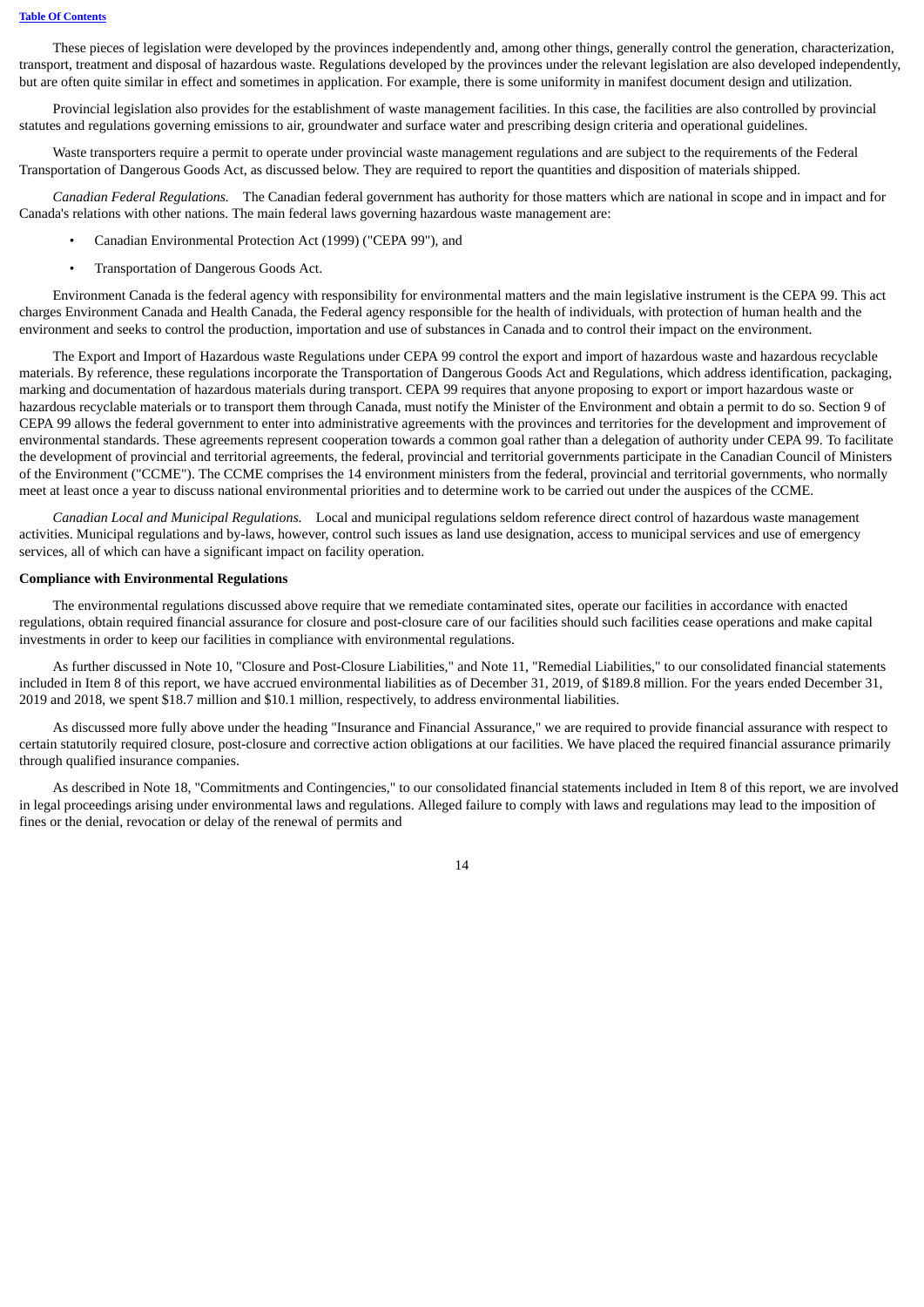licenses by government entities. In addition, such government entities, as well as surrounding landowners, may claim that we are liable for environmental damages. Citizens groups have become increasingly active in challenging the grant or renewal of permits and licenses for hazardous waste facilities, and responding to such challenges has further increased the costs associated with establishing new facilities or expanding current facilities. A significant judgment against us, the loss of a significant permit or license or the imposition of a significant fine could have a material effect on our business and future prospects.

## <span id="page-16-0"></span>**ITEM 1A. RISK FACTORS**

An investment in our securities involves certain risks, including those described below. You should consider carefully these risk factors together with all of the information included in or incorporated by reference in this report before investing in our securities.

## **Risks Affecting All of Our Businesses**

#### *Our businesses are subject to operational and safety risks.*

Provision of environmental, energy and industrial services to our customers by both of our business segments involves risks such as equipment defects, malfunctions and failures and natural disasters, which could potentially result in releases of hazardous materials, damage to or total loss of our property or assets, injury or death of our employees or a need to shut down or reduce operation of our facilities while remedial actions are undertaken. Our employees often work under potentially hazardous conditions. These risks expose us to potential liability for pollution and other environmental damages, personal injury, loss of life, business interruption and property damage or destruction. We must also maintain a solid safety record in order to remain a preferred supplier to our major customers. While we seek to minimize our exposure to such risks primarily through (i) comprehensive training programs, (ii) our Environmental Health and Safety Compliance Internal Audit Program, (iii) vehicle and equipment maintenance programs and (iv) insurance, such programs and insurance may not be adequate to cover all of our potential liabilities.

#### *Our businesses are subject to numerous statutory and regulatory requirements, which may increase in the future.*

Our businesses are subject to numerous statutory and regulatory requirements. Our ability to continue to hold licenses and permits required for our businesses is subject to maintaining satisfactory compliance with such requirements. We may incur significant costs to maintain compliance. Also, these requirements may increase in the future as a result of statutory and regulatory changes. Regulators, in addition to investors, customers and the public in general, have been increasingly focused on Environmental, Social and Governance (ESG) and cyber-security practices of companies. We may be subject to additional regulations and disclosure requirements in the future arising from the increased focus on ESG and cyber-security responsibility. In addition, customers may require us to implement or report on certain ESG responsible procedures or standards to continue doing business with us. The occurrence of any of the foregoing could have a material impact on our financial condition or results of operations. Further, although we are very committed to compliance and safety, we may not, either now or in the future, be in full compliance at all times with such statutory and regulatory requirements. Consequently, we may be required to pay fines/penalties for noncompliance and may incur significant costs to maintain or improve our compliance with such requirements.

## Our operations are increasingly dependent upon technology. Failure of these technologies, failure to upgrade or innovate these technologies or *failure to identify and develop new technologies could have an adverse impact on our results.*

Our information technology systems are critical to our operations, customer experience and financial reporting. Malfunctions of these technologies, including disruptions due to natural or man-made disasters (e.g. terrorism, cyber intrusion), could interrupt operations or negatively impact our service to our customers and hurt our business reputation. System failures could also impede our ability to collect and report financial results timely or comply with regulations associated with our operations.

Identification of new and emerging technologies may be a risk and an opportunity to our business. Research and development of new technologies may require significant spending which may negatively impact our operating results. Failure to innovate and focus on new technologies that provide superior alternatives to traditional environmental services, waste disposal or oil collection and re-refining service offerings may negatively impact our financial results.

#### *A cyber security incident could negatively impact our business and our relationships with customers.*

We use computers in substantially all aspects of our business operations and also mobile devices and other online activities to connect with our employees and customers. Such uses give rise to cyber security risks, including security breach, espionage, system disruption, theft, disruption of our business operations, remediation costs for repairs of system damage and inadvertent release of information. Our business involves the storage and transmission of numerous classes of sensitive and/or confidential information and intellectual property including, but not limited to, private information about employees and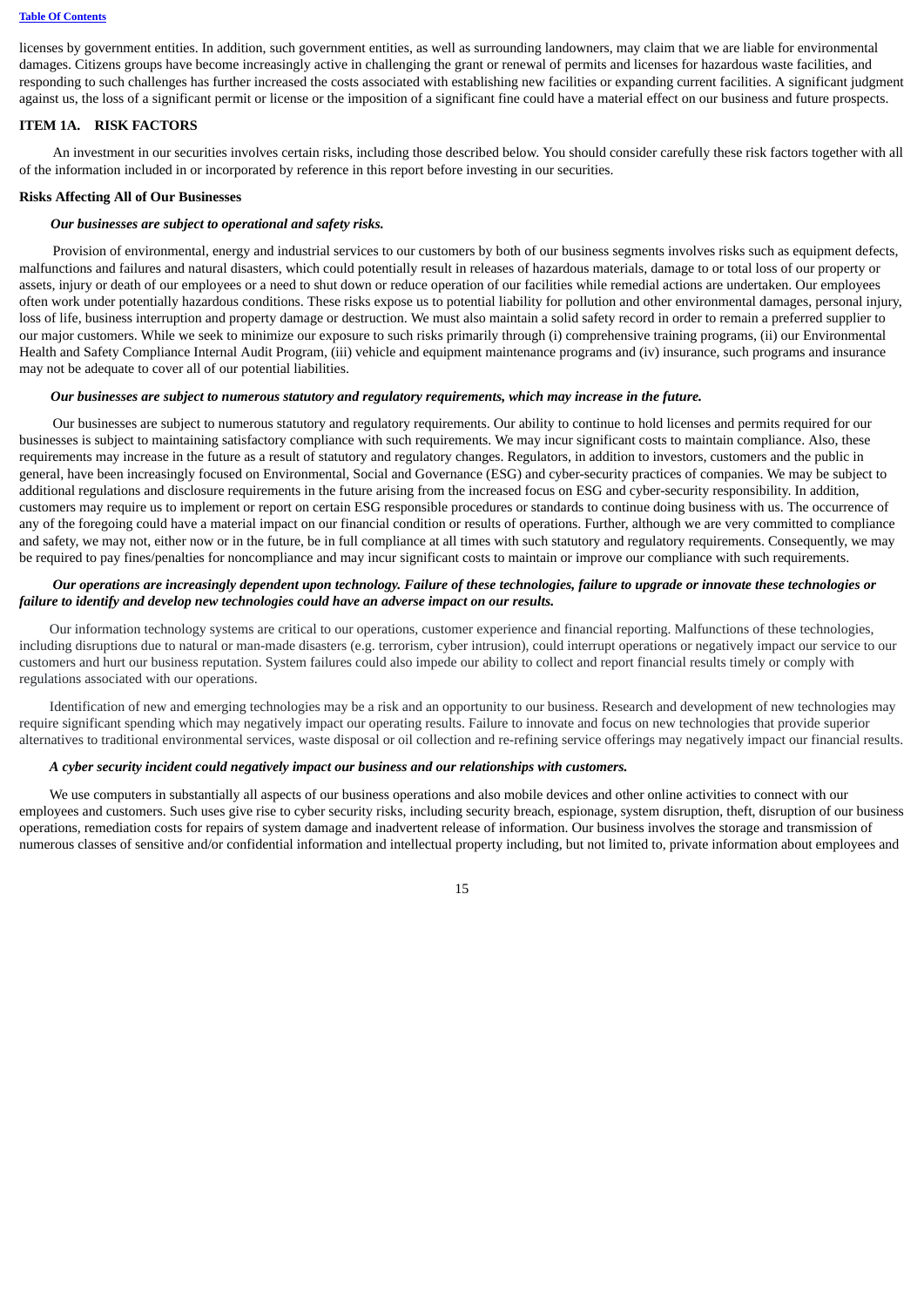financial and strategic information about our Company and our business partners. Furthermore, as we pursue our strategy to grow through acquisitions and new initiatives that improve our operations and cost structure, we are also expanding and improving our information technologies, resulting in a larger technological presence and corresponding exposure to cyber security risk. If we fail to assess and identify cyber security risks associated with acquisitions and new initiatives, we may become increasingly vulnerable to such risks. Additionally, while we have implemented measures to prevent security breaches and cyber incidents, our preventative measures and incident response efforts may not be entirely effective. The theft, destruction, loss, misappropriation or release of sensitive and/or confidential information or intellectual property, or interference with our information technology systems or the technology systems of third parties on which we rely, could result in business disruption, negative publicity, brand damage, violation of privacy laws, loss of customers, potential liability and competitive disadvantage, which could have a material advers affect on our financial position or results of operations.

## If we become unable to obtain, at reasonable cost, the insurance, surety bonds, letters of credit and other forms of financial assurance required for *our facilities and operations, our business and results of operations would be adversely affected.*

We are required to provide substantial amounts of financial assurance to government agencies for closure and post-closure care of our licensed hazardous waste treatment facilities and certain other permitted facilities should those facilities cease operation, and we are also occasionally required to post surety, bid and performance bonds in connection with certain customer projects. As of December 31, 2019, our total estimated closure and post-closure costs requiring financial assurance by regulators were \$472.7 million for our U.S. facilities and \$56.8 million for our Canadian facilities. We have obtained all of the required financial assurance for our facilities through a combination of surety bonds, letters of credit and insurance from qualified insurance companies. The financial assurance related to closure and post-closure obligations of our U.S. facilities will renew in 2020. Our Canadian facilities utilize surety bonds, which renew at various dates throughout 2020, as well as letters of credit.

Our ability to continue operating our facilities and conducting our other operations would be adversely affected if we became unable to obtain sufficient insurance, surety bonds, letters of credit and other forms of financial assurance at reasonable cost to meet our regulatory and other business requirements. The availability of insurance, surety bonds, letters of credit and other forms of financial assurance is affected by our insurers', sureties' and lenders' assessment of our risk and by other factors outside of our control such as general conditions in the insurance and credit markets.

### Our insurance coverage and self-insurance reserves may be inadequate to cover all significant risk exposures, and increasing costs to maintain *adequate coverage may significantly impact our financial condition and results of operations.*

We carry a range of insurance policies intended to protect our assets and operations, including general liability insurance, property damage, business interruption and environmental risk insurance. While we endeavor to purchase insurance coverage appropriate to our risk assessment, we are unable to predict with certainty the frequency, nature or magnitude of claims for direct or consequential damages, and as a result our insurance program may not fully cover us for losses we may incur. In addition, as a result of a number of catastrophic weather and other events, insurance companies have incurred substantial losses and in many cases they have substantially reduced the nature and amount of insurance coverage available to the market, have broadened exclusions and/or have substantially increased the cost of such coverage. If this trend continues, we may not be able to maintain insurance of the types and coverage we desire at reasonable rates. A partially or completely uninsured claim against us (including liabilities associated with cleanup or remediation at our facilities), if successful and of sufficient magnitude, could have a material adverse effect on our business, financial condition and results of operations. Any future difficulty in obtaining insurance could also impair our ability to secure future contracts, which may be conditioned upon the availability of adequate insurance coverage. In addition, claims associated with risks for which we are self-insured (workers' compensation, employee medical, comprehensive general liability and vehicle liability) may exceed our recorded reserves, which could negatively impact future earnings.

### Tax interpretations and changes in tax regulations and legislation could adversely affect our results of operations.

We are subject to income taxes in the United States, Canada and various state and local jurisdictions. Tax interpretations, regulations and legislation in the various jurisdictions in which we operate are subject to change and uncertainty and can impact net income, income tax expense and deferred income tax assets or liabilities. Our interpretation of tax rules and regulations, including those relating to foreign jurisdictions, requires judgment that may be challenged by taxation authorities upon audit. Although we believe our assumptions, judgments and estimates are reasonable, changes in tax laws or our interpretation of tax laws and the resolution of any tax audits could significantly impact the amounts provided for income taxes in our consolidated financial statements.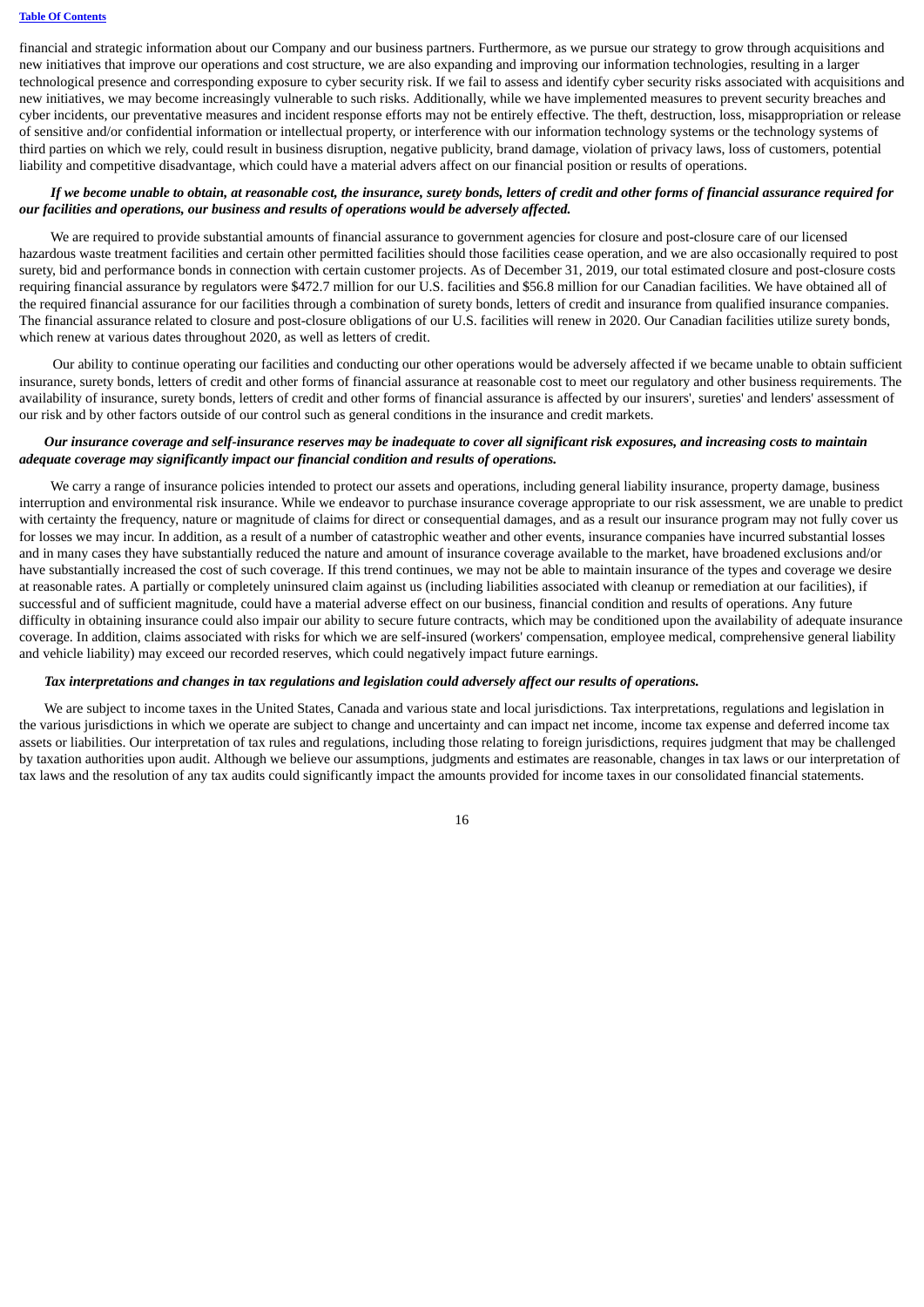### *Fluctuations in foreign currency exchange could affect our financial results.*

We earn revenues, pay expenses, own assets and incur liabilities in countries using currencies other than the U.S. Dollar. In fiscal 2019, we recorded approximately 16.1% of our direct revenues in Canada. Because our consolidated financial statements are presented in U.S. Dollars, we must translate revenues, income and expenses as well as assets and liabilities into U.S. Dollars at exchange rates in effect during or at the end of each reporting period. Therefore, increases or decreases in the value of the U.S. Dollar against other currencies in countries where we operate affect our results of operations and the value of balance sheet items denominated in foreign currencies.

### *Failure to correctly identify and manage acquisitions and divestitures could adversely impact our future results.*

We continuously evaluate potential acquisition candidates and from time to time acquire companies that we believe will strategically fit into our business and growth objectives. If we are unable to successfully integrate and develop acquired businesses, we could fail to achieve anticipated synergies and cost savings, including any expected increases in revenues and operating results, which could have a material adverse effect on our financial results. We also continually review our portfolio of assets to determine the extent to which assets or group of assets are contributing to our objectives and growth strategy. When we decide to sell a business or specific asset group, we may be unable to do so on satisfactory terms and within our anticipated time frame.

We have acquired, and expect generally to acquire, all the outstanding shares of our more significant acquired companies. Due to this acquisition method our investment in those companies are or will be subject to all of their liabilities other than their respective debts which we paid or will pay at the time of the acquisitions. Unknown liabilities or other obligations may adversely affect our financial condition and results of operations.

## Certain adverse conditions have required, and future conditions might require, us to make substantial write-downs in our assets, which have *adversely affected or would adversely affect our balance sheet and results of operations.*

We review our long-lived tangible and intangible assets for impairment whenever events or changes in circumstances indicate that the carrying value of an asset may not be recoverable. We also test our goodwill and indefinite-lived intangible assets for impairment at least annually on December 31, or when events or changes in the business environment indicate that the carrying value of a reporting unit or indefinite lived intangible may exceed its fair value. During each of 2019, 2018 and 2017, we determined that no asset write-downs were required. However, if conditions in any of the businesses in which we operate were to deteriorate, we could determine that certain of our assets are impaired and we would then be required to write-off all or a portion of the value of such assets. Any significant write-offs would adversely affect our balance sheet and results of operations.

## Our growth and success are dependent upon key personnel. If we lose key personnel and are unable to hire additional qualified personnel in a *timely manner, our business may be harmed.*

Our ability to continue to grow, operate our facilities and provide our services is dependent upon the expertise of certain key managerial and technical personnel. The market for skilled and experienced personnel is highly competitive. Our ability to retain key personnel and/or attract new qualified personnel may have an impact on our business and financial results.

#### Natural disasters or other catastrophic events could negatively affect our business, financial condition and results of operations.

Natural disasters such as hurricanes, tornados or earthquakes could negatively affect our operations and financial performance. Such events could result in physical damage to one or more of our facilities or equipment, the temporary lack of an adequate workforce in a market and the temporary disruption in rail or truck transportation services upon which we rely. These events could prevent or delay shipments and reduce both volumes and revenue. Weather conditions and other event driven special projects also cause interim variations in our results. We may be required to suspend operations in some or all of our locations, which could have a material adverse effect on our business, financial condition and results of operations.

#### **Additional Risks Affecting Our Environmental Services Business**

#### The hazardous waste management business which our Environmental Services segment operates is subject to significant environmental liabilities.

We have accrued environmental liabilities valued as of December 31, 2019 at \$189.8 million, substantially all of which we assumed in connection with certain acquisitions. We calculate our environmental liabilities on a present value basis in accordance with generally accepted accounting principles, which take into consideration both the amount of such liabilities and the timing when we project that we will be required to pay such liabilities. We anticipate our environmental liabilities will be payable over many years and that cash flows generated from our operations will generally be sufficient to fund the payment of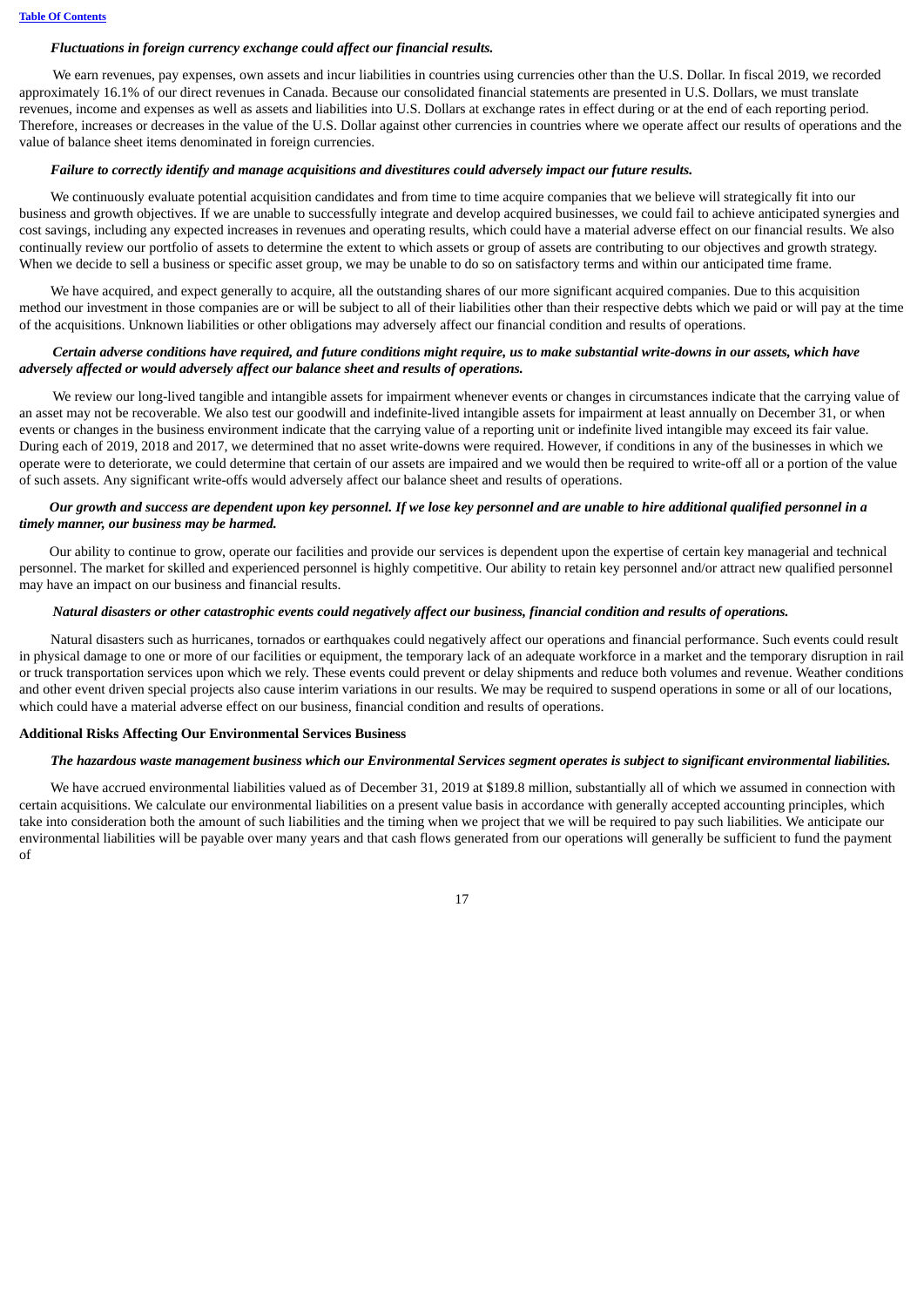such liabilities when required. However, events not now anticipated (including future changes in environmental laws and regulations or their enforcement) could require that such payments be made earlier or in greater amounts than we now estimate, which could adversely affect our financial condition and results of operations.

We may also assume additional environmental liabilities as part of future acquisitions. Although we will endeavor to accurately estimate and limit environmental liabilities presented by the businesses or facilities to be acquired, some liabilities, including ones that may exist only because of the past operations of an acquired business or facility, may prove to be more difficult or costly to address than we then estimate. It is also possible that government officials responsible for enforcing environmental laws may believe an environmental liability is more significant than we then estimate, or that we will fail to identify or fully appreciate an existing liability before we become legally responsible to address it.

#### The hazardous waste management industry in which we participate is subject to significant economic and business risks.

The future operating results of our Environmental Services segment may be affected by such factors as our ability to utilize our facilities and workforce profitably in the face of intense price competition, maintain or increase market share in an industry which has in the past experienced significant downsizing and consolidation, realize benefits from cost reduction programs, generate incremental volumes of waste to be handled through our facilities from existing and acquired sales offices and service centers, obtain sufficient volumes of waste at prices which produce revenue sufficient to offset the operating costs of our facilities, minimize downtime and disruptions of operations and develop our field services business. In particular, economic downturns or recessionary conditions in North America, and increased outsourcing by North American manufacturers to plants located in countries with lower wage costs and less stringent environmental regulations, have adversely affected and may in the future adversely affect the demand for our services. Our Environmental Services business is also cyclical to the extent that it is dependent upon a stream of waste from cyclical industries such as chemical and petrochemical. If those cyclical industries slow significantly, the business that we receive from them would likely decrease.

## The extensive environmental regulations to which we are subject may increase our costs and potential liabilities and limit our ability to expand our *facilities.*

Our operations and those of others in the environmental services industry are subject to extensive federal, state, provincial and local environmental requirements in both the United States and Canada, including those relating to emissions to air, discharged wastewater, storage, treatment, transport and disposal of regulated materials and cleanup of soil and groundwater contamination. In particular, if we fail to comply with government regulations governing the transport of hazardous materials, such failure could negatively impact our ability to collect, process and ultimately dispose of hazardous waste generated by our customers. Efforts to conduct our operations in compliance with all applicable laws and regulations, including environmental rules and regulations, require programs to promote compliance, such as training employees and customers, purchasing health and safety equipment and in some cases hiring outside consultants and lawyers. Even with these programs, we and other companies in the environmental services industry are routinely faced with government enforcement proceedings, which can result in fines or other sanctions and require expenditures for remedial work on waste management facilities and contaminated sites. Certain of these laws impose strict and, under certain circumstances, joint and several liability on current and former owners and operators of facilities that release regulated materials or that generate those materials and arrange for their disposal or treatment at contaminated sites. Such liabilities can relate to required cleanup of releases of regulated materials and related natural resource damages. The landscape of environmental regulation to which we are subject can change. Changes to environmental regulation often present new business opportunities for us; however, such changes may also result in increased operating and compliance costs or, in more significant cases, changes to how our facilities are able to operate. We constantly monitor the landscape of environmental regulation; however, our ability to navigate through any changes to such regulations may result in a material effect on our operations, cash flows or financial condition.

From time to time, we have paid fines or penalties in government environmental enforcement proceedings, usually involving our waste treatment, storage and disposal facilities. Although none of these fines or penalties that we have paid in the past has had a material adverse effect upon us, we might in the future be required to make substantial expenditures as a result of government proceedings which would have a negative impact on our financial condition and results of operations. Furthermore, regulators have the power to suspend or revoke permits or licenses needed for operation of our plants, equipment, and vehicles based on, among other factors, our compliance record, and customers may decide not to use a particular disposal facility or do business with us because of concerns about our compliance record. Suspension or revocation of permits or licenses would impact our operations and could have a material impact on our financial results. Although we have never had any of our facilities' operating permits revoked, suspended or non-renewed involuntarily, it is possible that such an event could occur in the future.

Some environmental laws and regulations impose liability and responsibility on present and former owners, operators or users of facilities and sites for contamination at such facilities and sites without regard to causation or knowledge of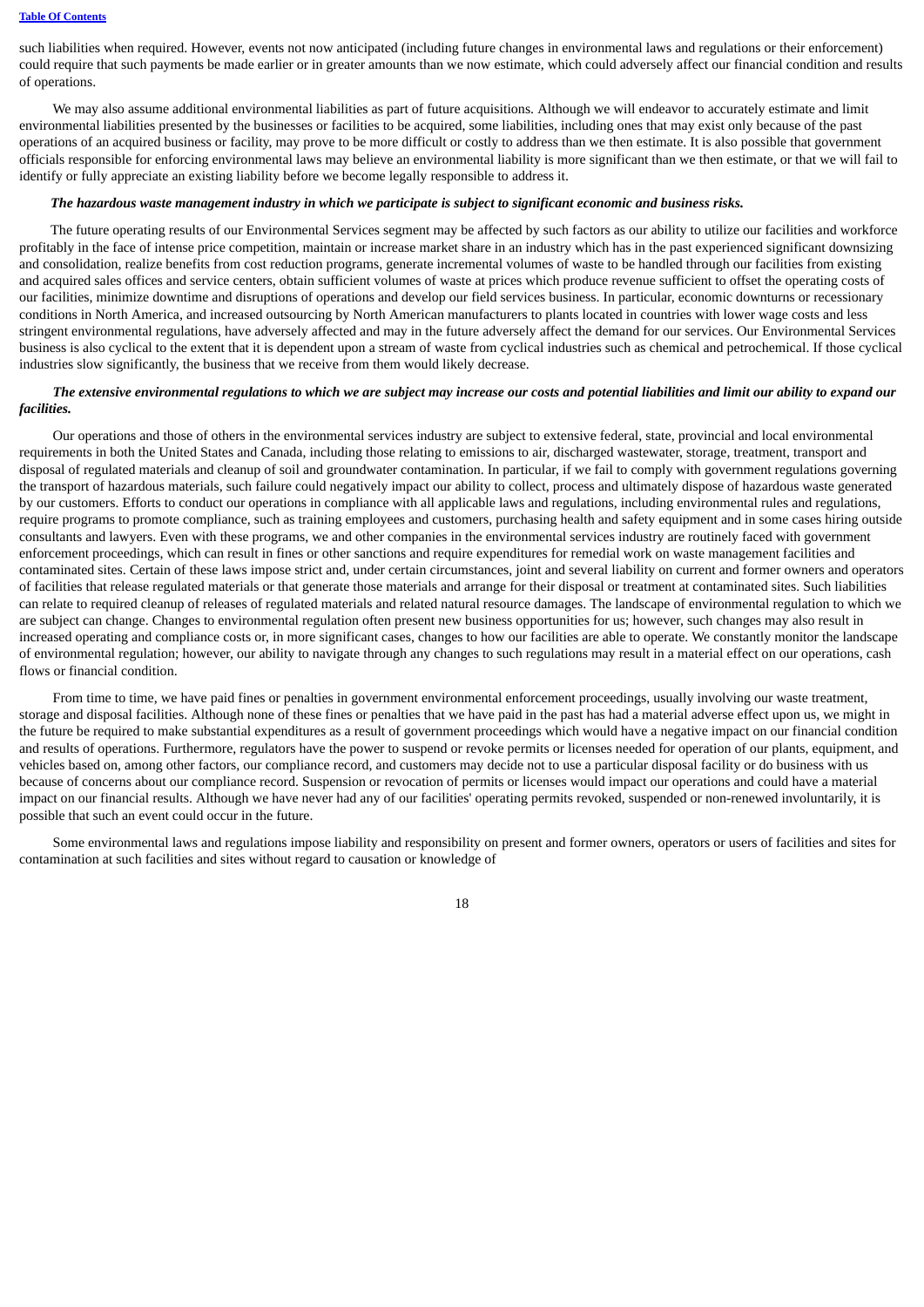contamination. Past practices have resulted in releases of regulated materials at and from certain of our facilities, or the disposal of regulated materials at third-party sites, which may require investigation and remediation, and potentially result in claims of personal injury, property damage and damages to natural resources. In addition, we occasionally evaluate various alternatives with respect to our facilities, including possible dispositions or closures. Investigations undertaken in connection with these activities may lead to discoveries of contamination that must be remediated, and closures of facilities might trigger compliance requirements that are not applicable to operating facilities. We are currently conducting remedial activities at certain of our facilities and paying a portion of the remediation costs at certain sites owned by third parties. While, based on available information, we believe these remedial activities will not result in a material effect upon our operations or financial condition, these activities or the discovery of previously unknown conditions could result in material costs.

In addition to the costs of complying with environmental laws and regulations, we incur costs defending against environmental litigation brought by government agencies and private parties. We are now, and may in the future be, a defendant in lawsuits brought by parties alleging environmental damage, personal injury and/or property damage, which may result in our payment of significant amounts.

Environmental and land use laws also impact our ability to expand our facilities. In addition, we are required to obtain government permits to operate our facilities, including all of our landfills. Even if we comply with all applicable environmental laws, we might not be able to obtain requisite permits from applicable government authorities to extend or modify such permits to fit our business needs.

## If our assumptions relating to expansion of our landfills should prove inaccurate, our results of operations and cash flow could be adversely *affected.*

When we include permitted or probable expansion airspace in our calculation of available airspace, we adjust our landfill liabilities to the present value of projected costs for cell closure and landfill closure and post-closure. It is possible that our estimates or assumptions could ultimately turn out to be significantly different from actual results. In some cases we may be unsuccessful in obtaining an expansion permit or we may determine that an expansion permit is no longer probable. To the extent that such estimates, or the assumptions used to make those estimates, prove to be significantly different than actual results, or our beliefs that we will receive expansion permits change adversely in a significant manner, our landfill assets, including the assets incurred in the pursuit of the expansion, may be subject to impairment. Furthermore, lower prospective profitability may result due to increased interest accretion and depreciation or asset impairment charges related to the removal of previously included expansion airspace. In addition, if our assumptions concerning expansion airspace should prove inaccurate, certain of our cash expenditures for closure of landfills could be accelerated and adversely affect our results of operations and cash flow.

## A significant portion of our Environmental Services business depends upon the demand for cleanup of major spills and other remedial projects and *regulatory developments over which we have no control.*

Our operations can be affected by the commencement and completion of cleanup of major spills and other events, customers' decisions to undertake remedial projects, seasonal fluctuations due to weather and budgetary cycles influencing the timing of customers' spending for remedial activities, the timing of regulatory decisions relating to hazardous waste management projects, changes in regulations governing the management of hazardous waste, secular changes in the waste processing industry towards waste minimization and the propensity for delays in the demand for remedial services and changes in the myriad of government regulations governing our diverse operations. We do not control such factors and, as a result, our revenue and income can vary from quarter to quarter, and past financial results for certain quarters may not be a reliable indicator of future results for comparable quarters in subsequent years.

### **Additional Risks Affecting Our Safety-Kleen Business**

### *Fluctuations in oil prices may negatively affect our Safety-Kleen business.*

A significant portion of our Safety-Kleen business involves collecting used oil from certain of our customers, re-refining a portion of such used oil into base and blended lubricating oils and then selling both such re-refined oil and the recycled oil ("RFO"), to other customers. Changes in the reported spot market prices of oil affect the prices at which we can sell our re-refined oil and RFO. If applicable rates increase or decrease, we typically will charge a higher or lower corresponding price for these oil products. The prices at which we sell these oil products can also be affected by changes in certain indices measuring changes in the price of heavy fuel oil, with increases and decreases in the indices typically translating into a higher or lower price for these oil products. The cost to collect used oil, including the amounts we pay to obtain a portion of our used oil and therefore ability to collect necessary volumes and the fuel costs of our oil collection fleet, typically also increases or decreases when the relevant indices increase or decrease. However, even though the prices we can charge for these oil products and the costs to collect and re-refine used oil and process RFO typically increase and decrease together, there is no assurance that when our costs to collect and re-refine used oil and process RFO increase we will be able to increase the prices we charge for these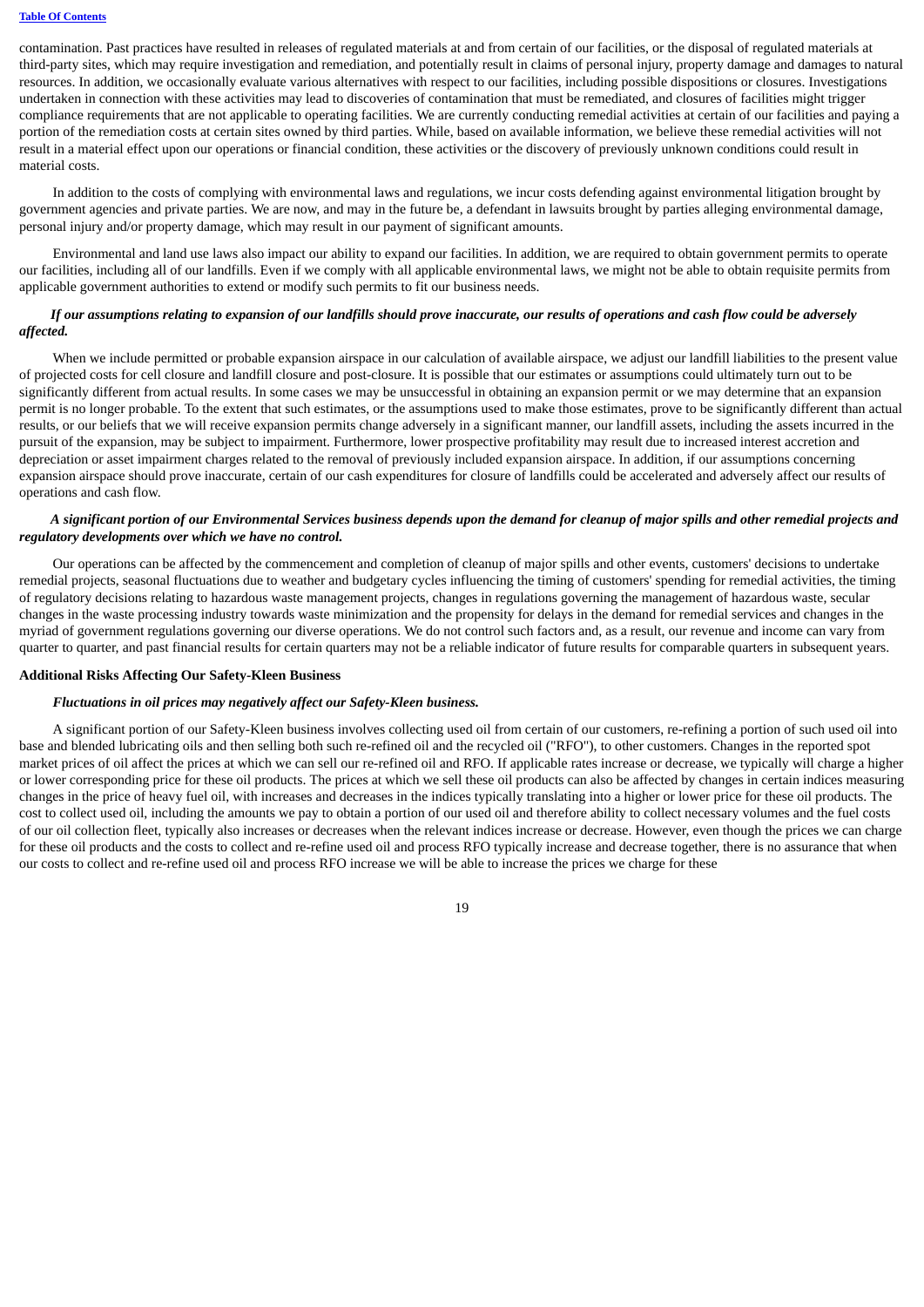oil products to cover such increased costs, or that our costs to collect and re-refine used oil and process RFO will decline when the prices we can charge for such oil products decline. These risks are exacerbated when there are rapid fluctuations in these oil indices.

## Environmental laws and regulations have adversely affected and may adversely affect Safety-Kleen's parts cleaning and other solvent related *services.*

In connection with its parts cleaning and other solvent related services, Safety-Kleen has been subject to fines and certain orders requiring it to take environmental remedial action. Safety-Kleen may also be subject to monetary fines, civil or criminal penalties, remediation, cleanup or stop orders, injunctions, orders to cease or suspend certain practices or denial of permits required for the operation of its facilities. The outcome of any proceeding and associated costs and expenses could have a material adverse impact on Safety-Kleen's financial condition and results of operations.

Recent and potential changes in environmental laws and regulations may also adversely affect future Safety-Kleen parts cleaning and other solvent related services. Interpretation or enforcement of existing laws and regulations, or the adoption of new laws and regulations, may require Safety-Kleen to modify or curtail its parts cleaning operations or replace or upgrade its facilities or equipment at substantial cost, which we may not be able to pass on to our customers, and we may choose to indemnify our customers from any fines or penalties they may incur as a result of these new laws and regulations. On the other hand, in some cases if new laws and regulations are less stringent, Safety-Kleen's customers or competitors may be able to manage waste more effectively themselves, which could decrease the need for Safety-Kleen's parts cleaning and other solvent related services or increase competition, which could adversely affect Safety-Kleen's results of operations.

## *Safety-Kleen is subject to existing and potential product liability lawsuits.*

Safety-Kleen has been named from time to time as a defendant in product liability lawsuits in various courts and jurisdictions throughout the United States. As of December 31, 2019, Safety-Kleen was involved in approximately 55 such proceedings (including cases which have been settled but not formally dismissed) wherein persons claim personal injury resulting from the use of its parts cleaning equipment or cleaning products. These proceedings typically involve allegations that the solvents used in Safety-Kleen's parts cleaning equipment contain contaminants or that Safety-Kleen's recycling process does not effectively remove the contaminants that become entrained in the solvents during their use. In addition, certain claimants assert that Safety-Kleen failed to adequately warn the product user of potential risks, including a historic failure to warn that such solvents contain trace amounts of toxic or hazardous substances such as benzene.

Safety-Kleen maintains insurance that we believe will provide coverage for these claims (over amounts accrued for self-insured retentions and deductibles in certain limited cases). This insurance may not provide coverage for potential awards of punitive damages against Safety-Kleen. Although Safety-Kleen has vigorously defended and will continue to vigorously defend itself and the safety of its products against all of these claims, these lawsuits are subject to many uncertainties and outcomes cannot be predicted with assurance. Safety-Kleen may also be named in additional product liability lawsuits in the future, including claims for which insurance coverage may not be available. If any one or more of these lawsuits were decided unfavorably against Safety-Kleen and the plaintiffs were awarded punitive damages, or if insurance coverage were not available for any such claim, our financial condition and results of operations could be materially and adversely affected. Additionally, if any one or more of these lawsuits were decided unfavorably against Safety-Kleen, such outcome may encourage more lawsuits against us.

### **Risks Relating to Our Levels of Debt and Letters of Credit**

#### Our substantial levels of outstanding debt and letters of credit could adversely affect our financial condition and ability to fulfill our obligations.

As of December 31, 2019, we had outstanding \$845.0 million of senior unsecured notes, \$734.7 million of senior secured term loans, and \$146.9 million of letters of credit. Our substantial levels of outstanding debt and letters of credit may:

- adversely impact our ability to obtain additional financing in the future for working capital, capital expenditures, acquisitions or other general corporate purposes or to repurchase our senior unsecured notes from holders upon any change of control;
- require us to dedicate a substantial portion of our cash flow to payment of interest on our debt and fees on our letters of credit, which reduces the availability of our cash flow to fund working capital, capital expenditures, acquisitions and other general corporate purposes;
- subject us to the risk of increased sensitivity to interest rate increases based upon variable interest rates, including interest on \$384.7 million of our \$734.7 million senior secured term loans for which we do not currently have interest rate hedges and borrowings (if any) under our revolving credit facility;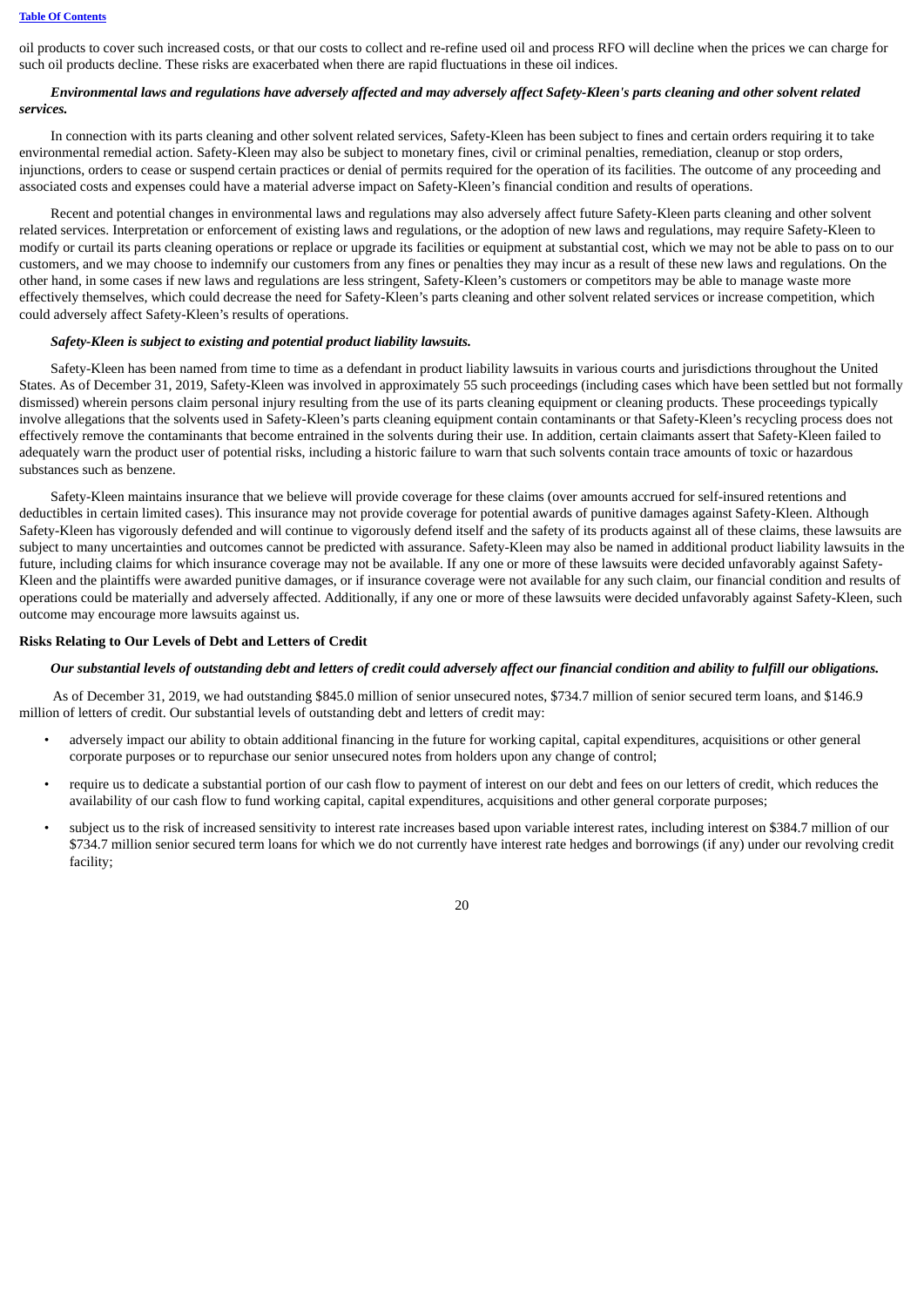- increase the possibility of an event of default under the financial and operating covenants contained in our debt instruments; and
- limit our ability to adjust to rapidly changing market conditions, reduce our ability to withstand competitive pressures and make us more vulnerable to a downturn in general economic conditions of our business than our competitors with less debt.

Our ability to make scheduled payments of principal or interest with respect to our debt, including our outstanding senior unsecured notes, our secured term loans, any revolving loans and our finance leases, and to pay fee obligations with respect to our letters of credit, will depend on our ability to generate cash and our future financial results. If we are unable to generate sufficient cash flow from operations in the future to service our debt and letter of credit fee obligations, we might be required to refinance all or a portion of our existing debt and letter of credit facilities or to obtain new or additional such facilities. However, we might not be able to obtain any such new or additional facilities on favorable terms or at all.

## Despite our substantial levels of outstanding debt and letters of credit, we could incur substantially more debt and letter of credit obligations in the *future.*

Although our revolving credit agreement and the indentures and loan agreements governing our other outstanding debt contain restrictions on the incurrence of additional debt (including, for this purpose, reimbursement obligations under outstanding letters of credit), these restrictions are subject to a number of qualifications and exceptions and the additional debt which we might incur in the future in compliance with these restrictions could be substantial. In particular, as of December 31, 2019, we had up to approximately \$229.2 million available for additional borrowings and letters of credit under our revolving credit facility. Our revolving credit agreement and the indentures and loan agreement governing our other outstanding debt also allow us to borrow significant amounts of money from other sources. These restrictions also do not prevent us from incurring obligations (such as operating leases) that do not constitute "debt" or "indebtedness" as defined in the relevant agreements. To the extent we incur in the future additional debt and letter of credit or other obligations, the related risks would increase.

#### The covenants in our debt agreements restrict our ability to operate our business and might lead to a default under our debt agreements.

Our revolving credit agreement and the indentures and loan agreement governing our other outstanding debt limit, among other things, the extent to which the Company or our restricted subsidiaries can:

- incur or guarantee additional indebtedness (including, for this purpose, reimbursement obligations under letters of credit) or issue preferred stock;
- pay dividends or make other distributions to our stockholders;
- purchase or redeem capital stock or subordinated indebtedness;
- make investments:
- create liens;
- incur restrictions on the ability of our restricted subsidiaries to pay dividends or make other payments to us;
- sell assets, including capital stock of our subsidiaries;
- consolidate or merge with or into other companies or transfer all or substantially all of our assets; and
- engage in transactions with affiliates.

As a result of these covenants, we may not be able to respond to changes in business and economic conditions and to obtain additional financing, if needed, and we may be prevented from engaging in transactions that might otherwise be beneficial to us. Our revolving credit facility requires, and our future credit facilities may require, us to maintain under certain circumstances certain financial ratios and satisfy certain other financial condition tests. Our ability to meet these financial ratios and tests can be affected by events beyond our control, and we may not be able to meet those tests. The breach of any of these covenants could result in a default under our outstanding or future debt. Upon the occurrence of an event of default, the lenders could elect to declare all amounts outstanding under such debts, including accrued interest or other obligations, to be immediately due and payable. If amounts outstanding under such debt were accelerated, our assets might not be sufficient to repay in full that debt and our other debt.

Our revolving credit agreement and the indenture and loan agreement governing our other outstanding debt also contain cross-default and crossacceleration provisions. Under these provisions, a default or acceleration under one instrument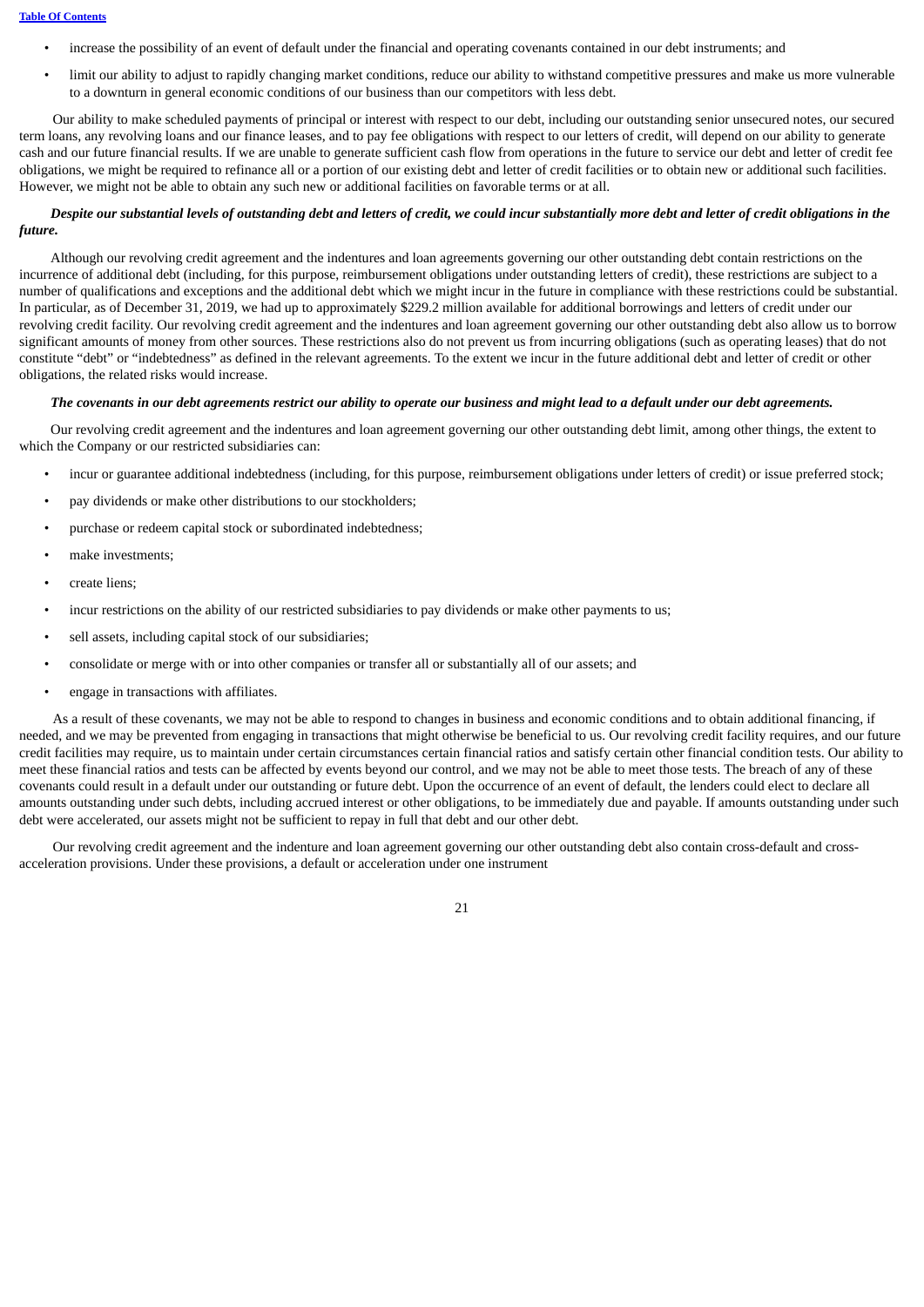governing our debt may constitute a default under our other debt instruments that contain cross-default and cross-acceleration provisions, which could result in the related debt and the debt under such other instruments becoming immediately due and payable. In such event, we would need to raise funds from alternative sources, which funds might not be available to us on favorable terms, on a timely basis or at all. Alternatively, such a default could require us to sell assets and otherwise curtail operations to pay our creditors. The proceeds of such a sale of assets or curtailment of operations might not enable us to pay all of our liabilities.

#### **Other Risks Relating to Our Common Stock**

#### *The Massachusetts Business Corporation Act and our By-Laws contain certain anti-takeover provisions.*

Sections 8.06 and 7.02 of the Massachusetts Business Corporation Act provide that Massachusetts corporations which are publicly-held must have a staggered board of directors and that written demand by holders of at least 40% of the outstanding shares of each relevant voting group of stockholders is required for stockholders to call a special meeting unless such corporations take certain actions to affirmatively "opt-out" of such requirements. In accordance with these provisions, our By-Laws provide for a staggered board of directors which consists of three classes of directors of which one class is elected each year for a three-year term, and require that written application by holders of at least 25% (which is less than the 40% which would otherwise be applicable without such a specific provision in our By-Laws) of our outstanding shares of common stock is required for stockholders to call a special meeting. In addition, our By-Laws prohibit the removal by the stockholders of a director except for cause. These provisions could inhibit a takeover of our Company by restricting stockholders' action to replace the existing directors or approve other actions which a party seeking to acquire us might propose. A takeover transaction would frequently afford stockholders an opportunity to sell their shares at a premium over then market prices.

## <span id="page-23-0"></span>**ITEM 1B. UNRESOLVED STAFF COMMENTS**

Not applicable.

#### <span id="page-23-1"></span>**ITEM 2. PROPERTIES**

Our principal executive offices are in Norwell, Massachusetts. In the first quarter of 2020, we purchased our primary executive office building in Norwell which occupies 104,008 square feet. We also currently lease 52,418 square feet of additional office space in Norwell under arrangements which may not expire until 2042. We also have regional administrative offices in Texas and South Carolina, as well as Alberta, Canada and Hyderabad, India. Our properties are sufficient and suitable for our current needs.

We have a network of more than 480 service locations across 49 states, eight Canadian provinces, Puerto Rico and Mexico. Those service locations include service centers, satellite locations, branches, active hazardous waste management properties, lodging facilities and oil processing facilities. The service centers and branches are the principal sales and service centers from which we provide our environmental, energy and industrial services. The active hazardous waste management properties include incinerator facilities, commercial and non-commercial landfills, wastewater treatment facilities, TSDFs, solvent recovery management and recycling facilities, oil accumulation centers, oil terminals and oil re-refineries. Some of our properties offer multiple capabilities. The following sets forth certain information as of December 31, 2019 regarding our properties.

#### *Service Centers, Satellite Locations and Branches*

We have approximately 360 service centers, satellite locations and branches throughout the United States and Canada which serve as principal sales and service centers from which we provide parts cleaning services, containerized waste services, oil collection services and other environmental services.

#### *Active Hazardous Waste Management Properties*

*Incinerator Facilities.* We own five operating incinerator facilities that have a total of nine incinerators with 561,721 tons of total practical capacity and an overall average utilization rate for 2019 of 84.6%. Our practical capacity is not based on a theoretical 24-hour, seven-day operation, but rather is determined as the production level at which our incinerators can operate with an acceptable degree of efficiency, taking into consideration factors such as longer term customer demand, permanent staffing levels, operating shifts, holidays, scheduled maintenance and mix of product. Capacity utilization is calculated by dividing actual production tons by practical capacity at each incinerator.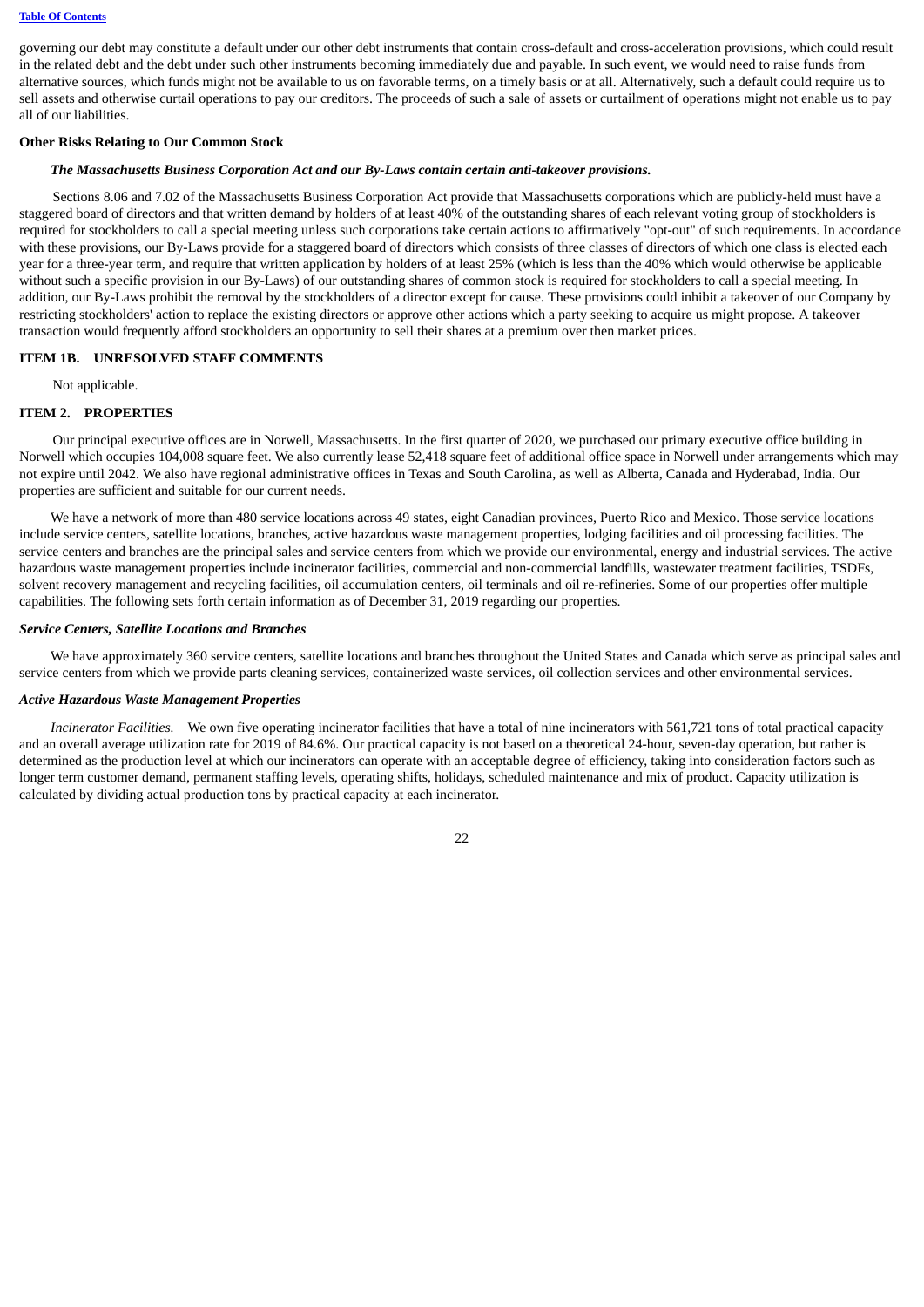|                 | # of Incinerators | <b>Practical Capacity</b><br>(Tons) | <b>Utilization Rate</b><br><b>Year Ended</b><br><b>December 31, 2019</b> |
|-----------------|-------------------|-------------------------------------|--------------------------------------------------------------------------|
| <b>Arkansas</b> | 3                 | 145,072                             | 88.8%                                                                    |
| Nebraska        |                   | 58,808                              | 87.9%                                                                    |
| <b>Utah</b>     |                   | 66,815                              | 88.4%                                                                    |
| <b>Texas</b>    | 3                 | 165,500                             | 78.9%                                                                    |
| Ontario, Canada |                   | 125,526                             | 83.5%                                                                    |
|                 | 9                 | 561,721                             | 84.6%                                                                    |

Our incinerators offer a wide range of technological capabilities to customers through this network. We provide incineration in the United States through one fluidized bed thermal oxidation unit and three solids and liquids-capable incinerator facilities and we operate in Canada one active hazardous waste liquid injection incinerator.

*Commercial and Non-Commercial Landfills.* In the United States and Canada, we operate nine commercial landfills with approximately 28.2 million cubic yards of remaining highly probable airspace. Seven of our commercial landfills are designed and permitted for the disposal of hazardous waste and two landfills are operated for nonhazardous industrial waste disposal and, to a lesser extent, municipal solid waste. In addition to our commercial landfills, we also own and operate two non-commercial landfills that only accept waste from our on-site incinerators. See "Landfill Accounting" within Note 2, "Significant Accounting Policies," to our consolidated financial statements included in Item 8 of this report for additional information on our commercial and noncommercial landfills.

*Wastewater Treatment Facilities.* We operate a total of nine facilities, of which eight are owned and one is leased, that offer a range of wastewater treatment technologies and services. Wastewater treatment consists primarily of three types of services: hazardous wastewater treatment, sludge de-watering or drying and non-hazardous wastewater treatment.

*Treatment, Storage and Disposal Facilities.* We operate 18 TSDFs, of which 16 are owned and two are leased, in the United States and Canada. Our TSDFs facilitate the movement of materials among our network of service centers and treatment and disposal facilities. Transportation may be accomplished by truck, rail, barge or a combination of modes, with our own assets or in conjunction with third-party transporters. Specially designed containment systems, vehicles and other equipment permitted for hazardous and industrial waste transport, together with drivers trained in transportation and waste handling procedures, provide for the movement of customer waste streams.

*Solvent Recovery Management and Recycling Operations.* We own two facilities specializing in solvent recovery management.

## *Oil Processing, Blending and Packaging Facilities*

*Oil Accumulation Centers.* We operate a total of nine accumulation centers, of which eight are owned and one is leased, used for accumulating waste oil from our branches.

*Oil Terminals.* We operate a total of 53 oil terminals, of which 33 are owned and 20 are leased, which collect or process used oil prior to delivery to rerefineries or distribution as RFO.

*Oil Recycling and Re-refining Facilities.* We own six oil re-refineries, five in the United States and one in Canada. With more than 200 million gallons of used oil processed annually, we were able to return 191 million gallons of new re-refined oil, lubricants and byproducts back into the marketplace in 2019.

*Oil Packaging and Blending Facilities.* We operate a total of five oil packaging and blending facilities, of which three are owned and two are leased, which are used for blending and packaging oil from our branches.

### *Lodging Facilities*

*Lodge Operations.* We own and operate six fixed lodges, five of which are in Western Canada and a single lodge in Texas. These lodges are all located on sites which are leased by the Company under long-term land lease agreements.

*Camps.* We operate various camp facilities that can grow and shrink in size and location. Generally, we have ongoing operations at one to two larger facilities that we expect to operate on a multi-year basis. Additionally, we have five office complexes, two mini-camps and approximately 20 single and double occupancy drill camps in our fleet that can operate at any time. All of our camp facilities are owned and located on various sites throughout Western Canada. Sites for the larger facilities are generally leased, whereas sites for our smaller facilities are generally provided by our customers.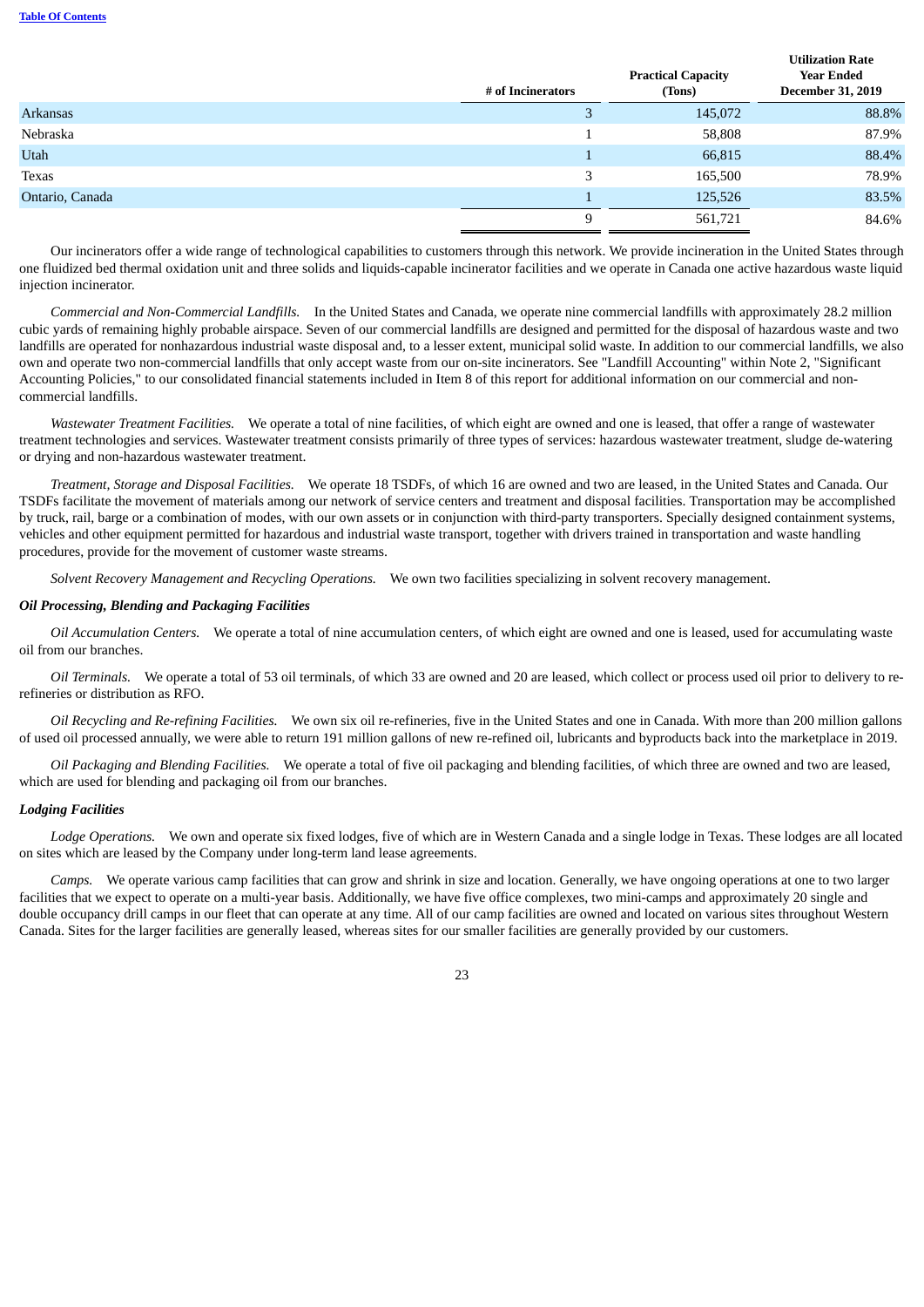## <span id="page-25-0"></span>**ITEM 3. LEGAL PROCEEDINGS**

See Note 18, "Commitments and Contingencies," to our consolidated financial statements included in Item 8 of this report for a description of legal proceedings.

## <span id="page-25-1"></span>**ITEM 4. MINE SAFETY DISCLOSURES**

Not applicable.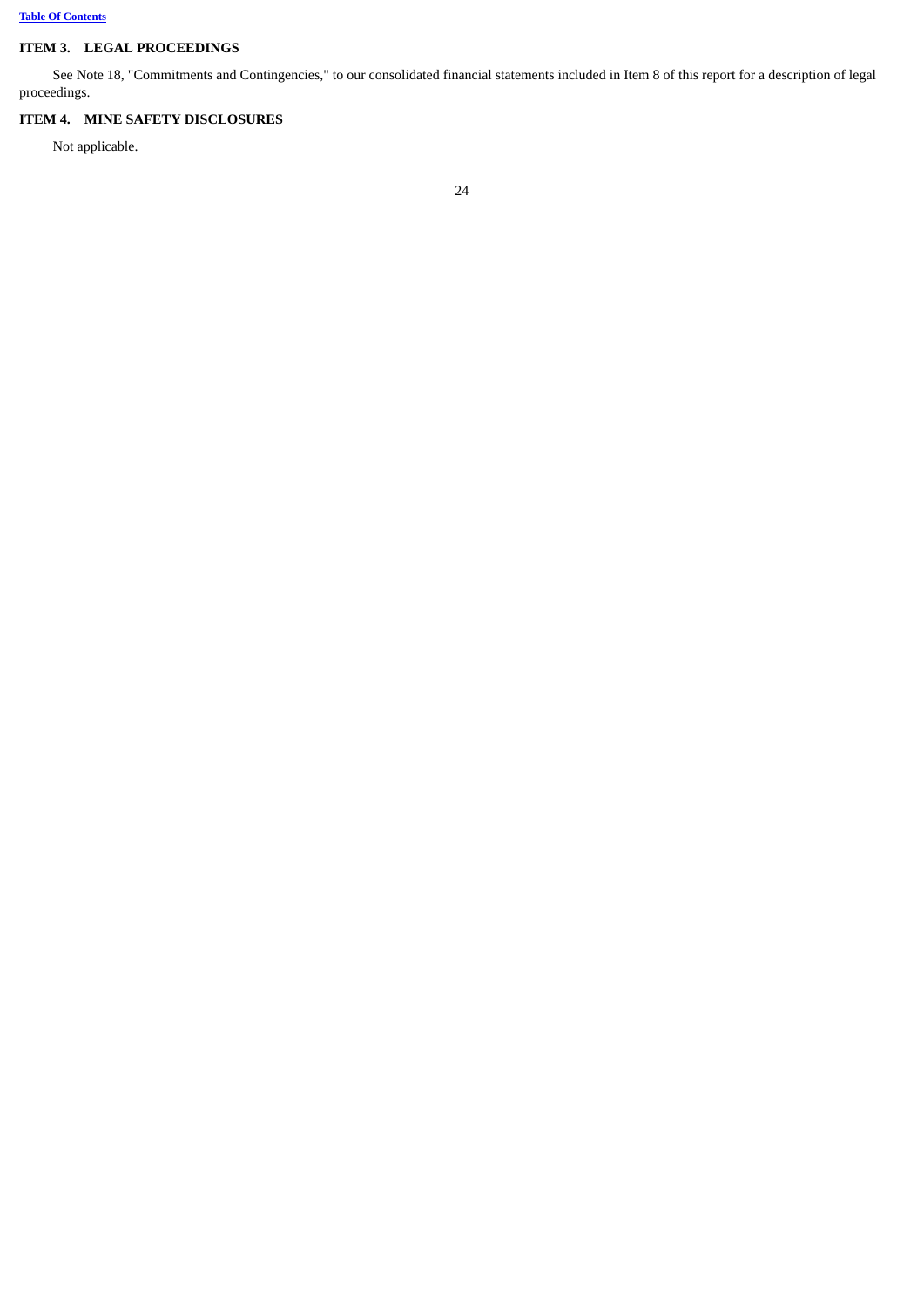#### **PART II**

## <span id="page-26-1"></span><span id="page-26-0"></span>**ITEM 5. MARKET FOR REGISTRANT'S COMMON EQUITY, RELATED STOCKHOLDER MATTERS AND ISSUER PURCHASES OF EQUITY SECURITIES**

#### **Common Stock**

Our common stock trades on the New York Stock Exchange ("NYSE") under the symbol CLH. On February 19, 2020, there were 261 stockholders of record of our common stock, excluding stockholders whose shares were held in nominee, or "street name" accounts through brokers or banks. On our last record date, 21,644 additional stockholders beneficially held shares in street name accounts.

We have never declared nor paid any cash dividends on our common stock, and we do not intend to pay any dividends on our common stock in the foreseeable future. We intend to retain our future earnings, if any, for use in the operation and expansion of our business, payment of our outstanding debt and for our stock repurchase program. In addition, our current credit agreement and indentures limit the amount we could pay as cash dividends on or for repurchase of our common stock. For additional information surrounding our stock repurchase program, see Note 15, "Stockholders' Equity," to our consolidated financial statements included in Item 8 of this report.

## **Securities Authorized For Issuance Under Equity Compensation Plans**

See Item 12, "Security Ownership of Certain Beneficial Owners and Management and Related Stockholder Matters," for a description of the securities which are authorized for issuance under our equity compensation plans.

#### **Issuer Purchases of Equity Securities**

\_\_\_\_\_\_\_\_\_\_\_\_\_\_\_\_\_\_\_\_\_\_

| Period                                     | <b>Total Number of</b><br><b>Shares Purchased</b><br>(1) |   | <b>Average Price Paid</b><br>Per Share <sup>(2)</sup> | <b>Total Number of</b><br><b>Shares Purchased as</b><br><b>Part of Publicly</b><br><b>Announced Plans or</b><br>Programs | <b>Approximate Dollar Value of</b><br><b>Shares that May Yet Be</b><br><b>Purchased Under the Plans or</b><br>Programs $(3)$<br>(in thousands) |
|--------------------------------------------|----------------------------------------------------------|---|-------------------------------------------------------|--------------------------------------------------------------------------------------------------------------------------|------------------------------------------------------------------------------------------------------------------------------------------------|
| October 1, 2019 through October 31, 2019   | 617                                                      | S | 74.78                                                 |                                                                                                                          | 289,684                                                                                                                                        |
| November 1, 2019 through November 30, 2019 | 21,966                                                   |   | 83.36                                                 | 19,000                                                                                                                   | 288,095                                                                                                                                        |
| December 1, 2019 through December 31, 2019 | 59,899                                                   |   | 84.27                                                 | 40,329                                                                                                                   | 284,684                                                                                                                                        |
| Total                                      | 82.482                                                   |   | 83.95                                                 | 59,329                                                                                                                   |                                                                                                                                                |

(1) Includes 23,153 shares withheld by us from employees to satisfy employee tax obligations upon vesting of restricted shares granted under our longterm equity incentive programs.

(2) The average price paid per share of common stock repurchased under our stock repurchase program includes commissions paid to the brokers.

(3) Our board of directors has authorized the repurchase of up to \$600.0 million of our common stock. We have funded and intend to fund the repurchases through available cash resources. The stock repurchase program authorizes us to purchase our common stock on the open market or in privately negotiated transactions periodically in a manner that complies with applicable U.S. securities laws. The number of shares purchased and the timing of the purchases has depended and will depend on a number of factors, including share price, cash required for business plans, trading volume and other conditions. During April 2018, we implemented a repurchase plan in accordance with Rule 10b5-1 promulgated under the Securities Exchange Act of 1934, as amended. Future repurchases will be made under the Rule 10b5-1 plan as well as open market or privately negotiated transactions as described above. We have no obligation to repurchase stock under this program and may suspend or terminate the repurchase program at any time.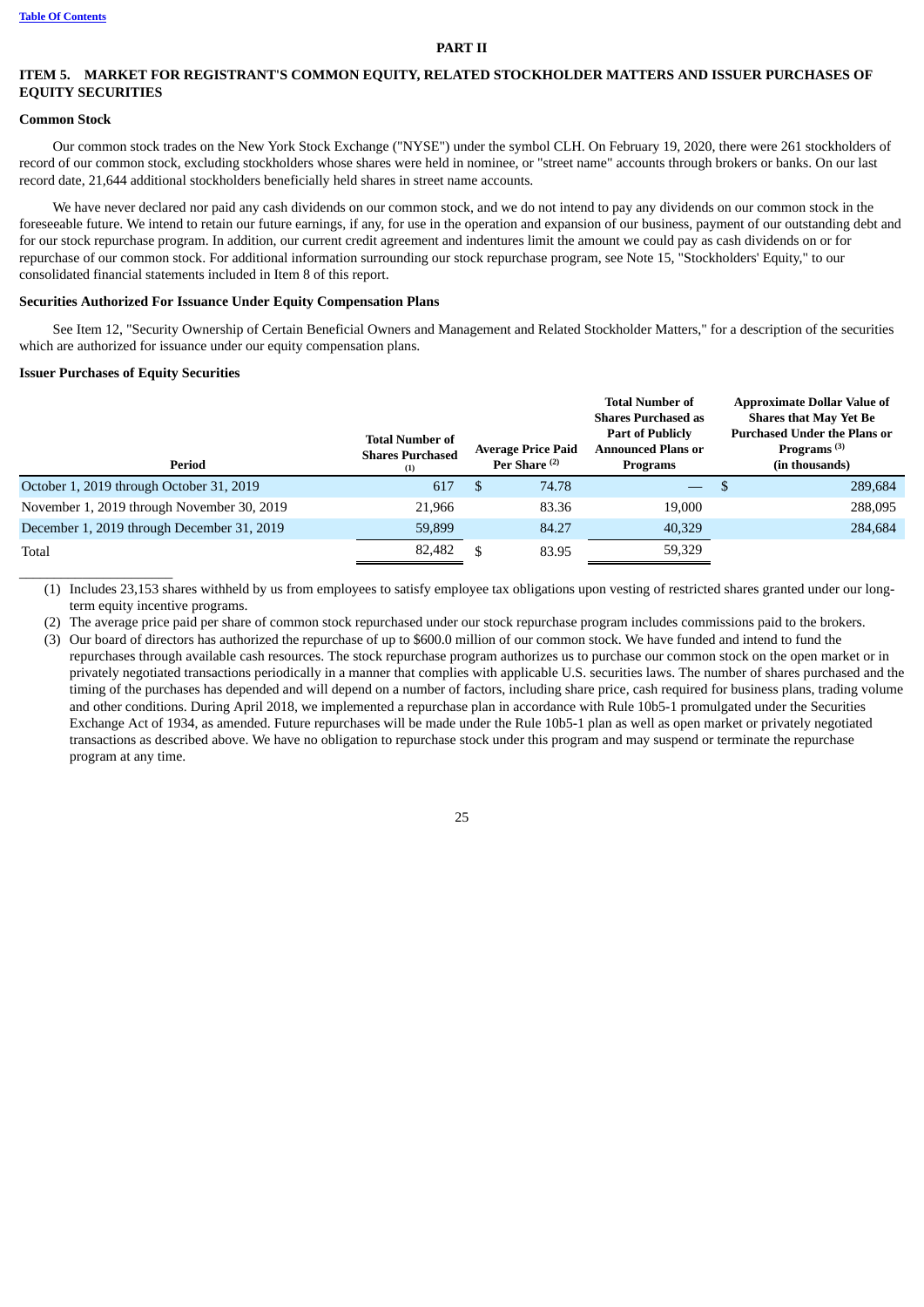## **COMPARISON OF 5-YEAR CUMULATIVE TOTAL RETURN**

## **AMONG CLEAN HARBORS, INC.,**

## **NYSE COMPOSITE INDEX, S&P MIDCAP 400 INDEX, REFUSE SYSTEMS AND CUSTOM PEER GROUP**

### **Performance Graph**

The following graph compares the five-year return from investing \$100 in each of our common stock, the NYSE Composite Index, the S&P Midcap 400 Index, and a custom peer group. In 2018, we selected a custom peer group that more closely aligns with the breadth and size of our business. This peer group is comprised of American Water Works Company, Inc., Casella Waste Systems, Inc., Civeo Corporation, Covanta Holding Corporation, Heritage-Crystal Clean, Inc., Iron Mountain Incorporated, Newpark Resources, Inc., Oil States International, Inc., Republic Services, Inc., Stericycle, Inc., Superior Energy Services, Inc., US Ecology, Inc., and Waste Management, Inc. In 2019, we removed the Refuse Systems comparative, which had previously been included in the Comparison of 5-Year Cumulative Total Return chart below, because we believe our custom peer group is more relevant.

The values illustrated assume reinvestment of dividends on the ex-dividend date and compares relative performance since a particular starting date. In this instance, the starting date was December 31, 2014, when our common stock closed at \$48.05 per share. The graph is presented pursuant to SEC rules and is not meant to be an indication of our future performance.

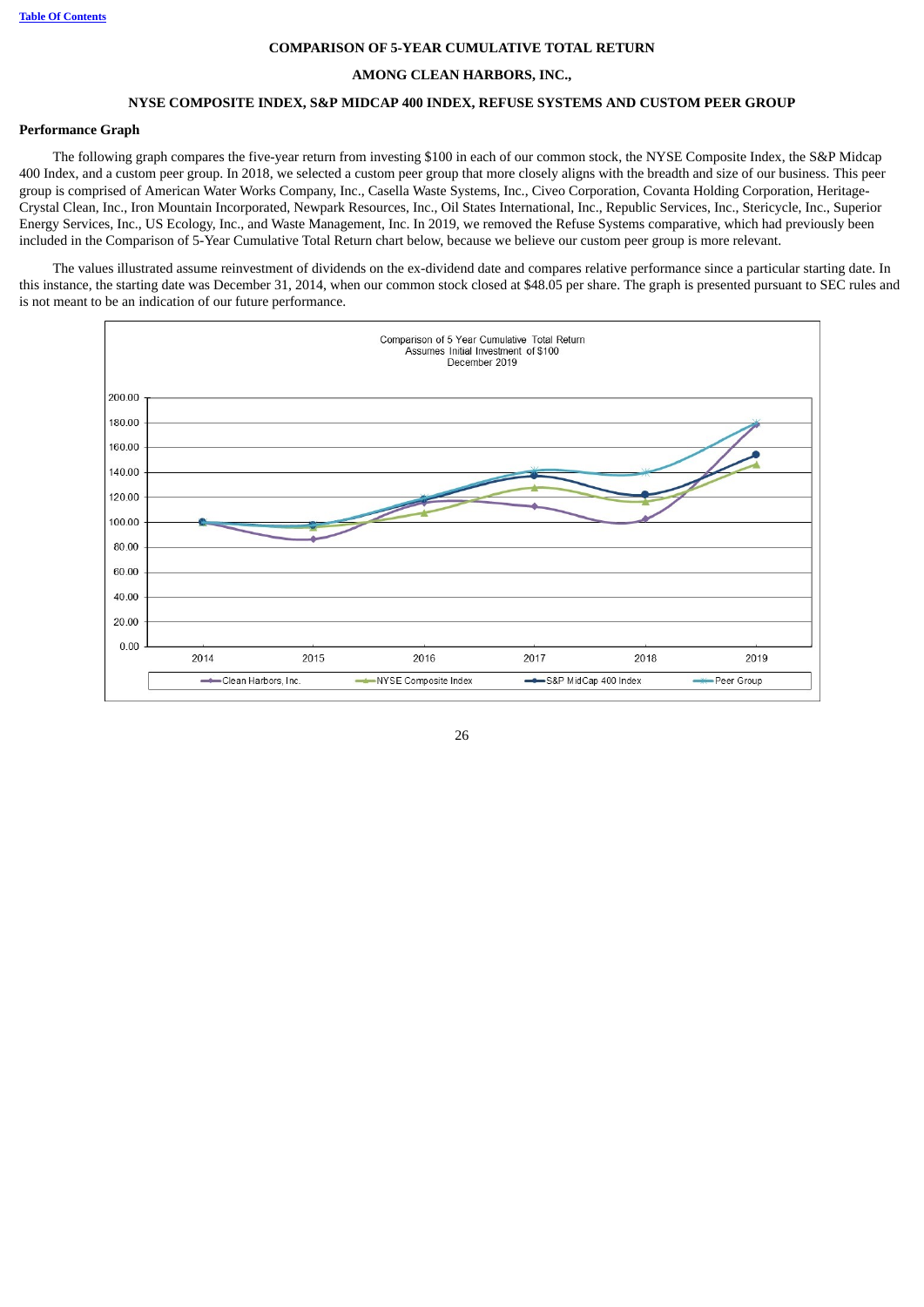## <span id="page-28-0"></span>**ITEM 6. SELECTED FINANCIAL DATA**

\_\_\_\_\_\_\_\_\_\_\_\_\_\_\_\_\_\_\_\_\_\_\_\_\_\_\_\_\_\_\_\_\_\_\_\_\_\_\_\_\_\_\_

The following summary of consolidated financial information has been derived from the audited consolidated financial statements included in Item 8, "Financial Statements and Supplementary Data," of this report and in the Form 10-Ks we previously filed with the SEC. This information should be reviewed in conjunction with Item 7, "Management's Discussion and Analysis of Financial Condition and Results of Operations," and the financial statements and notes thereto included in Item 8, "Financial Statements and Supplementary Data," of this report.

|                                           |    | For the years ended December 31, |    |           |    |           |   |           |   |           |  |
|-------------------------------------------|----|----------------------------------|----|-----------|----|-----------|---|-----------|---|-----------|--|
| (in thousands, except per share amounts)  |    | 2019                             |    | 2018      |    | 2017      |   | 2016      |   | 2015      |  |
| <b>Statement of Operations Data:</b>      |    |                                  |    |           |    |           |   |           |   |           |  |
| Total revenues                            | S. | 3,412,190                        | S. | 3,300,303 | S. | 2,944,978 | S | 2,755,226 | S | 3,275,137 |  |
| Net income $(\text{loss})$ <sup>(1)</sup> |    | 97,740                           |    | 65,636    |    | 100,739   |   | (39, 873) |   | 44,102    |  |
| Earnings (loss) per share: $(1)$          |    |                                  |    |           |    |           |   |           |   |           |  |
| <b>Basic</b>                              |    | 1.75                             |    | 1.17      |    | 1.77      |   | (0.69)    |   | 0.76      |  |
| <b>Diluted</b>                            |    | 1.74                             |    | 1.16      |    | 1.76      |   | (0.69)    |   | 0.76      |  |
| <b>Other Financial Data:</b>              |    |                                  |    |           |    |           |   |           |   |           |  |
| Adjusted EBITDA <sup>(2)</sup>            |    | 540.317                          |    | 491,005   |    | 425,657   |   | 400.354   |   | 504,167   |  |

|                                                   | As of December 31. |  |           |  |           |   |           |  |           |  |  |  |  |
|---------------------------------------------------|--------------------|--|-----------|--|-----------|---|-----------|--|-----------|--|--|--|--|
| (in thousands)                                    | 2019               |  | 2018      |  | 2017      |   | 2016      |  | 2015      |  |  |  |  |
| <b>Balance Sheet Data:</b>                        |                    |  |           |  |           |   |           |  |           |  |  |  |  |
| Total assets                                      | 4.108.904          |  | 3.738.321 |  | 3.706.570 | S | 3.681.920 |  | 3,431,428 |  |  |  |  |
| Long-term obligations (including current portion) | 1,561,651          |  | 1.572.556 |  | 1.629.537 |   | 1,633,272 |  | 1,382,543 |  |  |  |  |
| Stockholders' equity                              | 1,269,813          |  | 1,169,756 |  | 1,188,202 |   | 1,084,241 |  | 1,096,282 |  |  |  |  |

(1) The 2019 results include a \$6.1 million pre-tax loss on early extinguishment of debt and a \$0.7 million gain on the sale of a non-core line of business within our Environmental Services segment. The 2018 results include a \$2.5 million pre-tax loss on early extinguishment of debt. The 2017 results include a net benefit of \$93.0 million resulting from impacts of the tax law changes enacted in December of 2017, a \$7.9 million pre-tax loss on early extinguishment of debt and a \$30.7 million pre-tax gain on the sale of a non-core line of business within our Environmental Services segment. The 2016 results include a \$34.0 million goodwill impairment charge and a \$16.9 million pre-tax gain on the sale of a non-core line of business within our Environmental Services segment. The 2015 results include a \$32.0 million goodwill impairment charge in our Environmental Services segment. In 2016, we did not record any income tax benefit as a result of the goodwill impairment charge. In 2015, we recorded an income tax benefit of \$2.0 million as a result of the goodwill impairment charge.

(2) The following is a reconciliation of net income (loss) to Adjusted EBITDA for the following periods (in thousands). See additional information regarding this non-GAAP measure under the heading *"Adjusted EBITDA"* in Item 7, "Management's Discussion and Analysis of Financial Condition and Results of Operations," of this report.

|                                        | For the years ended December 31, |         |    |         |      |           |      |           |               |         |  |  |  |
|----------------------------------------|----------------------------------|---------|----|---------|------|-----------|------|-----------|---------------|---------|--|--|--|
| (in thousands, except for percentages) |                                  | 2019    |    | 2018    | 2017 |           | 2016 |           |               | 2015    |  |  |  |
| Net income (loss)                      | \$                               | 97,740  | \$ | 65,636  | \$   | 100,739   | \$   | (39, 873) | <sup>\$</sup> | 44,102  |  |  |  |
| Accretion of environmental liabilities |                                  | 10,136  |    | 9,806   |      | 9,460     |      | 10,177    |               | 10,402  |  |  |  |
| Depreciation and amortization          |                                  | 300,725 |    | 298,625 |      | 288,422   |      | 287,002   |               | 274,194 |  |  |  |
| Goodwill impairment charges            |                                  |         |    |         |      |           |      | 34,013    |               | 31,992  |  |  |  |
| Other (income) expense, net            |                                  | (2,897) |    | 4,510   |      | 6,119     |      | (6, 195)  |               | 1,380   |  |  |  |
| Loss on early extinguishment of debt   |                                  | 6,131   |    | 2,488   |      | 7,891     |      |           |               |         |  |  |  |
| Gain on sale of businesses             |                                  | (687)   |    |         |      | (30, 732) |      | (16, 884) |               |         |  |  |  |
| Interest expense, net                  |                                  | 78,670  |    | 81,094  |      | 85,808    |      | 83,525    |               | 76,553  |  |  |  |
| Provision (benefit) for income taxes   |                                  | 50,499  |    | 28,846  |      | (42,050)  |      | 48,589    |               | 65,544  |  |  |  |
| <b>Adjusted EBITDA</b>                 |                                  | 540,317 |    | 491,005 | \$   | 425,657   |      | 400,354   |               | 504,167 |  |  |  |
| As a percentage of total revenues      |                                  | 15.8%   |    | 14.9%   |      | 14.5%     |      | 14.5%     |               | 15.4%   |  |  |  |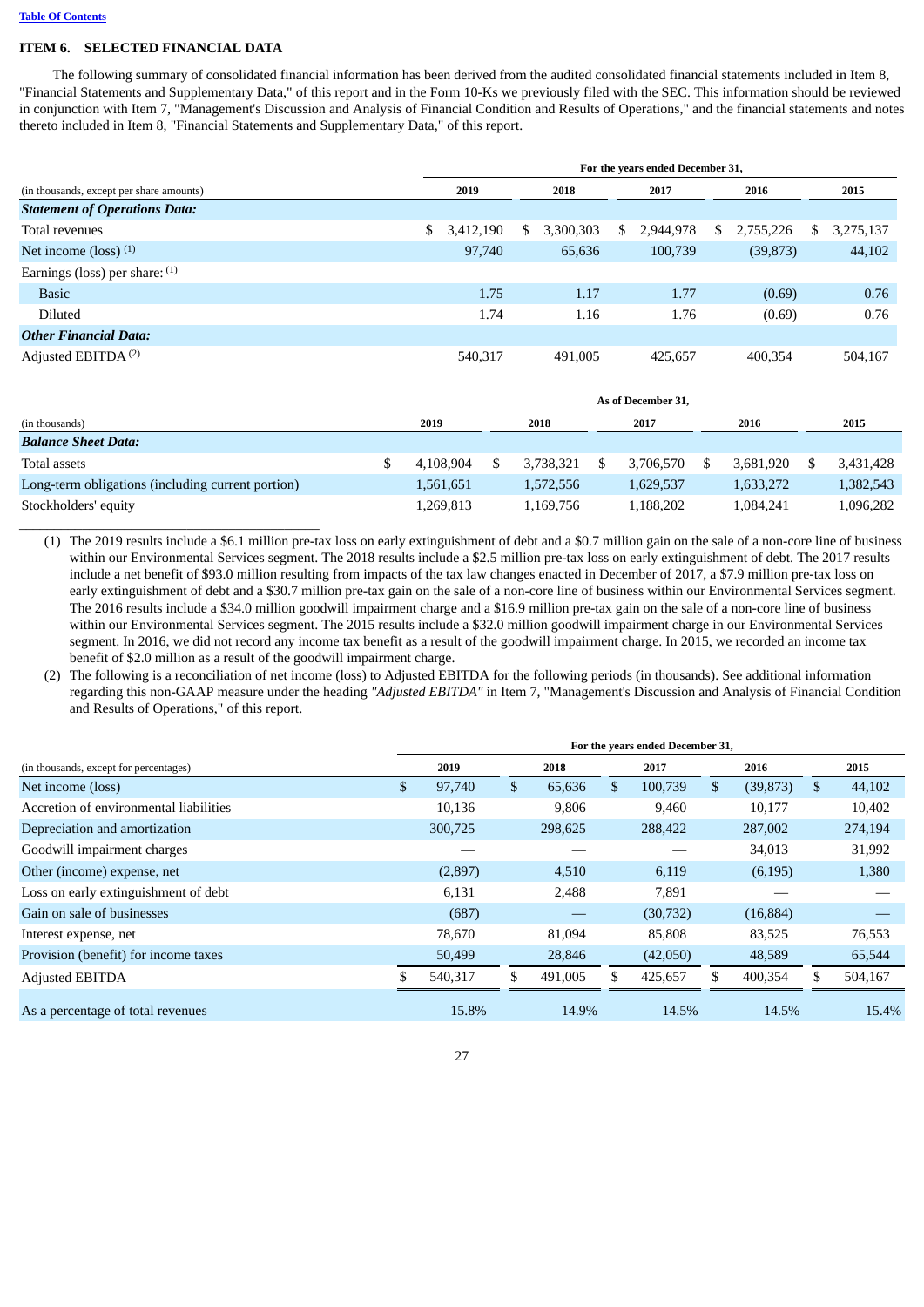## <span id="page-29-0"></span>**ITEM 7. MANAGEMENT'S DISCUSSION AND ANALYSIS OF FINANCIAL CONDITION AND RESULTS OF OPERATIONS**

#### *Overview*

We are North America's leading provider of environmental, energy and industrial services supporting our customers in finding environmentally responsible solutions to further their sustainability goals in today's world. We believe we operate, in the aggregate, the largest number of hazardous waste incinerators, landfills and treatment, storage and disposal facilities ("TSDFs") in North America. We serve a diverse customer base, including Fortune 500 companies, across the chemical, energy, manufacturing and additional markets, as well as numerous government agencies. These customers rely on us to deliver a broad range of services including but not limited to end-to-end hazardous waste management, emergency response, industrial cleaning and maintenance and recycling services. We are also the largest re-refiner and recycler of used oil in North America and the largest provider of parts cleaning and related environmental services to commercial, industrial and automotive customers in North America.

We have two operating segments; (i) the Environmental Services segment and (ii) the Safety-Kleen segment. Performance of our segments is evaluated on several factors of which the primary financial measure is Adjusted EBITDA as described more fully below. The following is a discussion of how management evaluates its segments including key performance indicators that management uses to assess the segments' results, as well as certain macroeconomic trends and influences that impact each reportable segment:

- **Environmental Services -** Environmental Services segment results are predicated upon the demand by our customers for waste services directly attributable to waste volumes generated by them and project work for which waste handling and/or disposal is required. In managing the business and evaluating performance, management tracks the volumes and mix of waste handled and disposed of through our owned incinerators and landfills, as well as utilization of such incinerators, labor and billable hours and equipment among other key metrics. Levels of activity and ultimate performance associated with this segment can be impacted by several factors including overall U.S. GDP and U.S. industrial production, weather conditions, efficiency of our operations, technology, changing regulations, competition, market pricing of our services and the management of our related operating costs. Environmental Services results are also impacted by the demand for planned and unplanned industrial related cleaning and maintenance services at customer sites and for environmental cleanup services on a scheduled or emergency basis, including response to national events such as major chemical spills, natural disasters or other events where immediate and specialized services are required.
- **Safety-Kleen -** Safety-Kleen segment results are impacted by an array of core service and product offerings that serve to attract small quantity waste producers as customers and integrate them into the Clean Harbors waste network. Core service offerings include parts washer services, containerized waste services, vac services, used motor oil collection and contract blending and packaging services. Key performance indicators tracked by the Company relative to these services include the number of parts washer services performed and pricing and volume of used motor oil and waste collected. Results from these services are primarily driven by the overall number of parts washers placed at customer sites and volumes of waste collected, as well as the demand for and frequency of other offered services. These factors can be impacted by overall economic conditions in the marketplace, especially in the automotive related area. In addition to its core service offerings, Safety-Kleen offers high quality recycled base and blended oil products to end users including fleet customers, distributors and manufacturers of oil products. Other product offerings include automotive related fluids and shop supplies. Relative to its oil related products, management tracks the Company's volumes and relative percentages of base and blended oil sales along with various pricing metrics associated with the commodity driven marketplace. The segment's results are significantly impacted by overall market pricing and product mix associated with base and blended oil products and, more specifically, the market prices of Group II base oils. Costs incurred in connection with the collection of used oil and other raw materials associated with the segment's oil related products can also be volatile. Our OilPlus® closed loop initiative, which results in the sale of our renewable oil products directly to our end customers, may also be impacted by changes in customer demand for high-quality, environmentally responsible recycled oil.

#### *Highlights*

Total revenues for 2019 increased 3.4% to \$3.4 billion, compared with \$3.3 billion in 2018. Our Environmental Services segment increased direct revenues \$95.9 million in 2019 compared with 2018 due to greater activity at our sales and service branches and improvements in average pricing which was driven by a more profitable mix of waste streams across our incinerator network. Direct revenues recorded by Safety-Kleen increased \$16.8 million in 2019 compared to 2018 as a result of continued growth across Safety-Kleen's core service offerings and higher volumes of blended oil sales. Foreign currency

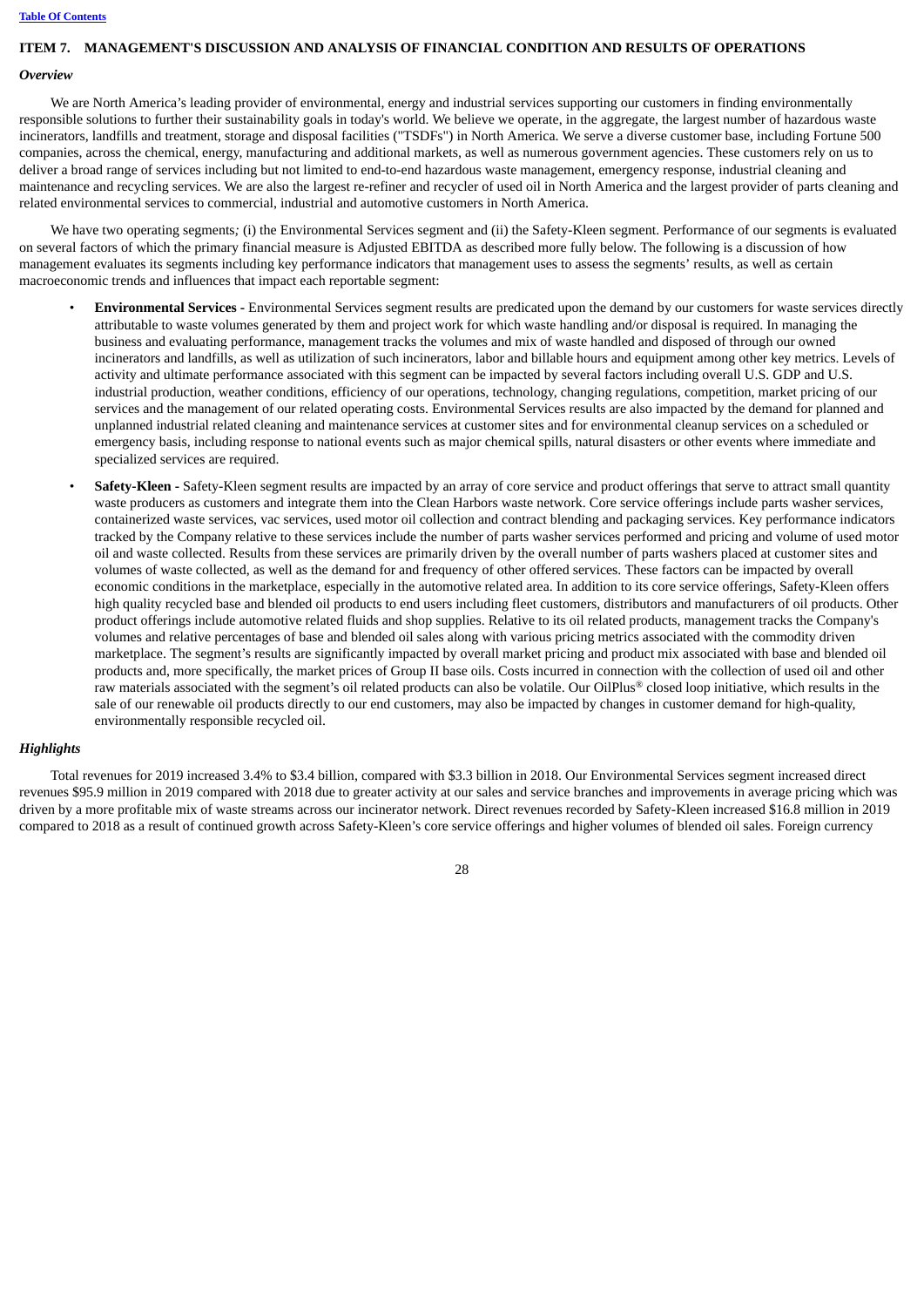## **Table Of [Contents](#page-1-0)**

translation of our Canadian operations negatively impacted our consolidated direct revenues by \$12.9 million in 2019 as compared to 2018.

Income from operations in 2019 was \$229.5 million, compared with \$182.6 million in 2018. We reported net income in 2019 and 2018 of \$97.7 million and \$65.6 million, respectively. Adjusted EBITDA, which is the primary financial measure by which our segments are evaluated, increased 10.0% to \$540.3 million in 2019 from \$491.0 million in 2018. The increased level of Adjusted EBITDA in 2019 was primarily attributable to higher revenue amounts as described above and improved operating margins. Additional information regarding Adjusted EBITDA, which is a non-GAAP measure, including a reconciliation of Adjusted EBITDA to net income, appears below under *"Adjusted EBITDA."*

Net cash from operating activities for 2019 was \$413.2 million, an increase of \$40.0 million from 2018. Adjusted free cash flow, which management uses to measure our financial strength and ability to generate cash, was \$208.5 million in 2019, which represented a \$13.2 million increase over 2018 primarily due to greater levels of operating income and lower levels of working capital, which was due in part to a change in timing of interest payments associated with the debt refinancing completed in the third quarter of 2019. These increases were partially offset by increased capital and environmental spending. Additional information regarding adjusted free cash flow, which is a non-GAAP measure, including a reconciliation of adjusted free cash flow to net cash from operating activities, appears below under "*Adjusted Free Cash Flow*."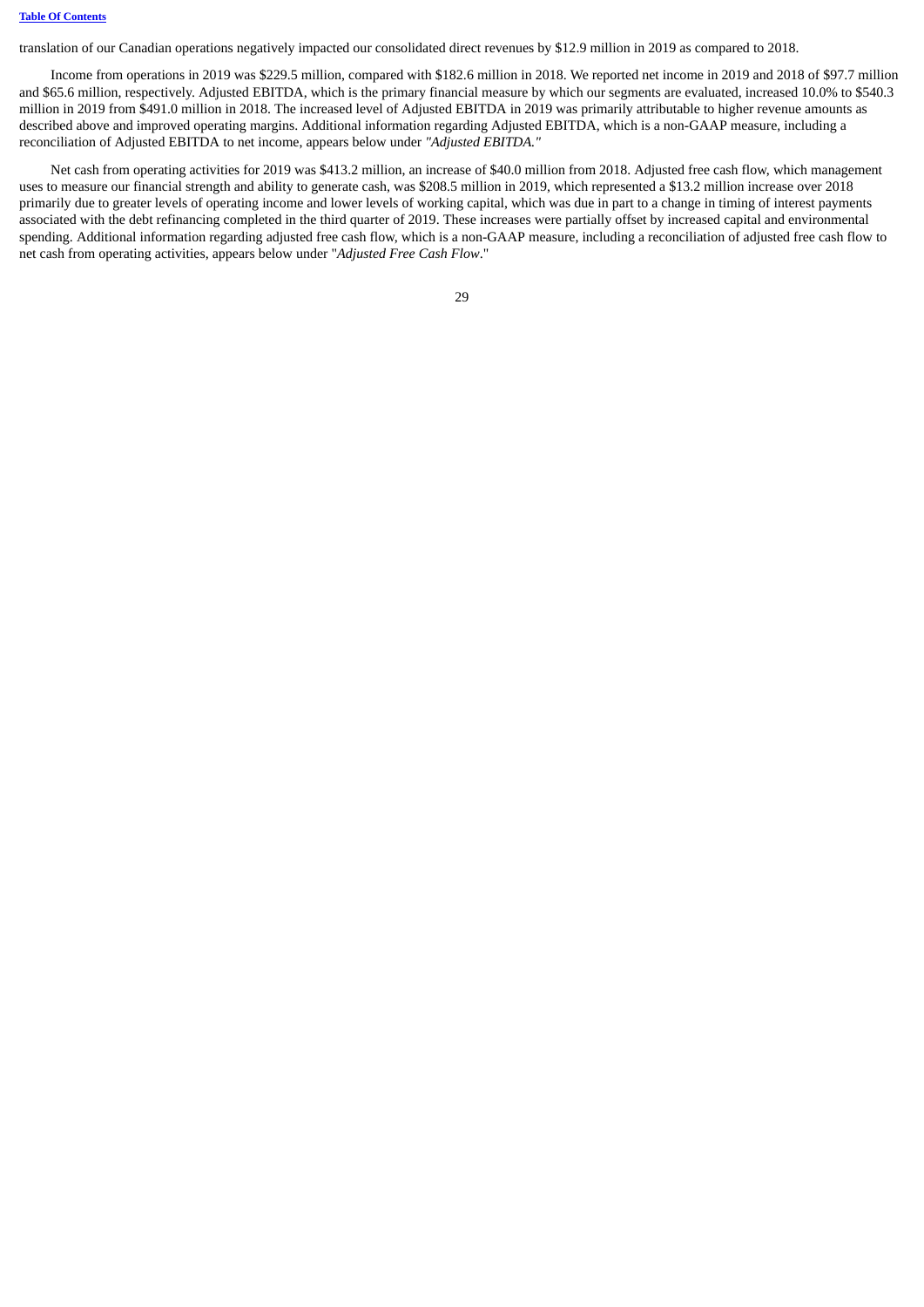## **Segment Performance**

The primary financial measure by which we evaluate the performance of our segments is Adjusted EBITDA. The following table sets forth certain financial information associated with our results of operations for the years ended December 31, 2019, 2018 and 2017 (in thousands, except percentages).

|                                                      | <b>Summary of Operations</b> |            |    |                                  |    |            |    |                |          |           |                |          |  |
|------------------------------------------------------|------------------------------|------------|----|----------------------------------|----|------------|----|----------------|----------|-----------|----------------|----------|--|
|                                                      |                              |            |    | For the years ended December 31, |    |            |    | 2019 over 2018 |          |           | 2018 over 2017 |          |  |
|                                                      |                              | 2019       |    | 2018                             |    | 2017       |    | \$ Change      | % Change | \$ Change |                | % Change |  |
| Direct Revenues $(1)$ :                              |                              |            |    |                                  |    |            |    |                |          |           |                |          |  |
| <b>Environmental Services</b>                        | \$                           | 2,237,068  | \$ | 2,141,194                        | \$ | 1,857,474  | \$ | 95,874         | 4.5%     | \$        | 283,720        | 15.3%    |  |
| Safety-Kleen                                         |                              | 1,178,129  |    | 1,161,282                        |    | 1,087,886  |    | 16,847         | 1.5      |           | 73,396         | 6.7      |  |
| Corporate Items                                      |                              | (3,007)    |    | (2, 173)                         |    | (382)      |    | (834)          | N/M      |           | (1,791)        | N/M      |  |
| <b>Total</b>                                         |                              | 3,412,190  |    | 3,300,303                        |    | 2,944,978  |    | 111,887        | 3.4      |           | 355,325        | 12.1     |  |
| Cost of Revenues $(2)$ :                             |                              |            |    |                                  |    |            |    |                |          |           |                |          |  |
| <b>Environmental Services</b>                        |                              | 1,620,038  |    | 1,576,705                        |    | 1,373,789  |    | 43,333         | 2.7      |           | 202,916        | 14.8     |  |
| Safety-Kleen                                         |                              | 749,407    |    | 725,734                          |    | 690,344    |    | 23,673         | 3.3      |           | 35,390         | 5.1      |  |
| Corporate Items                                      |                              | 18,374     |    | 3,112                            |    | (1,460)    |    | 15,262         | N/M      |           | 4,572          | N/M      |  |
| <b>Total</b>                                         |                              | 2,387,819  |    | 2,305,551                        |    | 2,062,673  |    | 82,268         | 3.6      |           | 242,878        | 11.8     |  |
| <b>Selling, General and Administrative Expenses:</b> |                              |            |    |                                  |    |            |    |                |          |           |                |          |  |
| <b>Environmental Services</b>                        |                              | 170,746    |    | 183.633                          |    | 162,375    |    | (12, 887)      | (7.0)    |           | 21,258         | 13.1     |  |
| Safety-Kleen                                         |                              | 146,344    |    | 153,519                          |    | 147,731    |    | (7, 175)       | (4.7)    |           | 5,788          | 3.9      |  |
| Corporate Items                                      |                              | 166,964    |    | 166,595                          |    | 146,542    |    | 369            | 0.2      |           | 20,053         | 13.7     |  |
| <b>Total</b>                                         |                              | 484,054    |    | 503,747                          |    | 456,648    |    | (19,693)       | (3.9)    |           | 47,099         | 10.3     |  |
| <b>Adjusted EBITDA</b>                               |                              |            |    |                                  |    |            |    |                |          |           |                |          |  |
| <b>Environmental Services</b>                        |                              | 446,284    |    | 380,856                          |    | 321,310    |    | 65,428         | 17.2     |           | 59,546         | 18.5     |  |
| Safety-Kleen                                         |                              | 282,378    |    | 282,029                          |    | 249,811    |    | 349            | 0.1      |           | 32,218         | 12.9     |  |
| Corporate Items                                      |                              | (188, 345) |    | (171, 880)                       |    | (145, 464) |    | (16, 465)      | (9.6)    |           | (26, 416)      | (18.2)   |  |
| <b>Total</b>                                         | \$                           | 540,317    | \$ | 491,005                          | \$ | 425,657    | \$ | 49,312         | 10.0%    | \$        | 65,348         | 15.4%    |  |

 $N/M$  = not meaningful

\_\_\_\_\_\_\_\_\_\_\_\_\_\_\_\_\_\_\_\_\_\_\_\_\_\_\_\_\_\_\_\_\_\_\_

(1) Direct revenue is revenue allocated to the segment performing the provided service.

(2) Cost of revenue is shown exclusive of items presented separately on the consolidated statements of operations, which consist of (i) accretion of environmental liabilities and (ii) depreciation and amortization.

### *Direct Revenues*

There are many factors which have impacted and continue to impact our revenues. These factors include, but are not limited to: overall industrial activity and growth in North America, existence or non-existence of large scale environmental waste and remediation projects, competitive industry pricing, impacts of acquisitions and divestitures, the level of emergency response projects, base and blended oil pricing, market changes relative to the collection of used oil, the number of parts washers placed at customer sites and foreign currency translation. In addition, customer efforts to minimalize hazardous waste and changes in regulation can also impact our revenues.

*Environmental Services*

|                                    |      | For the years ended December 31, | 2019 over 2018 |  |           |  |        | 2018 over 2017 |  |  |         |                |
|------------------------------------|------|----------------------------------|----------------|--|-----------|--|--------|----------------|--|--|---------|----------------|
|                                    | 2019 |                                  | 2018           |  | 2017      |  | Change | $\%$<br>∑hange |  |  | Change  | $\%$<br>Change |
| (in thousands, except percentages) |      |                                  |                |  |           |  |        |                |  |  |         |                |
| Direct revenues                    |      | 2,237,068                        | 2.141.194      |  | 1.857.474 |  | 95,874 | 4.5%           |  |  | 283,720 | 15.3%          |

Environmental Services direct revenues for the year ended December 31, 2019 increased \$95.9 million from the comparable period in 2018. Greater levels of activity at our sales and service branches and improved average pricing for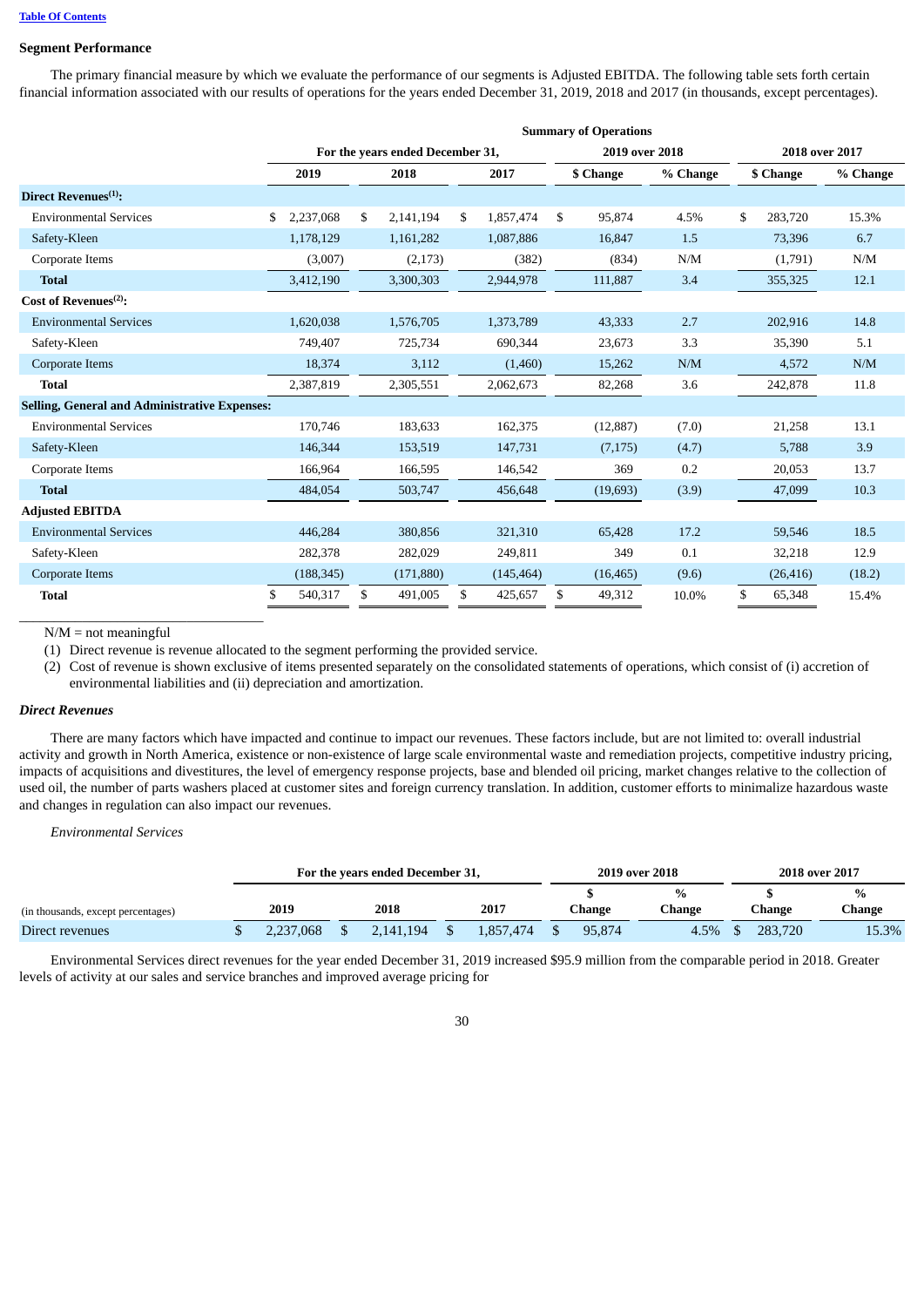#### **Table Of [Contents](#page-1-0)**

disposal of waste streams at our incinerators drove this increase in 2019. Service related revenues increased, in part, due to \$15.1 million of emergency response work associated with Field and Emergency Response revenue streams during 2019, compared to \$9.8 million during 2018. Despite a higher number of down days at our Deer Park facility in Q1 2019 as a result of a fire at a neighboring facility, utilization at our incinerator facilities in 2019 remained relatively consistent with the prior year at approximately 85%. A mix of higher priced waste streams resulted in an increase in direct revenues from our incinerator facilities year over year. Average price per ton increased approximately 11% from the prior year for a \$35.1 million increase in direct revenues in 2019. These increases were partially offset by a decrease in Industrial Services revenue as we continue to focus on selecting higher margin turnaround projects. Also impacting the year over year change in direct revenues within this segment was the negative impact of foreign currency translation on our Canadian operations of \$9.3 million.

Environmental Services direct revenues for the year ended December 31, 2018 increased \$283.7 million from the comparable period in 2017. Included in the current year revenues was \$154.0 million of direct revenues from the Veolia Business, which we acquired on February 23, 2018. Excluding the impacts from the Veolia Business, Environmental Services direct revenues increased \$129.5 million primarily due to greater levels of activity at our sales and service branches and increased levels of disposal related revenues from improved pricing conditions and mix associated with waste streams at our incinerators in 2018. For the year ended December 31, 2018, landfill volumes increased slightly as compared to 2017. The utilization rate at our incinerators was 86.7% on a practical capacity of 561,721 tons for the year ended December 31, 2018, compared with 87.6% on a practical capacity of 561,721 tons in 2017. The decrease in utilization rates in 2018 was impacted by a slightly higher number of down days at our facilities during 2018; however, impacts on the profitability of the business from an increase in down days was more than offset by improved pricing conditions and an increase in volumes of higher margin waste streams received in 2018. The impact of foreign currency translation on our Canadian operations within the Environmental Services segment was minimal in the year ended December 31, 2018 as compared to 2017.

### *Safety-Kleen*

|                                    |  |           |      | For the years ended December 31, |  |           |  |        | 2019 over 2018 |        |  |        | 2018 over 2017 |        |               |  |
|------------------------------------|--|-----------|------|----------------------------------|--|-----------|--|--------|----------------|--------|--|--------|----------------|--------|---------------|--|
|                                    |  |           |      |                                  |  |           |  |        |                | ℅      |  |        | $\%$           |        |               |  |
| (in thousands, except percentages) |  | 2019      | 2018 |                                  |  | 2017      |  | Change |                | Change |  |        |                | Change | <b>Change</b> |  |
| Direct revenues                    |  | 1.178.129 |      | 1,161,282                        |  | 1.087.886 |  | 16,847 |                | 1.5%   |  | 73,396 |                | 6.7%   |               |  |

Safety-Kleen direct revenues for the year ended December 31, 2019 increased \$16.8 million from the comparable period in 2018 primarily due to growth in the business' core service offerings and increased blended oil volumes. Revenues generated through our core service offerings, such as handling of containerized waste and vacuum services, accounted for \$22.3 million of incremental revenues driven both by volume and pricing increases. Higher volumes of blended oil sales and increased pricing of our used motor oil collections contributed \$15.6 million and \$5.2 million, respectively, to the growth in direct revenues from the comparable period in 2018. Revenue from contract blending and packaging also increased \$9.3 million due to increased volume. These increases were partially offset by a \$17.5 million decrease in base oil sales due to reductions in pricing experienced in 2019 in response to lower demand across the base oil market and lower base oil volumes, most significantly seen in the first quarter of 2019. Sales of recycled fuel oil and refinery bi-products decreased by \$12.3 million from prior year due to a reduction in volume. In 2019, parts washer services were relatively consistent with the prior year. Also included in the change within this segment was the negative impact of foreign currency translation on our Canadian operations of \$3.4 million.

Safety-Kleen direct revenues for the year ended December 31, 2018 increased \$73.4 million from the comparable period in 2017 primarily due to more favorable pricing on oil products and growth in the business' core service offerings. Revenues generated through our core service offerings such as handling of containerized waste and vac services, parts washer services as well as sales of automotive and industrial cleaning products accounted for \$21.3 million of incremental revenues. Increased base and blended volumes and oil pricing accounted for \$34.7 million of incremental direct revenues from the comparable period in 2017. Sales of contract packaging and blending services, refinery bi-products and recycled fuel oil also increased by \$38.9 million from the comparable period in 2017. These increases were partially offset by a decrease in used motor oil collection revenues of \$19.5 million as market pricing for these services was negatively impacted as crude oil prices generally rose throughout the earlier parts of 2018. The impact of foreign currency translation on our Canadian operations within the Safety-Kleen segment was minimal in the year ended December 31, 2018 as compared to 2017.

## *Cost of Revenues*

We believe that our ability to manage operating costs is important to our ability to remain price competitive. We continue to upgrade the quality and efficiency of our services through the development of new technology and continued modifications at our facilities, invest in new business opportunities and aggressively implement strategic sourcing and logistics solutions as well as other cost reduction initiatives while also continuing to optimize our management and operating structure in an effort to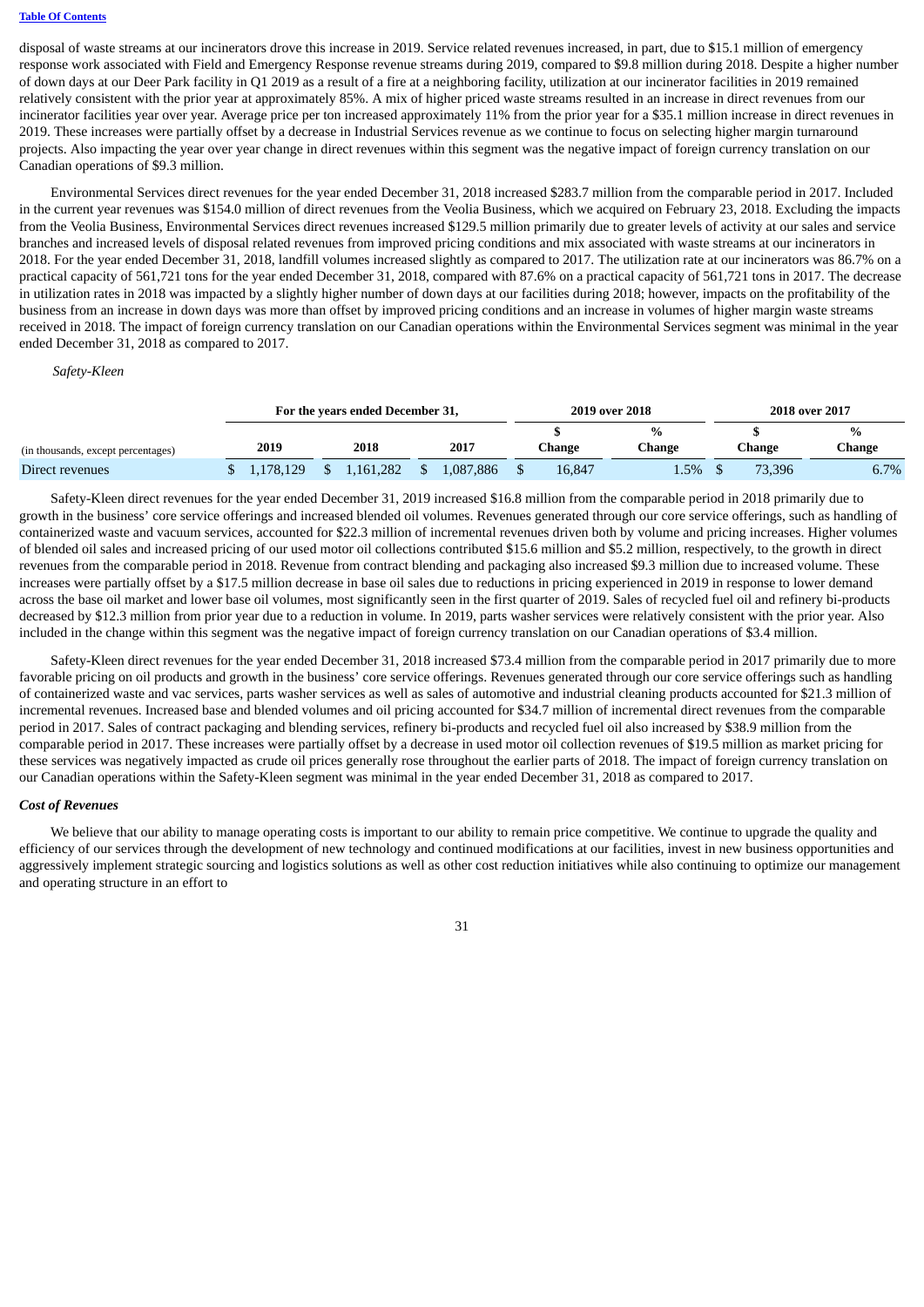### **Table Of [Contents](#page-1-0)**

maintain and increase operating margins. These strategic cost saving actions help to reduce the impacts of naturally rising costs such as labor and other core operating costs across our businesses.

*Environmental Services*

|                                    |           | For the years ended December 31, |             |        | 2019 over 2018          | 2018 over 2017 |         |                         |
|------------------------------------|-----------|----------------------------------|-------------|--------|-------------------------|----------------|---------|-------------------------|
| (in thousands, except percentages) | 2019      | 2018                             | 2017        | Change | $\frac{0}{0}$<br>Change |                | Change  | $\frac{0}{0}$<br>Change |
| Cost of revenues                   | 1.620.038 | \$1,576,705                      | \$1,373,789 | 43.333 | $2.7\%$ \$              |                | 202.916 | 14.8 %                  |
| As a % of Direct revenues          | 72.4%     | 73.6%                            | 74.0%       |        | (1.2)%                  |                |         | (0.4)%                  |

Environmental Services cost of revenues increased \$43.3 million for the year ended December 31, 2019, however these costs decreased as a percentage of direct revenue due to a mix of higher priced waste streams in our incineration network, which increased profitability, and the results of ongoing cost reduction projects, including site consolidations. The overall cost increase was due to compensation and benefits related costs, equipment and supply costs and transportation, outside disposal and fuel costs which increased \$20.4 million, \$11.4 million and \$3.9 million, respectively. The incremental operating costs were commensurate with greater activity levels in 2019.

Environmental Services cost of revenues for the year ended December 31, 2018 increased \$202.9 million from the comparable period in 2017. The acquired Veolia Business had cost of revenues of \$131.2 million in the year ended December 31, 2018. Excluding these costs, Environmental Services cost of revenues for the year ended December 31, 2018 increased \$71.7 million, however these costs as a percentage of direct revenues decreased slightly over the comparable period of 2017, due to a more favorable mix of waste streams in our incineration network which increased profitability. The overall cost increase was due to labor and benefit related costs, transportation, disposal and fuel costs, and equipment, supply and various other expenses of \$45.4 million, \$16.2 million and \$10.0 million, respectively. The incremental operating costs were commensurate with greater activity levels in 2018 and overall inflationary pressure across several cost categories including certain commodity supplies such as fuel and other supplies.

## *Safety-Kleen*

|                                    |  |         | For the years ended December 31,                                   |     |         |  |        | 2019 over 2018 | 2018 over 2017 |           |  |
|------------------------------------|--|---------|--------------------------------------------------------------------|-----|---------|--|--------|----------------|----------------|-----------|--|
|                                    |  | 2019    | $\frac{0}{0}$<br>2017<br>2018<br>Change<br>Change<br><b>Change</b> |     |         |  |        | $\%$<br>Change |                |           |  |
| (in thousands, except percentages) |  |         |                                                                    |     |         |  |        |                |                |           |  |
| Cost of revenues                   |  | 749,407 | 725.734                                                            | \$. | 690,344 |  | 23,673 | 3.3%           | 35,390         | 5.1%      |  |
| As a % of Direct revenues          |  | 63.6%   | 62.5%                                                              |     | 63.5%   |  |        | 1.1%           |                | $(1.0)\%$ |  |

Safety-Kleen cost of revenues for the year ended December 31, 2019 increased \$23.7 million from the comparable period in 2018. As a percentage of direct revenues, these costs increased as well mainly due to lower average pricing on the oil products sold leading to reduced leverage of our fixed cost base. Increased logistics costs, largely due to weather at the beginning of the year, also negatively impacted costs as a percentage of direct revenues. The overall cost increase was due to higher compensation and benefits related costs of \$8.5 million, raw material costs associated with blended oil products of \$5.5 million and transportation, disposal and fuel costs of \$2.7 million. These increases were in line with the overall growth of our core service offerings and blended oil sales.

Safety-Kleen cost of revenues for the year ended December 31, 2018 increased \$35.4 million from the comparable period in 2017, however these costs decreased as a percentage of revenue due to our effective management of the spread between used oil input costs and base oil pricing, as well as the implementation of new pricing strategies, which generated greater levels of direct revenue. The overall cost increase was primarily due to increased costs of raw materials associated with oil products of \$15.8 million, increased transportation, disposal and fuel costs of \$12.3 million and labor related costs of \$6.3 million. These increases were in line with the overall growth of the business and increased costs of commodities.

#### *Selling, General and Administrative Expenses*

We strive to manage our selling, general and administrative ("SG&A") expenses commensurate with the overall performance of our segments and corresponding revenue levels. We believe that our ability to properly align these costs with business performance is reflective of our strong management of the businesses and further promotes our ability to remain competitive in the marketplace.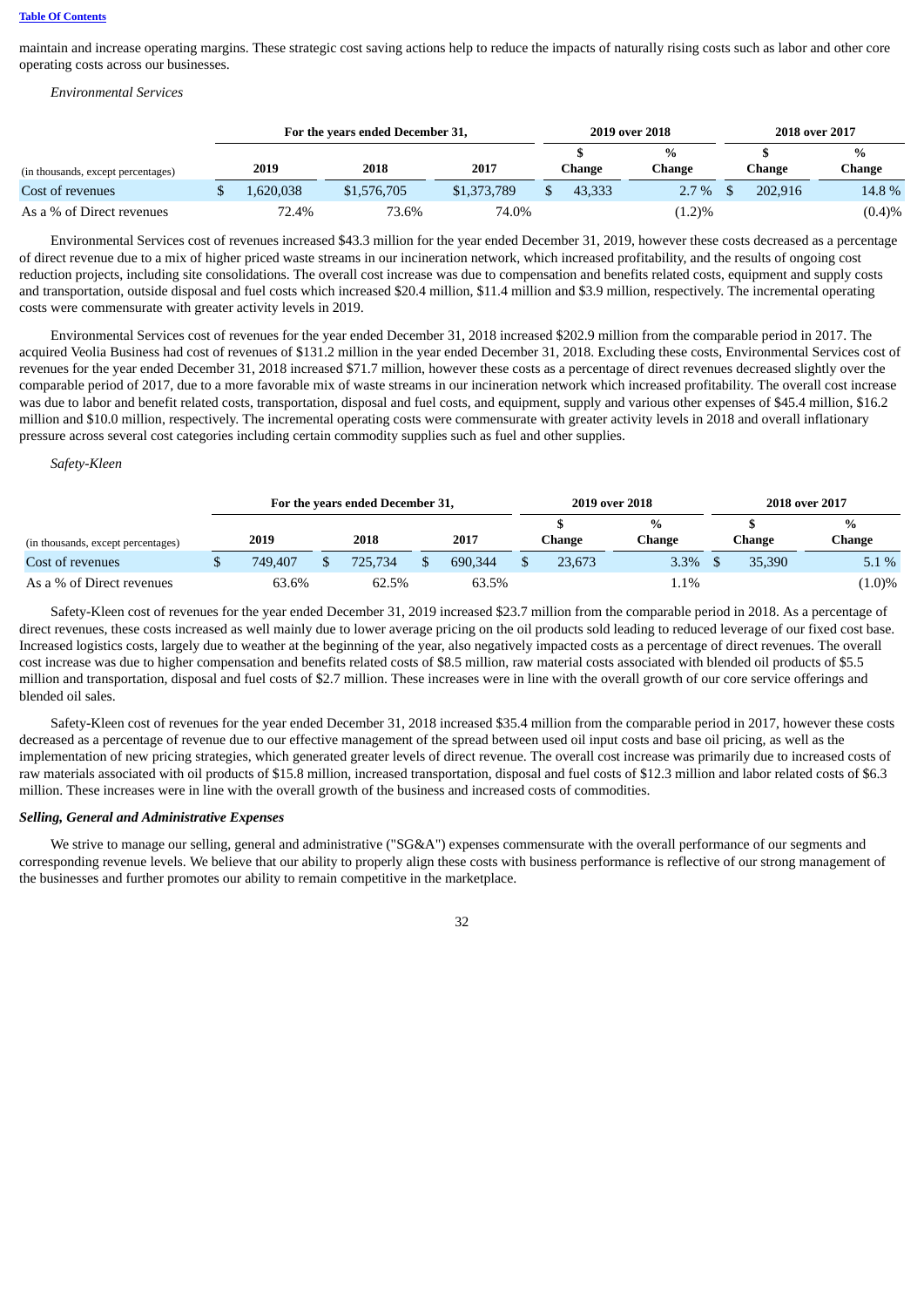## *Environmental Services*

|                                    |         | For the years ended December 31, |         |          | 2019 over 2018                 | 2018 over 2017 |        |                         |
|------------------------------------|---------|----------------------------------|---------|----------|--------------------------------|----------------|--------|-------------------------|
| (in thousands, except percentages) | 2019    | 2018                             | 2017    | Change   | $\frac{0}{0}$<br><b>Change</b> |                | Change | $\frac{0}{0}$<br>Change |
| SG&A expenses                      | 170.746 | 183.633                          | 162.375 | (12.887) | $(7.0)\%$                      |                | 21,258 | 13.1 %                  |
| As a % of Direct revenues          | 7.6%    | 8.6%                             | 8.7%    |          | $(1.0)\%$                      |                |        | (0.1)%                  |

Environmental Services SG&A expenses for the year ended December 31, 2019 decreased \$12.9 million from the comparable period in 2018 and SG&A as a percentage of direct revenue decreased as well. The primary driver of these decreases relates to certain trade receivables which were reserved for in 2018 and subsequently recovered in 2019, generating a favorable difference of nearly \$13.0 million. The favorable resolution of a litigation matter further reduced SG&A expenses by \$5.5 million in 2019. These decreases were partially offset by a \$5.2 million increase in compensation and benefits related costs which was consistent with the growth of the business in 2019. Excluding the recovery of trade receivables and litigation impacts, 2019 SG&A expenses as a percentage of direct revenues still improved over the prior year.

Environmental Services SG&A expenses for the year ended December 31, 2018 increased \$21.3 million from the comparable period in 2017, however as a percentage of direct revenues, these costs remained consistent between the two periods. The increase in SG&A expenses was primarily due to increases in salary, benefits and variable compensation related costs of \$14.7 million and bad debt expense of \$7.0 million, partially offset by cost reductions across various expense categories. The increases in salary, benefits and variable compensation are in line with the growth of the business in 2018 as compared to 2017.

## *Safety-Kleen*

|                                    |         |  | For the years ended December 31, |  |         |  |         | 2019 over 2018 | 2018 over 2017 |        |                         |
|------------------------------------|---------|--|----------------------------------|--|---------|--|---------|----------------|----------------|--------|-------------------------|
| (in thousands, except percentages) | 2019    |  | 2018                             |  | 2017    |  | Change  | $\%$<br>Change |                | Change | $\frac{9}{6}$<br>Change |
| SG&A expenses                      | 146.344 |  | 153.519                          |  | 147.731 |  | (7.175) | $(4.7)\%$      |                | 5.788  | 3.9%                    |
| As a % of Direct revenues          | 12.4%   |  | 13.2%                            |  | 13.6%   |  |         | (0.8)%         |                |        | (0.4)%                  |

Safety-Kleen SG&A expenses for the year ended December 31, 2019 decreased \$7.2 million from the comparable period in 2018 and SG&A as a percentage of direct revenues decreased as well. The primary driver of these decreases is a \$4.4 million decrease in compensation and benefits related costs resulting from lower headcount and cost saving initiatives implemented by the business throughout 2019. A reduction in legal related costs of \$1.6 million also contributed to the overall decrease in SG&A expenses.

Safety-Kleen SG&A expenses for the year ended December 31, 2018 increased \$5.8 million from the comparable period in 2017, however these costs decreased as a percentage of direct revenues, as the additional direct revenues outpaced incremental SG&A expenses. The overall increase in SG&A expenses was primarily due to increased salaries, benefits and variable compensation of \$5.7 million as we continue to grow the business.

### *Corporate Items*

|                                    |         | For the years ended December 31, |  | 2019 over 2018 |  |        |               | 2018 over 2017 |        |               |  |
|------------------------------------|---------|----------------------------------|--|----------------|--|--------|---------------|----------------|--------|---------------|--|
|                                    |         |                                  |  |                |  |        | $\%$          |                |        | $\frac{0}{0}$ |  |
| (in thousands, except percentages) | 2019    | 2018                             |  | 2017           |  | Change | <b>Change</b> |                | Change | Change        |  |
| SG&A expenses                      | 166.964 | 166.595                          |  | 146.542        |  | 369    | $0.2\%$       |                | 20.053 | 13.7%         |  |

Corporate Items SG&A expenses for the year ended December 31, 2019 were consistent with the comparable period in 2018. Continued investment in our employees increased our compensation and benefits related costs by \$6.6 million and stock-based compensation increased by \$1.0 million due to the achievement of certain performance metrics associated with performance based awards. These costs were offset by a \$6.9 million reduction in legal and consulting fees due to cost saving initiatives.

Corporate Items SG&A expenses for the year ended December 31, 2018 increased \$20.1 million from the comparable period in 2017 primarily due to increased salaries and benefits resulting from continued commitments to investing in our employees and variable compensation totaling \$14.8 million, as well as increased stock-based compensation of \$4.3 million primarily attributable to the achievement of performance metrics associated with performance based awards in 2018. Incremental costs associated with the acquired Veolia Business also contributed to the increased costs.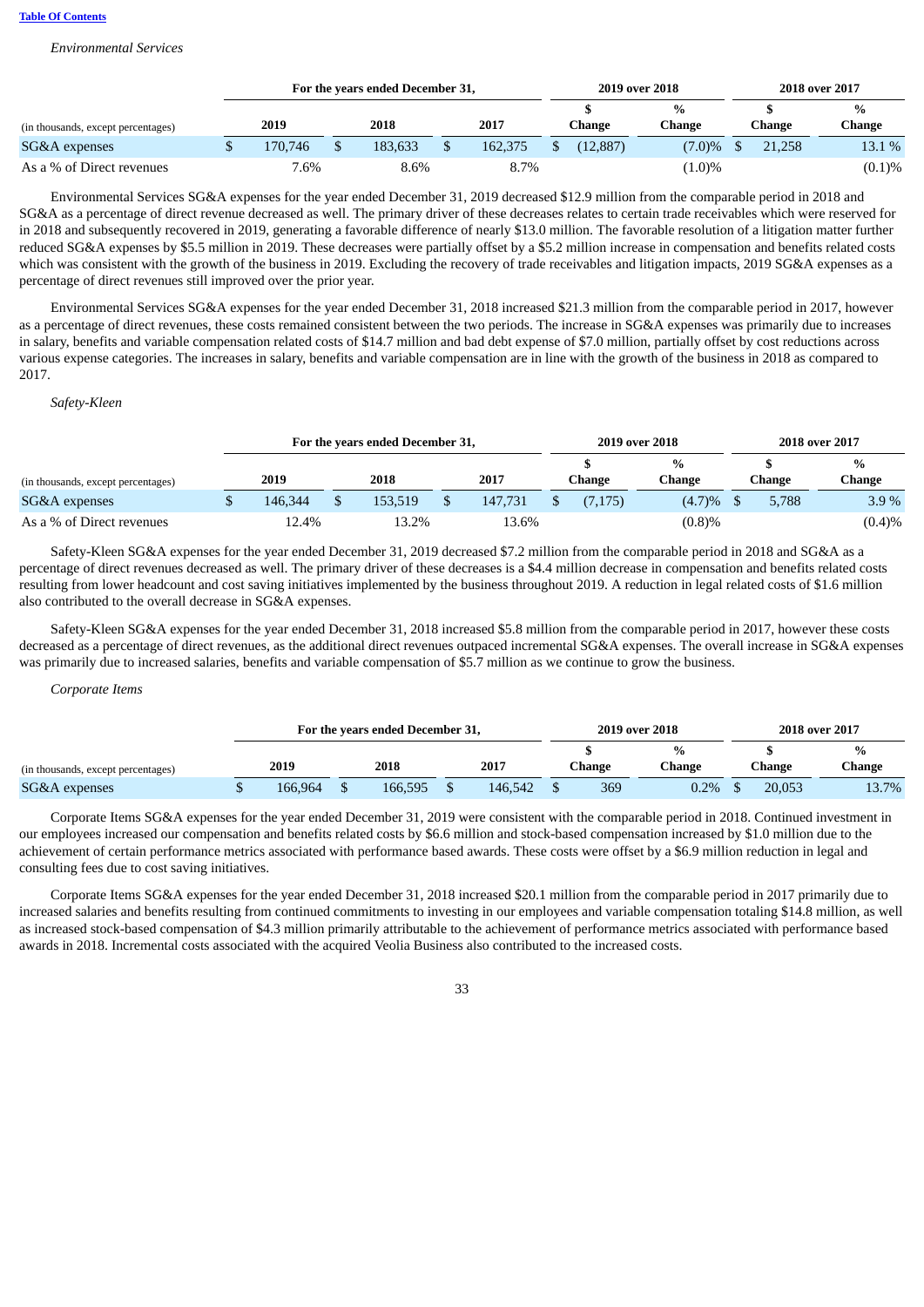## *Adjusted EBITDA*

Management considers Adjusted EBITDA to be a measurement of performance which provides useful information to both management and investors. Adjusted EBITDA should not be considered an alternative to net income or other measurements under generally accepted accounting principles ("GAAP"). Adjusted EBITDA is not calculated identically by all companies and, therefore our measurements of Adjusted EBITDA, while defined consistently and in accordance with our existing credit agreement, may not be comparable to similarly titled measures reported by other companies.

We use Adjusted EBITDA to enhance our understanding of our operating performance, which represents our views concerning our performance in the ordinary, ongoing and customary course of our operations. We historically have found it helpful, and believe that investors have found it helpful, to consider an operating measure that excludes certain expenses relating to transactions not reflective of our core operations.

The information about our operating performance provided by this financial measure is used by our management for a variety of purposes. We regularly communicate Adjusted EBITDA results to our lenders since our loan covenants are based upon levels of Adjusted EBITDA achieved and to our board of directors and we discuss with the board our interpretation of such results. We also compare our Adjusted EBITDA performance against internal targets as a key factor in determining cash and equity bonus compensation for executives and other employees, largely because we believe that this measure is indicative of how the fundamental business is performing and is being managed.

We also provide information relating to our Adjusted EBITDA so that analysts, investors and other interested persons have the same data that we use to assess our core operating performance. We believe that Adjusted EBITDA should be viewed only as a supplement to the GAAP financial information. We also believe, however, that providing this information in addition to, and together with, GAAP financial information provides a better understanding of our core operating performance and how management evaluates and measures our performance.

The following is a reconciliation of net income to Adjusted EBITDA for the following periods (in thousands, except percentages):

|                                        |   | For the years ended December 31, |    |         |   |           |  |  |  |  |  |  |
|----------------------------------------|---|----------------------------------|----|---------|---|-----------|--|--|--|--|--|--|
|                                        |   | 2019                             |    | 2018    |   | 2017      |  |  |  |  |  |  |
| Net income                             | S | 97,740                           | \$ | 65,636  | S | 100,739   |  |  |  |  |  |  |
| Accretion of environmental liabilities |   | 10,136                           |    | 9,806   |   | 9,460     |  |  |  |  |  |  |
| Depreciation and amortization          |   | 300,725                          |    | 298,625 |   | 288,422   |  |  |  |  |  |  |
| Other (income) expense, net            |   | (2,897)                          |    | 4,510   |   | 6,119     |  |  |  |  |  |  |
| Loss on early extinguishment of debt   |   | 6,131                            |    | 2,488   |   | 7,891     |  |  |  |  |  |  |
| Gain on sale of businesses             |   | (687)                            |    |         |   | (30, 732) |  |  |  |  |  |  |
| Interest expense, net                  |   | 78,670                           |    | 81,094  |   | 85,808    |  |  |  |  |  |  |
| Provision (benefit) for income taxes   |   | 50,499                           |    | 28,846  |   | (42,050)  |  |  |  |  |  |  |
| <b>Adjusted EBITDA</b>                 |   | 540,317                          | \$ | 491,005 | S | 425,657   |  |  |  |  |  |  |
| As a % of Direct revenues              |   | 15.8%                            |    | 14.9%   |   | 14.5%     |  |  |  |  |  |  |

## *Depreciation and Amortization*

|                                                                                            |  |         |  | For the years ended December 31, |  |         |  | 2019 over 2018 |          |  | 2018 over 2017 |           |  |
|--------------------------------------------------------------------------------------------|--|---------|--|----------------------------------|--|---------|--|----------------|----------|--|----------------|-----------|--|
| (in thousands, except percentages)                                                         |  | 2019    |  | 2018                             |  | 2017    |  | \$ Change      | % Change |  | \$ Change      | % Change  |  |
| Depreciation of fixed assets and<br>amortization of landfills and finance<br><b>leases</b> |  | 265.531 |  | 264,254                          |  | 251,403 |  | 1.277          | $0.5\%$  |  | 12.851         | $5.1\%$   |  |
| Permits and other intangibles<br>amortization                                              |  | 35.194  |  | 34.371                           |  | 37,019  |  | 823            | 2.4%     |  | (2,648)        | $(7.2)\%$ |  |
| Total depreciation and amortization                                                        |  | 300.725 |  | 298,625                          |  | 288,422 |  | 2,100          | $0.7\%$  |  | 10.203         | $3.5\%$   |  |

Depreciation and amortization for the year ended December 31, 2019 remained relatively consistent with the same period in the prior year. Depreciation and amortization for the year ended December 31, 2018 increased \$10.2 million from the comparable period in 2017, primarily due to incremental depreciation from acquisitions and a slight increase in volumes at our landfills that drove higher landfill amortization.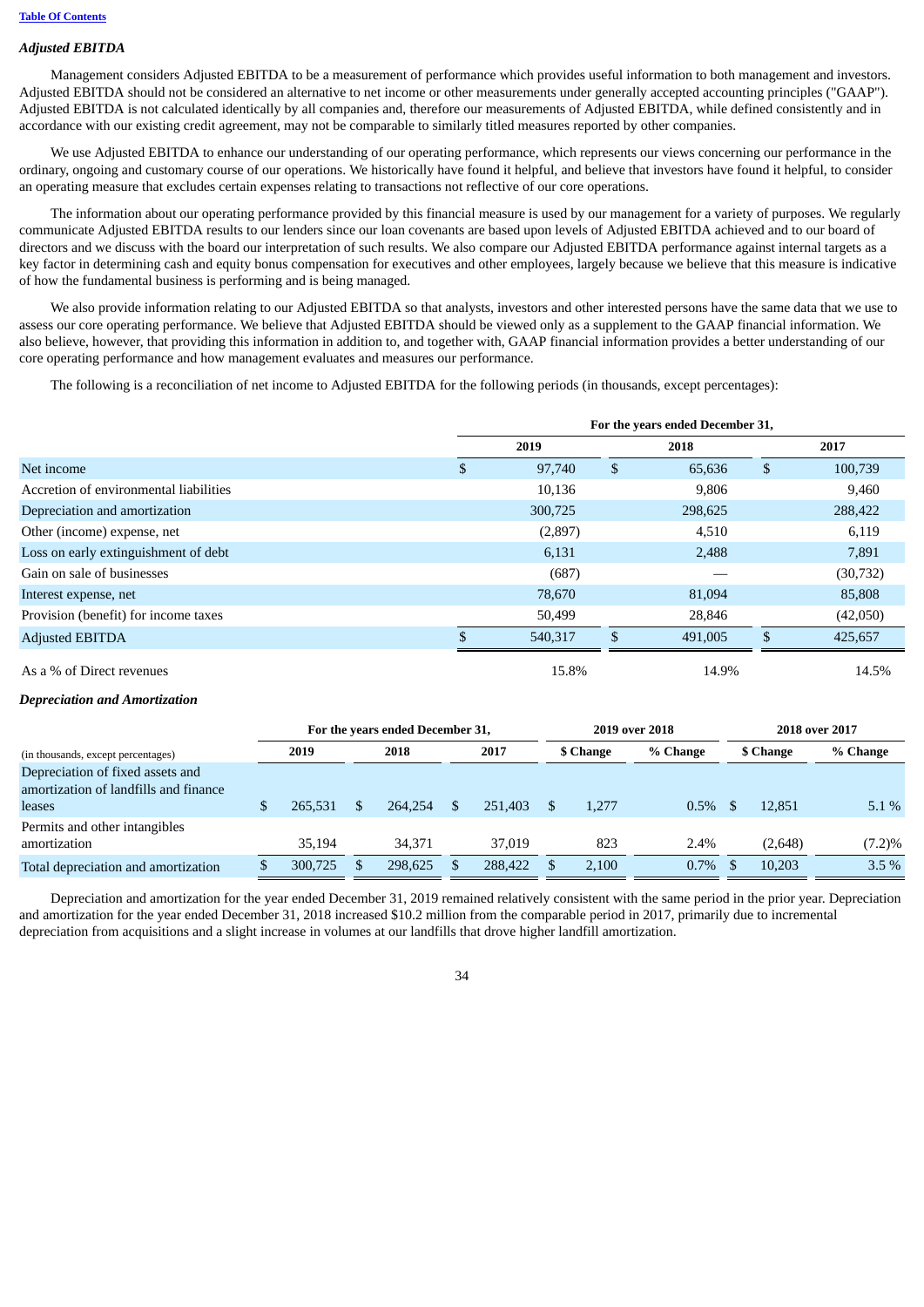#### **Table Of [Contents](#page-1-0)**

## *Other Income (Expense), net*

|                                    |       | For the years ended December 31, |          |                      | 2019 over 2018 |           | 2018 over 2017 |          |
|------------------------------------|-------|----------------------------------|----------|----------------------|----------------|-----------|----------------|----------|
| (in thousands, except percentages) | 2019  | 2018                             | 2017     | % Change<br>. Change |                | \$ Change |                | % Change |
| Other income (expense), net        | 2,897 | (4,510)                          | (6, 119) | 7,407                | $(164.2)\%$    |           | 1,609          | (26.3)%  |

For the year ended December 31, 2019, other income (expense), net increased \$7.4 million from the comparable period in 2018 primarily due to insurance proceeds received in 2019 and smaller comparative losses recognized on sales or disposals of fixed assets. Other income (expense), net increased \$1.6 million from 2017 to 2018 primarily due to smaller losses recognized on sales or disposals of fixed assets in 2018.

## *Loss on Early Extinguishment of Debt*

|                                         |          | For the years ended December 31, |         | 2019 over 2018 |          | 2018 over 2017 |            |  |  |  |
|-----------------------------------------|----------|----------------------------------|---------|----------------|----------|----------------|------------|--|--|--|
| (in thousands, except percentages)      | 2019     | 2018                             | 2017    | \$ Change      | % Change | \$ Change      | % Change   |  |  |  |
| Loss on early extinguishment of<br>debt |          |                                  |         |                | 146%     |                | $(68.5)\%$ |  |  |  |
|                                         | (6, 131) | (2, 488)                         | (7,891) | (3,643)        |          | 5,403          |            |  |  |  |

During the year ended December 31, 2019, we recorded a \$6.1 million loss on early extinguishment of debt in connection with the extinguishment of \$845.0 million of unsecured senior notes due 2021 which were repaid during the current year. During the year ended December 31, 2018, we recorded a \$2.5 million loss on early extinguishment of debt in connection with the extinguishment of the remaining \$400.0 million previously outstanding senior unsecured notes. During the year ended December 31, 2017, we recorded a \$7.9 million loss on early extinguishment of debt in connection with the extinguishment of \$400.0 million of the previously outstanding senior unsecured notes. The losses recognized in each of these years consisted of amounts paid in excess of par in order to extinguish the debt prior to maturity and non-cash expenses related to the write-off of unamortized financing costs. For additional information regarding our financing arrangements, see Note 12, "Financing Arrangements," under Item 8, "Financial Statements and Supplementary Data," of this report.

### *Gain on Sale of Businesses*

|                                    |      | For the years ended December 31, |        | 2019 over 2018 |          | 2018 over 2017 |          |
|------------------------------------|------|----------------------------------|--------|----------------|----------|----------------|----------|
| (in thousands, except percentages) | 2019 | 2018                             | 2017   | Change         | % Change | \$ Change      | % Change |
| Gain on sale of businesses         | 687  | $\hspace{0.05cm}$                | 30.732 | 687            | N/M      | (30, 732)      | N/M      |

During the year ended December 31, 2019, we recorded a \$0.7 million gain on the sale of a non-core business within our Environmental Services segment. During the year ended December 31, 2017, we recorded a \$30.7 million gain on the sale of our Transformer Services business which had been part of our Environmental Services segment. For additional information regarding these gains on sale of businesses, see Note 5, "Disposition of Businesses," under Item 8, "Financial Statements and Supplementary Data," of this report.

## *Provision (Benefit) for Income Taxes*

|                                      |        | For the years ended December 31, |  |          |  | 2019 over 2018  |          |  | 2018 over 2017 |             |  |  |
|--------------------------------------|--------|----------------------------------|--|----------|--|-----------------|----------|--|----------------|-------------|--|--|
| (in thousands, except percentages)   | 2019   | 2018                             |  | 2017     |  | <b>S</b> Change | % Change |  | \$ Change      | % Change    |  |  |
| Provision (benefit) for income taxes | 50.499 | 28.846                           |  | (42.050) |  | 21,653          | 75.1%    |  | 70,896         | $(168.6)\%$ |  |  |

For the year ended December 31, 2019, provision for income taxes increased \$21.7 million from the comparable period in 2018 due to higher earnings in the United States and the impact from a nonrecurring \$9.8 million benefit recognized in 2018 related to the filing of then current and amended prior year tax returns in that year. The effective tax rate for 2019 was 34.1% as compared to 30.5% in the prior year.

The income tax benefit in 2017 was primarily driven by impacts from the enactment of the Tax Cuts and Jobs Act (the "Tax Act") signed into law in December 2017. Impacts of the Tax Act resulted in a net benefit of \$93.0 million being recorded in 2017. Excluding the impacts of the Tax Act, a provision of \$51.0 million would have been recognized.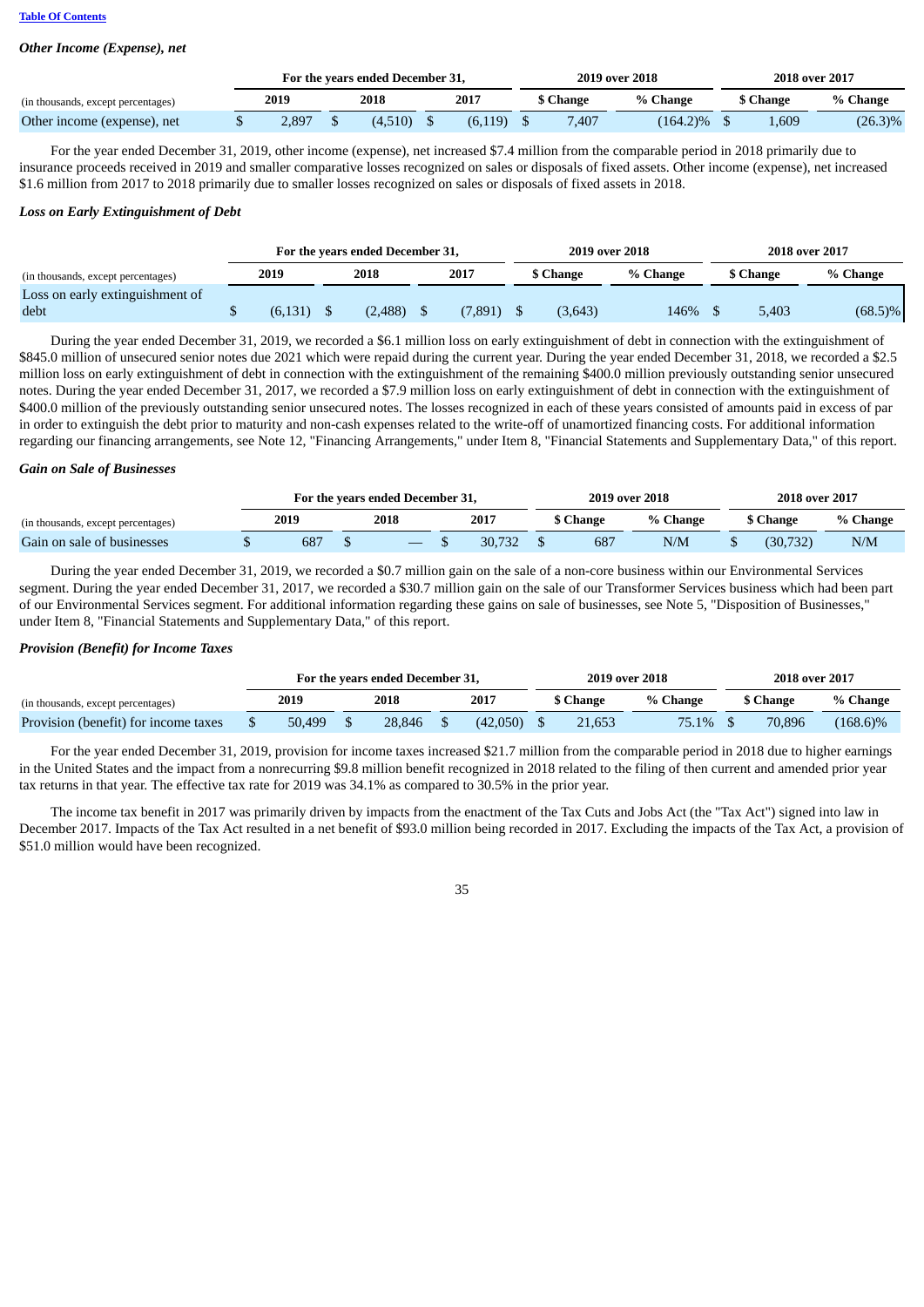## **Liquidity and Capital Resources**

|                                       | For the years ended December 31, |            |  |            |  |            |  |  |  |  |  |  |
|---------------------------------------|----------------------------------|------------|--|------------|--|------------|--|--|--|--|--|--|
| (in thousands)                        |                                  | 2019       |  | 2018       |  | 2017       |  |  |  |  |  |  |
| Net cash from operating activities    |                                  | 413.192    |  | 373.210    |  | 285,698    |  |  |  |  |  |  |
| Net cash used in investing activities |                                  | (217, 856) |  | (349,659)  |  | (203, 267) |  |  |  |  |  |  |
| Net cash used in financing activities |                                  | (53, 425)  |  | (110, 997) |  | (72,760)   |  |  |  |  |  |  |

## *Net cash from operating activities*

Net cash from operating activities for the year ended December 31, 2019 was \$413.2 million, an increase of \$40.0 million compared to the year ended December 31, 2018. The increase was most directly attributable to greater levels of operating income and lower working capital, partially offset by an increase in environmental spending. The reduction in working capital was primarily attributable to the timing of interest payments associated with the debt refinancing completed in the third quarter of 2019. Refinancing this debt changed the timing of our related interest payments from June and December to January and July.

Net cash from operating activities for the year ended December 31, 2018 was \$373.2 million, an increase of \$87.5 million compared to the year ended December 31, 2017. The increase was most directly attributable to greater levels of operating income, lower interest payments and a reduction in environmental expenditures, which was offset by higher working capital levels due to overall growth in our business.

## *Net cash used in investing activities*

Net cash used in investing activities for the year ended December 31, 2019 was \$217.9 million, a decrease of \$131.8 million compared to the year ended December 31, 2018. This decrease was due to less cash used to fund acquisitions in 2019 and an increase in net proceeds from sales of marketable securities, partially offset by \$26.8 million of increased capital expenditure levels, net of proceeds, primarily due to 2019 investments in facility upgrades and landfill spending.

Net cash used in investing activities for the year ended December 31, 2018 was \$349.7 million, an increase of \$146.4 million compared to the year ended December 31, 2017. The change was primarily driven by the 2018 use of cash to fund acquisitions, increased capital expenditure levels net of proceeds primarily related to sales of manufacturing assets in Western Canada, a reduction in net purchases of marketable securities and the lack in 2018 of proceeds from sale of a business, which occurred in 2017 with the Transformer Services divestiture.

## *Net cash used in financing activities*

Net cash used in financing activities for the year ended December 31, 2019 was \$53.4 million, a decrease of \$57.6 million compared to the year ended December 31, 2018. The decrease was primarily driven by a \$50.0 million reduction in net principal payments on debt obligations in 2019 and a \$23.7 million decrease in repurchases of common stock, partially offset by increased outflows for deferred financing costs associated with debt refinancing activities in 2019 of \$6.1 million, tax payments related to withholdings on vested restricted stock of \$4.2 million and changes in uncashed checks of \$3.8 million.

Net cash used in financing activities for the year ended December 31, 2018 was \$111.0 million, an increase of \$38.2 million compared to the year ended December 31, 2017. The primary reason for the increase in 2018 was the increase in funds used for the net pay down of debt obligations totaling \$55.8 million which occurred during the year. Offsetting this increase was decreased outflows related to stock repurchases of \$3.9 million, premiums paid on the extinguishment of debt of \$4.8 million, and changes in uncashed checks of \$5.8 million.

## *Adjusted Free Cash Flow*

Management considers adjusted free cash flow to be a measure of liquidity which provides useful information to both management, creditors and investors about our financial strength and our ability to generate cash. Additionally, adjusted free cash flow is a metric on which a portion of management incentive compensation is based. We define adjusted free cash flow as net cash from operating activities excluding cash impacts of items derived from nonoperating activities, such as taxes paid in connection with divestitures, less additions to property, plant and equipment plus proceeds from sales or disposals of fixed assets. Adjusted free cash flow should not be considered an alternative to net cash from operating activities or other measurements under GAAP. Adjusted free cash flow is not calculated identically by all companies, and therefore our measurements of adjusted free cash flow may not be comparable to similarly titled measures reported by other companies.

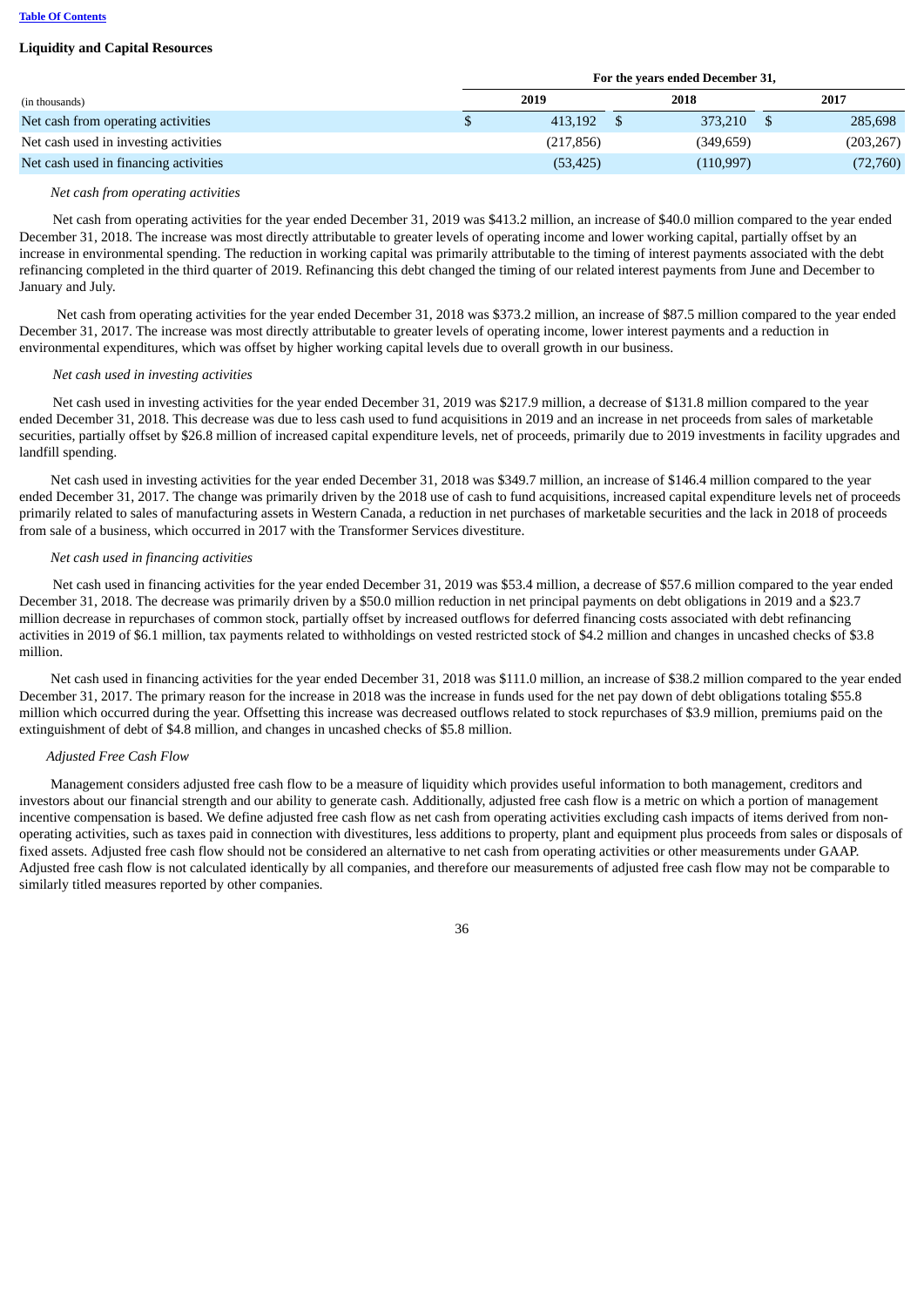The following is a reconciliation from net cash from operating activities to adjusted free cash flow for the following periods (in thousands):

|                                                 | For the years ended December 31, |            |  |            |      |           |  |  |  |  |
|-------------------------------------------------|----------------------------------|------------|--|------------|------|-----------|--|--|--|--|
|                                                 |                                  | 2019       |  | 2018       |      | 2017      |  |  |  |  |
| Net cash from operating activities              |                                  | 413,192    |  | 373.210    | - \$ | 285,698   |  |  |  |  |
| Additions to property, plant and equipment      |                                  | (216, 324) |  | (193, 344) |      | (167,007) |  |  |  |  |
| Proceeds from sale and disposal of fixed assets |                                  | 11,655     |  | 15,445     |      | 7.124     |  |  |  |  |
| Tax liability on sale of business               |                                  |            |  |            |      | 14.423    |  |  |  |  |
| Adjusted free cash flow                         | D                                | 208,523    |  | 195,311    |      | 140,238   |  |  |  |  |

## *Summary of Capital Resources*

At December 31, 2019, cash and cash equivalents and marketable securities totaled \$414.4 million, compared to \$279.4 million at December 31, 2018. At December 31, 2019, cash and cash equivalents held by foreign subsidiaries totaled \$74.5 million and were readily convertible into other currencies including U.S. Dollars. At December 31, 2019, the cash and cash equivalents and marketable securities balance for our U.S. operations was \$339.9 million, and our U.S. operations had net operating cash flows of \$392.7 million for the year ended December 31, 2019. Additionally, we have a \$400.0 million revolving credit facility, of which approximately \$229.2 million was available to borrow at December 31, 2019. Based on the above and our current plans, we believe that our operations have adequate financial resources to satisfy their current liquidity needs.

We assess our liquidity in terms of our ability to generate cash to fund our operating, investing, and financing activities. Our primary ongoing cash requirements will be to fund operations, capital expenditures, interest payments and investments in line with our business strategy. We believe our future operating cash flows will be sufficient to meet our future operating and internal investing cash needs as well as any cash needs relating to our stock repurchase program. Furthermore, our existing cash balance and the availability of additional borrowings under our revolving credit facility provide additional potential sources of liquidity should they be required.

#### *Financing Arrangements*

The financing arrangements and principal terms of our \$545.0 million principal amount of 4.875% senior unsecured notes due 2027 and \$300.0 million principal amount of 5.125% senior unsecured notes due 2029, and \$734.7 million senior secured notes due 2024 which were outstanding at December 31, 2019, and our \$400.0 million revolving credit facility, are discussed further in Note 12, "Financing Arrangements," to our consolidated financial statements included in Item 8 of this report.

As of December 31, 2019, we were in compliance with the covenants of all of our debt agreements, and we believe we will continue to meet such covenants.

### **Environmental Liabilities**

|                                      |   | As of December 31, |         |           | 2019 over 2018 |
|--------------------------------------|---|--------------------|---------|-----------|----------------|
| (in thousands)                       |   | 2019               | 2018    | \$ Change | % Change       |
| Closure and post-closure liabilities | D | 75.651             | 69.931  | 5.720     | $8.2\%$        |
| Remedial liabilities                 |   | 114.173            | 121.017 | (6.844)   | (5.7)%         |
| Total environmental liabilities      |   | 189.824            | 190.948 | (1, 124)  | $(0.6)\%$      |

Total environmental liabilities as of December 31, 2019 were \$189.8 million, a decrease of \$1.1 million compared to December 31, 2018. This decrease was primarily due to expenditures of \$18.7 million, partially offset by accretion of \$10.1 million, changes in environmental liability estimates recorded to the consolidated balance sheet of \$3.9 million and new asset retirement obligations and liabilities assumed in acquisitions of \$2.9 million.

We anticipate our environmental liabilities, substantially all of which we assumed in connection with our acquisitions, will be payable over many years and that cash flow from operations will generally be sufficient to fund the payment of such liabilities when required. However, events not anticipated (such as future changes in environmental laws and regulations) could require that such payments be made earlier or in greater amounts than currently anticipated, which could adversely affect our results of operations, cash flow and financial condition. Conversely, the development of new treatment technologies or other circumstances may arise in the future which may reduce amounts ultimately paid.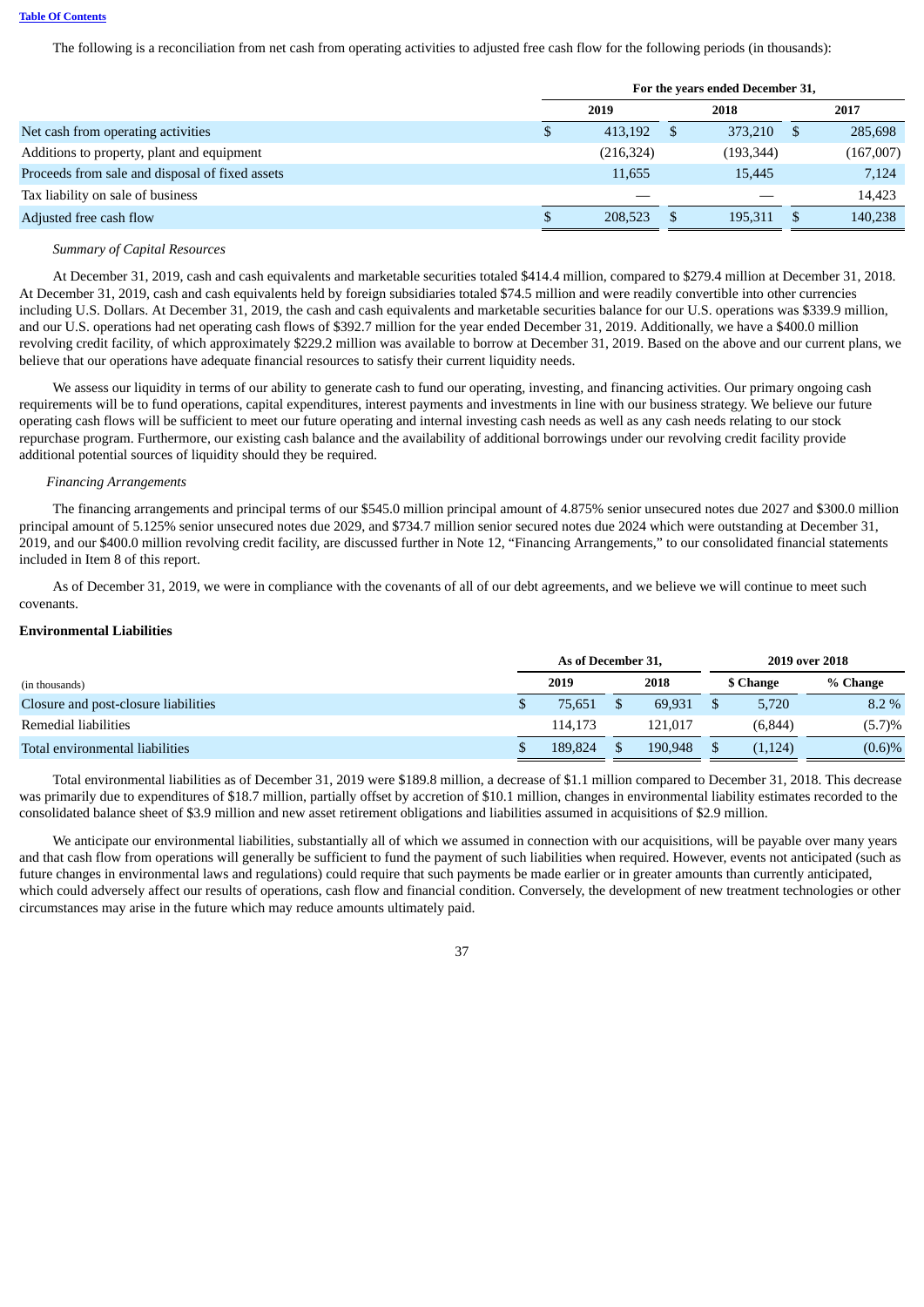During 2019, 2018 and 2017, we recognized a net benefit of \$0.3 million, net charge of \$2.1 million and net benefit of \$0.2 million, respectively, for changes in estimates of recorded environmental liabilities. Generally, we recognize benefits primarily due to the successful introduction of new technology for remedial activities, favorable results from environmental studies of the on-going remediation, including favorable regulatory approvals and lower project costs realized by utilizing internal labor and equipment. In 2018, the net increase in our environmental liabilities from changes in estimates recorded to the consolidated statement of operations was \$2.1 million and primarily related to an increase in projected cleanup costs at third party Superfund sites where we are a potentially responsible party.

## **Contractual Obligations**

The following table has been included to assist in understanding our debt and similar obligations as of December 31, 2019 and our ability to meet such contractual obligations (in thousands):

|                                                      |              | Payments due in |                     |   |           |   |           |  |               |  |  |
|------------------------------------------------------|--------------|-----------------|---------------------|---|-----------|---|-----------|--|---------------|--|--|
|                                                      | <b>Total</b> |                 | Less than<br>1 year |   | 1-3 years |   | 4-5 years |  | After 5 years |  |  |
| Closure, post-closure and remedial liabilities $(1)$ | 458,409      | S               | 24,300              | S | 51,804    | S | 28,304    |  | 354,001       |  |  |
| Current and long-term obligations, at par            | 1,579,697    |                 | 7,535               |   | 15,071    |   | 712,091   |  | 845,000       |  |  |
| Interest on current and long-term obligations $(2)$  | 477,233      |                 | 71,769              |   | 142,615   |   | 127,127   |  | 135,722       |  |  |
| Finance leases                                       | 65.222       |                 | 2,733               |   | 5,618     |   | 5.720     |  | 51,151        |  |  |
| <b>Operating leases</b>                              | 187,525      |                 | 50,814              |   | 69,757    |   | 38,510    |  | 28,444        |  |  |
| Total contractual obligations                        | 2,768,086    |                 | 157,151             |   | 284,865   |   | 911,752   |  | 1,414,318     |  |  |

(1) The undiscounted value of closure, post-closure and remedial liabilities of \$458.4 million is equivalent to the present value of \$189.8 million based on discounting of \$178.5 million and the undiscounted remainder of \$90.1 million to be accrued for closure and post-closure liabilities over the remaining site lives.

(2) Interest on our variable-rate \$734.7 million senior secured term loans was calculated based on the effective interest rate of that debt as of December 31, 2019. Our interest rate swap agreements effectively fix the interest rate on \$350.0 million of that variable rate debt at an annual rate of approximately 4.67%, while the remaining balance pays interest based upon LIBOR and an applicable margin. The assumed rate reflected in the table above for this variable rate debt after considering the swap agreements is 4.06%.

## *Off-Balance Sheet Arrangements*

\_\_\_\_\_\_\_\_\_\_\_\_\_\_\_\_\_\_\_\_\_\_\_\_\_\_\_\_\_\_\_\_\_\_\_\_\_\_\_\_\_\_\_

We obtain standby letters of credit as security for financial assurances we have been required to provide to regulatory bodies for our hazardous waste facilities and which would be called only in the event that we fail to satisfy closure, post-closure and other obligations under the permits issued by those regulatory bodies for such licensed facilities. As of December 31, 2019, there were \$146.9 million outstanding letters of credit. See Note 12, "Financing Arrangements," to our consolidated financial statements included in Item 8 of this report for further discussion of our standby letters of credit and other financing arrangements.

Except for our obligations under letters of credit described above and performance obligations incurred in the ordinary course of business, we are not party to any off-balance sheet arrangements involving guarantee, contingency or similar obligations to entities whose financial statements are not consolidated with our results, and that have or are reasonably likely to have a current or future effect on our financial condition, changes in financial condition, revenues or expenses, results of operations, liquidity, capital expenditures or capital resources that would be material to investors in our securities.

## *Capital Expenditures*

In 2019, our capital expenditures, net of disposals, were \$204.7 million. We anticipate that 2020 capital spending, net of disposals, will be in the range of \$215.0 million to \$240.0 million, inclusive of \$20.0 million to \$25.0 million for the purchase of our corporate headquarters in January 2020 and some expected capital improvements to that facility during 2020. However, unanticipated changes in environmental regulations could require us to make significant capital expenditures for our facilities and adversely affect our results of operations and cash flow.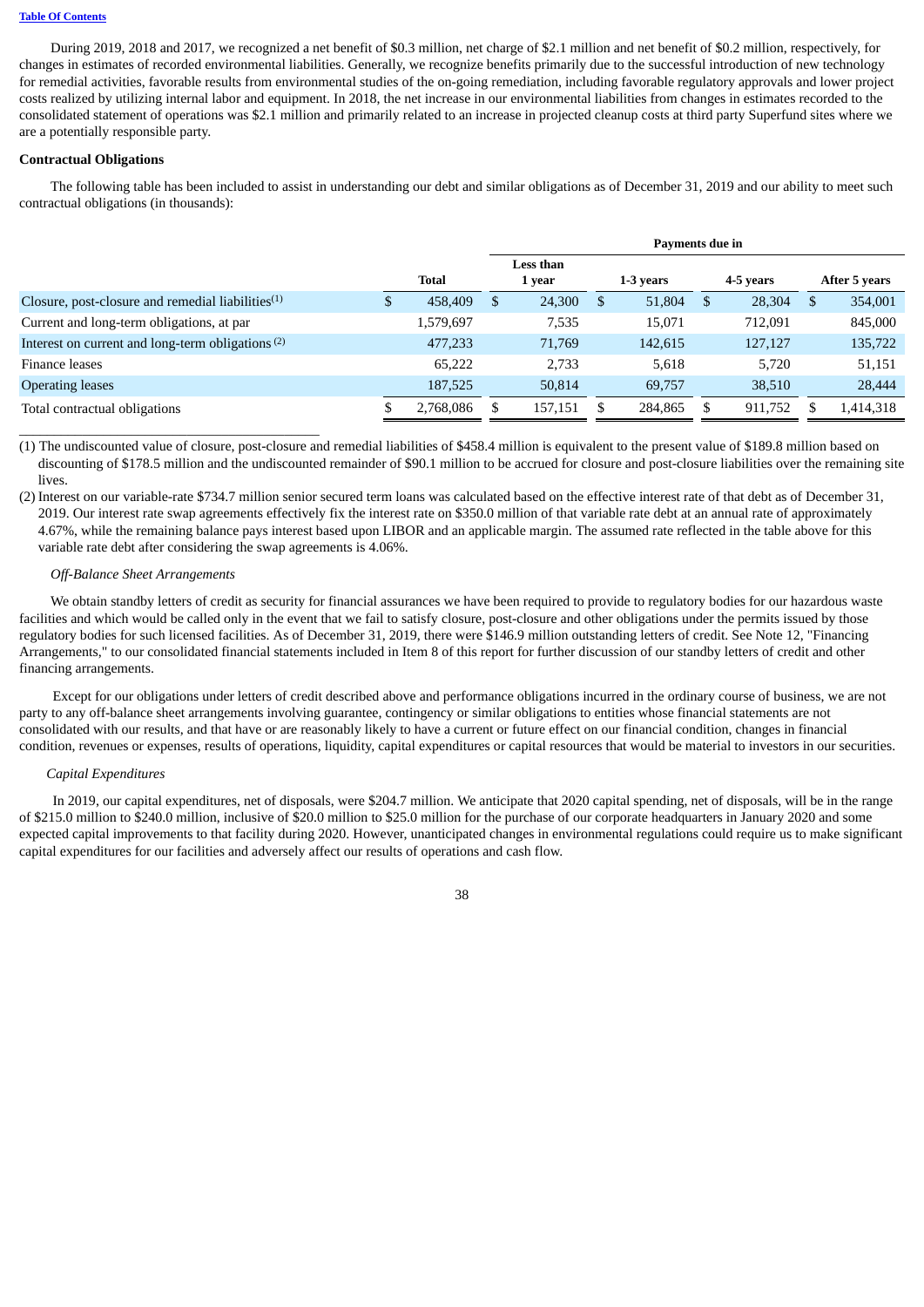## **Critical Accounting Policies and Estimates**

The preparation of our financial statements requires us to make estimates and judgments that affect the reported amounts of our assets, liabilities, revenues and expenses and related disclosures of contingent liabilities. Our significant accounting policies are discussed in Note 2, "Significant Accounting Policies," to our consolidated financial statements included in Item 8 of this report. We believe that, of our significant accounting policies, the following contain estimates that involve a higher degree of complexity in their application: accounting for landfills, non-landfill closure and post-closure liabilities, remedial liabilities, goodwill, permits and other intangible assets and legal matters. Our management reviews critical accounting estimates with the Audit Committee of our Board of Directors on an ongoing basis and as needed prior to the release of our annual financial statements.

*Landfill Accounting.* We amortize landfill improvements and certain landfill-related permits over their estimated useful lives. The units-ofconsumption method is used to amortize land, landfill cell construction, asset retirement costs and remaining landfill cells and sites. We also utilize the unitsof-consumption method to record closure and post-closure obligations for landfill cells and sites. Under the units-of-consumption method, we include future estimated construction and asset retirement costs, as well as costs incurred to date, in the amortization base of the landfill assets. Additionally, where appropriate, as discussed below, we include probable expansion airspace yet to be permitted in the calculation of the total remaining useful life of the landfill. If we determine that expansion capacity should no longer be considered in calculating the recoverability of a landfill asset, we may be required to recognize an asset impairment or incur significantly higher amortization expense. If at any time we decide to abandon the expansion effort, the capitalized costs related to the expansion effort are expensed immediately.

*Landfill Assets.* Landfill assets include the costs of landfill site acquisition, permits and cell construction incurred to date. These amounts are amortized under the units-of-consumption method such that the asset is completely amortized when the landfill ceases accepting waste.

*Landfill Capacity.* Landfill capacity, which is the basis for the amortization of landfill assets and for the accrual of final closure and post-closure obligations, represents total permitted airspace plus unpermitted airspace that management believes is probable of ultimately being permitted based on established criteria. Our management applies the following criteria for evaluating the probability of obtaining a permit for future expansion airspace at existing sites, which provides management a basis to evaluate the likelihood of success of unpermitted expansions:

- Personnel are actively working to obtain the permit or permit modifications (land use, state and federal) necessary for expansion of an existing landfill, and progress is being made on the project.
- Management expects to submit the application within the next year and to receive all necessary approvals to accept waste within the next five years.
- At the time the expansion is included in management's estimate of the landfill's useful economic life, it is probable that the required approvals will be received within the normal application and processing time periods for approvals in the jurisdiction in which the landfill is located.
- We have a legal right to use or obtain the right to use the land associated with the expansion plan through title or lease.
- There are no significant known political, technical, legal or business restrictions or other issues that could impair the success of such expansion.
- Management is committed to pursuing the expansion which is supported by a complete financial feasibility analysis which demonstrates that the expansion will have a positive financial and operational impact.
- Additional airspace and related additional costs, including permitting, final closure and post-closure costs have been estimated based on the conceptual design of the proposed expansion.

As of December 31, 2019, there were no unpermitted expansions included in management's landfill calculation. If actual expansion airspace is significantly different from management's estimate of expansion airspace, the amortization rates used for the units-of-consumption method would change, therefore impacting our profitability. If we determine that there is less actual expansion airspace at a landfill, this would increase amortization expense recorded and decrease profitability, while if we determine a landfill has more actual expansion airspace, amortization expense would decrease and profitability would increase.

*Landfill Final Closure and Post-Closure Liabilities.* The balance of landfill final closure and post-closure liabilities at December 31, 2019 and 2018 was \$39.4 million and \$37.8 million, respectively. We have material financial commitments for the costs associated with requirements of the EPA and the comparable regulatory agency in Canada for landfill final closure and post-closure activities. In the United States, the landfill final closure and post-closure requirements are established under the standards of the EPA, and are implemented and applied on a state-by-state basis. We develop estimates for the cost of these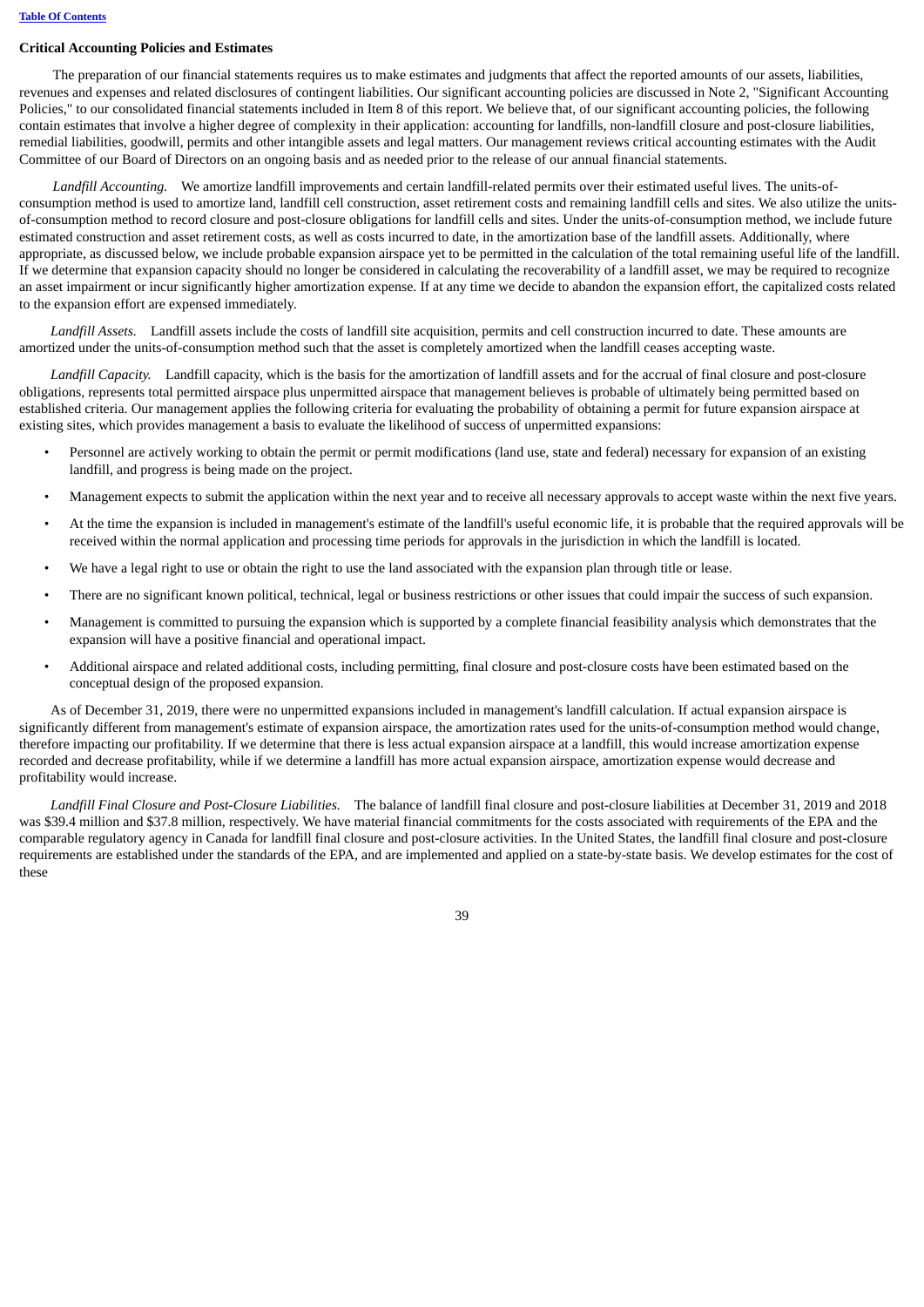activities based on our evaluation of site-specific facts and circumstances, such as the existence of structures and other landfill improvements that would need to be dismantled, the amount of groundwater monitoring and leachate management expected to be performed and the length of the post-closure period as determined by the applicable regulatory agency. Included in our cost estimates are our interpretation of current regulatory requirements and proposed regulatory changes. Such estimates may change in the future due to various circumstances including, but not limited to, permit modifications, changes in legislation or regulations, technological changes and results of environmental studies. We perform zero-based reviews of these estimated liabilities based upon a planned schedule, typically every five years or sooner if the occurrence of a significant event is likely to change the timing or amount of the currently estimated expenditures. We consider a significant event to be a new regulation or an amendment to an existing regulation, a new permit or modification to an existing permit or a change in the market price of a significant cost item. Our cost estimates are calculated using internal sources as well as input from thirdparty experts. These costs are measured at estimated fair value using present value techniques, and therefore changes in the estimated timing of closure and post-closure activities would affect the liability, the value of the related asset and our results of operations.

Final closure costs are the costs incurred after the site ceases to accept waste, but before the landfill is certified as closed by the applicable state or provincial regulatory agency. These costs generally include the costs required to cap the final cell of the landfill (if not included in cell closure), dismantle certain structures for landfills and other landfill improvements and regulation-mandated groundwater monitoring and leachate management. Post-closure costs involve the maintenance and monitoring of a landfill site that has been certified closed by the applicable regulatory agency. These costs generally include groundwater monitoring and leachate management. Regulatory post-closure periods are generally 30 years after landfill closure. Final closure and postclosure obligations are accrued on a units-of-consumption basis, such that the present value of the final closure and post-closure obligations are fully accrued at the date the landfill discontinues accepting waste.

*Non-Landfill Closure and Post-Closure Liabilities.* The balance of our non-landfill closure and post-closure liabilities at December 31, 2019 and 2018 was \$36.3 million and \$32.1 million, respectively. We base estimates for non-landfill closure and post-closure liabilities on our interpretations of existing permit and regulatory requirements for closure and post-closure maintenance and monitoring. Our cost estimates are calculated using internal sources as well as input from third-party experts. We estimate when future operations will cease and inflate the current cost of closing the non-landfill facility using the appropriate inflation rate and then discounting the future value to arrive at an estimated present value of closure and post-closure costs. The estimates for nonlandfill closure and post-closure liabilities are inherently uncertain due to the possibility that permit and regulatory requirements will change in the future, impacting the estimation of total costs and the timing of the expenditures. We review non-landfill closure and post-closure liabilities for changes to key assumptions that would impact the amount of the recorded liabilities. Changes that would prompt us to revise a liability estimate include changes in legal requirements that impact our expected closure plan or scope of work, in the market price of a significant cost item, in estimates as to when future operations may cease or in the expected timing of the cost expenditures. Changes in estimates for non-landfill closure and post-closure events immediately impact the required liability and the value of the corresponding asset. If a change is made to a fully-amortized asset, the adjustment is charged immediately to expense. When a change in estimate relates to an asset that has not been fully amortized, the adjustment to the asset is recognized in income prospectively as a component of amortization. Historically, material changes to non-landfill closure and post-closure estimates have been infrequent. See Note 10, "Closure and Post-Closure Liabilities," to our consolidated financial statements included in Item 8 of this report for the changes to these Landfill and Non-Landfill Closure and Post-Closure liabilities during the years ended December 31, 2018 and 2017.

*Remedial Liabilities.* The balance of our remedial liabilities at December 31, 2019 and 2018 was \$114.2 million and \$121.0 million, respectively. See Note 11, "Remedial Liabilities," to our consolidated financial statements included in Item 8 of this report for the changes to the remedial liabilities during the years ended December 31, 2019 and 2018. Remedial liabilities are obligations to investigate, alleviate and/or eliminate the effects of a release (or threat of a release) of hazardous substances into the environment and may also include corrective action under RCRA. Our remediation obligations can be further characterized as legal, superfund, long-term maintenance and one-time projects. Legal liabilities are typically comprised of litigation matters that involve potential liability for certain aspects of environmental cleanup and can include third-party claims for property damage or bodily injury allegedly arising from or caused by exposure to hazardous substances originating from our activities or operations or, in certain cases, from the actions or inactions of other persons or companies. Superfund liabilities are typically claims alleging that we are a potentially responsible party ("PRP") and/or are potentially liable for environmental response, removal, remediation and cleanup costs at/or from either a facility we own or a site owned by a third-party. As described in Note 18, "Commitments and Contingencies," to our consolidated financial statements included in Item 8 of this report, Superfund liabilities also include certain liabilities payable to government entities for which we are potentially liable to reimburse the sellers in connection with our 2002 acquisition of substantially all of the assets of the Chemical Services Division (the "CSD assets") of Safety-Kleen Corp. Long-term maintenance liabilities include the costs of groundwater monitoring, treatment system operations, permit fees and facility maintenance for inactive operations. One-time projects liabilities include the costs necessary to comply with regulatory requirements for the removal or treatment of contaminated materials.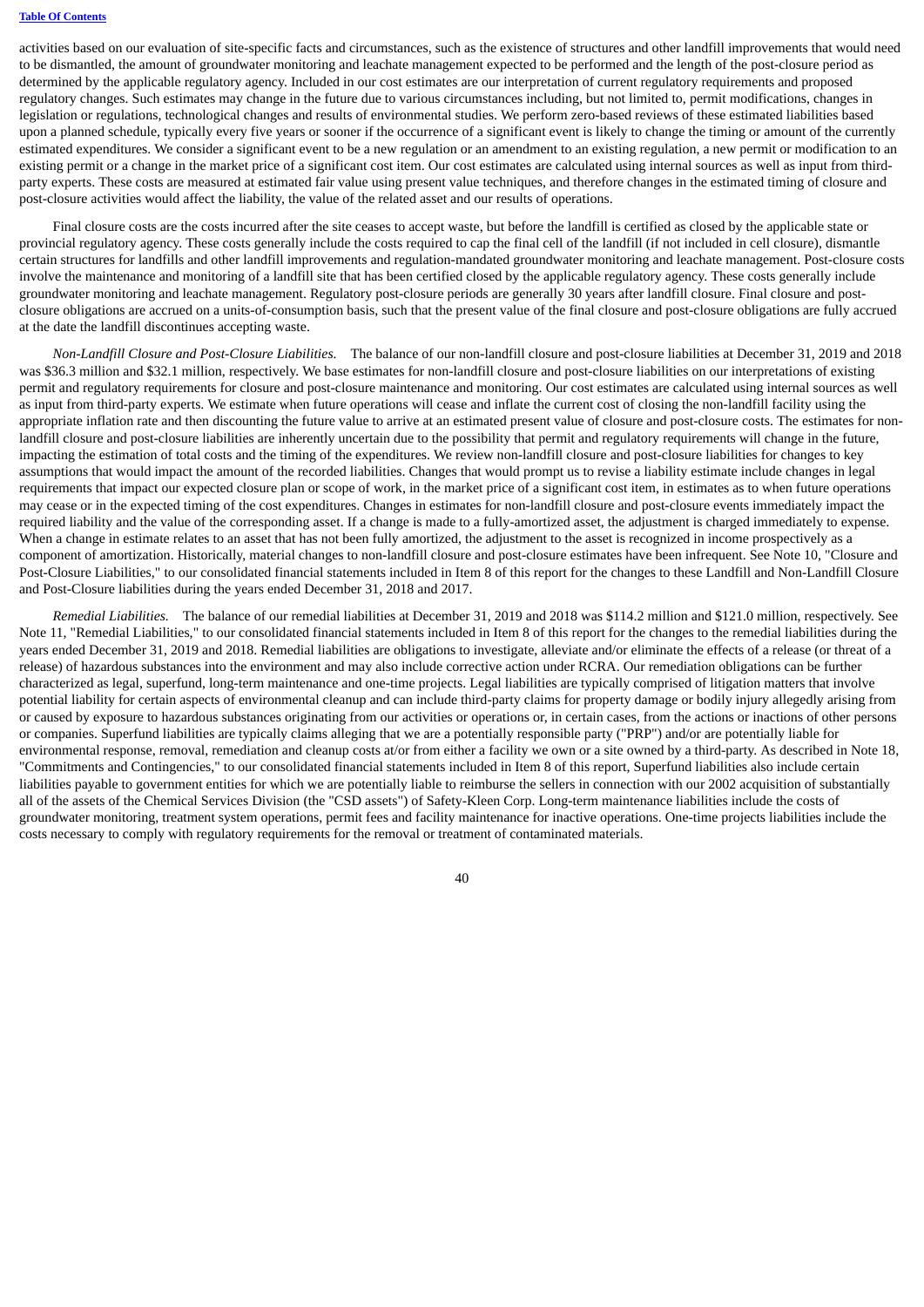#### **Table Of [Contents](#page-1-0)**

Amounts recorded related to the costs required to remediate a location are determined by internal engineers and operational personnel and incorporate input from external third parties. The estimates consider such factors as the nature and extent of environmental contamination (if any); the terms of applicable permits and agreements with regulatory authorities as to cleanup procedures and whether modifications to such permits and agreements will likely need to be negotiated; the cost of performing anticipated cleanup activities based upon current technology; and in the case of Superfund and other sites where other parties will also be responsible for a portion of the cleanup costs, the likely allocation of such costs and the ability of such other parties to pay their share. Each quarter, our management discusses if any events have occurred or milestones have been met that would warrant the creation of a new remedial liability or the revision of an existing remedial liability. Such events or milestones include identification and verification as a PRP, receipt of a unilateral administrative order under Superfund or requirement for RCRA interim corrective measures, completion of the feasibility study under Superfund or the corrective measures study under RCRA, new or modifications to existing permits, changes in property use or a change in the market price of a significant cost item. Remedial liabilities are inherently difficult to estimate and there is a risk that the actual quantities of contaminants could differ from the results of the site investigation, which could materially impact the amount of our liability. It is also possible that chosen methods of remedial solutions will not be successful and funds will be required for alternative solutions.

Remedial liabilities are discounted when the timing of the payments is estimable and the amounts are determinable, with the exception of remedial liabilities assumed as part of an acquisition that are measured at fair value at the acquisition date.

We establish reserves for estimated environmental liabilities based on acceptable technologies when we determine the liability is appropriate. Introductions of new technologies are subject to successful demonstration of the effectiveness of the alternative technology and regulatory approval. We routinely review and evaluate the sites for which we have established estimated environmental liabilities reserves to determine if there should be changes in the established reserves. The changes in estimates are reflected as adjustments in the ordinary course of business in the period when we determine that an adjustment is appropriate as new information becomes available. Upon demonstration of the effectiveness of the alternative technology and applicable regulatory approval, we update our estimated cost of remediating the affected sites.

*Goodwill and Other Long-Lived Assets*. Goodwill is reviewed for impairment annually as of December 31 or when events or changes in the business environment indicate the carrying value of a reporting unit may exceed its fair value. This review is performed by comparing the fair value of each reporting unit to its carrying value, including goodwill. If the fair value is less than the carrying amount, a loss is recorded for the excess of the carrying value over the fair value up to the carrying amount of goodwill.

We determine our reporting units by identifying the components of each operating segment, and then in some circumstances aggregate components having similar economic characteristics based on quantitative and/or qualitative factors. As of December 31, 2019, we have four reporting units, consisting of Environmental Sales and Service, Environmental Facilities, Safety-Kleen Oil and Safety-Kleen Environmental Services.

We conducted our annual impairment test of goodwill for all of our reporting units to which goodwill was allocated as of December 31, 2019 and determined that no adjustment to the carrying value of goodwill for any reporting unit was then necessary. In all cases the estimated fair value of each reporting unit significantly exceeded its carrying value. We measure fair value for all of our reporting units using an income approach (a discounted cash flow analysis) which incorporates several estimates and assumptions with varying degrees of uncertainty. The discounted cash flow analyses include estimated cash flows for a discrete period and for a terminal period thereafter. We corroborate our estimates of fair values by also considering other factors such as the fair value of comparable companies to businesses contained in our reporting units, as well as performing a reconciliation of the total estimated fair value of all reporting units to our market capitalization.

Indefinite-lived intangible assets are not amortized but are reviewed for impairment annually as of December 31, or when events or changes in the business environment indicate that the carrying value may be impaired. If the fair value of the asset is less than the carrying amount, we perform a quantitative test to determine the fair value. The impairment loss, if any, is measured as the excess of the carrying value of the asset over its fair value. The estimated fair values of the indefinite-lived intangibles exceeded their carrying values at December 31, 2019. However, we will continue to monitor the performance of our indefinite-lived intangible assets, and future events might result in an impairment of indefinite-lived intangible assets.

Our long-lived assets are carried on our financial statements based on their cost less accumulated depreciation or amortization. Long-lived assets with finite lives are reviewed for impairment whenever events or changes in circumstances indicate that their carrying value may not be entirely recoverable. When such factors and circumstances exist, our management compares the projected undiscounted future cash flows associated with the related asset or group of assets to the respective carrying amounts. The impairment loss, if any, would be measured as the excess of the carrying amount over the fair value of the asset and is recorded in the period in which the determination is made. Any resulting impairment losses recorded by us would have an adverse impact on our results of operations.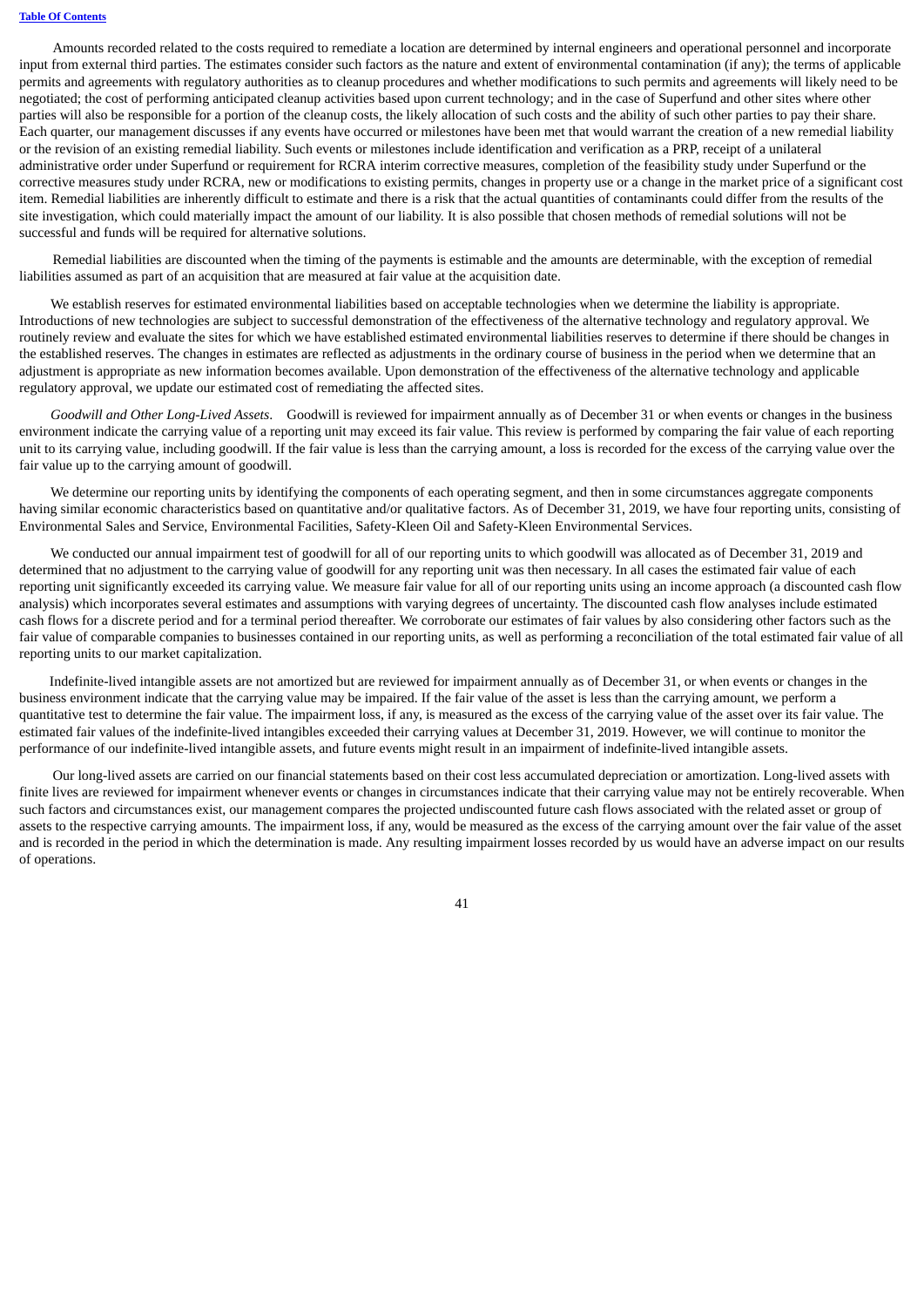In consideration of historical goodwill impairments for our Oil and Gas Field Services and Lodging Services operations and continued lower than historical results in the oil and gas related industries, specifically in Western Canada, we continue to monitor the carrying value of those businesses' longlived assets and assess the risk of asset impairment. We concluded that no events or circumstances have arisen during 2019 which would indicate that the carrying values of those asset groups are not recoverable.

We will continue to evaluate all of our goodwill and other long-lived assets impacted by economic downturns most predominantly in the oil and gas related markets in which we operate. If further economic difficulties resulting from depressed oil and gas related pricing and lower overall activity levels, particularly in our Canadian operations, continue for a significant foreseeable period of time and thus future operating results are significantly less than current expectations, additional impairment charges may be recognized. The market conditions which could lead to such future impairments are currently most prevalent in our Oil and Gas Field Services and Lodging Services operations within the Environmental Sales & Services reporting unit.

*Legal Matters.* As described in Note 18, "Commitments and Contingencies," to our consolidated financial statements included in Item 8 of this report, we are subject to legal proceedings which relate to our past acquisitions or which have arisen in the ordinary course of business. Accruals are established for legal matters when, in our opinion, it is probable that a liability exists and the liability can be reasonably estimated. As of December 31, 2019, we had reserves of \$26.0 million consisting of (i) \$18.4 million related to pending legal or administrative proceedings, including Superfund liabilities, which were included in remedial liabilities on the consolidated balance sheets and (ii) \$7.6 million primarily related to legal claims as well as federal, state and provincial enforcement actions, which were included in accrued expenses on the consolidated balance sheets. In management's opinion, it is not reasonably possible that the potential liability in excess of what is recorded, if any, that may result from these actions, either individually or collectively, will have a material effect on our financial position, results of operations or cash flows.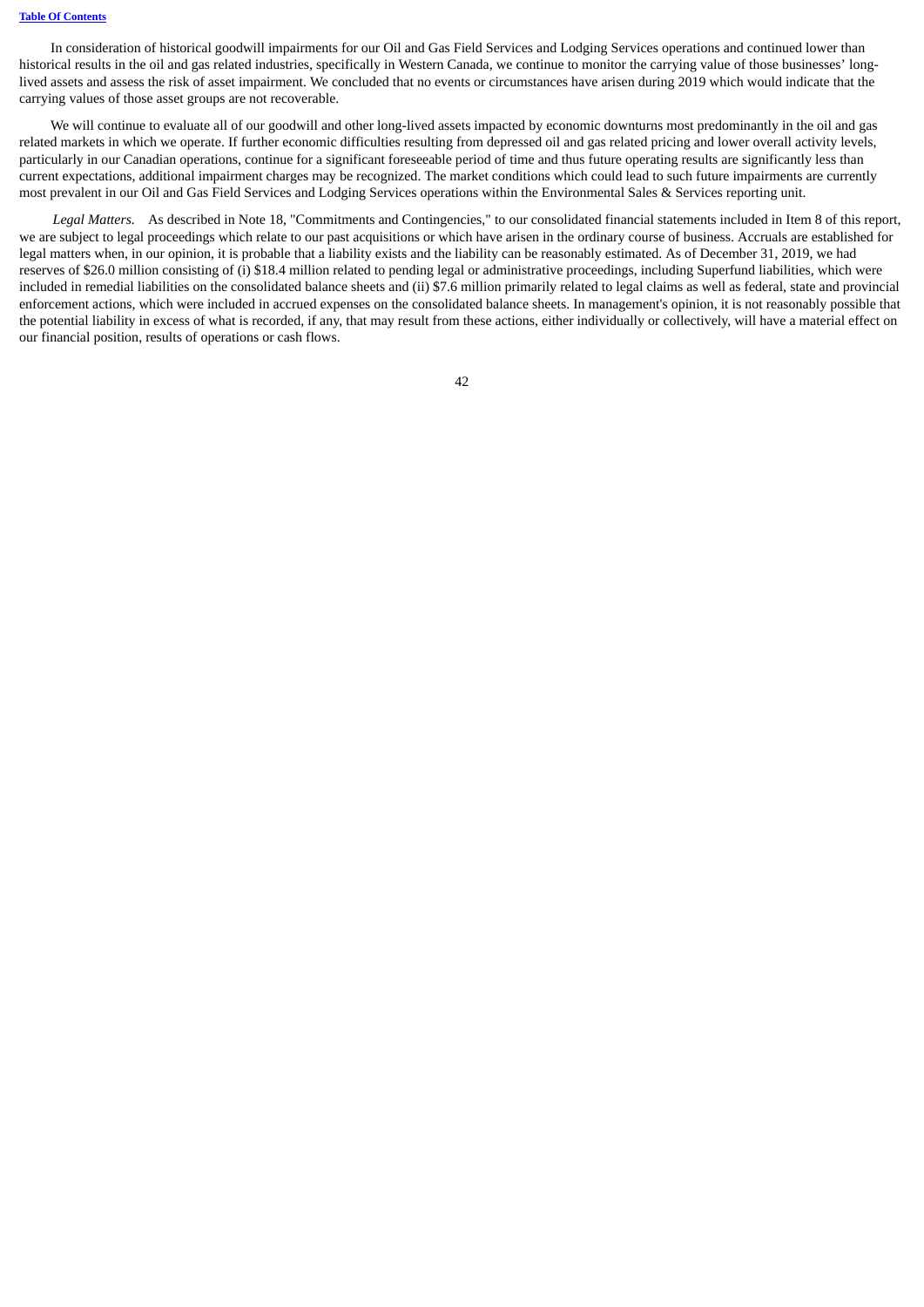## **ITEM 7A. QUANTITATIVE AND QUALITATIVE DISCLOSURES ABOUT MARKET RISK**

In the normal course of business, we are exposed to market risks, including changes in interest rates and certain foreign currency rates, primarily relating to the Canadian dollar. Our philosophy in managing interest rate risk is to maintain a debt portfolio inclusive of both variable and fixed-rate debt so as to limit our interest expense and exposure to interest rate volatility. In 2018, we entered into interest rate swap agreements with the intention of hedging interest rate exposure on a portion of our outstanding LIBOR-based variable rate senior secured term loans. Under the terms of the swaps, we receive interest based on the 1-month LIBOR index and pay interest at a weighted average rate of approximately 2.92% on an initial notional amount of \$350.0 million. When combined with the 1.75% interest rate margin for Eurocurrency borrowings, the effective annual interest rate on such \$350.0 million aggregate principal amount of term loans is therefore approximately 4.67%.

We designated our interest rate swap agreements as effective cash flow hedges at inception, and therefore the change in fair value is recorded in stockholders' equity as a component of accumulated other comprehensive loss and included in interest expense at the same time as interest expense is affected by the hedged transactions. Differences paid or received over the life of the agreements are recorded as additions to or reductions of interest expense on the underlying debt.

The following table provides information regarding our fixed and variable rate borrowings at December 31, 2019 (in thousands):

| <b>Scheduled Maturity Dates</b>    | 2020 | 2021  | 2022  | 2023  | 2024    | Thereafter | <b>Total</b> |
|------------------------------------|------|-------|-------|-------|---------|------------|--------------|
| Senior secured term loans due 2024 |      | 1.535 | 7.535 | '.535 | 704.557 |            | 734.697      |
| Unsecured senior notes due 2027    |      |       |       |       |         | 545,000    | 545,000      |
| Unsecured senior notes due 2029    |      |       |       |       |         | 300,000    | 300,000      |
| Long term obligations, at par      | .535 | .535  | .535  | .535  | 704.557 | 845.000    | 1.579.697    |

The interest rate on the \$545.0 million senior unsecured notes due July 15, 2027 is fixed at 4.875%. Interest payments on this debt are due semiannually on January 15 and July 15 in the amount of \$13.2 million upon each date commencing January 15, 2020. The interest rate on the \$300.0 million senior unsecured notes due July 15, 2029 is fixed at 5.125%. Interest payments on these \$300.0 million notes are also due semiannually on January 15 and July 15 in the amount of \$7.6 million upon each date commencing on January 15, 2020.

We continue to have interest rate risk relative to the portion of our term loans which exceeds the \$350.0 million of principal which is subject to our interest rate swap agreement. As of December 31, 2019, \$384.7 million of those term loans was subject to variable interest rate risk. The effective interest rate on the variable portion of the term loans as of December 31, 2019 was 3.55%. Should the average interest rate on the variable rate portion of our long-term obligations change by 100 basis points, we estimate that our annual interest expense would change by up to approximately \$3.8 million.

In addition to the fixed and variable rate borrowings described in the above table, we have a revolving credit agreement with maximum borrowings of up to \$400.0 million (with a \$325.0 million sub-limit for letters of credit), under which no borrowings were outstanding at December 31, 2019.

We view our investment in our foreign subsidiaries as long-term; thus, we have not entered into any hedging transactions between any two foreign currencies or between any of the foreign currencies and the U.S. Dollar. Given our significant investment in Canada and the fluctuations that have and can occur between the U.S. Dollar and Canadian Dollar exchange rates, significant movements in cumulative translation adjustment amounts recorded as a component of other comprehensive income (loss) can occur in any given period.

During 2019, our Canadian subsidiaries transacted a portion of their business in U.S. Dollars and at any period end had cash on deposit in U.S. Dollars and outstanding U.S. Dollar accounts receivable related to those transactions. Those cash and receivable amounts are vulnerable to foreign currency transaction gains or losses. Exchange rate movements also affect the translation of Canadian generated profits and losses into U.S. Dollars. Had the Canadian Dollar been 10.0% stronger or weaker against the U.S. Dollar, we would have reported increased or decreased net income of \$5.3 million and \$4.8 million for the years ended December 31, 2019 and 2018, respectively.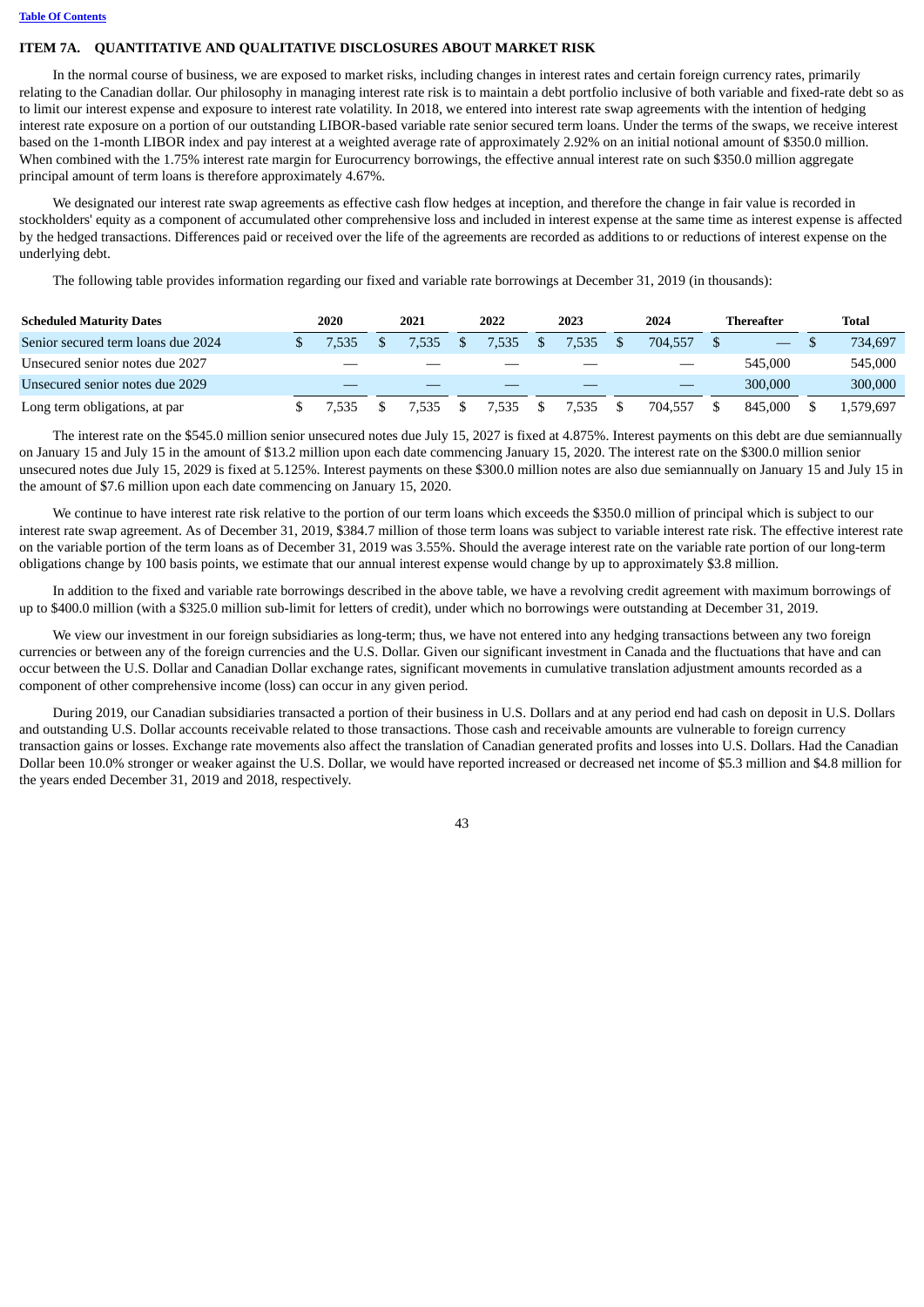## **ITEM 8. FINANCIAL STATEMENTS AND SUPPLEMENTARY DATA**

### **REPORT OF INDEPENDENT REGISTERED PUBLIC ACCOUNTING FIRM**

To the stockholders and the Board of Directors of Clean Harbors, Inc.

#### **Opinion on the Financial Statements**

We have audited the accompanying consolidated balance sheets of Clean Harbors, Inc. and subsidiaries (the "Company") as of December 31, 2019 and 2018, the related consolidated statements of operations, comprehensive income, cash flows and stockholders' equity, for each of the three years in the period ended December 31, 2019, and the related notes and the schedule listed in the Index at Item 15 (collectively referred to as the "financial statements"). In our opinion, the financial statements present fairly, in all material respects, the financial position of the Company as of December 31, 2019 and 2018, and the results of its operations and its cash flows for each of the three years in the period ended December 31, 2019, in conformity with accounting principles generally accepted in the United States of America.

We have also audited, in accordance with the standards of the Public Company Accounting Oversight Board (United States) (PCAOB), the Company's internal control over financial reporting as of December 31, 2019, based on criteria established in *Internal Control - Integrated Framework (2013)* issued by the Committee of Sponsoring Organizations of the Treadway Commission and our report dated February 26, 2020, expressed an unqualified opinion on the Company's internal control over financial reporting.

#### **Basis for Opinion**

These financial statements are the responsibility of the Company's management. Our responsibility is to express an opinion on the Company's financial statements based on our audits. We are a public accounting firm registered with the PCAOB and are required to be independent with respect to the Company in accordance with the U.S. federal securities laws and the applicable rules and regulations of the Securities and Exchange Commission and the PCAOB.

We conducted our audits in accordance with the standards of the PCAOB. Those standards require that we plan and perform the audit to obtain reasonable assurance about whether the financial statements are free of material misstatement, whether due to error or fraud. Our audits included performing procedures to assess the risks of material misstatement of the financial statements, whether due to error or fraud, and performing procedures that respond to those risks. Such procedures included examining, on a test basis, evidence regarding the amounts and disclosures in the financial statements. Our audits also included evaluating the accounting principles used and significant estimates made by management, as well as evaluating the overall presentation of the financial statements. We believe that our audits provide a reasonable basis for our opinion.

#### **Critical Audit Matter**

The critical audit matter communicated below is a matter arising from the current-period audit of the financial statements that was communicated or required to be communicated to the audit committee and that (1) relates to accounts or disclosures that are material to the financial statements and (2) involved our especially challenging, subjective, or complex judgments. The communication of critical audit matters does not alter in any way our opinion on the financial statements, taken as a whole, and we are not, by communicating the critical audit matter below, providing a separate opinion on the critical audit matter or on the accounts or disclosures to which it relates.

### Remedial Liabilities - Refer to Note 2, Significant Accounting Policies, and Note 11, Remedial Liabilities, to the financial statements

### *Critical Audit Matter Description*

Remedial liabilities include the costs of removal or containment of contaminated material, the treatment of potentially contaminated groundwater and maintenance and monitoring costs necessary to comply with regulatory requirements. Most of the Company's remedial liabilities relate to the active and inactive hazardous waste treatment and disposal facilities which the Company acquired and Superfund sites owned by third parties for which the Company, or the prior owners of certain of the Company's facilities, may have certain indemnification obligations. The Company's estimate of remedial liabilities involved an analysis of such factors as: (i) the nature and extent of environmental contamination (if any); (ii) the terms of applicable permits and agreements with regulatory authorities as to cleanup procedures and whether modifications to such permits and agreements will likely need to be negotiated; (iii) the cost of performing anticipated cleanup activities based upon current technology; and (iv) in the case of Superfund and other sites where other parties will also be responsible for a portion of the cleanup costs, the likely allocation of such costs and the ability of such other parties to satisfy the costs which have been apportioned to these other parties.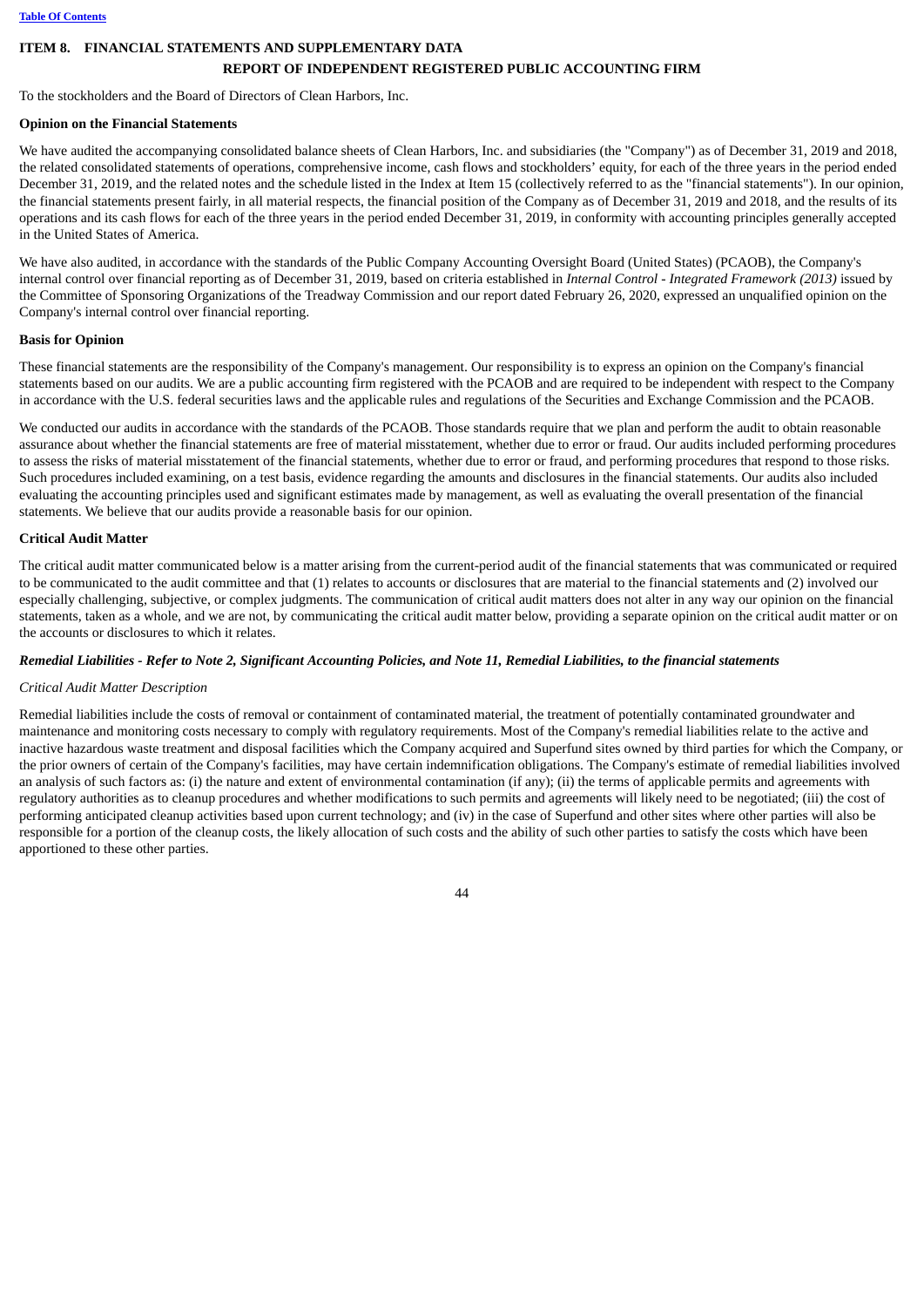#### **Table Of [Contents](#page-1-0)**

Remedial liabilities are inherently difficult to estimate and involve a significant amount of judgment. Estimating remedial liabilities requires that the existing environmental contamination be understood. There are risks that the actual quantities of contaminants differ from the results of the site investigation, and that contaminants exist that have not been identified by the site investigation. In addition, the amount of remedial liabilities recorded is dependent on the remedial method selected. There is a risk that funds will be expended on a remedial solution that is not successful, which could result in the Company incurring incremental costs of an alternative solution.

The Company routinely reviews and evaluates the sites for which remedial liabilities have been recognized to determine if there should be changes in the cost estimates. As a result, the valuation of liabilities is subject to material changes as additional information becomes available, particularly as it relates to changes in technologies and changes in laws and regulations that govern the remediation efforts.

Total remedial liabilities recorded as of December 31, 2019 were \$114.2 million.

Given the subjectivity and judgment involved in measuring remedial liabilities due to the (i) uncertainty as to the types and quantities of contaminants to be remediated, (ii) the stage of remediation and extended period over which the remediation efforts are expected to occur, (iii) complexities and uncertainties of the selection of the method of remediation and inherent variability in the efficacy of the selected remediation efforts, and (iv) understanding the effects on the estimates due to changes in technology and changes in laws and regulations, auditing remedial liabilities involved especially subjective judgment and an increased extent of effort, including the need to involve our specialists who have expertise in environmental remediation.

## *How the Critical Audit Matter Was Addressed in the Audit*

Our audit procedures related to the remedial liabilities included the following, among others:

- We tested the effectiveness of controls related to the recognition and measurement of remedial liabilities, including those controls over changes in estimates.
- We evaluated management's ability to accurately forecast future cash flows by comparing actual results to management's historical forecasts through retrospective reviews.
- We evaluated the methods and assumptions used by management to estimate the remedial liabilities by confirming specific facts and circumstances related to a selection of sites with project managers and other Company personnel responsible for monitoring these sites, including internal and external counsel.
- With the assistance of auditor specialists who have expertise in environmental matters and specialized skills and training, we evaluated the reasonableness of the Company's estimates by:
	- Searching for information in the public domain for completeness of sites identified for remediation.
	- Assessing the completeness of the Company's costs estimate for a selection of sites, specifically, comparing the costs estimates to relevant regulatory guidelines and specifications.
	- Testing the accuracy of the amounts recorded for a selection of sites, specifically, verifying the mathematical accuracy of the calculation, agreeing cost components to supporting documents, and/or developing an independent range of cost estimates.

/s/ Deloitte & Touche LLP

Boston, Massachusetts February 26, 2020

We have served as the Company's auditor since 2005.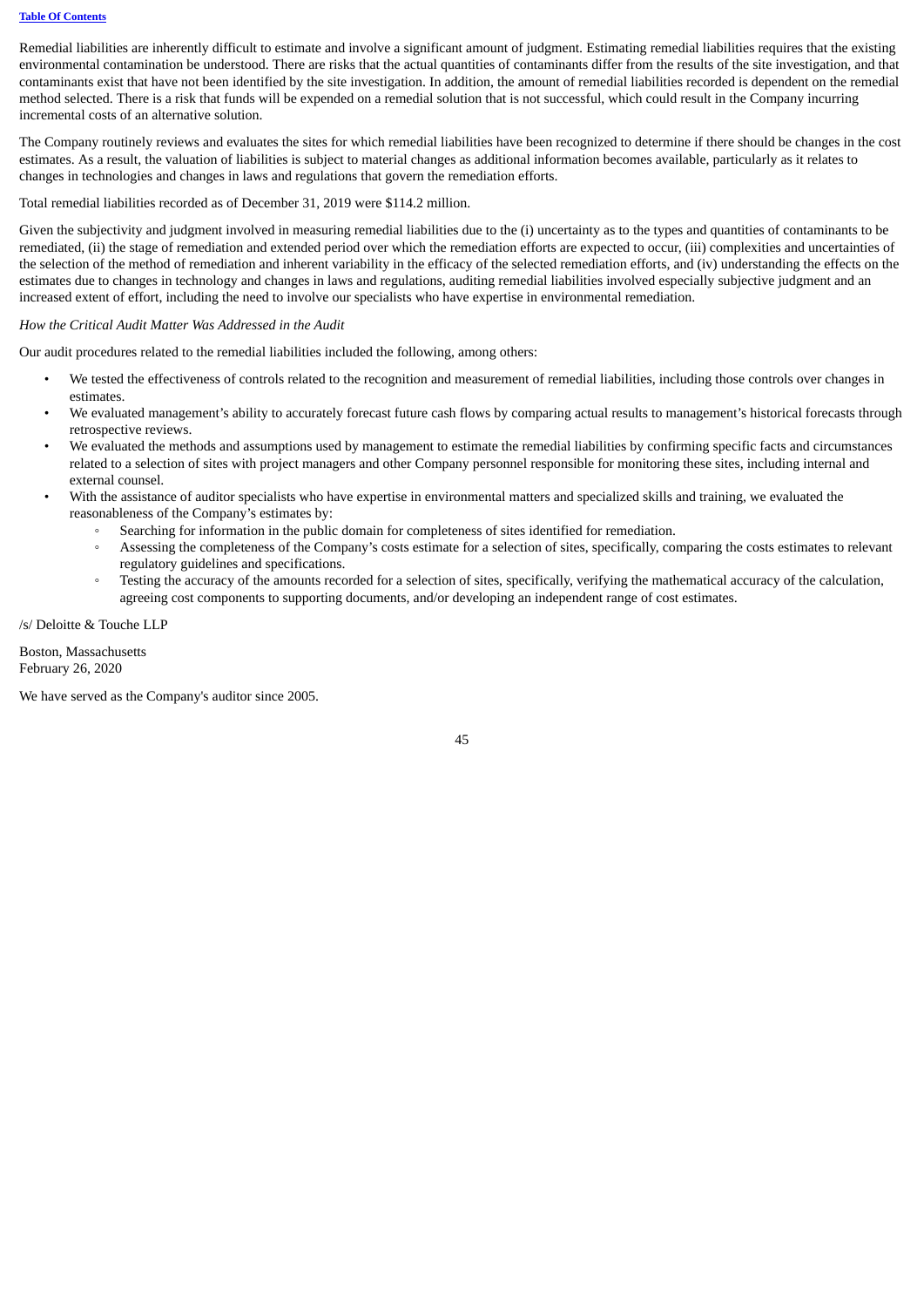# **CONSOLIDATED BALANCE SHEETS (dollars in thousands)**

|                                                                                                 | As of December 31, |                |           |  |
|-------------------------------------------------------------------------------------------------|--------------------|----------------|-----------|--|
|                                                                                                 | 2019               |                | 2018      |  |
| <b>ASSETS</b>                                                                                   |                    |                |           |  |
| <b>Current assets:</b>                                                                          |                    |                |           |  |
| Cash and cash equivalents                                                                       | \$<br>371,991      | $\mathfrak{S}$ | 226,507   |  |
| Short-term marketable securities                                                                | 42,421             |                | 52,856    |  |
| Accounts receivable, net of allowances aggregating \$38,711 and \$44,315, respectively          | 644,738            |                | 606,952   |  |
| Unbilled accounts receivable                                                                    | 56,326             |                | 54,794    |  |
| Deferred costs                                                                                  | 21,746             |                | 18,770    |  |
| Inventories and supplies                                                                        | 214,744            |                | 199,479   |  |
| Prepaid expenses and other current assets                                                       | 48,942             |                | 42,800    |  |
| Total current assets                                                                            | 1,400,908          |                | 1,202,158 |  |
| Property, plant and equipment, net                                                              | 1,588,151          |                | 1,561,978 |  |
| Other assets:                                                                                   |                    |                |           |  |
| Operating lease right-of-use assets                                                             | 162,206            |                |           |  |
| Goodwill                                                                                        | 525,013            |                | 514,189   |  |
| Permits and other intangibles, net                                                              | 419,066            |                | 441,875   |  |
| Other                                                                                           | 13,560             |                | 18,121    |  |
| Total other assets                                                                              | 1,119,845          |                | 974,185   |  |
| <b>Total assets</b>                                                                             | \$<br>4,108,904    | \$             | 3,738,321 |  |
|                                                                                                 |                    |                |           |  |
| <b>LIABILITIES AND STOCKHOLDERS' EQUITY</b>                                                     |                    |                |           |  |
| <b>Current liabilities:</b>                                                                     |                    |                |           |  |
| Current portion of long-term obligations                                                        | \$<br>7,535        | \$             | 7,535     |  |
| Accounts payable                                                                                | 298,375            |                | 276,461   |  |
| Deferred revenue                                                                                | 73,370             |                | 61,843    |  |
| Accrued expenses                                                                                | 276,540            |                | 233,405   |  |
| Current portion of closure, post-closure and remedial liabilities                               | 23,301             |                | 23,034    |  |
| Current portion of operating lease liabilities                                                  | 40,979             |                |           |  |
| Total current liabilities                                                                       | 720,100            |                | 602,278   |  |
| <b>Other liabilities:</b>                                                                       |                    |                |           |  |
| Closure and post-closure liabilities, less current portion of \$7,283 and \$9,592, respectively | 68,368             |                | 60,339    |  |
| Remedial liabilities, less current portion of \$16,018 and \$13,442, respectively               | 98,155             |                | 107,575   |  |
| Long-term obligations, less current portion                                                     | 1,554,116          |                | 1,565,021 |  |
| Operating lease liabilities, less current portion                                               | 121,020            |                |           |  |
| Deferred taxes, unrecognized tax benefits and other long-term liabilities                       | 277,332            |                | 233,352   |  |

Total other liabilities  $\overline{2,118,991}$   $\overline{2,118,991}$   $\overline{2,118,991}$   $\overline{2,118,991}$   $\overline{2,118,991}$   $\overline{2,118,991}$ 

Commitments and contingent liabilities (See Note 18)

# **Stockholders' equity:**

| Common stock, \$0.01 par value:                                                                     |           |            |
|-----------------------------------------------------------------------------------------------------|-----------|------------|
| Authorized 80,000,000 shares; issued and outstanding 55,797,734 and 55,847,261 shares, respectively | 558       | 558        |
| Additional paid-in capital                                                                          | 644,412   | 655,415    |
| Accumulated other comprehensive loss                                                                | (210,051) | (223, 371) |
| Accumulated earnings                                                                                | 834.894   | 737.154    |
| Total stockholders' equity                                                                          | 1,269,813 | 1,169,756  |
| Total liabilities and stockholders' equity                                                          | 4,108,904 | 3,738,321  |

The accompanying notes are an integral part of these consolidated financial statements.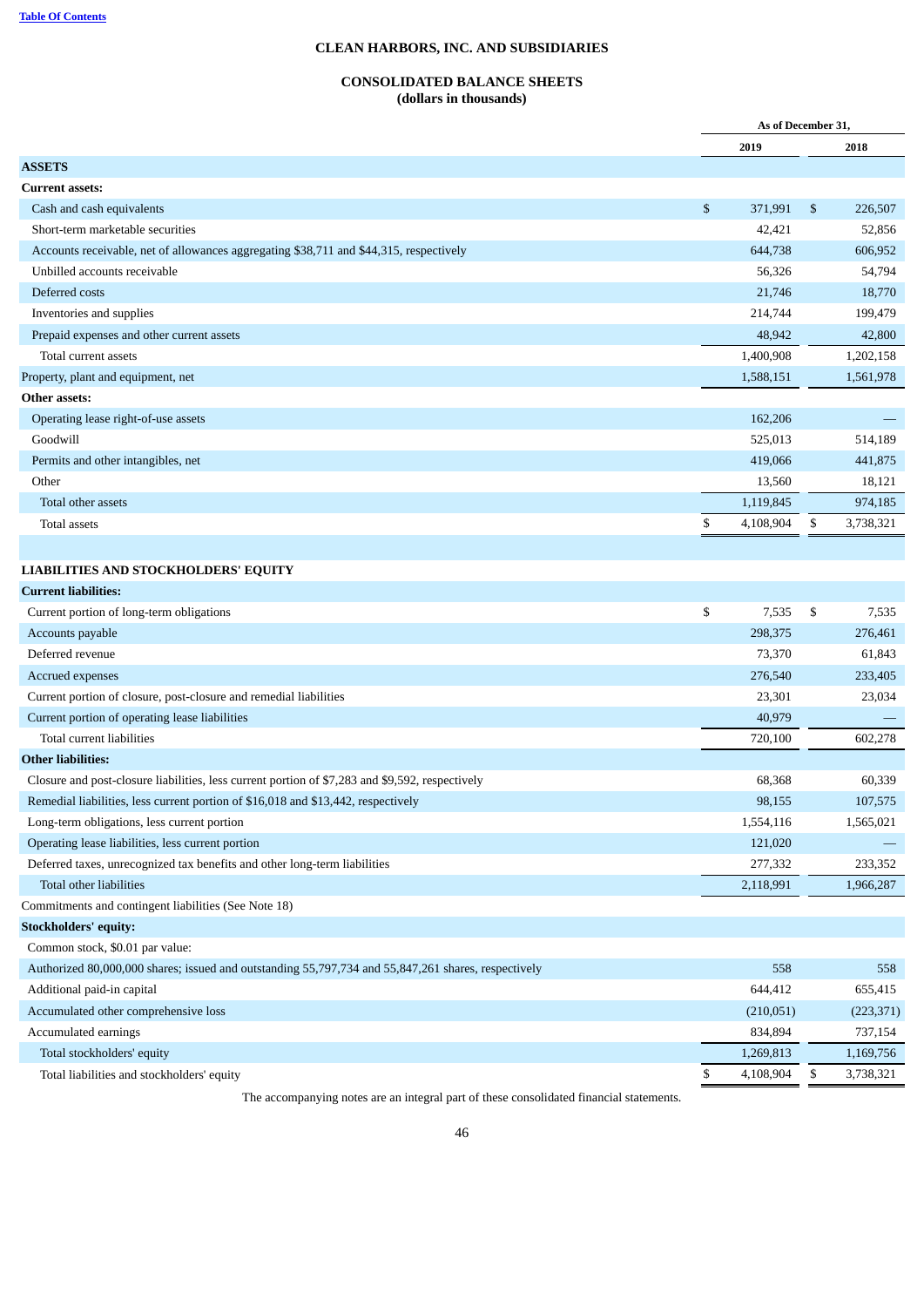# **CONSOLIDATED STATEMENTS OF OPERATIONS (in thousands except per share amounts)**

|                                                                                        |              | For the years ended December 31, |    |           |    |           |  |
|----------------------------------------------------------------------------------------|--------------|----------------------------------|----|-----------|----|-----------|--|
|                                                                                        |              | 2019                             |    | 2018      |    | 2017      |  |
| <b>Revenues:</b>                                                                       |              |                                  |    |           |    |           |  |
| Service revenues                                                                       | \$           | 2,842,881                        | \$ | 2,709,239 | \$ | 2,398,650 |  |
| Product revenues                                                                       |              | 569,309                          |    | 591,064   |    | 546,328   |  |
| <b>Total revenues</b>                                                                  |              | 3,412,190                        |    | 3,300,303 |    | 2,944,978 |  |
| Cost of revenues: (exclusive of items shown separately below)                          |              |                                  |    |           |    |           |  |
| Service revenues                                                                       |              | 1,945,021                        |    | 1,861,975 |    | 1,641,798 |  |
| Product revenues                                                                       |              | 442,798                          |    | 443,576   |    | 420,875   |  |
| Total cost of revenues                                                                 |              | 2,387,819                        |    | 2,305,551 |    | 2,062,673 |  |
| Selling, general and administrative expenses                                           |              | 484,054                          |    | 503,747   |    | 456,648   |  |
| Accretion of environmental liabilities                                                 |              | 10,136                           |    | 9,806     |    | 9,460     |  |
| Depreciation and amortization                                                          |              | 300,725                          |    | 298,625   |    | 288,422   |  |
| <b>Income from operations</b>                                                          |              | 229,456                          |    | 182,574   |    | 127,775   |  |
| Other income (expense), net                                                            |              | 2,897                            |    | (4,510)   |    | (6, 119)  |  |
| Loss on early extinguishment of debt                                                   |              | (6, 131)                         |    | (2,488)   |    | (7, 891)  |  |
| Gain on sale of businesses                                                             |              | 687                              |    |           |    | 30,732    |  |
| Interest expense, net of interest income of \$4,227, \$2,958 and \$1,897, respectively |              | (78, 670)                        |    | (81,094)  |    | (85, 808) |  |
| Income before provision (benefit) for income taxes                                     |              | 148,239                          |    | 94,482    |    | 58,689    |  |
| Provision (benefit) for income taxes                                                   |              | 50,499                           |    | 28,846    |    | (42,050)  |  |
| <b>Net income</b>                                                                      | $\mathbb{S}$ | 97,740                           | \$ | 65,636    | \$ | 100,739   |  |
| <b>Earnings per share:</b>                                                             |              |                                  |    |           |    |           |  |
| <b>Basic</b>                                                                           | \$           | 1.75                             | \$ | 1.17      | \$ | 1.77      |  |
| Diluted                                                                                | \$           | 1.74                             | \$ | 1.16      | \$ | 1.76      |  |
| Shares used to compute earnings per share — Basic                                      |              | 55,845                           |    | 56,148    |    | 57,072    |  |
| Shares used to compute earnings per share - Diluted                                    |              | 56,129                           |    | 56,340    |    | 57,200    |  |

The accompanying notes are an integral part of these consolidated financial statements.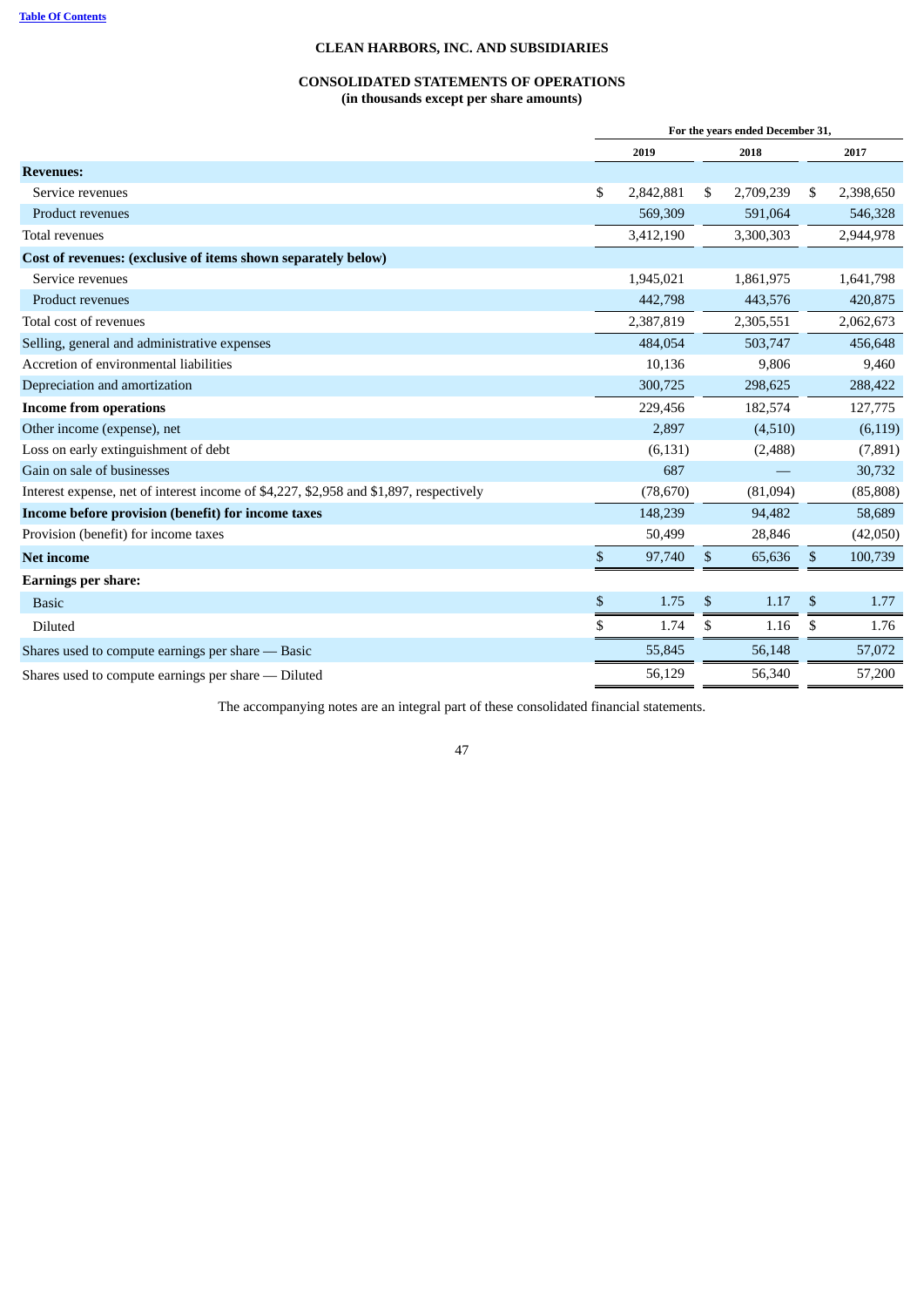# **CONSOLIDATED STATEMENTS OF COMPREHENSIVE INCOME (in thousands)**

|                                                                                                | For the years ended December 31, |           |   |           |  |         |  |
|------------------------------------------------------------------------------------------------|----------------------------------|-----------|---|-----------|--|---------|--|
|                                                                                                |                                  | 2019      |   | 2018      |  | 2017    |  |
| Net income                                                                                     |                                  | 97,740    | S | 65,636    |  | 100,739 |  |
| Other comprehensive income (loss), net of tax:                                                 |                                  |           |   |           |  |         |  |
| Unrealized (losses) gains on available-for-sale securities                                     |                                  | (120)     |   | 77        |  | 32      |  |
| Reclassification adjustment for losses on available-for-sale securities included in net income |                                  | 332       |   |           |  | 143     |  |
| Unrealized loss on interest rate hedge                                                         |                                  | (14, 401) |   | (9,579)   |  |         |  |
| Reclassification adjustment for losses on interest rate hedge included in net income           |                                  | 2.335     |   | 806       |  |         |  |
| Foreign currency translation adjustments                                                       |                                  | 25,130    |   | (42,350)  |  | 41,636  |  |
| Unfunded pension liability                                                                     |                                  | 44        |   | 82        |  | 108     |  |
| Other comprehensive income (loss), net of tax                                                  |                                  | 13.320    |   | (50, 964) |  | 41,919  |  |
| Comprehensive income                                                                           |                                  | 111.060   |   | 14.672    |  | 142,658 |  |

The accompanying notes are an integral part of these consolidated financial statements.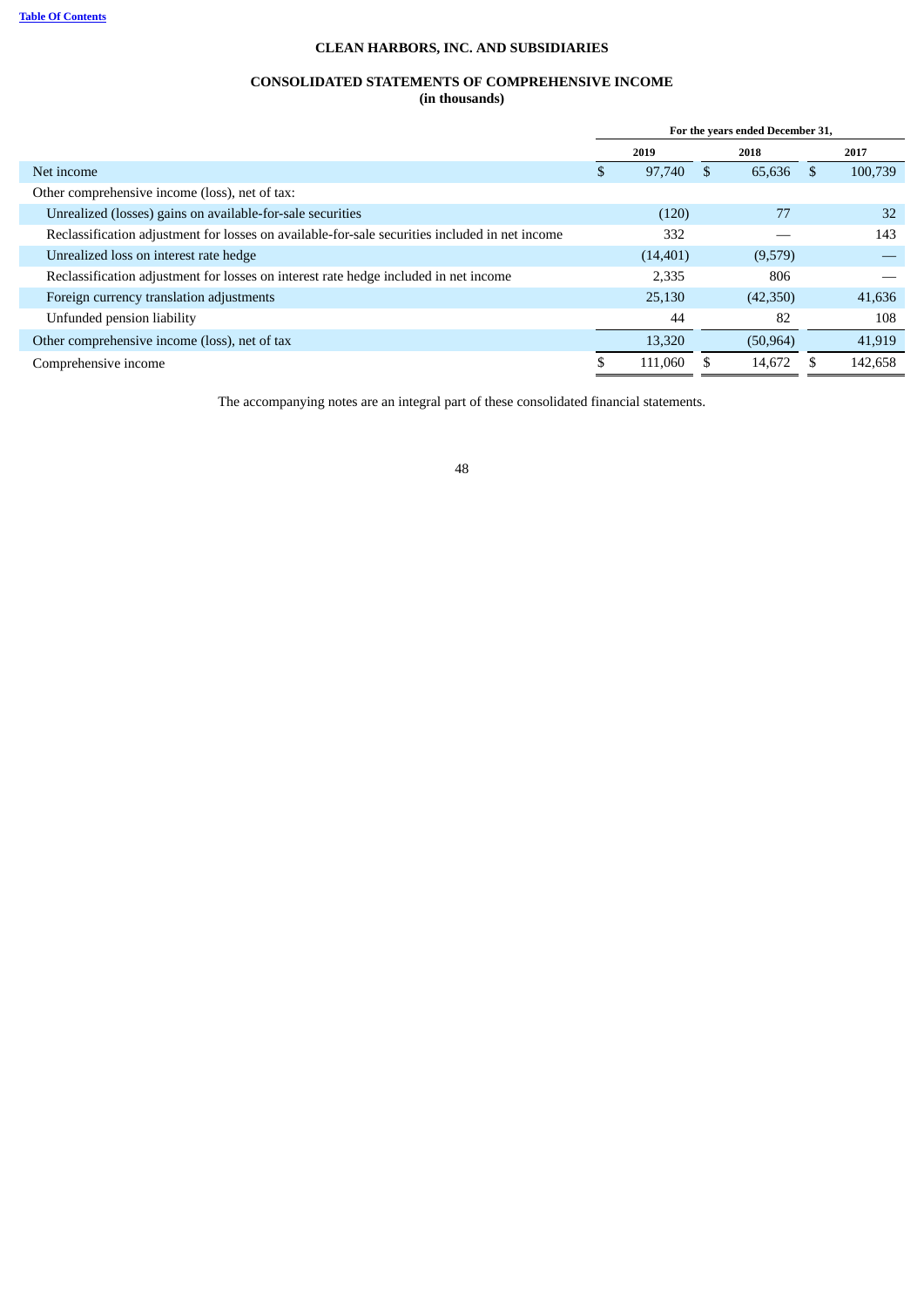# **CLEAN HARBORS, INC. AND SUBSIDIARIES CONSOLIDATED STATEMENTS OF CASH FLOWS (in thousands)**

|                                                                            |                         | For the years ended December 31, |               |  |  |  |
|----------------------------------------------------------------------------|-------------------------|----------------------------------|---------------|--|--|--|
|                                                                            | 2019                    | 2018                             | 2017          |  |  |  |
| Cash flows from operating activities:                                      |                         |                                  |               |  |  |  |
| Net income                                                                 | \$<br>97,740            | 65,636<br>\$                     | \$<br>100,739 |  |  |  |
| Adjustments to reconcile net income to net cash from operating activities: |                         |                                  |               |  |  |  |
| Depreciation and amortization                                              | 300,725                 | 298,625                          | 288,422       |  |  |  |
| Allowance for doubtful accounts                                            | 2,408                   | 15,817                           | 7,901         |  |  |  |
| Amortization of deferred financing costs and debt discount                 | 3,809                   | 3,846                            | 3,482         |  |  |  |
| Accretion of environmental liabilities                                     | 10,136                  | 9,806                            | 9,460         |  |  |  |
| Changes in environmental liability estimates                               | (332)                   | 2,147                            | (195)         |  |  |  |
| Deferred income taxes                                                      | 8,005                   | 19,089                           | (83, 335)     |  |  |  |
| Other (income) expense, net                                                | (2,897)                 | 4,510                            | 6,119         |  |  |  |
| Stock-based compensation                                                   | 17,816                  | 16,792                           | 13,146        |  |  |  |
| Gain on sale of businesses                                                 | (687)                   |                                  | (30, 732)     |  |  |  |
| Loss on early extinguishment of debt                                       | 6,131                   | 2,488                            | 7,891         |  |  |  |
| Environmental expenditures                                                 | (18,701)                | (10, 115)                        | (12,965)      |  |  |  |
| Changes in assets and liabilities, net of acquisitions:                    |                         |                                  |               |  |  |  |
| Accounts receivable and unbilled accounts receivable                       | (33, 271)               | (79, 563)                        | (33,764)      |  |  |  |
| Inventories and supplies                                                   | (15,869)                | (26,958)                         | (5,002)       |  |  |  |
| Other current assets                                                       | (14, 421)               | (7, 946)                         | 16,720        |  |  |  |
| Accounts payable                                                           | 7,153                   | 46,915                           | (10, 684)     |  |  |  |
| Other current and long-term liabilities                                    | 45,447                  | 12,121                           | 8,495         |  |  |  |
| Net cash from operating activities                                         | 413,192                 | 373,210                          | 285,698       |  |  |  |
| Cash flows used in investing activities:                                   |                         |                                  |               |  |  |  |
| Additions to property, plant and equipment                                 | (216, 324)              | (193, 344)                       | (167,007)     |  |  |  |
| Proceeds from sale and disposal of fixed assets                            | 11,655                  | 15,445                           | 7,124         |  |  |  |
| Acquisitions, net of cash acquired                                         | (29, 363)               | (151, 023)                       | (49, 227)     |  |  |  |
| Additions to intangible assets including costs to obtain or renew permits  | (3,904)                 | (4,688)                          | (1,617)       |  |  |  |
| Purchases of available-for-sale securities                                 | (35, 836)               | (44, 772)                        | (38, 342)     |  |  |  |
| Proceeds from sale of available-for-sale securities                        | 51,202                  | 28,723                           | 376           |  |  |  |
| Proceeds from sale of businesses, net of transactional costs               | 4,714                   |                                  | 45,426        |  |  |  |
| Net cash used in investing activities                                      | (217, 856)              | (349, 659)                       | (203, 267)    |  |  |  |
| Cash flows used in financing activities:                                   |                         |                                  |               |  |  |  |
| Change in uncashed checks                                                  | (3,705)                 | 132                              | (5,940)       |  |  |  |
| Proceeds from exercise of stock options                                    |                         |                                  | 46            |  |  |  |
| Tax payments related to withholdings on vested restricted stock            | (7, 429)                | (3,266)                          | (3, 149)      |  |  |  |
| Repurchases of common stock                                                | (21,390)                | (45,080)                         | (48, 971)     |  |  |  |
| Deferred financing costs paid                                              | (10,079)                |                                  |               |  |  |  |
| Payments on finance leases                                                 | (586)                   | (4,027)                          | (5,718)       |  |  |  |
| Premiums paid on early extinguishment of debt                              |                         | (1,238)                          |               |  |  |  |
| Principal payments on debt                                                 | (2,701)                 |                                  | (6,028)       |  |  |  |
| Proceeds from issuance of debt, net of discount                            | (852, 535)              | (405,768)                        | (402,000)     |  |  |  |
| Borrowing from revolving credit facility                                   | 845,000                 | 348,250                          | 399,000       |  |  |  |
| Payment on revolving credit facility                                       |                         | 50,000                           |               |  |  |  |
|                                                                            |                         | (50,000)                         |               |  |  |  |
| Net cash used in financing activities                                      | (53, 425)               | (110, 997)                       | (72,760)      |  |  |  |
| Effect of exchange rate change on cash                                     | 3,573                   | (5, 446)                         | 2,731         |  |  |  |
| Increase (decrease) in cash and cash equivalents                           | 145,484                 | (92, 892)                        | 12,402        |  |  |  |
| Cash and cash equivalents, beginning of year                               | 226,507                 | 319,399                          | 306,997       |  |  |  |
| Cash and cash equivalents, end of year                                     | $\mathbb{S}$<br>371,991 | \$<br>226,507                    | \$<br>319,399 |  |  |  |
| Supplemental information:                                                  |                         |                                  |               |  |  |  |
| Cash payments for interest and income taxes:                               |                         |                                  |               |  |  |  |
| Interest paid                                                              | \$<br>60,852            | \$<br>89,171                     | \$<br>93,174  |  |  |  |
| Income taxes paid                                                          | 27,035                  | 20,036                           | 18,682        |  |  |  |
| Non-cash investing activities:                                             |                         |                                  |               |  |  |  |
| Property, plant and equipment accrued                                      | 30,964                  | 15,657                           | 16,109        |  |  |  |
| Transfer of inventory to property, plant and equipment                     |                         |                                  | 12,641        |  |  |  |
| Payable for estimated purchase price adjustment                            |                         | 4,032                            |               |  |  |  |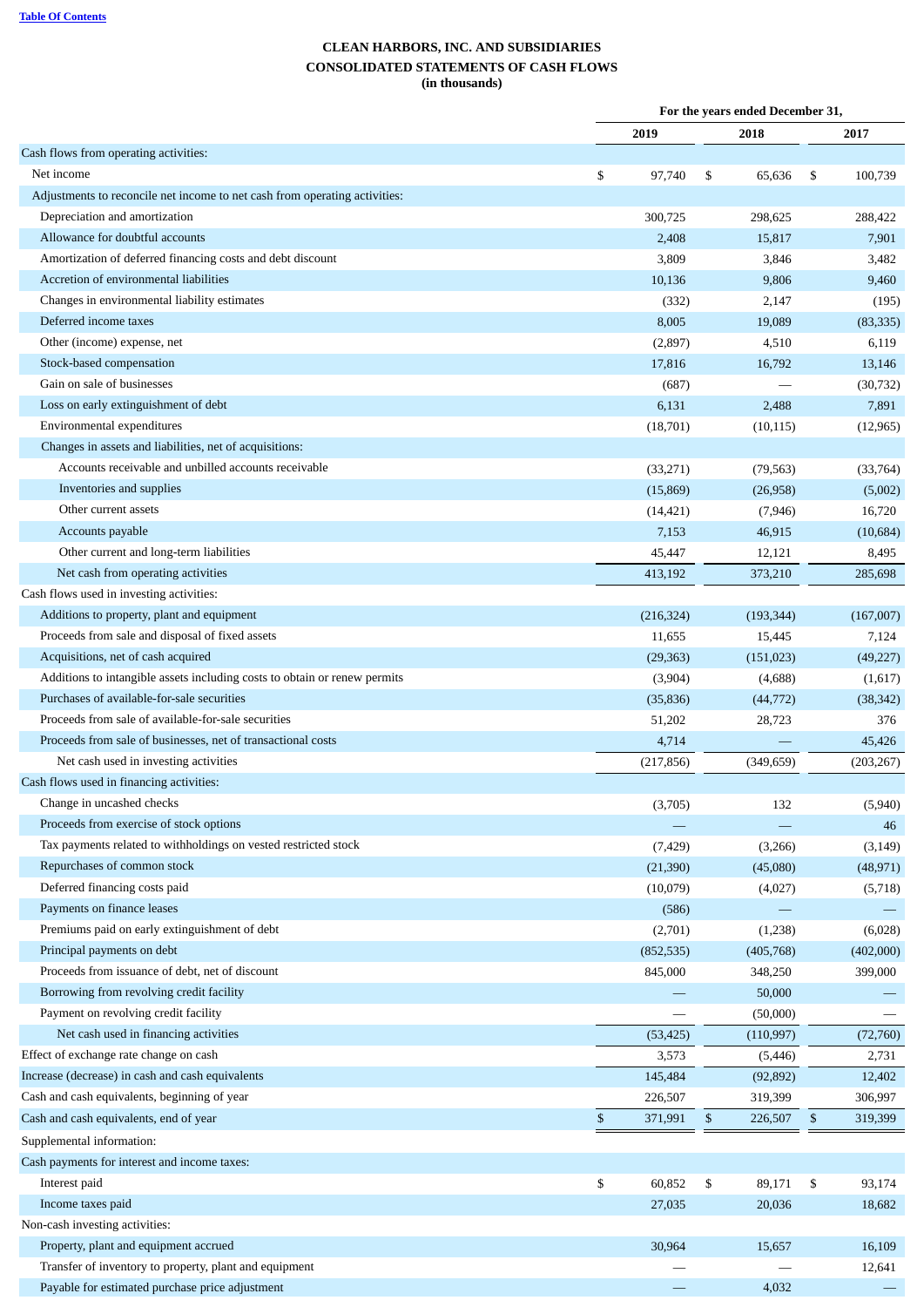The accompanying notes are an integral part of these consolidated financial statements.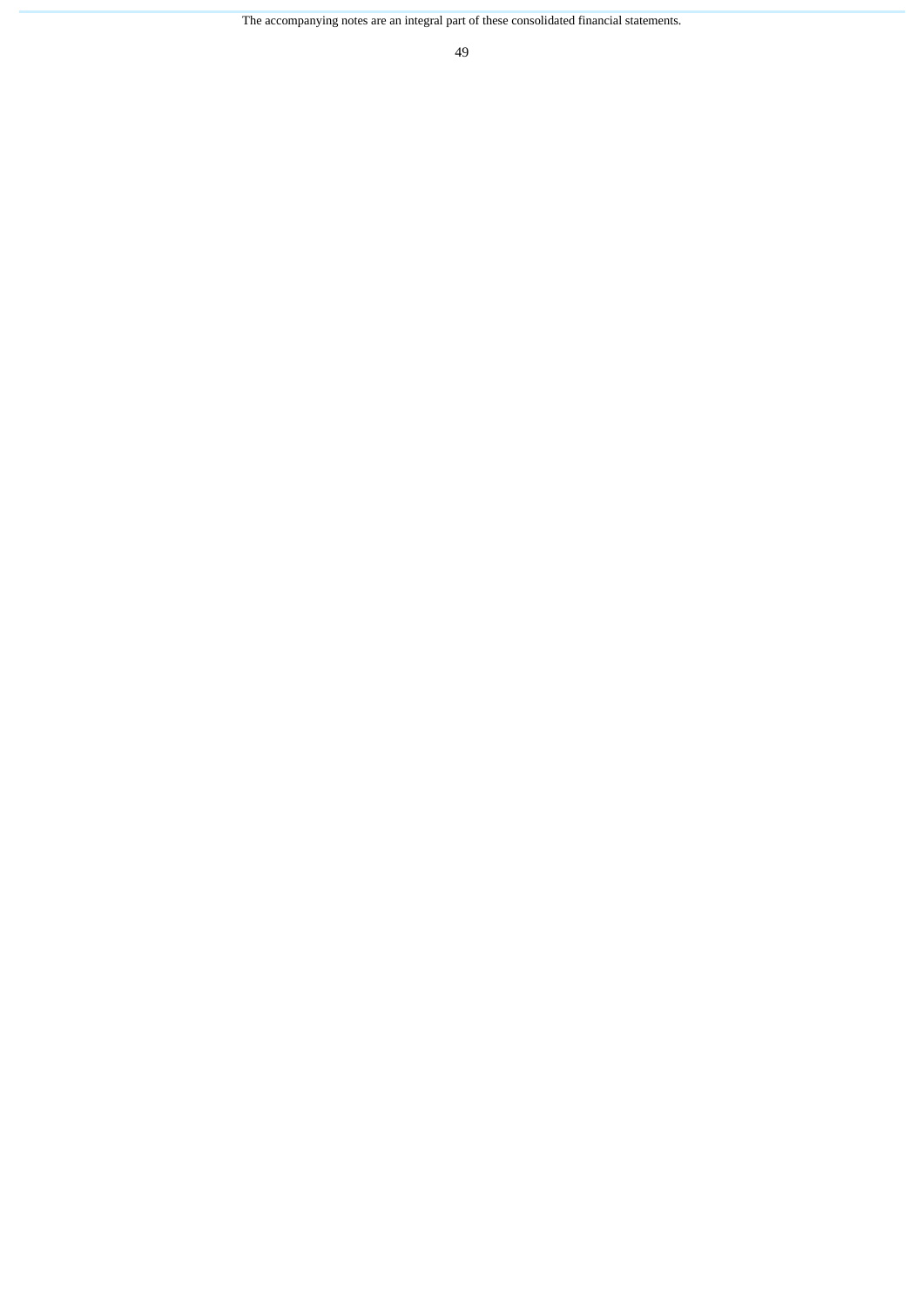# **CONSOLIDATED STATEMENTS OF STOCKHOLDERS' EQUITY (in thousands)**

|                                                                                           | <b>Common Stock</b>        |    |                            |                |                                                 |              | <b>Shares Held</b><br><b>Under</b>      |                                |            |                | Accumulated                    |                                |              |  |  |  |
|-------------------------------------------------------------------------------------------|----------------------------|----|----------------------------|----------------|-------------------------------------------------|--------------|-----------------------------------------|--------------------------------|------------|----------------|--------------------------------|--------------------------------|--------------|--|--|--|
|                                                                                           | Number of<br><b>Shares</b> |    | \$0.01 Par<br><b>Value</b> |                | <b>Employee</b><br><b>Participation</b><br>Plan |              | <b>Additional</b><br>Paid-in<br>Capital | Other<br>Comprehensive<br>Loss |            |                | Accumulated<br><b>Earnings</b> | Stockholders'<br><b>Equity</b> | <b>Total</b> |  |  |  |
| <b>Balance at January 1, 2017</b>                                                         | 57,298                     | \$ | 573                        | $\mathfrak{S}$ | (469)                                           | \$725,670    |                                         | \$                             | (214, 326) | $\mathfrak{S}$ | 572,793                        | \$1,084,241                    |              |  |  |  |
| Net income                                                                                |                            |    |                            |                |                                                 |              |                                         |                                |            |                | 100,739                        |                                | 100,739      |  |  |  |
| Cumulative effect of change in accounting for stock based compensation                    |                            |    |                            |                |                                                 |              | 681                                     |                                |            |                | (450)                          |                                | 231          |  |  |  |
| Other comprehensive income                                                                |                            |    |                            |                |                                                 |              |                                         |                                | 41,919     |                |                                |                                | 41,919       |  |  |  |
| Stock-based compensation                                                                  |                            |    |                            |                |                                                 |              | 13,146                                  |                                |            |                |                                |                                | 13,146       |  |  |  |
| Issuance of common stock for restricted share vesting, net of employee tax<br>withholding | 133                        |    | 1                          |                |                                                 |              | (3, 150)                                |                                |            |                |                                |                                | (3, 149)     |  |  |  |
| Exercise of stock options                                                                 | $\overline{2}$             |    |                            |                |                                                 |              | 46                                      |                                |            |                |                                |                                | 46           |  |  |  |
| Repurchases of common stock                                                               | (907)                      |    | (9)                        |                | $\overline{\phantom{0}}$                        |              | (48, 962)                               |                                |            |                |                                |                                | (48, 971)    |  |  |  |
| Shares held under employee participation plan                                             | (25)                       |    |                            |                | 469                                             |              | (469)                                   |                                |            |                |                                |                                |              |  |  |  |
| <b>Balance at December 31, 2017</b>                                                       | 56,501                     |    | 565                        |                |                                                 |              | 686,962                                 |                                | (172, 407) |                | 673,082                        |                                | 1,188,202    |  |  |  |
| Net income                                                                                |                            |    |                            |                |                                                 |              |                                         |                                |            |                | 65,636                         |                                | 65,636       |  |  |  |
| Cumulative effect of change in accounting principle                                       |                            |    |                            |                |                                                 |              |                                         |                                |            |                | (1, 564)                       |                                | (1,564)      |  |  |  |
| Other comprehensive loss                                                                  |                            |    |                            |                |                                                 |              |                                         |                                | (50, 964)  |                |                                |                                | (50, 964)    |  |  |  |
| Stock-based compensation                                                                  |                            |    |                            |                | $\overline{\phantom{0}}$                        |              | 16,792                                  |                                |            |                | $\overline{\phantom{0}}$       |                                | 16,792       |  |  |  |
| Issuance of common stock for restricted share vesting, net of employee tax<br>withholding | 160                        |    | $\mathbf{1}$               |                |                                                 |              | (3,267)                                 |                                |            |                |                                |                                | (3,266)      |  |  |  |
| Repurchases of common stock                                                               | (814)                      |    | (8)                        |                |                                                 |              | (45,072)                                |                                |            |                |                                |                                | (45,080)     |  |  |  |
| <b>Balance at December 31, 2018</b>                                                       | 55,847                     |    | 558                        |                |                                                 |              | 655,415                                 |                                | (223, 371) |                | 737,154                        |                                | 1,169,756    |  |  |  |
| Net income                                                                                |                            |    |                            |                |                                                 |              |                                         |                                |            |                | 97,740                         |                                | 97,740       |  |  |  |
| Other comprehensive income                                                                |                            |    |                            |                |                                                 |              |                                         |                                | 13,320     |                |                                |                                | 13,320       |  |  |  |
| Stock-based compensation                                                                  |                            |    |                            |                | $\overline{\phantom{0}}$                        |              | 17,816                                  |                                |            |                |                                |                                | 17,816       |  |  |  |
| Issuance of common stock for restricted share vesting, net of employee tax<br>withholding | 249                        |    | 3                          |                |                                                 |              | (7, 432)                                |                                |            |                |                                |                                | (7, 429)     |  |  |  |
| Repurchases of common stock                                                               | (298)                      |    | (3)                        |                |                                                 |              | (21, 387)                               |                                |            |                |                                |                                | (21, 390)    |  |  |  |
| <b>Balance at December 31, 2019</b>                                                       | 55,798                     | \$ | 558                        | $\mathbb{S}$   |                                                 | $\mathbb{S}$ | 644,412                                 | $\mathbb{S}$                   | (210,051)  | \$             | 834,894                        | \$1,269,813                    |              |  |  |  |
|                                                                                           |                            |    |                            |                |                                                 |              |                                         |                                |            |                |                                |                                |              |  |  |  |

The accompanying notes are an integral part of these consolidated financial statements.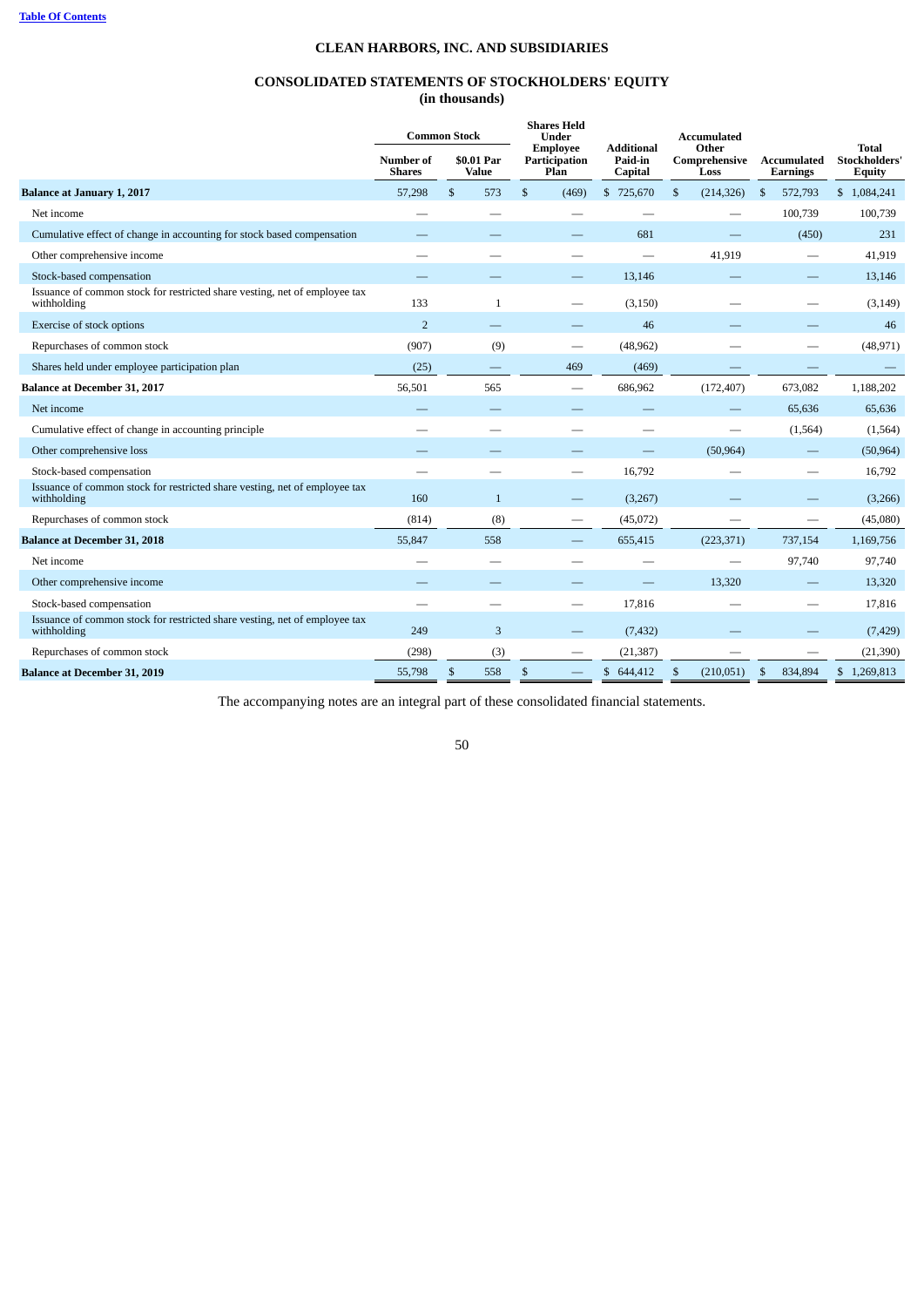## **NOTES TO CONSOLIDATED FINANCIAL STATEMENTS**

## **(1) OPERATIONS**

Clean Harbors, Inc., through its subsidiaries (collectively, the "Company"), is a leading provider of environmental, energy and industrial services throughout North America. The Company is also the largest re-refiner and recycler of used oil and the largest provider of parts cleaning and related environmental services to commercial, industrial and automotive customers in North America.

## **(2) SIGNIFICANT ACCOUNTING POLICIES**

The accompanying consolidated financial statements of the Company reflect the application of certain significant accounting policies as described below:

## *Principles of Consolidation*

The accompanying consolidated statements include the accounts of Clean Harbors, Inc. and its majority-owned subsidiaries. All intercompany accounts and transactions have been eliminated in consolidation.

#### *Use of Estimates*

The preparation of consolidated financial statements in conformity with accounting principles generally accepted in the United States of America requires management to make estimates and assumptions, which are evaluated on an ongoing basis, that affect the amounts reported in the Company's consolidated financial statements and accompanying notes. Management bases its estimates on historical experience and on various other assumptions it believes to be reasonable at the time under the circumstances, the results of which form the basis for making judgments about the carrying values of assets and liabilities and disclosure, if any, of contingent assets and liabilities and reported amounts of revenues and expenses. Actual results could differ from those estimates and judgments.

### *Cash, Cash Equivalents and Uncashed Checks*

Cash consists primarily of cash on deposit and money market accounts. Marketable securities with maturities of three months or less from the date of purchase are classified as cash equivalents. The Company's cash management program with its revolving credit lender allows for the maintenance of a zero balance in the U.S. bank disbursement accounts that are used to issue vendor and payroll checks. The program can result in checks outstanding in excess of bank balances in the disbursement accounts. When checks are presented to the bank for payment, cash deposits in amounts sufficient to fund the checks are made, at the Company's discretion, either from funds provided by other accounts or under the terms of the Company's revolving credit facility. Therefore, until checks are presented for payment, there is no right of offset by the bank and the Company continues to have control over cash relating to both released as well as unreleased checks. Checks that have been written to vendors or employees but have not yet been presented for payment at the Company's bank are classified as uncashed checks as part of accounts payable and changes in the balance are reported as a financing activity in the consolidated statements of cash flows.

#### *Marketable Securities*

The Company, through its wholly-owned captive insurance subsidiary, invests in marketable securities consisting of U.S. Treasury securities, corporate notes and bonds and commercial paper. As of December 31, 2019 and 2018, the Company had total marketable securities and cash equivalents as follows (in thousands):

|                                        | <b>December 31, 2019</b> |    | <b>December 31, 2018</b> |
|----------------------------------------|--------------------------|----|--------------------------|
| Commercial paper                       | 2,395                    | -S | 8,126                    |
| Total cash equivalents                 | 2,395                    |    | 8,126                    |
|                                        |                          |    |                          |
| U.S. Treasury securities               | 12,406                   |    | 10,133                   |
| Corporate notes and bonds              | 26,678                   |    | 38,036                   |
| Commercial paper                       | 3,337                    |    | 4,687                    |
| Total short-term marketable securities | 42,421                   |    | 52,856                   |
| Total financial assets                 | 44,816                   | -S | 60,982                   |
|                                        |                          |    |                          |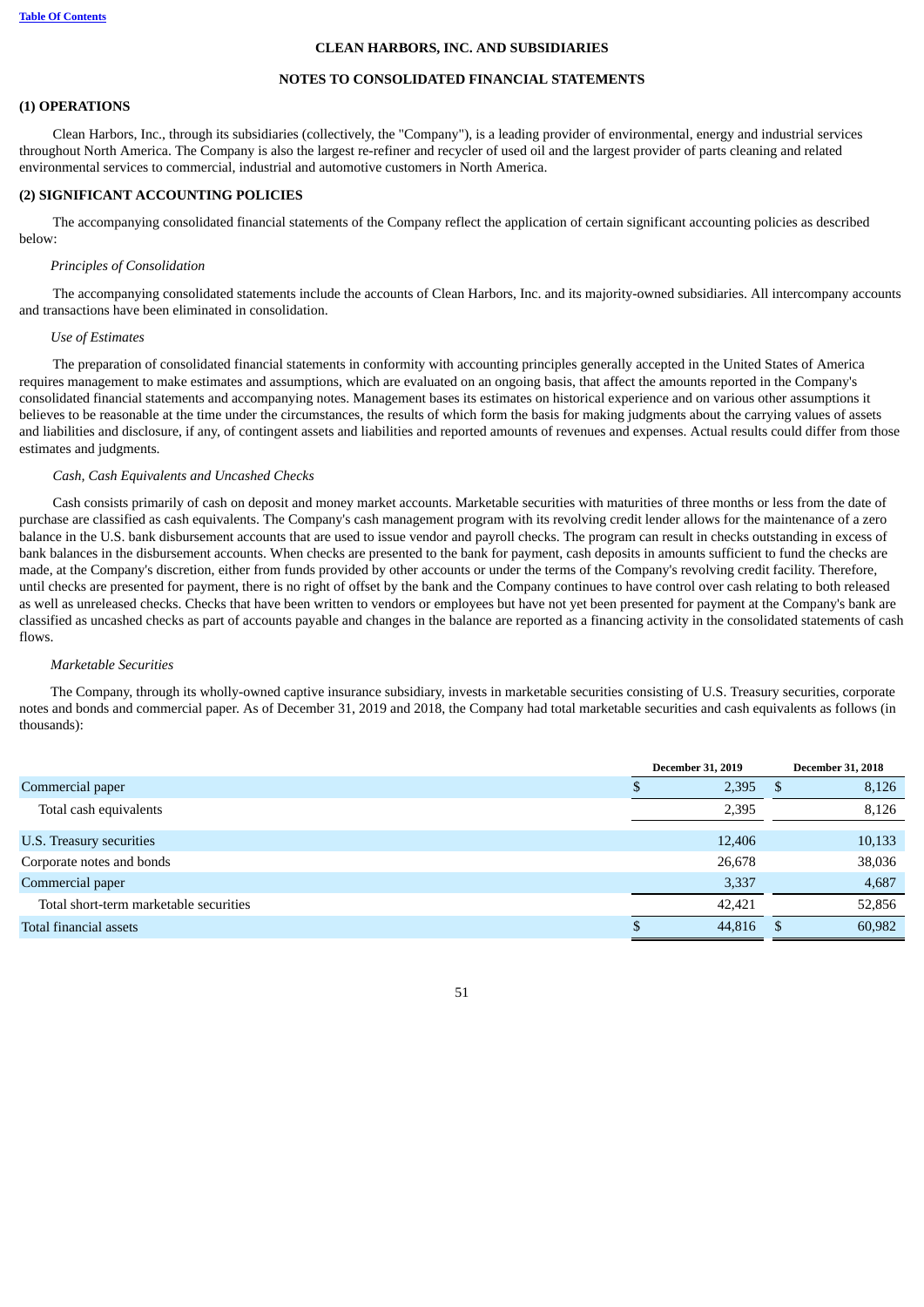### **NOTES TO CONSOLIDATED FINANCIAL STATEMENTS (Continued)**

Realized gains and losses on sales of available-for-sale marketable securities in the years ended December 31, 2019, 2018 and 2017 were immaterial. The majority of the marketable securities have a remaining maturity of less than one year and fair value approximates cost.

### *Allowances for Doubtful Accounts*

On a regular basis, the Company evaluates its accounts receivable and establishes the allowance for doubtful accounts based on an evaluation of certain criteria and evidence of collection certainty including historical collection trends, current economic trends and changes in customer payment patterns. Pastdue receivable balances are written off when the Company's internal collection efforts have been deemed unsuccessful in collecting the outstanding balance due.

## *Credit Concentration*

Concentration of credit risks in accounts receivable is limited due to the large number of customers comprising the Company's customer base throughout North America. The Company maintains policies over credit extension that include credit evaluations, credit limits and collection monitoring procedures on a customer-by-customer basis. However, the Company generally does not require collateral before services are performed. No individual customer accounted for more than 10% of accounts receivable or more than 10% of total direct revenues in the periods presented.

#### *Inventories and Supplies*

Inventories are stated at the lower of cost or market. The cost of oil and oil products is principally determined on a first-in, first-out ("FIFO") basis. The cost of supplies and drums, solvent and solution and other inventories is determined on a FIFO or a weighted average cost basis. The Company continually reviews its inventories for obsolete or unsalable items and adjusts its carrying value to reflect estimated realizable values.

## *Property, Plant and Equipment, net (excluding landfill assets)*

Property, plant and equipment, net is stated at cost less accumulated depreciation. Expenditures for major renewals and improvements which extend the life or usefulness of the asset are capitalized. Items of an ordinary repair or maintenance nature are charged directly to operating expense as incurred. Gains and losses on the sale of property, plant and equipment are included in other income (expense), net. During the construction and development period of an asset, the costs incurred are classified as construction-in-progress.

The Company depreciates and amortizes the capitalized cost of these assets, using the straight-line method as follows:

| <b>Asset Classification</b>                 | <b>Estimated Useful Life</b> |
|---------------------------------------------|------------------------------|
| Buildings and building improvements         |                              |
| <b>Buildings</b>                            | 20-42 years                  |
| Leasehold and building improvements         | 2-45 years                   |
| Camp and lodging equipment                  | 8-15 years                   |
| <b>Vehicles</b>                             | 2-15 years                   |
| Equipment                                   |                              |
| Capitalized software and computer equipment | 3-5 years                    |
| Containers and railcars                     | 8-16 years                   |
| All other equipment                         | 4-30 years                   |
| Furniture and fixtures                      | 5-8 years                    |

The Company recognizes an impairment in the carrying value of long-lived assets when the expected future undiscounted cash flows derived from the assets, or group of assets, are less than their carrying value. The Company did not record any impairment charges related to long-lived assets in any of the periods presented.

## *Goodwill*

Goodwill is comprised of the purchase price of business acquisitions in excess of the fair value of the net assets acquired. Goodwill is reviewed for impairment annually as of December 31, or when events or circumstances indicate that the carrying value of the reporting unit may exceed its fair value. If the carrying value of a reporting unit exceeds the fair value, an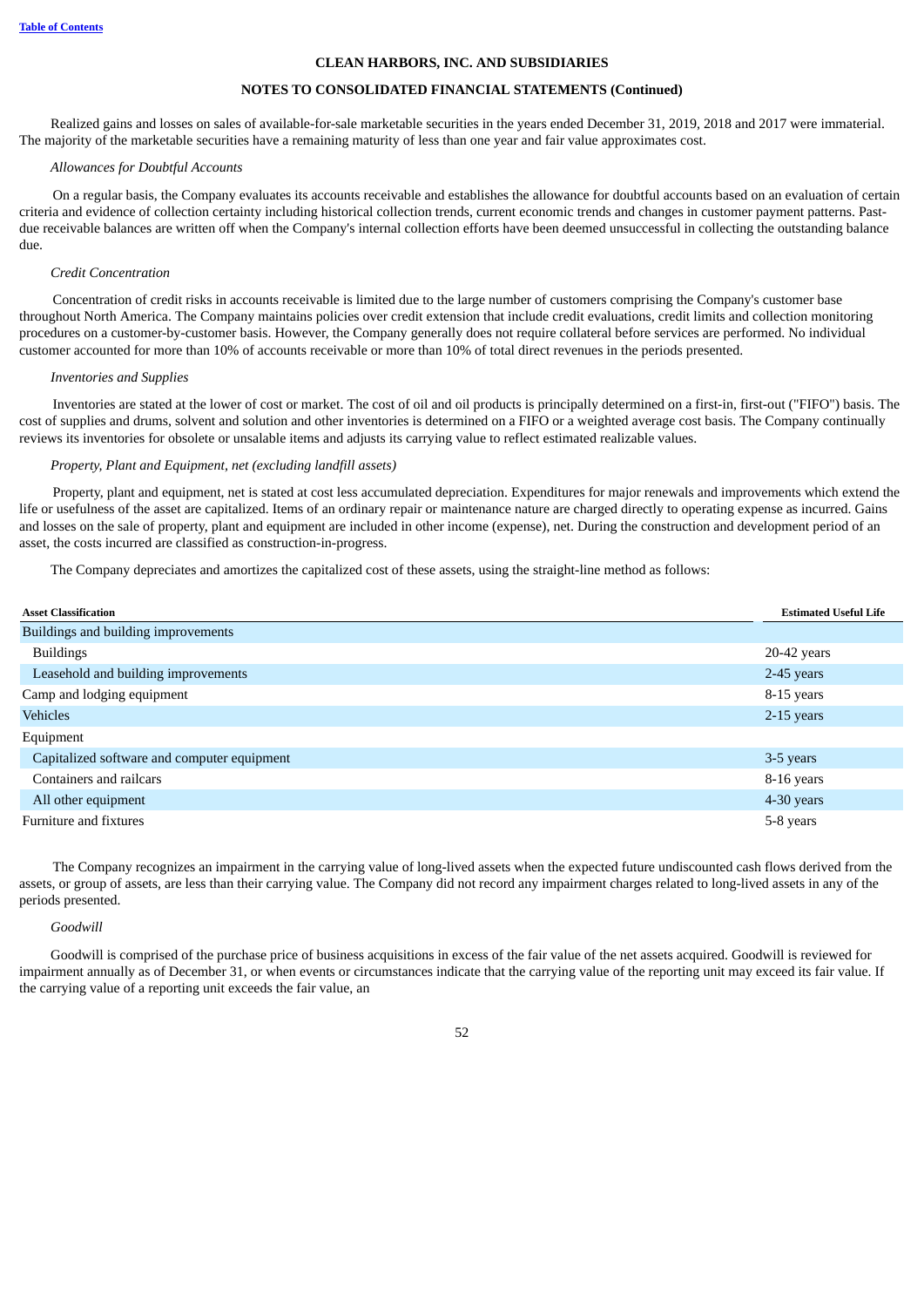#### **NOTES TO CONSOLIDATED FINANCIAL STATEMENTS (Continued)**

impairment loss will be recognized in an amount equal to that excess, limited to the total amount of goodwill allocated to that reporting unit. The Company did not recognize any impairment losses in any of the periods presented. See Note 8, "Goodwill and Other Intangible Assets," for additional information related to the Company's goodwill impairment tests.

### *Permits and Other Intangibles*

Costs related to acquiring licenses, permits and intangible assets, such as legal fees, site surveys, engineering costs and other expenditures are capitalized. Other intangible assets consist primarily of customer and supplier relationships, trademarks and trade names and non-compete agreements.

Permits relating to landfills are amortized on a units-of-consumption basis. All other permits are amortized over periods ranging from 5 to 30 years on a straight-line basis. Finite-lived intangible assets are amortized on a straight-line basis over their respective useful lives, which range from 5 to 20 years.

All finite-lived intangible assets are reviewed for impairment whenever events or changes in circumstances indicate that the carrying value may not be recoverable. When such factors and circumstances exist, management compares the projected undiscounted future cash flows associated with the related asset or group of assets to the carrying amount. The impairment loss, if any, is measured as the excess of the carrying amount over the fair value of the asset or group of assets.

Indefinite-lived intangible assets are not amortized but are reviewed for impairment annually as of December 31, or when events or changes in the business environment indicate that the carrying value may be impaired. If the fair value of the asset is less than the carrying amount, the impairment loss is measured as the excess of the carrying value of the asset over its fair value.

## *Landfill Accounting*

The Company amortizes landfill improvements and certain landfill-related permits over the estimated useful lives. The units-of-consumption method is used to amortize land, landfill cell construction, asset retirement costs and remaining landfill cells and sites. The Company also utilizes the units-ofconsumption method to record closure and post-closure obligations for landfill cells and sites. Under the units-of-consumption method, the Company includes future estimated construction and asset retirement costs, as well as costs incurred to date, in the amortization base of the landfill assets. Additionally, where appropriate, as described below, the Company includes probable expansion airspace that has yet to be permitted in the calculation of the total remaining useful life of the landfill. If it is determined that expansion capacity should no longer be considered in calculating the recoverability of a landfill asset, the Company may be required to recognize an asset impairment or incur significantly higher amortization expense. If at any time the Company makes the decision to abandon the expansion effort, the capitalized costs related to the expansion effort are expensed immediately.

*Landfill assets*—Landfill assets include the costs of landfill site acquisition, permits and cell construction incurred to date. These amounts are recorded at cost, which includes capitalized interest as applicable. Landfill assets, net of amortization, are combined with management's estimate of the costs required to complete construction of the landfill to determine the amount to be amortized over the remaining estimated useful economic life of a site. Amortization of landfill assets is recorded on a units-of-consumption basis, such that the landfill assets should be completely amortized at the date the landfill ceases accepting waste. Amortization totaled \$12.3 million, \$10.3 million and \$9.5 million for the years ended December 31, 2019, 2018 and 2017, respectively. Changes in estimated costs to complete construction are applied prospectively to the amortization rate.

*Landfill capacity*—Landfill capacity, which is the basis for the amortization of landfill assets and for the accrual of final closure and post-closure obligations, represents total permitted airspace plus unpermitted airspace that management believes is probable of ultimately being permitted based on established criteria. The Company applies the following criteria for evaluating the probability of obtaining a permit for future expansion airspace at existing sites, which provides management a basis to evaluate the likelihood of success of unpermitted expansions:

- Personnel are actively working to obtain the permit or permit modifications (land use, state and federal) necessary for expansion of an existing landfill, and progress is being made on the project.
- Management expects to submit the application within the next year and to receive all necessary approvals to accept waste within the next five years.
- At the time the expansion is included in management's estimate of the landfill's useful economic life, it is probable that the required approvals will be received within the normal application and processing time periods for approvals in the jurisdiction in which the landfill is located.

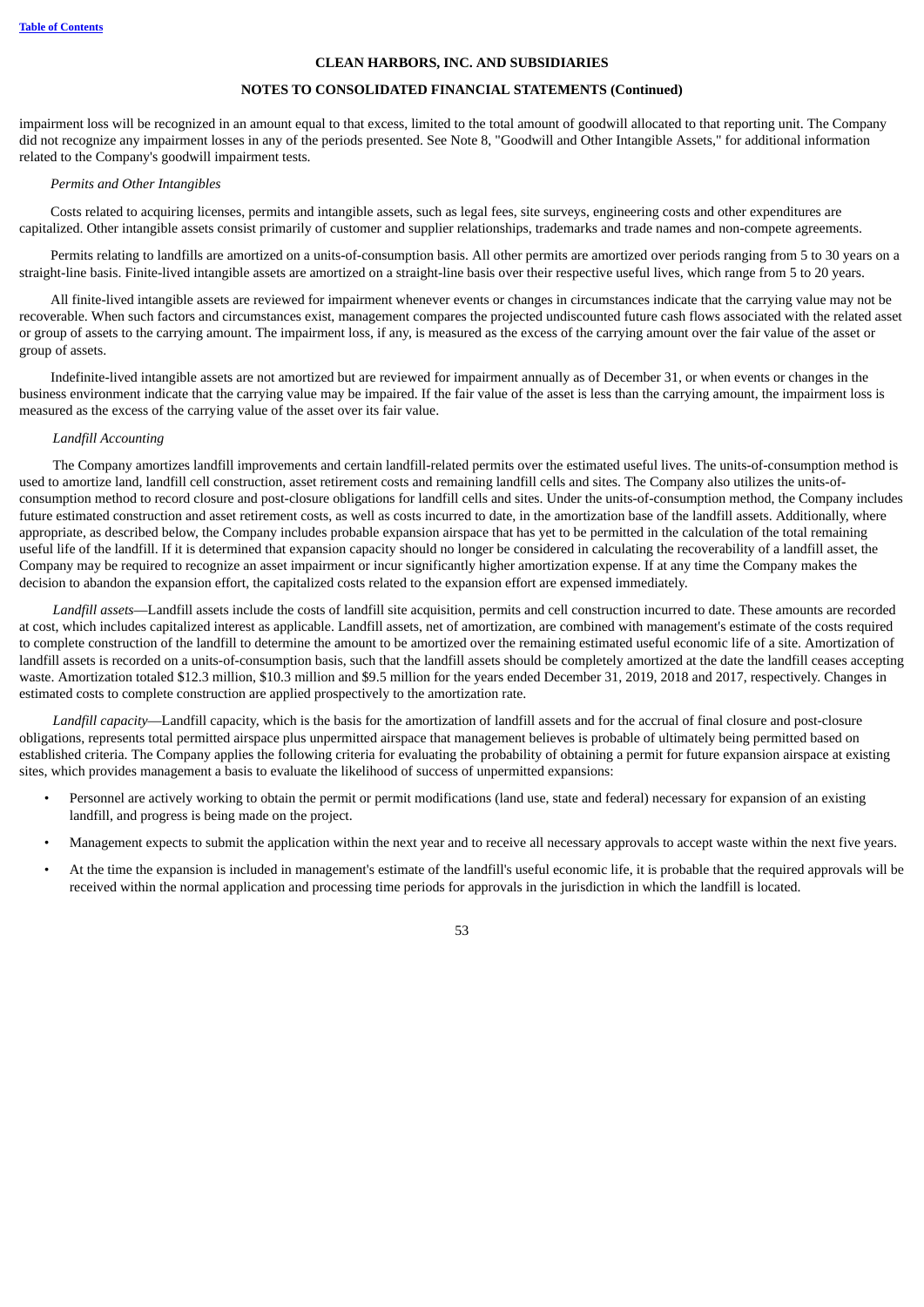### **NOTES TO CONSOLIDATED FINANCIAL STATEMENTS (Continued)**

- We have a legal right to use or obtain the right to use the land associated with the expansion plan through title or lease.
- There are no significant known political, technical, legal or business restrictions or other issues that could impair the success of such expansion.
- Management is committed to pursuing the expansion which is supported by a complete financial feasibility analysis which demonstrates that the expansion will have a positive financial and operational impact.
- Additional airspace and related additional costs, including permitting, final closure and post-closure costs have been estimated based on the conceptual design of the proposed expansion.

As of December 31, 2019, there were no unpermitted expansions included in the Company's landfill accounting model. If actual expansion airspace is significantly different from management's estimate of expansion airspace, the amortization rates used for the units-of-consumption method would change, therefore impacting our profitability. If we determine that there is less actual expansion airspace at a landfill, this would increase amortization expense recorded and decrease profitability, while if we determine a landfill has more actual expansion airspace, amortization expense would decrease and profitability would increase.

As of December 31, 2019, the Company had 11 active landfill sites (including the Company's two non-commercial landfills), which have estimated remaining lives (based on anticipated waste volumes and remaining highly probable airspace) as follows:

|                        |                 | Remaining        | <b>Remaining Highly Probable Airspace</b><br>(cubic yards) (in thousands) |                    |        |
|------------------------|-----------------|------------------|---------------------------------------------------------------------------|--------------------|--------|
| <b>Facility Name</b>   | Location        | Lives<br>(Years) | Permitted                                                                 | <b>Unpermitted</b> | Total  |
| Altair                 | <b>Texas</b>    | $\overline{2}$   | 179                                                                       |                    | 179    |
| Buttonwillow           | California      | 23               | 5,982                                                                     |                    | 5,982  |
| Deer Park              | <b>Texas</b>    | 3                | 103                                                                       |                    | 103    |
| Deer Trail             | Colorado        | 28               | 1,697                                                                     |                    | 1,697  |
| <b>Grassy Mountain</b> | Utah            | 43               | 4,909                                                                     |                    | 4,909  |
| Kimball                | Nebraska        | 7                | 165                                                                       |                    | 165    |
| Lambton                | Ontario, Canada | 60               | 4,710                                                                     |                    | 4,710  |
| Lone Mountain          | Oklahoma        | 23               | 3,905                                                                     |                    | 3,905  |
| <b>Ryley</b>           | Alberta         | 5                | 653                                                                       |                    | 653    |
| Sawyer                 | North Dakota    | 69               | 3,459                                                                     |                    | 3,459  |
| Westmorland            | California      | 64               | 2,732                                                                     |                    | 2,732  |
|                        |                 |                  | 28,494                                                                    |                    | 28,494 |

At December 31, 2019 and 2018, the Company had no cubic yards of permitted, but not highly probable, airspace.

The following table presents the remaining highly probable airspace from January 1, 2017 through December 31, 2019 (in thousands of cubic yards):

|                                          | 2019    | 2018    | 2017                     |
|------------------------------------------|---------|---------|--------------------------|
| Remaining capacity at January 1,         | 29,760  | 31,113  | 32,228                   |
| Changes in highly probable airspace, net |         | (223)   | $\overline{\phantom{0}}$ |
| Consumed                                 | (1,266) | (1,130) | (1, 115)                 |
| Remaining capacity at December 31,       | 28.494  | 29.760  | 31,113                   |

*Amortization of cell construction costs and accrual of cell closure obligations*—Landfills are typically comprised of a number of cells, which are constructed within a defined acreage (or footprint). The cells are typically discrete units, which require both separate construction and separate capping and closure procedures. Cell construction costs are the costs required to excavate and construct the landfill cell. These costs are typically amortized on a units-ofconsumption basis, such that they are completely amortized when the specific cell ceases accepting waste. In some instances, the Company has landfills that are engineered and constructed as "progressive trenches." In progressive trench landfills, a number of contiguous cells form a progressive trench. In those instances, the Company amortizes cell construction costs over the airspace within the entire trench, such that the cell construction costs will be fully amortized at the end of the trench useful life.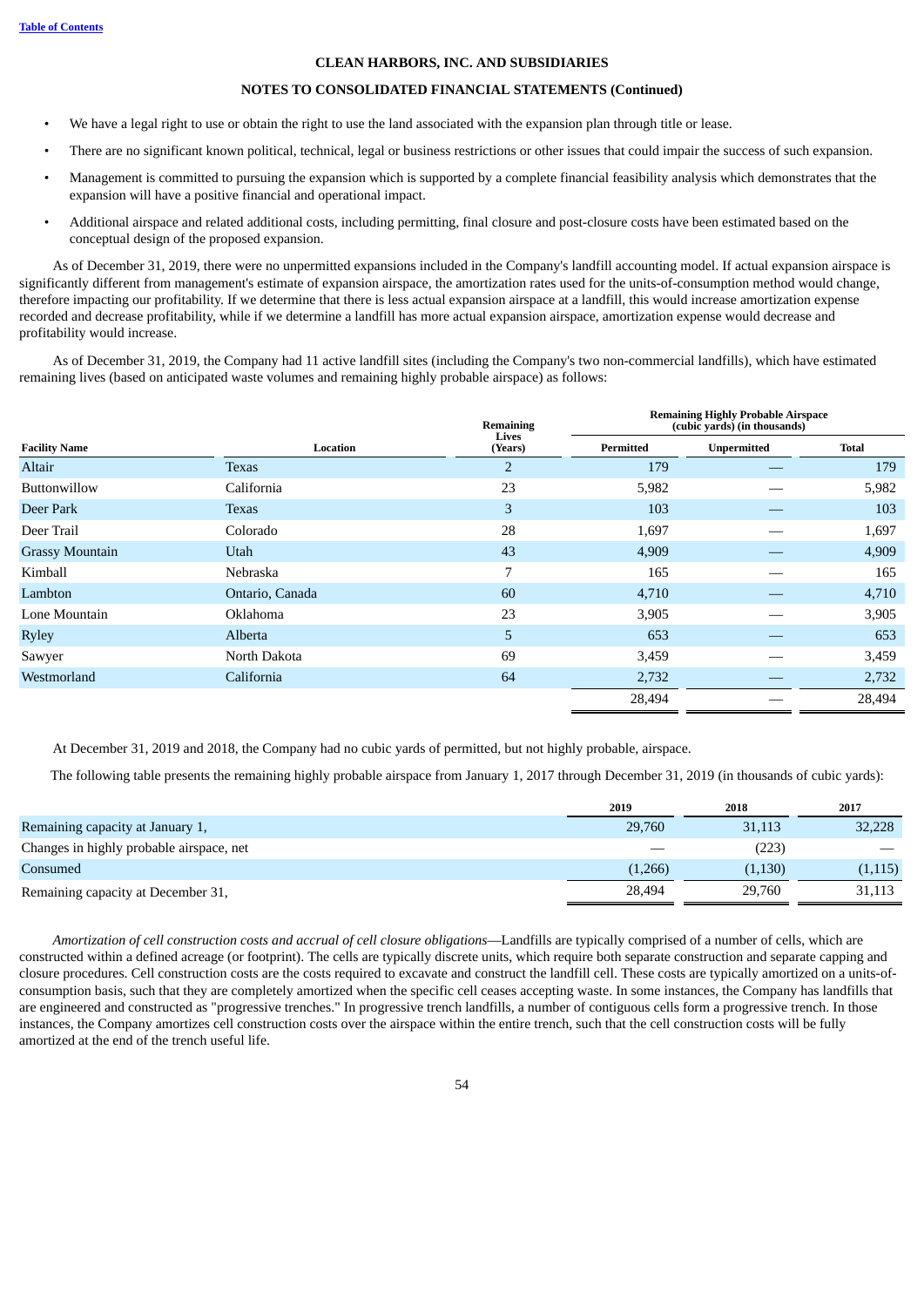#### **NOTES TO CONSOLIDATED FINANCIAL STATEMENTS (Continued)**

The design and construction of a landfill does not create a landfill asset retirement obligation. Rather, the asset retirement obligation for cell closure (the cost associated with capping each cell) is incurred in relatively small increments as waste is placed in the landfill. Therefore, the cost required to construct the cell cap is capitalized as an asset retirement cost and a liability of an equal amount is established, based on the discounted cash flow associated with each capping event, as airspace is consumed. Spending for cell capping is reflected as environmental expenditures within operating activities in the consolidated statements of cash flows.

*Landfill final closure and post-closure liabilities*—The balance of landfill final closure and post-closure liabilities at December 31, 2019 and 2018 was \$39.4 million and \$37.8 million, respectively. The Company has material financial commitments for the costs associated with requirements of the Environmental Protection Agency ("EPA") and the comparable regulatory agency in Canada for landfill final closure and post-closure activities. In the United States, the landfill final closure and post-closure requirements are established under the standards of the EPA, and are implemented and applied on a state-bystate basis. The Company develops estimates for the cost of these activities based on an evaluation of site-specific facts and circumstances, including the Company's interpretation of current regulatory requirements and proposed regulatory changes. Such estimates may change in the future due to various circumstances including, but not limited to, permit modifications, changes in legislation or regulations, technological changes and results of environmental studies.

Final closure costs are the costs incurred after the site ceases to accept waste, but before the landfill is certified as closed by the applicable state regulatory agency. These costs generally include the costs required to cap the final cell of the landfill (if not included in cell closure), the costs required to dismantle certain structures for landfills and other landfill improvements, and regulation-mandated groundwater monitoring and leachate management. Postclosure costs involve the maintenance and monitoring of a landfill site that has been certified closed by the applicable regulatory agency. These costs generally include groundwater monitoring and leachate management. Regulatory post-closure periods are generally 30 years after landfill closure. Final closure and post-closure obligations are accrued on a units-of-consumption basis, such that the present value of the final closure and post-closure obligations are fully accrued at the date the landfill discontinues accepting waste.

Cell closure, final closure and post-closure costs (also referred to as "asset retirement obligations") are calculated by estimating the total obligation in current dollars, adjusted for inflation (1.02% during both 2019 and 2018) and discounted at the Company's credit-adjusted risk-free interest rate (6.02% and 5.66% during 2019 and 2018, respectively).

## *Non-Landfill Closure and Post-Closure Liabilities*

The balance of non-landfill closure and post-closure liabilities at December 31, 2019 and 2018 was \$36.3 million and \$32.1 million, respectively. Nonlandfill closure and post-closure obligations arise when the Company commences non-landfill facility operations and include costs required to dismantle and decontaminate certain structures and other costs incurred during the closure process. Post-closure costs, if required, include associated maintenance and monitoring costs as required by the closure permit. Post-closure periods are performance-based and are not generally specified in terms of years in the closure permit, but generally range from 10 to 30 years or more.

The Company records its non-landfill closure and post-closure liability by: (i) estimating the current cost of closing a non-landfill facility and the postclosure care of that facility, if required, based upon the closure plan that the Company is required to follow under its operating permit, or in the event the facility operates with a permit that does not contain a closure plan, based upon legally enforceable closure commitments made by the Company to various government agencies; (ii) estimates as to when future operations may cease; (iii) inflating the current cost estimates of closing the non-landfill facility using the inflation rate to the time of closing; and (iv) discounting the future value back to the present using the credit-adjusted risk-free interest rate.

The estimates for non-landfill closure and post-closure liabilities are inherently uncertain due to the possibility that permit and regulatory requirements will change in the future, impacting the estimation of total costs and the timing of the expenditures. Management reviews non-landfill closure and postclosure liabilities for changes to key assumptions that would impact the amount of the recorded liabilities. Changes that would prompt management to revise a liability estimate include changes in legal requirements that impact the Company's expected closure plan or scope of work, in the market price of a significant cost item, in the estimate as to when future operations at a location might cease or in the expected timing of the costs. Changes in estimates for non-landfill closure and post-closure events immediately impact the liability and the value of the corresponding asset. If a change is made to a fully-amortized asset, the adjustment is charged immediately to expense. When a change in estimate relates to an asset that has not been fully amortized, the adjustment to the asset recognized in income prospectively as a component of amortization. Historically, changes to non-landfill closure and post-closure estimates have not been material.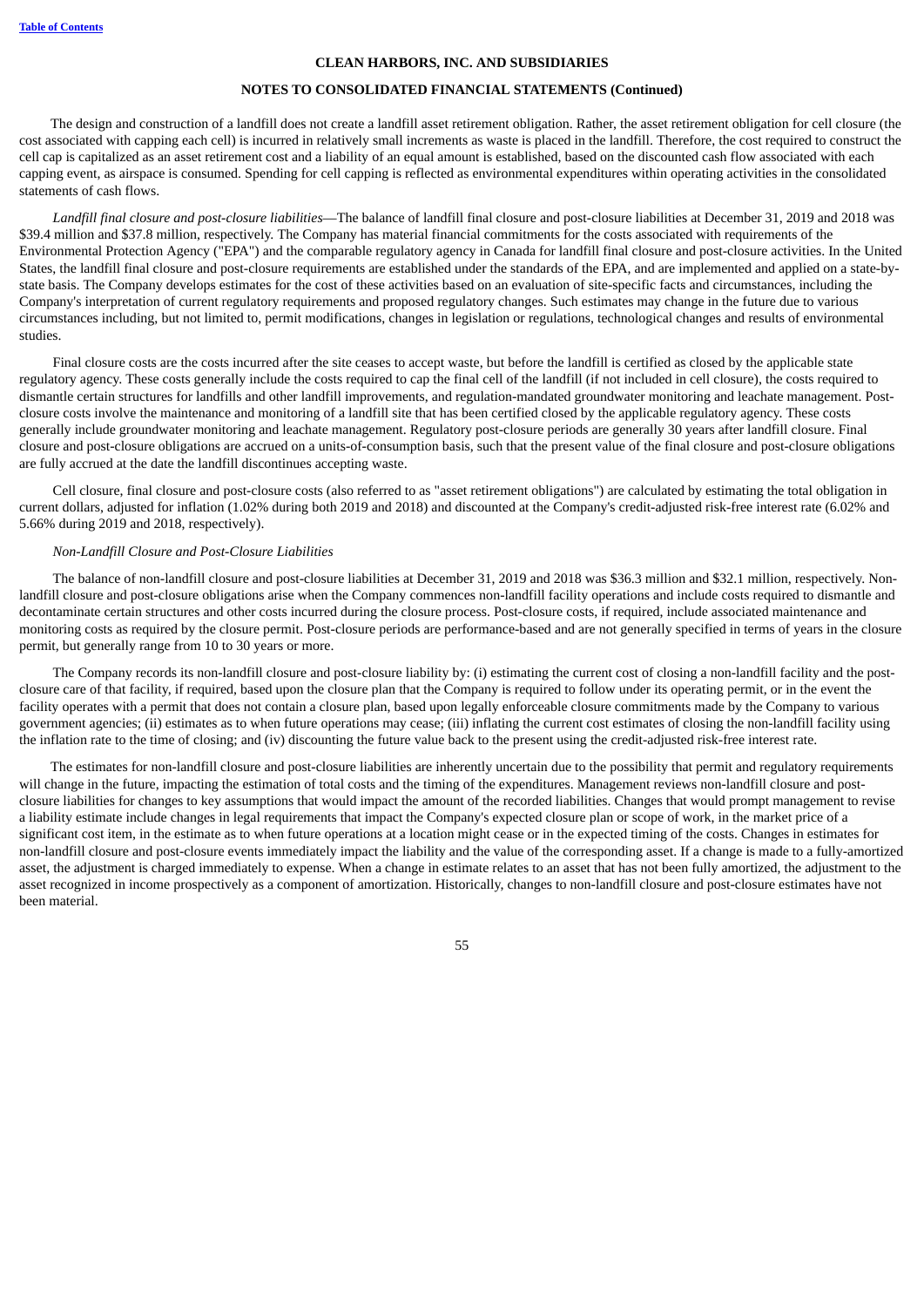#### **NOTES TO CONSOLIDATED FINANCIAL STATEMENTS (Continued)**

### *Remedial Liabilities*

The balance of remedial liabilities at December 31, 2019 and 2018 was \$114.2 million and \$121.0 million, respectively. Remedial liabilities, including Superfund liabilities, include the costs of removal or containment of contaminated material, treatment of potentially contaminated groundwater and maintenance and monitoring costs necessary to comply with regulatory requirements. Most of the Company's remedial liabilities relate to the active and inactive hazardous waste treatment and disposal facilities which the Company acquired in the last 17 years and Superfund sites owned by third parties for which the Company, or the prior owners of certain of the Company's facilities for which the Company may have certain indemnification obligations, have been identified as potentially responsible parties ("PRPs") or potential PRPs. The Company's estimate of remedial liabilities involves an analysis of such factors as: (i) the nature and extent of environmental contamination (if any); (ii) the terms of applicable permits and agreements with regulatory authorities as to cleanup procedures and whether modifications to such permits and agreements will likely need to be negotiated; (iii) the cost of performing anticipated cleanup activities based upon current technology; and (iv) in the case of Superfund and other sites where other parties will also be responsible for a portion of the cleanup costs, the likely allocation of such costs and the ability of such other parties to pay their share. The measurement of remedial liabilities is reviewed at least quarterly and changes in estimates are recognized in the consolidated statements of operations when identified.

The Company periodically evaluates potential remedial liabilities at sites that it owns or operates or to which the Company or the sellers of the Chemical Services Division of Safety-Kleen ("CSD") assets (or the respective predecessors of the Company or such sellers) transported or disposed of waste, including 130 Superfund sites as of December 31, 2019. The Company periodically reviews and evaluates sites requiring remediation, including Superfund sites, giving consideration to the nature (i.e., owner, operator, arranger, transporter or generator) and the extent (i.e., amount and nature of waste hauled to the location, number of years of site operations or other relevant factors) of the Company's (or such sellers') alleged connection with the site, the extent (if any) to which the Company believes it may have an obligation to indemnify cleanup costs in connection with the site, the regulatory context surrounding the site, the accuracy and strength of evidence connecting the Company (or such sellers) to the location, the number, connection and financial ability of other named and unnamed PRPs and the nature and estimated cost of the likely remedy. Where the Company concludes that it is probable that a liability has been incurred and an amount can be estimated, a provision is made, based upon management's judgment and prior experience of such estimated liability.

Remedial liabilities are inherently difficult to estimate. Estimating remedial liabilities requires that the existing environmental contamination be understood. There are risks that the actual quantities of contaminants differ from the results of the site investigation, and that contaminants exist that have not been identified by the site investigation. In addition, the amount of remedial liabilities recorded is dependent on the remedial method selected. There is a risk that funds will be expended on a remedial solution that is not successful, which could result in the Company incurring the additional incremental costs of an alternative solution. Such estimates, which are subject to change, are subsequently revised if and when additional or new information becomes available.

Remedial liabilities are discounted when the timing of the payments is determinable and the amounts are estimable. In the case of remedial liabilities assumed in connection with acquisitions, acquired liabilities are recorded at fair value as of the dates of the acquisitions calculated by inflating costs in current dollars using an estimate of future inflation rates as of the respective acquisition dates until the expected time of payment, and then discounting the amount of the payments to their present value using a risk-free discount rate as of the acquisition dates. Discount rates used in the present value determination of the Company's remedial liabilities range from 1.37% to 4.90%.

#### *Self-Insurance Liabilities*

The Company self-insures a significant portion of expected losses under its workers' compensation, employee medical, comprehensive general liability and vehicle liability. Liabilities associated with these losses are recorded based on the Company's estimates of the ultimate cost to settle incurred claims, both reported and not yet reported. These recorded liabilities are estimated based on independent actuarial estimates and judgments which consider the frequency and settlement amount of historical claims data.

#### *Revenue Recognition*

The Company generates service and product revenues through the following operating segments: Environmental Services and Safety-Kleen. The Company recognizes revenue when control of the promised goods or services is transferred to the Company's customers, in an amount that reflects the consideration the Company expects to be entitled to in exchange for those goods or services.

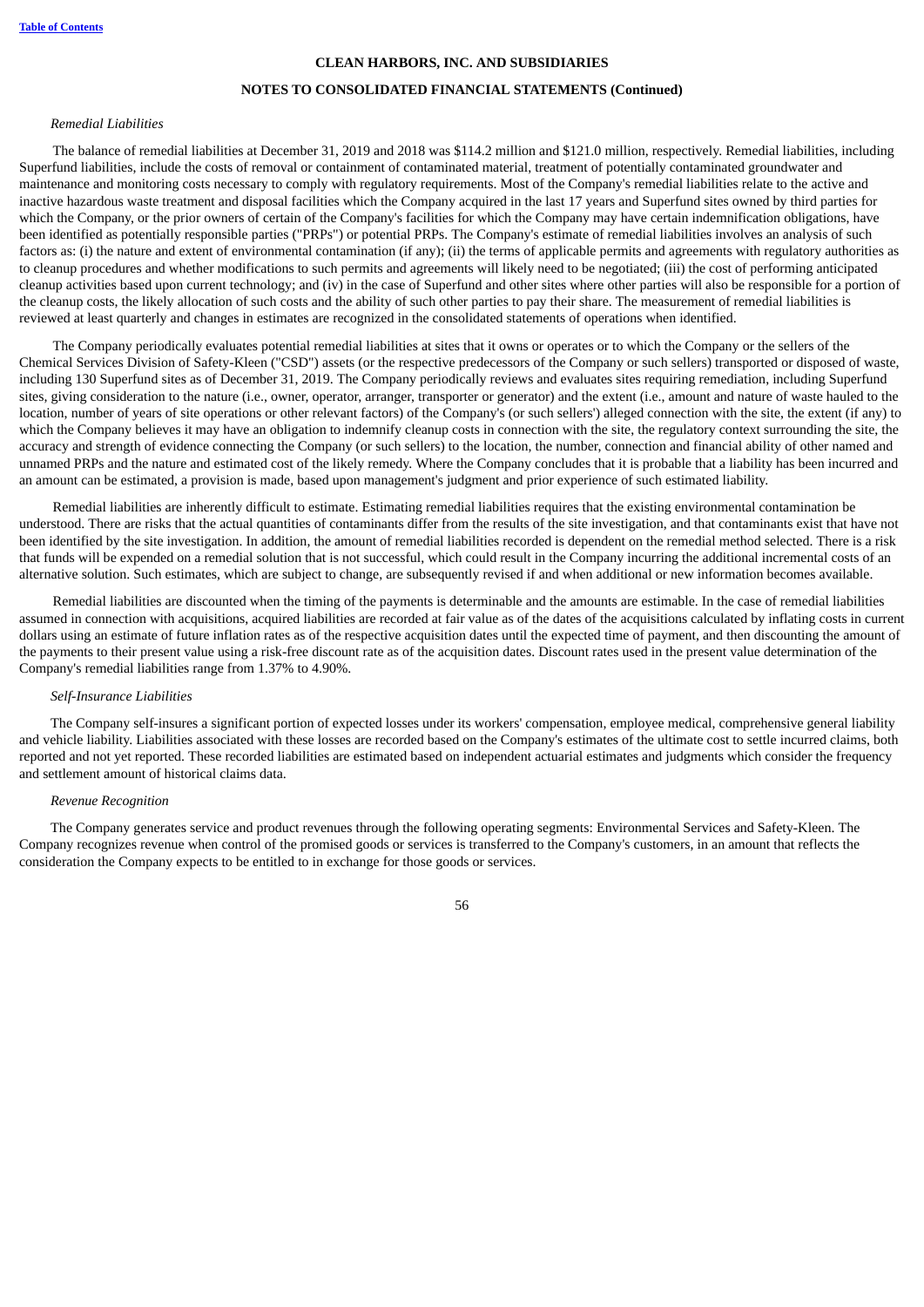#### **NOTES TO CONSOLIDATED FINANCIAL STATEMENTS (Continued)**

The majority of the Company's revenues are for services, which are recognized based on time and materials incurred at contractually agreed-upon rates. Product revenues are recognized when the products are delivered and control transfers to the customer. The Company's payment terms vary by the type and location of its customers and the products or services offered. The periods between invoicing and when payments are due are not significant. For all periods presented, any amounts billed to customers related to shipping and handling are classified as revenue and the Company's shipping and handling costs are included in costs of revenues. In the course of operations, the Company collects sales tax and other excise taxes from its customers and recognizes a current liability which is then relieved when the taxes are remitted to the appropriate government authorities. The Company excludes sales and other excise taxes that it collects from customers from its revenues.

The Company's Environmental Services operating segment generally has the following four sources of revenue:

*Technical Services*—Technical Services revenues are generated from fees charged for waste material management and disposal services including onsite environmental management services, collection and transportation, packaging, recycling, treatment and disposal of waste. Revenue is primarily generated by short-term projects, most of which are governed by master service agreements that are long-term in nature. These master service agreements are typically entered into with the Company's larger customers and outline the pricing and legal frameworks for such arrangements. Services are provided based on purchase orders or agreements with the customer and include prices based upon units of volume of waste, and transportation and other fees. Collection and transportation revenues are recognized over time, as the customer receives and consumes the benefits of the services as they are being performed and the Company has a right to payment for performance completed to date. The Company uses the input method to recognize revenue over time, based on time and materials incurred. Revenues for treatment and disposal of waste are recognized upon completion of treatment, final disposition in a landfill or incineration, or when the waste is shipped to a third party for processing and disposal. The Company periodically enters into bundled arrangements for the collection and transportation and disposal of waste. For such arrangements, transportation and disposal are considered distinct performance obligations and the Company allocates revenue to each based on the relative standalone selling price (i.e. the estimated price that a customer would pay for the services on a standalone basis). Revenues from waste that is not yet completely processed and disposed and the related costs are deferred. The deferred revenues and costs are recognized when the related services are completed. The period between collection and transportation and the final processing and disposal ranges depending on location of the customer, but generally is measured in days.

*Field and Emergency Response Services*—Field Services revenues are generated from cleanup services at customer sites, including municipalities and utilities, or other locations on a scheduled or emergency response basis. Services include confined space entry for tank cleaning, site decontamination, large remediation projects, demolition, spill cleanup on land and water, railcar cleaning, product recovery and transfer and vacuum services. Additional services include filtration and water treatment services. Response services for environmental emergencies include any scale from man-made disasters such as oil spills, to natural disasters such as hurricanes. These services are provided based on purchase orders or agreements with customers and include prices generally based upon daily, hourly or job rates for equipment, materials and personnel. The Company recognizes revenue for these services over time, as the customer receives and consumes the benefits of the service as they are being performed and the Company has a right to payment for performance completed to date. The Company uses the input method to recognize revenue over time, based on time and materials incurred. The duration of such services can be over a number of hours, several days or even months for larger scale projects.

*Industrial Services*—Industrial Services revenues are generated from industrial and specialty services provided to refineries, mines, upgraders, chemical plants, pulp and paper mills, manufacturing facilities, power generation facilities and other industrial customers throughout North America. Services include in-plant cleaning and maintenance services, plant outage and turnaround services, decoking and pigging, chemical cleaning, high and ultra-high pressure water cleaning, pipeline inspection and coating services, large tank and surface impoundment cleaning, oilfield transport, daylighting, production services and directional boring services supporting drilling, completion and production programs. Services are provided based on purchase orders or agreements with the customer and include prices based upon daily, hourly or job rates for equipment, materials and personnel. The Company recognizes revenue for these services over time, as the customer receives and consumes the benefits of the services as they are being performed and the Company has a right to payment for performance completed to date. The Company uses the input method to recognize revenue over time, based on time and materials incurred.

*Oil, Gas and Lodging Services and Other*—Oil, Gas and Lodging Services and Other is primarily comprised of revenues generated from providing Oil and Gas Field Services that support upstream activities such as exploration and drilling for oil and gas companies and Lodging Services to customers in Western Canada and Texas. The Company recognizes Oil and Gas Field Services revenue over time, as the customer receives and consumes the benefits of the services as they are being performed and the Company has a right to payment for performance completed to date. The Company uses the input method to recognize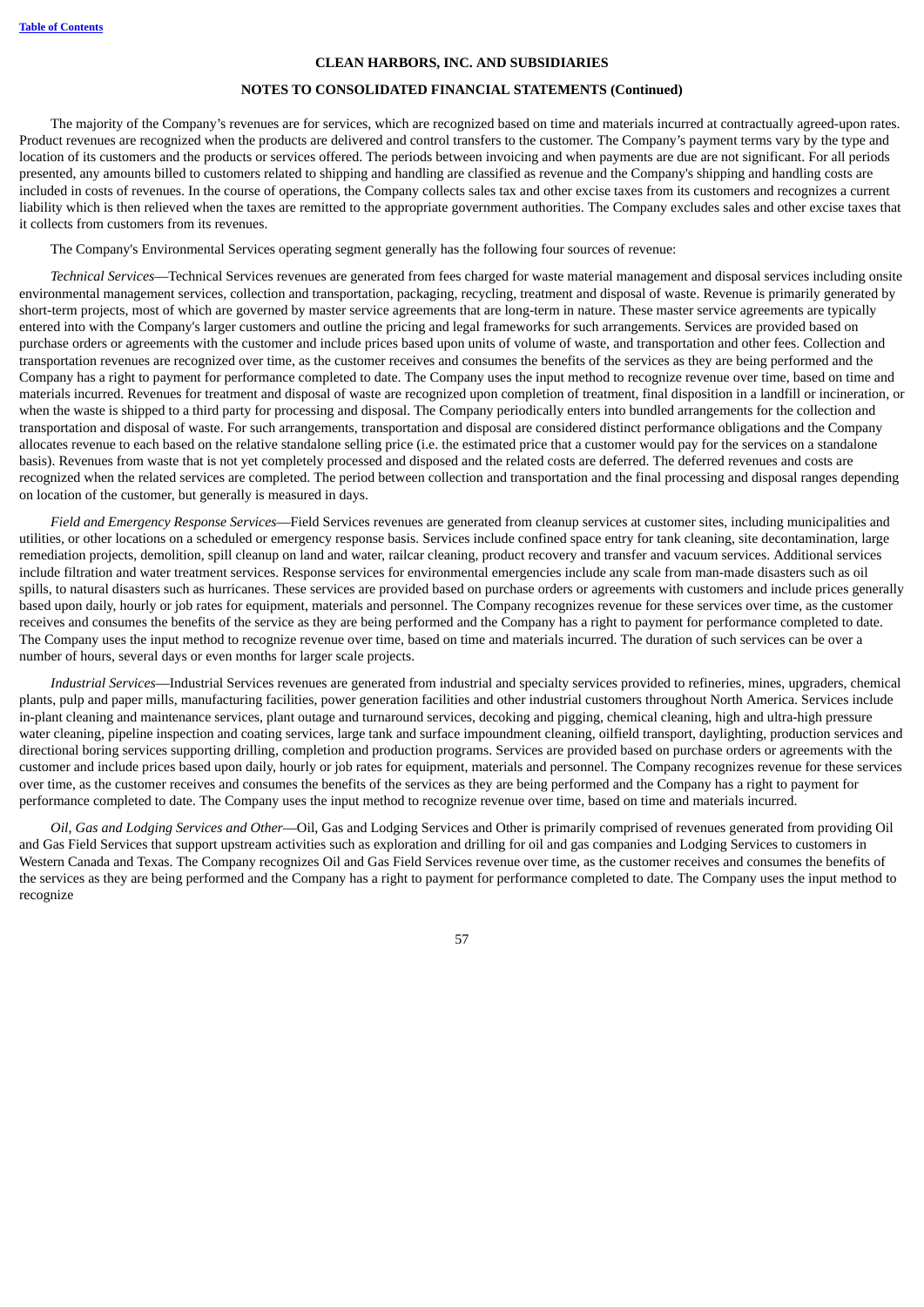### **NOTES TO CONSOLIDATED FINANCIAL STATEMENTS (Continued)**

revenue over time, based on time and materials incurred. Revenue for lodging accommodation services is recognized over time based on passage of time.

#### The Company's Safety-Kleen operating segment generally has the following two sources of revenue:

*Safety-Kleen Environmental Services*—Safety-Kleen Environmental Services revenues are generated from providing parts washer services, containerized waste handling and disposal services, oil collection services, vacuum services, direct sales of blended oil products, and other complementary services and product sales. Containerized waste services consist of profiling, collecting, transporting and recycling or disposing of a wide variety of waste. Other products and services include sale of complementary supply products including automotive fluids and shop supplies and other environmental services. Parts washer services include customer use of our parts washer equipment, cleaning and maintenance of the parts washer equipment and removal and replacement of used cleaning fluids. Parts washer services are considered a single performance obligation due to the highly integrated and interdependent nature of the arrangement. Revenue from parts washer services is recognized over the service interval as the customer receives the benefit of the services. Collection and transportation revenues are recognized over time, as the customer receives and consumes the benefits of the services as they are being performed and the Company has a right to payment for performance completed to date. The Company uses the input method to recognize revenue over time, based on time and materials incurred. Product revenue is recognized upon the transfer of control whereby control transfers when the products are delivered to the customer.

*Safety-Kleen Oil*—Revenues from Safety-Kleen Oil, previously referred to as Kleen Performance Products, are generated from sales of high-quality base and blended lubricating oils to third-party distributors, government agencies, fleets, railroads and industrial customers. The business also sells recycled fuel oil to asphalt plants, industrial plants and pulp and paper companies. The used oil is also processed into vacuum gas oil which can be further re-refined into lubricant base oils or sold directly into the marine diesel oil fuel market. Revenue for oil products is recognized at a point in time, upon the transfer of control. Control transfers when the products are delivered to the customer.

The Company adopted Accounting Standards Codification 606, *Revenue from contracts with customers,* on January 1, 2018 without adjusting prior period amounts. The only significant impact from the adoption of this standard related to incremental disclosures now required. Upon adoption, a cumulative effect adjustment was not recorded.

#### *Foreign Currency*

The Company has international operations, substantially all of which are located in Canada. The functional currencies of those operations are the local currency and therefore assets and liabilities of those foreign operations are translated to U.S. Dollars at the exchange rate in effect at the balance sheet date and revenue and expenses at the average exchange rate for the period. Gains and losses from the translation of the consolidated financial statements of foreign subsidiaries into U.S. Dollars are included in stockholders' equity as a component of accumulated other comprehensive loss. Gains and losses from transactions not denominated in the functional currency of an entity are recognized in the consolidated statements of operations. Recorded balances that are denominated in a currency other than the functional currency are remeasured to the functional currency using the exchange rate at the balance sheet date and gains or losses are recorded in the consolidated statements of operations.

#### *Advertising Expense*

Advertising costs are expensed as incurred. Advertising expense was \$9.8 million in 2019, \$10.5 million in 2018 and \$11.8 million in 2017.

#### *Stock-Based Compensation*

Stock-based compensation cost is measured at the grant date based on the fair value of the award and is recognized as expense over the requisite service period, which generally represents the vesting period. In addition, the Company issues awards with performance targets established at the grant date. The expense for these awards is recognized over the requisite service period when management believes it is probable those performance targets will be achieved. The fair value of the Company's grants are based on the closing price of the Company's common stock on the respective dates of grant. Forfeitures are recognized as they occur.

#### *Income Taxes*

Current income tax expense approximates cash to be paid or refunded for taxes for the applicable period. Deferred tax expense or benefit is the result of changes between deferred tax assets and liabilities. Deferred tax assets and liabilities are

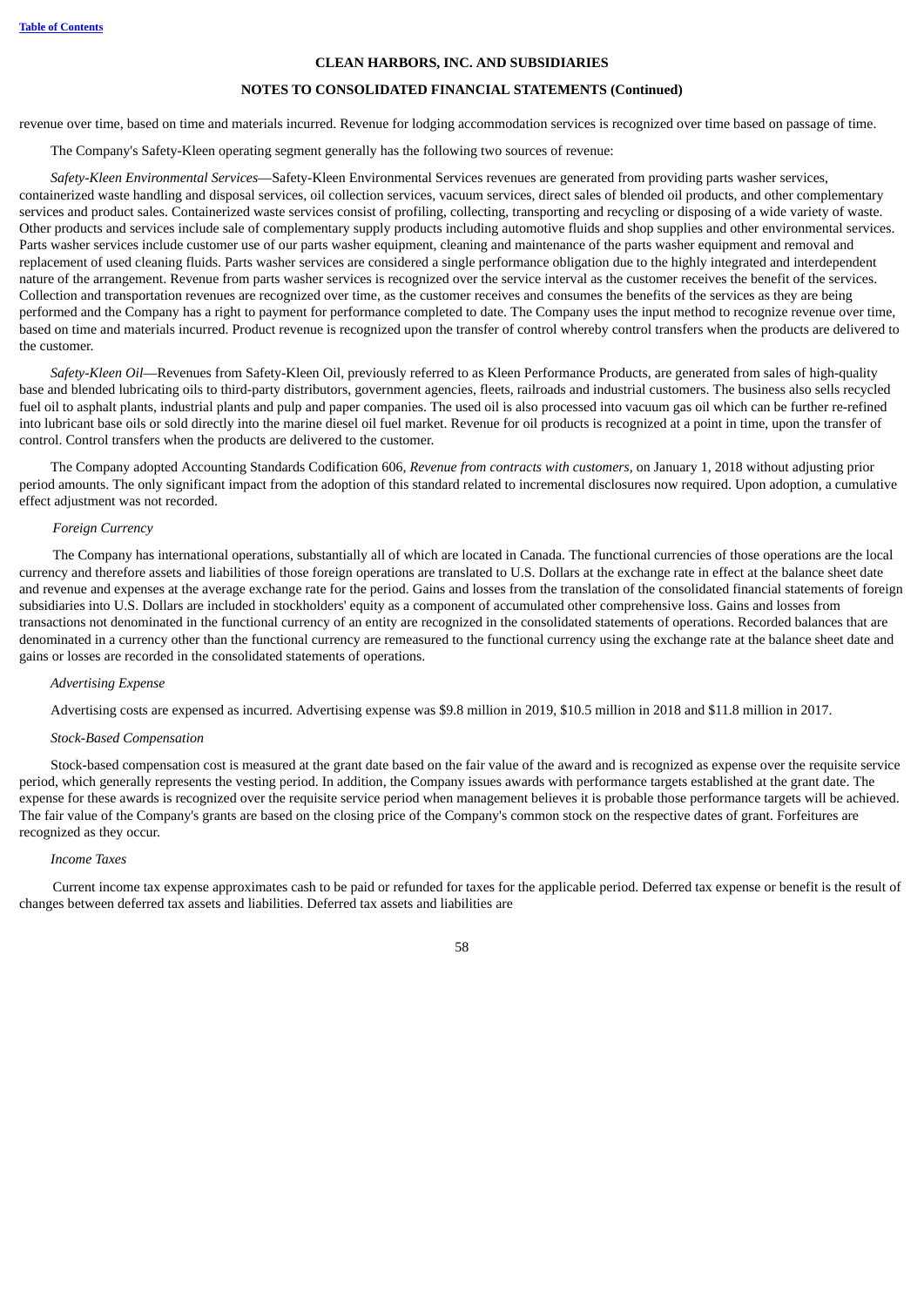#### **NOTES TO CONSOLIDATED FINANCIAL STATEMENTS (Continued)**

determined based upon the temporary differences between the financial statement basis and tax basis of assets and liabilities as well as from net operating loss and tax credit carryforwards as measured by the enacted tax rates which will be in effect when these differences reverse. The effect of a change in tax rates on deferred tax assets and liabilities is generally recognized in income in the period that includes the enactment date. The Company evaluates the recoverability of future tax deductions and credits and a valuation allowance is established by tax jurisdiction when, based on an evaluation of both positive and negative objective verifiable evidence, it is more likely than not that some portion or all of deferred tax assets will not be realized.

The Company recognizes and measures a tax benefit from uncertain tax positions when it is more likely than not that the tax position will be sustained upon examination by the taxing authorities, based on the technical merits of the position. The Company recognizes a liability for unrecognized tax benefits resulting from uncertain tax positions taken or expected to be taken in a tax return. The Company adjusts these liabilities when its judgment changes as a result of the evaluation of new information not previously available. Due to the complexity of some of these uncertainties, the ultimate resolution may result in a payment that is materially different from the current estimate or future recognition of an unrecognized benefit. These differences will be reflected as increases or decreases to income tax expense in the period in which they are determined.

The Company recognizes interest and penalties related to unrecognized tax benefits within the provision (benefit) for income taxes line in the consolidated statements of operations. Accrued interest and penalties are included within the deferred taxes, unrecognized tax benefits and other long-term liabilities line in the consolidated balance sheet.

# *Earnings per Share ("EPS")*

Basic EPS is calculated by dividing net income by the weighted average number of common shares outstanding during the period. Diluted EPS gives effect to all potentially dilutive common shares that were outstanding during the period.

#### *Leases*

The Company's leases predominately relate to real estate and equipment such as vehicles and industrial equipment utilized in operations as well as rail cars utilized in connection with the Company's transportation needs. Contracts are reviewed at inception to determine if the arrangement is a lease and, if so, whether it is an operating or finance lease. For all of its leases, the Company has elected not to separate lease and nonlease components, such as common area maintenance.

The Company generally enters into real estate leases with five to ten-year terms and non-real estate leases with two to seven-year terms. In the normal course of business, the Company also enters into short-term leases having terms of less than one-year. These leases are generally equipment leases entered into for short periods of time (e.g. daily, weekly or monthly) to satisfy immediate and/or short-term operational needs of the business which can arise based upon the nature of particular services performed or seasonality factors. The Company has elected not to recognize right of use ("ROU") assets and lease liabilities for these short-term leases. Expense for all such short-term leases is disclosed as short-term lease cost as shown in Note 19, "Leases."

Operating and finance leases with terms exceeding one year are recognized as ROU assets and lease liabilities and measured based on the present value of the future lease payments over the lease term at commencement date. When applicable, the ROU asset includes any lease payments made at or before the commencement date and initial direct costs incurred and is reduced by lease incentives received under the lease agreement.

Certain of the Company's real estate leases contain escalating future lease payments. Escalating lease payments that are based upon explicit amounts contained in the lease or an index (e.g., consumer price index) are included in its determination of future lease payments to determine the ROU asset and lease liability recognized at the commencement date. Any differences in the future lease payments from initial recognition are not anticipated to be material and will be recorded as variable lease cost in the period incurred. The variable lease cost will also include the Company's portion of property tax, utilities and common area maintenance. A significant portion of the Company's real estate lease agreements include renewal periods at the Company's option. The Company includes these renewal periods in the lease term only when renewal is reasonably certain based upon facts and circumstances specific to the lease and known by the Company. The Company uses its incremental borrowing rate on collateralized debt based on the information available at the lease commencement date in determining the present value of future lease payments as the implicit rate is typically not readily determinable.

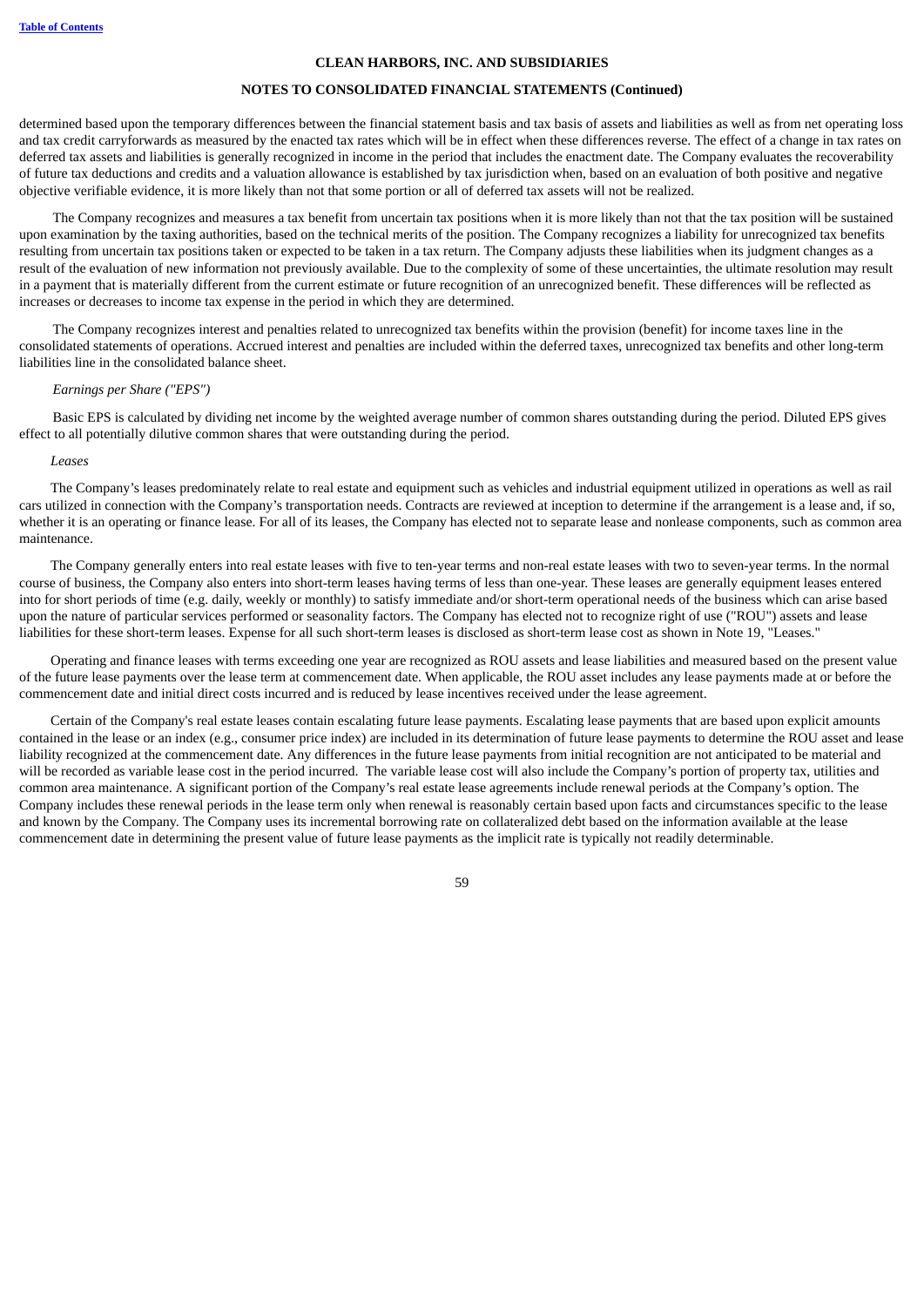### **NOTES TO CONSOLIDATED FINANCIAL STATEMENTS (Continued)**

#### *Recent Accounting Pronouncements*

#### *Standards implemented*

In February 2016, the Financial Accounting Standards Board issued Accounting Standards Update 2016-02, *Leases (Topic 842)*. The amendment increases transparency and comparability among organizations by recognizing lease assets and lease liabilities on the balance sheet and disclosing key information about leasing arrangements. The Company adopted Topic 842 on January 1, 2019 using the modified retrospective method of adoption. Prior period amounts have not been adjusted and continue to be reported in accordance with the Company's historical accounting methodology pursuant to ASC 840, *Leases*. As permitted under the transition guidance, the Company elected to apply the package of three practical expedients for all existing leases which, among other things, allowed the Company to maintain the lease classification for all existing leases at the adoption date. The adoption of Topic 842 resulted in the recognition of ROU assets of \$185.5 million and total current and noncurrent lease liabilities of \$188.5 million at adoption. Additionally, Topic 842 required new and expanded disclosures to enable users of financial statements to assess the amount, timing and uncertainty of cash flows arising from leases. The standard did not have a material impact on the consolidated statements of operations or cash flows.

## **(3) REVENUES**

## **Disaggregation of Revenue**

We disaggregate the Company's third party revenues by geographic location and source of revenue as we believe these categories depict how revenue and cash flows are affected by economic factors (in thousands):

|                                         | For the year ended December 31, 2019 |              |           |               |       |               |              |  |  |  |
|-----------------------------------------|--------------------------------------|--------------|-----------|---------------|-------|---------------|--------------|--|--|--|
|                                         | <b>Environmental Services</b>        | Safety-Kleen |           | Corporate     |       |               | <b>Total</b> |  |  |  |
| <b>Primary Geographical Markets</b>     |                                      |              |           |               |       |               |              |  |  |  |
| <b>United States</b>                    | \$<br>1,721,322                      | \$           | 1,220,096 | \$            | (586) | - \$          | 2,940,832    |  |  |  |
| Canada                                  | 371,041                              |              | 98,595    |               | 1,722 |               | 471,358      |  |  |  |
| Total third party revenues              | 2,092,363                            | \$           | 1,318,691 | \$            | 1,136 | S.            | 3,412,190    |  |  |  |
|                                         |                                      |              |           |               |       |               |              |  |  |  |
| Sources of Revenue (1)                  |                                      |              |           |               |       |               |              |  |  |  |
| <b>Technical Services</b>               | \$<br>1,120,043                      | -\$          |           | <sup>\$</sup> |       | <sup>\$</sup> | 1,120,043    |  |  |  |
| Field and Emergency Response Services   | 340,906                              |              |           |               |       |               | 340,906      |  |  |  |
| <b>Industrial Services</b>              | 514,390                              |              |           |               |       |               | 514,390      |  |  |  |
| Oil, Gas and Lodging Services and Other | 117,024                              |              |           |               | 1,136 |               | 118,160      |  |  |  |
| Safety-Kleen Environmental Services     |                                      |              | 851,520   |               |       |               | 851,520      |  |  |  |
| Safety-Kleen Oil <sup>(2)</sup>         |                                      |              | 467,171   |               |       |               | 467,171      |  |  |  |
| Total third party revenues              | \$<br>2,092,363                      | \$.          | 1,318,691 | -\$           | 1,136 | <sup>\$</sup> | 3,412,190    |  |  |  |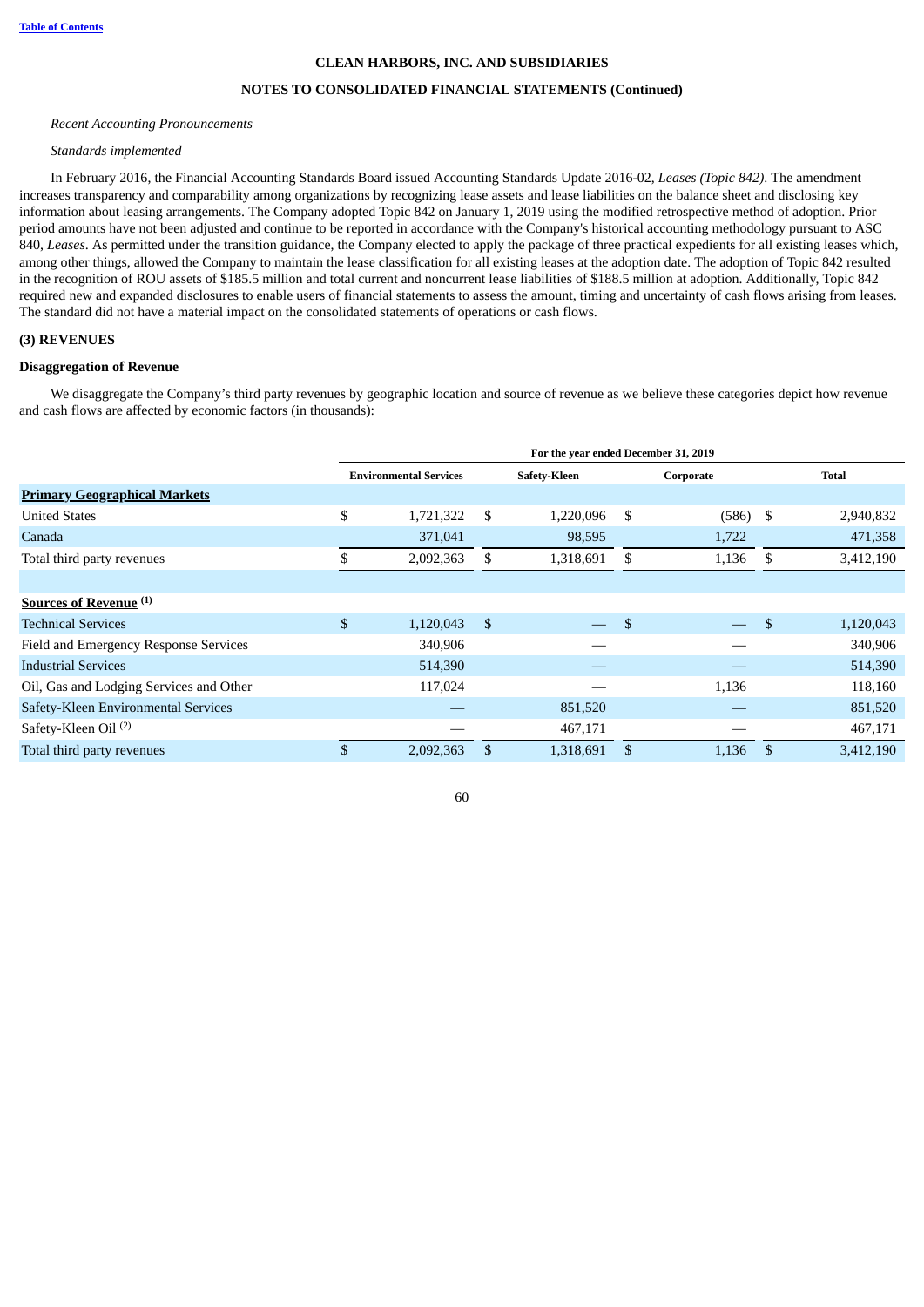## **NOTES TO CONSOLIDATED FINANCIAL STATEMENTS (Continued)**

|                                         | For the year ended December 31, 2018          |           |    |           |              |              |     |           |  |  |
|-----------------------------------------|-----------------------------------------------|-----------|----|-----------|--------------|--------------|-----|-----------|--|--|
|                                         | Safety-Kleen<br><b>Environmental Services</b> |           |    | Corporate |              | <b>Total</b> |     |           |  |  |
| <b>Primary Geographical Markets</b>     |                                               |           |    |           |              |              |     |           |  |  |
| <b>United States</b>                    | \$                                            | 1,598,402 | \$ | 1,196,661 | \$           | 1,082        | \$  | 2,796,145 |  |  |
| Canada                                  |                                               | 405,441   |    | 98,694    |              | 23           |     | 504,158   |  |  |
| Total third party revenues              | \$                                            | 2,003,843 | S  | 1,295,355 | \$           | 1,105        | S.  | 3,300,303 |  |  |
|                                         |                                               |           |    |           |              |              |     |           |  |  |
| <b>Sources of Revenue (1)</b>           |                                               |           |    |           |              |              |     |           |  |  |
| <b>Technical Services</b>               | \$                                            | 1,037,388 | \$ |           | $\mathbb{S}$ |              | \$  | 1,037,388 |  |  |
| Field and Emergency Response Services   |                                               | 304,727   |    |           |              |              |     | 304,727   |  |  |
| <b>Industrial Services</b>              |                                               | 541,895   |    |           |              |              |     | 541,895   |  |  |
| Oil, Gas and Lodging Services and Other |                                               | 119,833   |    |           |              | 1,105        |     | 120,938   |  |  |
| Safety-Kleen Environmental Services     |                                               |           |    | 795,077   |              |              |     | 795,077   |  |  |
| Safety-Kleen Oil <sup>(2)</sup>         |                                               |           |    | 500,278   |              |              |     | 500,278   |  |  |
| Total third party revenues              | \$                                            | 2,003,843 | S  | 1,295,355 | \$           | 1,105        | \$. | 3,300,303 |  |  |

(1) All revenue except oil and oil product sales within Safety-Kleen Oil and product sales within Safety-Kleen Environmental Services, which include various automotive related fluids, shop supplies and direct blended oil sales, are recognized over time. Safety-Kleen Oil and Safety-Kleen Environmental Services product sales are recognized at a point in time.

(2) Safety-Kleen Oil was formerly known as Kleen Performance Products.

## **Contract Balances**

\_\_\_\_\_\_\_\_\_\_\_\_\_\_\_\_\_\_\_\_\_

| (in thousands)                          | <b>December 31, 2019</b> |         | <b>December 31, 2018</b> |  |
|-----------------------------------------|--------------------------|---------|--------------------------|--|
| <b>Receivables</b>                      |                          | 644.738 | 606.952                  |  |
| Contract assets (unbilled receivables)  |                          | 56.326  | 54.794                   |  |
| Contract liabilities (deferred revenue) |                          | 73,370  | 61,843                   |  |

The timing of revenue recognition, billings and cash collections results in billed accounts receivable, unbilled receivables (contract assets) and customer advances and deposits or deferred revenue (contract liabilities) on the consolidated balance sheet. Generally, billing occurs subsequent to revenue recognition, as a right to payment is not just subject to passage of time, resulting in contract assets. Contract assets are generally classified as current. The Company sometimes receives advances or deposits from its customers before revenue is recognized, resulting in contract liabilities. These assets and liabilities are reported on the consolidated balance sheet on a contract-by-contract basis at the end of each reporting period. The contract liability balances at the beginning of each period presented were generally fully recognized in the subsequent three-month period.

## **Variable Consideration**

The nature of the Company's contracts give rise to certain types of variable consideration, including in limited cases volume discounts. Accordingly, management establishes a revenue allowance to cover the estimated amounts of revenue that may need to be credited to customers' accounts in future periods. The Company estimates the amount of variable consideration to include in the estimated transaction price based on historical experience, anticipated performance and its best judgment at the time and to the extent it is probable that a significant reversal of cumulative revenue recognized will not occur when the uncertainty associated with the variable consideration is resolved.

## **Contract Costs**

Contract costs include direct and incremental costs to obtain or fulfill a contract. The Company's contract costs that are subject to capitalization are comprised of costs associated with parts washer services and costs associated with the treatment and disposal of waste. Parts washer costs include costs of solvent, commissions paid relating to revenue generated from parts washer services, and transportation costs associated with transferring the product picked up from the services as it is returned to the Company's facilities or a third party site. Costs related to the treatment of waste include costs for waste receiving, drum movement and storage, waste consolidation and transportation between facilities. Deferred costs associated with parts washer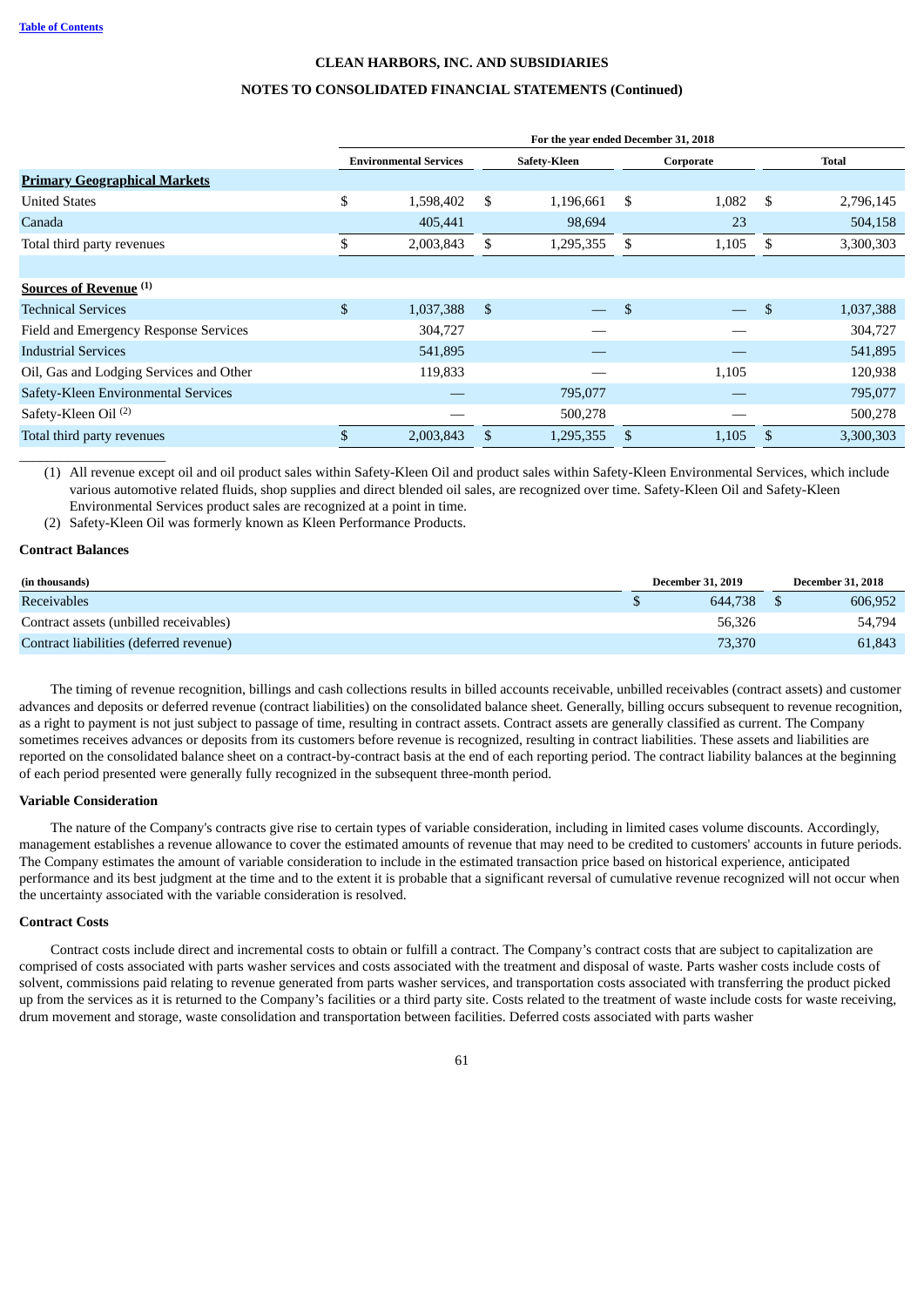### **NOTES TO CONSOLIDATED FINANCIAL STATEMENTS (Continued)**

services are amortized ratably over the average service interval, which ranges between four and 16 weeks. Deferred costs related to treatment and disposal of waste are recognized when the corresponding waste is disposed of and are included in deferred costs within total current assets in the Company's consolidated balance sheets. The deferred contract cost balances at the beginning of each period presented were fully recognized in cost of revenue in the subsequent threemonth period.

## **(4) BUSINESS COMBINATIONS**

## *2019 Acquisitions*

On May 31, 2019, the Company acquired a privately-owned business for \$14.8 million in cash consideration. The acquired company expands the environmental services and hazardous materials management services of the Company and is included in the Environmental Services segment. In connection with this acquisition, a preliminary goodwill amount of \$7.4 million was recognized.

On March 1, 2019, the Company acquired certain assets of a privately-owned business for \$10.4 million. The acquired business complements the Safety-Kleen segment's core service offerings, such as used motor oil collection, parts washers, oil filter recycling and vacuum services. In connection with this acquisition, a preliminary goodwill amount of \$5.2 million was recognized.

The results of operations of these acquired businesses were not material in 2019. Pro forma revenue and earnings amounts on a combined basis as if these acquisitions had been completed on January 1, 2018 are immaterial to the consolidated financial statements of the Company since that date.

#### *2018 Acquisitions*

On August 31, 2018, the Company acquired a privately-owned company which expands the environmental services and waste oil capabilities of the Company for a \$26.7 million purchase price, net of cash. The acquired company is included in the Safety-Kleen and Environmental Services segments. In connection with this acquisition, a goodwill amount of \$12.3 million was recognized. The results of operations of this acquired business were not material in 2018.

On February 23, 2018, the Company completed the acquisition of the U.S. Industrial Cleaning Business of Veolia Environmental Services North America LLC (the "Veolia Business"). The acquisition provides significant scale and industrial services capabilities while increasing the size of the Company's existing U.S. Industrial Services business. The Company acquired the Veolia Business for a purchase price of \$124.5 million. The Veolia Business has been integrated into the Environmental Services segment. The amount of revenue from the Veolia Business included in the Company's results of operations for the year ended December 31, 2018 was \$154.0 million. The amount of pre-tax loss from the Veolia Business included in the Company's results of operations for the year ended December 31, 2018 was \$0.9 million, which included \$14.6 million in depreciation expense as well as \$0.6 million of amortization expense related to intangible assets. During the year ended December 31, 2018, the Company incurred acquisition-related costs of approximately \$1.4 million in connection with the transaction which are included in selling, general and administrative expenses in the consolidated statements of operations.

The Company finalized purchase accounting for the Veolia Business in the first quarter of 2019. The components and allocation of the purchase price for the Veolia Business consist of the following amounts (in thousands):

|                                                    |   | <b>Final Allocation</b> |
|----------------------------------------------------|---|-------------------------|
| Accounts receivable, including unbilled receivable | D | 39,558                  |
| Inventories and supplies                           |   | 1,126                   |
| Prepaid expenses and other current assets          |   | 828                     |
| Property, plant and equipment                      |   | 72,243                  |
| Permits and other intangibles                      |   | 5,140                   |
| Current liabilities                                |   | (18, 372)               |
| Closure and post-closure liabilities               |   | (354)                   |
| Total identifiable net assets                      |   | 100,169                 |
| Goodwill                                           |   | 24,331                  |
| Total purchase price                               |   | 124,500                 |
|                                                    |   |                         |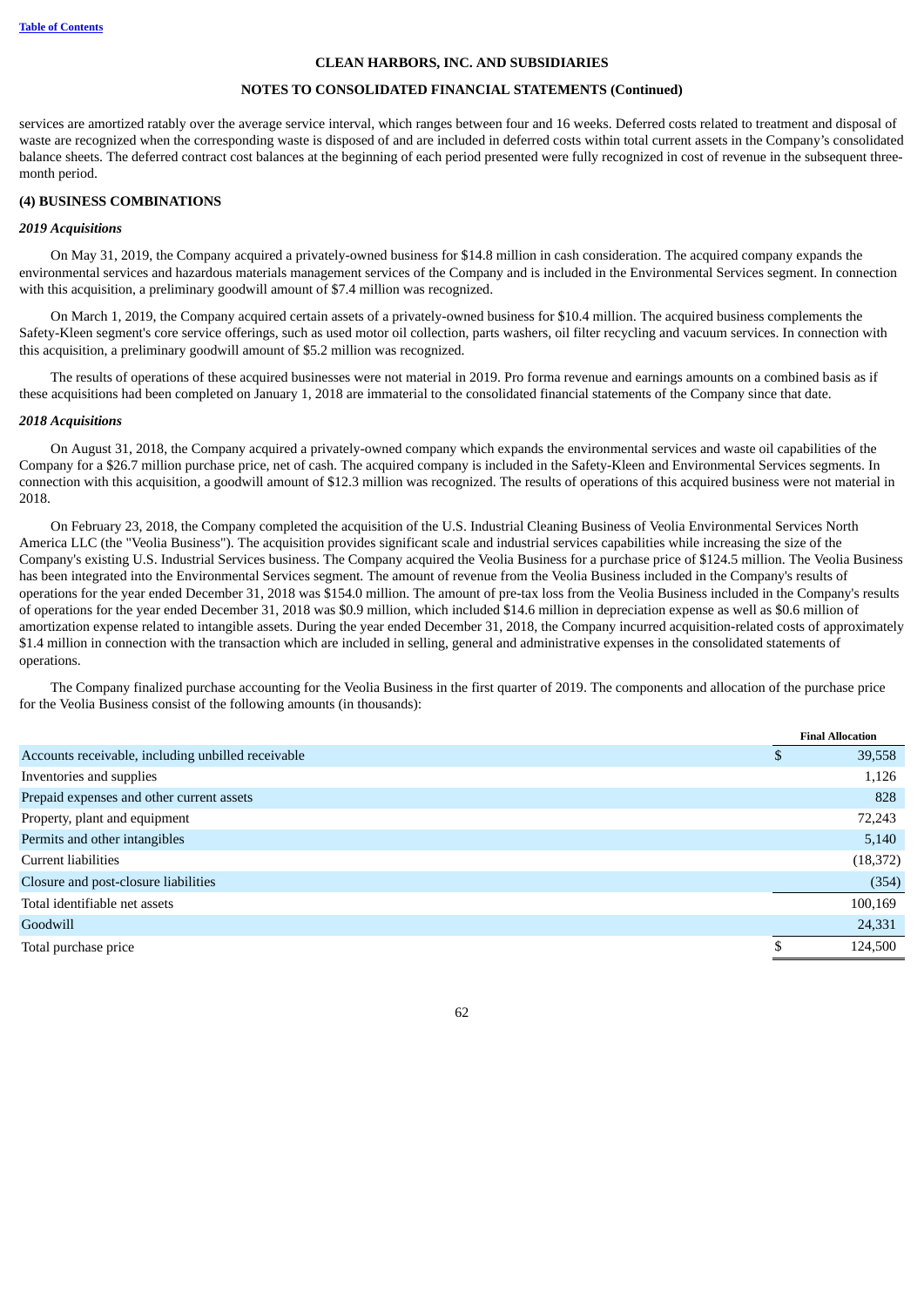### **NOTES TO CONSOLIDATED FINANCIAL STATEMENTS (Continued)**

The weighted average amortization period for the intangibles acquired is 8.2 years. The excess of the total purchase price, which includes the aggregate cash consideration paid in excess of the fair value of the tangible net assets and intangible assets acquired, was recorded as goodwill. The goodwill recognized is attributable to the expected operating synergies and growth potential that the Company expects to realize from this acquisition. Goodwill generated from the acquisition is deductible for tax purposes.

Pro forma revenue and earnings amounts on a combined basis as if this acquisition had been completed on January 1, 2017 are immaterial to the consolidated financial statements of the Company since that date.

#### *2017 Acquisitions*

On July 14, 2017, the Company acquired Lonestar West Inc. ("Lonestar"), a public company headquartered in Alberta, Canada, for CAD \$41.8 million, (\$33.1 million USD at acquisition date), net of cash acquired, which included an equity payout of CAD \$0.72 per share to Lonestar shareholders and the assumption of approximately CAD \$21.3 million (\$16.8 million USD at acquisition date) in outstanding debt, which Clean Harbors subsequently repaid. The acquisition supports the Company's growth in the daylighting and hydro excavation services markets. In addition to increasing the size of the Company's hydro vacuum fleet, Lonestar's network of locations provides the Company with direct access to key geographic markets in both the United States and Canada. The acquired company is included in the Environmental Services segment. In connection with this acquisition a goodwill amount of \$2.8 million was recognized.

On January 31, 2017, the Company acquired a privately held company for a purchase price of approximately \$11.9 million in cash, net of cash acquired. The acquired business produces and distributes oil products and therefore complements the Company's closed loop model as it relates to the sale of its oil products. The acquired company is included in the Safety-Kleen segment. In connection with this acquisition a goodwill amount of \$5.0 million was recognized.

The combined amount of direct revenues from the acquisitions included in the Company's results of operations for the year ended December 31, 2017 was approximately \$14.5 million.

## **(5) DISPOSITION OF BUSINESS**

On June 30, 2017, the Company completed the sale of its Transformer Services business, a non-core business within the Environmental Services operating segment. The Transformer Services business was sold for \$45.5 million (\$43.4 million net of \$2.1 million in transactional related costs). As a result of the sale, the Company recognized a pre-tax gain of \$30.7 million in gain on sale of businesses in the Company's consolidated statement of operations for the year ended December 31, 2017.

### **(6) INVENTORIES AND SUPPLIES**

Inventories and supplies consisted of the following (in thousands):

|                                |    | <b>December 31, 2019</b> | <b>December 31, 2018</b> |
|--------------------------------|----|--------------------------|--------------------------|
| Oil and oil related products   | Φ  | 75,408                   | 70,823                   |
| Supplies and drums             |    | 115,128                  | 104,609                  |
| Solvent and solutions          |    | 9,973                    | 10,657                   |
| Other                          |    | 14.235                   | 13,390                   |
| Total inventories and supplies | ۵D | 214,744                  | 199,479                  |

Supplies and drums consist primarily of drums and containers used in providing the Company's products and services as well as critical spare parts to support the Company's incinerator and re-refinery operations. Other inventories consisted primarily of parts washer components, cleaning fluids, absorbents and automotive fluids, such as windshield washer fluid and antifreeze.

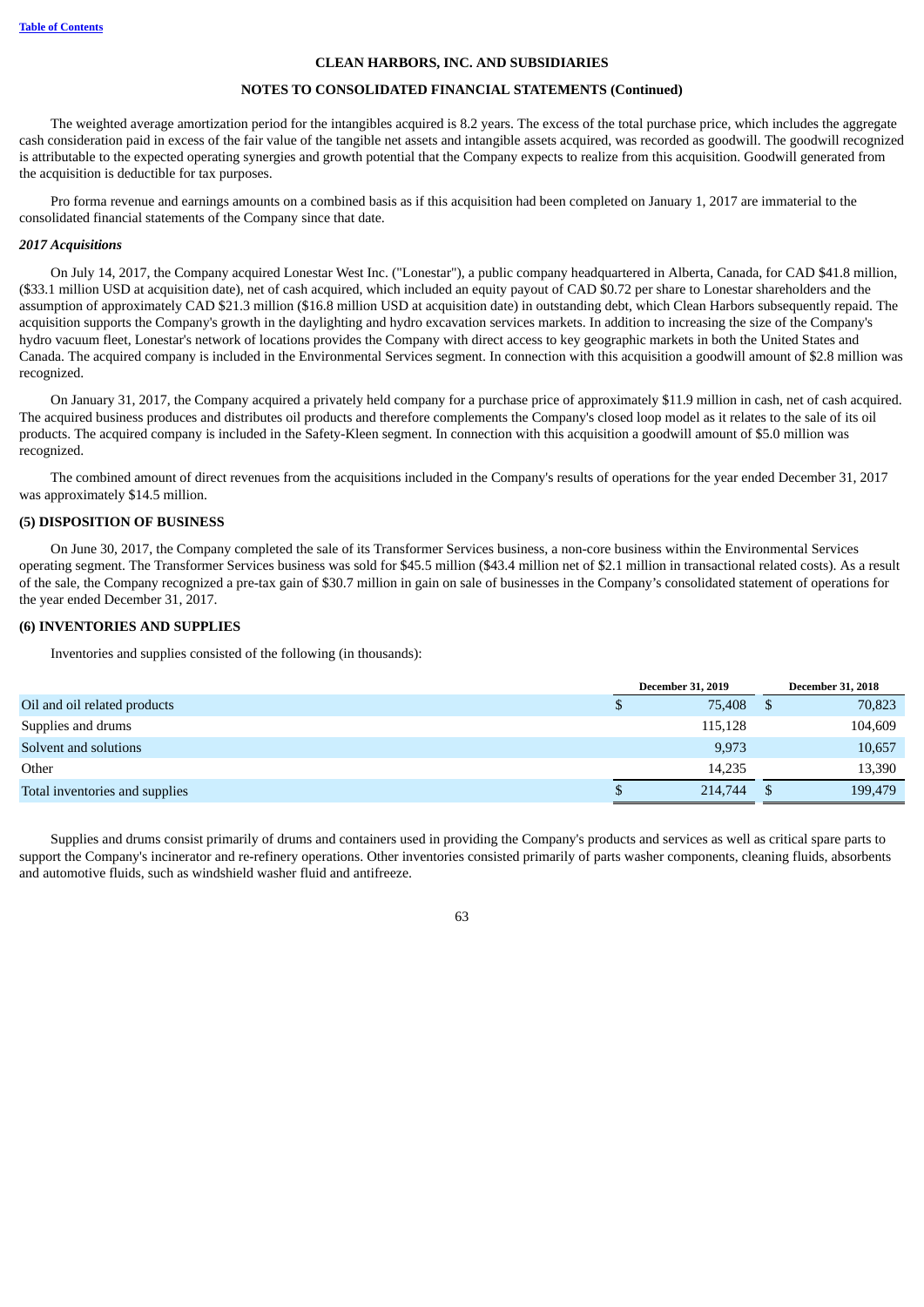### **NOTES TO CONSOLIDATED FINANCIAL STATEMENTS (Continued)**

## **(7) PROPERTY, PLANT AND EQUIPMENT**

Property, plant and equipment consisted of the following (in thousands):

|                                                  | <b>December 31, 2019</b> |      | <b>December 31, 2018</b> |
|--------------------------------------------------|--------------------------|------|--------------------------|
| Land                                             | \$<br>131,023            | - \$ | 123,734                  |
| Asset retirement costs (non-landfill)            | 15,924                   |      | 15,148                   |
| Landfill assets                                  | 182,276                  |      | 154,918                  |
| Buildings and improvements (1)                   | 499,159                  |      | 440,188                  |
| Camp and lodging equipment                       | 158,277                  |      | 152,998                  |
| Vehicles $(1)$                                   | 785,056                  |      | 721,735                  |
| Equipment                                        | 1,779,366                |      | 1,697,490                |
| Furniture and fixtures                           | 6,054                    |      | 5,453                    |
| Construction in progress                         | 36,679                   |      | 20,931                   |
|                                                  | 3,593,814                |      | 3,332,595                |
| Less - accumulated depreciation and amortization | 2,005,663                |      | 1,770,617                |
| Total property, plant and equipment, net         | 1,588,151                |      | 1,561,978                |

(1) December 31, 2019 balances inclusive of ROU assets classified as finance leases.

Depreciation expense, inclusive of landfill and finance lease amortization was \$265.5 million, \$264.3 million and \$251.4 million for the years ended December 31, 2019, 2018 and 2017, respectively.

## **(8) GOODWILL AND OTHER INTANGIBLE ASSETS**

 $\frac{1}{2}$  ,  $\frac{1}{2}$  ,  $\frac{1}{2}$  ,  $\frac{1}{2}$  ,  $\frac{1}{2}$  ,  $\frac{1}{2}$  ,  $\frac{1}{2}$  ,  $\frac{1}{2}$  ,  $\frac{1}{2}$  ,  $\frac{1}{2}$  ,  $\frac{1}{2}$  ,  $\frac{1}{2}$  ,  $\frac{1}{2}$  ,  $\frac{1}{2}$  ,  $\frac{1}{2}$  ,  $\frac{1}{2}$  ,  $\frac{1}{2}$  ,  $\frac{1}{2}$  ,  $\frac{1$ 

The changes in goodwill for the years ended December 31, 2019 and 2018 were as follows (in thousands):

| <b>Services</b> |               |         |              | <b>Totals</b> |
|-----------------|---------------|---------|--------------|---------------|
| \$<br>172,386   | <sup>\$</sup> | 306,137 | \$.          | 478,523       |
| 37,007          |               | 3.697   |              | 40,704        |
| (78)            |               |         |              | (78)          |
|                 |               |         |              |               |
| (2,296)         |               | (2,664) |              | (4,960)       |
| \$<br>207,019   | \$.           | 307,170 |              | 514,189       |
| 7,378           |               | 5.225   |              | 12,603        |
| (2,675)         |               | (1,355) |              | (4,030)       |
| 809             |               | 1,442   |              | 2,251         |
| \$<br>212.531   |               | 312.482 |              | 525,013       |
|                 | Environmental |         | Safety-Kleen |               |

The Company conducted its annual impairment test of goodwill as of December 31, 2019 and determined that no adjustment to the carrying value of goodwill for any reporting unit was then necessary because the fair values of the reporting units exceeded their respective carrying values. The fair value of all reporting units was determined using an income approach based upon estimates of future discounted cash flows. The resulting estimates of fair value were validated through the consideration of other factors such as the fair value of comparable companies to the reporting units and a reconciliation of the sum of all estimated fair values of the reporting units to the Company's overall market capitalization. In all cases, the estimated fair values of the reporting units significantly exceeded the respective carrying values.

Significant judgments and unobservable inputs categorized as Level 3 in the fair value hierarchy are inherent in the impairment tests performed and include assumptions about the amount and timing of expected future cash flows, growth rates, and the determination of appropriate discount rates. Level 3 inputs are unobservable inputs for the asset or liability in which there is little, if any, market activity for the asset or liability at the measurement date. The Company believes that the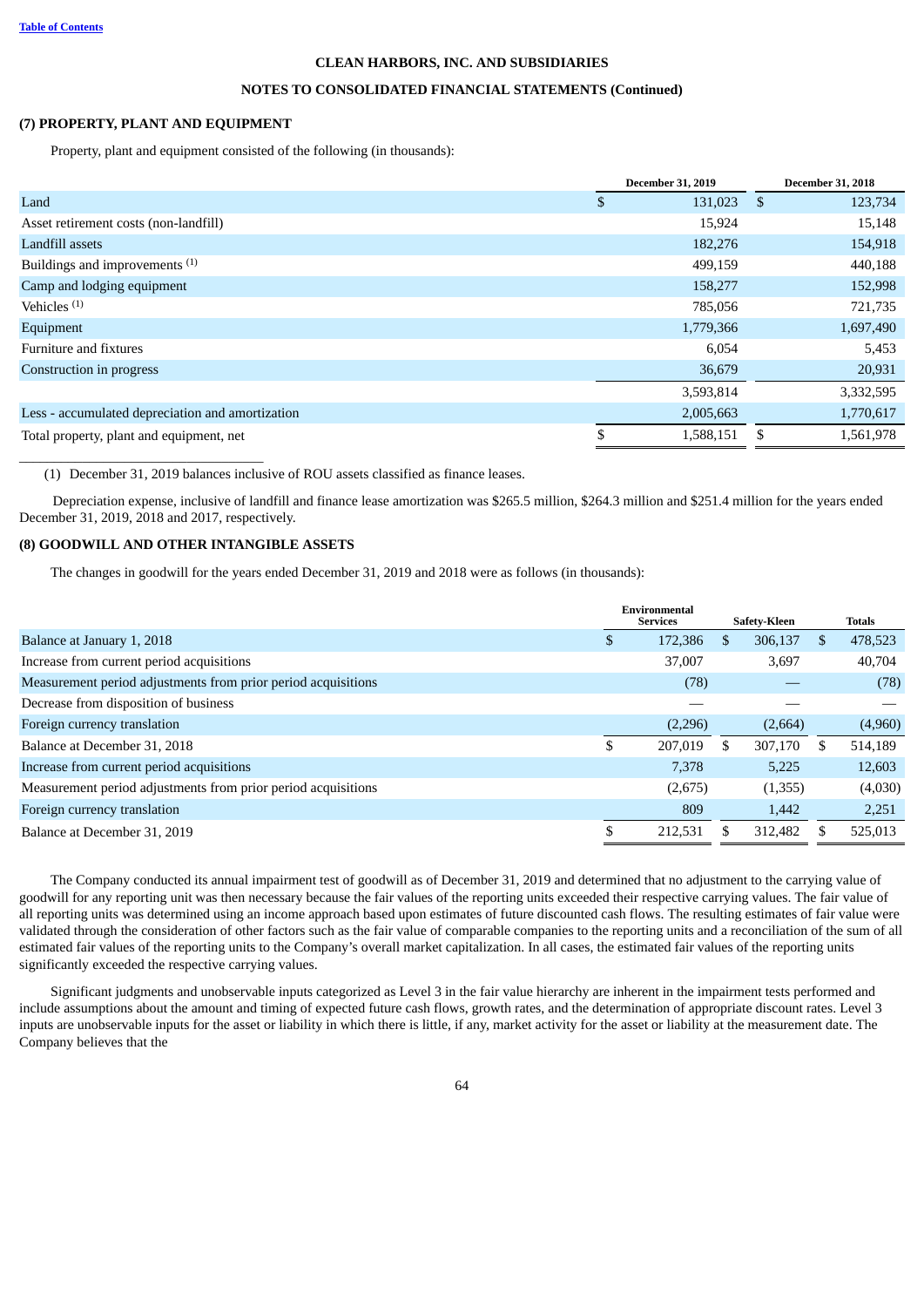## **NOTES TO CONSOLIDATED FINANCIAL STATEMENTS (Continued)**

assumptions used in its impairment tests are reasonable, but variations in any of the assumptions may result in different measurements of fair values.

The impacts of any adverse business and market conditions which impact the overall performance of the Company's reporting units will continue to be monitored. If the Company's reporting units do not achieve the financial performance that the Company expects, it is possible that goodwill impairment charges may result. There can therefore be no assurance that future events will not result in an impairment of goodwill.

As of December 31, 2019 and 2018, the Company's finite-lived and indefinite-lived intangible assets consisted of the following (in thousands):

|                                                       | <b>December 31, 2019</b> |         |  |                                           |                    | <b>December 31, 2018</b> |   |         |                             |         |              |         |     |
|-------------------------------------------------------|--------------------------|---------|--|-------------------------------------------|--------------------|--------------------------|---|---------|-----------------------------|---------|--------------|---------|-----|
|                                                       | Cost                     |         |  | <b>Accumulated</b><br><b>Amortization</b> | <b>Net</b><br>Cost |                          |   |         | Accumulated<br>Amortization |         |              |         | Net |
| <b>Permits</b>                                        | w                        | 184,235 |  | 87,228                                    | S.                 | 97,007                   | Ж | 177,583 | Ж                           | 79,358  | $\mathbf{a}$ | 98,225  |     |
| Customer and supplier relationships                   |                          | 401.696 |  | 207,884                                   |                    | 193,812                  |   | 393,487 |                             | 179,824 |              | 213,663 |     |
| Other intangible assets                               |                          | 38,331  |  | 33,018                                    |                    | 5,313                    |   | 37,262  |                             | 29,743  |              | 7,519   |     |
| Total amortizable permits and other intangible assets |                          | 624.262 |  | 328,130                                   |                    | 296,132                  |   | 608,332 |                             | 288,925 |              | 319,407 |     |
| Trademarks and trade names                            |                          | 122.934 |  |                                           |                    | 122,934                  |   | 122.468 |                             |         |              | 122,468 |     |
| Total permits and other intangible assets             |                          | 747.196 |  | 328.130                                   |                    | 419.066                  |   | 730,800 |                             | 288,925 |              | 441,875 |     |

The Company regularly monitors and assesses whether events or changes in circumstances relative to the Company's business might indicate that future cash flows attributable to the Company's asset groups may not be sufficient to recover the current value of those assets. During the year ended and as of December 31, 2019, there were no events or changes in circumstances which would indicate that the carrying values of the Company's asset groups would not be recoverable and thus no impairment charge was recorded related to the Company's long-lived assets. If expectations of future cash flows were to decrease in the future as a result of worse than expected or prolonged periods of depressed activity, future impairments may become evident.

Amortization expense of permits and other intangible assets for the years ended December 31, 2019, 2018 and 2017 were \$35.2 million, \$34.4 million and \$37.0 million, respectively.

The expected amortization of the net carrying amount of finite-lived intangible assets at December 31, 2019 is as follows (in thousands):

| <b>Years ending December 31,</b> |   | Expected<br>Amortization |
|----------------------------------|---|--------------------------|
| 2020                             | Φ | 33,083                   |
| 2021                             |   | 29,788                   |
| 2022                             |   | 29,534                   |
| 2023                             |   | 25,306                   |
| 2024                             |   | 23,921                   |
| Thereafter                       |   | 154,500                  |
|                                  |   | 296,132                  |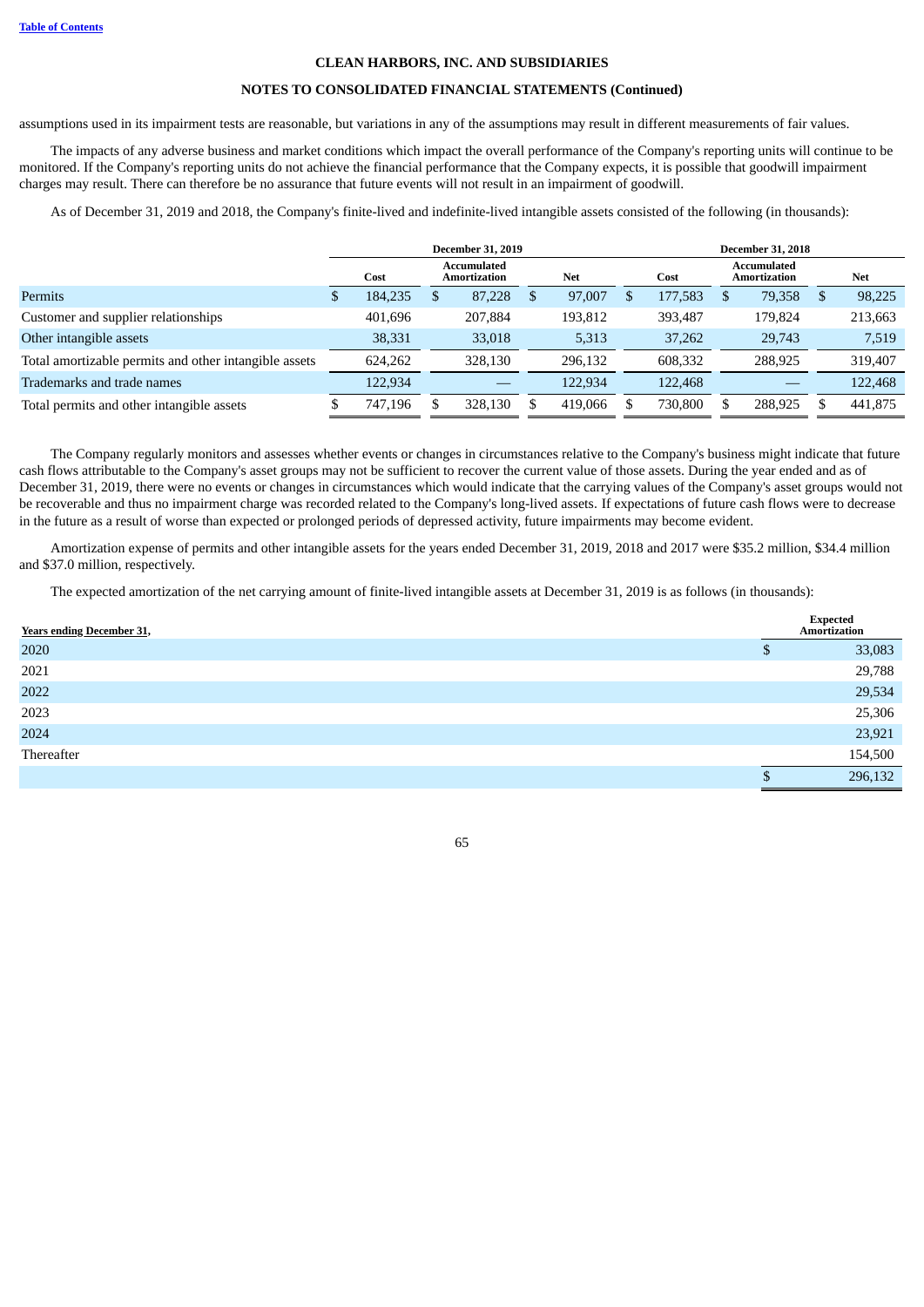## **NOTES TO CONSOLIDATED FINANCIAL STATEMENTS (Continued)**

### **(9) ACCRUED EXPENSES**

Accrued expenses consisted of the following (in thousands):

|                                                    | <b>December 31, 2019</b> |         |      | <b>December 31, 2018</b> |
|----------------------------------------------------|--------------------------|---------|------|--------------------------|
| Accrued insurance                                  |                          | 74,376  | - \$ | 70,217                   |
| Accrued interest                                   |                          | 21,222  |      | 3,930                    |
| Accrued compensation and benefits                  |                          | 72,473  |      | 77,881                   |
| Accrued income, real estate, sales and other taxes |                          | 35,749  |      | 25,670                   |
| Accrued other                                      |                          | 72,720  |      | 55,707                   |
|                                                    |                          | 276,540 |      | 233,405                  |

As of December 31, 2019 and 2018, accrued insurance included employee medical insurance costs of \$14.3 million and \$14.7 million, respectively, and accruals for losses under our workers' compensation, comprehensive general liability and vehicle liability self-insurance programs of \$59.4 million and \$53.9 million, respectively.

The increase in accrued interest from the comparable period in 2018 is due to the timing of required interest payments which changed due to the redemption of the 2021 unsecured senior notes and the issuance of the 2027 and 2029 unsecured senior notes. For additional information relating to accrued interest, see Note 12, "Financing Arrangements."

The increase in accrued income, real estate, sales and other taxes from the comparable period in 2018 is due to an increase in accrued federal tax of \$10.5 million driven by higher taxable income and the timing of tax payments.

As of December 31, 2019 and 2018, accrued other includes a derivative liability of \$20.8 million and \$8.8 million, respectively, related to the Company's cash flow hedges. The increase in the fair value of the derivative liability is mainly due to changes in variable interest rates. For additional information relating to the derivative liability, see Note 12, "Financing Arrangements."

# **(10) CLOSURE AND POST-CLOSURE LIABILITIES**

The changes to closure and post-closure liabilities (also referred to as "asset retirement obligations") from January 1, 2018 through December 31, 2019 were as follows (in thousands):

|                                                                       | Landfill<br><b>Retirement</b><br><b>Liability</b> | Non-Landfill<br><b>Retirement</b><br><b>Liability</b> | <b>Total</b>           |
|-----------------------------------------------------------------------|---------------------------------------------------|-------------------------------------------------------|------------------------|
| Balance at January 1, 2018                                            | $\mathbb{S}$<br>32,382                            | $\mathcal{S}$<br>28,655                               | $\mathbb{S}$<br>61,037 |
| Liabilities assumed in acquisitions                                   |                                                   | 685                                                   | 685                    |
| New asset retirement obligations                                      | 2,518                                             |                                                       | 2,518                  |
| Accretion                                                             | 2,537                                             | 2,567                                                 | 5,104                  |
| Changes in estimates recorded to consolidated statement of operations | (37)                                              | 1,497                                                 | 1,460                  |
| Changes in estimates recorded to consolidated balance sheet           | 1,867                                             | 64                                                    | 1,931                  |
| Expenditures                                                          | (1,224)                                           | (1,057)                                               | (2,281)                |
| Currency translation and other                                        | (234)                                             | (289)                                                 | (523)                  |
| Balance at December 31, 2018                                          | 37,809                                            | 32,122                                                | 69,931                 |
| Liabilities assumed in acquisitions                                   |                                                   | 220                                                   | 220                    |
| New asset retirement obligations                                      | 2,705                                             |                                                       | 2,705                  |
| Accretion                                                             | 2,772                                             | 2,829                                                 | 5,601                  |
| Changes in estimates recorded to consolidated statement of operations | 248                                               | 2,437                                                 | 2,685                  |
| Changes in estimates recorded to consolidated balance sheet           | 3,303                                             | 562                                                   | 3,865                  |
| Expenditures                                                          | (7,718)                                           | (2, 121)                                              | (9,839)                |
| Currency translation and other                                        | 282                                               | 201                                                   | 483                    |
| Balance at December 31, 2019                                          | \$<br>39,401                                      | \$<br>36,250                                          | 75,651<br>\$.          |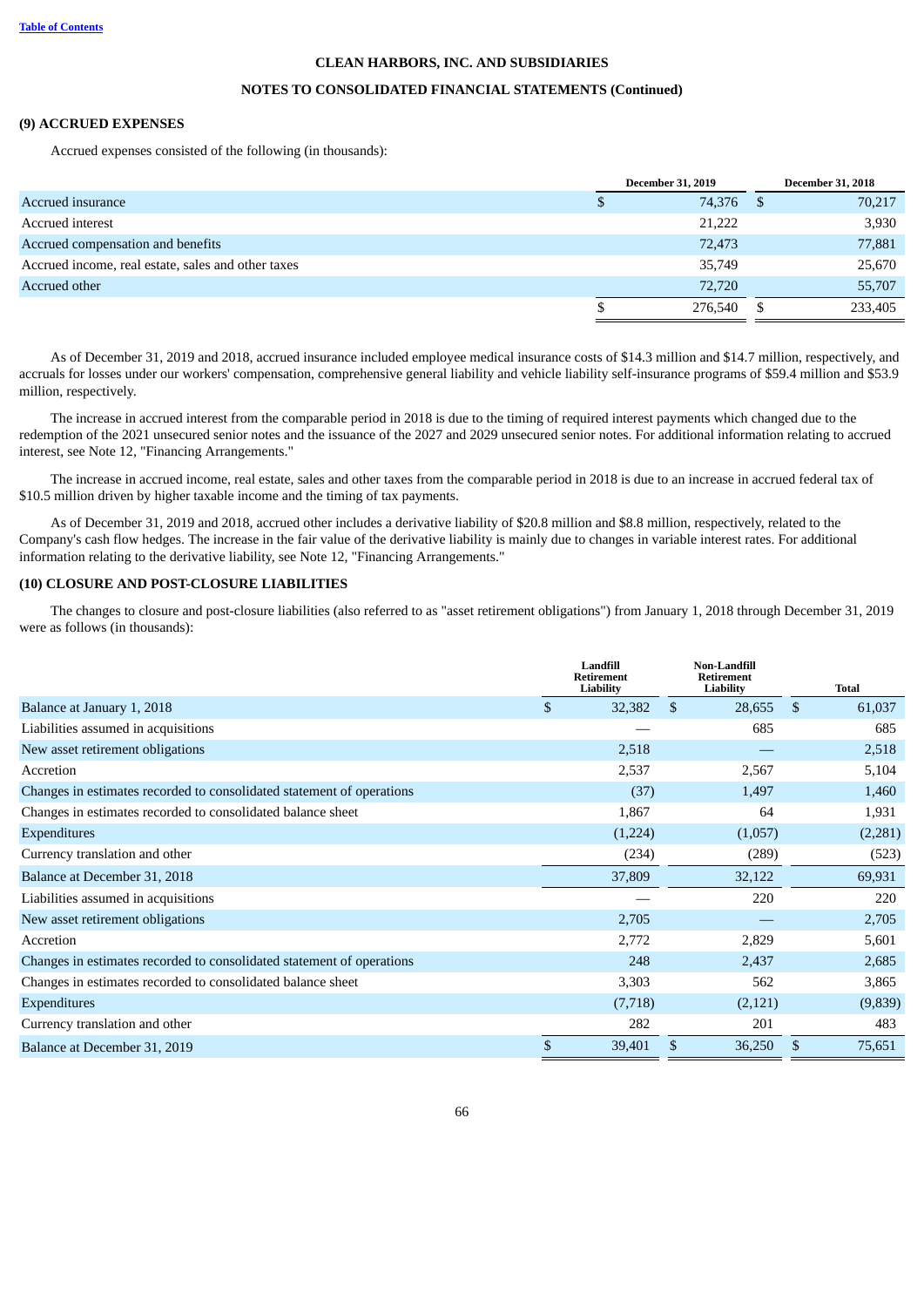## **NOTES TO CONSOLIDATED FINANCIAL STATEMENTS (Continued)**

All of the landfill facilities reflected in the above table were active as of December 31, 2019 and 2018. The 2019 and 2018 environmental changes in estimates recorded to the consolidated statements of operations include \$2.3 million and \$1.2 million, respectively, related to increased facility closure costs at one of our locations.

Anticipated payments (based on current estimated costs and anticipated timing of necessary regulatory approvals to commence work on closure and post-closure activities) for each of the next five years and thereafter are as follows (in thousands):

### **Year ending December 31,**

| Present value of closure and post-closure liabilities                                                   |     | 75,651     |
|---------------------------------------------------------------------------------------------------------|-----|------------|
| Less: Undiscounted estimated closure and post-closure liabilities relating to airspace not yet consumed |     | (90, 122)  |
| Less: Discount at credit-adjusted risk-free rate                                                        |     | (158, 186) |
| Undiscounted closure and post-closure liabilities                                                       |     | 323,959    |
| Thereafter                                                                                              |     | 277,001    |
| 2024                                                                                                    |     | 3,344      |
| 2023                                                                                                    |     | 11,329     |
| 2022                                                                                                    |     | 14,407     |
| 2021                                                                                                    |     | 10,307     |
| 2020                                                                                                    | \$. | 7,571      |
|                                                                                                         |     |            |

## **(11) REMEDIAL LIABILITIES**

The changes to remedial liabilities from January 1, 2018 through December 31, 2019 were as follows (in thousands):

| Remedial<br><b>Liabilities for</b><br>Landfill Sites |     | Remedial<br><b>Liabilities for</b><br><b>Inactive Sites</b> |     |         |                                                                                                     |          |  |  |  |  |  |  |  |  |  |  |  | <b>Total</b> |
|------------------------------------------------------|-----|-------------------------------------------------------------|-----|---------|-----------------------------------------------------------------------------------------------------|----------|--|--|--|--|--|--|--|--|--|--|--|--------------|
| 1,800<br>Ж                                           | \$. | 65,342                                                      | \$. | 57,326  | <sup>\$</sup>                                                                                       | 124,468  |  |  |  |  |  |  |  |  |  |  |  |              |
| 86                                                   |     | 2,745                                                       |     | 1,871   |                                                                                                     | 4,702    |  |  |  |  |  |  |  |  |  |  |  |              |
| (1)                                                  |     | 130                                                         |     | 558     |                                                                                                     | 687      |  |  |  |  |  |  |  |  |  |  |  |              |
| (47)                                                 |     | (3,759)                                                     |     | (4,028) |                                                                                                     | (7, 834) |  |  |  |  |  |  |  |  |  |  |  |              |
|                                                      |     | 857                                                         |     | (1,863) |                                                                                                     | (1,006)  |  |  |  |  |  |  |  |  |  |  |  |              |
| 1,838                                                |     | 65,315                                                      |     | 53,864  |                                                                                                     | 121,017  |  |  |  |  |  |  |  |  |  |  |  |              |
| 88                                                   |     | 2,639                                                       |     | 1,808   |                                                                                                     | 4,535    |  |  |  |  |  |  |  |  |  |  |  |              |
| (17)                                                 |     | (913)                                                       |     | (2,087) |                                                                                                     | (3,017)  |  |  |  |  |  |  |  |  |  |  |  |              |
| (59)                                                 |     | (5,079)                                                     |     | (3,724) |                                                                                                     | (8, 862) |  |  |  |  |  |  |  |  |  |  |  |              |
|                                                      |     | 29                                                          |     | 470     |                                                                                                     | 500      |  |  |  |  |  |  |  |  |  |  |  |              |
| 1,851<br>\$                                          | -S  | 61,991                                                      | \$. | 50,331  | \$.                                                                                                 | 114,173  |  |  |  |  |  |  |  |  |  |  |  |              |
|                                                      |     |                                                             |     |         | Remedial<br><b>Liabilities</b><br>(Including<br>Superfund) for<br>Non-Landfill<br><b>Operations</b> |          |  |  |  |  |  |  |  |  |  |  |  |              |

In 2019, the net reduction in the company's remedial liabilities from changes in estimates recorded to the consolidated statement of operations was \$3.0 million and primarily related to reductions in estimates for remedial activities at five locations. There were no significant (benefits) charges in 2018 resulting from changes in estimates for remedial liabilities.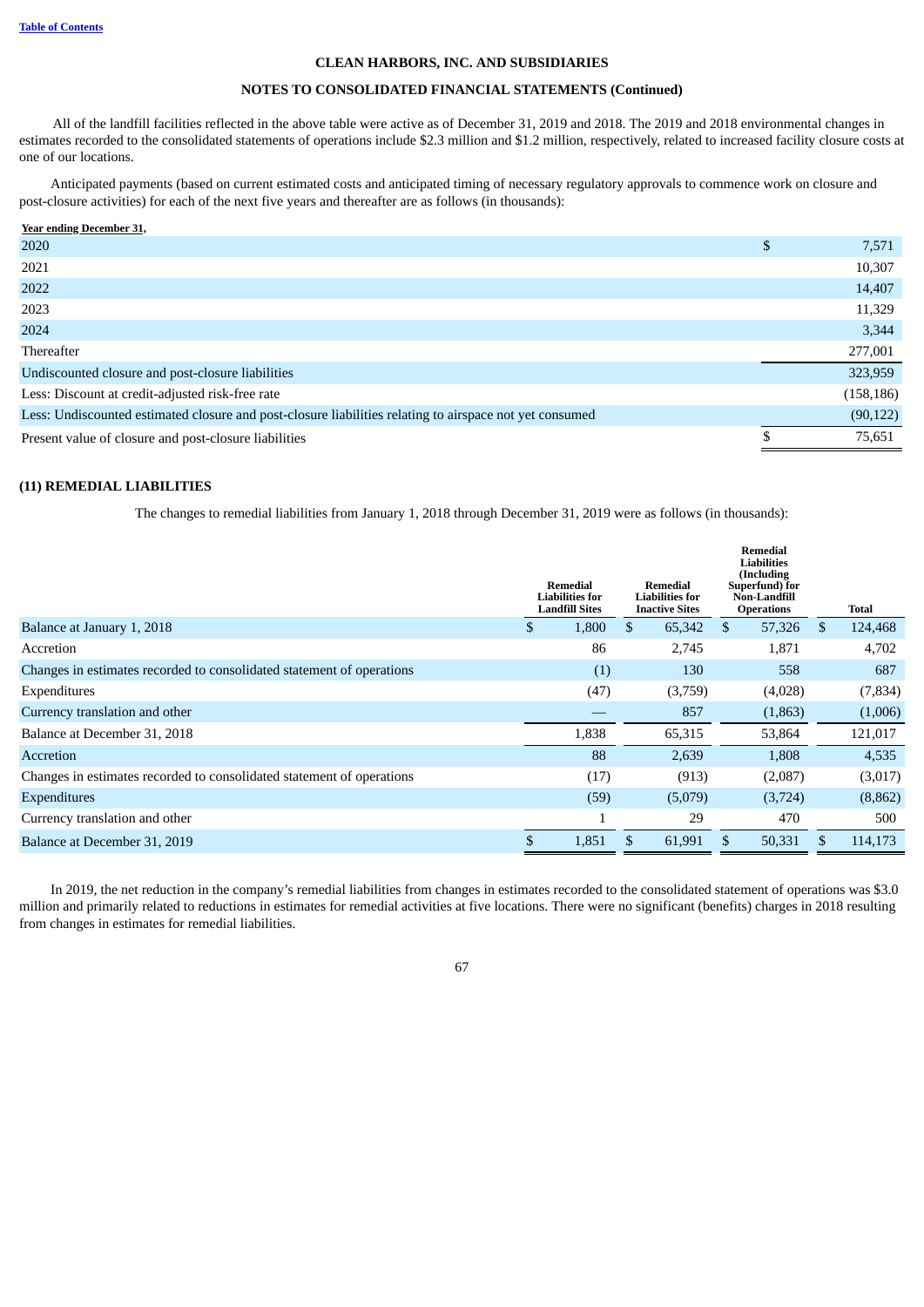## **NOTES TO CONSOLIDATED FINANCIAL STATEMENTS (Continued)**

Anticipated payments at December 31, 2019 (based on current estimated costs and anticipated timing of necessary regulatory approvals to commence work on remedial activities) for each of the next five years and thereafter were as follows (in thousands):

| <b>Year ending December 31,</b>   |              |
|-----------------------------------|--------------|
| 2020                              | \$<br>16,729 |
| 2021                              | 17,883       |
| 2022                              | 9,207        |
| 2023                              | 7,930        |
| 2024                              | 5,701        |
| Thereafter                        | 77,000       |
| Undiscounted remedial liabilities | 134,450      |
| Less: Discount                    | (20, 277)    |
| Total remedial liabilities        | 114,173      |

The following tables show, respectively, (i) the amounts of such estimated liabilities associated with the types of facilities and sites involved and (ii) the amounts of such estimated liabilities associated with each facility or site which represents at least 5% of the total and with all other facilities and sites as a group and as of December 31, 2019.

Estimates based on type of facility or site (in thousands, except percentages):

\_\_\_\_\_\_\_\_\_\_\_\_\_\_\_\_\_\_\_\_\_\_\_\_\_\_\_\_\_\_\_\_\_\_\_

| <b>Type of Facility or Site</b>                                                                                                                                                                             | Remedial<br>Liability | % of Total | Reasonably<br>Possible<br><b>Additional</b><br>Liabilities <sup>(1)</sup> |
|-------------------------------------------------------------------------------------------------------------------------------------------------------------------------------------------------------------|-----------------------|------------|---------------------------------------------------------------------------|
| Facilities now used in active conduct of the Company's business (39 facilities)                                                                                                                             | 44,381                | 38.9%      | 10,691                                                                    |
| Inactive facilities not now used in active conduct of the Company's business but most of which were<br>acquired because the assumption of remedial liabilities for such facilities was part of the purchase |                       |            |                                                                           |
| price for the CSD assets (37 facilities)                                                                                                                                                                    | 61,991                | 54.3       | 10,658                                                                    |
| Superfund sites owned by third parties (17 sites)                                                                                                                                                           | 7,801                 | 6.8        | 780                                                                       |
| Total                                                                                                                                                                                                       | 114,173               | 100.0%     | 22,129                                                                    |

(1) Amounts represent the high end of the range of management's best estimate of the reasonably possible additional liabilities.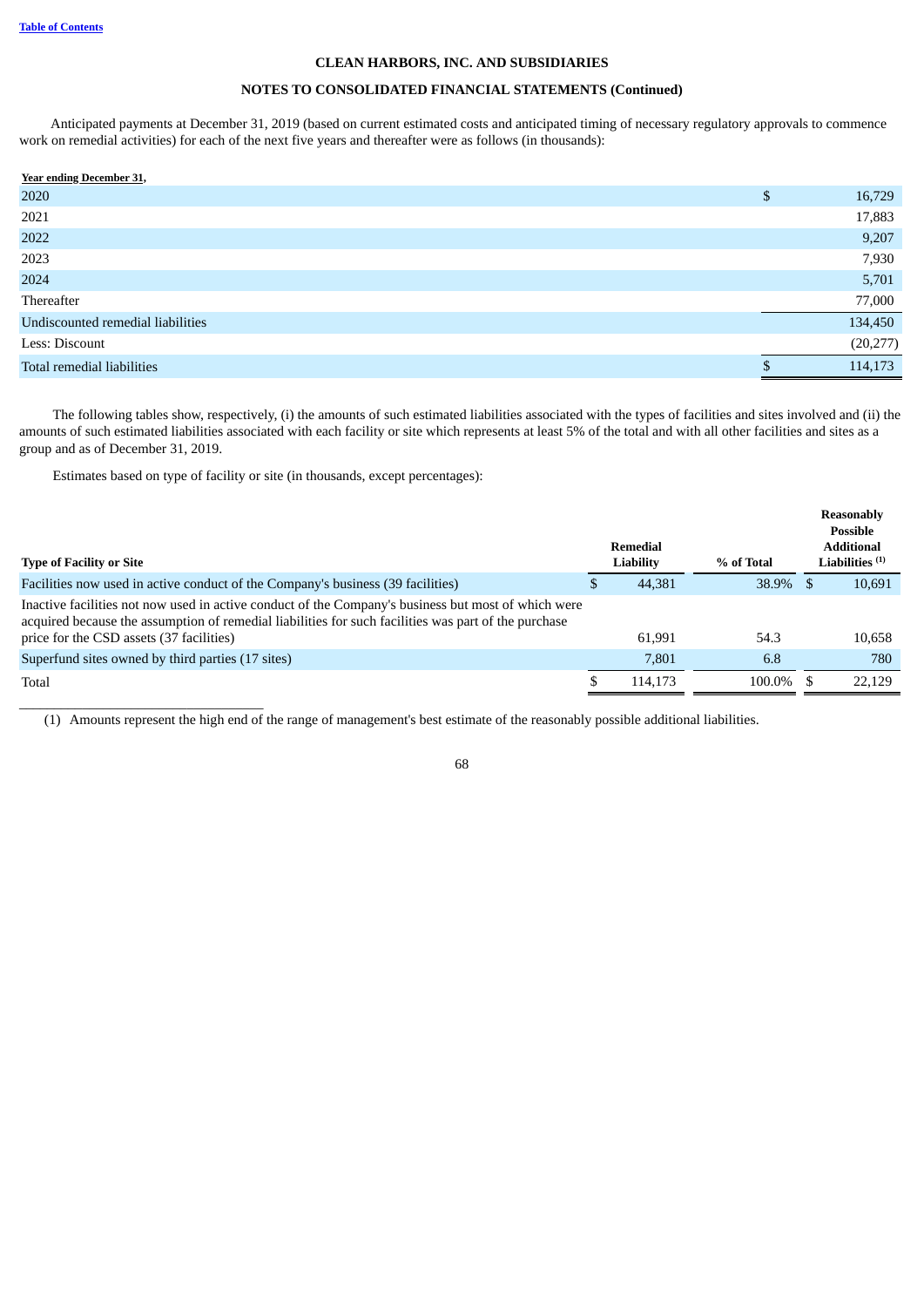### **NOTES TO CONSOLIDATED FINANCIAL STATEMENTS (Continued)**

Estimates based on amount of potential liability (in thousands, except percentages):

| Location        | <b>Type of Facility or Site</b>                                                                            | Remedial<br>Liability $(1)$ | % of Total |    | Reasonably<br><b>Possible</b><br><b>Additional</b><br>Liabilities $(2)$ |
|-----------------|------------------------------------------------------------------------------------------------------------|-----------------------------|------------|----|-------------------------------------------------------------------------|
| Baton Rouge, LA | Closed incinerator and landfill                                                                            | \$<br>22,690                | 19.9%      | -S | 3,975                                                                   |
| Bridgeport, NJ  | Closed incinerator                                                                                         | 18,191                      | 15.9       |    | 2,578                                                                   |
| Mercier, Quebec | Idled incinerator and legal proceedings                                                                    | 10.761                      | 9.4        |    | 1,098                                                                   |
| Linden. NJ      | Operating solvent recycling center                                                                         | 7.312                       | 6.4        |    | 762                                                                     |
| <b>Various</b>  | All other incinerators, landfills, wastewater treatment facilities and<br>service centers (72 facilities)  | 47.418                      | 41.6       |    | 12,936                                                                  |
| <b>Various</b>  | Superfund sites (each representing less than 5% of total liabilities)<br>owned by third parties (17 sites) | 7,801                       | 6.8        |    | 780                                                                     |
| Total           |                                                                                                            | 114,173                     | 100.0%     |    | 22,129                                                                  |

(1) \$18.4 million of the \$114.2 million remedial liabilities include estimates related to the legal and administrative proceedings discussed in Note 18, "Commitments and Contingencies," as well as other such estimated remedial liabilities.

(2) Amounts represent the high end of the range of management's best estimate of the reasonably possible additional liabilities.

Revisions to remediation reserve requirements may result in upward or downward adjustments to income from operations in any given period. The Company believes that its extensive experience in the environmental services business, as well as its involvement with a large number of sites, provides a reasonable basis for estimating its aggregate liability. It is possible, however, that future changes in available technology, regulatory or enforcement developments, the results of environmental studies or other factors could necessitate the recording of additional liabilities or the revision of currently recorded liabilities that could be material. Since the Company's satisfaction of the liabilities will occur over many years, the Company cannot reasonably predict the nature or extent of possible future events or the impact that those events, if any, might have on the current estimates of remedial liabilities.

## **(12) FINANCING ARRANGEMENTS**

\_\_\_\_\_\_\_\_\_\_\_\_\_\_\_\_\_\_\_\_\_\_\_\_\_\_\_\_\_\_\_\_\_

The following table is a summary of the Company's financing arrangements (in thousands):

| <b>Current Obligations:</b>                                         | <b>December 31, 2019</b> |           |      | <b>December 31, 2018</b> |
|---------------------------------------------------------------------|--------------------------|-----------|------|--------------------------|
| Senior secured Term Loan Agreement ("Term Loan Agreement")          |                          | 7,535     |      | 7,535                    |
|                                                                     |                          |           |      |                          |
| <b>Long-Term Obligations:</b>                                       |                          |           |      |                          |
| Senior secured Term Loan Agreement due June 30, 2024                | \$                       | 727.162   | - \$ | 734,697                  |
| Unsecured senior notes, at 4.875%, due July 15, 2027 ("2027 Notes") |                          | 545,000   |      |                          |
| Unsecured senior notes, at 5.125%, due July 15, 2029 ("2029 Notes") |                          | 300,000   |      |                          |
| Unsecured senior notes, at 5.125%, due June 1, 2021 ("2021 Notes")  |                          |           |      | 845,000                  |
| Long-term obligations, at par                                       |                          | 1,572,162 |      | 1,579,697                |
| Unamortized debt issuance costs and premium, net                    |                          | (18,046)  |      | (14, 676)                |
| Long-term obligations, at carrying value                            |                          | 1,554,116 |      | 1,565,021                |

### **Financing Activities**

*Unsecured Senior Notes.* On July 2, 2019, the Company completed a private placement of \$545.0 million aggregate principal amount of 2027 Notes and \$300.0 million aggregate principal amount of 2029 Notes (collectively, the "New Notes"). The 2027 Notes will mature on July 15, 2027, and the 2029 Notes will mature on July 15, 2029. Interest payments on each series of the New Notes will be paid semiannually on January 15 and July 15, commencing on January 15, 2020.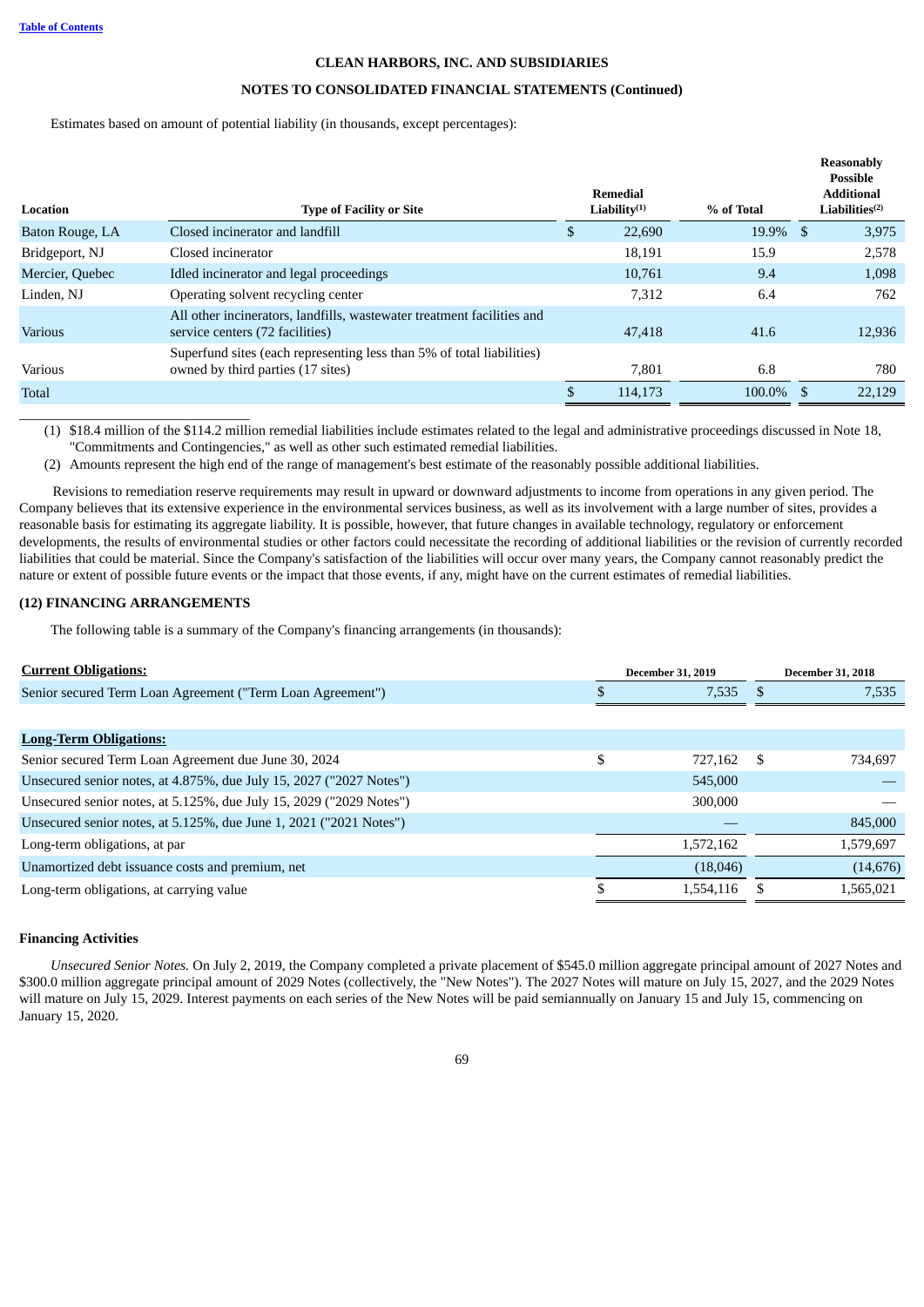#### **NOTES TO CONSOLIDATED FINANCIAL STATEMENTS (Continued)**

The Company may redeem all or any portion of the 2027 Notes prior to July 15, 2022 or the 2029 Notes prior to July 15, 2024 at a redemption price equal to 100% of the principal amount redeemed plus a make whole premium as of the date of redemption including accrued and unpaid interest, if any, up to the date of redemption. Additionally, prior to July 15, 2022 for the 2027 Notes and July 15, 2024 for the 2029 Notes, the Company may use cash proceeds of one or more equity offerings to redeem up to 35% in aggregate principal of the 2027 Notes or the 2029 Notes at a redemption price equal to 104.875% or 105.125%, respectively, plus accrued and unpaid interest thereon, if any, up to the date of redemption.

After the dates in the preceding paragraph, the Company may redeem all or any portion of the New Notes which remain outstanding at any time upon proper notice at the following redemption prices if redeemed during the twelve-month period commencing on July 15 of the years set forth below plus accrued and unpaid interest, if any, up to the date of redemption:

### **2027 Notes**

| Year                | Percentage |
|---------------------|------------|
| 2022                | 102.438%   |
| 2023                | 101.219%   |
| 2024 and thereafter | 100.000%   |
| 2029 Notes          |            |

| Year                | Percentage |
|---------------------|------------|
| 2024                | 102.563%   |
| 2025                | 101.281%   |
| 2026 and thereafter | 100.000%   |

Concurrently with the closing of the New Notes on July 2, 2019, the Company repurchased, using a portion of the net proceeds from the sale of the New Notes, an aggregate principal amount of \$701.0 million of the 2021 Notes. The total amount paid in repurchasing the 2021 Notes was \$706.2 million including \$3.1 million of accrued interest. On July 17, 2019, the Company redeemed the remaining \$144.0 million outstanding 2021 Notes, including \$0.9 million of accrued interest, using the remaining net proceeds from the sale of the New Notes and available cash. In connection with this early repurchase and redemption of the 2021 Notes, the Company recorded a loss on early extinguishment of debt of \$6.1 million during the year ended December 31, 2019. With the repurchase and redemption of the 2021 Notes, none of the Company's outstanding debt is registered under the Securities Act of 1933, as amended.

The New Notes and the related indenture contain various customary non-financial covenants and are guaranteed by substantially all of the Company's current and future domestic subsidiaries. The New Notes are effectively subordinated to the Company's Term Loan Agreement, revolving credit facility and finance lease obligations to the extent of the value of the assets securing such secured indebtedness. The New Notes are effectively subordinated to all indebtedness and other liabilities of the Company's subsidiaries that are not guarantors of the New Notes.

*Senior Secured Term Loans.* On April 17, 2018, the Company, and substantially all of the Company's domestic subsidiaries as guarantors, entered into the first amendment (the "First Amendment") of the Term Loan Agreement. The First Amendment reduced the applicable interest rate margin for the Company's term loans (the "Term Loans") outstanding under the Term Loan Agreement by 25 basis points for both Eurocurrency borrowings and base rate borrowings. After giving effect to the repricing, the applicable interest rate margins for the Term Loans are 1.75% for Eurocurrency borrowings and 0.75% for base rate borrowings.

On July 19, 2018, the Company, and substantially all of the Company's domestic subsidiaries as guarantors, entered into an Incremental Facility Amendment (the "Incremental Facility Amendment") to the Company's Term Loan Agreement. The Incremental Facility Amendment increased the principal amount of the Term Loans outstanding under the Term Loan Agreement by \$350.0 million. The Term Loans under the Term Loan Agreement will mature on June 30, 2024 and may be prepaid at any time without premium or penalty other than customary breakage costs with respect to Eurodollar based loans. The Company's obligations under the Term Loan Agreement are guaranteed by all of the Company's domestic restricted subsidiaries and secured by liens on substantially all of the assets of the Company and the guarantors. The effective annual interest rate of the Term Loans on December 31, 2019 was 3.55%.

Concurrently with the closing on July 19, 2018 of the Incremental Facility Amendment, the Company repurchased \$322.0 million aggregate principal of previously outstanding unsecured senior notes. The total amount paid to repurchases these notes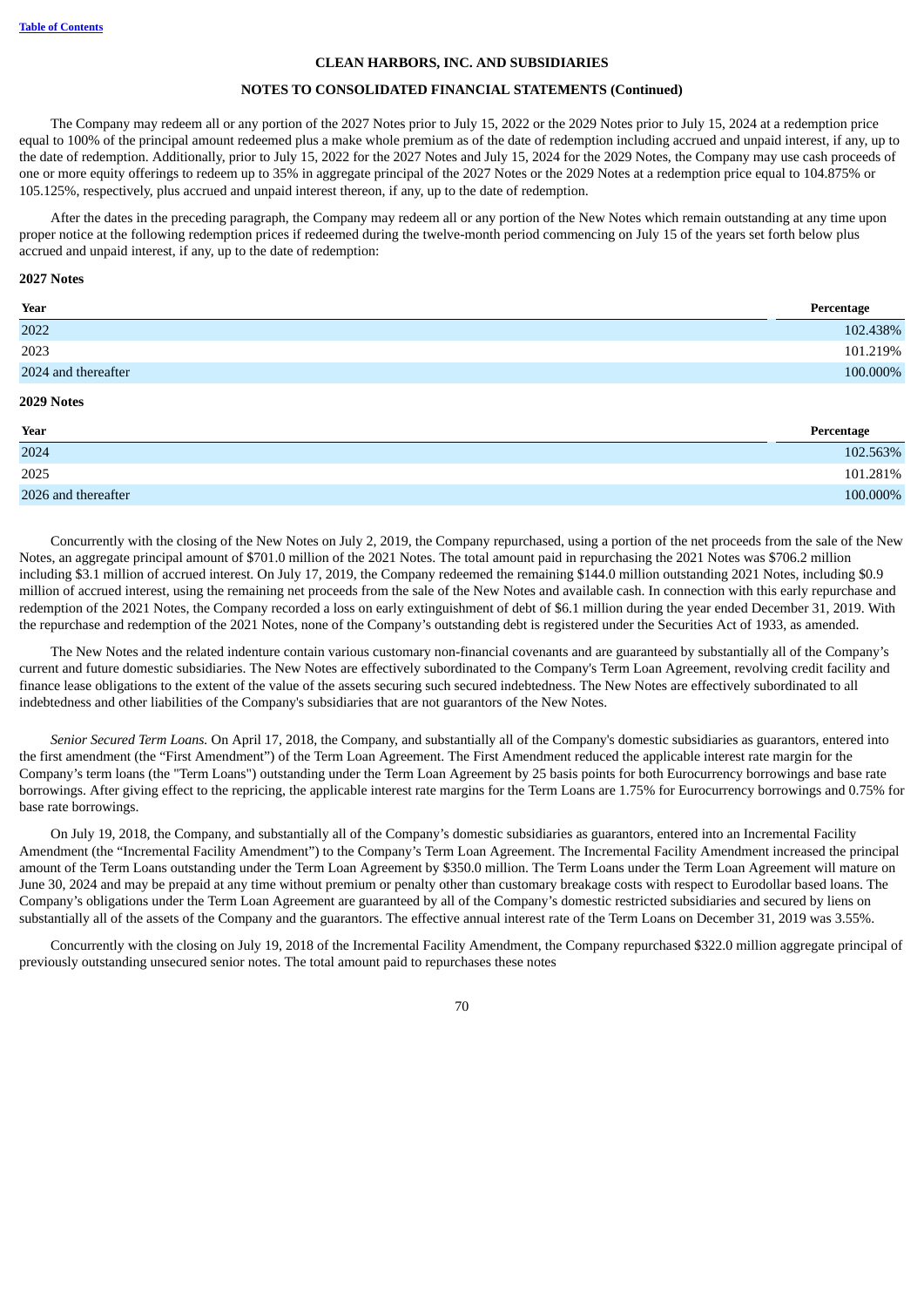#### **NOTES TO CONSOLIDATED FINANCIAL STATEMENTS (Continued)**

was \$330.9 million inclusive of \$7.9 million of accrued interest and \$1.0 million of debt redemption fees. On August 1, 2018, the Company redeemed the remaining \$78.0 million of principal of the previously outstanding notes. In connection with this redemption, the Company recorded a loss on early extinguishment of debt of \$2.5 million during the year ended December 31, 2018.

As of December 31, 2019 and December 31, 2018, the estimated fair value of the Company's outstanding long-term obligations, including the current portion, was \$1.6 billion. The Company's estimates of the fair value of its long-term obligations, including the current portion, are based on quoted market prices or other available market data which are considered Level 2 measures according to the fair value hierarchy. Level 2 utilizes quoted market prices in markets that are not active, broker or dealer quotation, or alternative pricing sources with reasonable levels of price transparency for similar assets and liabilities.

*Revolving Credit Facility.* On November 1, 2016, the Company and one of the Company's subsidiaries (the "Canadian Borrower") entered into an amended and restated credit agreement for the Company's revolving credit facility with Bank of America, N.A. ("BofA"), as agent for the lenders under the facility (the "Agent"). Under the amended and restated facility, the Company has the right to obtain revolving loans and letters of credit for a combined maximum of up to \$300.0 million (with a sub-limit of \$250.0 million for letters of credit) and the Canadian Borrower has the right to obtain revolving loans and letters of credit for a combined maximum of up to \$100.0 million (with a \$75.0 million sub-limit for letters of credit). Availability under the U.S. line is subject to a borrowing base basically comprised of 85% of the eligible accounts receivable of the Company and its U.S. subsidiaries plus 100% of cash deposited in a controlled account with the Agent, and availability under the Canadian line is subject to a borrowing base basically comprised of 85% of the eligible accounts receivable of the Company's Canadian subsidiaries plus 100% of cash deposited in a controlled account with the Agent's Canadian affiliate. Subject to certain conditions, the facility will expire on November 1, 2021.

Borrowings under the revolving credit facility bear interest at a rate of, at the Company's option, either (i) LIBOR plus an applicable margin ranging from 1.25% to 1.50% per annum based primarily on the level of the Company's average liquidity for the most recent 30 day period or (ii) BofA's base rate plus an applicable margin ranging from 0.25% to 0.50% per annum based primarily on such average liquidity. There is also an unused line fee, calculated on the then unused portion of the lenders' \$400.0 million maximum commitments, ranging from 0.25% to 0.30% per annum of the unused commitment. For outstanding letters of credit, the Company will pay to the lenders a fee equal to the then applicable LIBOR margin described above, and to the issuing banks a standard fronting fee and customary fees and charges in connection with all amendments, extensions, draws and other actions with respect to letters of credit.

The Company's obligations under the revolving credit facility (including revolving loans and reimbursement obligations for outstanding letters of credit) are guaranteed by substantially all of the Company's U.S. subsidiaries and secured by a first lien on the Company's and its U.S. subsidiaries' accounts receivable. The Canadian Borrower's obligations under the facility are guaranteed by substantially all of the Company's Canadian subsidiaries and secured by a first lien on the accounts receivable of the Canadian subsidiaries.

The Company utilizes letters of credit primarily as security for financial assurance which it has been required to provide to regulatory bodies for its hazardous waste facilities and which would be called only in the event that the Company fails to satisfy closure, post-closure and other obligations under the permits issued by those regulatory bodies for such licensed facilities. On August 1, 2018, the Company borrowed \$50.0 million under the revolving credit facility in connection with the redemption of \$78.0 million of previously outstanding unsecured senior notes. The Company repaid the \$50.0 million borrowing during the fourth quarter of 2018. At December 31, 2019 and 2018, the revolving credit facility had no outstanding loan balances, availability of \$229.2 million and \$235.4 million, respectively, and outstanding letters of credit of \$146.9 million and \$130.1 million, respectively.

## **Cash Flow Hedges**

The Company's strategy to hedge against fluctuations in variable interest rates involves entering into interest rate derivative agreements.

Although the interest rate on the Term Loans is variable, the Company has effectively fixed the interest rate on \$350.0 million principal outstanding by entering into interest rate swap agreements in 2018 with a notional amount of \$350.0 million. Under the terms of the interest rate swap agreements, the Company receives interest based on the 1-month LIBOR index and pays interest at a weighted average rate of approximately 2.92%, resulting in an effective annual interest rate of approximately 4.67%.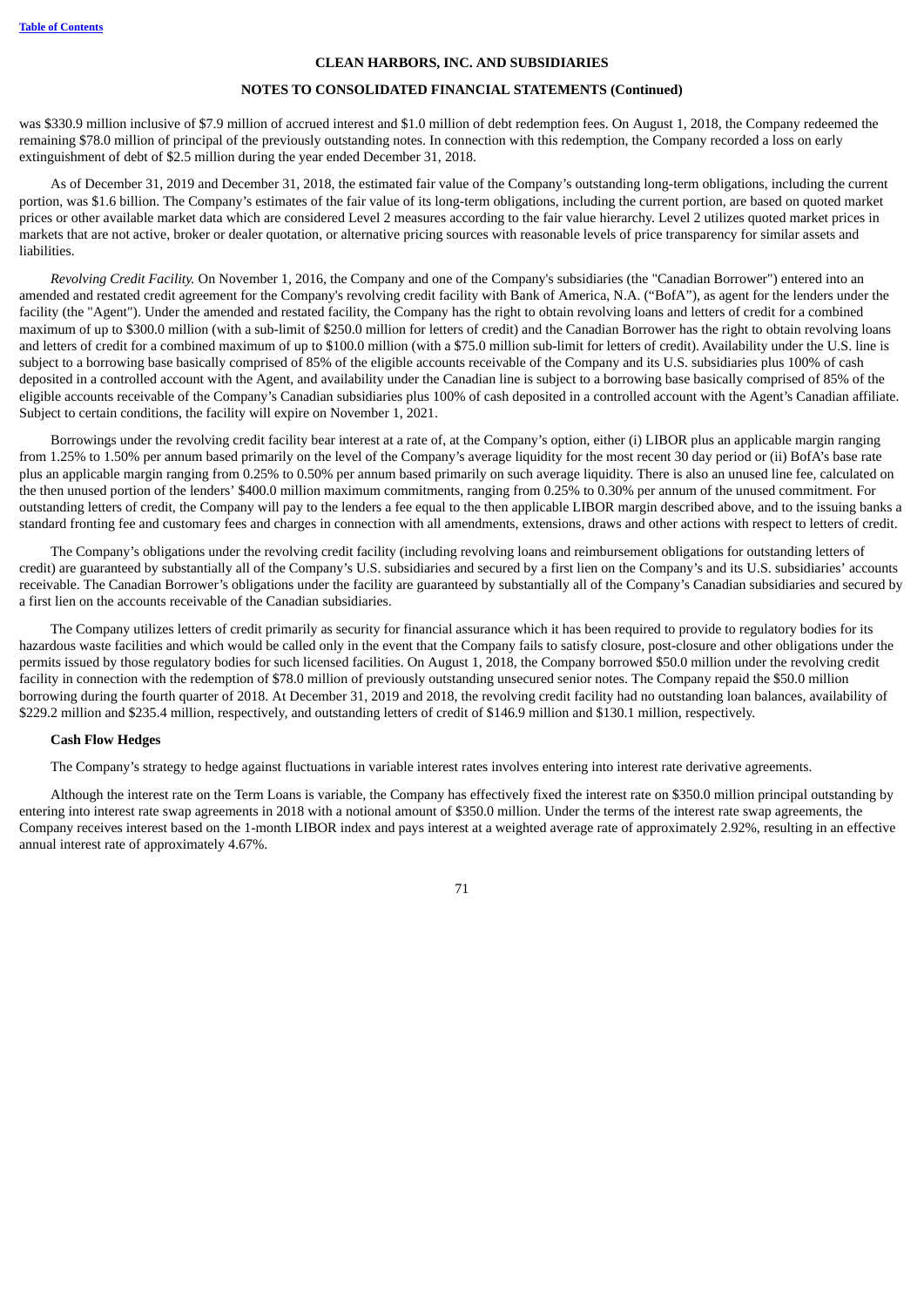### **NOTES TO CONSOLIDATED FINANCIAL STATEMENTS (Continued)**

The Company recognizes derivative instruments as either assets or liabilities on the consolidated balance sheet at fair value. No ineffectiveness has been identified on these swaps and, therefore, the change in fair value is recorded in stockholders' equity as a component of accumulated other comprehensive loss. Amounts are reclassified from accumulated other comprehensive loss into interest expense on the consolidated statement of operations in the same period or periods during which the hedged transaction affects earnings.

As of December 31, 2019 and December 31, 2018, the Company recorded a derivative liability with a fair value of \$20.8 million and \$8.8 million, respectively, within accrued expenses in connection with these cash flow hedges.

The fair value of the interest rate swaps is calculated using discounted cash flow valuation methodologies based upon the one-month LIBOR yield curves that are observable at commonly quoted intervals for the full term of the interest rate swaps and as such is considered a Level 2 measure according to the fair value hierarchy.

# **(13) INCOME TAXES**

The domestic and foreign components of income before provision (benefit) for income taxes were as follows (in thousands):

|          | For the years ended December 31, |         |  |           |  |           |  |  |
|----------|----------------------------------|---------|--|-----------|--|-----------|--|--|
|          |                                  | 2019    |  | 2018      |  | 2017      |  |  |
| Domestic | Φ                                | 156,571 |  | 115,070   |  | 101,714   |  |  |
| Foreign  |                                  | (8,332) |  | (20, 588) |  | (43, 025) |  |  |
| Total    | D                                | 148,239 |  | 94,482    |  | 58,689    |  |  |

The provision (benefit) for income taxes consisted of the following (in thousands):

|                                      | For the years ended December 31, |                           |                |  |  |  |  |  |
|--------------------------------------|----------------------------------|---------------------------|----------------|--|--|--|--|--|
|                                      | 2019                             |                           | 2017           |  |  |  |  |  |
| Current:                             |                                  |                           |                |  |  |  |  |  |
| Federal                              | \$<br>20,482                     | $\mathfrak{s}$<br>(7,677) | -\$<br>25,613  |  |  |  |  |  |
| <b>State</b>                         | 14,564                           | 12,653                    | 11,083         |  |  |  |  |  |
| Foreign                              | 7,448                            | 4,781                     | 4,589          |  |  |  |  |  |
|                                      | 42,494                           | 9,757                     | 41,285         |  |  |  |  |  |
| Deferred                             |                                  |                           |                |  |  |  |  |  |
| Federal                              | 7,933                            | 19,899                    | (85, 488)      |  |  |  |  |  |
| <b>State</b>                         | 550                              | (1,205)                   | 1,085          |  |  |  |  |  |
| Foreign                              | (478)                            | 395                       | 1,068          |  |  |  |  |  |
|                                      | 8,005                            | 19,089                    | (83, 335)      |  |  |  |  |  |
| Provision (benefit) for income taxes | \$<br>50,499                     | \$<br>28,846              | \$<br>(42,050) |  |  |  |  |  |
|                                      |                                  |                           |                |  |  |  |  |  |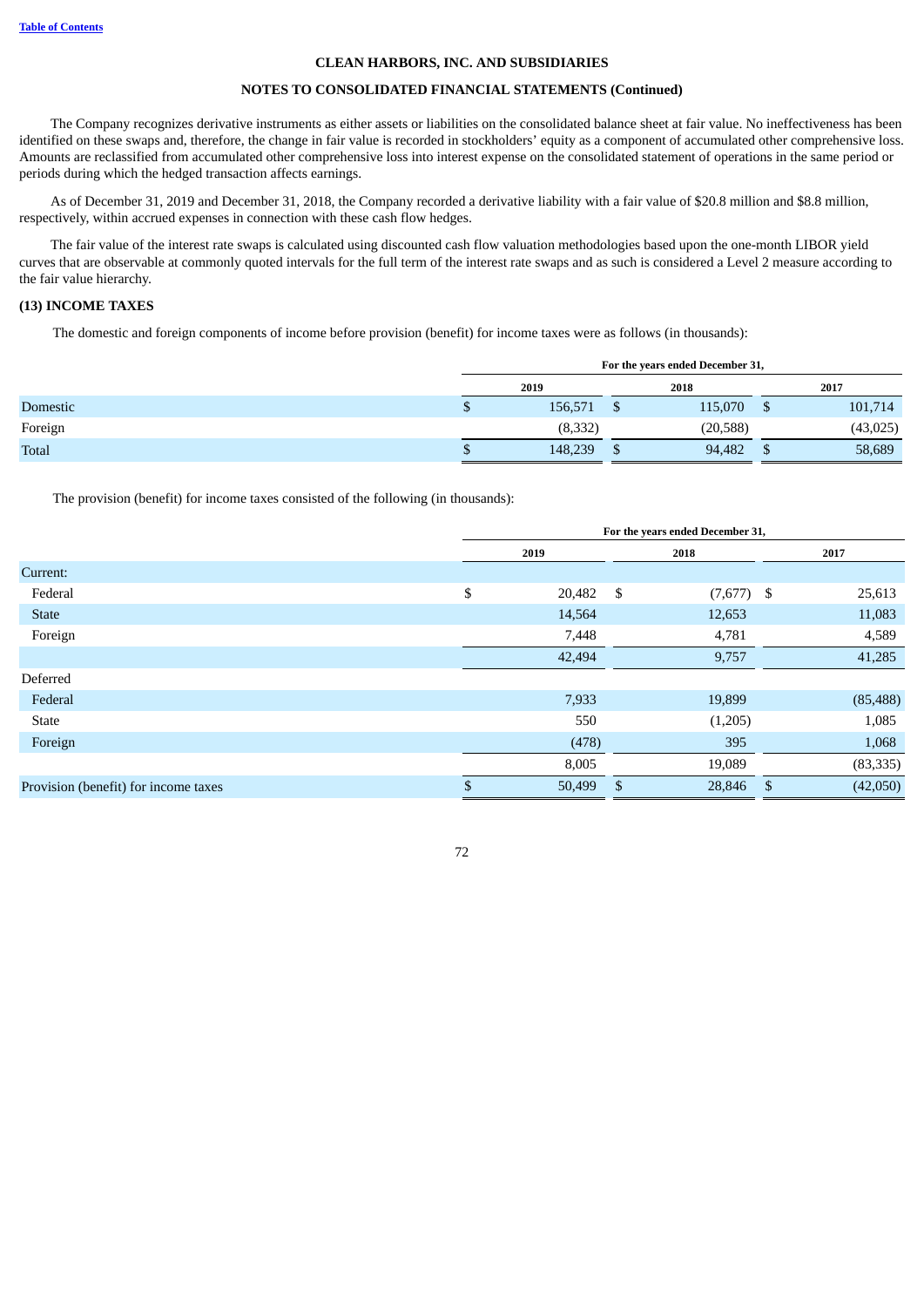### **NOTES TO CONSOLIDATED FINANCIAL STATEMENTS (Continued)**

The Company's effective tax rate for fiscal years 2019, 2018 and 2017 was 34.1%, 30.5% and (71.6)%, respectively. The effective income tax rate varied from the amount computed using the statutory federal income tax rate as follows (in thousands):

|                                               | For the years ended December 31, |        |     |          |      |          |
|-----------------------------------------------|----------------------------------|--------|-----|----------|------|----------|
|                                               | 2019                             |        |     | 2018     |      | 2017     |
| Tax expense at US statutory rate              | \$                               | 31,130 | -\$ | 19,841   | - \$ | 20,541   |
| State income taxes, net of federal benefit    |                                  | 10,597 |     | 8,711    |      | 4,547    |
| Foreign rate differential                     |                                  | 276    |     | (1, 124) |      | 3,733    |
| Valuation allowance                           |                                  | 4,459  |     | 10,466   |      | 16,552   |
| Uncertain tax position interest and penalties |                                  | 474    |     | (1,806)  |      | 3,730    |
| Tax credits                                   |                                  | (50)   |     | (9,799)  |      |          |
| Non-deductible compensation                   |                                  | 1,922  |     | 1,813    |      | 256      |
| Other                                         |                                  | 1,691  |     | 1,032    |      | 1,600    |
| Adjustment for Tax Cuts and Jobs Act          |                                  |        |     | (288)    |      | (93,009) |
| Provision (benefit) for income taxes          | \$.                              | 50.499 |     | 28,846   |      | (42,050) |

Due to the Tax Cuts and Jobs Act (the "Tax Act") signed into law on December 22, 2017, the statutory rate in effect was 21% in 2019 and 2018, compared to 35% in 2017.

For the year ended December 31, 2017, the Company calculated its best estimate of the impact of the Tax Act in its year-end income tax provision in accordance with its understanding of the Tax Act and guidance available as of the date of the 2017 Form 10-K filing and as a result recorded a net benefit of \$93.0 million as a component of the 2017 income tax expense. This provisional net income tax benefit was comprised of a \$100.5 million tax benefit for the remeasurement of deferred tax assets and liabilities to the 21% rate at which they are expected to reverse, offset by a one-time tax expense on deemed repatriation of \$7.5 million. This one-time charge was after the utilization of \$7.5 million of foreign tax credits which had full valuation allowances applied to them previously.

During 2018, the Company completed its analysis of impacts of the Tax Act and specific to the one-time deemed repatriation, adjusted the previous amount recorded of \$7.5 million to \$6.6 million resulting in a \$0.9 million benefit to tax expense recorded in 2018. The Company also recorded the final remeasurement of its deferred tax assets and liabilities and adjusted the deferred tax benefit from \$100.5 million to \$99.9 million or approximately \$0.6 million of deferred expense recorded in 2018. The total net impact of changes in tax law resulted in a net benefit of approximately \$0.3 million in 2018.

During 2018, the Company also completed an analysis of certain federal manufacturing and research and development credit benefits for tax years 2014 through 2017. Upon the filing of its 2017 tax return in October 2018, the Company recognized \$3.3 million of tax benefits and recognized an additional \$7.1 million upon the amendments of its 2014 through 2016 tax returns for a net benefit recorded as a component of the 2018 tax provision of \$9.8 million (shown as Tax credits in the table above).

During the year ended December 31, 2018, the Company recorded \$5.0 million of tax benefits related to tax deductible foreign currency losses to accumulated other comprehensive loss and as such these benefits are not included within the provision (benefit) for income taxes.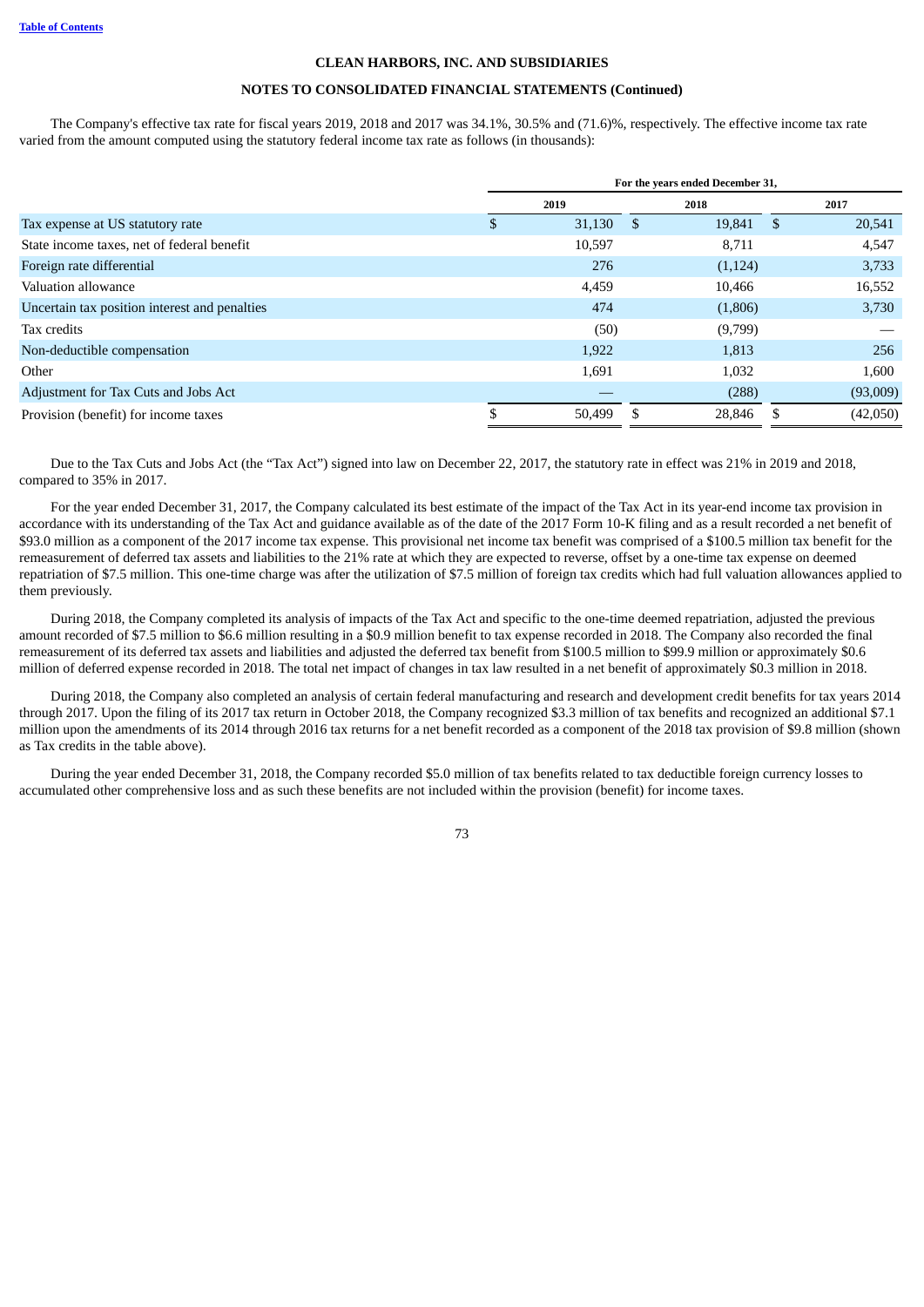\_\_\_\_\_\_\_\_\_\_\_\_\_\_\_\_\_\_\_\_\_\_\_\_\_\_\_\_\_\_\_\_\_\_\_

## **CLEAN HARBORS, INC. AND SUBSIDIARIES**

### **NOTES TO CONSOLIDATED FINANCIAL STATEMENTS (Continued)**

The components of the total net deferred tax assets and liabilities as of December 31, 2019 and 2018 were as follows (in thousands):

|                                                              | 2019             | 2018             |
|--------------------------------------------------------------|------------------|------------------|
| Deferred tax assets:                                         |                  |                  |
| Provision for doubtful accounts                              | \$<br>8,949      | \$<br>10,715     |
| Closure, post-closure and remedial liabilities               | 26,960           | 28,380           |
| Operating lease liabilities                                  | 40.879           |                  |
| Accrued expenses                                             | 17,602           | 15,686           |
| Accrued compensation                                         | 7,155            | 7,774            |
| Net operating loss carryforwards <sup>(1)</sup>              | 50,824           | 43,284           |
| Tax credit carryforwards <sup>(2)</sup>                      | 16,909           | 16,909           |
| Uncertain tax positions accrued interest and federal benefit | 4,176            | 519              |
| Stock-based compensation                                     | 2,435            | 3,440            |
| Other                                                        | 10,418           | 7,067            |
| Total deferred tax assets                                    | 186,307          | 133,774          |
| Deferred tax liabilities:                                    |                  |                  |
| Property, plant and equipment                                | (184, 594)       | (164, 246)       |
| Operating lease right-of-use assets                          | (40, 985)        |                  |
| Permits and other intangible assets                          | (98, 654)        | (103, 539)       |
| Prepaid expenses                                             | (9,694)          | (9,187)          |
| Total deferred tax liabilities                               | (333, 927)       | (276, 972)       |
| Total net deferred tax liability before valuation allowance  | (147, 620)       | (143, 198)       |
| Less valuation allowance                                     | (83, 643)        | (79, 295)        |
| Net deferred tax liabilities                                 | \$<br>(231, 263) | \$<br>(222, 493) |
|                                                              |                  |                  |

(1) As of December 31, 2019, the net operating loss carryforwards included (i) state net operating loss carryovers of \$201.8 million which will begin to expire in 2020, (ii) federal net operating loss carryforwards of \$25.5 million which will begin to expire in 2025 and (iii) foreign net operating loss carryforwards of \$145.0 million which will begin to expire in 2020.

(2) As of December 31, 2019, the foreign tax credit carryforwards of \$16.6 million will expire between 2020 and 2024.

The Company has not accrued for any remaining undistributed foreign earnings. These amounts continue to be indefinitely reinvested in foreign operations.

A valuation allowance is required to be established when, based on an evaluation of available evidence, it is more likely than not that some portion or all of the deferred tax assets will not be realized. Accordingly, as of December 31, 2019 and 2018, the Company had a valuation allowance of \$83.6 million and \$79.3 million, respectively. The total allowance as of December 31, 2019 consisted of \$16.5 million of foreign tax credits, \$0.8 million of acquired federal net operating losses, \$10.7 million of state net operating loss carryforwards, \$34.1 million of foreign net operating loss carryforwards, \$14.9 million of deferred tax assets of a Canadian subsidiary and \$6.6 million of realized and unrealized capital losses. The allowance as of December 31, 2018 consisted of \$16.5 million of foreign tax credits, \$0.8 million of acquired federal net operating losses, \$9.6 million of state net operating loss carryforwards and \$22.7 million of foreign net operating loss carryforwards, \$26.6 million of deferred tax assets of a Canadian subsidiary and \$3.1 million of unrealized capital losses.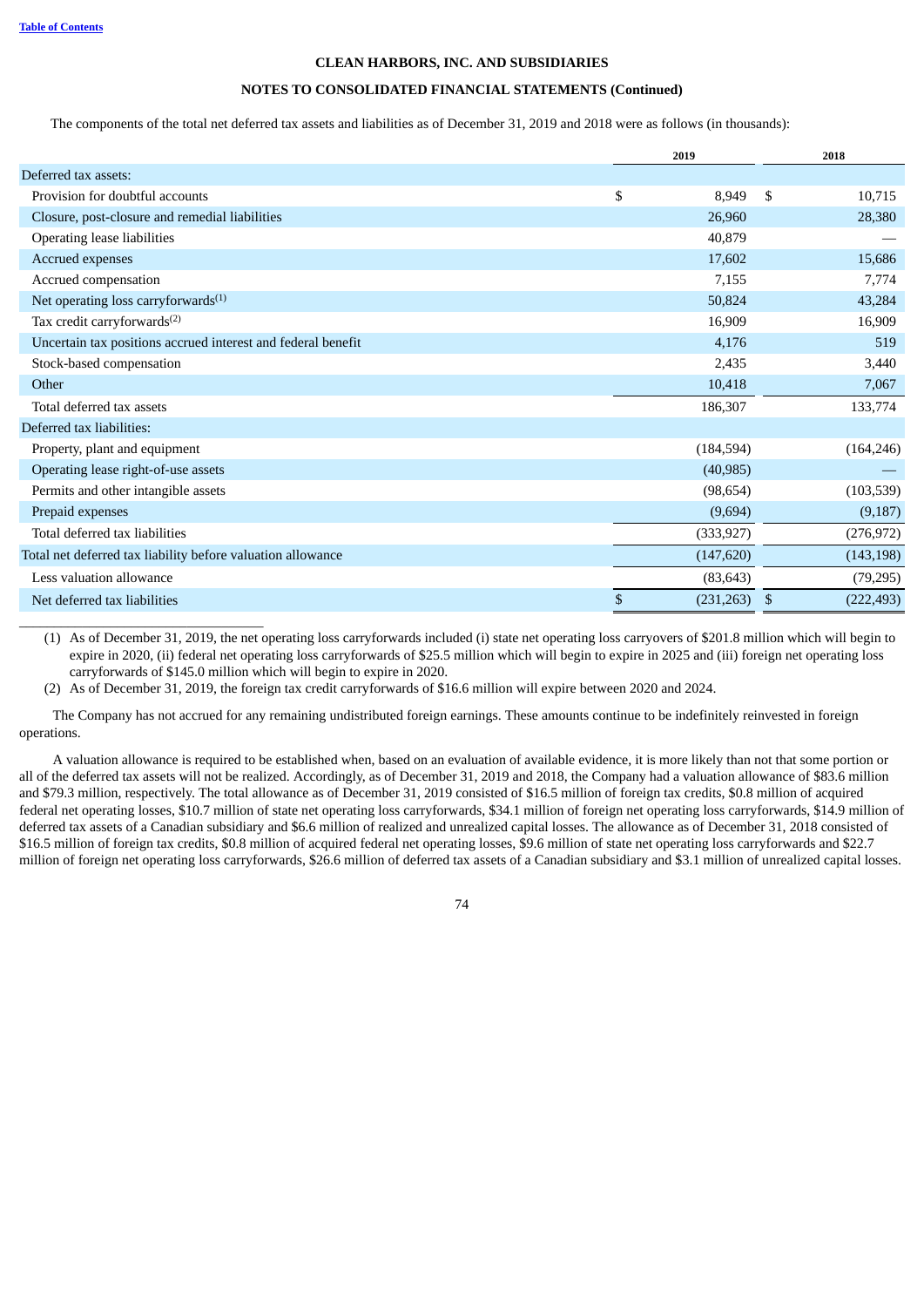### **NOTES TO CONSOLIDATED FINANCIAL STATEMENTS (Continued)**

The changes to unrecognized tax benefits (excluding related penalties and interest) from January 1, 2017 through December 31, 2019, were as follows (in thousands):

|                                                    | 2019       | 2018     | 2017  |
|----------------------------------------------------|------------|----------|-------|
| Unrecognized tax benefits as of January 1          | 3.159<br>Φ | 5,121    | 1,738 |
| Additions to current year tax positions            |            |          | 1,457 |
| (Reductions) additions to prior year tax positions | 3,354      | (625)    | 2,031 |
| Expirations                                        | (209)      | (1, 115) | (231) |
| Foreign currency translation                       | 110        | (222)    | 126   |
| Unrecognized tax benefits as of December 31        | 6.414      | 3,159    | 5,121 |

At December 31, 2019, 2018 and 2017, the Company had recorded \$6.4 million, \$3.2 million and \$5.1 million, respectively, of unrecognized tax benefits that if recognized would affect the annual effective tax rate. The Company recorded \$3.1 million of unrecognized tax benefits for Canadian Revenue Agency transfer pricing adjustments for which relief from double taxation has been requested. Therefore, an offsetting benefit of \$3.1 million was also recorded resulting in no effect on the annual effective tax rate.

At December 31, 2019, 2018 and 2017 the Company has accrued interest of \$1.7 million, \$0.8 million and \$0.9 million, respectively, relative to unrecognized tax benefits. Interest expense that is recorded as a tax expense against the liability for unrecognized tax benefits for the years ended December 31, 2019, 2018 and 2017 included interest and penalties of \$0.9 million, \$(0.1) million and \$0.5 million, respectively.

The Company files U.S. federal income tax returns as well as income tax returns in various states and foreign jurisdictions. The Company's tax years 2014-2016 are currently under review by the Internal Revenue Service (the "IRS"). The Company does not believe the examination will result in material adjustments to previously filed returns. Additionally, any net operating losses that were generated in prior years and utilized in these years may also be subject to examination by the IRS. The Company may also be subject to examinations by state and local revenue authorities for calendar years 2014 through 2018. The Company has ongoing U.S. state and local jurisdictional audits, as well as Canadian federal and provincial audits, all of which the Company believes will not result in material liabilities.

Due to expiring statute of limitation periods and the resolution of tax audits, the Company believes that total unrecognized tax benefits will decrease by approximately \$0.2 million within the next 12 months.

## **(14) EARNINGS PER SHARE**

The following are computations of basic and diluted earnings per share (in thousands, except for per share amounts):

|                                                     | For the years ended December 31, |        |      |        |              |         |  |
|-----------------------------------------------------|----------------------------------|--------|------|--------|--------------|---------|--|
|                                                     |                                  | 2019   | 2018 |        |              | 2017    |  |
| Numerator for basic and diluted earnings per share: |                                  |        |      |        |              |         |  |
| Net income                                          | \$                               | 97,740 | s s  | 65,636 | -S           | 100,739 |  |
| Denominator:                                        |                                  |        |      |        |              |         |  |
| Weighted basic shares outstanding                   |                                  | 55,845 |      | 56,148 |              | 57,072  |  |
| Dilutive effect of equity-based compensation awards |                                  | 284    |      | 192    |              | 128     |  |
| Weighted dilutive shares outstanding                |                                  | 56,129 |      | 56,340 |              | 57,200  |  |
|                                                     |                                  |        |      |        |              |         |  |
| Basic earnings per share                            | \$                               | 1.75   | \$   | 1.17   | \$           | 1.77    |  |
| Diluted earnings per share                          |                                  | 1.74   | - \$ | 1.16   | $\mathbf{s}$ | 1.76    |  |
|                                                     |                                  |        |      |        |              |         |  |

For the years ended December 31, 2019, 2018 and 2017, all then outstanding performance awards and restricted stock awards were included in the calculation of diluted earnings per share except for 122,785, 79,390 and 152,831 respectively, of performance stock awards for which the performance criteria were not attained at the time and 16,304, 121,803 and 49,373 respectively, of restricted stock awards and performance stock awards which were excluded as their inclusion would have an antidilutive effect.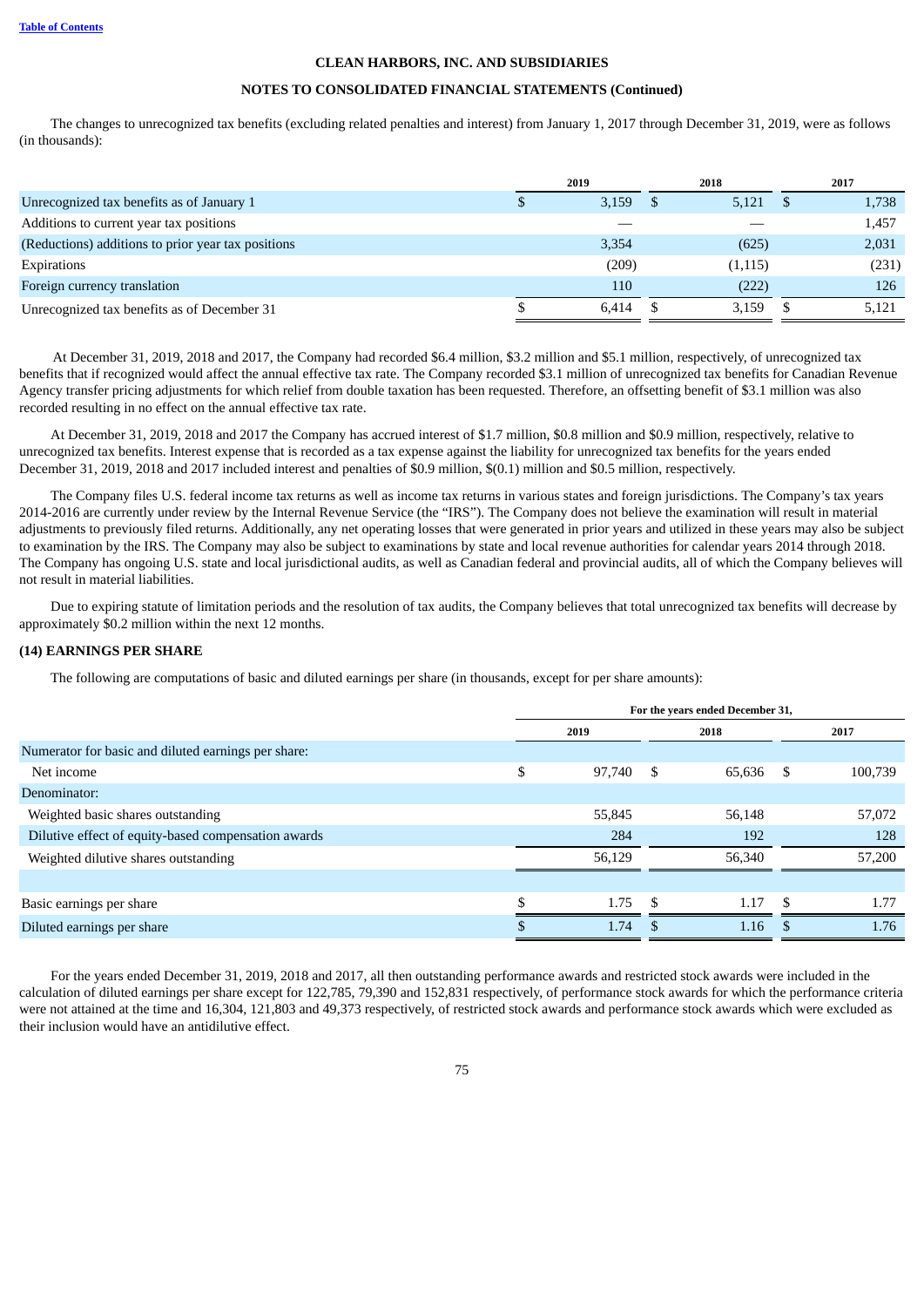### **NOTES TO CONSOLIDATED FINANCIAL STATEMENTS (Continued)**

### **(15) STOCKHOLDERS' EQUITY**

The Company's board of directors has authorized the repurchase of up to \$600.0 million of the Company's common stock. The Company has funded and intends to continue to fund the repurchases through available cash resources. The repurchase program authorizes the Company to purchase the Company's common stock on the open market or in privately negotiated transactions periodically in a manner that complies with applicable U.S. securities laws. The number of shares purchased and the timing of the purchases have depended and will depend on a number of factors including share price, cash required for future business plans, trading volume and other conditions. The Company has no obligation to repurchase stock under this program and may suspend or terminate the repurchase program at any time. During the years ended December 31, 2019, 2018 and 2017, the Company repurchased and retired a total of approximately 0.3 million, 0.8 million and 0.9 million shares, respectively, of the Company's common stock for total costs of approximately \$21.4 million, \$45.1 million and \$49.0 million, respectively. Through December 31, 2019, the Company has repurchased and retired a total of approximately 5.9 million shares of its common stock for approximately \$315.3 million under this program. As of December 31, 2019, an additional \$284.7 million remained available for repurchase of shares under this program.

### **(16) ACCUMULATED OTHER COMPREHENSIVE LOSS**

The changes in accumulated other comprehensive loss by component and related tax (loss) benefit for the years ended December 31, 2019, 2018 and 2017 were as follows (in thousands):

|                                                                  | <b>Foreign Currency</b><br>Translation<br><b>Adjustments</b> |     | Unrealized<br>(Losses) Gains on<br><b>Available-for-</b><br><b>Sale Securities</b> |     | <b>Unrealized Loss</b><br>on Interest Rate<br>Hedge | <b>Unfunded Pension</b><br>Liability |               | Total      |
|------------------------------------------------------------------|--------------------------------------------------------------|-----|------------------------------------------------------------------------------------|-----|-----------------------------------------------------|--------------------------------------|---------------|------------|
| <b>Balance at January 1, 2017</b>                                | \$<br>(212,211)                                              | \$. | (321)                                                                              | -\$ |                                                     | \$<br>(1,794)                        | <sup>\$</sup> | (214, 326) |
| Other comprehensive income before reclassifications              | 41,636                                                       |     | 184                                                                                |     |                                                     | 146                                  |               | 41,966     |
| Amounts reclassified out of accumulated other comprehensive loss |                                                              |     | 222                                                                                |     |                                                     |                                      |               | 222        |
| Tax loss                                                         |                                                              |     | (231)                                                                              |     |                                                     | (38)                                 |               | (269)      |
| Other comprehensive income                                       | 41,636                                                       |     | 175                                                                                |     |                                                     | 108                                  |               | 41,919     |
| <b>Balance at December 31, 2017</b>                              | (170, 575)                                                   |     | (146)                                                                              |     |                                                     | (1,686)                              |               | (172, 407) |
| Other comprehensive (loss) income before reclassifications       | (47, 374)                                                    |     | 182                                                                                |     | (9,579)                                             | 124                                  |               | (56, 647)  |
| Amounts reclassified out of accumulated other comprehensive loss |                                                              |     |                                                                                    |     | 806                                                 |                                      |               | 806        |
| Tax benefit (loss)                                               | 5,024                                                        |     | (105)                                                                              |     |                                                     | (42)                                 |               | 4,877      |
| Other comprehensive (loss) income                                | (42,350)                                                     |     | 77                                                                                 |     | (8,773)                                             | 82                                   |               | (50, 964)  |
| <b>Balance at December 31, 2018</b>                              | (212, 925)                                                   |     | (69)                                                                               |     | (8,773)                                             | (1,604)                              |               | (223, 371) |
| Other comprehensive income (loss) before reclassifications       | 25,130                                                       |     | (70)                                                                               |     | (14, 401)                                           | 60                                   |               | 10,719     |
| Amounts reclassified out of accumulated other comprehensive loss |                                                              |     | 332                                                                                |     | 2,335                                               |                                      |               | 2,667      |
| Tax loss                                                         |                                                              |     | (50)                                                                               |     |                                                     | (16)                                 |               | (66)       |
| Other comprehensive income (loss)                                | 25,130                                                       |     | 212                                                                                |     | (12,066)                                            | 44                                   |               | 13,320     |
| <b>Balance at December 31, 2019</b>                              | (187, 795)                                                   |     | 143                                                                                |     | (20, 839)                                           | (1,560)                              |               | (210, 051) |
|                                                                  |                                                              |     |                                                                                    |     |                                                     |                                      |               |            |

During the year ended December 31, 2018, the Company converted an intercompany loan with a foreign subsidiary to equity, which resulted in losses for tax purposes. The loan had been historically treated as a component of the Company's investment in that subsidiary, and as a result, foreign currency gains and losses on the loan had been accumulated as a component of other comprehensive (loss) income. The subsidiary continues to operate as part of the Company. The tax benefit of \$5.0 million, which was triggered by the conversion, was therefore allocated to other comprehensive (loss) income rather than net income.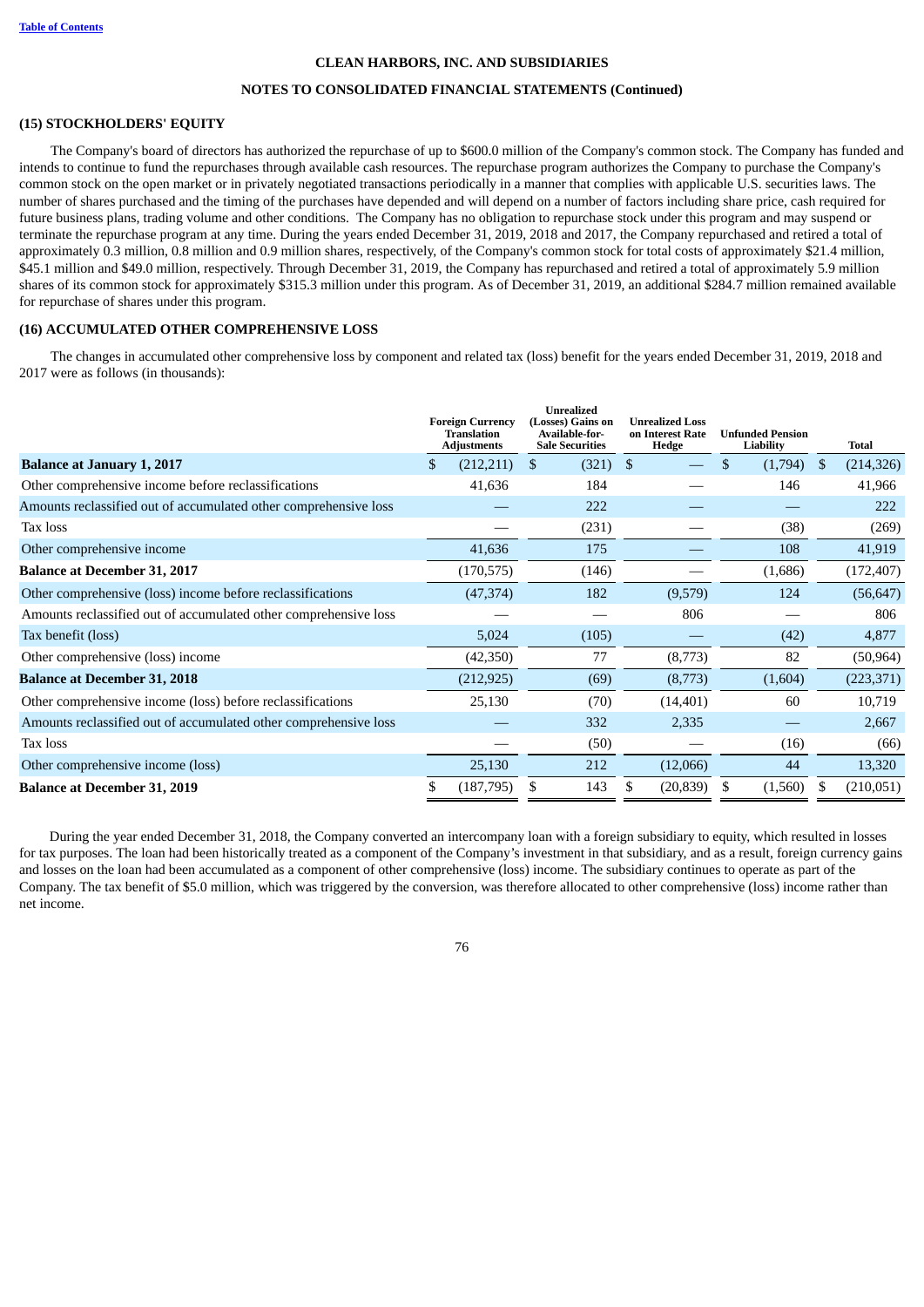#### **NOTES TO CONSOLIDATED FINANCIAL STATEMENTS (Continued)**

The amounts reclassified out of accumulated other comprehensive loss into the consolidated statement of operations, with presentation location, during the years ended December 31, 2019, 2018, and 2017 were as follows (in thousands):

|                                                               | For the years ended December 31, |       |       |                                          |
|---------------------------------------------------------------|----------------------------------|-------|-------|------------------------------------------|
| <b>Other Comprehensive Income Components</b>                  | 2019                             | 2018  | 2017  | Location                                 |
| Unrealized (losses) gains on available-for-sale securities \$ | $(332)$ \$                       | $-$ S | (222) | Other income (expense), net              |
| Unrealized loss on interest rate hedge                        | (2,335)                          | (806) |       | Interest expense, net of interest income |

### **(17) STOCK-BASED COMPENSATION**

### *Stock-Based Compensation*

In 2010, the Company adopted an equity incentive plan (the "2010 Plan"), which provides for awards of up to 6,000,000 shares of common stock (subject to certain anti-dilution adjustments) in the form of (i) stock options, (ii) stock appreciation rights, (iii) restricted stock, (iv) restricted stock units, and (v) certain other stock-based awards. The Company ceased issuing stock options in 2008, and all awards issued to date under the 2010 Plan have been in the form of restricted stock awards and performance stock awards as described below.

As of December 31, 2019 and 2018, the Company had restricted stock awards and performance stock awards outstanding under the 2010 Plan. The restricted stock awards generally vest over three to five years subject to continued employment. The performance stock awards vest depending on the satisfaction of certain performance criteria and continued service conditions as described below.

Total stock-based compensation cost charged to selling, general and administrative expenses for the years ended December 31, 2019, 2018 and 2017 was \$17.8 million, \$16.8 million and \$13.1 million, respectively. The total income tax benefit recognized in the consolidated statements of operations from stock-based compensation was \$3.1 million, \$3.2 million and \$3.7 million for the years ended December 31, 2019, 2018 and 2017, respectively.

#### *Restricted Stock Awards*

The following table summarizes information about restricted stock awards for the year ended December 31, 2019:

| <b>Restricted Stock</b>       | Number of<br><b>Shares</b> |   | <b>Weighted Average</b><br><b>Grant-Date</b><br><b>Fair Value</b> |
|-------------------------------|----------------------------|---|-------------------------------------------------------------------|
| Unvested at January 1, 2019   | 657,240                    | S | 54.65                                                             |
| Granted                       | 174,114                    |   | 68.82                                                             |
| <b>Vested</b>                 | (249,319)                  |   | 53.99                                                             |
| Forfeited                     | (59, 438)                  |   | 55.65                                                             |
| Unvested at December 31, 2019 | 522,597                    | S | 59.57                                                             |

As of December 31, 2019, there was \$20.6 million of total unrecognized compensation cost arising from restricted stock awards. This cost is expected to be recognized over a weighted average period of 2.6 years. The total fair value of restricted stock vested during 2019, 2018 and 2017 was \$16.8 million, \$10.8 million and \$7.3 million, respectively.

### *Performance Stock Awards*

The following table summarizes information about performance stock awards for the year ended December 31, 2019:

| <b>Performance Stock</b>      | Number of<br>Shares | <b>Weighted Average</b><br><b>Grant-Date</b><br><b>Fair Value</b> |       |
|-------------------------------|---------------------|-------------------------------------------------------------------|-------|
| Unvested at January 1, 2019   | 213,490             | <sup>\$</sup>                                                     | 55.71 |
| Granted                       | 125,034             |                                                                   | 70.77 |
| <b>Vested</b>                 | (105, 583)          |                                                                   | 55.68 |
| Forfeited                     | (28, 388)           |                                                                   | 56.82 |
| Unvested at December 31, 2019 | 204,553             |                                                                   | 64.78 |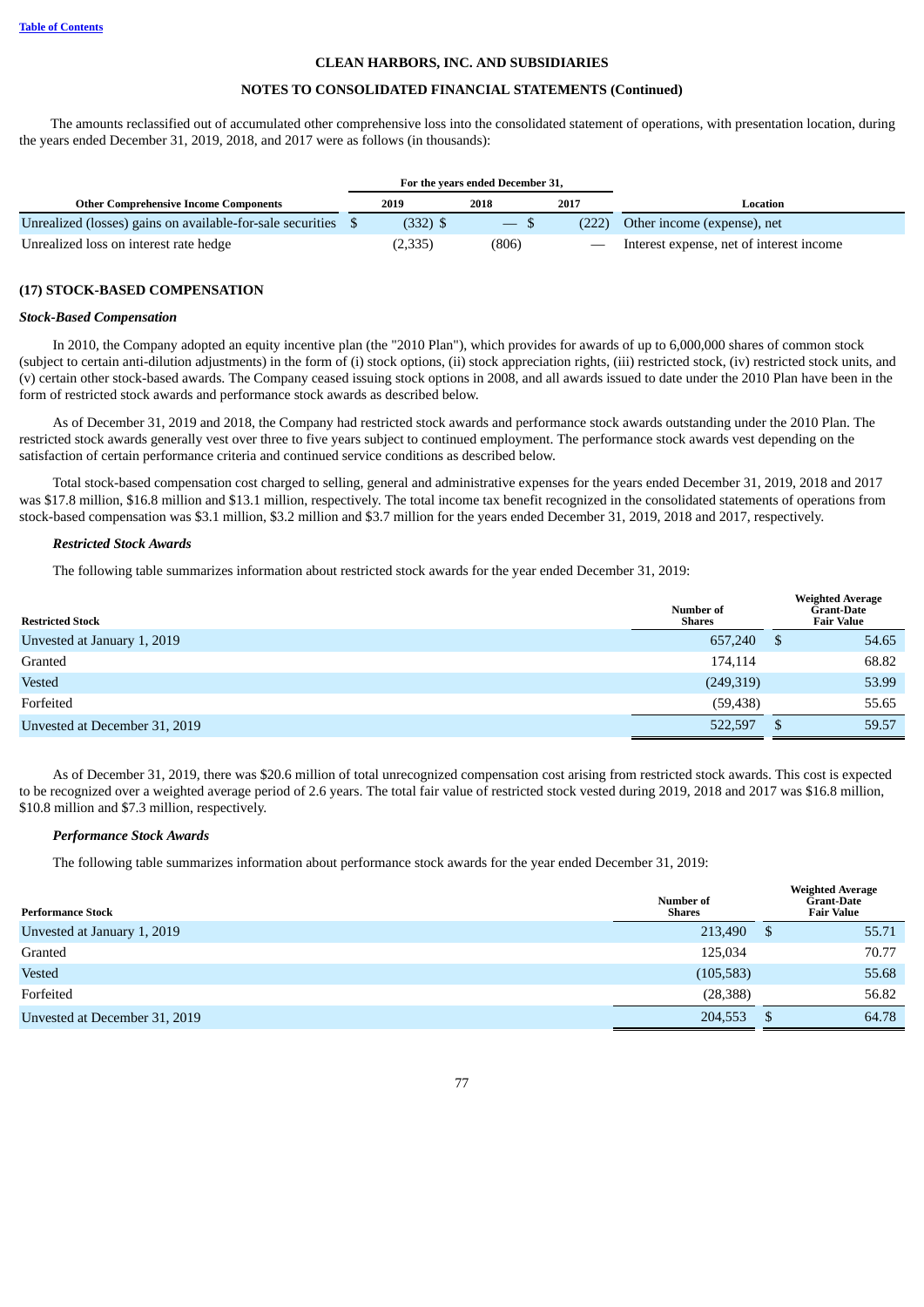#### **NOTES TO CONSOLIDATED FINANCIAL STATEMENTS (Continued)**

As of December 31, 2019, there was \$2.8 million of total unrecognized compensation cost arising from performance stock awards whereby the performance conditions had been met or were deemed probable of vesting. The total fair value of performance awards vested during 2019, 2018 and 2017 was \$8.1 million, \$1.2 million and \$3.0 million, respectively.

### **(18) COMMITMENTS AND CONTINGENCIES**

#### *Legal and Administrative Proceedings*

The Company and its subsidiaries are subject to legal proceedings and claims arising in the ordinary course of business. Actions filed against the Company arise from commercial and employment-related claims including alleged class actions related to sales practices and wage and hour claims. The plaintiffs in these actions may be seeking damages or injunctive relief or both. These actions are in various jurisdictions and stages of proceedings, and some are covered in part by insurance. In addition, the Company's waste management services operations are regulated by federal, state, provincial and local laws enacted to regulate discharge of materials into the environment, remediation of contaminated soil and groundwater or otherwise protect the environment. This ongoing regulation results in the Company frequently becoming a party to legal or administrative proceedings involving all levels of government authorities and other interested parties. The issues involved in such proceedings generally relate to alleged violations of existing permits and licenses or alleged responsibility under federal or state Superfund laws to remediate contamination at properties owned either by the Company or by other parties ("third-party sites") to which either the Company or the prior owners of certain of the Company's facilities shipped waste.

At December 31, 2019 and 2018, the Company had recorded reserves of \$26.0 million and \$25.4 million, respectively, for actual or probable liabilities related to the legal and administrative proceedings in which the Company was then involved, the principal of which are described below. In management's opinion, it is not reasonably possible that the potential liability beyond what has been recorded, if any, that may result from these actions, either individually or collectively, will have a material effect on our financial position, results of operations or cash flows. The Company periodically adjusts the aggregate amount of these reserves when actual or probable liabilities are paid or otherwise discharged, new claims arise, or additional relevant information about existing or probable claims becomes available. As of December 31, 2019 and 2018, the \$26.0 million and \$25.4 million, respectively, of reserves consisted of (i) \$18.4 million and \$17.9 million, respectively, related to pending legal or administrative proceedings, including Superfund liabilities, which were included in remedial liabilities on the consolidated balance sheets, and (ii) \$7.6 million and \$7.5 million, respectively, primarily related to federal, state and provincial enforcement actions, which were included in accrued expenses on the consolidated balance sheets.

As of December 31, 2019, the principal legal and administrative proceedings in which the Company was involved, or which had been terminated during 2019, were as follows:

*Ville Mercier.* In September 2002, the Company acquired the stock of a subsidiary (the "Mercier Subsidiary") which owns a hazardous waste incinerator in Ville Mercier, Quebec (the "Mercier Facility"). The property adjacent to the Mercier Facility, which is also owned by the Mercier Subsidiary, is now contaminated as a result of actions dating back to 1968, when the Government of Quebec issued to a company unrelated to the Mercier Subsidiary two permits to dump organic liquids into lagoons on the property. In 1999, Ville Mercier and three neighboring municipalities filed separate legal proceedings against the Mercier Subsidiary and the Government of Quebec. In 2012, the municipalities amended their existing statement of claim to seek \$2.9 million (CAD \$) in general damages and \$10.0 million (CAD \$) in punitive damages, plus interest and costs, as well as injunctive relief. Both the Government of Quebec and the Company have filed summary judgment motions against the municipalities. The parties are attempting to negotiate a resolution and hearings on the motions have been delayed. In September 2007, the Quebec Minister of Sustainable Development, Environment and Parks issued a notice pursuant to Section 115.1 of the Environment Quality Act, superseding notices issued in 1992, which are the subject of the pending litigation. The more recent notice notifies the Mercier Subsidiary that, if the Mercier Subsidiary does not take certain remedial measures at the site, the Minister intends to undertake those measures at the site and claim direct and indirect costs related to such measures. The Company has accrued for costs expected to be incurred relative to the resolution of this matter and believes this matter will not have future material effect on its financial position or results of operations.

*Safety-Kleen Legal Proceedings.* On December 28, 2012, the Company acquired Safety-Kleen, Inc. ("Safety-Kleen") and thereby became subject to the legal proceedings in which Safety-Kleen was a party on that date. In addition to certain Superfund proceedings in which Safety-Kleen has been named as a potentially responsible party as described below under "Superfund Proceedings," the principal such legal proceedings involving Safety-Kleen which were outstanding as of December 31, 2019 were as follows:

*Product Liability Cases.* Safety-Kleen has been named as a defendant in various lawsuits that are currently pending in various courts and jurisdictions throughout the United States, including approximately 55 proceedings (excluding cases which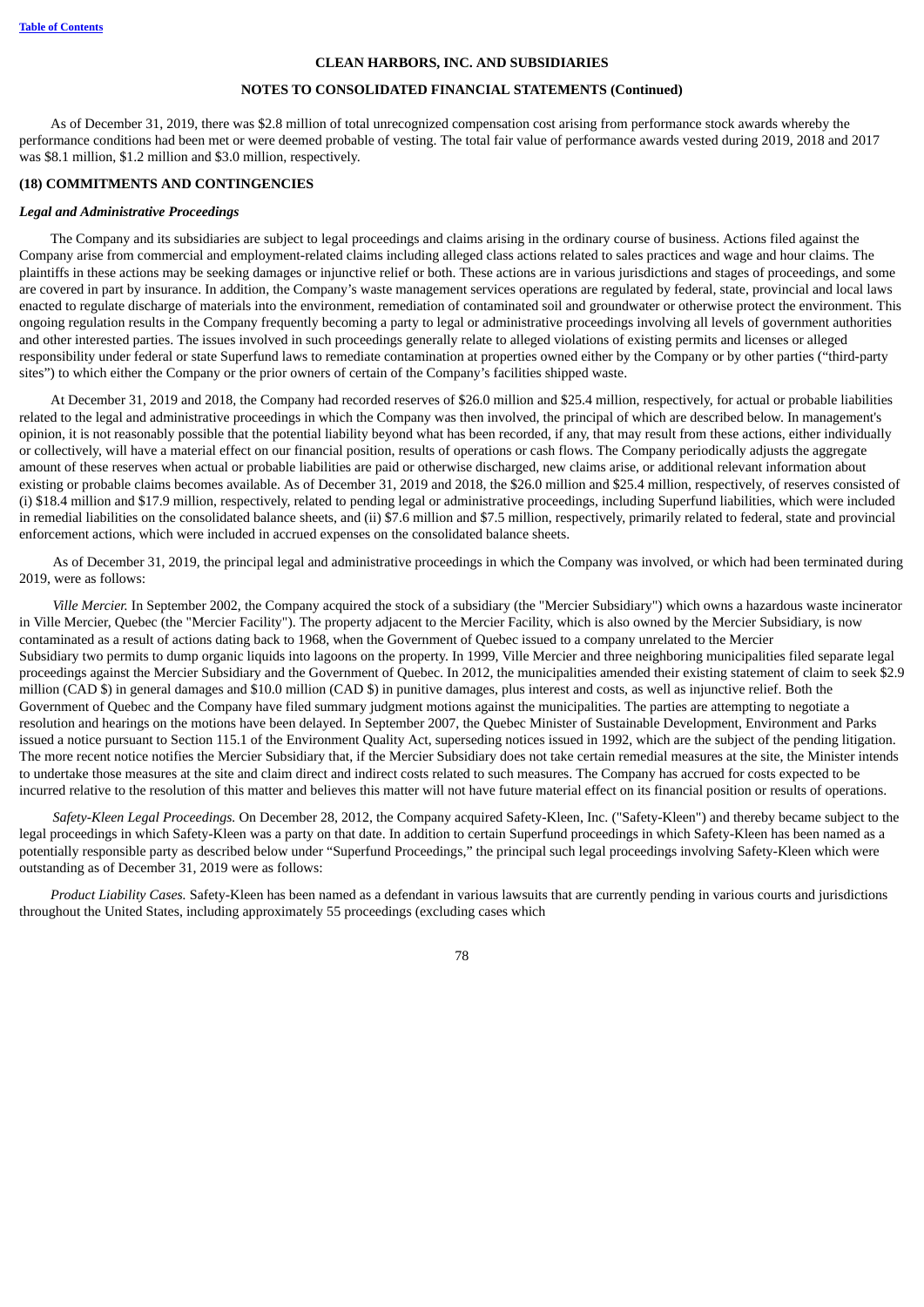#### **NOTES TO CONSOLIDATED FINANCIAL STATEMENTS (Continued)**

have been settled but not formally dismissed) as of December 31, 2019, wherein persons claim personal injury resulting from the use of Safety-Kleen's parts cleaning equipment or cleaning products. These proceedings typically involve allegations that the solvent used in Safety-Kleen's parts cleaning equipment contains contaminants and/or that Safety-Kleen's recycling process does not effectively remove the contaminants that become entrained in the solvent during their use. In addition, certain claimants assert that Safety-Kleen failed to warn adequately the product user of potential risks, including a historic failure to warn that solvent contains trace amounts of toxic or hazardous substances such as benzene.

The Company maintains insurance that it believes will provide coverage for these product liability claims (over amounts accrued for self-insured retentions and deductibles in certain limited cases), except for punitive damages to the extent not insurable under state law or excluded from insurance coverage. The Company also believes that these claims lack merit and has historically vigorously defended, and intends to continue to vigorously defend, itself and the safety of its products against all of these claims. Such matters are subject to many uncertainties and outcomes are not predictable with assurance. Consequently, The Company is unable to ascertain the ultimate aggregate amount of monetary liability or financial impact with respect to these matters as of December 31, 2019. From January 1, 2019 to December 31, 2019, 27 product liability claims were settled or dismissed. Due to the nature of these claims and the related insurance, the Company did not incur any expense as insurance provided coverage in full for all such claims. Safety-Kleen may be named in similar, additional lawsuits in the future, including claims for which insurance coverage may not be available.

### *Superfund Proceedings*

The Company has been notified that either the Company (which, since December 28, 2012, includes Safety-Kleen) or the prior owners of certain of the Company's facilities for which the Company may have certain indemnification obligations have been identified as PRPs or potential PRPs in connection with 130 sites which are subject to or are proposed to become subject to proceedings under federal or state Superfund laws. Of the 130 sites, five (including the BR Facility described below) involve facilities that are now owned or leased by the Company and 125 involve third-party sites to which either the Company or the prior owners of certain of the Company's facilities shipped waste. Of the 125 third-party sites, 31 are now settled, 16 are currently requiring expenditures on remediation and 78 are not currently requiring expenditures on remediation.

In connection with each site, the Company has estimated the extent, if any, to which it may be subject, either directly or as a result of any indemnification obligations, for cleanup and remediation costs, related legal and consulting costs associated with PRP investigations, settlements, and related legal and administrative proceedings. The amount of such actual and potential liability is inherently difficult to estimate because of, among other relevant factors, uncertainties as to the legal liability (if any) of the Company or the prior owners of certain of the Company's facilities to contribute a portion of the cleanup costs, the assumptions that must be made in calculating the estimated cost and timing of remediation, the identification of other PRPs and their respective capability and obligation to contribute to remediation efforts, and the existence and legal standing of indemnification agreements (if any) with prior owners, which may either benefit the Company or subject the Company to potential indemnification obligations. The Company believes its potential liability could exceed \$100,000 at 10 of the 125 third-party sites.

*BR Facility.* The Company acquired in 2002 a former hazardous waste incinerator and landfill in Baton Rouge (the "BR Facility"), for which operations had been previously discontinued by the prior owner. In September 2007, the EPA issued a special notice letter to the Company related to the Devil's Swamp Lake Site ("Devil's Swamp") in East Baton Rouge Parish, Louisiana. Devil's Swamp includes a lake located downstream of an outfall ditch where wastewater and storm water have been discharged, and Devil's Swamp is proposed to be included on the National Priorities List due to the presence of Contaminants of Concern ("COC") cited by the EPA. These COCs include substances of the kind found in wastewater and storm water discharged from the BR Facility in past operations. The EPA originally requested COC generators to submit a good faith offer to conduct a remedial investigation feasibility study directed towards the eventual remediation of the site. In 2018 the Company completed performing corrective actions at the BR Facility under an order issued by the Louisiana Department of Environmental Quality, and has also completed conducting the remedial investigation and feasibility study for Devil's Swamp under an order issued by the EPA. The Company cannot presently estimate the potential additional liability for the Devil's Swamp cleanup until a final remedy is selected by the EPA with issuance of a Record of Decision.

*Third-Party Sites.* Of the 125 third-party sites at which the Company has been notified it is a PRP or potential PRP or may have indemnification obligations, Clean Harbors has an indemnification agreement at 11 of these sites with ChemWaste, a former subsidiary of Waste Management, Inc., and at six additional of these third-party sites, Safety-Kleen has a similar indemnification agreement with McKesson Corporation. These agreements indemnify the Company (which now includes Safety-Kleen) with respect to any liability at the 17 sites for waste disposed prior to the Company's (or Safety-Kleen's) acquisition of the former subsidiaries of Waste Management and McKesson which had shipped waste to those sites.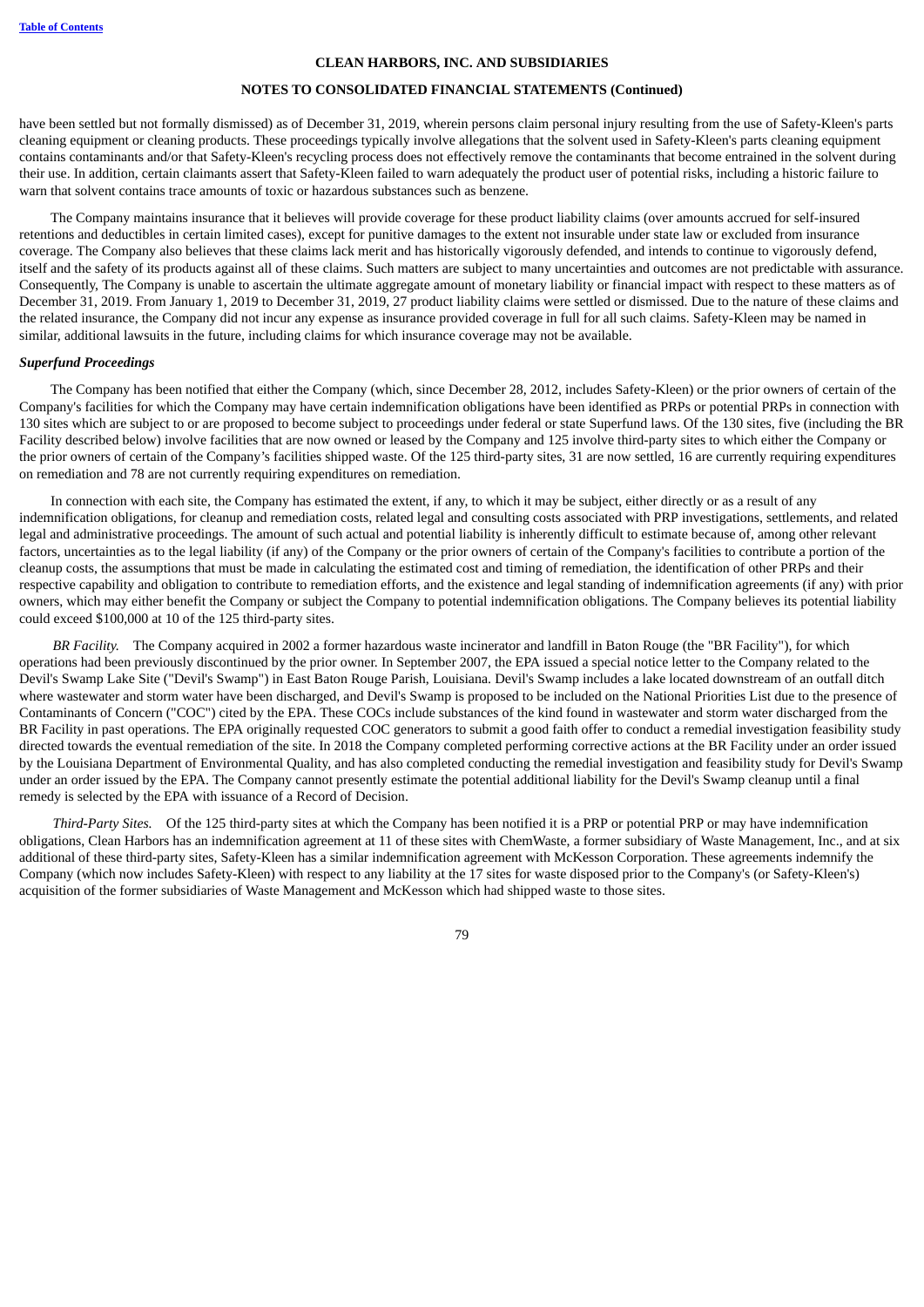### **NOTES TO CONSOLIDATED FINANCIAL STATEMENTS (Continued)**

Accordingly, Waste Management or McKesson are paying all costs of defending those subsidiaries in those 17 cases, including legal fees and settlement costs. However, there can be no guarantee that the Company's ultimate liabilities for those sites will not exceed the amount recorded or that indemnities applicable to any of these sites will be available to pay all or a portion of related costs. Except for the indemnification agreements which the Company holds from ChemWaste, McKesson and two other entities, the Company does not have an indemnity agreement with respect to any of the 125 third-party sites discussed above.

### *Federal, State and Provincial Enforcement Actions*

From time to time, the Company pays fines or penalties in regulatory proceedings relating primarily to waste treatment, storage or disposal facilities. As of December 31, 2019 and 2018, there were 12 and 10 proceedings, respectively, for which the Company reasonably believes that the sanctions could equal or exceed \$100,000. The Company believes that the fines or other penalties in these or any of the other regulatory proceedings will, individually or in the aggregate, not have a material effect on its financial condition, results of operations or cash flows.

### *Self-Insurance Liabilities*

Under the Company's insurance programs, coverage is obtained for catastrophic exposures, as well as those risks required to be insured by law or contract. The Company's policy is to retain a significant portion of certain expected losses related to workers' compensation, employee medical, comprehensive general liability and vehicle liability. A portion of these self-insured liabilities are managed through its wholly-owned captive insurance subsidiary.

Provisions for losses expected under these programs are recorded based upon the Company's estimates of the aggregate liability for claims. The current deductible per participant per year for the employee medical insurance policy is \$0.8 million. The current deductible per occurrence for workers' compensation is \$1.0 million, general liability is \$2.0 million and vehicle liability is \$2.0 million. The retention per claim for the environmental impairment policy is \$1.0 million. At December 31, 2019 and 2018, the Company had accrued \$59.4 million and \$53.9 million, respectively, for its self-insurance liabilities (exclusive of employee medical insurance) using a risk-free discount rate of 1.52% and 2.96%, respectively.

Anticipated payments for contingencies related to workers' compensation, comprehensive general liability and vehicle liability related claims at December 31, 2019 for each of the next five years and thereafter were as follows (in thousands):

| <b>Years ending December 31,</b>                                |              |
|-----------------------------------------------------------------|--------------|
| 2020                                                            | \$<br>20,838 |
| 2021                                                            | 12,675       |
| 2022                                                            | 8,951        |
| 2023                                                            | 6,097        |
| 2024                                                            | 4,743        |
| Thereafter                                                      | 7,659        |
| Undiscounted self-insurance liabilities                         | 60,963       |
| Less: Discount                                                  | 1,570        |
| Total self-insurance liabilities (included in accrued expenses) | 59,393       |
|                                                                 |              |

## **(19) LEASES**

As of December 31, 2019, the Company's lease portfolio was predominately operating leases for real estate, vehicles and rail cars. The Company presents operating lease balances separately on the consolidated balance sheet. The Company's finance leases relate to certain buildings and equipment. The following table presents our finance lease balances and their classification on the consolidated balance sheet as of December 31, 2019 (in thousands):

| <b>December 31, 2019</b> |
|--------------------------|
| 32,307                   |
| 801                      |
| 34.517                   |
|                          |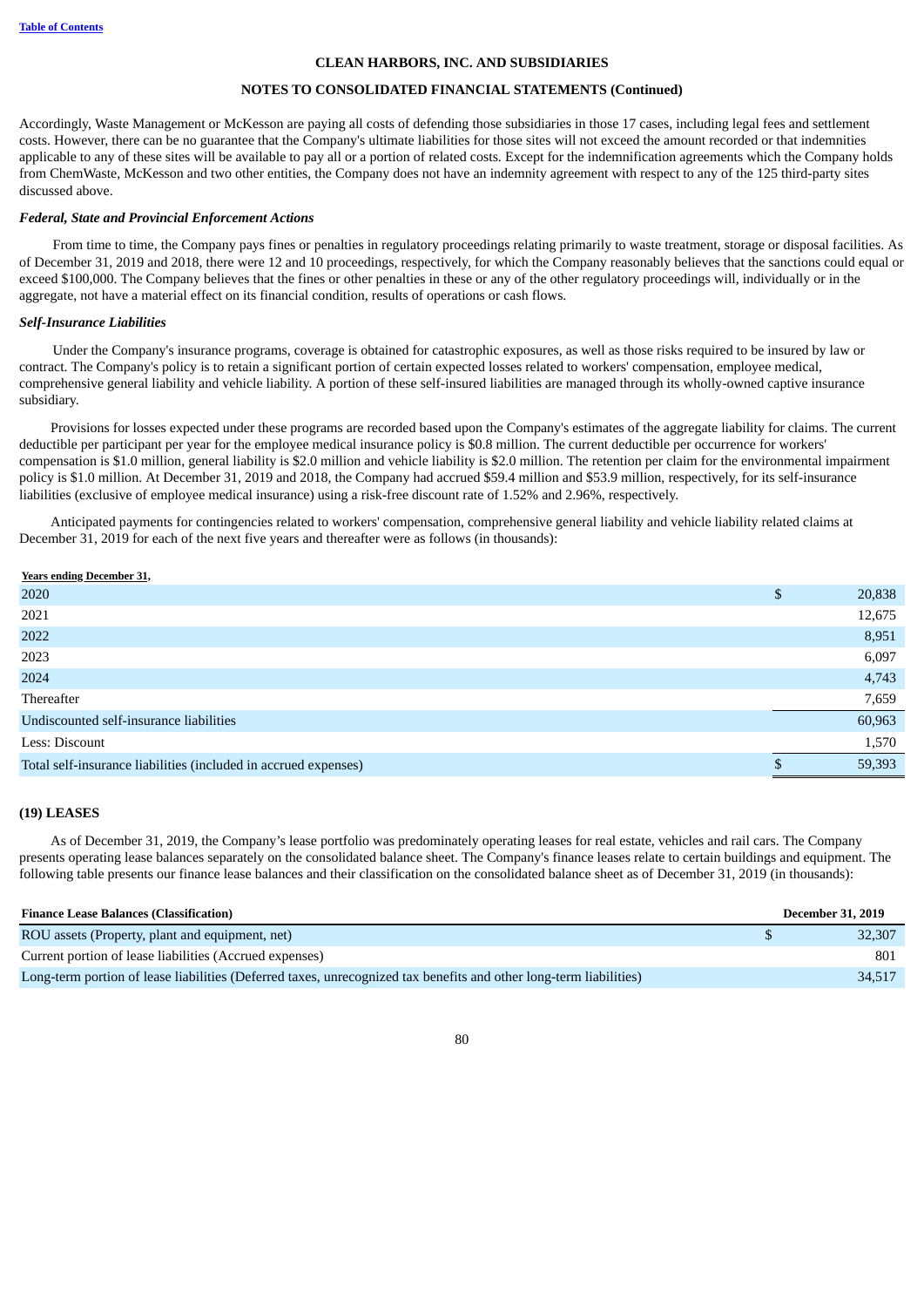## **NOTES TO CONSOLIDATED FINANCIAL STATEMENTS (Continued)**

The Company's lease expense was as follows (in thousands):

|                               | For the year ended<br><b>December 31, 2019</b> |
|-------------------------------|------------------------------------------------|
| Operating lease cost          | 55,402                                         |
| Finance lease cost:           |                                                |
| Amortization of ROU assets    | 1,142                                          |
| Interest on lease liabilities | 1,415                                          |
| Total finance lease cost      | 2,557                                          |
| Short-term lease cost         | 84,749                                         |
| Variable lease cost           | 6,702                                          |
| Total lease cost              | 149,410                                        |

Other information related to leases was as follows:

| <b>Weighted Average Remaining Lease Term (years)</b> | <b>December 31, 2019</b> |
|------------------------------------------------------|--------------------------|
| <b>Operating leases</b>                              | 5.1                      |
| Finance leases                                       | 21.3                     |
| <b>Weighted Average Discount Rate</b>                |                          |
| <b>Operating leases</b>                              | 5.29%                    |
| Finance leases                                       | 4.97%                    |

| <b>Supplemental Cash Flow Related Disclosures (in thousands)</b>       |   | For the year ended<br><b>December 31, 2019</b> |
|------------------------------------------------------------------------|---|------------------------------------------------|
| Cash paid for amounts included in the measurement of lease liabilities |   |                                                |
| Operating cash flows from operating leases                             | S | 56,240                                         |
| Operating cash flows from finance leases                               |   | 1,415                                          |
| Financing cash flows from finance leases                               |   | 586                                            |
| ROU assets obtained in exchange for operating lease liabilities        |   | 17,699                                         |
| ROU assets obtained in exchange for finance lease liabilities          |   | 33,449                                         |

At December 31, 2019, the Company's future lease payments under non-cancelable leases that have lease terms in excess of one year were as follows (in thousands):

| <b>Years ending December 31,</b> | <b>Operating</b><br><b>Leases</b> |           |              | Finance<br><b>Leases</b> |  |  |
|----------------------------------|-----------------------------------|-----------|--------------|--------------------------|--|--|
| 2020                             | \$                                | 50,814    | $\mathsf{S}$ | 2,733                    |  |  |
| 2021                             |                                   | 38,705    |              | 2,782                    |  |  |
| 2022                             |                                   | 31,052    |              | 2,836                    |  |  |
| 2023                             |                                   | 22,723    |              | 2,895                    |  |  |
| 2024                             |                                   | 15,787    |              | 2,825                    |  |  |
| <b>Thereafter</b>                |                                   | 28,444    |              | 51,151                   |  |  |
| Total future lease payments      |                                   | 187,525   |              | 65,222                   |  |  |
| Amount representing interest     |                                   | (25, 526) |              | (29, 904)                |  |  |
| Total lease liabilities          |                                   | 161,999   |              | 35,318                   |  |  |

At December 31, 2019, none of the Company's executed leases that had not yet commenced will create significant rights or obligations in the future and its sublease transactions are not material. Additionally, the Company does not have any related party leases, and there were no restrictions or covenants imposed by its leases.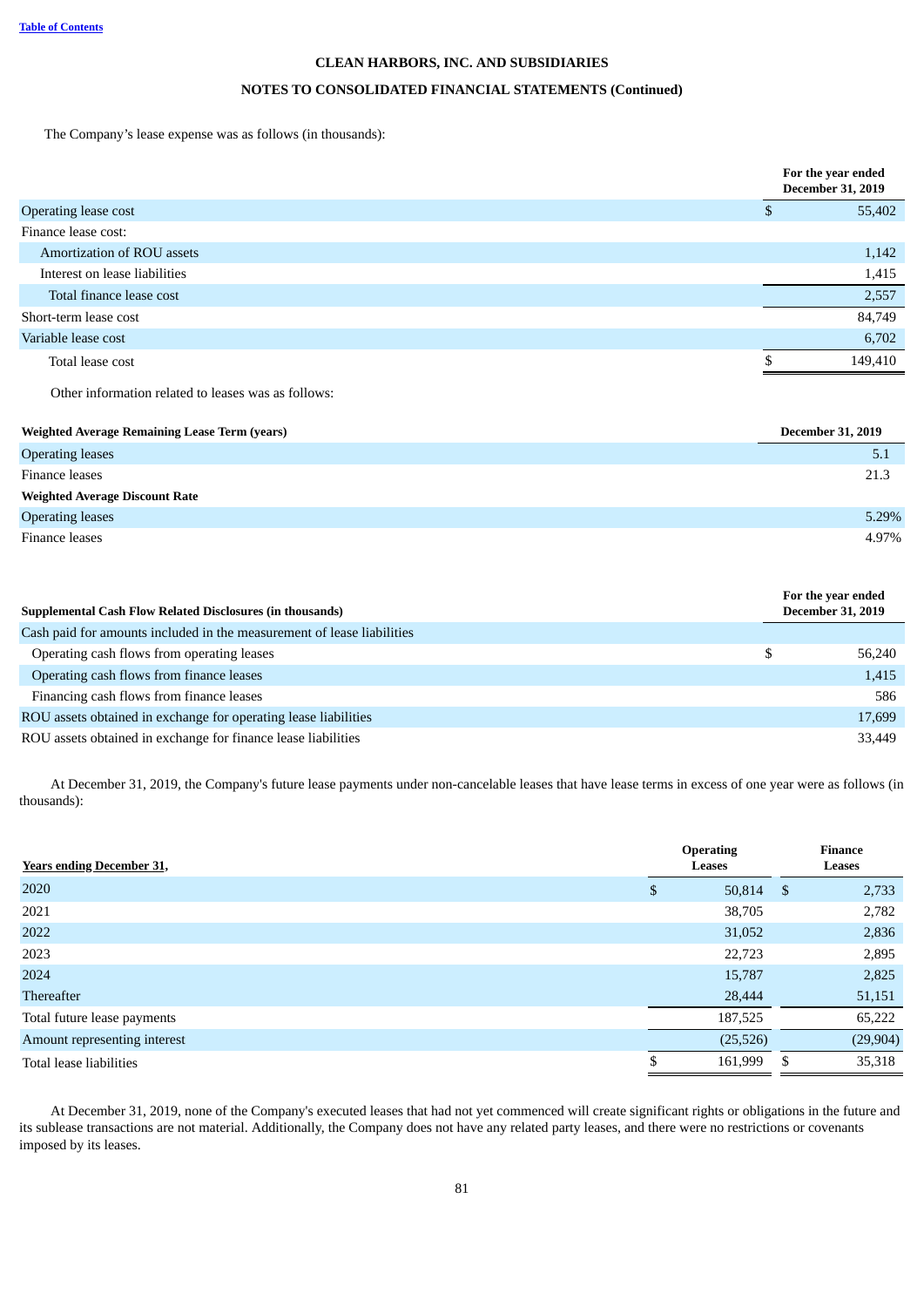### **NOTES TO CONSOLIDATED FINANCIAL STATEMENTS (Continued)**

## *Disclosures related to relevant periods prior to adoption of Topic 842*

The following is a summary of future minimum payments under operating leases that have initial or remaining non-cancelable lease terms in excess of one year at December 31, 2018 (in thousands):

| <b>Year</b>                  |    | <b>Total</b><br><b>Operating</b><br>Leases |
|------------------------------|----|--------------------------------------------|
| 2019                         |    | 56,480                                     |
| 2020                         |    | 45,467                                     |
| 2021                         |    | 33,564                                     |
| 2022                         |    | 24,509                                     |
| 2023                         |    | 15,253                                     |
| Thereafter                   |    | 35,778                                     |
| Total minimum lease payments | ۰D | 211,051                                    |

During the years ended December 31, 2018 and 2017, rent expense, including short-term rentals, was approximately \$141.1 million and \$125.4 million, respectively.

## **(20) SEGMENT REPORTING**

Segment reporting is prepared on the same basis that the Company's chief executive officer, who is the Company's chief operating decision maker, manages the business, makes operating decisions and assesses performance. The Company is managed and reports as two operating segments*;* (i) the Environmental Services segment which consists of the Company's historical Technical Services, Industrial Services, Field Services and Oil, Gas and Lodging businesses, and (ii) the Safety-Kleen segment.

Third-party revenue is revenue billed to outside customers by a particular segment. Direct revenues is revenue allocated to the segment providing the product or service. Intersegment revenues represent the sharing of third-party revenues among the segments based on products and services provided by each segment as if the products and services were sold directly to the third-party. The intersegment revenues are shown net. The operations not managed through the Company's operating segments described above are recorded as "Corporate Items."

The following tables reconcile third-party revenues to direct revenues for the years ended December 31, 2019, 2018 and 2017 (in thousands):

| For the year ended December 31, 2019 |                 |               |            |              |                    |  |               |
|--------------------------------------|-----------------|---------------|------------|--------------|--------------------|--|---------------|
|                                      | <b>Services</b> |               |            |              | Corporate<br>Items |  | <b>Totals</b> |
|                                      | 2,092,363       |               | 1,318,691  |              | 1,136              |  | 3,412,190     |
|                                      | 140,577         |               | (140, 577) |              |                    |  |               |
|                                      | 4.128           |               | 15         |              | (4, 143)           |  |               |
|                                      | 2,237,068       |               | 1,178,129  |              | (3,007)            |  | 3,412,190     |
|                                      |                 | Environmental |            | Safety-Kleen |                    |  |               |

|                            | For the year ended December 31, 2018 |                                  |  |              |  |                    |  |               |
|----------------------------|--------------------------------------|----------------------------------|--|--------------|--|--------------------|--|---------------|
|                            |                                      | Environmental<br><b>Services</b> |  | Safety-Kleen |  | Corporate<br>Items |  | <b>Totals</b> |
| Third-party revenues       |                                      | 2,003,843                        |  | 1,295,355    |  | 1,105              |  | 3,300,303     |
| Intersegment revenues, net |                                      | 134,104                          |  | (134, 104)   |  |                    |  |               |
| Corporate Items, net       |                                      | 3.247                            |  | 31           |  | (3,278)            |  |               |
| Direct revenues            |                                      | 2,141,194                        |  | 1,161,282    |  | (2, 173)           |  | 3,300,303     |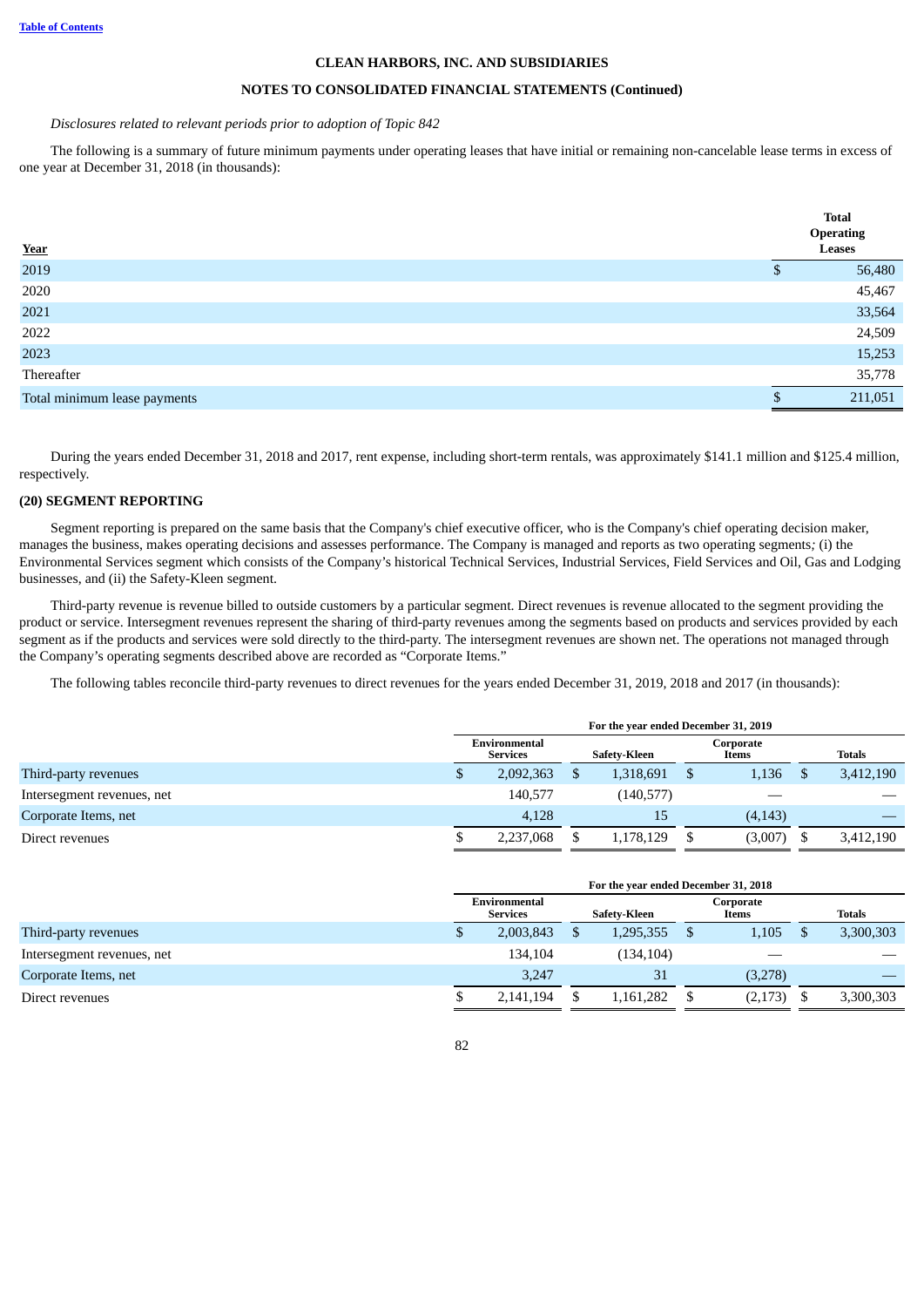## **NOTES TO CONSOLIDATED FINANCIAL STATEMENTS (Continued)**

|                            | For the year ended December 31, 2017 |                                  |  |              |  |                    |  |               |
|----------------------------|--------------------------------------|----------------------------------|--|--------------|--|--------------------|--|---------------|
|                            |                                      | Environmental<br><b>Services</b> |  | Safety-Kleen |  | Corporate<br>Items |  | <b>Totals</b> |
| Third-party revenues       |                                      | 1,728,700                        |  | 1,213,703    |  | 2,575              |  | 2,944,978     |
| Intersegment revenues, net |                                      | 125,822                          |  | (125, 822)   |  |                    |  | __            |
| Corporate Items, net       |                                      | 2,952                            |  |              |  | (2,957)            |  |               |
| Direct revenues            |                                      | 1,857,474                        |  | 1,087,886    |  | (382)              |  | 2,944,978     |

The primary financial measure by which the Company evaluates the performance of its segments is Adjusted EBITDA, which consists of net income plus accretion of environmental liabilities, depreciation and amortization, net interest expense, loss on early extinguishment of debt and provision (benefit) for income taxes and excludes other gains, losses and non-cash charges not deemed representative of fundamental segment results and other (income) expense, net. Transactions between the segments are accounted for at the Company's best estimate based on similar transactions with outside customers.

The following table presents Adjusted EBITDA information used by management by reported segment (in thousands):

|                                                                    | For the years ended December 31, |            |      |            |    |            |
|--------------------------------------------------------------------|----------------------------------|------------|------|------------|----|------------|
|                                                                    |                                  | 2019       | 2018 |            |    | 2017       |
| Adjusted EBITDA:                                                   |                                  |            |      |            |    |            |
| <b>Environmental Services</b>                                      | \$                               | 446,284    | \$   | 380,856    | -S | 321,310    |
| Safety-Kleen                                                       |                                  | 282,378    |      | 282,029    |    | 249,811    |
| Corporate Items                                                    |                                  | (188, 345) |      | (171, 880) |    | (145, 464) |
| Total                                                              |                                  | 540,317    |      | 491,005    |    | 425,657    |
| Reconciliation to Consolidated Statements of Operations:           |                                  |            |      |            |    |            |
| Accretion of environmental liabilities                             |                                  | 10,136     |      | 9,806      |    | 9,460      |
| Depreciation and amortization                                      |                                  | 300,725    |      | 298,625    |    | 288,422    |
| Income from operations                                             |                                  | 229,456    |      | 182,574    |    | 127,775    |
| Other (income) expense, net                                        |                                  | (2,897)    |      | 4,510      |    | 6,119      |
| Loss on early extinguishment of debt                               |                                  | 6,131      |      | 2,488      |    | 7,891      |
| Gain on sale of businesses                                         |                                  | (687)      |      |            |    | (30, 732)  |
| Interest expense, net of interest income                           |                                  | 78,670     |      | 81,094     |    | 85,808     |
| Income from operations before provision (benefit) for income taxes |                                  | 148,239    | \$.  | 94,482     | S  | 58,689     |

The following table presents assets by reported segment and in the aggregate (in thousands):

|                                                 | December 31, 2019 |              | <b>December 31, 2018</b> |
|-------------------------------------------------|-------------------|--------------|--------------------------|
| Property, plant and equipment, net              |                   |              |                          |
| <b>Environmental Services</b>                   | \$<br>939,352     | \$           | 951,867                  |
| Safety-Kleen                                    | 555,310           |              | 553,220                  |
| Corporate Items                                 | 93,489            |              | 56,891                   |
| Total property, plant and equipment, net        | \$<br>1,588,151   | $\mathbb{S}$ | 1,561,978                |
|                                                 |                   |              |                          |
| Goodwill and Permits and other intangibles, net |                   |              |                          |
| <b>Environmental Services</b>                   |                   |              |                          |
| Goodwill                                        | \$<br>212,531     | \$           | 207,019                  |
| Permits and other intangibles, net              | 89,722            |              | 93,313                   |
| <b>Total Environmental Services</b>             | 302,253           |              | 300,332                  |
|                                                 |                   |              |                          |
| Safety-Kleen                                    |                   |              |                          |
| Goodwill                                        | \$<br>312,482     | \$           | 307,170                  |
| Permits and other intangibles, net              | 329,344           |              | 348,562                  |
| <b>Total Safety-Kleen</b>                       | 641,826           |              | 655,732                  |
|                                                 |                   |              |                          |
| Total                                           | \$<br>944,079     | \$           | 956,064                  |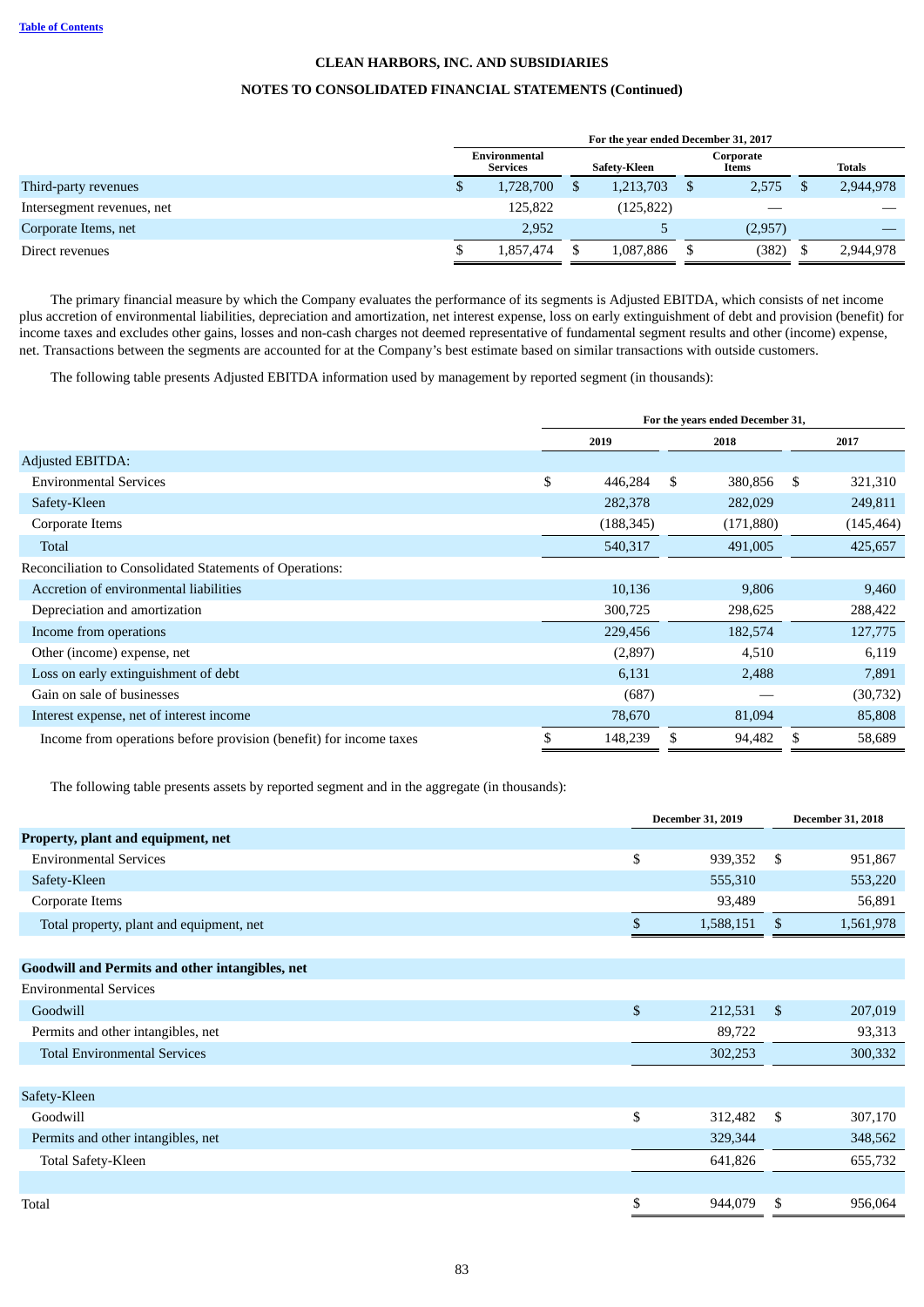## **NOTES TO CONSOLIDATED FINANCIAL STATEMENTS (Continued)**

## **Geographic Information**

As of December 31, 2019 and 2018, the Company had property, plant and equipment, net of depreciation and amortization and permits and other intangible assets, net of amortization in the following geographic locations (in thousands):

|                                          | <b>December 31, 2019</b> |           |            |     | <b>December 31, 2018</b> |            |  |  |
|------------------------------------------|--------------------------|-----------|------------|-----|--------------------------|------------|--|--|
|                                          |                          | Total     | % of Total |     | <b>Total</b>             | % of Total |  |  |
| Property, plant and equipment, net       |                          |           |            |     |                          |            |  |  |
| <b>United States</b>                     | \$                       | 1.273.205 | 80.2%      | \$. | 1.233.949                | 79.0%      |  |  |
| Canada and other foreign                 |                          | 314,946   | 19.8       |     | 328,029                  | 21.0       |  |  |
| Total property, plant and equipment, net |                          | 1,588,151 | 100.0%     |     | 1,561,978                | 100.0%     |  |  |
|                                          |                          |           |            |     |                          |            |  |  |
| Permits and other intangibles, net       |                          |           |            |     |                          |            |  |  |
| <b>United States</b>                     | $\mathbb{S}$             | 372,609   | 88.9%      | -S  | 393.045                  | 88.9%      |  |  |
| Canada and other foreign                 |                          | 46,457    | 11.1       |     | 48,830                   | 11.1       |  |  |
| Total permits and other intangibles, net |                          | 419,066   | 100.0%     | -S  | 441,875                  | 100.0%     |  |  |

The following table presents the total assets by geographical area (in thousands):

|                          | <b>December 31, 2019</b> |           | <b>December 31, 2018</b> |  |
|--------------------------|--------------------------|-----------|--------------------------|--|
| <b>United States</b>     |                          | 3.413.254 | 3,090,311                |  |
| Canada and other foreign |                          | 695.650   | 648,010                  |  |
| <b>Total</b>             |                          | 4.108.904 | 3,738,321                |  |

## **(21) QUARTERLY DATA (UNAUDITED)**

| (in thousands, except per share amounts) |                         | First<br><b>Quarter</b> |                                 | <b>Third</b><br>Second<br><b>Quarter</b><br><b>Quarter</b> |                         |         |                | Fourth<br><b>Quarter</b> |
|------------------------------------------|-------------------------|-------------------------|---------------------------------|------------------------------------------------------------|-------------------------|---------|----------------|--------------------------|
| 2019                                     |                         |                         |                                 |                                                            |                         |         |                |                          |
| Total revenues                           | \$                      | 780,839                 | $\mathfrak{S}$                  | 868,678                                                    | \$                      | 891,668 | $\mathfrak{S}$ | 871,005                  |
| Cost of revenues $(1)$                   |                         | 564,364                 |                                 | 594,933                                                    |                         | 612,754 |                | 615,768                  |
| Income from operations                   |                         | 23,734                  |                                 | 73,048                                                     |                         | 80,367  |                | 52,307                   |
| Other income (expense), net              |                         | 2,983                   |                                 | (564)                                                      |                         | (427)   |                | 905                      |
| Net income <sup>(2)</sup>                |                         | 976                     |                                 | 36,244                                                     |                         | 36,369  |                | 24,151                   |
| Basic earnings per share <sup>(3)</sup>  |                         | 0.02                    |                                 | 0.65                                                       |                         | 0.65    |                | 0.43                     |
| Diluted earnings per share (3)           |                         | 0.02                    |                                 | 0.65                                                       |                         | 0.65    |                | 0.43                     |
| (in thousands, except per share amounts) | First<br><b>Quarter</b> |                         | <b>Second</b><br><b>Quarter</b> |                                                            | <b>Third</b><br>Quarter |         |                | Fourth<br><b>Quarter</b> |
| 2018                                     |                         |                         |                                 |                                                            |                         |         |                |                          |
| Total revenues                           | $\mathbb{S}$            | 749,778                 | \$                              | 849,140                                                    | <sup>\$</sup>           | 843,181 | $\mathfrak{S}$ | 858,204                  |
| Cost of revenues $(1)$                   |                         | 546,425                 |                                 | 583,584                                                    |                         | 580,685 |                | 594,857                  |
| Income from operations                   |                         | 10,991                  |                                 | 64,353                                                     |                         | 65,745  |                | 41,485                   |
| Other (expense) income, net              |                         | (299)                   |                                 | 846                                                        |                         | (996)   |                | (4,061)                  |
| Net (loss) income $(2)$                  |                         | (12, 631)               |                                 | 30,747                                                     |                         | 31,089  |                | 16,431                   |
| Basic (loss) earnings per share $(3)$    |                         | (0.22)                  |                                 | 0.55                                                       |                         | 0.55    |                | 0.29                     |
| Diluted (loss) earnings per share $(3)$  |                         | (0.22)                  |                                 | 0.54                                                       |                         | 0.55    |                | 0.29                     |

(1) Accretion of environmental liabilities and depreciation and amortization are shown separately on the consolidated statements of operations.

(2) Net income in the third quarters of 2019 and 2018 included a \$6.1 million and \$2.5 million loss on early extinguishment of debt, respectively.

(3) Earnings (loss) per share are computed independently for each of the quarters presented. Accordingly, the quarterly basic and diluted earnings (loss) per share may not equal the total computed for the year.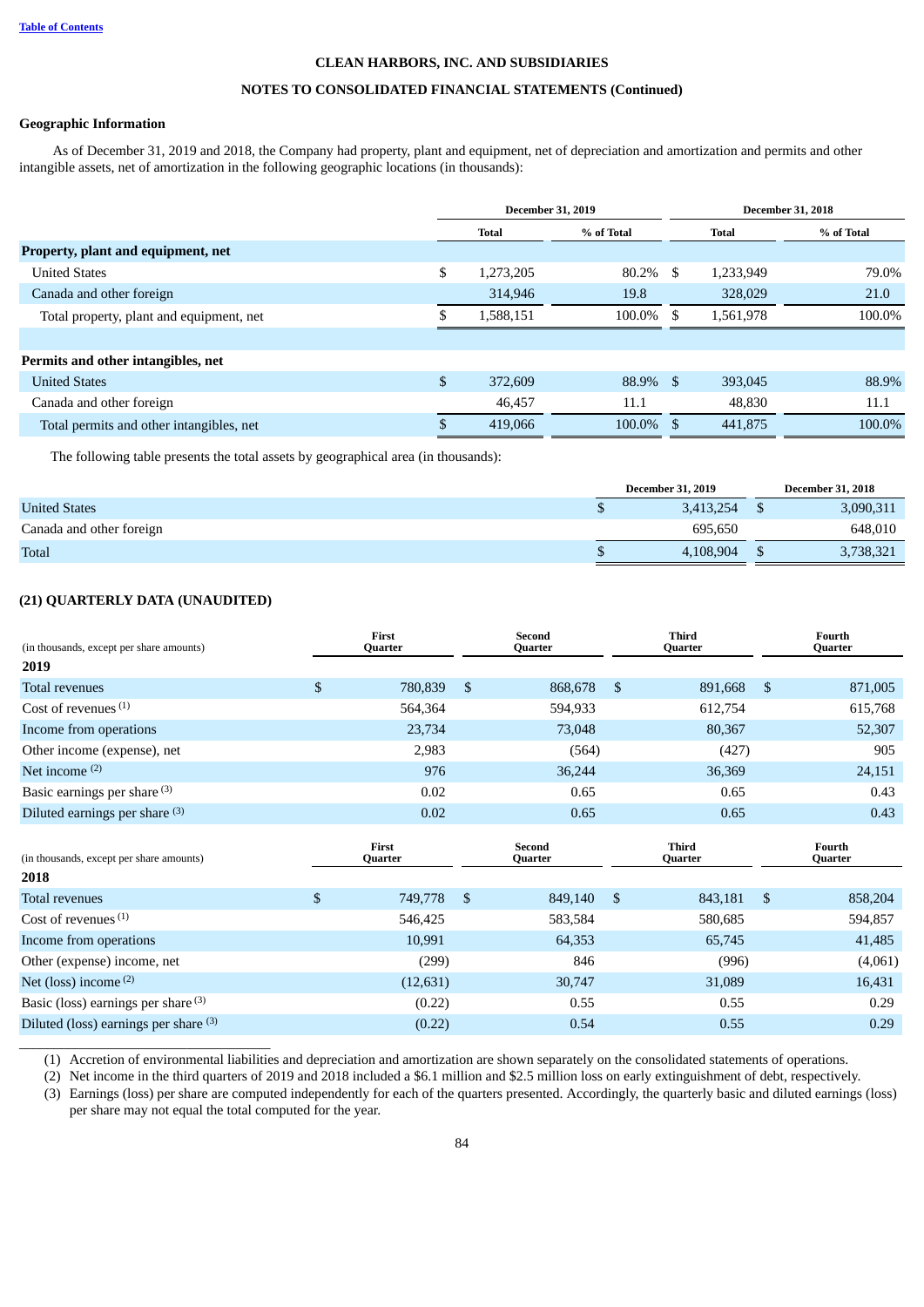### **SCHEDULE II**

## **VALUATION AND QUALIFYING ACCOUNTS**

#### **For the Three Years Ended December 31, 2019**

## **(in thousands)**

<span id="page-87-0"></span>

| <b>Allowance for Doubtful Accounts</b> | <b>Balance</b><br><b>Beginning of</b><br>Period | <b>Additions Charged to</b><br><b>Operating Expense</b> | <b>Deductions from</b><br>Reserves <sup>(1)</sup> | Balance<br><b>End of Period</b> |
|----------------------------------------|-------------------------------------------------|---------------------------------------------------------|---------------------------------------------------|---------------------------------|
| 2017                                   | 15.046                                          | 7,901                                                   | 6.774                                             | 16,173                          |
| 2018                                   | 16.173                                          | 15,817                                                  | 5,622                                             | 26,368                          |
| 2019                                   | 26,368                                          | 2,408                                                   | 6,283                                             | 22,493                          |

(1) Amounts deemed uncollectible, net of recoveries.

 $\frac{1}{2}$  ,  $\frac{1}{2}$  ,  $\frac{1}{2}$  ,  $\frac{1}{2}$  ,  $\frac{1}{2}$  ,  $\frac{1}{2}$  ,  $\frac{1}{2}$  ,  $\frac{1}{2}$  ,  $\frac{1}{2}$  ,  $\frac{1}{2}$  ,  $\frac{1}{2}$  ,  $\frac{1}{2}$  ,  $\frac{1}{2}$  ,  $\frac{1}{2}$  ,  $\frac{1}{2}$  ,  $\frac{1}{2}$  ,  $\frac{1}{2}$  ,  $\frac{1}{2}$  ,  $\frac{1$ 

\_\_\_\_\_\_\_\_\_\_\_\_\_\_\_\_\_\_\_\_\_\_\_\_\_\_\_\_\_\_\_\_\_\_\_

| Revenue Allowance <sup>(2)</sup> | <b>Balance</b><br><b>Beginning of</b><br>Period | <b>Additions Charged to</b><br>Revenue | <b>Deductions from</b><br><b>Reserves</b> | <b>Balance</b><br><b>End of Period</b> |
|----------------------------------|-------------------------------------------------|----------------------------------------|-------------------------------------------|----------------------------------------|
| 2017                             | 14,203                                          | 24,862                                 | 27,439                                    | 11,626                                 |
| 2018                             | 11,626                                          | 41,338                                 | 35,017                                    | 17,947                                 |
| 2019                             | 17,947                                          | 35,549                                 | 37,278                                    | 16,218                                 |

(2) Due to the nature of the Company's businesses and the invoices that result from the services provided, customers may withhold payments and attempt to renegotiate amounts invoiced. In addition, for some of the services provided, the Company's invoices are based on quotes that can either generate credits or debits when the actual revenue amount is known. Based on industry knowledge and historical trends, the Company records a revenue allowance accordingly. This practice causes the volume of activity flowing through the revenue allowance during the year to be higher than the balance at the end of the year. Increases in overall sales volumes and the expansion of the customer base in recent years have also increased the volume of additions and deductions to the allowance during the year. The revenue allowance is intended to cover the net amount of revenue adjustments that may need to be credited to customers' accounts in future periods. Management determines the appropriate total revenue allowance by evaluating the following factors on a customer-by-customer basis as well as on a consolidated level: trends in adjustments to previously billed amounts, existing economic conditions and other information as deemed applicable. Revenue allowance estimates can differ materially from the actual adjustments, but historically the revenue allowance has been sufficient to cover the net amount of the reserve adjustments issued in subsequent reporting periods.

| <b>Valuation Allowance on Deferred Tax Assets</b> | <b>Balance</b><br><b>Beginning of</b><br>Period | Additions<br>Charged to Income<br>Tax Expense | <b>Other Changes</b><br>to Reserves | Balance<br><b>End of Period</b> |
|---------------------------------------------------|-------------------------------------------------|-----------------------------------------------|-------------------------------------|---------------------------------|
| 2017                                              | 55,189                                          | 9,052                                         | 4,114                               | 68,355                          |
| 2018                                              | 68,355                                          | 10.466                                        | 474                                 | 79,295                          |
| 2019                                              | 79,295                                          | 4.459                                         | (111)                               | 83,643                          |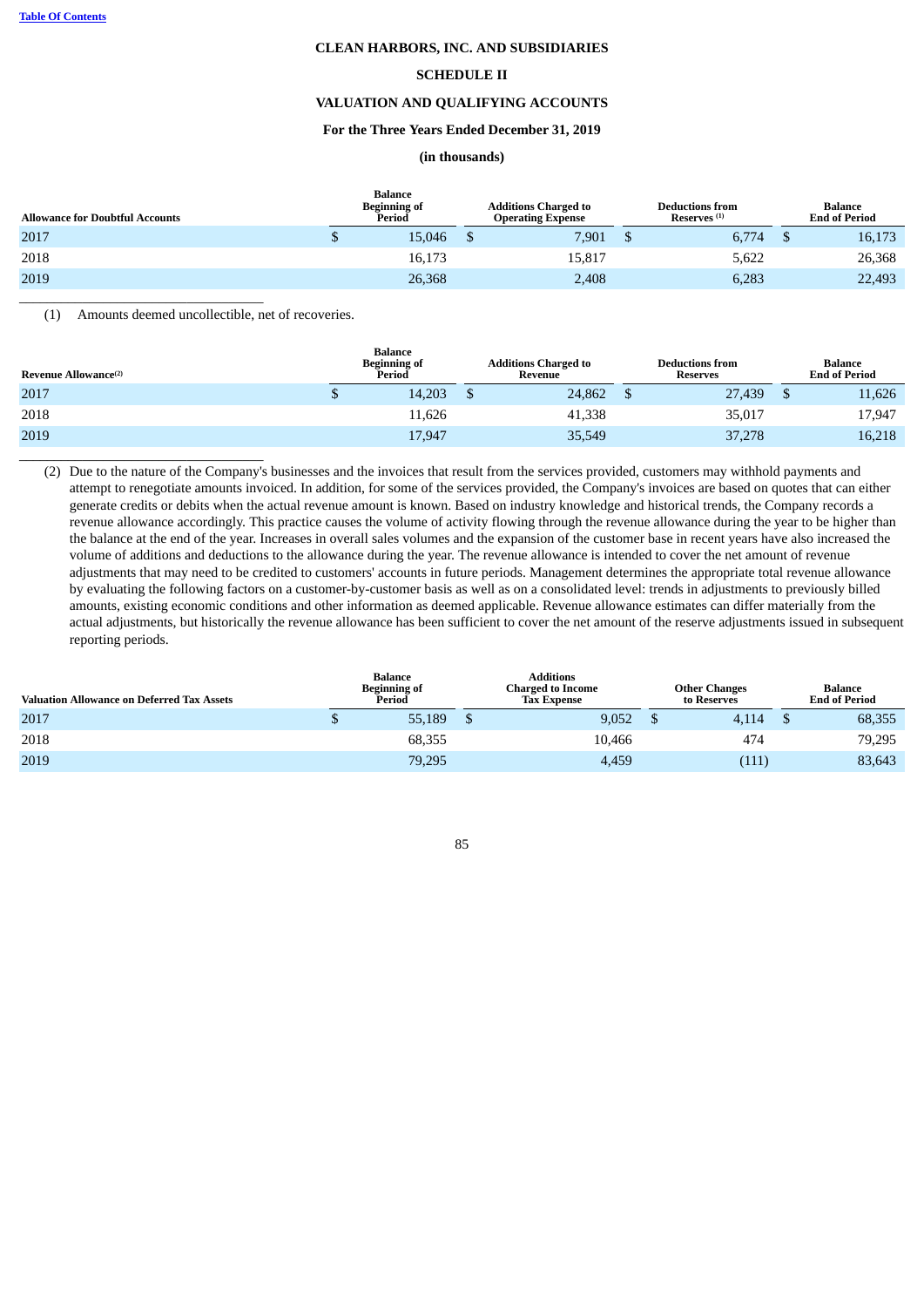### **ITEM 9. CHANGES IN AND DISAGREEMENTS WITH ACCOUNTANTS ON ACCOUNTING AND FINANCIAL DISCLOSURE**

None.

## **ITEM 9A. CONTROLS AND PROCEDURES**

### **Evaluation of Disclosure Controls and Procedures**

Based on an evaluation under the supervision and with the participation of our Chief Executive Officer and Chief Financial Officer, as of the end of the period covered by this Annual Report on Form 10-K, our Chief Executive Officer and Chief Financial Officer have concluded that our disclosure controls and procedures (as defined under Rule 13a-15(e) and 15d-15(e) under the Securities Exchange Act of 1934, as amended (the "Exchange Act")) were effective as of December 31, 2019 to ensure that information required to be disclosed by us in reports that we file or submit under the Exchange Act is recorded, processed, summarized and reported within the time periods specified in Securities and Exchange Commission rules and forms and is accumulated and communicated to our management, including our Chief Executive Officer and Chief Financial Officer, as appropriate to allow timely decisions regarding required disclosure.

## **Management's Annual Report on Internal Control Over Financial Reporting**

The Company's management is responsible for establishing and maintaining adequate internal control over financial reporting, as that term is defined in Exchange Act Rule 13a-15(f). Under the supervision and with the participation of the Company's management, including the Chief Executive Officer and Chief Financial Officer, the Company conducted an evaluation of its internal control over financial reporting based on the framework in *Internal Control— Integrated Framework (2013)* issued by the Committee of Sponsoring Organizations of the Treadway Commission.

The Company's management evaluated the effectiveness of Clean Harbors internal control over financial reporting as of December 31, 2019. Based on their evaluation under the framework in *Internal Control—Integrated Framework (2013)*, the Company's management concluded that the Company maintained effective internal control over financial reporting as of December 31, 2019 based on the criteria in the *Internal Control—Integrated Framework (2013)*.

Deloitte & Touche LLP, the independent registered public accounting firm that audited the Company's consolidated financial statements, has issued an attestation report on the effectiveness of the Company's internal control over financial reporting as of December 31, 2019, which is included below in this Item 9A of this Annual Report on Form 10-K.

#### **Changes in Internal Control over Financial Reporting**

There were no changes in the Company's internal control over financial reporting identified in connection with the evaluation required by paragraph (d) of Exchange Act Rules 13a-15 or 15d-15 that was conducted during the quarter ended December 31, 2019 that have materially affected, or are reasonably likely to materially affect, the Company's internal control over financial reporting.

### **Limitations on the Effectiveness of Controls**

The Company's management, including the Chief Executive Officer and Chief Financial Officer, does not expect that the Company's disclosure controls and procedures or the Company's internal control over financial reporting will prevent all errors and all fraud.

A company's internal control over financial reporting is a process designed to provide reasonable assurance regarding the reliability of financial reporting and the preparation of financial statements for external purposes in accordance with generally accepted accounting principles. A company's internal control over financial reporting includes those policies and procedures that (i) pertain to the maintenance of records that, in reasonable detail, accurately and fairly reflect the transactions and dispositions of the assets of the company; (ii) provide reasonable assurance that transactions are recorded as necessary to permit preparation of financial statements in accordance with generally accepted accounting principles, and that receipts and expenditures of the company are being made only in accordance with authorizations of management and directors of the company; and (iii) provide reasonable assurance regarding prevention or timely detection of unauthorized acquisition, use, or disposition of the company's assets that could have a material effect on the financial statements.

Because of its inherent limitations, internal control over financial reporting may not prevent or detect misstatements. Also, projections of any evaluation of effectiveness to future periods are subject to the risk that controls may become inadequate because of changes in conditions, or that the degree of compliance with the policies or procedures may deteriorate.

Further, the design of disclosure controls and procedures and internal control over financial reporting must reflect the fact that there are resource constraints, and the benefits of controls must be considered relative to their costs. Because of the inherent limitations of controls and procedures and internal control over financial reporting, no evaluation of controls can provide absolute assurance that all control issues and instances of fraud, if any, within the Company have been detected.

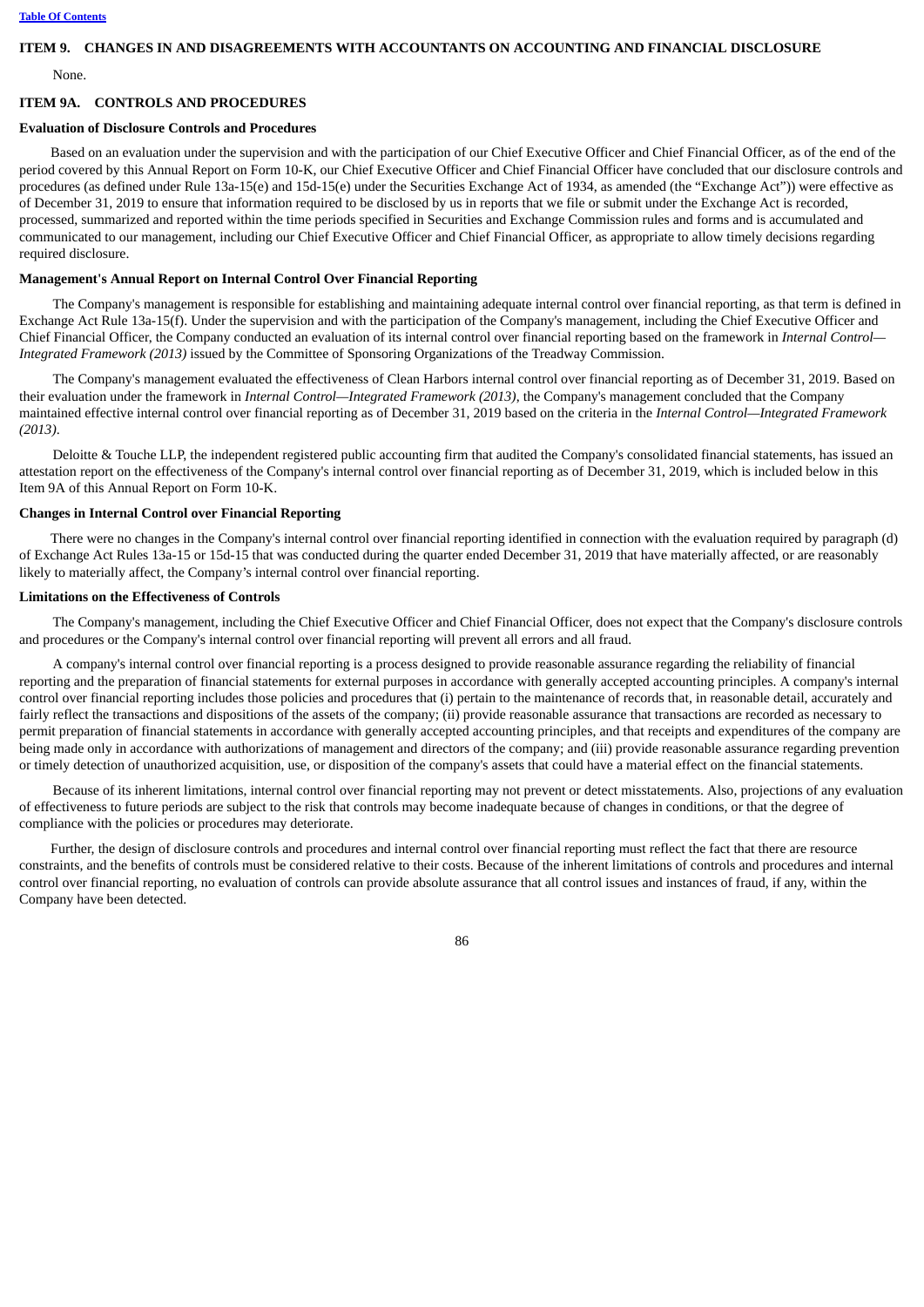## **REPORT OF INDEPENDENT REGISTERED PUBLIC ACCOUNTING FIRM**

To the stockholders and the Board of Directors of Clean Harbors, Inc.

### **Opinion on Internal Control over Financial Reporting**

We have audited the internal control over financial reporting of Clean Harbors, Inc. and subsidiaries (the "Company") as of December 31, 2019, based on criteria established in *Internal Control - Integrated Framework (2013)* issued by the Committee of Sponsoring Organizations of the Treadway Commission (COSO). In our opinion, the Company maintained, in all material respects, effective internal control over financial reporting as of December 31, 2019, based on criteria established in *Internal Control - Integrated Framework (2013)* issued by COSO.

We have also audited, in accordance with the standards of the Public Company Accounting Oversight Board (United States) (PCAOB), the consolidated financial statements as of and for the year ended December 31, 2019, of the Company and our report dated February 26, 2020 expressed an unqualified opinion on those financial statements.

### **Basis for Opinion**

The Company's management is responsible for maintaining effective internal control over financial reporting and for its assessment of the effectiveness of internal control over financial reporting, included in the accompanying *Management's Annual Report on Internal Control over Financial Reporting*. Our responsibility is to express an opinion on the Company's internal control over financial reporting based on our audit. We are a public accounting firm registered with the PCAOB and are required to be independent with respect to the Company in accordance with the U.S. federal securities laws and the applicable rules and regulations of the Securities and Exchange Commission and the PCAOB.

We conducted our audit in accordance with the standards of the PCAOB. Those standards require that we plan and perform the audit to obtain reasonable assurance about whether effective internal control over financial reporting was maintained in all material respects. Our audit included obtaining an understanding of internal control over financial reporting, assessing the risk that a material weakness exists, testing and evaluating the design and operating effectiveness of internal control based on the assessed risk, and performing such other procedures as we considered necessary in the circumstances. We believe that our audit provides a reasonable basis for our opinion.

#### **Definition and Limitations of Internal Control over Financial Reporting**

A company's internal control over financial reporting is a process designed to provide reasonable assurance regarding the reliability of financial reporting and the preparation of financial statements for external purposes in accordance with generally accepted accounting principles. A company's internal control over financial reporting includes those policies and procedures that (1) pertain to the maintenance of records that, in reasonable detail, accurately and fairly reflect the transactions and dispositions of the assets of the company; (2) provide reasonable assurance that transactions are recorded as necessary to permit preparation of financial statements in accordance with generally accepted accounting principles, and that receipts and expenditures of the company are being made only in accordance with authorizations of management and directors of the company; and (3) provide reasonable assurance regarding prevention or timely detection of unauthorized acquisition, use, or disposition of the company's assets that could have a material effect on the financial statements.

Because of its inherent limitations, internal control over financial reporting may not prevent or detect misstatements. Also, projections of any evaluation of effectiveness to future periods are subject to the risk that controls may become inadequate because of changes in conditions, or that the degree of compliance with the policies or procedures may deteriorate.

/s/ Deloitte & Touche LLP

Boston, Massachusetts February 26, 2020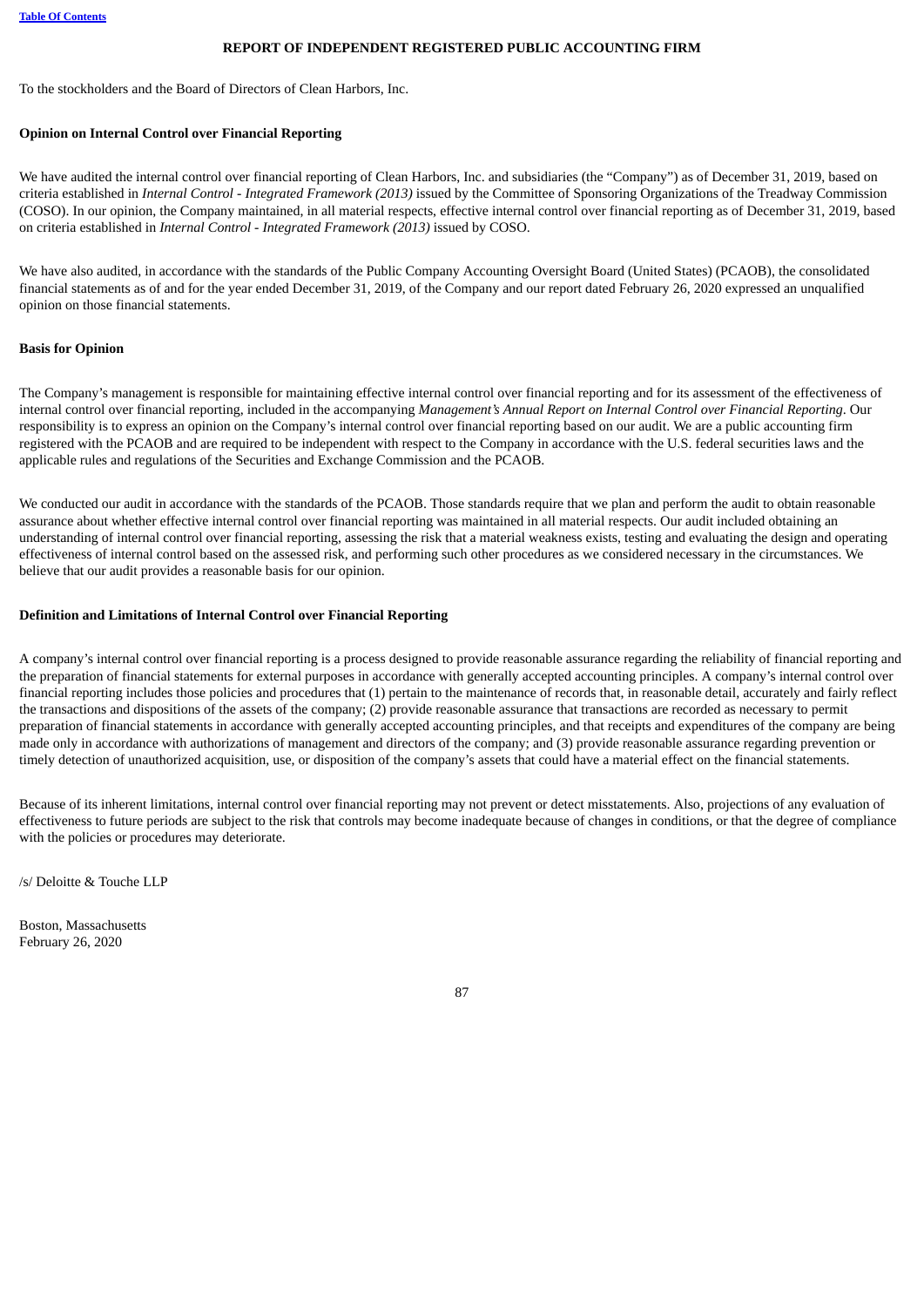## **ITEM 9B. OTHER INFORMATION**

\_\_\_\_\_\_\_\_\_\_\_\_\_\_\_\_\_\_\_\_\_\_\_\_\_\_\_\_\_\_\_\_\_\_\_\_\_\_\_\_\_\_\_

Not applicable.

### **PART III**

Except for the information set forth below under Item 12 with respect to securities authorized for issuance under the registrant's equity compensation plans, the information called for by Item 10 (Directors, Executive Officers and Corporate Governance), Item 11 (Executive Compensation), Item 12 (Security Ownership of Certain Beneficial Owners and Management and Related Stockholder Matters), Item 13 (Certain Relationships and Related Transactions and Director Independence) and Item 14 (Principal Accountant Fees and Services) is incorporated herein by reference to the registrant's definitive proxy statement for its 2020 annual meeting of shareholders, which definitive proxy statement will be filed with the Securities and Exchange Commission by April 22, 2020.

For the purpose of calculating the aggregate market value of the voting stock of the registrant held by non-affiliates as shown on the cover page of this report, it has been assumed that the directors and executive officers of the registrant, as will be set forth in the Company's definitive proxy statement for its 2020 annual meeting of shareholders, are the only affiliates of the registrant. However, this should not be deemed to constitute an admission that all of such persons are, in fact, affiliates or that there are not other persons who may be deemed affiliates of the registrant.

### **ITEM 12. SECURITY OWNERSHIP OF CERTAIN BENEFICIAL OWNERS AND MANAGEMENT AND RELATED STOCKHOLDER MATTERS**

In addition to the information about the security ownership of certain beneficial owners and management and related stockholder matters which is incorporated herein by reference to the Company's definitive proxy statement for the Company's 2020 annual meeting of shareholders, the following table includes information as of December 31, 2019 regarding shares of common stock authorized for issuance under the Company's equity compensation plan. The Company's shareholders previously approved the plan.

| <b>Plan Category</b>                                        | <b>Number of securities to</b><br>be issued upon exercise<br>of outstanding options<br>and rights(a) | Weighted average exercise<br>price of outstanding<br>options and rights(b) | <b>Number of securities</b><br>remaining available<br>for future issuance<br>under equity<br>compensation plan<br>(excluding securities)<br>reflected in column<br>$(a))$ (c) |
|-------------------------------------------------------------|------------------------------------------------------------------------------------------------------|----------------------------------------------------------------------------|-------------------------------------------------------------------------------------------------------------------------------------------------------------------------------|
| Equity compensation plan approved by security holders $(1)$ |                                                                                                      |                                                                            | 3,853,811                                                                                                                                                                     |

(1) Includes the Company's 2010 Stock Incentive Plan (the "2010 Plan") under which there were on December 31, 2019 no outstanding options but 3,853,811 shares were available for grant of stock options, stock appreciation rights, restricted stock, restricted stock units and certain other stockbased awards. See Note 17, "Stock-Based Compensation," to the Company's consolidated financial statements included in Item 8, "Financial Statements and Supplementary Data," in this report.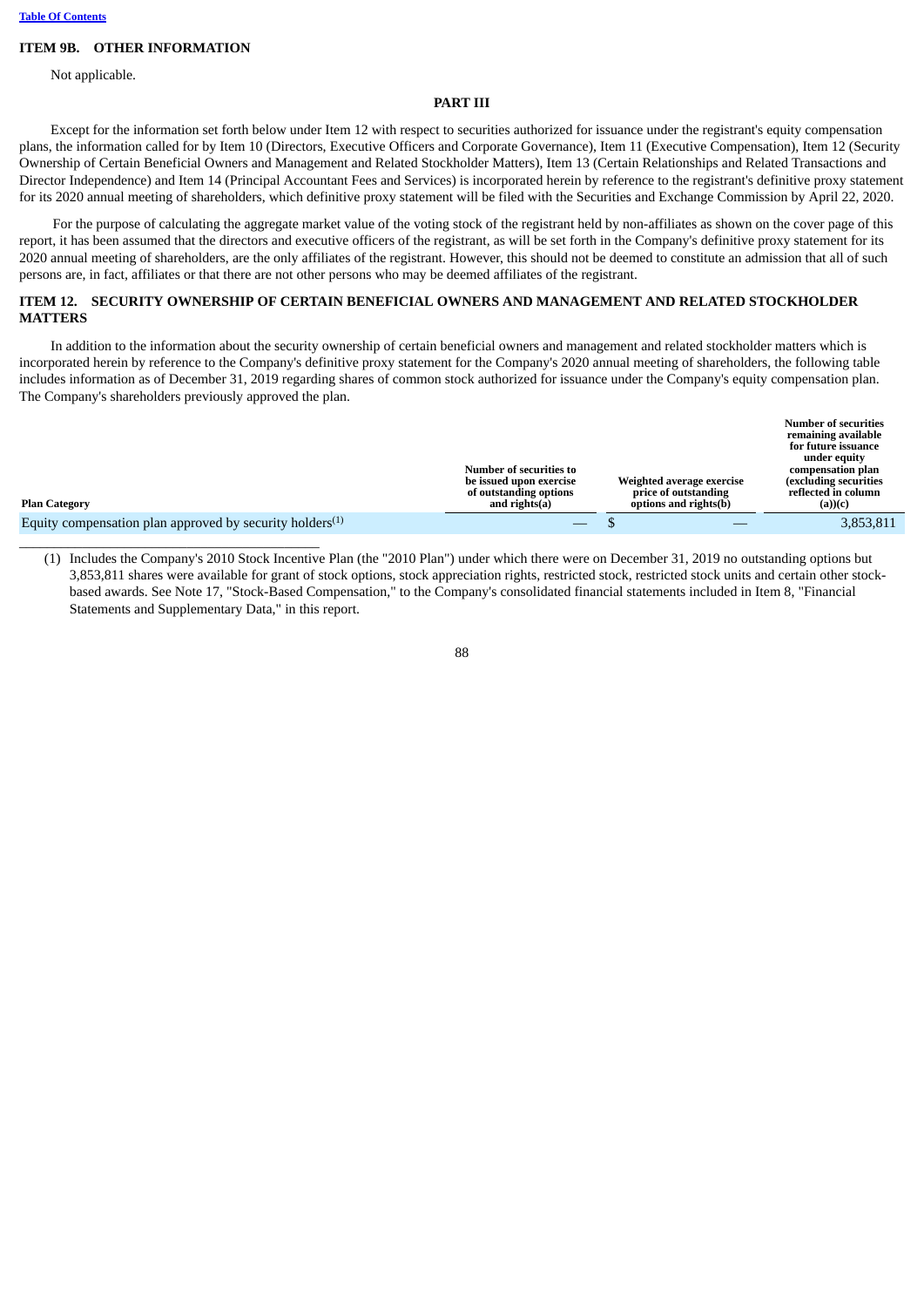#### **PART IV**

## **ITEM 15. EXHIBITS AND FINANCIAL STATEMENT SCHEDULES**

*(a) Documents Filed as a Part of this Report*

|    |                                                                                                    | Page |
|----|----------------------------------------------------------------------------------------------------|------|
| 1. | <b>Financial Statements:</b>                                                                       |      |
|    | Report of Independent Registered Public Accounting Firm                                            | 44   |
|    | Consolidated Balance Sheets as of December 31, 2019 and 2018                                       | 46   |
|    | <b>Consolidated Statements of Operations for the Three Years Ended December 31, 2019</b>           | 47   |
|    | Consolidated Statements of Comprehensive Income for the Three Years Ended December 31, 2019        | 48   |
|    | Consolidated Statements of Cash Flows for the Three Years Ended December 31, 2019                  | 49   |
|    | <u>Consolidated Statements of Stockholders' Equity for the Three Years Ended December 31, 2019</u> | 50   |
|    | <b>Notes to Consolidated Financial Statements</b>                                                  | 51   |
| 2. | Financial Statement Schedule:                                                                      |      |
|    | Schedule II Valuation and Qualifying Accounts for the Three Years Ended December 31, 2019          | 85   |

All other schedules are omitted because they are not applicable, not required, or because the required information is included in the financial statements or notes thereto.

3. Exhibits:

The list of exhibits filed as part of this annual report on Form 10-K is set forth on the Exhibit Index immediately following the signature page to this report, and such Exhibit Index is incorporated herein by reference.

Exhibits to this annual report on Form 10-K have been included only with the copies of the Form 10-K filed with the Securities and Exchange Commission. Upon request to the Company and payment of a reasonable fee, copies of the individual exhibits will be furnished. The Company undertakes to furnish to the Commission upon request copies of instruments (in addition to the exhibits listed below) relating to the Company's acquisitions and long-term debt.

### **ITEM 16. FORM 10-K SUMMARY**

None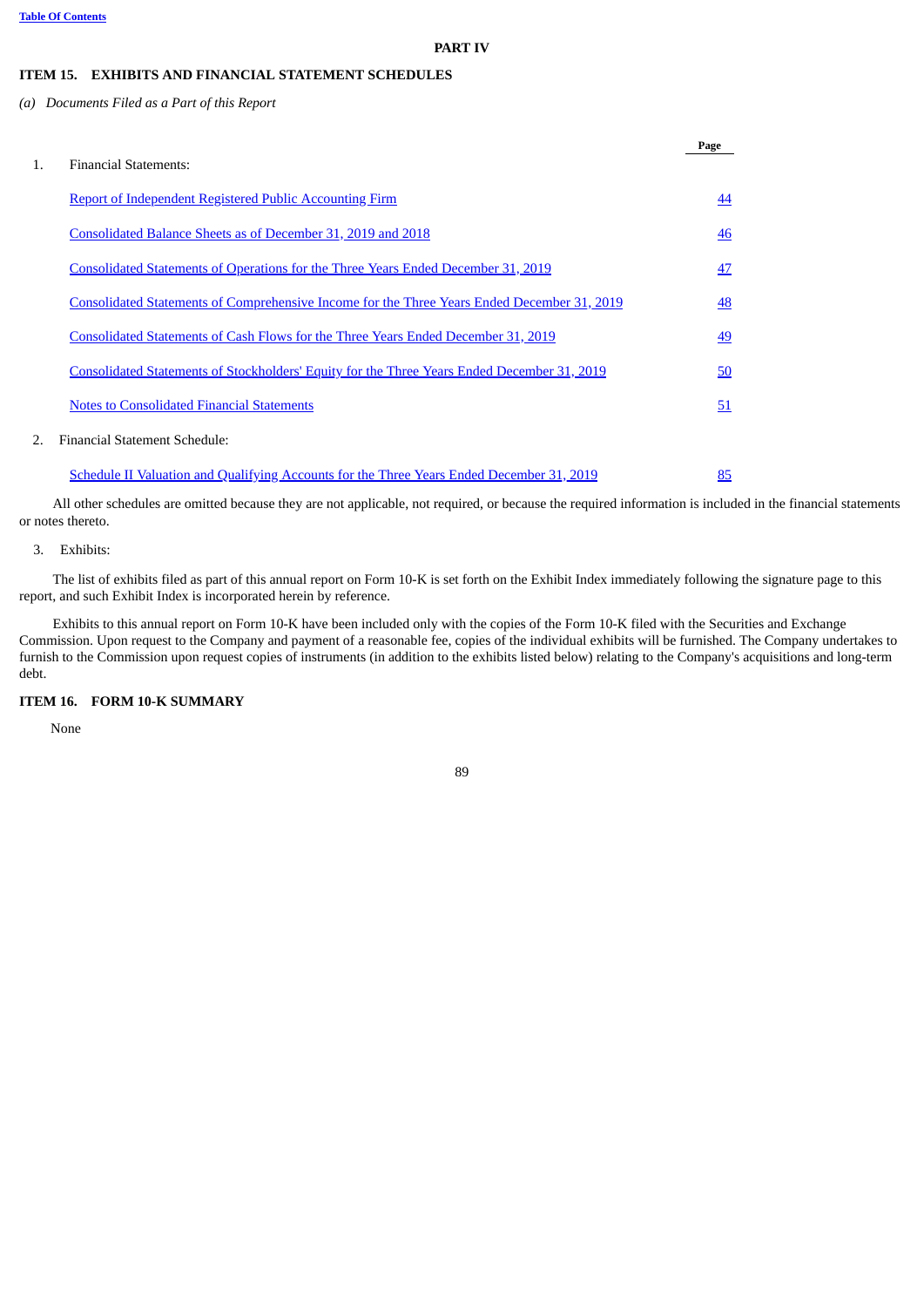## **SIGNATURES**

Pursuant to the requirements of Section 13 or 15(d) of the Securities Exchange Act of 1934, the registrant has duly caused this Form 10-K to be signed on its behalf by the undersigned, thereunto duly authorized on February 26, 2020.

# CLEAN HARBORS, INC. By: /s/ ALAN S. MCKIM Alan S. McKim

*Chief Executive Officer*

Pursuant to the requirements of the Securities Exchange Act of 1934, this Form 10-K has been signed below by the following persons on behalf of the registrant and in the capacities and on the dates indicated.

| <b>Signature</b>       | <b>Title</b>                                                | <b>Date</b>       |
|------------------------|-------------------------------------------------------------|-------------------|
| /s/ ALAN S. MCKIM      | Chairman, President and Chief Executive Officer             | February 26, 2020 |
| Alan S. McKim          |                                                             |                   |
| /s/ MICHAEL L. BATTLES | <b>Executive Vice President and Chief Financial Officer</b> | February 26, 2020 |
| Michael L. Battles     |                                                             |                   |
| /s/ ERIC J. DUGAS      | Senior Vice President, Finance and Chief Accounting Officer | February 26, 2020 |
| Eric J. Dugas          |                                                             |                   |
| *                      | Director                                                    | February 26, 2020 |
| Gene Banucci           |                                                             |                   |
| *                      | Director                                                    | February 26, 2020 |
| Edward G. Galante      |                                                             |                   |
| *                      | Director                                                    | February 26, 2020 |
| Rod Marlin             |                                                             |                   |
| *                      | Director                                                    | February 26, 2020 |
| John T. Preston        |                                                             |                   |
| *                      | Director                                                    | February 26, 2020 |
| Andrea Robertson       |                                                             |                   |
| *                      | Director                                                    | February 26, 2020 |
| Thomas J. Shields      |                                                             |                   |
| *                      | Director                                                    | February 26, 2020 |
| Lauren C. States       |                                                             |                   |
| *                      | Director                                                    | February 26, 2020 |
| John R. Welch          |                                                             |                   |
| *                      | Director                                                    | February 26, 2020 |
| Robert Willett         |                                                             |                   |

\*By: /s/ ALAN S. MCKIM

Alan S. McKim *Attorney-in-Fact*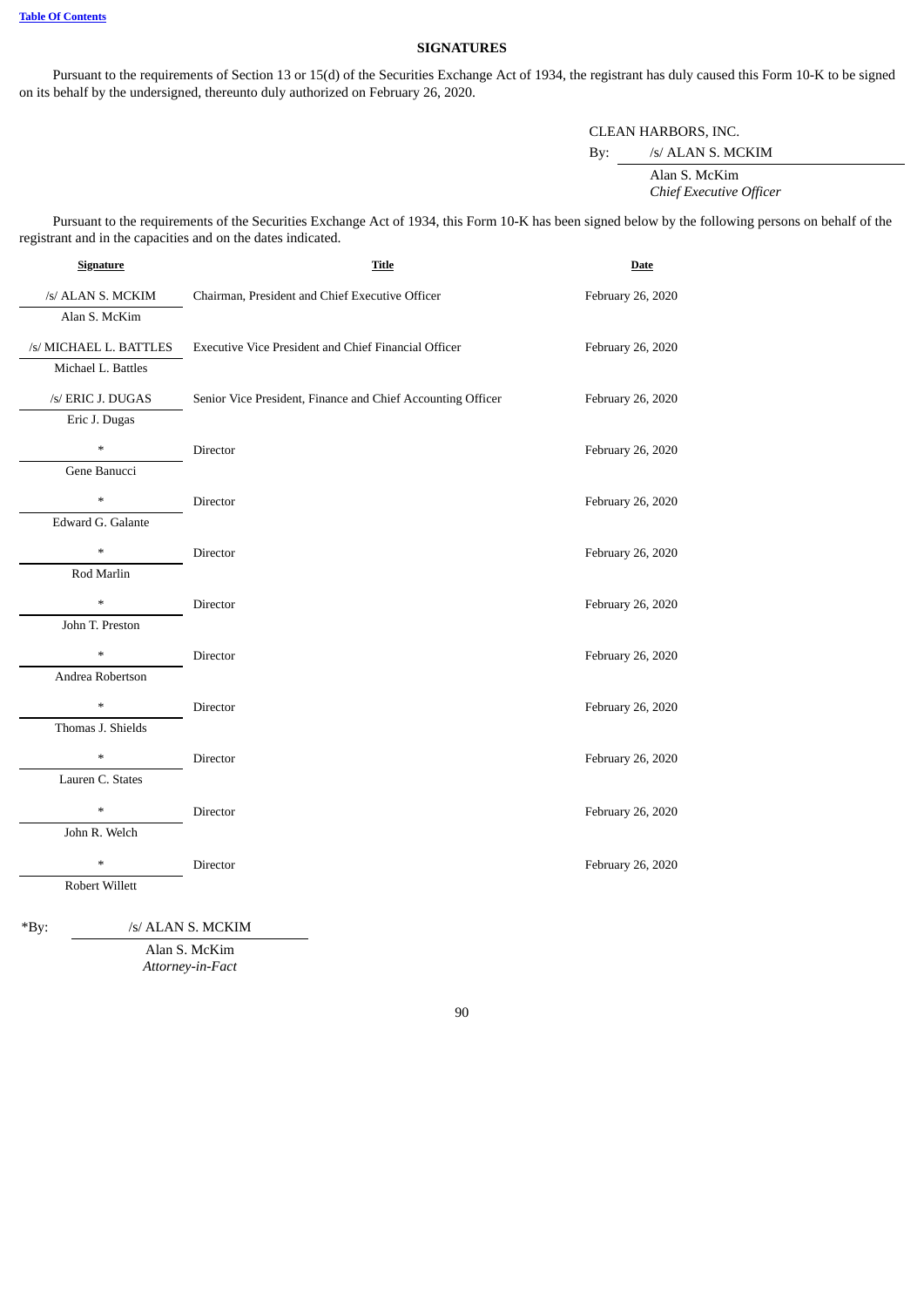# **EXHIBIT INDEX**

| Item No. | <b>Description</b>                                                                                                                                                                                                                                                                                                                      | Location       |
|----------|-----------------------------------------------------------------------------------------------------------------------------------------------------------------------------------------------------------------------------------------------------------------------------------------------------------------------------------------|----------------|
| 2.1      | Acquisition Agreement by and between Safety-Kleen Services, Inc., as Seller, and Clean                                                                                                                                                                                                                                                  |                |
|          | Harbors, Inc., as Purchaser, dated as of February 22, 2002                                                                                                                                                                                                                                                                              | (1)            |
| 2.2      | First Amendment to Acquisition Agreement by and between Safety-Kleen Services, Inc., as<br>Seller, and Clean Harbors, Inc., as Purchaser, dated as of March 8, 2002                                                                                                                                                                     | (2)            |
| 2.3      | Second Amendment to Acquisition Agreement by and between Safety-Kleen Services, Inc. as                                                                                                                                                                                                                                                 |                |
|          | Seller, and Clean Harbors, Inc. as Purchaser, dated as of April 30, 2002                                                                                                                                                                                                                                                                | (3)            |
| 2.4      | Third Amendment to Acquisition Agreement by and between Safety-Kleen Services, Inc., as<br>Seller, and Clean Harbors, Inc., as Purchaser, dated as of September 6, 2002                                                                                                                                                                 | (4)            |
| 2.5      | Fourth Amendment to Acquisition Agreement by and between Safety-Kleen Services, Inc., as<br>Seller and Clean Harbors, Inc., as Purchaser, dated as of July 14, 2003                                                                                                                                                                     | (5)            |
| 2.6      | Agreement and Plan of Merger dated as of October 26, 2012 among Safety-Kleen, Inc., Clean                                                                                                                                                                                                                                               |                |
|          | Harbors, Inc., and CH Merger Sub, Inc.                                                                                                                                                                                                                                                                                                  | (6)            |
| 3.1A     | Restated Articles of Organization of Clean Harbors, Inc.                                                                                                                                                                                                                                                                                | (7)            |
| 3.1B     | Articles of Amendment [as filed on May 9, 2011] to Restated Articles of Organization of Clean<br><b>Harbors</b>                                                                                                                                                                                                                         | (8)            |
| 3.4D     | Amended and Restated By-Laws of Clean Harbors, Inc.                                                                                                                                                                                                                                                                                     | (9)            |
| 3.4E     | Description of rights of holders of Clean Harbors, Inc. common stock                                                                                                                                                                                                                                                                    | (10)           |
| 4.34     | Fifth Amended and Restated Credit Agreement dated as of November 1, 2016 among Clean<br>Harbors, Inc., as the U.S. Borrower, Clean Harbors Industrial Services Canada, Inc., as the                                                                                                                                                     |                |
|          | Canadian Borrower, Bank of America, N.A., as Administrative Agent, and the Lenders party<br>thereto                                                                                                                                                                                                                                     | (11)           |
| 4.34B    | <u>Amended and Restated Security Agreement (Canadian Domiciled Loan Parties) dated as of</u>                                                                                                                                                                                                                                            |                |
|          | November 1, 2016 among Clean Harbors Industrial Services Canada, Inc., as the Canadian<br>Borrower and a Grantor, the subsidiaries of Clean Harbors, Inc. listed on Annex A thereto or                                                                                                                                                  |                |
|          | that thereafter become a party thereto as Grantors, and Bank of America, N.A., as Agent                                                                                                                                                                                                                                                 | (11)           |
| 4.34C    | Amended and Restated Guarantee (U.S. Domiciled Loan Parties-U.S. Facility Obligations)<br>dated as of November 1, 2016 executed by the U.S. Domiciled Subsidiaries of Clean Harbors,<br>Inc. named therein in favor of Bank of America, N.A., as Agent for itself and the other U.S.                                                    |                |
|          | <b>Facility Secured Parties</b>                                                                                                                                                                                                                                                                                                         | (11)           |
| 4.34D    | <b>Amended and Restated Guarantee (Canadian Domiciled Loan Parties-Canadian Facility</b><br>Obligations) dated as of November 1, 2016 executed by the Canadian Domiciled Subsidiaries of<br>Clean Harbors, Inc. named therein in favor of Bank of America, N.A., as Agent for itself and<br>the other Canadian Facility Secured Parties | (11)           |
| 4.34E    | Amended and Restated Guarantee (U.S. Domiciled Loan Parties-Canadian Facility Obligations)                                                                                                                                                                                                                                              |                |
|          | dated as of November 1, 2016 executed by Clean Harbors, Inc. and the U.S. Domiciled                                                                                                                                                                                                                                                     |                |
|          | Subsidiaries of Clean Harbors, Inc. named therein in favor of Bank of America, N.A., as Agent<br>for itself and the other Canadian Facility Secured Parties                                                                                                                                                                             | (11)           |
| 4.34F    | First Amendment to Credit Agreement, dated as of June 30, 2017, by and among Clean Harbors,<br>Inc., Clean Harbors Industrial Services Canada, Inc., the other Loan Parties party thereto,<br>certain of the Lenders party thereto, which constitute the "Required Lenders", and Bank of                                                |                |
|          | America, N.A., as Administrative Agent                                                                                                                                                                                                                                                                                                  | (12)           |
| 4.34G    | Second Amended and Restated Security Agreement (U.S. Domiciled Loan Parties) dated as of<br>June 30, 2017, among Clean Harbors, Inc., as the U.S. Borrower and a Grantor, the subsidiaries<br>of Clean Harbors, Inc. listed on Annex A thereto or that thereafter become a party thereto as                                             |                |
|          | Grantors, and Bank of America, N.A., as Agent                                                                                                                                                                                                                                                                                           | (12)           |
| 4.34H    | Second Amendment to Credit Agreement, dated as of July 19, 2018, by and among Clean<br>Harbors, Inc., Clean Harbors Industrial Services Canada, the Other Loan Parties party thereto,                                                                                                                                                   |                |
|          | certain of the Lenders party thereto which constitute the "Required Lenders," and Bank of<br>America, N.A., as Agent.                                                                                                                                                                                                                   | (13)           |
| 4.34I    | Third Amendment to Credit Agreement, dated as of July 2, 2019, by and among Clean Harbors,                                                                                                                                                                                                                                              |                |
|          | Inc., Clean Harbors Industrial Services Canada, Inc., the Other Loan Parties party thereto,                                                                                                                                                                                                                                             |                |
|          | certain of the Lenders party thereto which constitute the "Required Lenders," and Bank of<br>America, N.A., as Agent                                                                                                                                                                                                                    | (14)           |
| 4.34J    | Fourth Amendment to Credit Agreement, dated as of February 20, 2020, by and among Clean<br>Harbors, Inc., Clean Harbors Industrial Services Canada, Inc., the Other Loan Parties party                                                                                                                                                  |                |
|          | thereto, certain of the Lenders party thereto which constitute the "Required Lenders," and Bank                                                                                                                                                                                                                                         |                |
|          | of America, N.A., as Agent                                                                                                                                                                                                                                                                                                              | Filed herewith |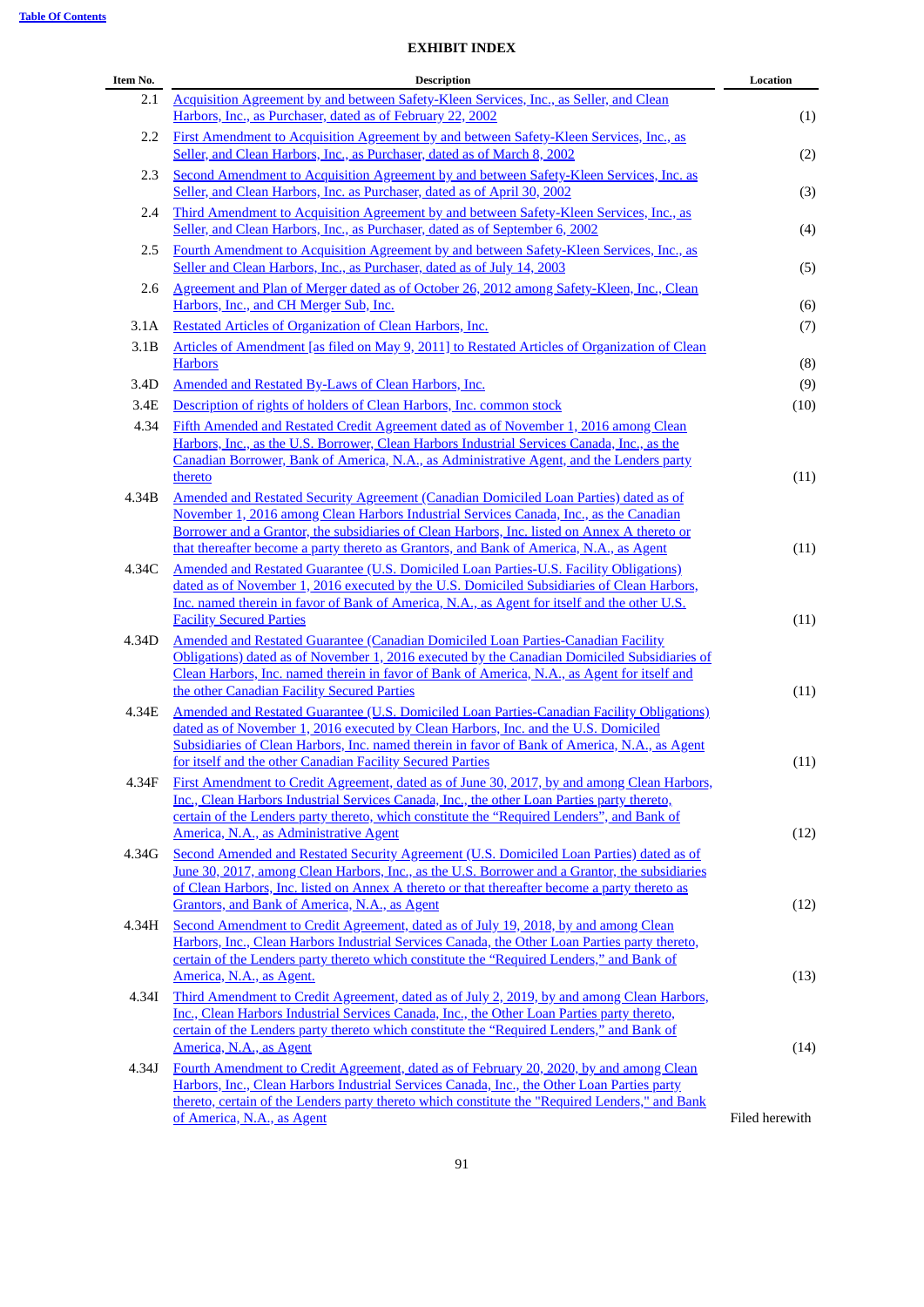| Item No. | <b>Description</b>                                                                                                                                                                             | <b>Location</b> |
|----------|------------------------------------------------------------------------------------------------------------------------------------------------------------------------------------------------|-----------------|
| 4.43     | Credit Agreement dated as of June 30, 2017, among the Financial Institutions party thereto, as                                                                                                 |                 |
|          | Lenders, Goldman Sachs Lending Partners LLC, as Administrative Agent and Collateral Agent,                                                                                                     |                 |
|          | Clean Harbors, Inc., as Borrower, and the Loan Guarantors from time to time party thereto                                                                                                      | (12)            |
| 4.43A    | Security Agreement dated as of June 30, 2017, among Clean Harbors, Inc. and its subsidiaries                                                                                                   |                 |
|          | listed on Annex A thereto or that become a party thereto as the Grantors, and Goldman Sachs<br>Lending Partners LLC, as the Agent                                                              |                 |
|          |                                                                                                                                                                                                | (12)            |
| 4.43B    | First Amendment to Credit Agreement dated as of June 30, 2017, among the Financial<br>Institutions party thereto, as Lenders, Goldman Sachs Lending Partners LLC, as Administrative            |                 |
|          | Agent and Collateral Agent, Clean Harbors, Inc., as Borrower, and the Loan Guarantors from                                                                                                     |                 |
|          | time to time party thereto.                                                                                                                                                                    | (15)            |
| 4.43C    | Incremental Facility Amendment dated July 19, 2018, to Credit Agreement dated as of June 30,                                                                                                   |                 |
|          | 2017, among the Financial Institutions party thereto, as Lenders, Goldman Sachs Lending                                                                                                        |                 |
|          | Partners LLC, as Administrative Agent and Collateral Agent, Clean Harbors, Inc., as Borrower,                                                                                                  |                 |
|          | and the Loan Guarantors from time to time party thereto                                                                                                                                        | (13)            |
| 4.44     | Intercreditor Agreement dated as of June 30, 2017, among Clean Harbors, Inc., and the                                                                                                          |                 |
|          | subsidiaries of Clean Harbors, Inc. listed on the signature pages thereto (together with any<br>subsidiary that becomes a party thereto after the date thereof), Bank of America, N.A., as the |                 |
|          | Initial ABL Agent, and Goldman Sachs Lending Partners LLC, as agent under the Term Loan                                                                                                        |                 |
|          | <b>Agreement</b>                                                                                                                                                                               | (12)            |
| 4.45     | Indenture dated as of July 2, 2019, among Clean Harbors, Inc., as Issuer, the subsidiaries of                                                                                                  |                 |
|          | Clean Harbors, Inc. named therein as Guarantors, and U.S. Bank National Association, as                                                                                                        |                 |
|          | <b>Trustee</b>                                                                                                                                                                                 | (14)            |
| $10.43*$ | <b>Key Employee Retention Plan</b>                                                                                                                                                             | (16)            |
| 10.43A*  | Form of Severance Agreement under Key Employee Retention Plan with Confidentiality and                                                                                                         |                 |
|          | <b>Non-Competition Agreement</b>                                                                                                                                                               | (17)            |
| 10.52C*  | Clean Harbors, Inc. Management Incentive Plan [as amended and restated effective January 1,                                                                                                    |                 |
|          | 2017]                                                                                                                                                                                          | (18)            |
| 10.54*   | Clean Harbors, Inc. 2010 Stock Incentive Plan [as amended on May 10, 2010]                                                                                                                     | (19)            |
| 10.54A*  | Revised form of Restricted Stock Award Agreement [Non-Employee Director] [for use under                                                                                                        |                 |
|          | 2010 Stock Incentive Plan]                                                                                                                                                                     | (17)            |
| 10.54B*  | Revised form of Restricted Stock Award Agreement [Employee] [for use under Clean                                                                                                               |                 |
|          | Harbors, Inc. 2010 Stock Incentive Plan]                                                                                                                                                       | (17)            |
| 10.54C*  | Revised form of Performance-Based Restricted Stock Award Agreement [for use under Clean                                                                                                        |                 |
|          | Harbors, Inc. 2010 Stock Incentive Plan]                                                                                                                                                       | (17)            |
| 10.54D*  | Amendment to Section 8 and 10(i) of the Company's 2010 Stock Incentive Plan                                                                                                                    | (20)            |
| $10.56*$ | Mike Battles accepted offer letter effective as of January 6, 2016                                                                                                                             | (21)            |
| $10.57*$ | Clean Harbors, Inc. 2019 CEO Annual Incentive Bonus Plan                                                                                                                                       | (22)            |
| 21       | <b>Subsidiaries</b>                                                                                                                                                                            | Filed herewith  |
| 23       | <b>Consent of Independent Registered Public Accounting Firm</b>                                                                                                                                | Filed herewith  |
| 24       | <b>Power of Attorney</b>                                                                                                                                                                       | Filed herewith  |
| 31.1     | Rule 13a-14a/15d-14(a) Certification of the CEO Alan S. McKim                                                                                                                                  | Filed herewith  |
| 31.2     | Rule 13a-14a/15d-14(a) Certification of the CFO Michael L. Battles                                                                                                                             | Filed herewith  |
| 32       | <b>Section 1350 Certifications</b>                                                                                                                                                             | Filed herewith  |
| 101      | The following materials from the Company's Annual Report on Form 10-K for the fiscal year                                                                                                      |                 |
|          | ended December 31, 2019, formatted in iXBRL (Inline eXtensible Business Reporting                                                                                                              |                 |
|          | Language): (i) Consolidated Balance Sheets, (ii) Consolidated Statements of Operations, (iii)                                                                                                  |                 |
|          | Consolidated Statements of Comprehensive Income, (iv) Consolidated Statements of Cash<br>Flows, (v) Consolidated Statements of Stockholders' Equity and (vi) Notes to Consolidated             |                 |
|          | Financial Statements, tagged as blocks of text                                                                                                                                                 | (23)            |
|          |                                                                                                                                                                                                |                 |
| 104      | Cover page from the Company's Annual Report on Form 10-K for the fiscal year ended<br>December 31, 2019, formatted in iXBRL and contained in Exhibit 101.                                      |                 |

\_\_\_\_\_\_\_\_\_\_\_\_\_\_\_\_\_\_\_\_\_\_\_\_\_\_\_\_\_\_\_\_\_\_\_\_\_\_\_\_\_\_\_\_\_\_\_

<sup>\*</sup> A "management contract or compensatory plan or arrangement" filed as an exhibit to this report pursuant to Item 15(a)(3) of Form 10-K.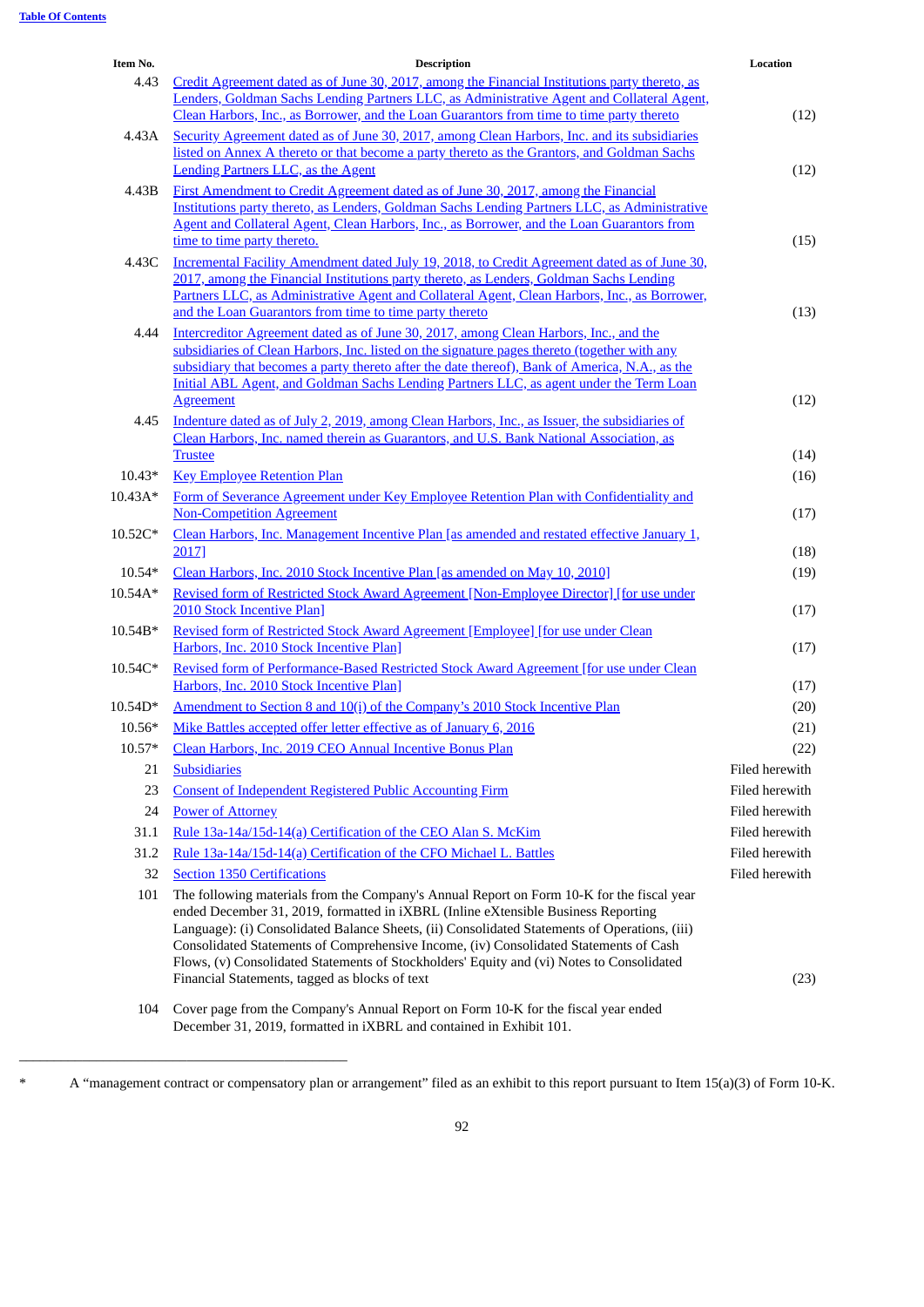**Table Of [Contents](#page-1-0)**

- (1) Incorporated by reference to the similarly numbered exhibit to the Company's Form 8-K Report filed on February 28, 2002.
- (2) Incorporated by reference to the similarly numbered exhibit to the Company's Form 10-K Annual Report for the Year ended December 31, 2001.
- (3) Incorporated by reference to the similarly numbered exhibit to the Company's Form 10-Q Quarterly Report for the Quarterly Period ended March 31, 2002.
- (4) Incorporated by reference to the similarly numbered exhibit to the Company's Form 8-K Report filed on September 25, 2002.
- (5) Incorporated by reference to the similarly numbered exhibit to the Company's Form 10-Q Quarterly Report for the Quarterly Period ended June 30, 2003.
- (6) Incorporated by reference to the similarly numbered exhibit to the Company's Form 8-K Report filed on October 31, 2012.
- (7) Incorporated by reference to the similarly numbered exhibit to the Company's Form 8-K Report filed on May 19, 2005.
- (8) Incorporated by reference to the similarly numbered exhibit to the Company's Form 8-K Report filed on May 12, 2011.
- (9) Incorporated by reference to the similarly numbered exhibit to the Company's Form 8-K Report filed on December 22, 2014.
- (10) Incorporated by reference to prospectus supplement dated November 28, 2012 filed on November 28, 2012 under the Company's Registration Statement on Form S-3 (File No. 333-185141).
- (11) Incorporated by reference to the similarly numbered exhibit to the Company's Form 8-K Report filed on November 2, 2016.
- (12) Incorporated by reference to the similarly numbered exhibit to the Company's 8-K Report filed on June 30, 2017.
- (13) Incorporated by reference to the similarly numbered exhibit to the Company's Report on Form 8-K filed on July 20, 2018.
- (14) Incorporated by reference to the similarly numbered exhibit to the Company's Form 8-K Report filed on July 3, 2019.
- (15) Incorporated by reference to the similarly numbered exhibit to the Company's Form 8-K Report filed on April 17, 2018.
- (16) Incorporated by reference to the similarly numbered exhibit to the Company's Form 10-Q Quarterly Report for the quarterly period ended March 31, 1999.
- (17) Incorporated by reference to the similarly numbered exhibit to the Company's Form 10-K Annual Report for the Year ended December 31, 2010.
- (18) Incorporated by reference to Appendix B to the Company's definitive proxy statement for its 2017 annual meeting of shareholders filed on April 26, 2017.
- (19) Incorporated by reference to the similarly numbered exhibit to the Company's Form 8-K Report filed on May 14, 2010.
- (20) Incorporated by reference to Appendix B to the Company's definitive proxy statement for its annual meeting of shareholders filed on March 22, 2013.
- (21) Incorporated by reference to the similarly numbered exhibit to the Company's Form 8-K Report filed on January 11, 2016.
- (22) Incorporated by reference to Appendix A to the Company's definitive proxy statement for its 2019 annual meeting of shareholders filed on April 24, 2019.
- (23) These interactive data files are furnished herewith and deemed not filed or part of a registration statement or prospectus for purposes of Sections 11 or 12 of the Securities Act of 1933, as amended, are deemed not filed for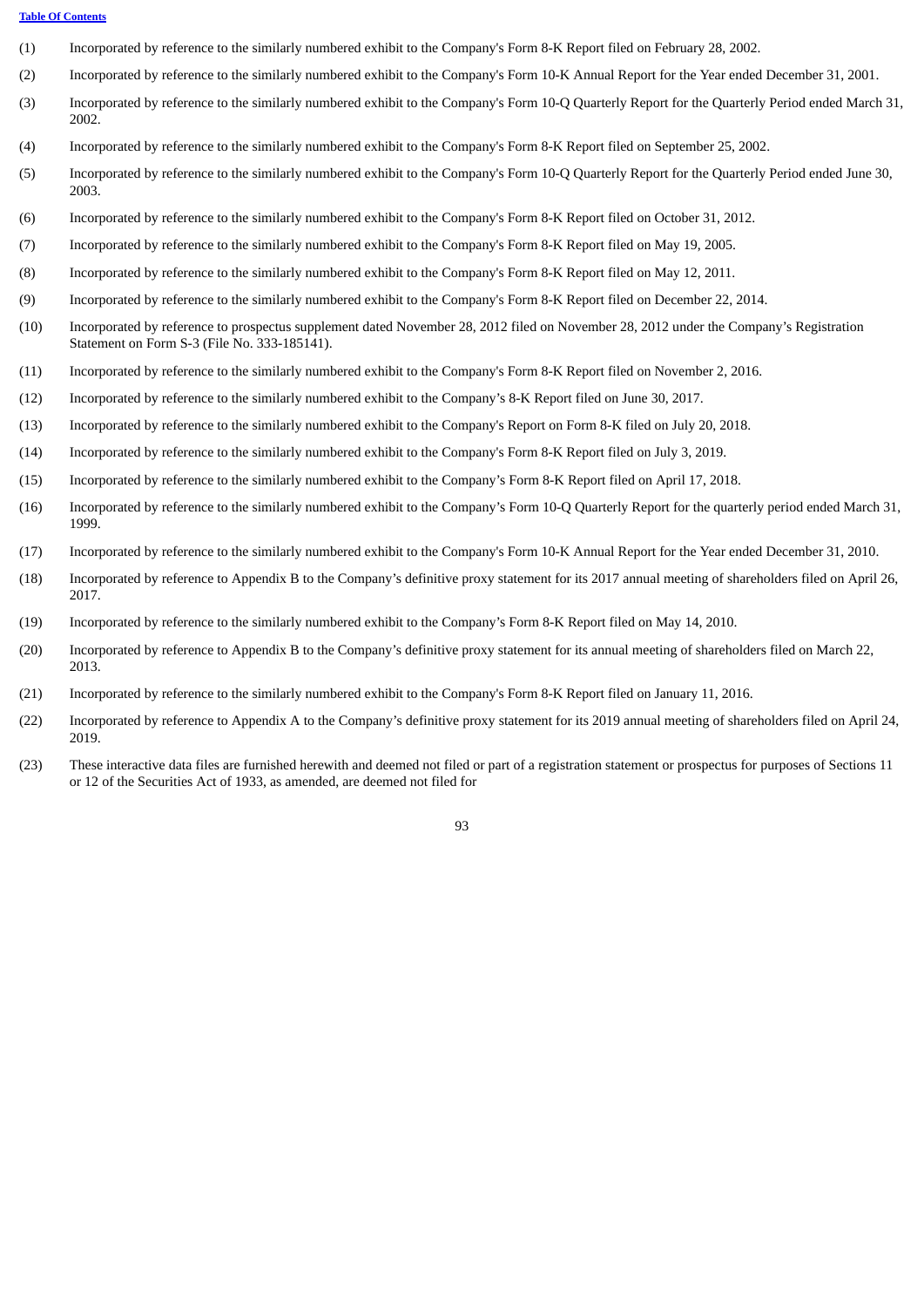purposes of Section 18 of the Securities Exchange Act of 1934, as amended, and otherwise are not subject to liability under those sections.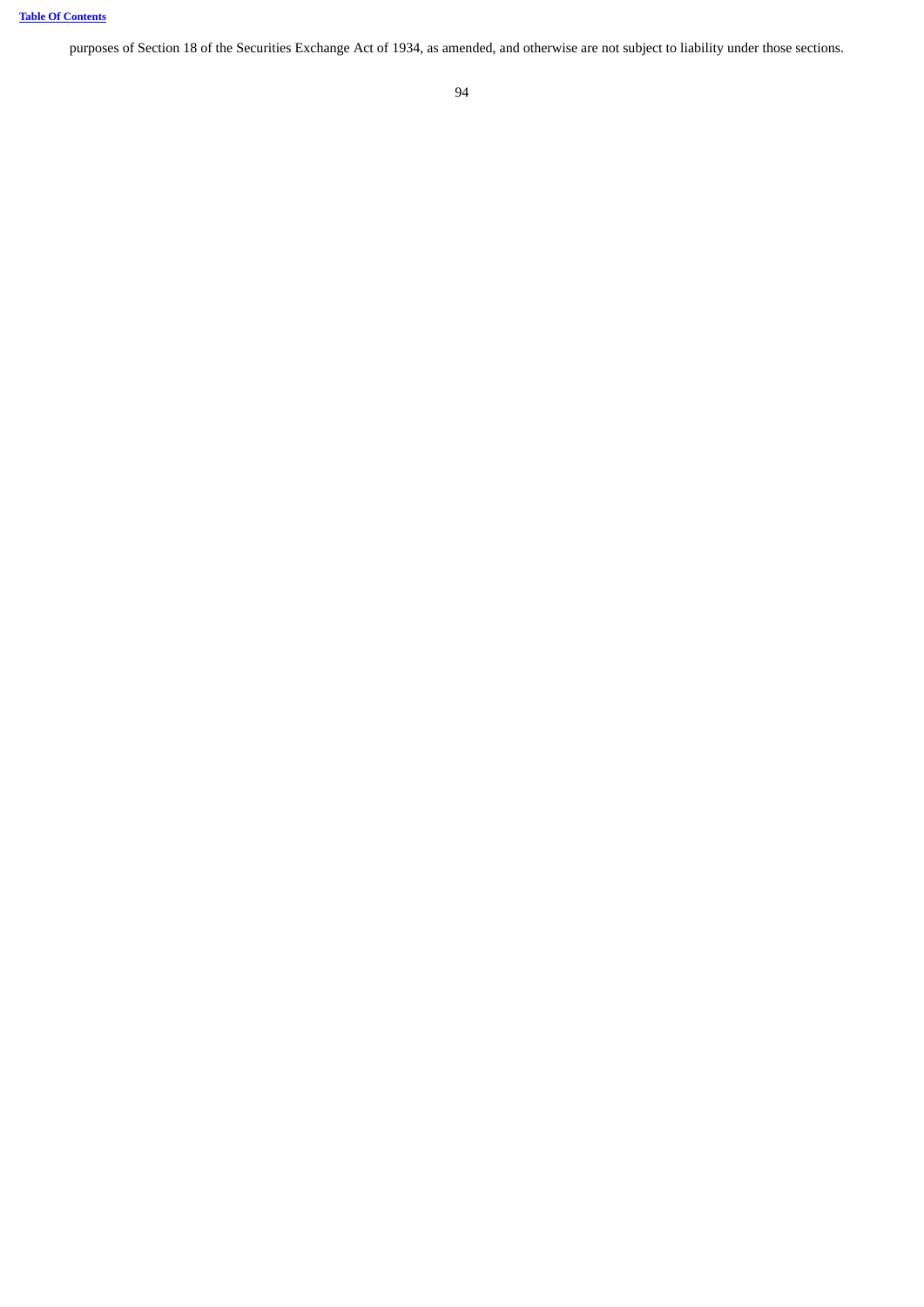## **FOURTH AMENDMENT TO CREDIT AGREEMENT**

<span id="page-97-0"></span>This FOURTH AMENDMENT TO CREDIT AGREEMENT, dated as of February 20, 2020 (this "Fourth Amendment"), is entered into by and among CLEAN HARBORS, INC., a Massachusetts corporation (the "U.S. Borrower"), CLEAN HARBORS INDUSTRIAL SERVICES CANADA, INC., an Alberta corporation (the "Canadian Borrower" and, together with the U.S. Borrower, the "Borrowers"), the other Loan Parties party hereto, certain of the Lenders party hereto which constitute the "Required Lenders", BANK OF AMERICA, N.A., as Administrative Agent (in such capacity, together with its successors and assigns, the "Agent"), and BANK OF AMERICA, N.A. and JPMORGAN CHASE BANK, N.A., each as Issuing Banks.

## WITNESSETH:

WHEREAS, the Borrowers, the lenders from time to time party thereto (collectively, the "Lenders" and each individually, a "Lender") and the Agent are, among others, parties to the Fifth Amended and Restated Credit Agreement dated as of November 1, 2016 (as amended by that certain First Amendment to Credit Agreement, dated as of June 30, 2017, as further amended by that certain Second Amendment to Credit Agreement, dated as of July 19, 2018, as further amended by that certain Third Amendment to Credit Agreement, dated as of July 2, 2019, and as further amended, modified and supplemented from time to time prior to the date hereof, the "Credit Agreement"), pursuant to which the Lenders and the Issuing Banks, subject to the terms and conditions contained therein, agreed to make loans and other financial accommodations to the U.S. Borrower and the Canadian Borrower; and

WHEREAS, the Borrowers have requested that the Agent, the Issuing Banks and the Required Lenders effect certain amendments to the Credit Agreement as more specifically set forth herein, and the Agent, the Issuing Banks and the Required Lenders are willing to effect such amendments to the Credit Agreement on the terms and conditions hereinafter set forth.

NOW, THEREFORE, in consideration of the foregoing and the mutual covenants herein contained, and for other good and valuable consideration, the receipt and sufficiency of which are hereby acknowledged, the parties signatory hereto agree as follows:

1. Defined Terms. Except as otherwise defined in this Fourth Amendment, terms used herein that are not otherwise defined shall have the meanings given to those terms in the Credit Agreement (as amended hereby).

Amendment to Credit Agreement. Subject to the satisfaction of the conditions precedent specified in Section 4 below, the following amendments shall be incorporated into the Credit Agreement effective as of the Effective Date:

(a) Section 1.1 of the Credit Agreement is hereby amended by inserting the following defined terms in the appropriate alphabetical

order:

"Alternative Currency: any currency (other than Dollars and Canadian Dollars) which the U.S. Borrower, the Agent, and Bank of America (as Issuing Bank) agree in their sole discretion to include as a currency in which a U.S. Letter of Credit may be issued; provided that such requested currency is an Eligible Currency.

Eligible Currency: means any lawful currency other than Dollars and Canadian Dollars that is readily available, freely transferable and convertible into Dollars in the international interbank market available to the applicable Issuing Bank in such market and as to which a Dollar Equivalent may be readily calculated. If, after the designation by the Agent and the applicable Issuing Bank of any currency as an Alternative Currency, any change in currency controls or exchange regulations, or any change in the national or international financial, political or economic conditions imposed in the country in which such currency is issued, results in, in the reasonable opinion of the applicable Issuing Bank, (a) such currency no longer being readily available, freely transferable and convertible into Dollars, (b) a Dollar Equivalent no longer being readily calculable with respect to such currency, (c) providing such currency no longer being practicable for the Issuing Bank or (d) such currency no longer being a currency in which the applicable Issuing Bank is willing, in its sole discretion, to make issuances, fundings, disbursements, settlements and payments in respect of any Letter of Credit (each of the foregoing clauses, a "Disqualifying Event"), then such Issuing Bank shall promptly notify the Agent and the U.S. Borrower, and such country's currency shall no longer be an Alternative Currency until such time as the Disqualifying Event(s) no longer exist. Within five (5) Business Days after receipt of such notice from the applicable Issuing Bank, the U.S. Borrower shall Cash Collateralize that portion of the LC Obligations comprised of the aggregate undrawn amount of Letters of Credit to the extent not otherwise Cash Collateralized."

(b) Section 1.1 of the Credit Agreement is hereby amended by deleting the definitions of "Business Day", "Exchange Rate", and "LC Conditions" in their entirety and inserting in lieu thereof the following, respectively: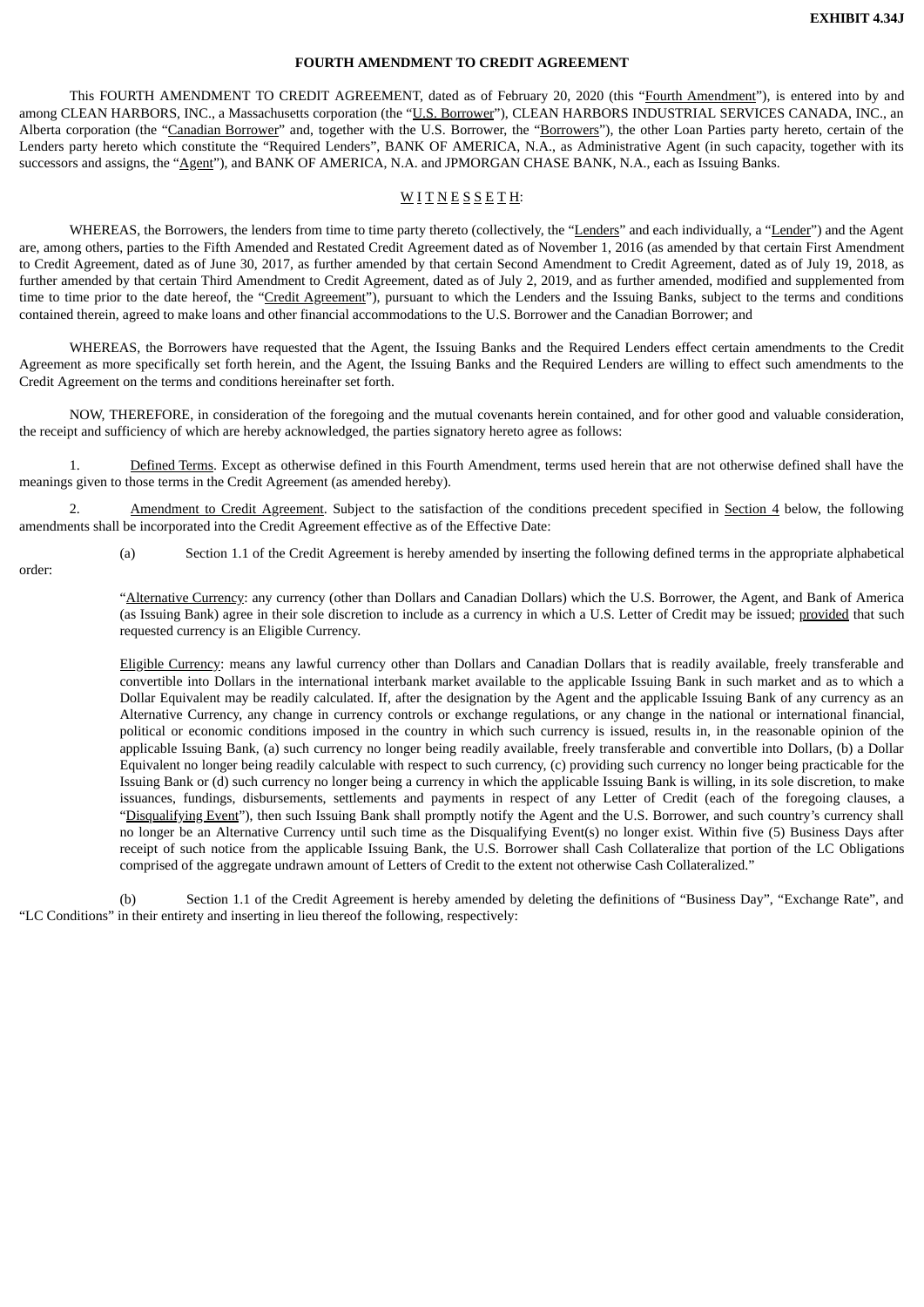"Business Day: any day excluding Saturday, Sunday and any other day that is a legal holiday under the laws of The Commonwealth of Massachusetts or is a day on which banking institutions located in such state are closed; and when used with reference to (a) a LIBOR Loan, shall also exclude any day on which banks are not open for the transaction of banking business in London, United Kingdom, (b) a Canadian Revolver Loan, shall also exclude a day on which banks in Toronto, Ontario, Canada are not open for the transaction of banking business, and (c) any issuance, fundings, disbursements, settlements and payments in a currency other than Dollars in respect of any Letter of Credit denominated in a currency other than Dollars, means any such day on which banks are open for foreign exchange business in the principal financial center of the country of such currency.

Exchange Rate: on any date, (a) with respect to Canadian Dollars in relation to Dollars, the spot rate as quoted by Bank of America as its noon spot rate at which Dollars are offered on such date for Canadian Dollars, (b) with respect to Dollars in relation to Canadian Dollars, the spot rate as quoted by Bank of America as its noon spot rate at which Canadian Dollars are offered on such date for Dollars, and (c) with respect to any Alternative Currency in relation to Dollars, the spot rate as quoted by Bank of America as its noon spot rate at which Dollars are offered on such date for such Alternative Currency.

LC Conditions: the following conditions necessary for the issuance of a Letter of Credit: (a) each of the conditions set forth in **Section 6.2** (or with respect to Letters of Credit issued on the Closing Date, in **Section 6.1)**; (b) after giving effect to the issuance of a Letter of Credit for the account of the U.S. Borrower, the Dollar Equivalent of the total U.S. LC Obligations (excluding amounts specified in **clause (c)** of such definition) do not exceed the U.S. Letter of Credit Sublimit and no U.S. Overadvance exists or would result therefrom; (c) after giving effect to the issuance of a Letter of Credit for the account of the Canadian Borrower, total Canadian LC Obligations (excluding amounts specified in **clause (c)** of such definition) do not exceed the Canadian Letter of Credit Sublimit and no Canadian Overadvance exists or would result therefrom; (d) the expiration date of such Letter of Credit is (i) no more than three hundred sixty five (365) days from issuance, in the case of standby Letters of Credit; provided that such Letters of Credit may contain automatic extension provisions in accordance with **Section 2.2.1(e)** or **Section 2.3.1(e)**, as applicable, (ii) no more than one hundred twenty (120) days from issuance, in the case of documentary Letters of Credit, and (iii) in all cases for all letters of credit and letters of guarantee: (A) at least fifteen (15) Business Days prior to the Facility Termination Date or (B) with the consent of Agent and the applicable Issuing Bank, no later than the Facility Termination Date; (e) with respect to the issuance of Letters of Credit for the account of the U.S. Borrower, the Letter of Credit and payments thereunder are denominated in Dollars, Canadian Dollars, or an Alternative Currency; (f) with respect to the issuance of Letters of Credit for the account of the Canadian Borrower, the Letter of Credit and payments thereunder are denominated in Dollars or Canadian Dollars; and (g) the form of the proposed Letter of Credit is reasonably satisfactory to the Agent and the applicable Issuing Bank in their discretion."

lieu thereof:

(c) Section 1.6 of the Credit Agreement is hereby amended by deleting such section in its entirety and inserting the following in

"**1.6 Letter of Credit Amounts.** Unless otherwise specified herein, the amount of a Letter of Credit at any time shall be deemed to be the Dollar Equivalent of the stated amount of such Letter of Credit in effect at such time; provided, however, that with respect to any Letter of Credit that, by its terms or the terms of any LC Document related thereto, provides for one or more automatic increases in the stated amount thereof, the amount of such Letter of Credit shall be deemed to be the Dollar Equivalent of the maximum stated amount of such Letter of Credit after giving effect to all such increases, whether or not such maximum stated amount is in effect at such time."

(d) The Credit Agreement is hereby amended by adding the following new Section 1.7 in the appropriate numerical order:

"**1.7 LLC Divisions and Series**. Any reference herein to a merger, transfer, consolidation, amalgamation, assignment, sale, disposition or transfer, or similar term, shall be deemed to apply to a division of or by a limited liability company, or an allocation of assets to a series of a limited liability company (or the unwinding of such a division or allocation), as if it were a merger, transfer, consolidation, amalgamation, assignment, sale, disposition or transfer, or similar term, as applicable, to, of or with a separate Person. Any division of a limited liability company shall constitute a separate Person hereunder (and each division of any limited liability company that is a Subsidiary, joint venture or any other like term shall also constitute such a Person or entity)."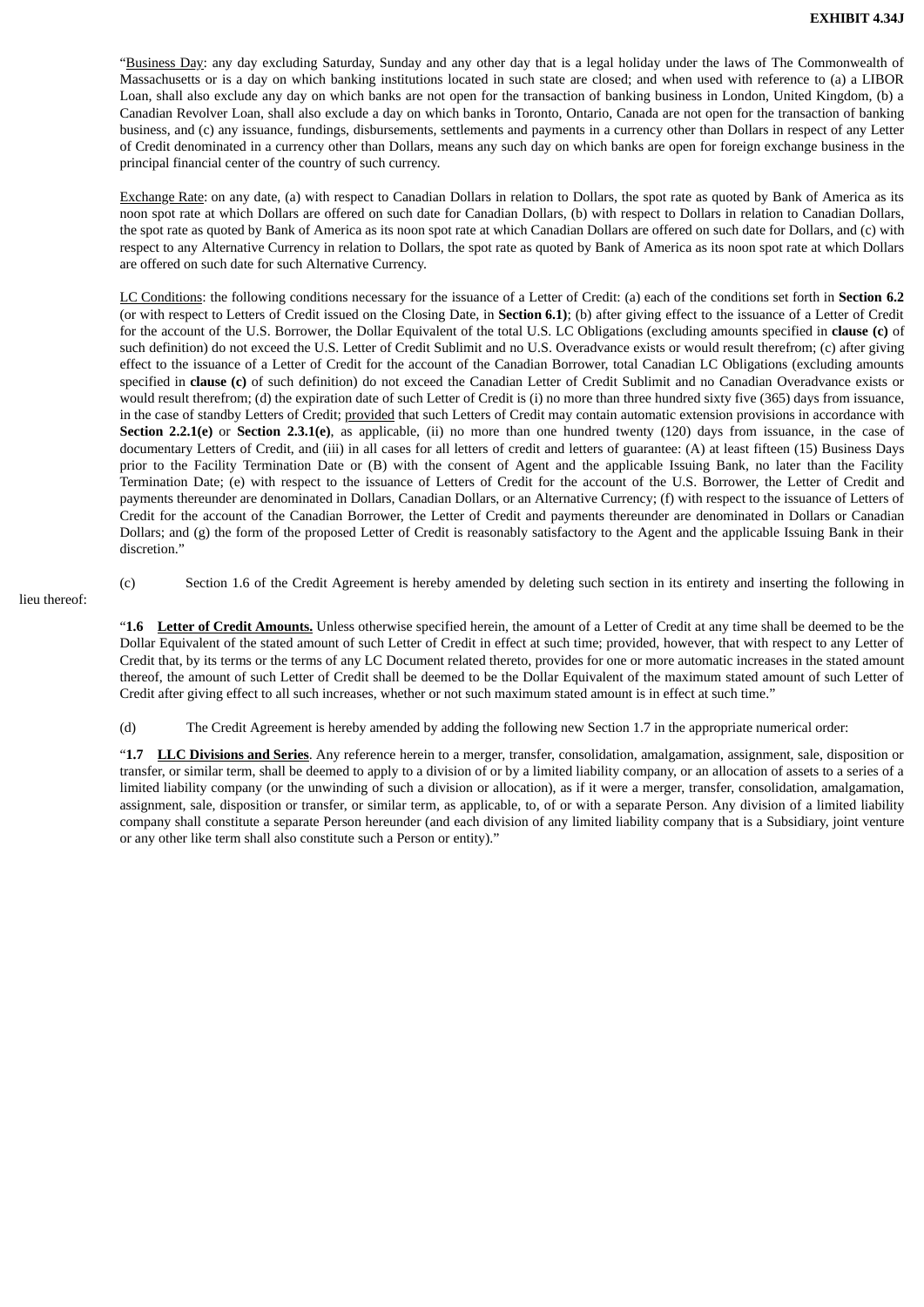the following:

**EXHIBIT 4.34J**

"Issuance of Letters of Credit. U.S. Issuing Bank agrees to issue letters of credit for the account of the U.S. Borrower ("U.S. Letters of Credit") from time to time until (x) fifteen (15) Business Days prior to the Facility Termination Date (or until the U.S. Revolver Commitment Termination Date, if earlier) or (y) with the consent of the Agent and U.S. Issuing Bank, the Facility Termination Date (or until the U.S. Revolver Commitment Termination Date, if earlier), on the terms set forth herein, including the following:"

thereof the following:

(f) Section 2.2.1(a) of the Credit Agreement is hereby amended by deleting such subsection in its entirety and inserting in lieu

"(a) The U.S. Borrower acknowledges that U.S. Issuing Bank's willingness to issue any U.S. Letter of Credit is conditioned upon U.S. Issuing Bank's receipt of an LC Application with respect to the requested U.S. Letter of Credit, as well as such other instruments and agreements as U.S. Issuing Bank may customarily require for issuance of a letter of credit of similar type and amount. U.S. Issuing Bank shall have no obligation to issue any U.S. Letter of Credit unless (i) U.S. Issuing Bank receives an LC Request and LC Application at least three (3) Business Days prior to the requested date of issuance; (ii) each LC Condition is satisfied; (iii) if a Defaulting Lender that is a U.S. Lender exists, such Defaulting Lender or the U.S. Borrower have entered into arrangements satisfactory to the Agent and U.S. Issuing Bank to eliminate any funding risk associated with such Defaulting Lender (it being understood that Cash Collateralization of a Defaulting Lender's Pro Rata share of the requested U.S. Letter of Credit is satisfactory to the Agent and U.S. Issuing Bank); and (iv) with respect to an Alternative Currency, such U.S. Issuing Bank does, as of the issuance date of the requested U.S. Letter of Credit, issue Letters of Credit in the requested currency. If U.S. Issuing Bank receives written notice from a U.S. Lender at least five (5) Business Days before the requested date of issuance of a U.S. Letter of Credit that any LC Condition has not been satisfied, U.S. Issuing Bank shall have no obligation to issue the requested U.S. Letter of Credit (or any other) until such notice is withdrawn in writing by that Lender or until the Required Facility Lenders have waived such condition in accordance with this Agreement. Prior to receipt of any such notice, U.S. Issuing Bank shall not be deemed to have knowledge of any failure of LC Conditions. No U.S. Letter of Credit denominated in any Alternative Currency may be issued by any U.S. Issuing Bank other than Bank of America or an Affiliate of Bank of America."

(g) Section 2.2.1(b) of the Credit Agreement is hereby amended by deleting such subsection in its entirety and inserting in lieu thereof the following:

> "(b) Letters of Credit may be requested by the U.S. Borrower only (i) to support obligations of a U.S. Domiciled Loan Party incurred in the Ordinary Course of Business; or (ii) for other purposes as the Agent may approve from time to time in writing. The renewal or extension of any U.S. Letter of Credit shall be treated as the issuance of a new U.S. Letter of Credit, except that delivery of a new LC Application may be required at the discretion of U.S. Issuing Bank. Notwithstanding that a U.S. Letter of Credit issued or outstanding hereunder is in support of obligations of a U.S. Domiciled Loan Party incurred in the Ordinary Course of Business or for other purposes as the Agent may approve from time to time in writing, the U.S. Borrower shall be obligated to reimburse, indemnify and compensate the applicable Issuing Bank hereunder for any and all drawings under such Letter of Credit as if such Letter of Credit had been issued solely for the account of the U.S. Borrower. The U.S. Borrower irrevocably waives any and all defenses that might otherwise be available to it as a guarantor or surety of any or all of the obligations of any such U.S. Domiciled Loan Party or other Subsidiary in respect of such Letter of Credit. The U.S. Borrower hereby acknowledges that the issuance of U.S. Letters of Credit for the account of U.S. Domiciled Loan Parties or other Subsidiaries inures to the benefit of the U.S. Borrower, and that the U.S. Borrower's business derives substantial benefits from the businesses of such U.S. Domiciled Loan Parties or other Subsidiaries."

(h) Section 2.2.2(a) of the Credit Agreement is hereby amended by deleting such subsection in its entirety and inserting in lieu thereof the following:

> "(a) If U.S. Issuing Bank honors any request for payment under a U.S. Letter of Credit, the U.S. Borrower shall pay to U.S. Issuing Bank, on the same day ("U.S. Reimbursement Date"), the amount paid by U.S. Issuing Bank under such U.S. Letter of Credit, together with interest at the interest rate for U.S. Base Rate Loans from the U.S. Reimbursement Date until payment by the U.S. Borrower. The U.S. Borrower shall make such payment to the applicable U.S. Issuing Bank in Dollars, unless, in the case of a Letter of Credit denominated in Canadian Dollars or an Alternative Currency, such Issuing Bank (at its option) shall have specified in such notice that it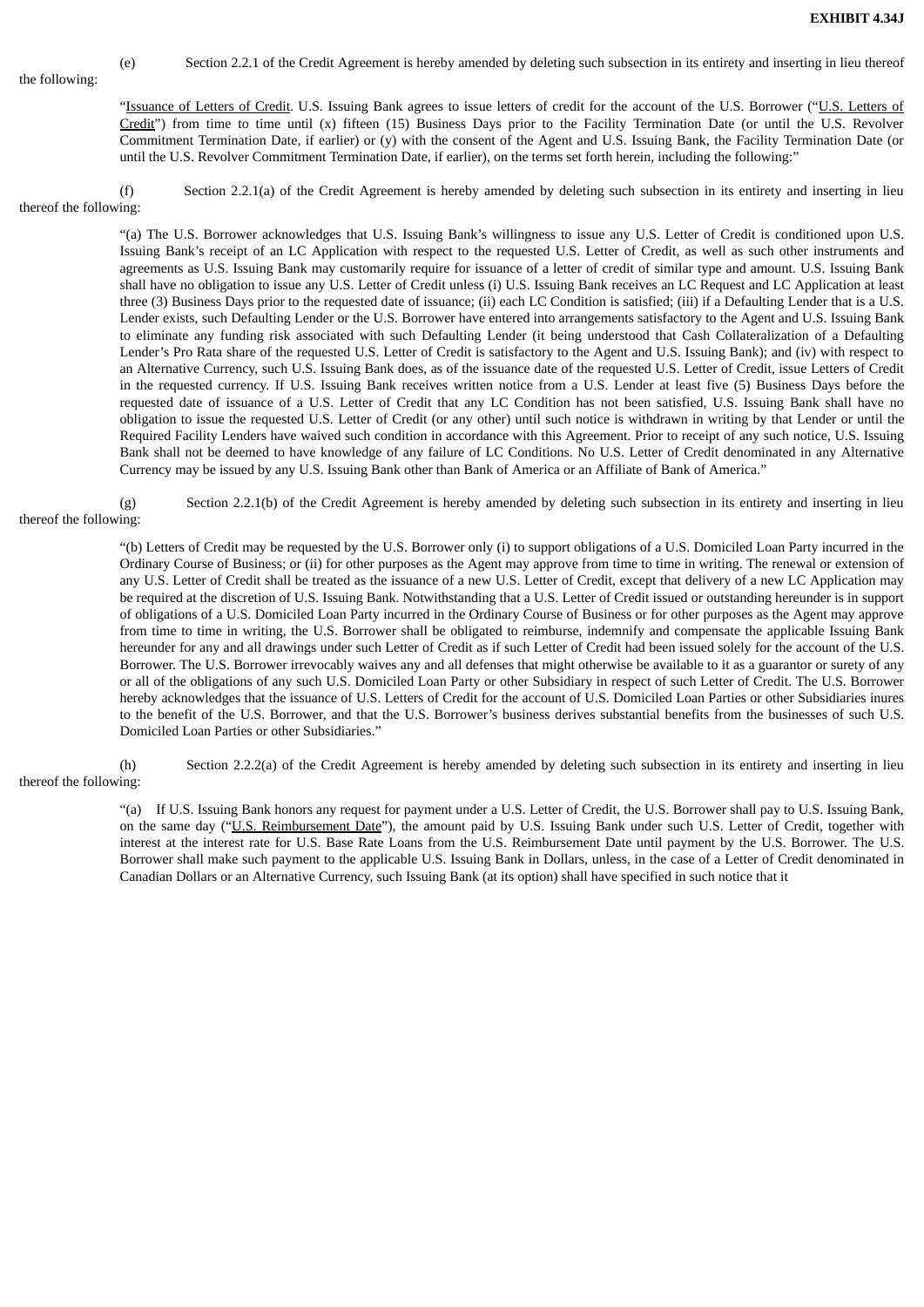will require reimbursement in Canadian Dollars or the applicable Alternative Currency. In the case of any such reimbursement in Dollars of a drawing under a Letter of Credit denominated in Canadian Dollars or an Alternative Currency, the applicable U.S. Issuing Bank shall notify the U.S. Borrower of the Dollar Equivalent of the amount of the drawing promptly following the determination thereof. On each U.S. Reimbursement Date, the U.S. Borrower shall reimburse such U.S. Issuing Bank in an amount equal to the amount of such drawing and in the applicable currency. In the event that (i) a drawing denominated in Canadian Dollars or an Alternative Currency is to be reimbursed in Dollars and (ii) the Dollar amount paid by the U.S. Borrower, whether on or after the U.S. Reimbursement Date, shall not be adequate on the date of that payment to purchase in accordance with normal banking procedures a sum denominated in the Alternative Currency equal to the drawing, the U.S. Borrower agrees, as a separate and independent obligation, to indemnify the applicable U.S. Issuing Bank for the loss resulting from its inability on that date to purchase the Alternative Currency in the full amount of the drawing. The obligation of the U.S. Borrower to reimburse U.S. Issuing Bank for any payment made under a U.S. Letter of Credit shall be absolute, unconditional and irrevocable, and shall be paid under any and all circumstances whatsoever without regard to any lack of validity or enforceability of any such U.S. Letter of Credit, any adverse change in the relevant exchange rates or in the availability of any relevant Alternative Currency to the U.S. Borrower or in the relevant currency markets generally, the existence of any claim, setoff, defense or other right that the U.S. Borrower or any other U.S. Domiciled Loan Parties may have at any time against the beneficiary, or any other event or circumstance whatsoever, whether or not similar to any of the foregoing, that might, but for the provisions of this Section, constitute a legal or equitable discharge of, or provide a right of setoff against, the U.S. Borrower's obligations hereunder. Whether or not the Loan Party Agent submits a Notice of Borrowing, the U.S. Borrower shall be deemed to have requested a Borrowing of U.S. Base Rate Loans in an amount necessary to pay all amounts due U.S. Issuing Bank on any U.S. Reimbursement Date and each U.S. Lender agrees to fund its Pro Rata share of such Borrowing whether or not the U.S. Revolver Commitments have terminated, any U.S. Overadvance exists or is created thereby, or the conditions in **Section 6** are satisfied."

appears therein.

following:

(j) Section 2.2.3 of the Credit Agreement is hereby amended by deleting such section in its entirety and inserting in lieu thereof the

(i) Section 2.2.2(b) of the Credit Agreement is hereby amended by adding "in Dollars" immediately after "unconditionally pay"

"2.2.3 Cash Collateral. If any U.S. LC Obligations, whether or not then due or payable, shall for any reason be outstanding at any time (a) that an Event of Default exists, (b) that a U.S. Overadvance exists, (c) after the U.S. Revolver Commitment Termination Date, or (d) within five (5) Business Days prior to the applicable expiry date of the Letters of Credit (if such expiry date is within fifteen (15) Business Days of the Facility Termination Date), then the U.S. Borrower shall, at U.S. Issuing Bank's or the Agent's request, Cash Collateralize the stated amount of all outstanding Letters of Credit issued for the account of the U.S. Borrower and pay to U.S. Issuing Bank the amount of all other U.S. LC Obligations. The U.S. Borrower shall, **on demand** by U.S. Issuing Bank or the Agent from time to time, Cash Collateralize (in Dollars or, if the applicable Letters of Credit were issued in Canadian Dollars or an Alternative Currency and if so requested by the applicable U.S. Issuing Bank (in its sole discretion), Canadian Dollars or such Alternative Currency) the U.S. LC Obligations of any Defaulting Lender that is a U.S. Lender. If the U.S. Borrower fails to provide any Cash Collateral as required hereunder, the U.S. Lenders may (and shall upon direction of the Agent) advance, as U.S. Revolver Loans, the amount of the Cash Collateral required (whether or not the U.S. Revolver Commitments have terminated, any U.S. Overadvance exists or is created thereby or the conditions in **Section 6** are satisfied)."

- (k) Section 2.2.4 of the Credit Agreement is hereby amended by deleting the "(" immediately before "the Person" appears therein.
- (l) Section 2.3.1 of the Credit Agreement is hereby amended by deleting such subsection in its entirety and inserting in lieu thereof

the following:

"Issuance of Letters of Credit. Canadian Issuing Bank agrees to issue letters of credit and letters of guarantee for the account of the Canadian Borrower ("Canadian Letters of Credit") from time to time until (x) fifteen (15) Business Days prior to the Facility Termination Date (or until the Canadian Revolver Commitment Termination Date, if earlier) or (y) with the consent of the Agent and Canadian Issuing Bank, the Facility Termination Date (or until the Canadian Revolver Commitment Termination Date, if earlier), on the terms set forth herein, including the following:"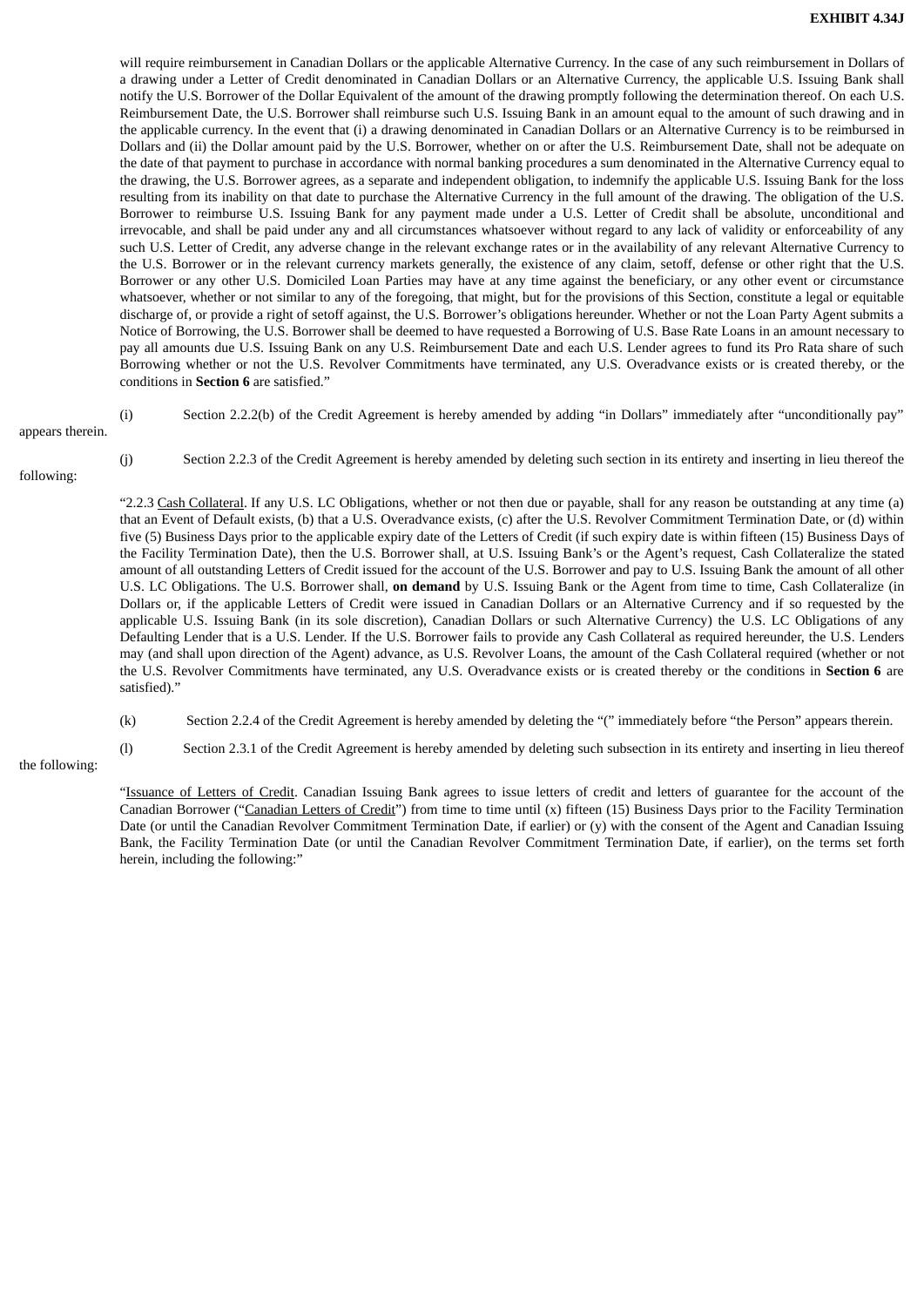(m) Section 2.3.1(a) of the Credit Agreement is hereby amended by deleting the first sentence in such subsection in its entirety and inserting in lieu thereof the following:

> "The Canadian Borrower acknowledges that Canadian Issuing Bank's willingness to issue any Canadian Letter of Credit is conditioned upon Canadian Issuing Bank's receipt of an LC Application with respect to the requested Canadian Letter of Credit, as well as such other instruments and agreements as Canadian Issuing Bank may customarily require for issuance of a letter of credit or letter of guarantee of similar type and amount."

(n) Section 2.3.1(b) of the Credit Agreement is hereby amended by deleting such subsection in its entirety and inserting in lieu thereof the following:

> "(b) Letters of Credit may be requested by the Loan Party Agent for the account of Canadian Borrower only (i) to support obligations of a Canadian Domiciled Loan Party incurred in the Ordinary Course of Business; or (ii) for other purposes as the Agent may approve from time to time in writing. The renewal or extension of any Canadian Letter of Credit shall be treated as the issuance of a new Canadian Letter of Credit, except that delivery of a new LC Application may be required at the discretion of Canadian Issuing Bank. Notwithstanding that a Canadian Letter of Credit issued or outstanding hereunder is in support of obligations of a Canadian Domiciled Loan Party incurred in the Ordinary Course of Business or for other purposes as the Agent may approve from time to time in writing, the Canadian Borrower shall be obligated to reimburse, indemnify and compensate the applicable Issuing Bank hereunder for any and all drawings under such Letter of Credit as if such Letter of Credit had been issued solely for the account of the Canadian Borrower. The Canadian Borrower irrevocably waives any and all defenses that might otherwise be available to it as a guarantor or surety of any or all of the obligations of any such Canadian Domiciled Loan Party or other Subsidiary in respect of such Letter of Credit. The Canadian Borrower hereby acknowledges that the issuance of Canadian Letters of Credit for the account of Canadian Domiciled Loan Parties or other Subsidiaries inures to the benefit of the Canadian Borrower, and that the Canadian Borrower's business derives substantial benefits from the businesses of such Canadian Domiciled Loan Parties or other Subsidiaries."

(o) Section 2.3.2(a) of the Credit Agreement is hereby amended by deleting the second sentence of such section in its entirety and inserting in lieu thereof the following:

> "The obligation of the Canadian Borrower to reimburse Canadian Issuing Bank for any payment made under a Canadian Letter of Credit shall be absolute, unconditional and irrevocable, and shall be paid under any and all circumstances whatsoever without regard to any lack of validity or enforceability of any Canadian Letter of Credit, any adverse change in the relevant exchange rates or in the availability of any relevant Alternative Currency to the U.S. Borrower or in the relevant currency markets generally, the existence of any claim, setoff, defense or other right that the Canadian Borrower or any other Canadian Domiciled Loan Parties may have at any time against the beneficiary, or any other event or circumstance whatsoever, whether or not similar to any of the foregoing, that might, but for the provisions of this Section, constitute a legal or equitable discharge of, or provide a right of setoff against, the Canadian Borrower's obligations hereunder."

(p) Section 2.3.2(b) of the Credit Agreement is hereby amended by adding "in Dollars or Canadian Dollars, as the case may be," immediately after "unconditionally pay" appears therein.

(q) Section 2.3.4 of the Credit Agreement is hereby amended by deleting the "(" immediately before "the Person" appears therein.

(r) Section 3.2.2 of the Credit Agreement is hereby amended by deleting the first sentence such section in its entirety and inserting in lieu thereof the following:

> "The U.S. Borrower shall pay (a) to the Agent, for the Pro Rata benefit of the U.S. Lenders, a fee equal to the per annum rate of the Applicable Margin in effect for LIBOR Loans times the Dollar Equivalent of the average daily stated amount of U.S. Letters of Credit, which fee shall be payable monthly in arrears, on the first (1st) day of each month; (b) to U.S. Issuing Bank, for its own account, a fronting fee equal to .125% per annum on the Dollar Equivalent of the stated amount of each U.S. Letter of Credit issued by U.S. Issuing Bank, which fee shall be payable monthly in arrears, on the first (1st) day of each month; and (c) to U.S. Issuing Bank, for its own account, all customary charges associated with the issuance, amending, negotiating, payment, processing, transfer and administration of U.S. Letters of Credit, which charges shall be paid as and when incurred; provided that, for the avoidance of doubt, all amounts payable pursuant to this **clause (c)** with respect to the Existing Letters of Credit shall be determined in accordance with the applicable documentation thereto."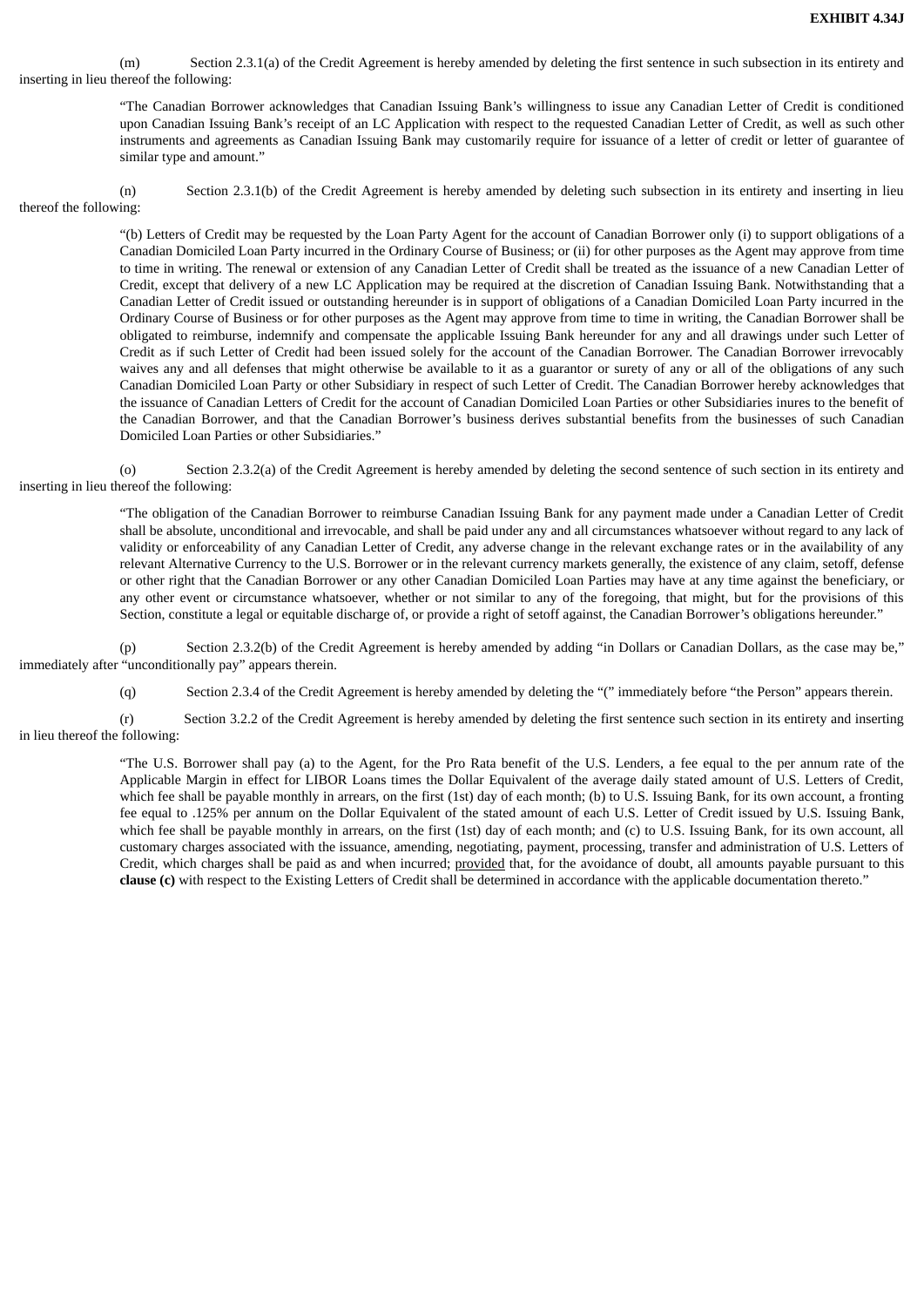(s) Section 3.2.3 of the Credit Agreement is hereby amended by deleting the first sentence such section in its entirety and inserting in lieu thereof the following:

> "The Canadian Borrower shall pay (a) to the Agent, for the Pro Rata benefit of the Canadian Lenders, a fee equal to the per annum rate of the Applicable Margin in effect for Canadian BA Rate Loans times the Dollar Equivalent of the average daily stated amount of Canadian Letters of Credit, which fee shall be payable monthly in arrears, on the first (1st) day of each month; (b) to Canadian Issuing Bank, for its own account, a fronting fee equal to .125% per annum on the Dollar Equivalent of the stated amount of each Canadian Letter of Credit issued by Canadian Issuing Bank, which fee shall be payable monthly in arrears, on the first (1st) day of each month; and (c) to Canadian Issuing Bank, for its own account, all customary charges associated with the issuance, amending, negotiating, payment, processing, transfer and administration of Canadian Letters of Credit, which charges shall be paid as and when incurred; provided that, for the avoidance of doubt, all amounts payable pursuant to this **clause (c)** with respect to the Existing Letters of Credit shall be determined in accordance with the applicable documentation thereto."

following:

(t) Section 3.9 of the Credit Agreement is hereby amended by deleting such section in its entirety and inserting in lieu thereof the

"**3.9 Funding Losses.** If for any reason (other than default by a Lender) (a) any Borrowing of, or conversion to or continuation of, an Interest Period Loan does not occur on the date specified therefor in a Notice of Borrowing or Notice of Conversion/Continuation (whether or not withdrawn), (b) any repayment or conversion of an Interest Period Loan occurs on a day other than the end of its Interest Period, (c) any Borrower fails to repay an Interest Period Loan when required hereunder, or (d) any Borrower fails to repay any drawing under any Letter of Credit (or interest due thereon) denominated in an Alternative Currency on its scheduled due date or any payment thereof in a different currency, then such Borrower shall pay to the Agent its customary administrative charge and to each Lender and the applicable Issuing Bank all losses and expenses that it sustains as a consequence thereof, including any loss or expense arising from liquidation or redeployment of funds or from fees payable to terminate deposits of matching funds, but excluding loss of margin. All amounts payable by the Borrowers under this **Section 3.9** shall be due and payable in accordance with **Section 3.3.** The Lenders shall not be required to purchase Dollar deposits in the London interbank market or any other offshore Dollar market to fund any LIBOR Loan, but the provisions hereof shall apply as if each Lender had purchased such deposits."

(u) Section 5.11.1 of the Credit Agreement is hereby amended by deleting such subsection in its entirety and inserting in lieu thereof the following:

> "5.11.1 Except as otherwise explicitly set forth herein (including in **Section 2.2.2**), each repayment of a Revolver Loan or LC Obligation or a part thereof shall be made in the currency in which such Revolver Loan or LC Obligation is denominated at the time of that repayment;"

(v) Section 5.12 of the Credit Agreement is hereby amended by deleting such section in its entirety and inserting in lieu thereof the

following:

"**5.12 Currency Fluctuations.** On each Business Day or such other date determined by the Agent, the Agent shall determine the Exchange Rate as of such date. The Exchange Rate so determined shall become effective on the first Business Day immediately following such determination (a "Reset Date") and shall remain effective until the next succeeding Reset Date. On each Reset Date, the Agent shall determine the Dollar Equivalent of the Canadian Revolver Exposure and Dollar Equivalent of any U.S. LC Obligations arising under U.S. Letters of Credit issued in Canadian Dollars or an Alternative Currency. If, on any Reset Date, the Total Revolver Exposure exceeds the total amount of the Commitments on such date, the U.S. LC Obligations on such date exceed the U.S. Letter of Credit Sublimit, the U.S. Revolver Exposure on such date exceeds the U.S. Borrowing Base, or the Canadian LC Obligations on such date exceed the Canadian Letter of Credit Sublimit, the Canadian Revolver Exposure on such date exceeds the Canadian Borrowing Base on such date (the amount of any such excess referred to herein as the "Excess Amount") then (a) the Agent shall give notice thereof to the Borrowers and the Lenders and (b) within two (2) Business Days thereafter, the Borrowers shall cause such excess to be eliminated, either by repayment of Revolver Loans or depositing of Cash Collateral with the Agent with respect to LC Obligations and, until such Excess Amount is repaid, the Lenders shall not have any obligation to make any Loans."

(w) The Credit Agreement is hereby amended by adding the following new Section 14.24 in the appropriate numerical order: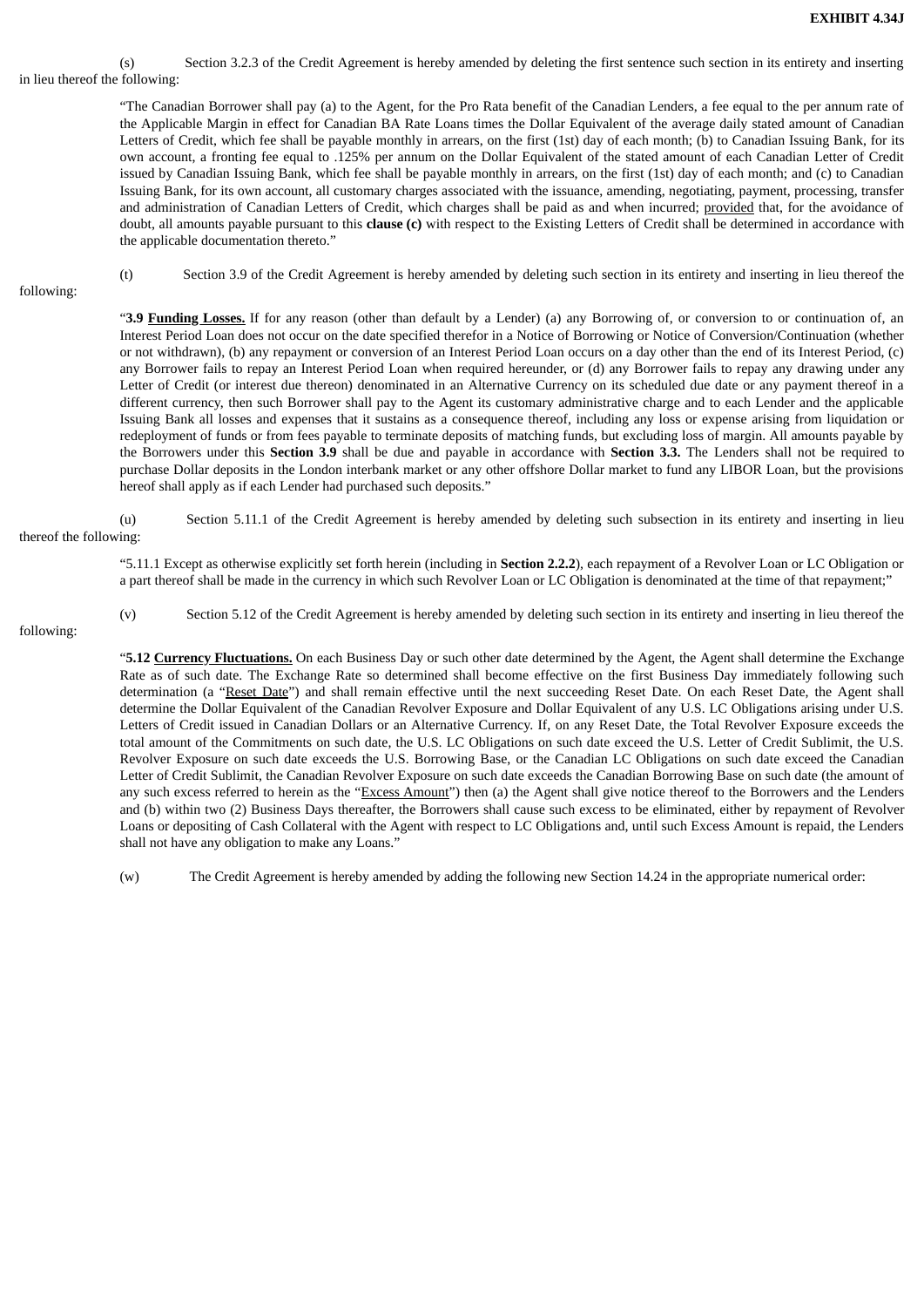"**14.2.4 Acknowledgment Regarding Any Support QFCs**. To the extent that the Loan Documents provide support, through a guarantee or otherwise, for any Hedging Agreement or any other agreement or instrument that is a QFC (such support, "QFC Credit Support", and each such QFC, a "Supported QFC"), the parties acknowledge and agree as follows with respect to the resolution power of the Federal Deposit Insurance Corporation under the Federal Deposit Insurance Act and Title II of the Dodd-Frank Wall Street Reform and Consumer Protection Act (together with the regulations promulgated thereunder, the "U.S. Special Resolution Regimes") in respect of such Supported QFC and QFC Credit Support (with the provisions below applicable notwithstanding that the Loan Documents and any Supported QFC may in fact be stated to be governed by the laws of the State of New York and/or of the United States or any other state of the United States): In the event a Covered Entity that is party to a Supported QFC (each, a "Covered Party") becomes subject to a proceeding under a U.S. Special Resolution Regime, the transfer of such Supported QFC and the benefit of such QFC Credit Support (and any interest and obligation in or under such Supported QFC and such QFC Credit Support, and any rights in property securing such Supported QFC or such QFC Credit Support) from such Covered Party will be effective to the same extent as the transfer would be effective under the U.S. Special Resolution Regime if the Supported QFC and such QFC Credit Support (and any such interest, obligation and rights in property) were governed by the laws of the United States or a state of the United States. In the event a Covered Party or a BHC Act Affiliate of a Covered Party becomes subject to a proceeding under a U.S. Special Resolution Regime, Default Rights under the Loan Documents that might otherwise apply to such Supported QFC or any QFC Credit Support that may be exercised against such Covered Party are permitted to be exercised to no greater extent than such Default Rights could be exercised under the U.S. Special Resolution Regime if the Supported QFC and the Loan Documents were governed by the laws of the United States or a state of the United States. Without limitation of the foregoing, it is understood and agreed that rights and remedies of the parties with respect to a Defaulting Lender shall in no event affect the rights of any Covered Party with respect to a Supported QFC or any QFC Credit Support.

For purposes hereof, the following terms shall have the following meanings:

"BHC Act Affiliate" of a party means an "affiliate" (as such term is defined under, and interpreted in accordance with, 12 U.S.C. 1841(k)) of such party.

"Covered Entity" means any of the following: (a) a "covered entity" as that term is defined in, and interpreted in accordance with, 12 C.F.R. § 252.82(b); (b) a "covered bank" as that term is defined in, and interpreted in accordance with, 12 C.F.R. § 47.3(b); or (c) a "covered FSI" as that term is defined in, and interpreted in accordance with, 12 C.F.R. § 382.2(b).

"Default Right" has the meaning assigned to that term in, and shall be interpreted in accordance with, 12 C.F.R. §§ 252.81, 47.2 or 382.1, as applicable.

"QFC" has the meaning assigned to the term "qualified financial contract" in, and shall be interpreted in accordance with, 12 U.S.C. 5390(c)(8)(D)."

3. Representations and Warranties. Each Loan Party hereby represents and warrants that:

(a) no Default or Event of Default has occurred and is continuing;

(b) the execution, delivery and performance of this Fourth Amendment by each Loan Party are all within such Loan Party's corporate powers, are not in contravention of any Applicable Law or the terms of such Loan Party's Organic Documents, the Goldman Term Loan Agreement, or any indenture, agreement or undertaking to which such Loan Party is a party or by which such Loan Party or its property is bound, and shall not result in the creation or imposition of any lien, claim, charge or encumbrance upon any of the Collateral, except in favor of Agent and the other Secured Parties pursuant to the Credit Agreement and the other Loan Documents as amended hereby;

(c) this Fourth Amendment and each other agreement or instrument to be executed and delivered by the Loan Parties in connection herewith have been duly authorized, executed and delivered by all necessary action on the part of such Loan Party and, if necessary, its stockholders, as the case may be, and the agreements and obligations of each Loan Party contained herein and therein constitute the legal, valid and binding obligations of such Loan Party, enforceable against it in accordance with their terms, except as enforceability is limited by bankruptcy, insolvency, reorganization, receivership, moratorium or other laws affecting creditor's rights generally and by general principles of equity; and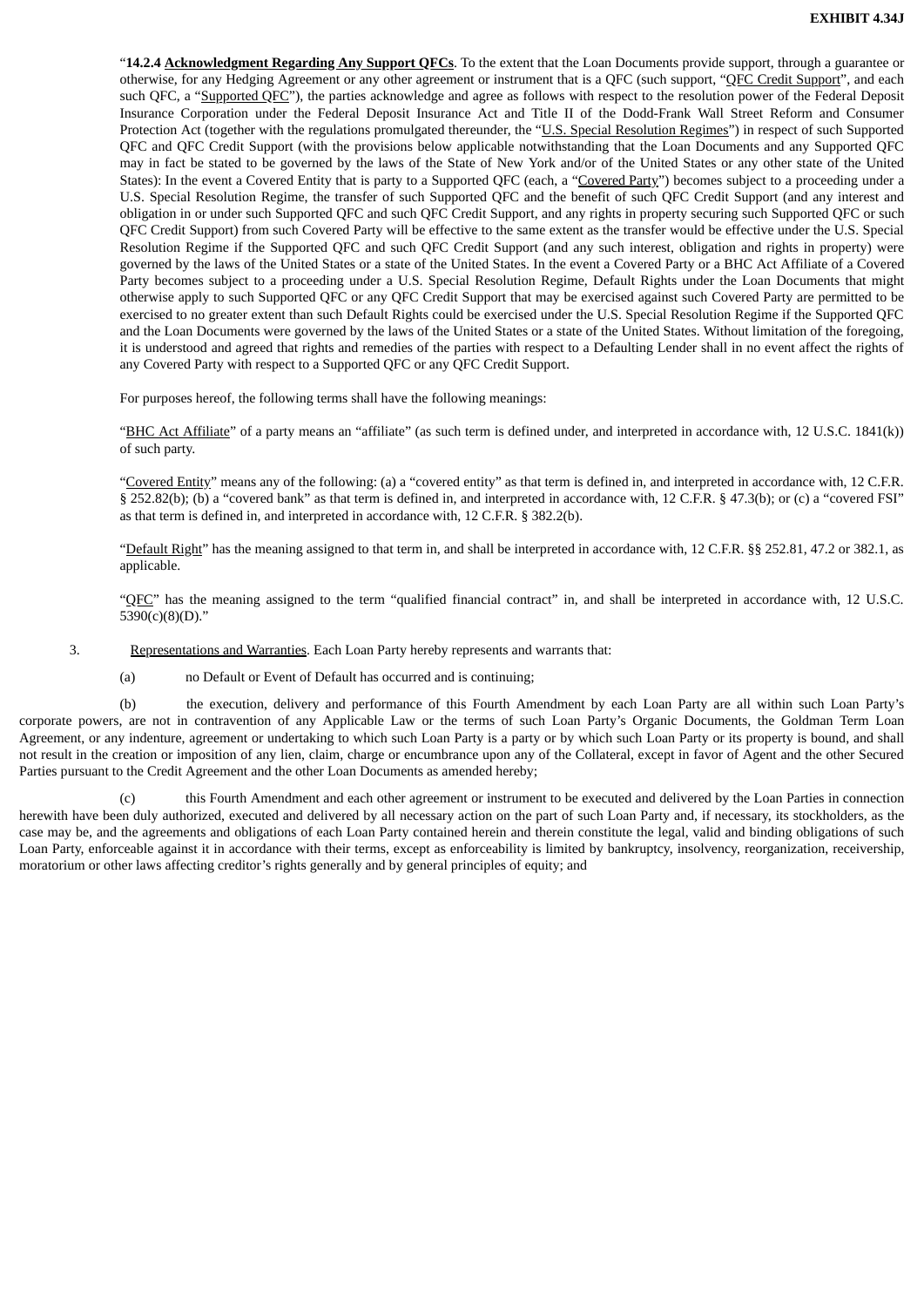(d) after giving effect to this Fourth Amendment, all representations and warranties contained in the Credit Agreement and each other Loan Document are true and correct in all respects on and as of the date hereof, except to the extent that such representations and warranties specifically refer to an earlier date, in which case they shall be true and correct as of such earlier date, and except for the representations and warranties contained in Sections 9.1.5(a) and (b) of the Credit Agreement, which shall be deemed to refer to the most recent statements furnished pursuant to Sections 10.1.1(a) and (b) of the Credit Agreement, respectively.

4. Conditions to Effectiveness. This Fourth Amendment shall not be effective until each of the following conditions precedent have been fulfilled to the satisfaction of the Agent (such date referred to herein as, the "*Effective Date*"):

- (a) the Issuing Banks and Required Lenders shall have approved this Fourth Amendment;
- (b) the Agent shall have received this Fourth Amendment, duly executed by each of the parties hereto;
- (c) after giving effect to this Fourth Amendment, no Default or Event of Default shall have occurred and be continuing;

(d) all orders, permissions, consents, approvals, licenses, authorizations and validations of, and filings, recordings and registrations with, and exemptions by, any Governmental Authority, or any other Person required to authorize or otherwise required in connection with the execution, delivery and performance by each Loan Party of this Fourth Amendment and the transactions contemplated, shall have been obtained and shall be in full force and effect; and

(e) the Borrowers shall have paid in full all fees and expenses of the Agent (including the fees, charges and disbursement of counsel to the Agent) incurred in connection with the preparation, execution, delivery and administration of this Fourth Amendment and the other instruments and documents to be delivered hereunder (with such fees and expenses described in this paragraph being fully earned as of the date hereof, and no portion thereof shall be refunded or returned to the Loan Parties under any circumstances).

5. Effect on Loan Documents. The Credit Agreement and the other Loan Documents, after giving effect to the Fourth Amendment and any other Loan Documents to be executed simultaneously herewith, shall be and remain in full force and effect in accordance with their terms and hereby are ratified and confirmed in all respects. The execution, delivery, and performance of this Fourth Amendment shall not operate as a waiver of any right, power, or remedy of the Agent or any other Secured Party under the Credit Agreement or any other Loan Document, as in effect prior to the date hereof. Each Loan Party hereby ratifies and confirms in all respects all of its obligations (including with respect to Guarantees) and liabilities under the Loan Documents to which it is a party and each Loan Party hereby ratifies and confirms in all respects any prior grant of a security interest under the Loan Documents to which it is party, which security interests shall continue to secure the applicable Obligations (after giving effect to this Fourth Amendment), in each case, on and subject to the terms and conditions set forth in the Credit Agreement and the other Loan Documents.

Further Assurances. Each Loan Party shall execute and deliver all agreements, documents and instruments, each in form and substance satisfactory to the Agent, and take all actions as the Agent may reasonably request from time to time, to perfect and maintain the perfection and priority of the security interest in the Collateral held by the Agent and to fully consummate the transactions contemplated under this Fourth Amendment, the Credit Agreement, and the other Loan Documents, as modified hereby or simultaneously herewith, as applicable.

Release. Each Loan Party hereby remises, releases, acquits, satisfies and forever discharges Agent and the other Secured Parties, their agents, employees, officers, directors, predecessors, attorneys and all others acting on behalf of or at the direction of Agent or the other Secured Parties, of and from any and all manner of actions, causes of action, suit, debts, accounts, covenants, contracts, controversies, agreements, variances, damages, judgments, claims and demands whatsoever, in law or in equity, which any of such parties ever had, or now has, to the extent arising from or in connection with any act, omission or state of facts taken or existing on or prior to the Effective Date, against Agent and the other Secured Parties, their agents, employees, officers, directors, attorneys and all persons acting on behalf of or at the direction of Agent or the other Secured Parties ("Releasees"), for, upon or by reason of any matter, cause or thing whatsoever arising under, or in connection with, or otherwise related to, the Loan Documents through the Effective Date. Without limiting the generality of the foregoing, each Loan Party waives and affirmatively agrees not to allege or otherwise pursue any defenses, affirmative defenses, counterclaims, claims, causes of action, setoffs or other rights they have or may have under, or in connection with, or otherwise related to, the Loan Documents as of the Effective Date, including, but not limited to, the rights to contest any conduct of Agent, the other Secured Parties or other Releasees on or prior to the Effective Date.

8. No Novation; Entire Agreement. This Fourth Amendment evidences solely the amendment of certain specified terms and obligations of the Loan Parties under the Credit Agreement and is not a novation or discharge of any of the other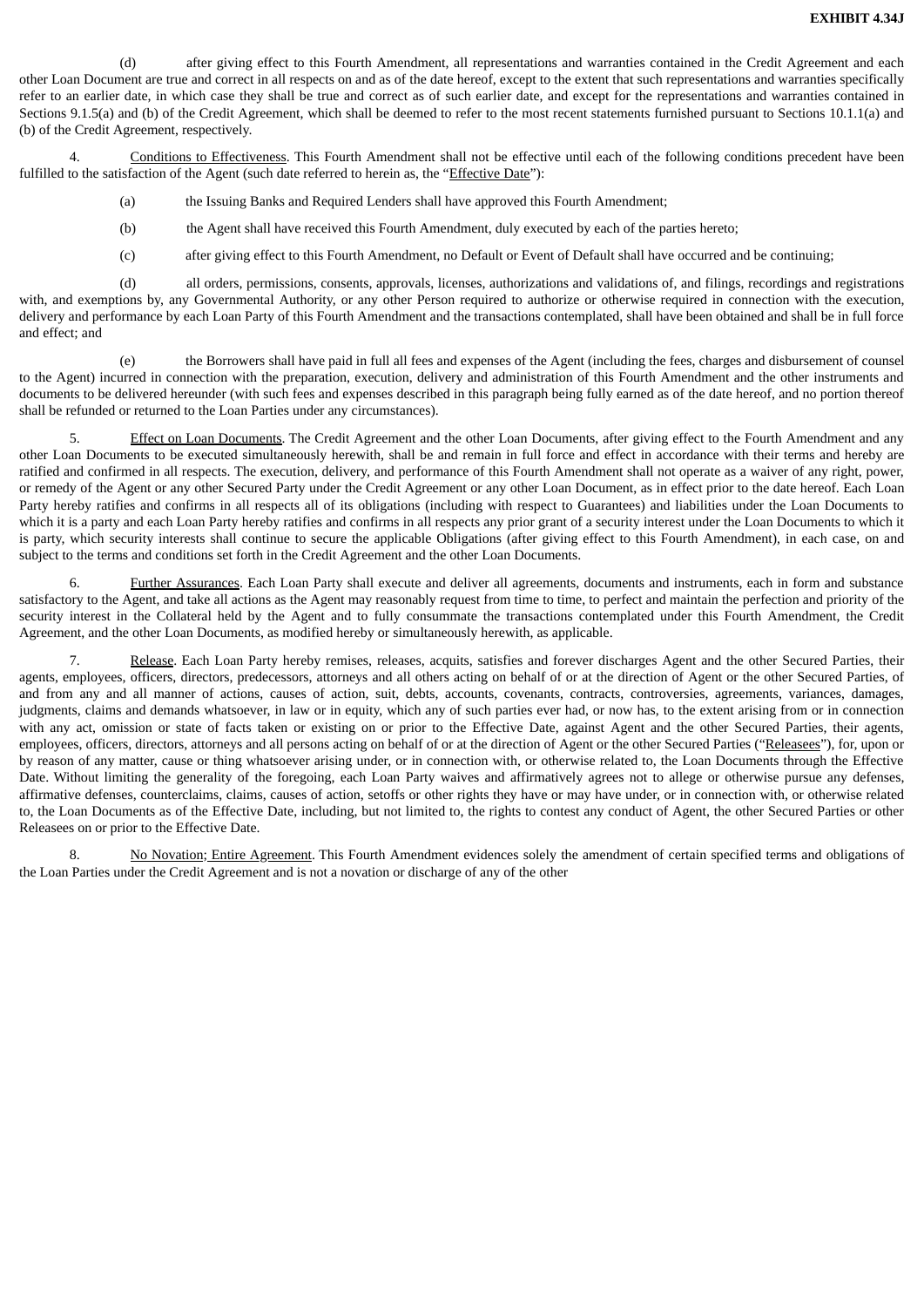obligations of the Loan Parties under the Credit Agreement. There are no other understandings, express or implied, among the Loan Parties, the Agent and the other Secured Parties regarding the subject matter hereof or thereof.

9. Choice of Law. THIS FOURTH AMENDMENT SHALL BE GOVERNED BY THE LAWS OF THE STATE OF NEW YORK, WITHOUT GIVING EFFECT TO ANY CONFLICT OF LAW PRINCIPLES (BUT GIVING EFFECT TO SECTION 5-1401 OF THE NEW YORK GENERAL OBLIGATION LAW AND FEDERAL LAWS RELATING TO NATIONAL BANKS).

10. Counterparts; Facsimile Execution. This Fourth Amendment may be executed in any number of counterparts and by different parties and on separate counterparts, each of which when so executed and delivered shall be deemed an original, and all of which, when taken together, shall constitute one and the same instrument. Delivery of an executed counterpart of a signature page to this Fourth Amendment by facsimile (or other electronic transmission) shall be as effective as delivery of a manually executed counterpart of this Fourth Amendment.

11. Construction. This Fourth Amendment is a Loan Document. This Fourth Amendment and the Credit Agreement shall be construed collectively and in the event that any term, provision or condition of any of such documents is inconsistent with or contradictory to any term, provision or condition of any other such document, the terms, provisions and conditions of this Fourth Amendment shall supersede and control the terms, provisions and conditions of the Credit Agreement.

12. Miscellaneous. The terms and provisions hereof shall be binding upon and inure to the benefit of the parties hereto and their successors and assigns.

[Signature Pages Follow]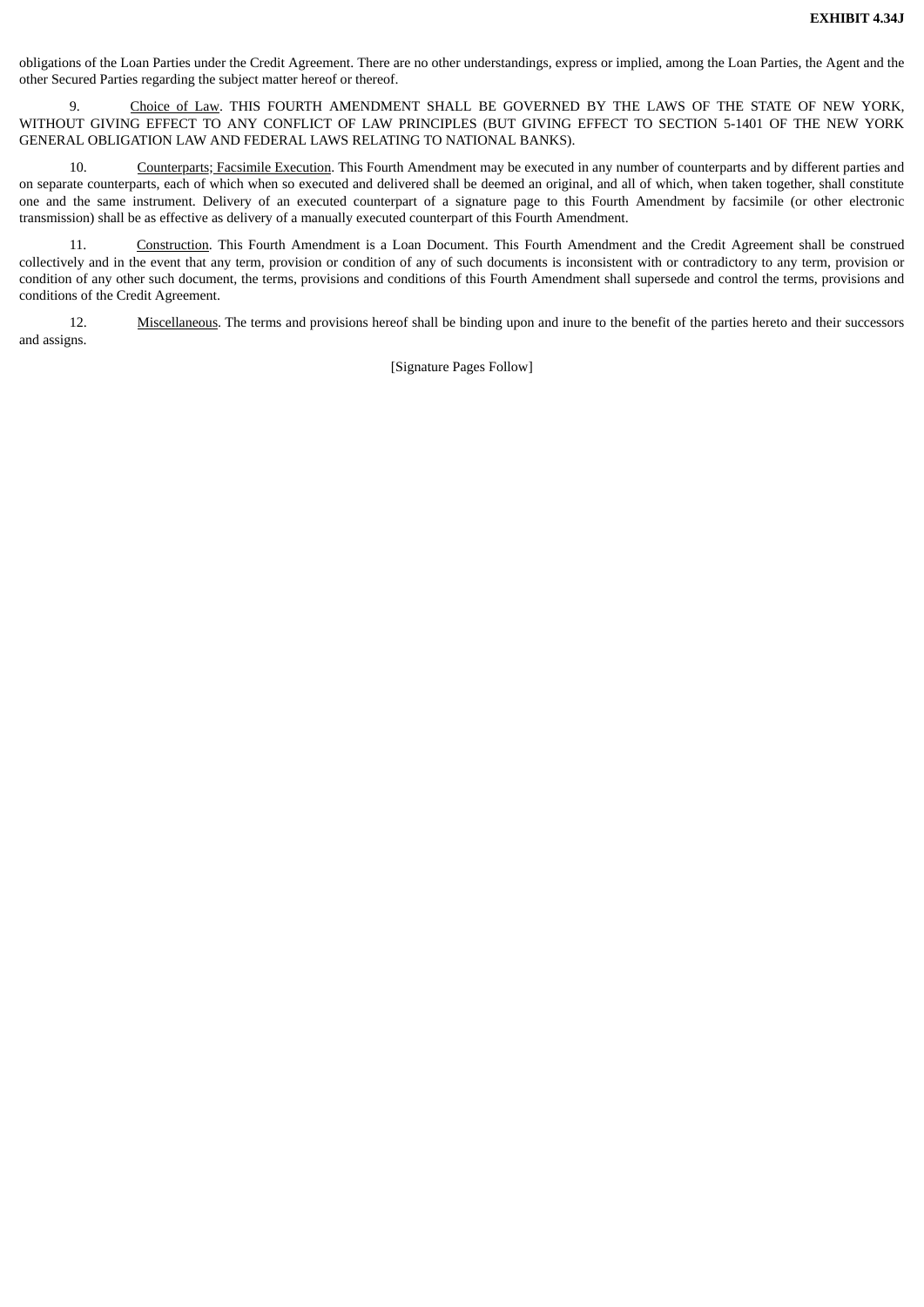IN WITNESS WHEREOF, this Fourth Amendment has been duly executed and delivered by each of the parties hereto as a sealed instrument as of the date first above written.

## **BORROWERS:**

# **CLEAN HARBORS, INC.**

By: /s/ Michael L. Battles Name: Michael L. Battles Title: Chief Financial Officer and Executive Vice President

## **CLEAN HARBORS INDUSTRIAL SERVICES CANADA, INC.**

By: /s/ Michael L. Battles Name: Michael L. Battles Title: Executive Vice President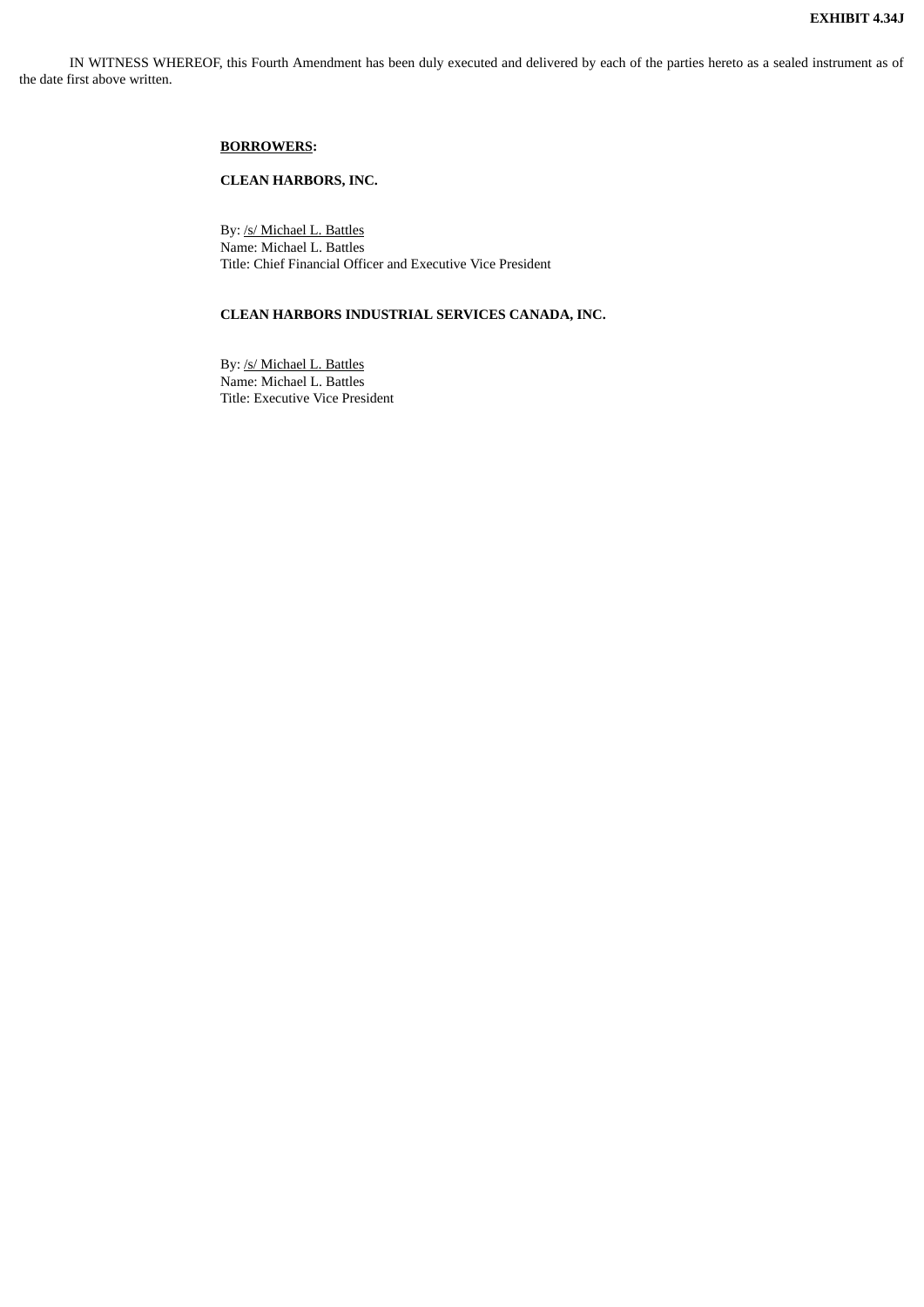## **OTHER LOAN PARTIES:**

**ALTAIR DISPOSAL SERVICES, LLC BATON ROUGE DISPOSAL, LLC BRIDGEPORT DISPOSAL, LLC CH INTERNATIONAL HOLDINGS, LLC CLEAN HARBORS ANDOVER, LLC CLEAN HARBORS ARAGONITE, LLC CLEAN HARBORS ARIZONA, LLC CLEAN HARBORS BATON ROUGE, LLC CLEAN HARBORS BDT, LLC CLEAN HARBORS BUTTONWILLOW, LLC CLEAN HARBORS CHATTANOOGA, LLC CLEAN HARBORS CLIVE, LLC CLEAN HARBORS COFFEYVILLE, LLC CLEAN HARBORS COLFAX, LLC CLEAN HARBORS DEER PARK, LLC CLEAN HARBORS DEER TRAIL, LLC CLEAN HARBORS DEVELOPMENT, LLC CLEAN HARBORS DISPOSAL SERVICES, INC. CLEAN HARBORS EL DORADO, LLC CLEAN HARBORS ENVIRONMENTAL SERVICES, INC. CLEAN HARBORS EXPLORATION SERVICES, INC. CLEAN HARBORS FLORIDA, LLC CLEAN HARBORS GRASSY MOUNTAIN, LLC CLEAN HARBORS INDUSTRIAL SERVICES, INC. CLEAN HARBORS KANSAS, LLC CLEAN HARBORS KINGSTON FACILITY CORPORATION CLEAN HARBORS LAPORTE, LLC CLEAN HARBORS LAUREL, LLC CLEAN HARBORS LONE MOUNTAIN, LLC CLEAN HARBORS OF BALTIMORE, INC. CLEAN HARBORS OF BRAINTREE, INC. CLEAN HARBORS OF CONNECTICUT, INC. CLEAN HARBORS PECATONICA, LLC CLEAN HARBORS RECYCLING SERVICES OF CHICAGO, LLC CLEAN HARBORS RECYCLING SERVICES OF OHIO, LLC CLEAN HARBORS REIDSVILLE, LLC CLEAN HARBORS SAN JOSE, LLC CLEAN HARBORS SAN LEON, INC. CLEAN HARBORS SERVICES, INC. CLEAN HARBORS SURFACE RENTALS USA, INC. CLEAN HARBORS TENNESSEE, LLC CLEAN HARBORS WESTMORLAND, LLC CLEAN HARBORS WHITE CASTLE, LLC CLEAN HARBORS WICHITA, LLC CLEAN HARBORS WILMINGTON, LLC CROWLEY DISPOSAL, LLC DISPOSAL PROPERTIES, LLC EMERALD SERVICES, INC. GSX DISPOSAL, LLC HILLIARD DISPOSAL, LLC INDUSTRIAL SERVICE OIL COMPANY, INC. MURPHY'S WASTE OIL SERVICE INC. ROEBUCK DISPOSAL, LLC ROSEMEAD OIL PRODUCTS, INC. SAFETY-KLEEN ENVIROSYSTEMS COMPANY SAFETY-KLEEN ENVIROSYSTEMS COMPANY OF PUERTO RICO, INC. SAFETY-KLEEN, INC.**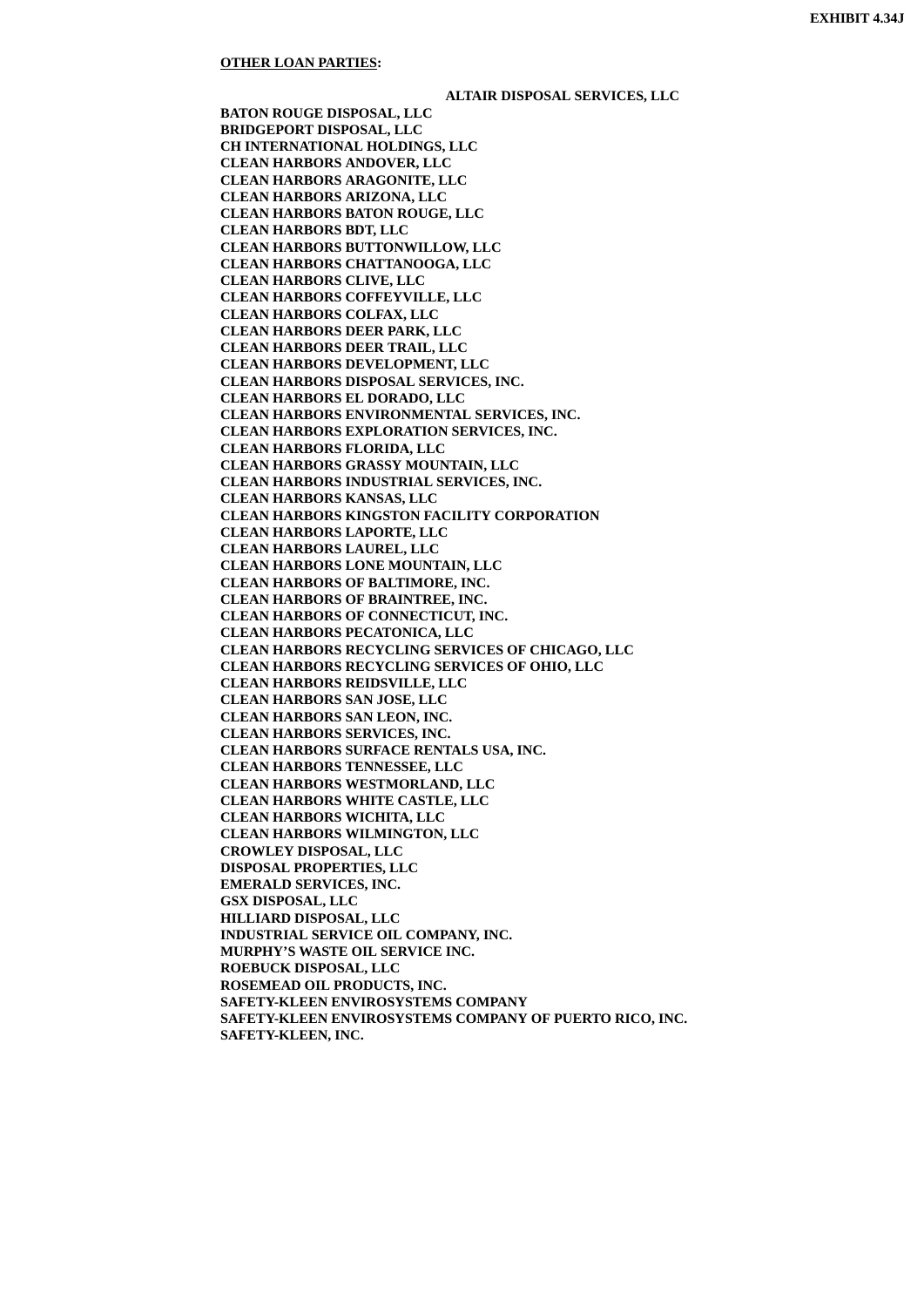**SAFETY-KLEEN INTERNATIONAL, INC. SAFETY-KLEEN SYSTEMS, INC. SAFETY-KLEEN OF CALIFORNIA, INC. SAWYER DISPOSAL SERVICES, LLC SERVICE CHEMICAL, LLC SPRING GROVE RESOURCE RECOVERY, INC. THERMO FLUIDS INC. THE SOLVENTS RECOVERY SERVICE OF NEW JERSEY, INC. TULSA DISPOSAL, LLC VERSANT ENERGY SERVICES, INC. LONESTAR WEST ENTERPRISES, LLC LONESTAR WEST SERVICES LLC CYN OIL CORPORATION H2O ENVIRONMENTAL, INC.**

By: /s/ Michael L. Battles

Name: Michael L. Battles Title: Executive Vice President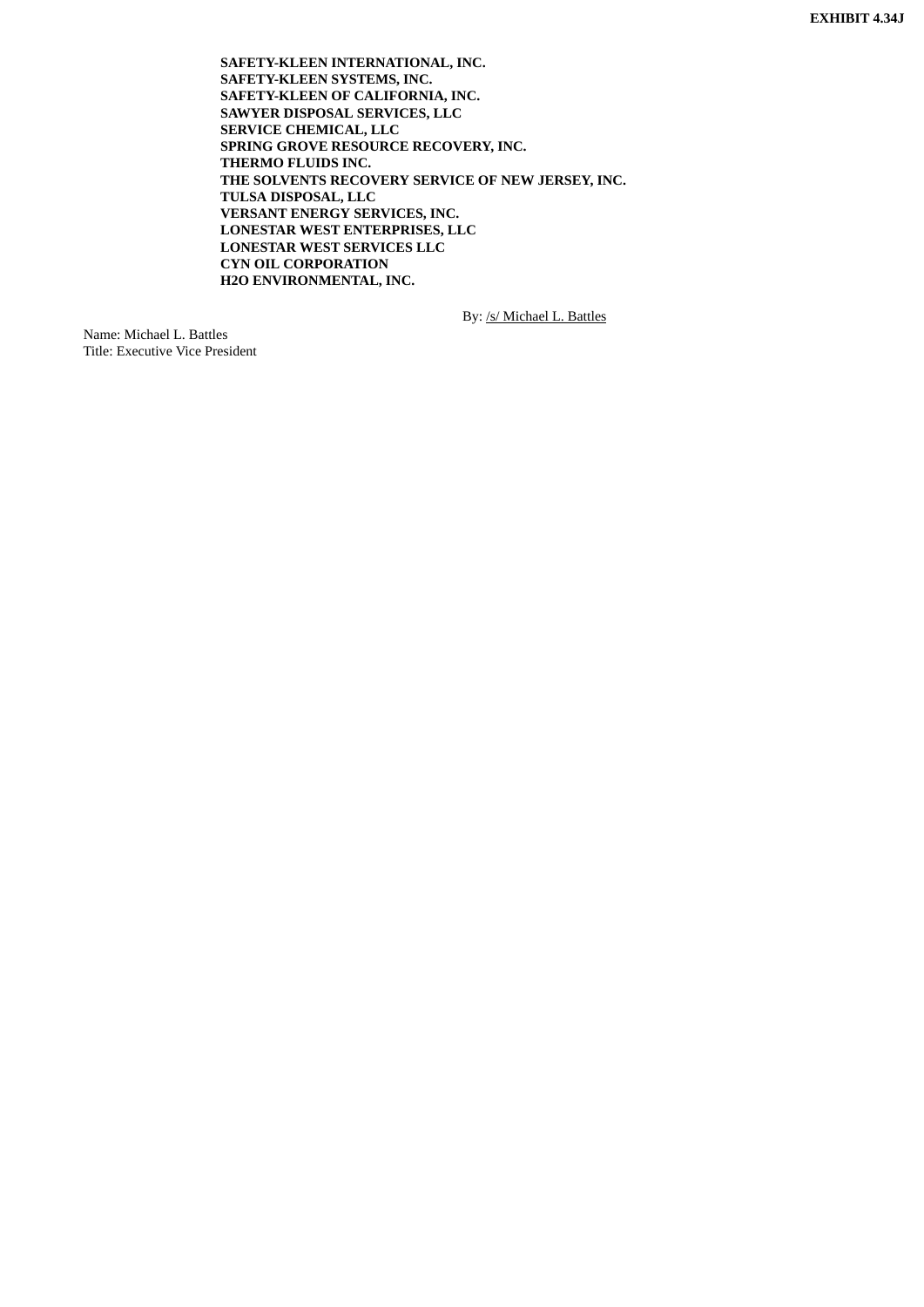# **PLAQUEMINE REMEDIATION SERVICES, LLC**

By: /s/ Michael R. McDonald Name: Michael R. McDonald Title: President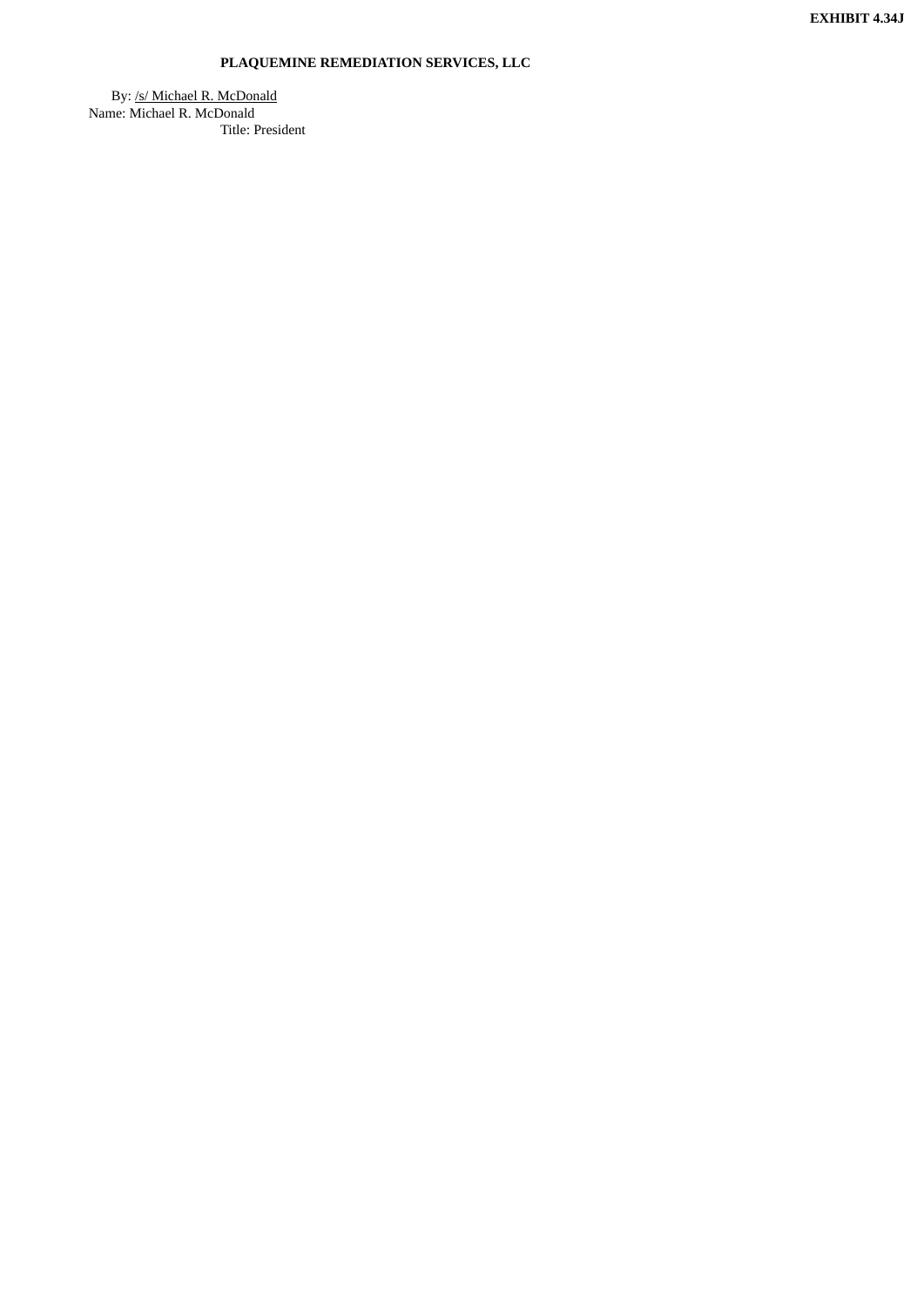**BCT STRUCTURES, ULC CLEAN HARBORS CANADA, INC. CLEAN HARBORS DIRECTIONAL BORING SERVICES, ULC CLEAN HARBORS ENERGY AND INDUSTRIAL SERVICES CORP. CLEAN HARBORS ENERGY AND INDUSTRIAL WESTERN LTD. CLEAN HARBORS ENERGY SERVICES, ULC CLEAN HARBORS EXPLORATION SERVICES, ULC CLEAN HARBORS INDUSTRIAL SERVICES CANADA, INC. CLEAN HARBORS INNU ENVIRONMENTAL SERVICES, INC. CLEAN HARBORS LODGING SERVICES, ULC SERVICES ENVIRONNEMENTAUX CLEAN HARBORS MERCIER, INC./CLEAN HARBORS MERCIER, INC. CLEAN HARBORS PRODUCTION SERVICES, ULC SERVICES ENVIRONNEMENTAUX CLEAN HARBORS QUEBEC, INC./CLEAN HARBORS QUEBEC, INC. CLEAN HARBORS SURFACE RENTALS, ULC ENVIROSORT INC. GRIZZCO CAMP SERVICES, ULC JL FILTRATION INC. LONESTAR WEST INC. LONESTAR SYLVAN INC. LONESTAR VACUUM INC. SAFETY-KLEEN CANADA INC. SANITHERM, ULC TRI-VAX ENTERPRISES LTD. VULSAY INDUSTRIES LTD.**

By: /s/ Michael L. Battles Name: Michael L. Battles Title: Executive Vice President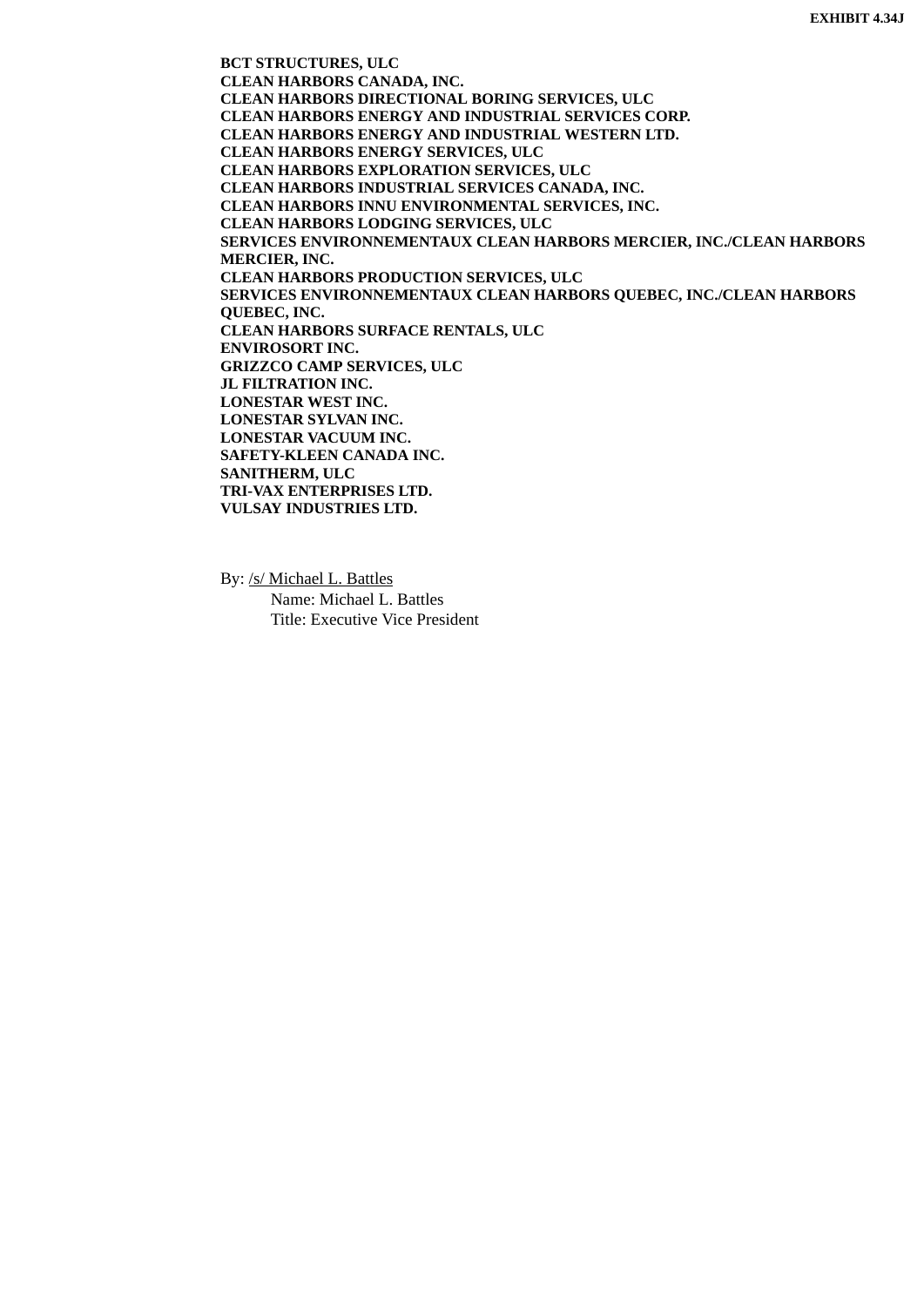### **CLEAN HARBORS DIRECTIONAL BORING SERVICES LP**

Clean Harbors Directional Boring Services, ULC, Its General Partner

By: /s/ Michael L. Battles Michael L. Battles, Executive Vice President

### **CLEAN HARBORS ENERGY AND INDUSTRIAL SERVICES LP**

Clean Harbors Energy and Industrial Services Corp., Its General Partner

By: /s/ Michael L. Battles Michael L. Battles, Executive Vice President

### **CLEAN HARBORS EXPLORATION SERVICES LP**

Clean Harbors Exploration Services ULC, Its General Partner

By: /s/ Michael L. Battles Michael L. Battles, Executive Vice President

#### **CLEAN HARBORS LODGING SERVICES LP**

Clean Harbors Lodging Services, ULC, Its General Partner

By: /s/ Michael L. Battles Michael L. Battles, Executive Vice President

#### **CLEAN HARBORS SURFACE RENTALS PARTNERSHIP**

Clean Harbors Surface Rentals, ULC, Its General Partner

By: /s/ Michael L. Battles Michael L. Battles, Executive Vice President

#### **JL FILTRATION OPERATING LIMITED PARTNERSHIP**

JL Filtration Inc., Its General Partner

By: /s/ Michael L. Battles Michael L. Battles, Executive Vice President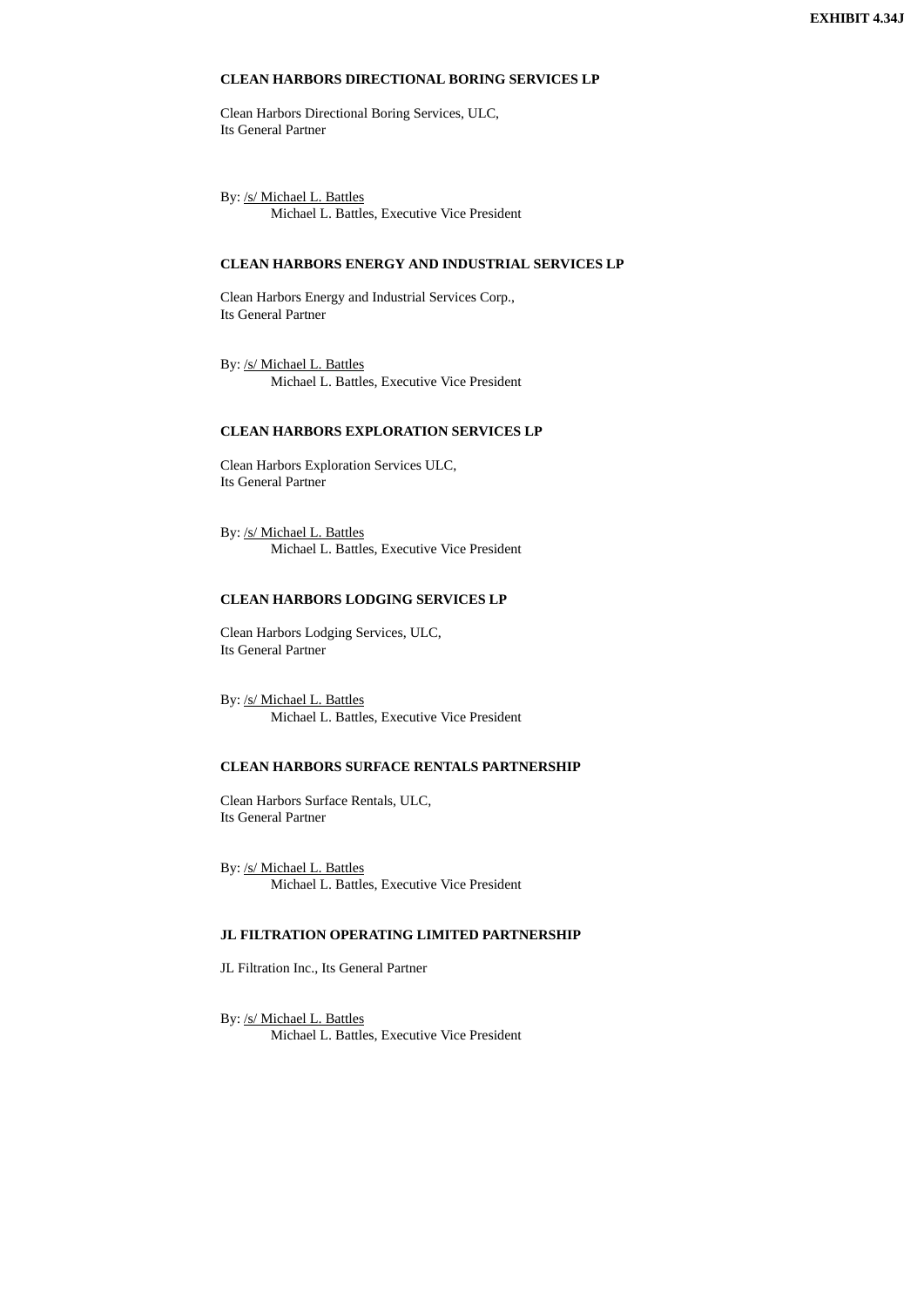# **VERSANT ENERGY SERVICES, LP**

Clean Harbors Industrial Services Canada, Inc., Its General Partner

By: /s/ Michael L. Battles Michael L. Battles, Executive Vice President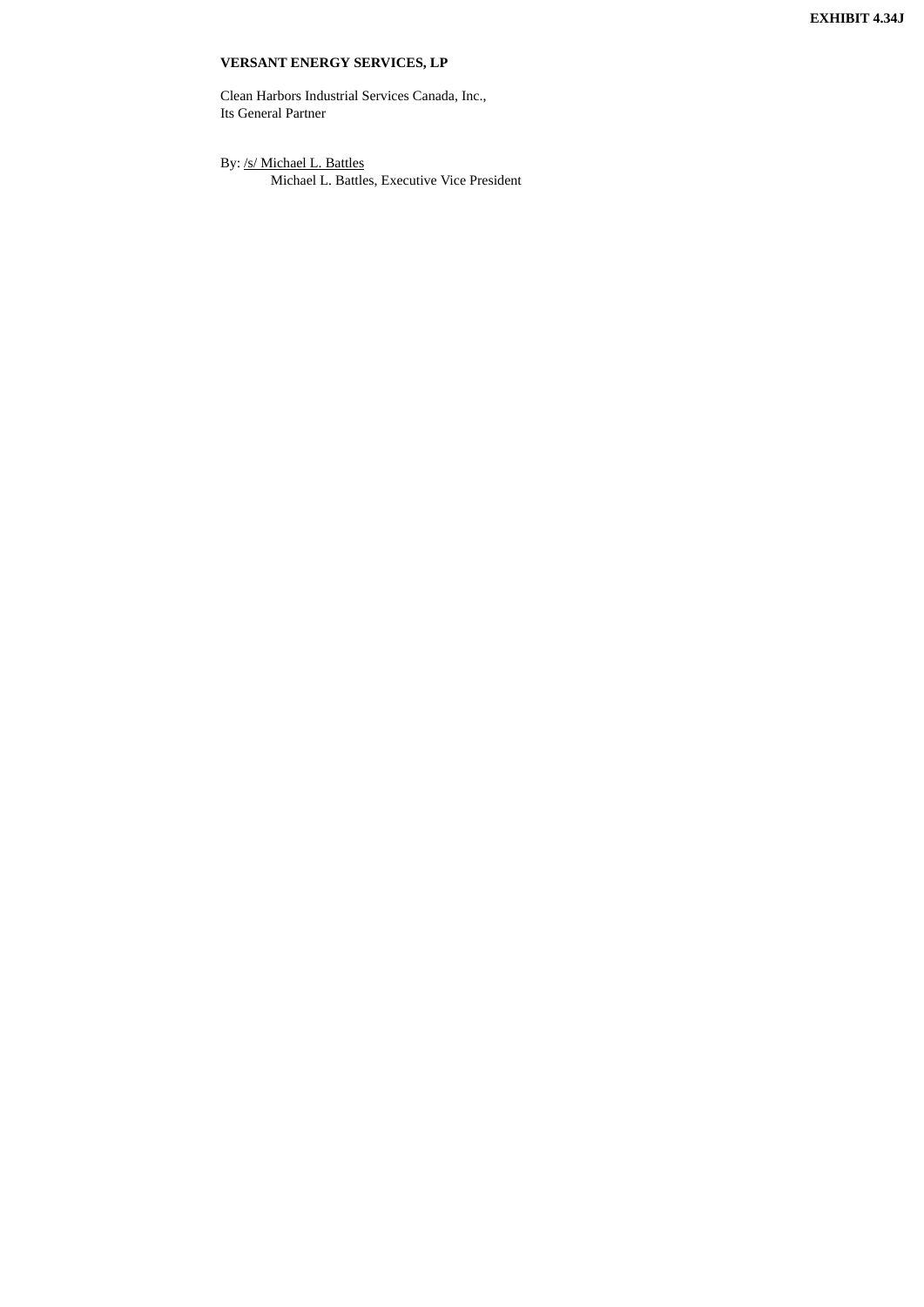# **AGENT AND LENDERS:**

# **BANK OF AMERICA, N.A.,**

as Agent, a U.S. Issuing Bank, and a U.S. Lender

By:/s/ Christopher M. O'Halloran Name: Christopher M. O'Halloran Title: Senior Vice President

**BANK OF AMERICA, N.A.** (acting through its Canada branch), as a Canadian Lender and Canadian Issuing Bank

By: /s/ Sylwia Durkiewicz Name: Sylwia Durkiewicz Title: Vice President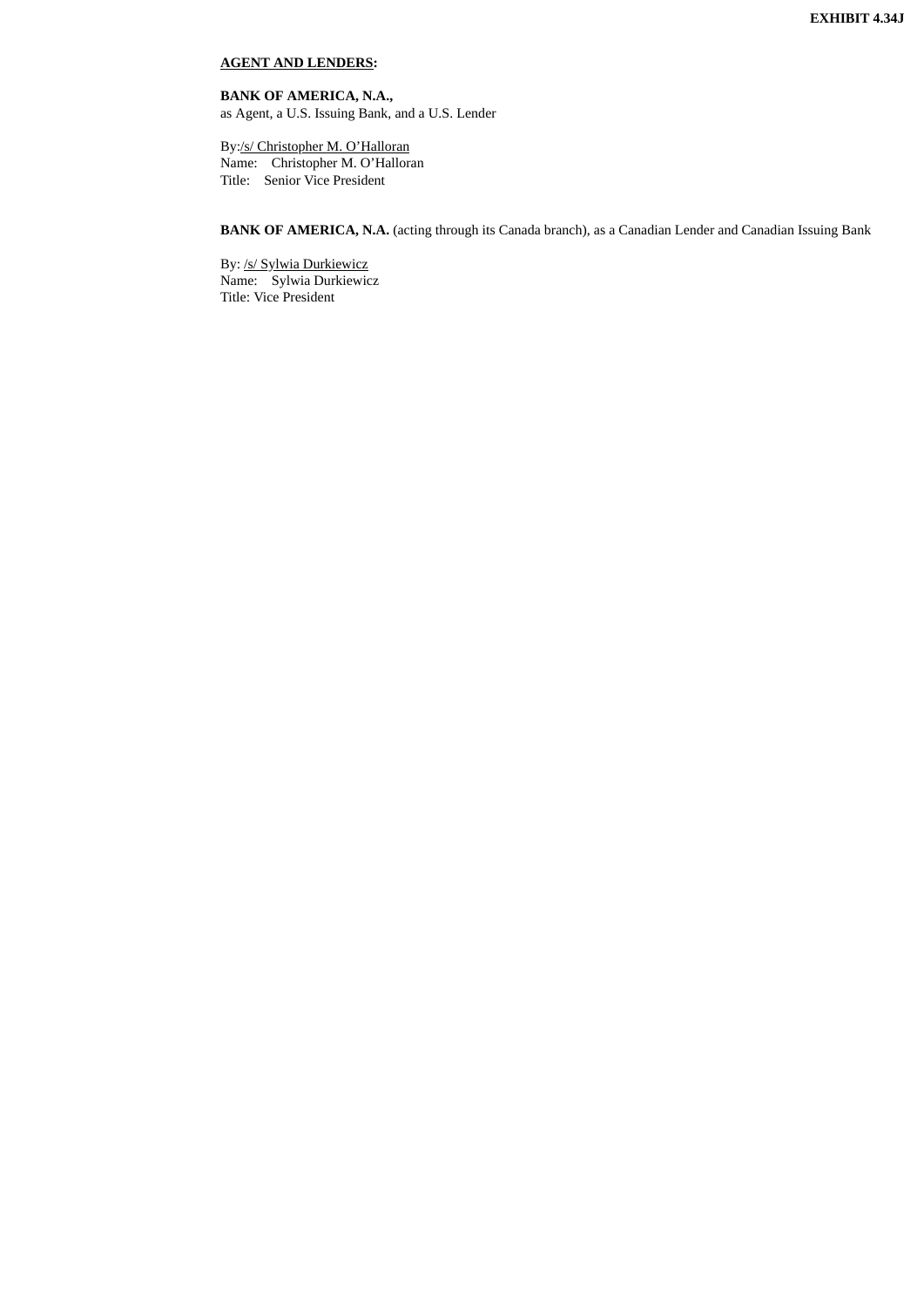# **CANADIAN IMPERIAL BANK OF COMMERCE,**

as a Canadian Lender

By: /s/ Aaron Adinata Name: Aaron Adinata Title: Authorized Signatory

By: /s/ Brian Chisholm Name: Brian Chisholm Title: Authorized Signatory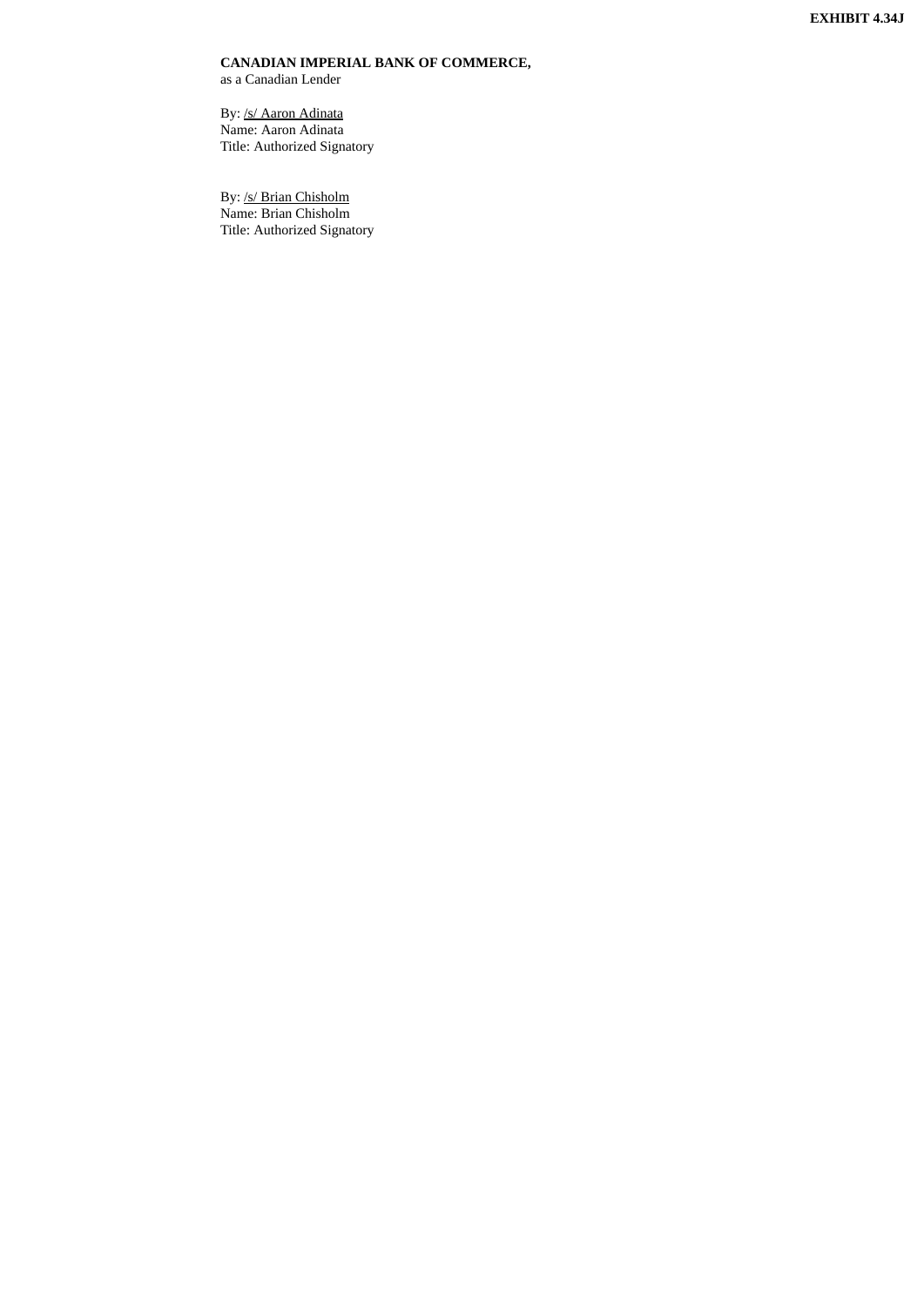# **CANADIAN IMPERIAL BANK OF COMMERCE, NEW YORK BRANCH,** as a U.S. Lender

By: /s/ Andrew R. Campbell Name: Andrew R. Campbell Title: Authorized Signatory

By: /s/ Dominic Sorresso Name: Dominic Sorresso Title: Authorized Signatory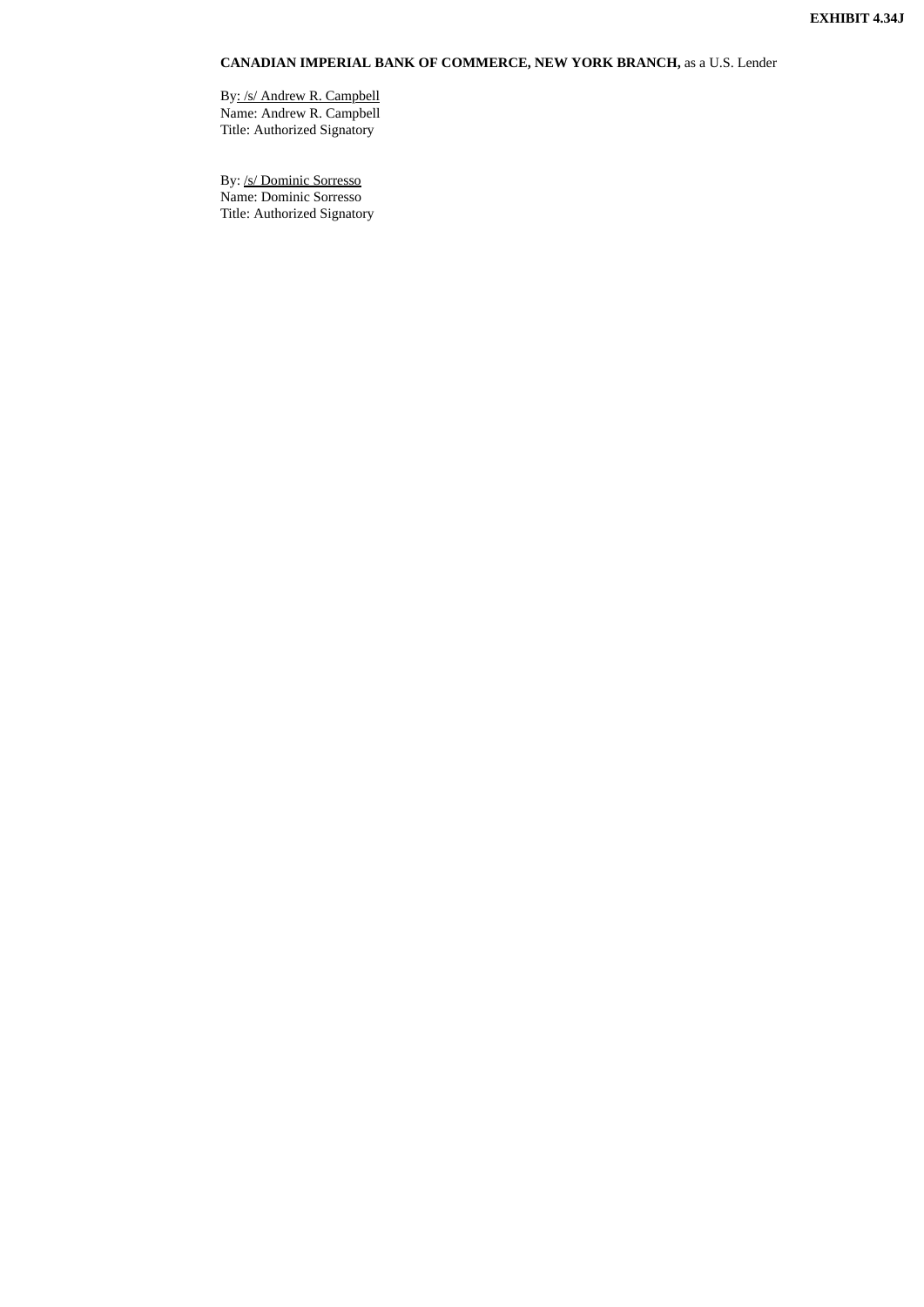**CITIZENS BUSINESS CAPITAL, f/k/a RBS CITIZENS BUSINESS CAPITAL, a division of CITIZENS ASSET FINANCE, INC., f/k/a RBS ASSET FINANCE, INC.,** as a U.S. Lender and Canadian Lender

By: /s/ William Boyle Name: William Boyle Title: AVP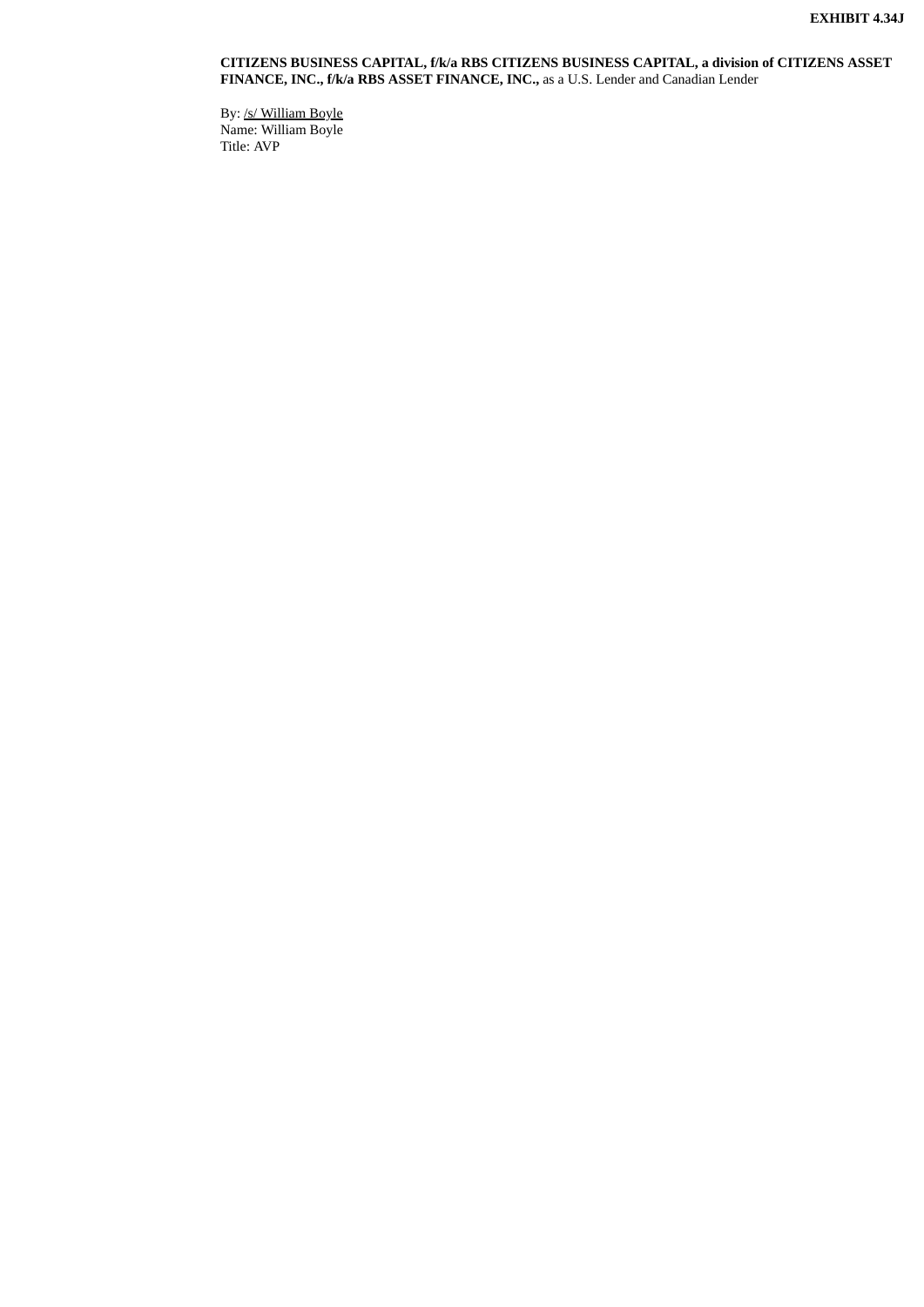**JPMORGAN CHASE BANK, N.A.,** as a U.S. Lender and U.S. Issuing Bank

By: /s/ Alicia Schreibstein Name: Alicia Schreibstein Title: Executive Director

# **JPMORGAN CHASE BANK, N.A., Toronto Branch,** as a Canadian Lender and Canadian Issuing Bank

By: /s/ Deborah Booth Name: Deborah Booth Title: Executive Director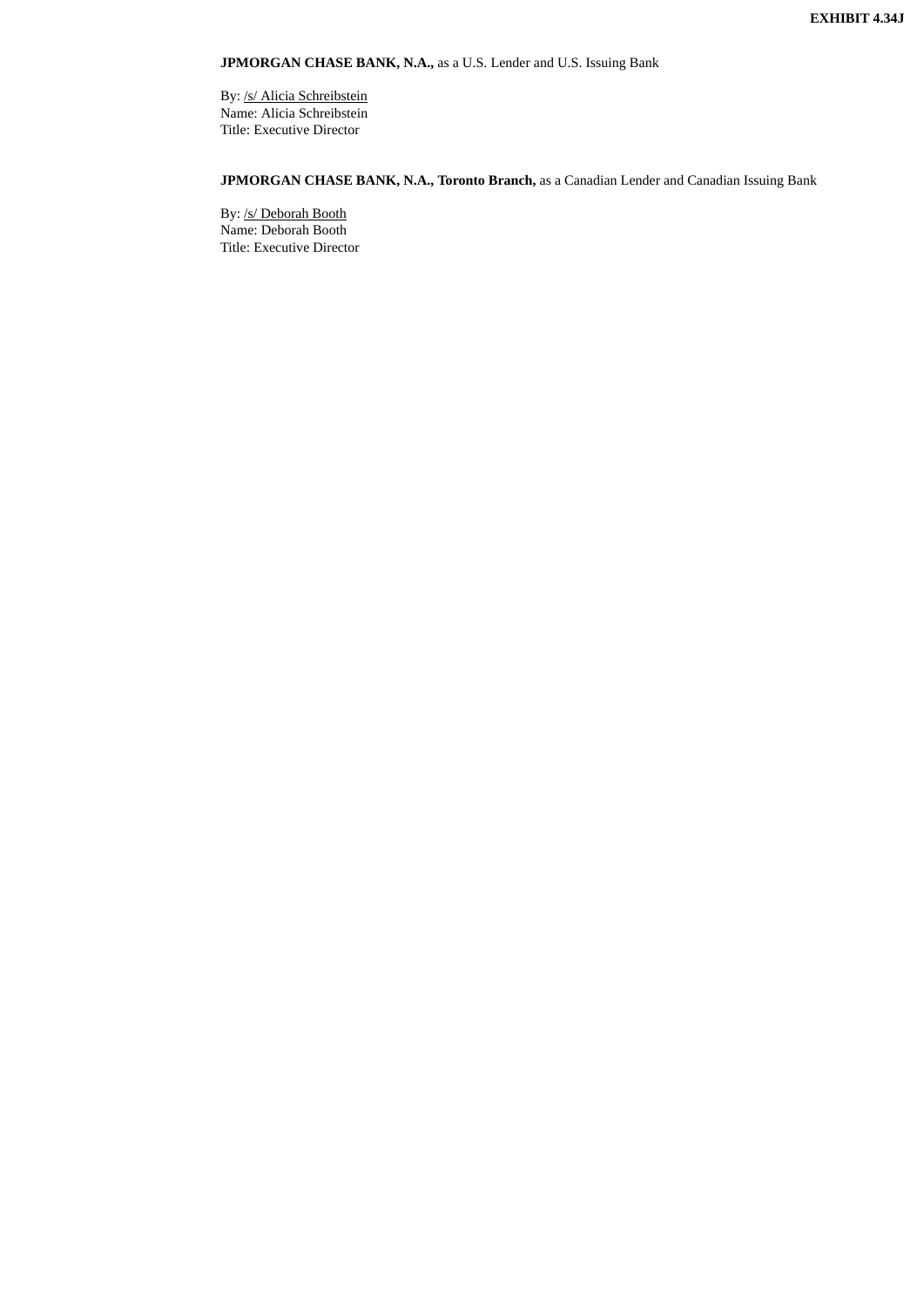**PEOPLE'S UNITED BANK, N.A.,** as a U.S. Lender and Canadian Lender

By: /s/ Michael J. McDermott Name: Michael J. McDermott Title: SVP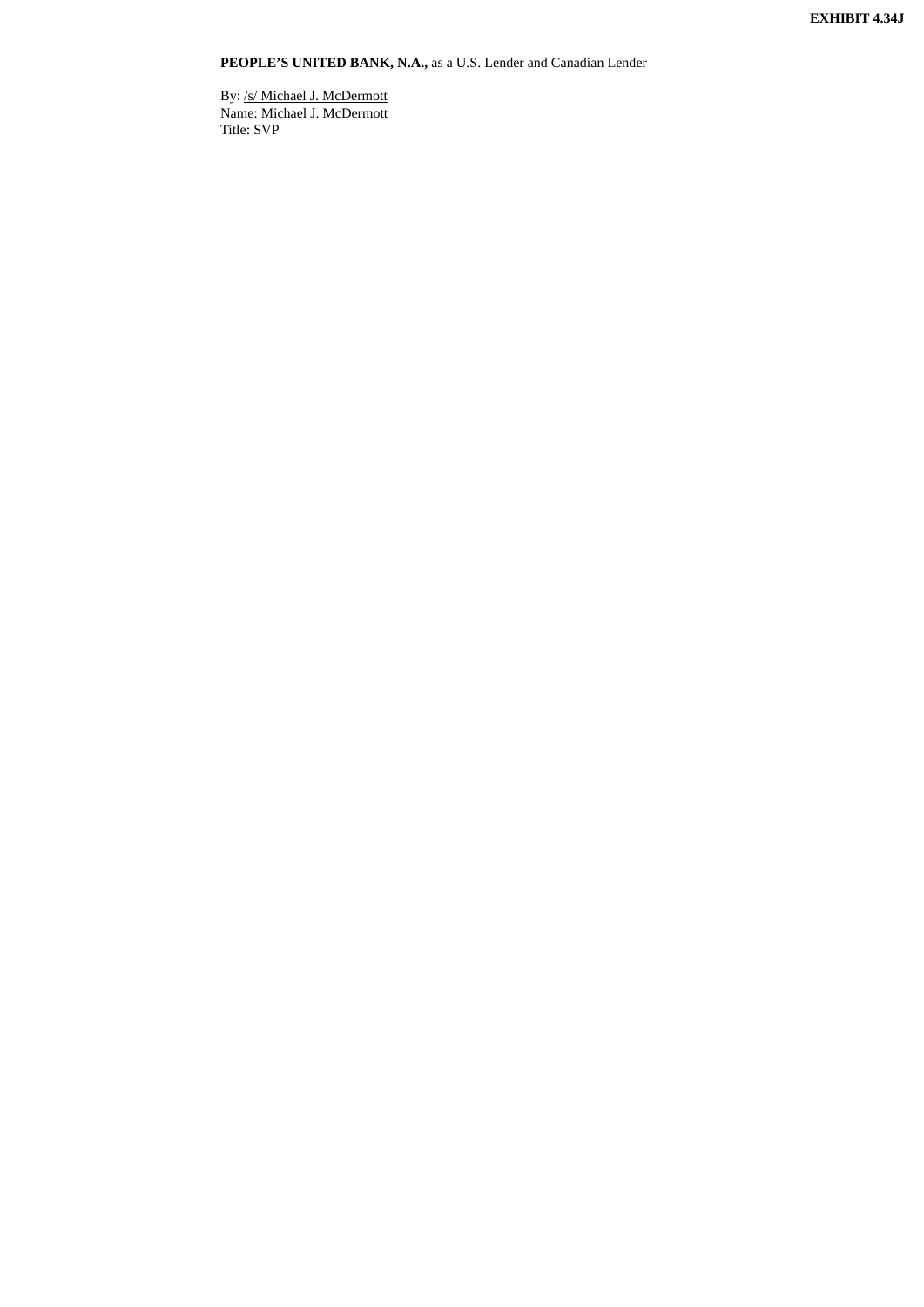# **SIEMENS FINANCIAL SERVICES, INC.,** as a U.S. Lender and Canadian Lender

By: /s/ Mark Schafer Name: Mark Schafer Title: Vice President

By: /s/ Maria Levy Name: Maria Levy Title: Vice President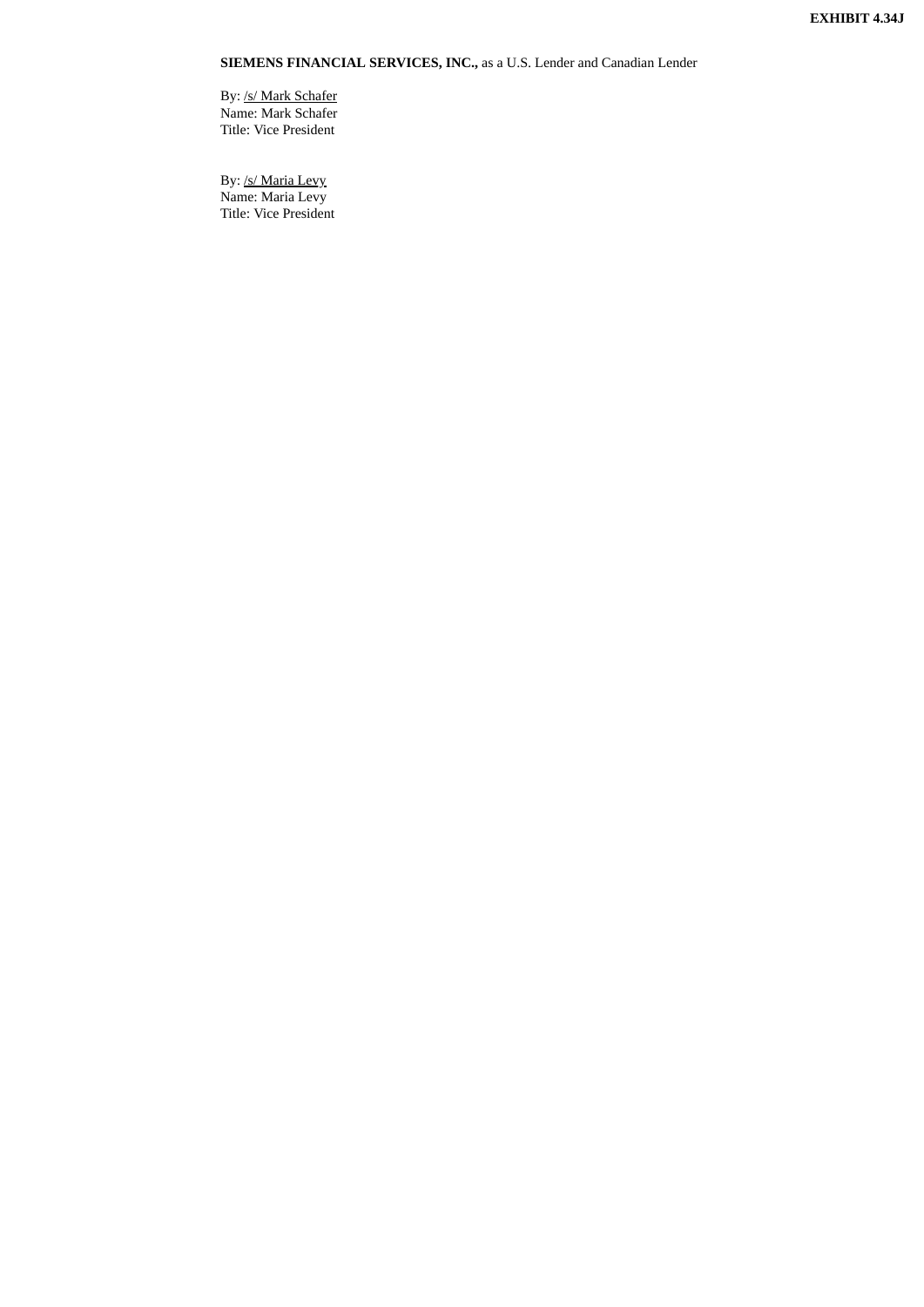# **GOLDMAN SACHS BANK USA,** as a U.S. Lender and Canadian Lender

By: /s/ Jamie Minieri Name: Jamie Minieri Title: Authorized Signatory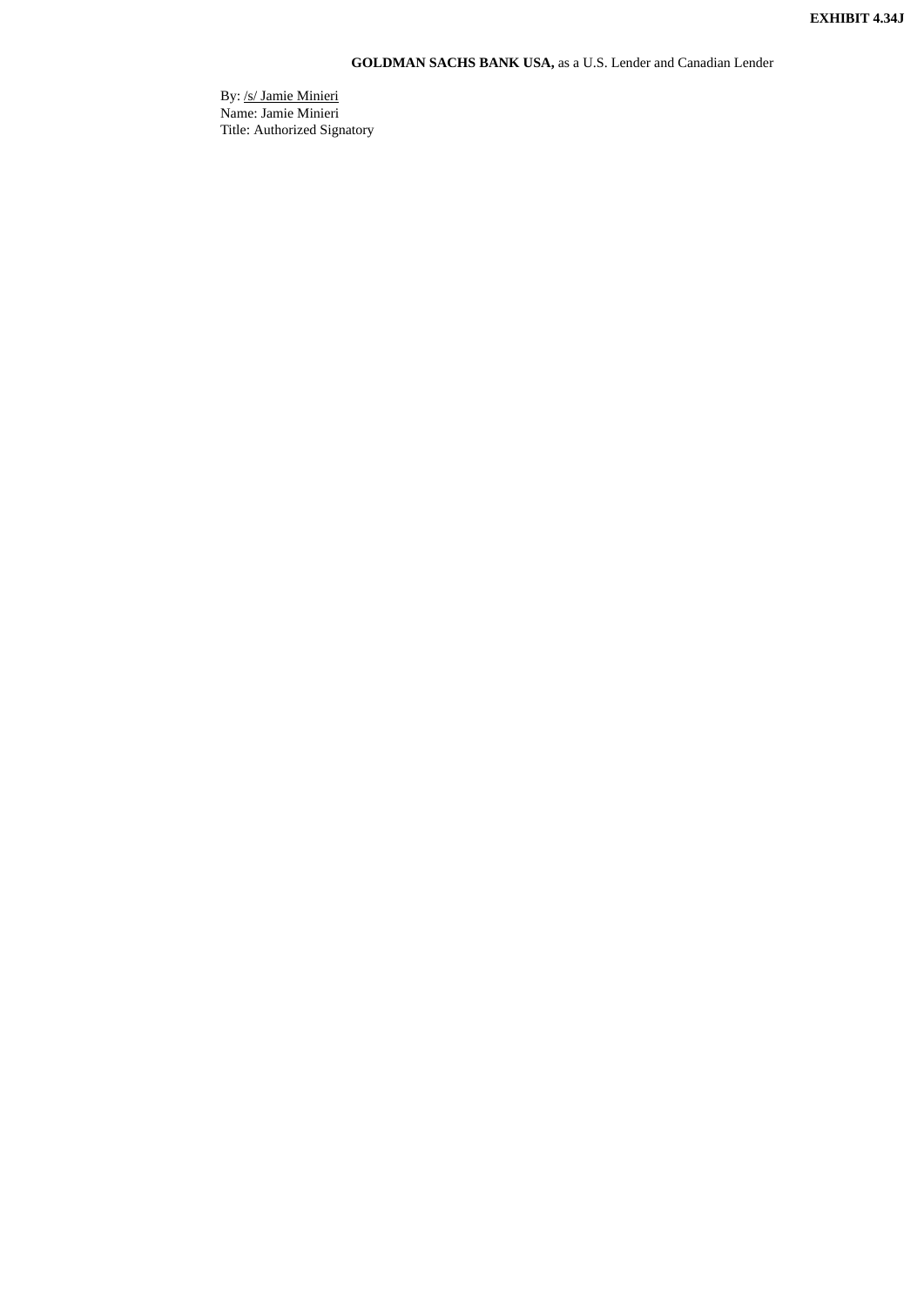# **Subsidiaries of Clean Harbors, Inc.**

| <b>Subsidiary</b>                                   | <b>Jurisdiction of Organization</b> |
|-----------------------------------------------------|-------------------------------------|
| Altair Disposal Services, LLC                       | Delaware                            |
| Baton Rouge Disposal, LLC                           | Delaware                            |
| Bridgeport Disposal, LLC                            | Delaware                            |
| Cat Tech International, Ltd.*                       | <b>Bahamas</b>                      |
| CH International Holdings, LLC                      | Delaware                            |
| Clean Harbors Andover, LLC                          | Delaware                            |
| Clean Harbors Aragonite, LLC                        | Delaware                            |
| Clean Harbors Arizona, LLC                          | Delaware                            |
| Clean Harbors Baton Rouge, LLC                      | Delaware                            |
| Clean Harbors BDT, LLC                              | Delaware                            |
| Clean Harbors Buttonwillow, LLC                     | Delaware                            |
| Clean Harbors Canada, Inc.*                         | New Brunswick                       |
| Clean Harbors Caribe, Inc.*                         | <b>Puerto Rico</b>                  |
| Clean Harbors Chattanooga, LLC                      | Delaware                            |
| Clean Harbors Clive, LLC                            | Delaware                            |
| Clean Harbors Coffeyville, LLC                      | Delaware                            |
| Clean Harbors Colfax, LLC                           | Delaware                            |
| Clean Harbors Deer Park, LLC                        | Delaware                            |
| Clean Harbors Deer Trail, LLC                       | <b>Delaware</b>                     |
| Clean Harbors Development, LLC                      | Delaware                            |
| Clean Harbors Directional Boring Services, ULC*     | Alberta                             |
| Clean Harbors Directional Boring Services LP*       | Alberta                             |
| Clean Harbors Disposal Services, Inc.               | Delaware                            |
| Clean Harbors El Dorado, LLC                        | Delaware                            |
| Clean Harbors Energy and Industrial Services Corp.* | Alberta                             |
| Clean Harbors Energy and Industrial Services LP*    | Alberta                             |
| Clean Harbors Energy and Industrial Western Ltd.*   | Alberta                             |
| Clean Harbors Energy Services ULC*                  | Alberta                             |
| Clean Harbors Environmental Services, Inc.          | Massachusetts                       |
| Clean Harbors Exploration Services, Inc.            | Nevada                              |
| Clean Harbors Exploration Services, ULC*            | Alberta                             |
| Clean Harbors Exploration Services LP*              | Alberta                             |
| Clean Harbors Florida, LLC                          | Delaware                            |
| Clean Harbors Grassy Mountain, LLC                  | Delaware                            |
| Clean Harbors India LLP*                            | India                               |
| Clean Harbors Industrial Services Canada, Inc.*     | Alberta                             |
| Clean Harbors Industrial Services, Inc.             | Delaware                            |
| Clean Harbors Innu Environmental Services, Inc.     | Newfoundland                        |
| Clean Harbors Kansas, LLC                           | Delaware                            |
| Clean Harbors Kingston Facility Corporation         | Massachusetts                       |
| Clean Harbors LaPorte, LLC                          | Delaware                            |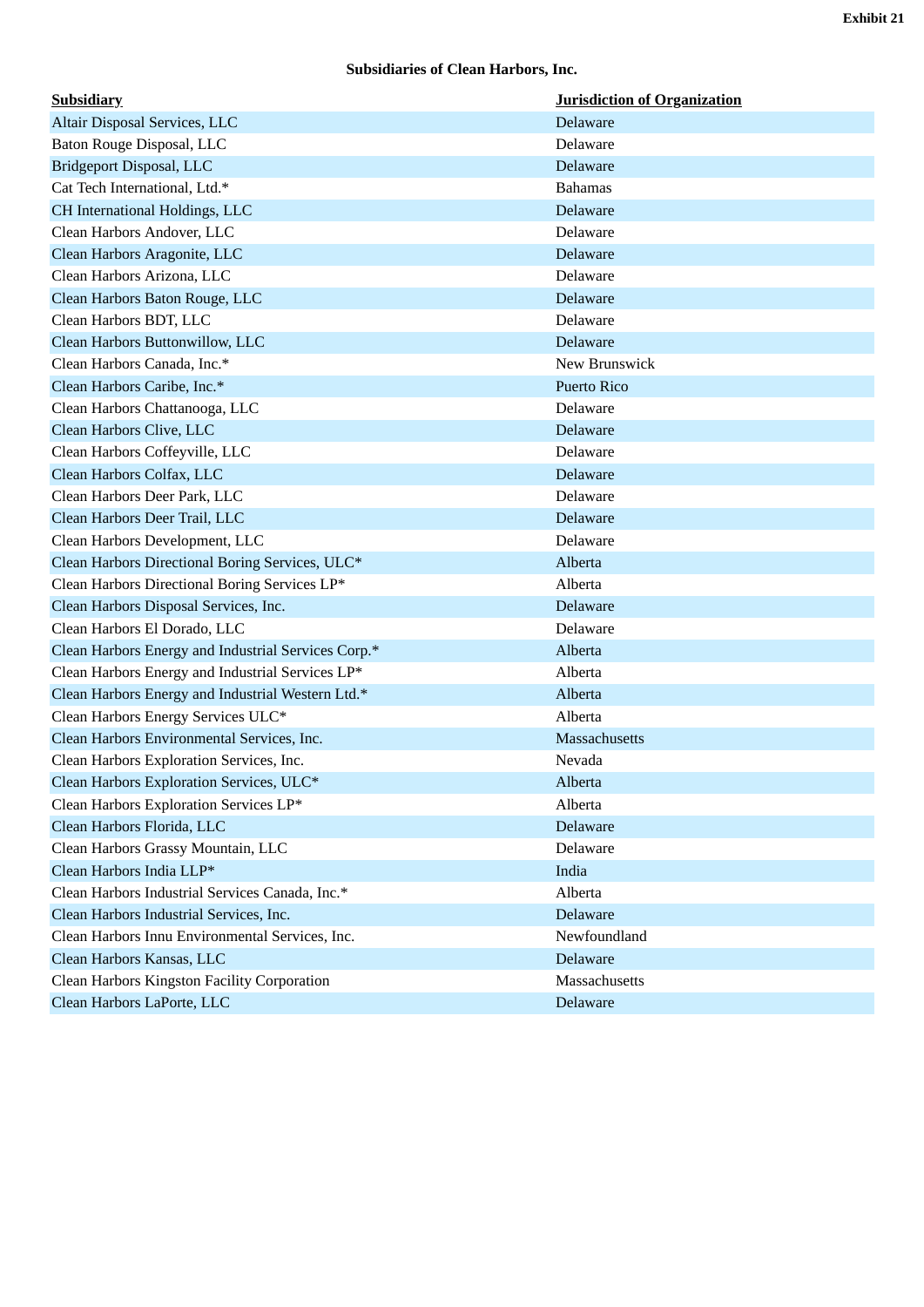| Clean Harbors Laurel, LLC                              | Delaware                |
|--------------------------------------------------------|-------------------------|
| Clean Harbors Lodging Services LP*                     | Alberta                 |
| Clean Harbors Lodging Services, ULC*                   | Alberta                 |
| Clean Harbors Lone Mountain, LLC                       | Delaware                |
| Clean Harbors Mercier, Inc.                            | Quebec                  |
| Clean Harbors of Baltimore, Inc.                       | Delaware                |
| Clean Harbors of Braintree, Inc.                       | Massachusetts           |
| Clean Harbors of Connecticut, Inc.                     | Delaware                |
| Clean Harbors Pecatonica, LLC                          | Delaware                |
| Clean Harbors Production Services, ULC*                | Alberta                 |
| Clean Harbors Quebec, Inc.*                            | Quebec                  |
| Clean Harbors Recycling Services of Chicago, LLC       | Delaware                |
| Clean Harbors Recycling Services of Ohio LLC           | Delaware                |
| Clean Harbors Reidsville, LLC                          | Delaware                |
| Clean Harbors San Jose, LLC                            | Delaware                |
| Clean Harbors San Leon, Inc.                           | Delaware                |
| Clean Harbors Services, Inc.                           | Massachusetts           |
| Clean Harbors Surface Rentals, ULC*                    | Alberta                 |
| Clean Harbors Surface Rentals Partnership*             | Alberta                 |
| Clean Harbors Surface Rentals USA, Inc.                | Delaware                |
| Clean Harbors Tennessee, LLC                           | Delaware                |
| Clean Harbors Westmorland, LLC                         | Delaware                |
| Clean Harbors White Castle, LLC                        | Delaware                |
| Clean Harbors Wichita, LLC                             | Delaware                |
| Clean Harbors Wilmington, LLC                          | Delaware                |
| Crowley Disposal, LLC                                  | Delaware                |
| CTVI Inc.*                                             | Virgin Islands          |
| Cyn Oil Corporation                                    | Massachusetts           |
| Disposal Properties, LLC                               | Delaware                |
| Emerald Services, Inc.                                 | Washington              |
| EnviroSORT Inc.                                        | Alberta                 |
| Grizzco Camp Services, ULC*                            | <b>British Columbia</b> |
| GSX Disposal, LLC                                      | Delaware                |
| H20 Environmental, Inc.                                | Nevada                  |
| Hilliard Disposal, LLC                                 | Delaware                |
| Industrial Service Oil Company, Inc.                   | California              |
| Laidlaw Environmental Services de Mexico S.A. de C.V.* | Mexico                  |
| Lonestar Sylvan Inc.*                                  | Canada                  |
| Lonestar Vacuum Inc.*                                  | Alberta                 |
| Lonestar West Enterprises LLC                          | Oklahoma                |
| Lonestar West Inc.*                                    | Canada                  |
| <b>Lonestar West Services LLC</b>                      | Nevada                  |
| Murphy's Waste Oil Service, Inc.                       | Massachusetts           |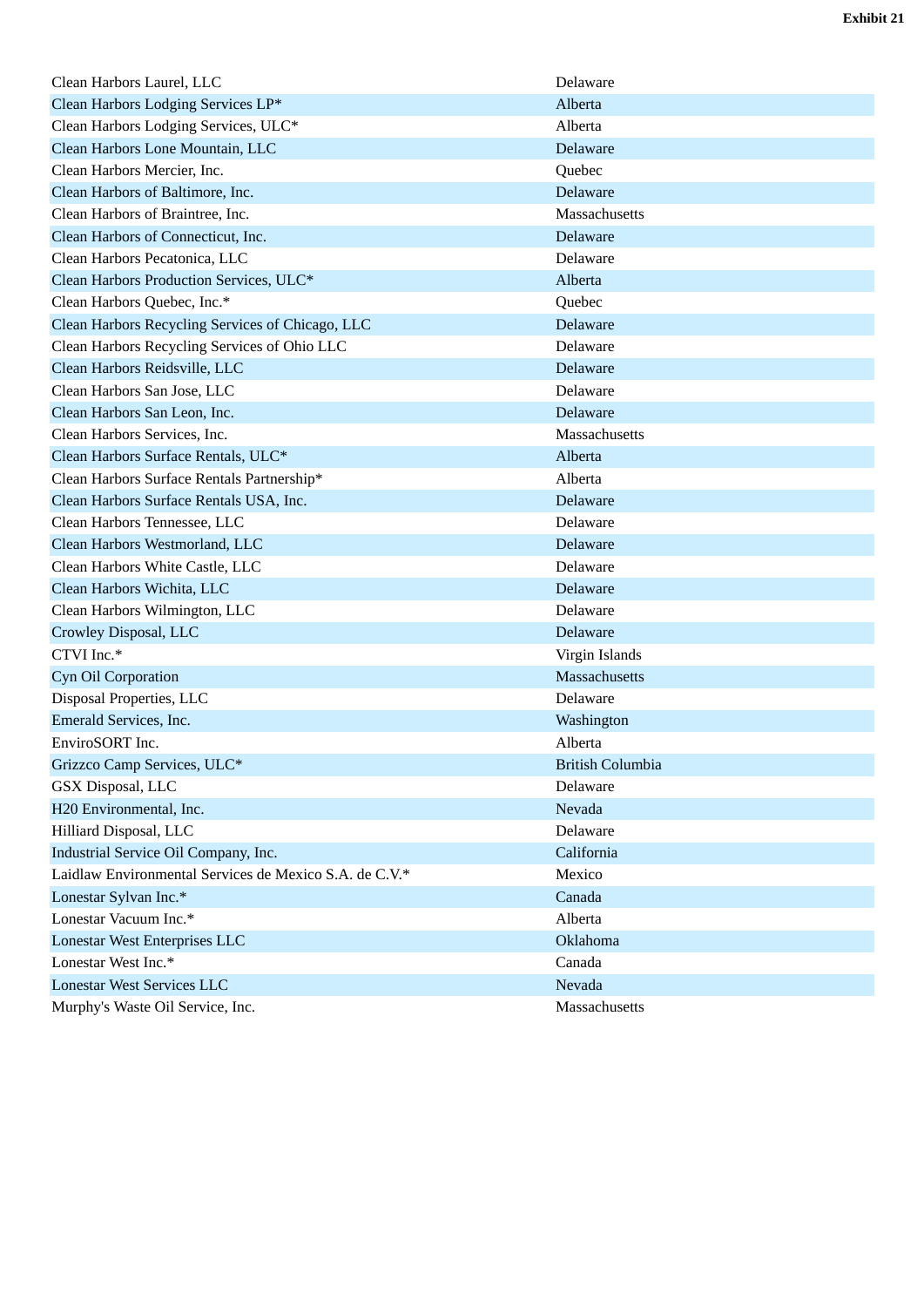| Northeast Casualty Insurance Company                          | Vermont          |
|---------------------------------------------------------------|------------------|
| Plaquemine Remediation Services, LLC                          | Delaware         |
| Rosemead Oil Products, Inc.                                   | California       |
| Roebuck Disposal, LLC                                         | Delaware         |
| Safety-Kleen de Mexico, S. de R.L. de C.V.*                   | Mexico           |
| Safety-Kleen Canada Inc.*                                     | New Brunswick    |
| Safety-Kleen Envirosystems Company                            | California       |
| Safety-Kleen Envirosystems Company of Puerto Rico, Inc.       | Indiana          |
| Safety-Kleen, Inc.                                            | Delaware         |
| Safety-Kleen International, Inc.                              | Delaware         |
| Safety-Kleen International Asia Investment Company Limited*   | <b>Hong Kong</b> |
| Safety-Kleen of California, Inc.                              | California       |
| Safety-Kleen Systems, Inc.                                    | Wisconsin        |
| Sanitherm, ULC*                                               | Alberta          |
| Sawyer Disposal Services, LLC                                 | Delaware         |
| Service Chemical, LLC                                         | Delaware         |
| SK D'Incineration*                                            | Quebec           |
| SK Servicios Ambientales Administrativos, S. de R.L. de C.V.* | Mexico           |
| Spring Grove Resource Recovery, Inc.                          | Delaware         |
| The Solvents Recovery Service of New Jersey, Inc.             | New Jersey       |
| Thermo Fluids Inc.                                            | <b>Delaware</b>  |
| Tri-vax Enterprises Ltd.*                                     | Alberta          |
| Tulsa Disposal, LLC                                           | Delaware         |
| Veolia ES Industrial Services, Inc.                           | Delaware         |
| Versant Energy Services, Inc.                                 | Delaware         |
| Versant Energy Services, LP*                                  | Alberta          |
| Vulsay Industries Ltd.*                                       | Ontario          |

\*Foreign entity or subsidiary of foreign entity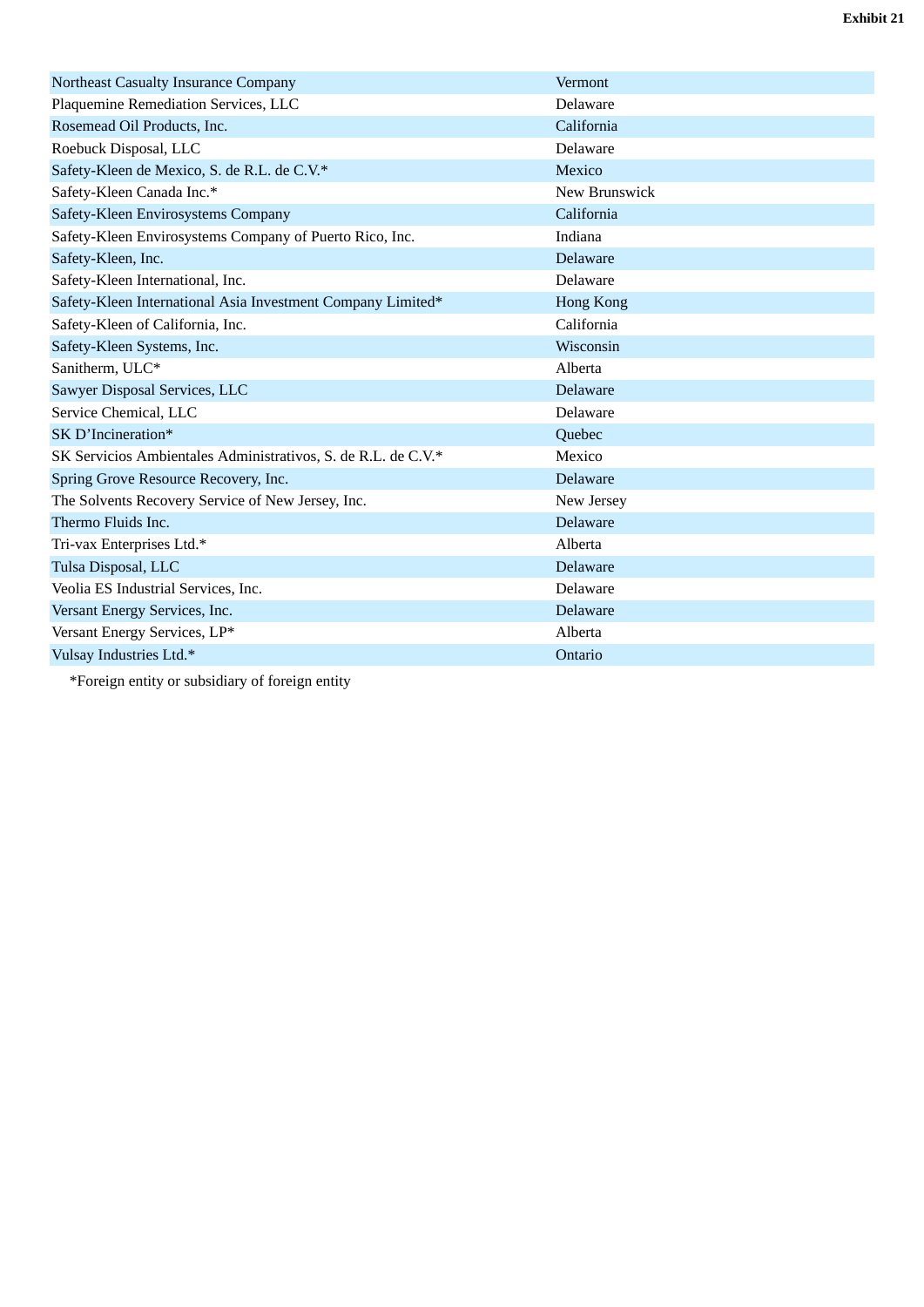### **CONSENT OF INDEPENDENT REGISTERED PUBLIC ACCOUNTING FIRM**

We consent to the incorporation by reference in Registration Statement No. 333-166963 on Form S-8 of our reports dated February 26, 2020, relating to the financial statements of Clean Harbors, Inc. and the effectiveness of Clean Harbors, Inc.'s internal control over financial reporting appearing in this Annual Report on Form 10-K for the year ended December 31, 2019.

/s/ Deloitte & Touche LLP

Boston, Massachusetts February 26, 2020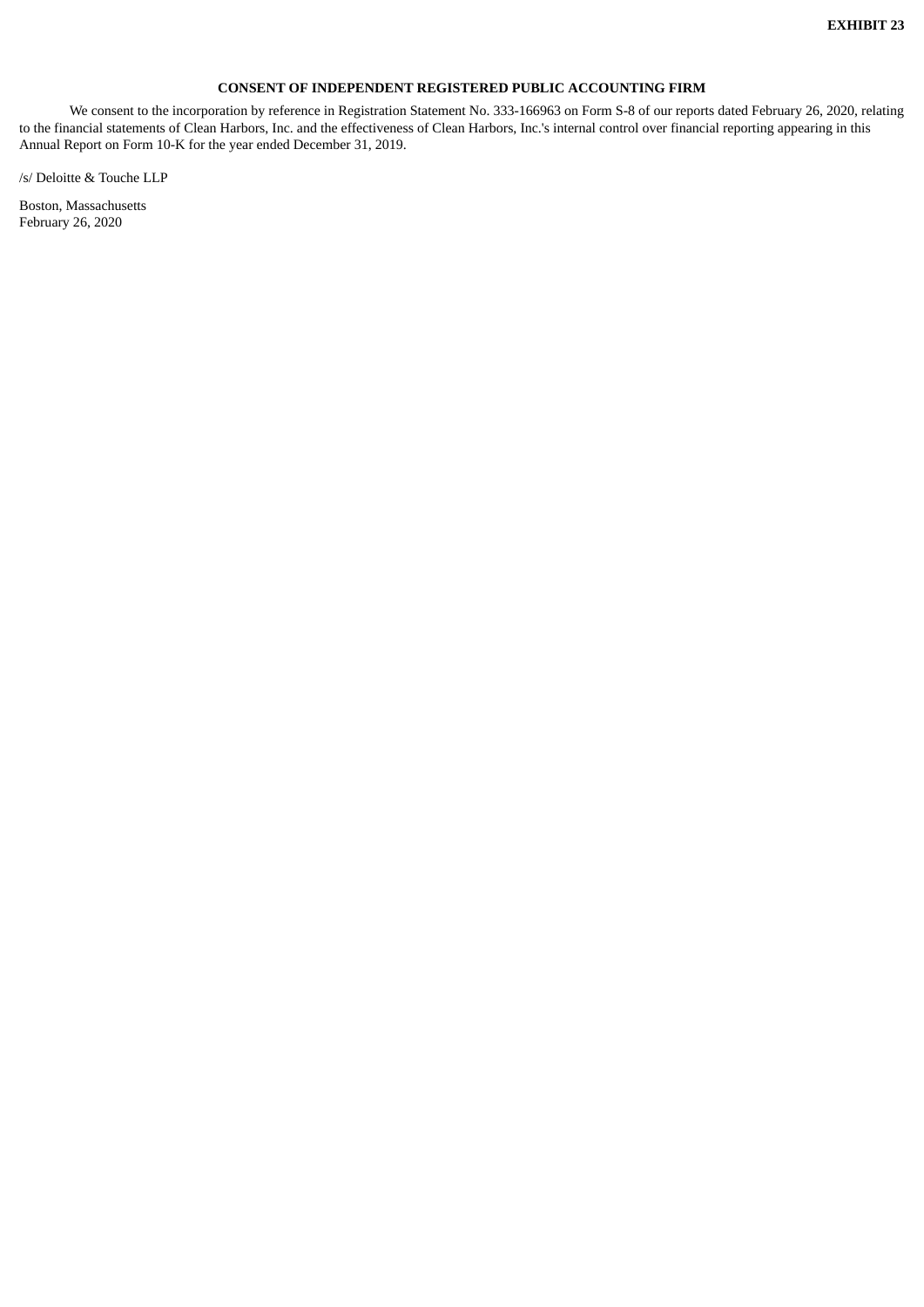#### **POWER OF ATTORNEY**

Know all by these presents, that the undersigned hereby constitutes and appoints each of Alan S. McKim and Michael L. Battles, signing singly, the undersigned's true and lawful attorney-in-fact to:

(1) execute for and on behalf of the undersigned, in the undersigned's capacity as an officer and/or director of Clean Harbors, Inc. (the "Company"), any and all documents required by the Securities and Exchange Commission pursuant to the Securities Exchange Act of 1934 and the rules thereunder, including, without limitation, Form 10-K;

(2) do and perform any and all acts for and on behalf of the undersigned which may be necessary or desirable to complete and execute any such document filing and timely file such form with the United States Securities and Exchange Commission and any stock exchange or similar authority; and

(3) take any other action of any type whatsoever in connection with the foregoing which, in the opinion of such attorney-in-fact, may be of benefit to, and in the best interest of, or legally required by, the undersigned.

The undersigned hereby grants to each such attorney-in-fact full power and authority to do and perform any and every act and thing whatsoever requisite, necessary, or proper to be done in the exercise of any of the rights and powers herein granted, as fully to all intents and purposes as the undersigned might or could do if personally present, with full power of substitution or revocation, hereby ratifying and confirming all that such attorney-in-fact, or such attorney-in-fact's substitute or substitutes, shall lawfully do or cause to be done by virtue of this power of attorney and the rights and powers herein granted. The undersigned acknowledges that the foregoing attorneys-in-fact, in serving in such capacity at the request of the undersigned, are not assuming, nor is the Company assuming, any of the undersigned's responsibilities to comply with Section 16 of the Securities Exchange Act of 1934.

This Power of Attorney shall remain in full force and effect until the undersigned is no longer required with respect to the undersigned's capacity as an officer and/or director and/or holdings of and transactions in securities issued by the Company, unless earlier revoked by the undersigned in a signed writing delivered to the foregoing attorneys-in-fact.

IN WITNESS WHEREOF, the undersigned has caused this Power of Attorney to be executed as of this 26th day of February, 2020.

/s/ GENE BANUCCI /s/ EDWARD G. GALANTE /s/ ROD MARLIN /s/ JOHN T. PRESTON /s/ ANDREA ROBERTSON /s/ THOMAS J. SHIELDS /s/ LAUREN C. STATES /s/ JOHN R. WELCH /s/ ROBERT WILLETT

**Signature**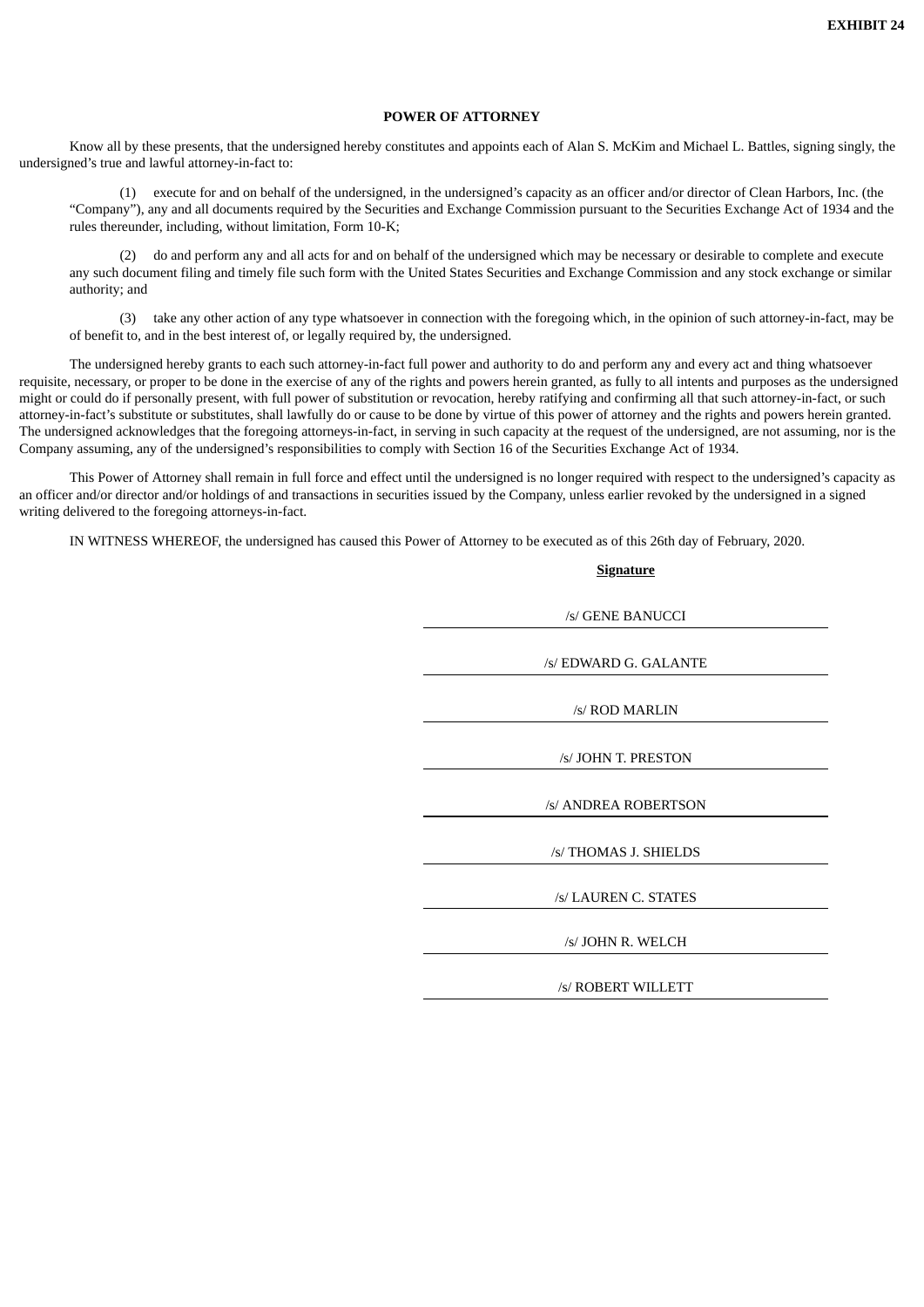#### **CERTIFICATION OF CHIEF EXECUTIVE OFFICER**

I, Alan S. McKim, certify that:

1. I have reviewed this annual report on Form 10-K for the period ended December 31, 2019 of Clean Harbors, Inc.;

2. Based on my knowledge, this report does not contain any untrue statement of a material fact or omit to state a material fact necessary to make the statements made, in light of the circumstances under which such statements were made, not misleading with respect to the period covered by this report;

3. Based on my knowledge, the financial statements, and other financial information included in this report, fairly present in all material respects the financial condition, results of operations and cash flows of the registrant as of, and for, the periods presented in this report;

4. The registrant's other certifying officer(s) and I are responsible for establishing and maintaining disclosure controls and procedures (as defined in Exchange Act Rules 13a-15(e) and 15d-15(e)) and internal control over financial reporting (as defined in Exchange Act Rules 13a-15(f) and 15d-15(f)) for the registrant and have:

(a) Designed such disclosure controls and procedures, or caused such disclosure controls and procedures to be designed under our supervision, to ensure that material information relating to the registrant, including its consolidated subsidiaries, is made known to us by others within those entities, particularly during the period in which this report is being prepared;

(b) Designed such internal control over financial reporting, or caused such internal control over financial reporting to be designed under our supervision, to provide reasonable assurance regarding the reliability of financial reporting and the preparation of financial statements for external purposes in accordance with generally accepted accounting principles;

(c) Evaluated the effectiveness of the registrant's disclosure controls and procedures and presented in this report our conclusions about the effectiveness of the disclosure controls and procedures, as of the end of the period covered by this report based on such evaluation; and

(d) Disclosed in this report any change in the registrant's internal control over financial reporting that occurred during the registrant's most recent fiscal quarter (the registrant's fourth fiscal quarter in the case of an annual report) that has materially affected, or is reasonably likely to materially affect, the registrant's internal control over financial reporting; and

5. The registrant's other certifying officer(s) and I have disclosed, based on our most recent evaluation of internal control over financial reporting, to the registrant's auditors and the audit committee of the registrant's board of directors (or persons performing the equivalent functions):

(a) All significant deficiencies and material weaknesses in the design or operation of internal control over financial reporting which are reasonably likely to adversely affect the registrant's ability to record, process, summarize and report financial information; and

(b) Any fraud, whether or not material, that involves management or other employees who have a significant role in the registrant's internal control over financial reporting.

/s/ Alan S. McKim

**Alan S. McKim** *Chairman, President and Chief Executive Officer*

Date: February 26, 2020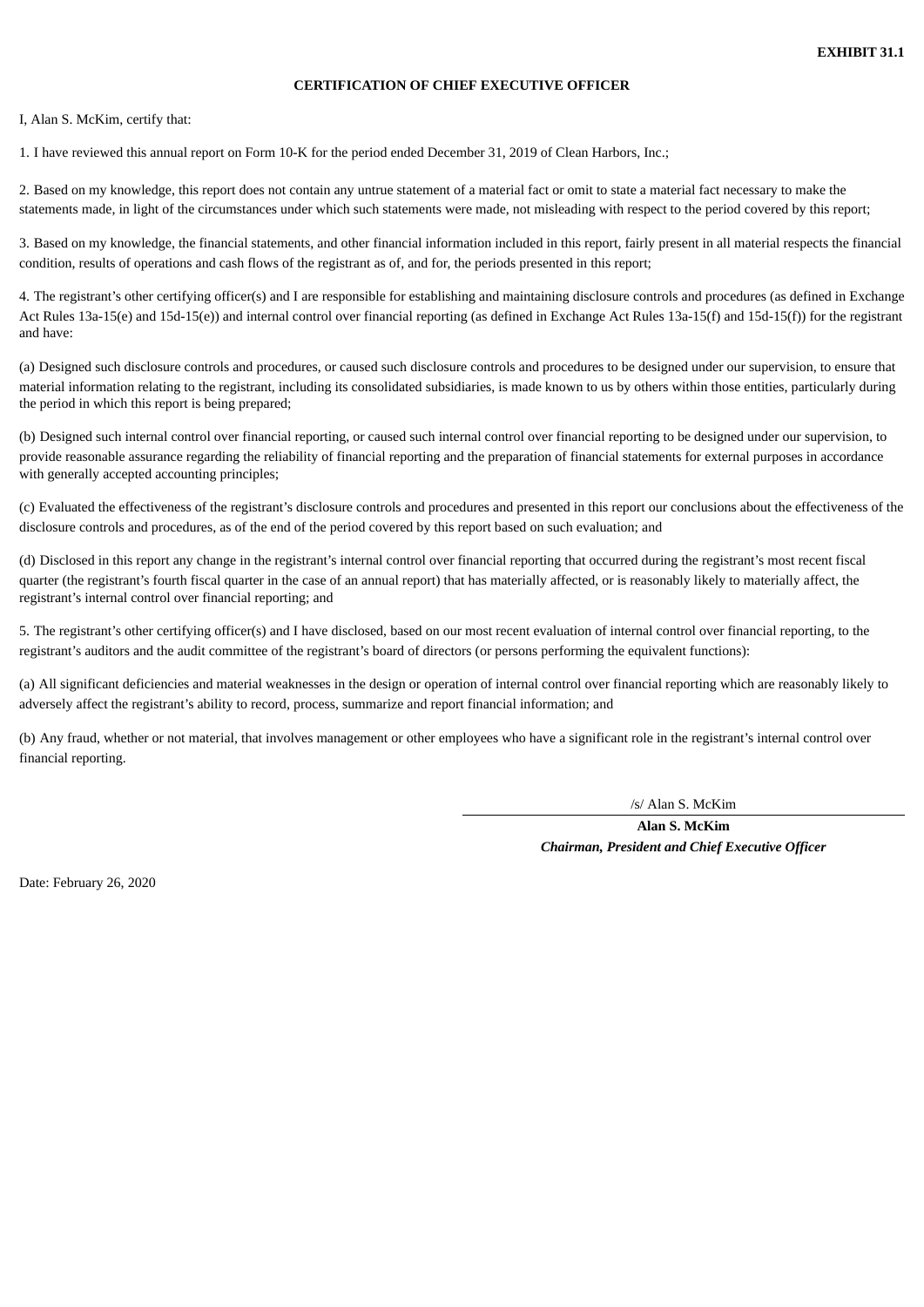#### **CERTIFICATION OF CHIEF FINANCIAL OFFICER**

I, Michael L. Battles, certify that:

1. I have reviewed this annual report on Form 10-K for the period ended December 31, 2019 of Clean Harbors, Inc.;

2. Based on my knowledge, this report does not contain any untrue statement of a material fact or omit to state a material fact necessary to make the statements made, in light of the circumstances under which such statements were made, not misleading with respect to the period covered by this report;

3. Based on my knowledge, the financial statements, and other financial information included in this report, fairly present in all material respects the financial condition, results of operations and cash flows of the registrant as of, and for, the periods presented in this report;

4. The registrant's other certifying officer(s) and I are responsible for establishing and maintaining disclosure controls and procedures (as defined in Exchange Act Rules 13a-15(e) and 15d-15(e)) and internal control over financial reporting (as defined in Exchange Act Rules 13a-15(f) and 15d-15(f)) for the registrant and have:

(a) Designed such disclosure controls and procedures, or caused such disclosure controls and procedures to be designed under our supervision, to ensure that material information relating to the registrant, including its consolidated subsidiaries, is made known to us by others within those entities, particularly during the period in which this report is being prepared;

(b) Designed such internal control over financial reporting, or caused such internal control over financial reporting to be designed under our supervision, to provide reasonable assurance regarding the reliability of financial reporting and the preparation of financial statements for external purposes in accordance with generally accepted accounting principles;

(c) Evaluated the effectiveness of the registrant's disclosure controls and procedures and presented in this report our conclusions about the effectiveness of the disclosure controls and procedures, as of the end of the period covered by this report based on such evaluation; and

(d) Disclosed in this report any change in the registrant's internal control over financial reporting that occurred during the registrant's most recent fiscal quarter (the registrant's fourth fiscal quarter in the case of an annual report) that has materially affected, or is reasonably likely to materially affect, the registrant's internal control over financial reporting; and

5. The registrant's other certifying officer(s) and I have disclosed, based on our most recent evaluation of internal control over financial reporting, to the registrant's auditors and the audit committee of the registrant's board of directors (or persons performing the equivalent functions):

(a) All significant deficiencies and material weaknesses in the design or operation of internal control over financial reporting which are reasonably likely to adversely affect the registrant's ability to record, process, summarize and report financial information; and

(b) Any fraud, whether or not material, that involves management or other employees who have a significant role in the registrant's internal control over financial reporting.

/s/ Michael L. Battles

**Michael L. Battles** *Executive Vice President and Chief Financial Officer*

Date: February 26, 2020